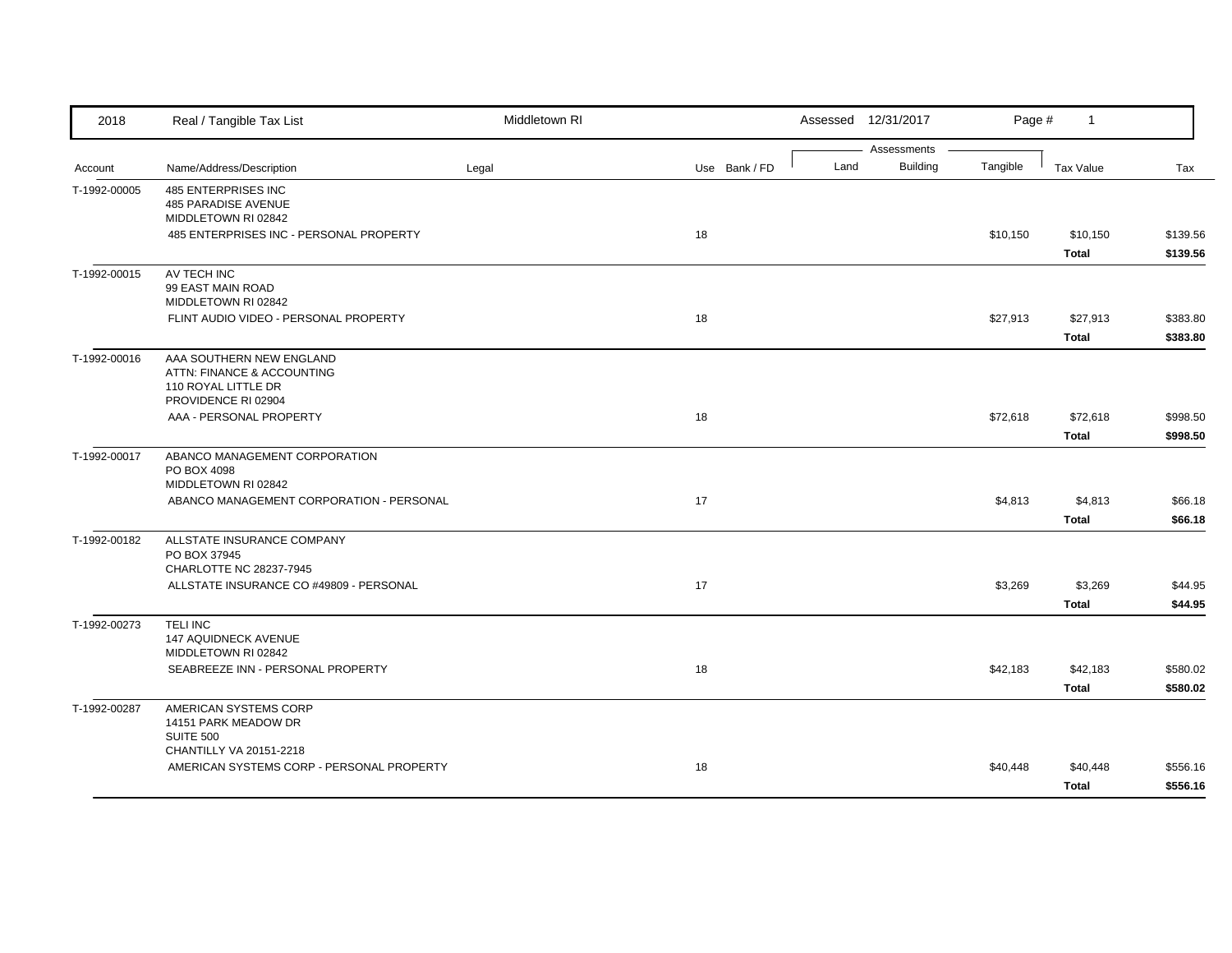| 2018         | Real / Tangible Tax List                                              | Middletown RI |               |      | Assessed 12/31/2017 | Page #    | $\overline{2}$ |            |
|--------------|-----------------------------------------------------------------------|---------------|---------------|------|---------------------|-----------|----------------|------------|
|              |                                                                       |               |               |      | Assessments         |           |                |            |
| Account      | Name/Address/Description                                              | Legal         | Use Bank / FD | Land | <b>Building</b>     | Tangible  | Tax Value      | Tax        |
| T-1992-00300 | GENERAL DYNAMICS INFO TECH INC<br>C/O IS&T TAX DEPT                   |               |               |      |                     |           |                |            |
|              | 13857 MCLEAREN RD                                                     |               |               |      |                     |           |                |            |
|              | HERNDON VA 20171                                                      |               |               |      |                     |           |                |            |
|              | <b>GENERAL DYNAMICS INFO TECH INC - PERSONAL</b>                      |               | 18            |      |                     | \$100,257 | \$100,257      | \$1,378.53 |
|              |                                                                       |               |               |      |                     |           | Total          | \$1,378.53 |
| T-1992-00363 | <b>BANK OF AMERICA NA</b>                                             |               |               |      |                     |           |                |            |
|              | ATTN PER PROP TX<br>101 NO TRYON ST - NC1-001-03-8                    |               |               |      |                     |           |                |            |
|              | CHARLOTTE NC 28255                                                    |               |               |      |                     |           |                |            |
|              | BANK OF AMERICA - PERSONAL PROPERTY                                   |               | 18            |      |                     | \$149,767 | \$149,767      | \$2,059.30 |
|              |                                                                       |               |               |      |                     |           | <b>Total</b>   | \$2,059.30 |
| T-1992-00367 | NATIONAL ENTERTAINMENT NETWORK                                        |               |               |      |                     |           |                |            |
|              | 325 INTERLOCKEN PARKWAY B                                             |               |               |      |                     |           |                |            |
|              | BROOMFIELD CO 80021-8043<br>NATIONAL ENTERTAINMENT NETWORK - PERSONAL |               | 94            |      |                     | \$1,045   |                |            |
|              |                                                                       |               |               |      |                     |           | \$1,045        | \$14.37    |
|              |                                                                       |               |               |      |                     |           | <b>Total</b>   | \$14.37    |
| T-1992-00389 | RHODE ISLAND CVS PHARMACY LLC<br>C/O ALTUS GROUP US INC               |               |               |      |                     |           |                |            |
|              | PO BOX 71130                                                          |               |               |      |                     |           |                |            |
|              | PHOENIX AZ 85050                                                      |               |               |      |                     |           |                |            |
|              | CVS #00493 - PERSONAL PROPERTY                                        |               | 18            |      |                     | \$261,828 | \$261,828      | \$3,600.14 |
|              |                                                                       |               |               |      |                     |           | <b>Total</b>   | \$3,600.14 |
| T-1992-00390 | <b>SMG INC</b>                                                        |               |               |      |                     |           |                |            |
|              | 55 JOHN CLARKE ROAD<br>SUITE A5                                       |               |               |      |                     |           |                |            |
|              | MIDDLETOWN RI 02842                                                   |               |               |      |                     |           |                |            |
|              | AQUIDNECK EMPLOYMENT SERVICES - PERSONAL                              |               | 17            |      |                     | \$3,217   | \$3,217        | \$44.23    |
|              |                                                                       |               |               |      |                     |           | Total          | \$44.23    |
| T-1992-00393 | <b>AQUIDNECK GROUP</b>                                                |               |               |      |                     |           |                |            |
|              | <b>CROSSPOINT ASSOCIATES</b>                                          |               |               |      |                     |           |                |            |
|              | 300 THIRD AVE SUITE 2<br>WALTHAM MA 02451                             |               |               |      |                     |           |                |            |
|              | AQUIDNECK GROUP - PERSONAL PROPERTY                                   |               | 18            |      |                     | \$18,250  | \$18,250       | \$250.94   |
|              |                                                                       |               |               |      |                     |           | <b>Total</b>   | \$250.94   |
|              |                                                                       |               |               |      |                     |           |                |            |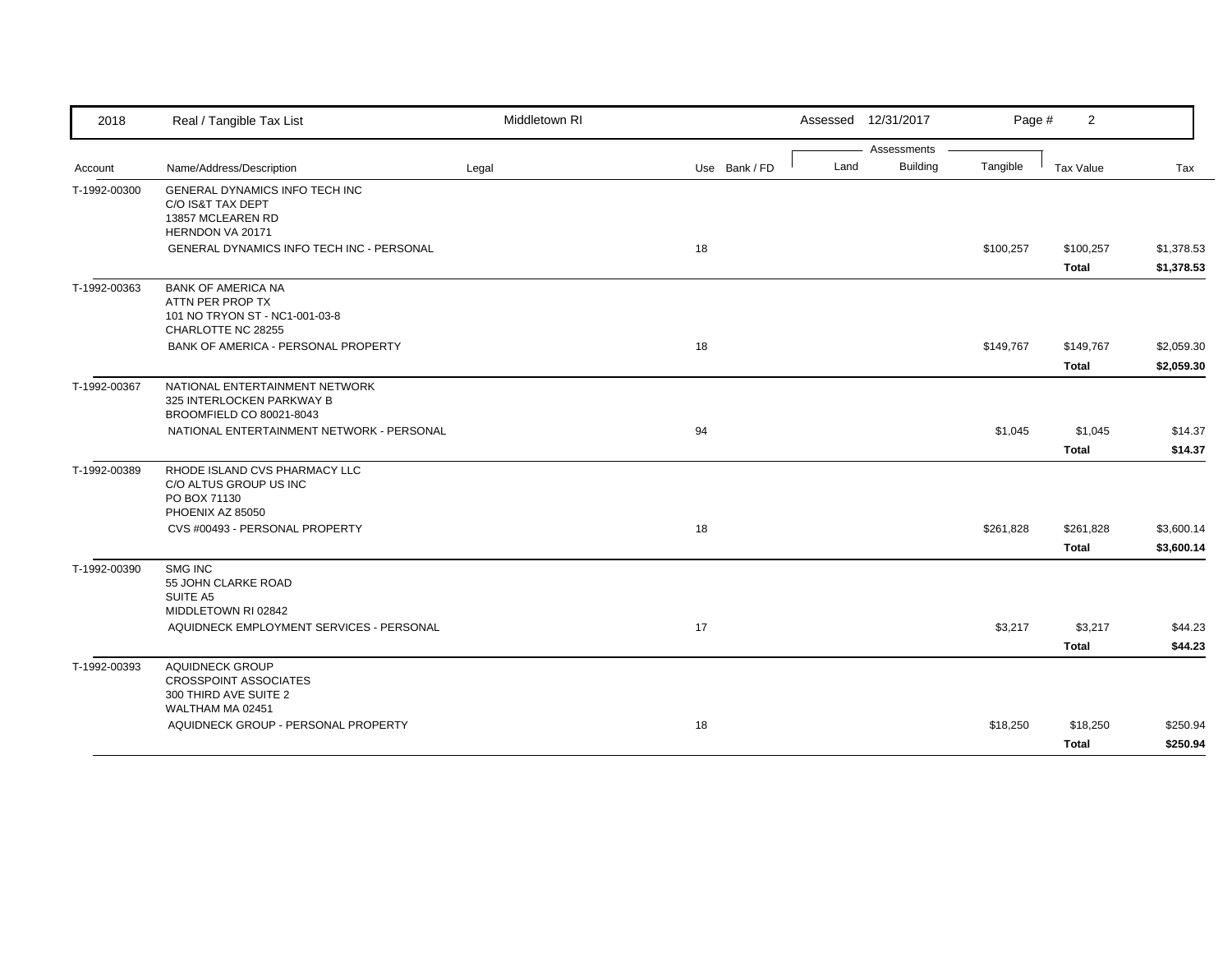| 2018         | Real / Tangible Tax List                        | Middletown RI |               |      | Assessed 12/31/2017 | Page #   | 3            |          |
|--------------|-------------------------------------------------|---------------|---------------|------|---------------------|----------|--------------|----------|
|              |                                                 |               |               |      | Assessments         |          |              |          |
| Account      | Name/Address/Description                        | Legal         | Use Bank / FD | Land | <b>Building</b>     | Tangible | Tax Value    | Tax      |
| T-1992-00395 | <b>BRIGHT IDEAS INC</b>                         |               |               |      |                     |          |              |          |
|              | 1272 WEST MAIN ROAD<br>MIDDLETOWN RI 02842      |               |               |      |                     |          |              |          |
|              | BRIGHT IDEAS - PERSONAL PROPERTY                |               | 18            |      |                     | \$10,830 | \$10,830     | \$148.91 |
|              |                                                 |               |               |      |                     |          | <b>Total</b> | \$148.91 |
| T-1992-00402 | AQUIDNECK MOTORS INC                            |               |               |      |                     |          |              |          |
|              | 360 WEST MAIN ROAD                              |               |               |      |                     |          |              |          |
|              | MIDDLETOWN RI 02842                             |               |               |      |                     |          |              |          |
|              | AQUIDNECK MOTORS - PERSONAL PROPERTY            |               | 18            |      |                     | \$23,659 | \$23,659     | \$325.31 |
|              |                                                 |               |               |      |                     |          | <b>Total</b> | \$325.31 |
| T-1992-00403 | AQUIDNECK PACKAGE STORE INC                     |               |               |      |                     |          |              |          |
|              | <b>15 EAST MAIN ROAD</b><br>MIDDLETOWN RI 02842 |               |               |      |                     |          |              |          |
|              | AQUIDNECK LIQUORS - PERSONAL PROPERTY           |               | 18            |      |                     | \$12,862 | \$12,862     | \$176.85 |
|              |                                                 |               |               |      |                     |          | <b>Total</b> | \$176.85 |
| T-1992-00406 | ARAMARK REFRESHMENT SRVS                        |               |               |      |                     |          |              |          |
|              | 234 BALLARDVALE STREET                          |               |               |      |                     |          |              |          |
|              | WILMINGTON MA 01887                             |               |               |      |                     |          |              |          |
|              | ARAMARK REFRESHMENT SRVS - PERSONAL             |               | 94            |      |                     | \$3,972  | \$3,972      | \$54.62  |
|              |                                                 |               |               |      |                     |          | <b>Total</b> | \$54.62  |
| T-1992-00660 | <b>BARKER BENJAMIN B III</b>                    |               |               |      |                     |          |              |          |
|              | 41 WARD AVENUE<br>MIDDLETOWN RI 02842           |               |               |      |                     |          |              |          |
|              | BB LANDSCAPE GARDENER - PERSONAL PROPERTY       |               | 17            |      |                     | \$2,109  | \$2,109      | \$29.00  |
|              |                                                 |               |               |      |                     |          | <b>Total</b> | \$29.00  |
| T-1992-00742 | <b>HPK INC</b>                                  |               |               |      |                     |          |              |          |
|              | 53-55 AQUIDNECK AVENUE                          |               |               |      |                     |          |              |          |
|              | MIDDLETOWN RI 02842                             |               |               |      |                     |          |              |          |
|              | TICKETS - PERSONAL PROPERTY                     |               | 18            |      |                     | \$50,817 | \$50,817     | \$698.73 |
|              |                                                 |               |               |      |                     |          | <b>Total</b> | \$698.73 |
| T-1992-00806 | DS SERVICES OF AMERICA INC                      |               |               |      |                     |          |              |          |
|              | 2300 WINDY RIDGE PKWY                           |               |               |      |                     |          |              |          |
|              | SUITE 500N<br>ATLANTA GA 30339                  |               |               |      |                     |          |              |          |
|              | DS SERVICES OF AMERICA INC - PERSONAL PROPERTY  |               | 94            |      |                     | \$2,920  | \$2,920      | \$40.15  |
|              |                                                 |               |               |      |                     |          | <b>Total</b> | \$40.15  |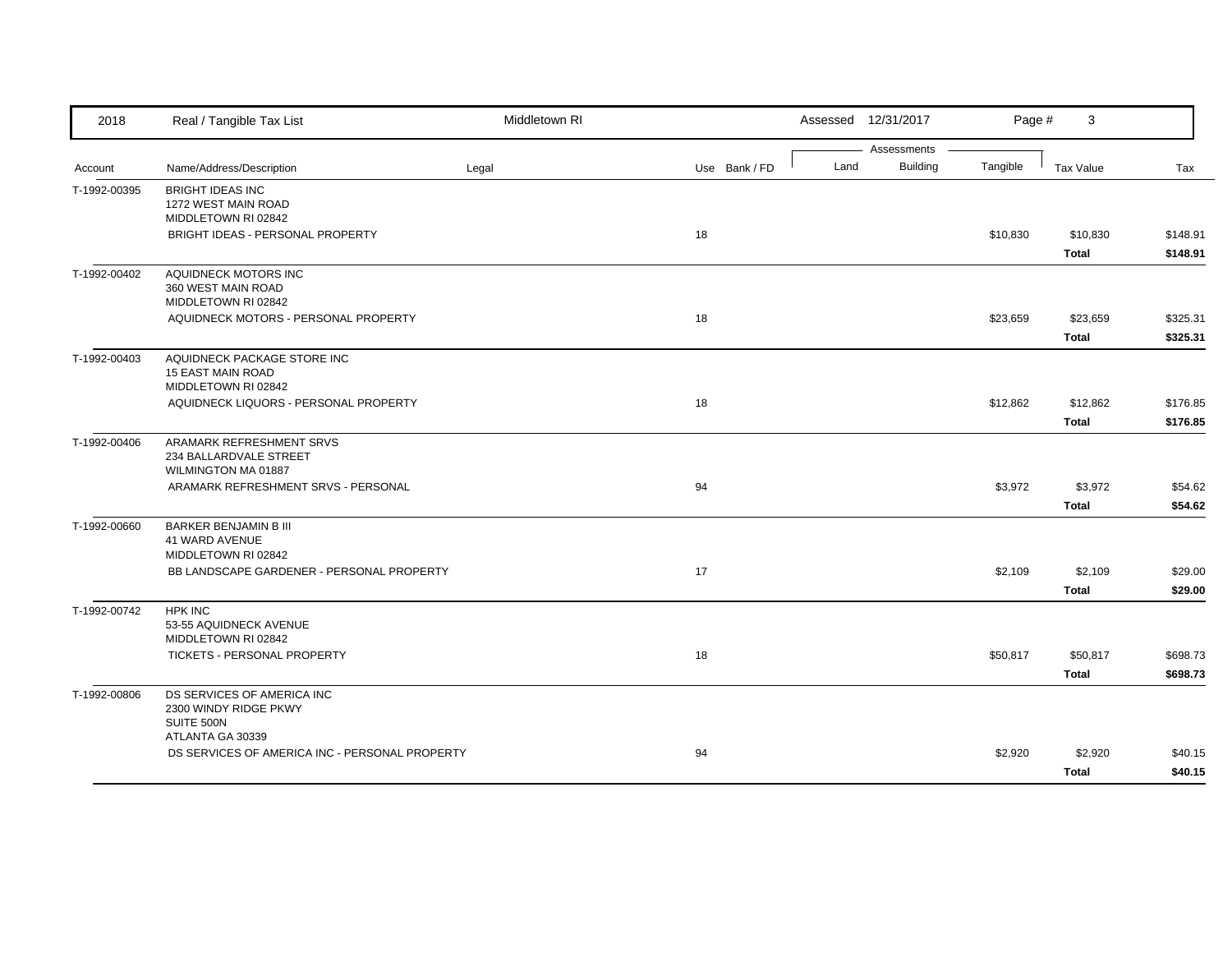| 2018         | Real / Tangible Tax List                                                                                         | Middletown RI |               |      | Assessed 12/31/2017 | Page #      | $\overline{4}$           |                          |
|--------------|------------------------------------------------------------------------------------------------------------------|---------------|---------------|------|---------------------|-------------|--------------------------|--------------------------|
|              |                                                                                                                  |               |               |      | Assessments         |             |                          |                          |
| Account      | Name/Address/Description                                                                                         | Legal         | Use Bank / FD | Land | <b>Building</b>     | Tangible    | Tax Value                | Tax                      |
| T-1992-00812 | <b>BENCHMARK ASSOCIATES INC</b><br>747 AQUIDNECK AVENUE<br>STE <sub>3</sub>                                      |               |               |      |                     |             |                          |                          |
|              | MIDDLETOWN RI 02842                                                                                              |               |               |      |                     |             |                          |                          |
|              | BENCHMARK ASSOCIATES INC - PERSONAL PROPERTY                                                                     |               | 17            |      |                     | \$1,353     | \$1,353                  | \$18.60                  |
|              |                                                                                                                  |               |               |      |                     |             | <b>Total</b>             | \$18.60                  |
| T-1992-00958 | <b>BLANK MICHAEL J III</b><br>76 PECKHAM AVENUE<br>MIDDLETOWN RI 02842                                           |               |               |      |                     |             |                          |                          |
|              | <b>BLANK PAINTING CONTRACTING - PERSONAL</b>                                                                     |               | 17            |      |                     | \$3,553     | \$3,553                  | \$48.85                  |
|              |                                                                                                                  |               |               |      |                     |             | <b>Total</b>             | \$48.85                  |
| T-1992-00969 | B-X OPERATIONS HOLDING CO LLC<br>201 JONES ROAD<br>3RD FLOOR WEST<br>WALTHAM MA 02451                            |               |               |      |                     |             |                          |                          |
|              | BLENHEIM NEWPORT - PERSONAL PROPERTY                                                                             |               | 18            |      |                     | \$1,021,650 | \$1,021,650              | \$14,047.69              |
|              |                                                                                                                  |               |               |      |                     |             | <b>Total</b>             | \$14,047.69              |
| T-1992-00989 | <b>MONRO INC</b><br>6920 INVERNESS WAY<br><b>STE 301</b><br>FORT WAYNE IN 46804<br>MONRO INC - PERSONAL PROPERTY |               | 18            |      |                     | \$77,629    | \$77,629<br><b>Total</b> | \$1,067.40<br>\$1,067.40 |
| T-1992-01111 | KEMPENAAR REAL ESTATES INC<br>351 WEST MAIN ROAD<br>MIDDLETOWN RI 02842                                          |               |               |      |                     |             |                          |                          |
|              | HOWARD JOHNSON MOTOR LODGE - PERSONAL                                                                            |               | 18            |      |                     | \$604,378   | \$604,378                | \$8,310.20               |
|              |                                                                                                                  |               |               |      |                     |             | <b>Total</b>             | \$8,310.20               |
| T-1992-01428 | <b>BULK RICHARD J</b><br>787 AQUIDNECK AVENUE<br>MIDDLETOWN RI 02842                                             |               |               |      |                     |             |                          |                          |
|              | BULK LAWN & GARDEN EQUIP - PERSONAL PROPERTY                                                                     |               | 17            |      |                     | \$7,391     | \$7,391                  | \$101.63                 |
|              |                                                                                                                  |               |               |      |                     |             | <b>Total</b>             | \$101.63                 |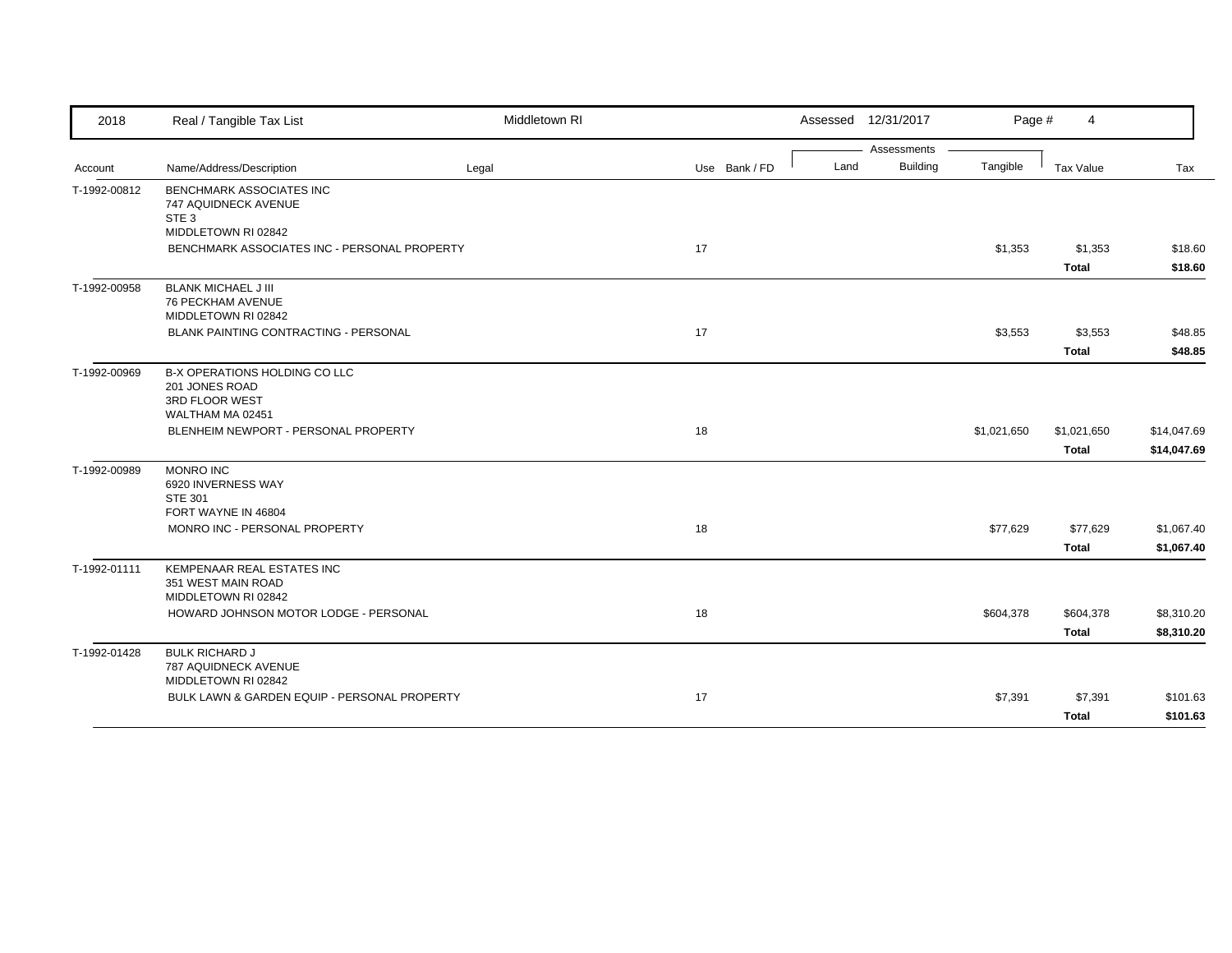| 2018         | Real / Tangible Tax List                     | Middletown RI |               |      | Assessed 12/31/2017 | Page #    | 5            |            |
|--------------|----------------------------------------------|---------------|---------------|------|---------------------|-----------|--------------|------------|
|              |                                              |               |               |      | Assessments         |           |              |            |
| Account      | Name/Address/Description                     | Legal         | Use Bank / FD | Land | <b>Building</b>     | Tangible  | Tax Value    | Tax        |
| T-1992-01632 | CAPPACCILLI JOHN                             |               |               |      |                     |           |              |            |
|              | 50 RED FOX DRIVE                             |               |               |      |                     |           |              |            |
|              | FEEDING HILLS MA 01030                       |               |               |      |                     |           |              |            |
|              | 2008 26' PROWLER - PERSONAL PROPERTY         |               | 45            |      |                     | \$9,661   | \$9,661      | \$132.84   |
|              |                                              |               |               |      |                     |           | <b>Total</b> | \$132.84   |
| T-1992-01952 | CHAVES GARDENS INC                           |               |               |      |                     |           |              |            |
|              | 935 EAST MAIN ROAD                           |               |               |      |                     |           |              |            |
|              | MIDDLETOWN RI 02842                          |               |               |      |                     |           |              |            |
|              | CHAVES GARDENS INC - PERSONAL PROPERTY       |               | 18            |      |                     | \$75,662  | \$75,662     | \$1,040.35 |
|              |                                              |               |               |      |                     |           | <b>Total</b> | \$1,040.35 |
| T-1992-01986 | <b>SAKONNET EYE CARE</b>                     |               |               |      |                     |           |              |            |
|              | 811 AQUIDNECK AVENUE                         |               |               |      |                     |           |              |            |
|              | MIDDLETOWN RI 02842-5256                     |               |               |      |                     |           |              |            |
|              | SAKONNET EYE CARE INC - PERSONAL PROPERTY    |               | 18            |      |                     | \$30,386  | \$30,386     | \$417.81   |
|              |                                              |               |               |      |                     |           | <b>Total</b> | \$417.81   |
| T-1992-02018 | CHRISTMAS TREE SHOPS INC                     |               |               |      |                     |           |              |            |
|              | C/O TAX DEPARTMENT                           |               |               |      |                     |           |              |            |
|              | 700 LIBERTY AVENUE                           |               |               |      |                     |           |              |            |
|              | <b>UNION NJ 07083</b>                        |               |               |      |                     |           |              |            |
|              | CHRISTMAS TREE SHOPS #7009 - PERSONAL        |               | 18            |      |                     | \$507,971 | \$507,971    | \$6,984.60 |
|              |                                              |               |               |      |                     |           | <b>Total</b> | \$6,984.60 |
| T-1992-02070 | CITIZENS BANK NATIONAL ASSOC                 |               |               |      |                     |           |              |            |
|              | <b>CORPORATE TAX DEPARTMENT</b>              |               |               |      |                     |           |              |            |
|              | 1 CITIZENS DR - RDC260D                      |               |               |      |                     |           |              |            |
|              | RIVERSIDE RI 02915                           |               |               |      |                     |           |              |            |
|              | CITIZENS BANK - PERSONAL PROPERTY            |               | 18            |      |                     | \$158,600 | \$158,600    | \$2,180.75 |
|              |                                              |               |               |      |                     |           | <b>Total</b> | \$2,180.75 |
| T-1992-02117 | <b>CLASSIC INSURANCE AGENCY LTD</b>          |               |               |      |                     |           |              |            |
|              | 126 WEST MAIN ROAD                           |               |               |      |                     |           |              |            |
|              | MIDDLETOWN RI 02842                          |               |               |      |                     |           |              |            |
|              | CLASSIC INSURANCE AGENCY - PERSONAL PROPERTY |               | 17            |      |                     | \$2,252   | \$2,252      | \$30.97    |
|              |                                              |               |               |      |                     |           | <b>Total</b> | \$30.97    |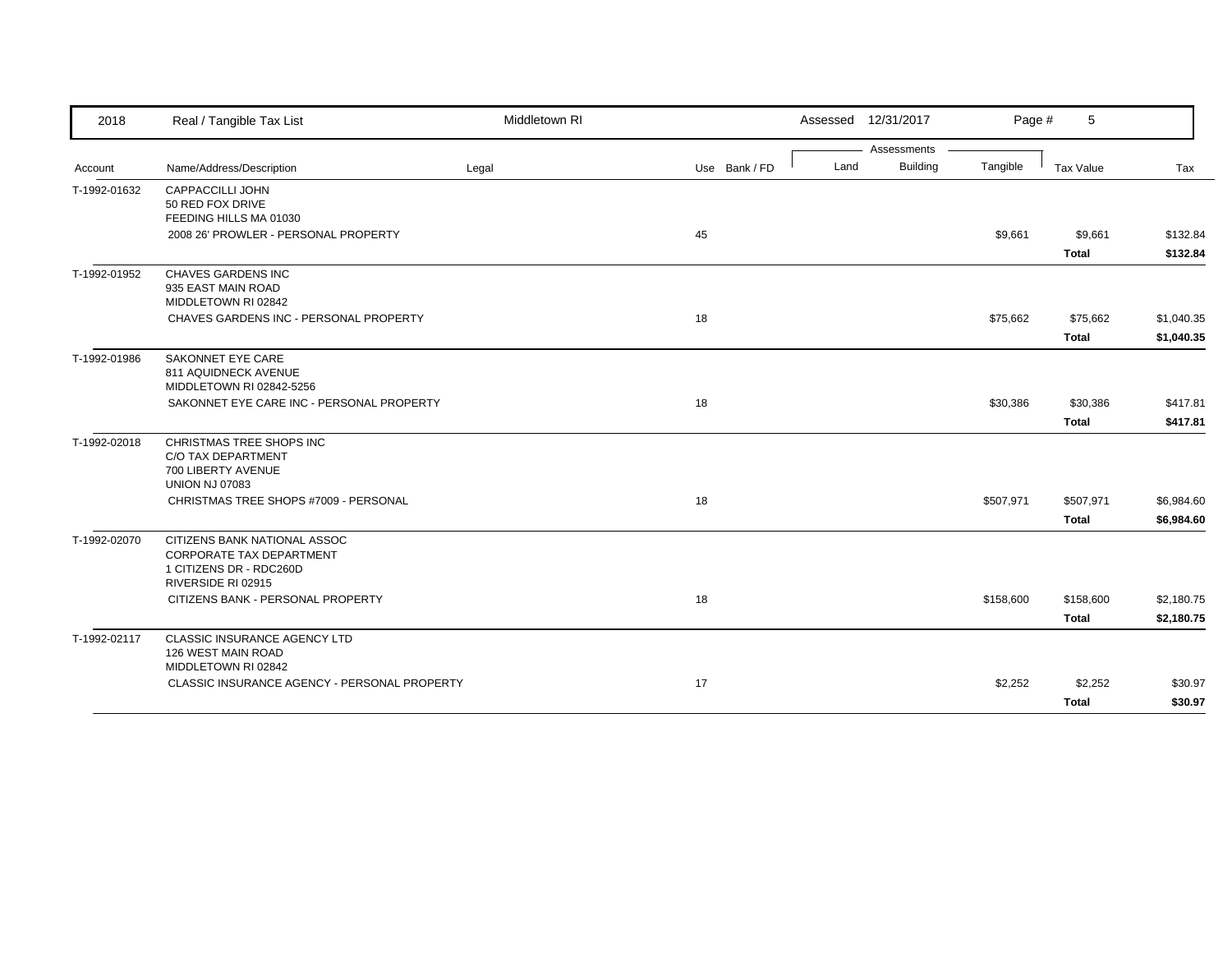| 2018         | Real / Tangible Tax List                                                                                      | Middletown RI |               | Assessed 12/31/2017     | Page #    | 6                         |                          |
|--------------|---------------------------------------------------------------------------------------------------------------|---------------|---------------|-------------------------|-----------|---------------------------|--------------------------|
|              |                                                                                                               |               |               | Assessments             |           |                           |                          |
| Account      | Name/Address/Description                                                                                      | Legal         | Use Bank / FD | <b>Building</b><br>Land | Tangible  | Tax Value                 | Tax                      |
| T-1992-02144 | COCA COLA BOTTLING CO OF NNE<br>1 EXECUTIVE DRIVE<br><b>STE 330</b><br>BEDFORD NH 03110                       |               |               |                         |           |                           |                          |
|              | COCA COLA BOTTLING CO OF SENE - PERSONAL                                                                      |               | 94            |                         | \$50,444  | \$50,444<br><b>Total</b>  | \$693.61<br>\$693.61     |
| T-1992-02245 | <b>CONCEPTS INC</b><br>438 EAST MAIN ROAD<br><b>STE 102</b><br>MIDDLETOWN RI 02842                            |               |               |                         |           |                           |                          |
|              | CONCEPTS INC - PERSONAL PROPERTY                                                                              |               | 17            |                         | \$5,917   | \$5,917<br><b>Total</b>   | \$81.36<br>\$81.36       |
| T-1992-02374 | CORBETT JOHN W PHOTOGRAPHY INC<br>928 WEST MAIN ROAD<br>MIDDLETOWN RI 02842                                   |               |               |                         |           |                           |                          |
|              | JOHN W CORBETT PHOTOGRAPHY INC - PERSONAL                                                                     |               | 18            |                         | \$97,896  | \$97,896<br><b>Total</b>  | \$1,346.07<br>\$1,346.07 |
| T-1992-02603 | <b>CROOKES DENNIS M</b><br>238 EAST MAIN ROAD<br>MIDDLETOWN RI 02842<br>WOODHOOKER'S SPORTS TAVERN - PERSONAL |               | 18            |                         | \$15,306  | \$15,306                  | \$210.46                 |
| T-1992-02630 | SCOTT JAMES IAN & ERNA JEAN<br>1259 WEST MAIN ROAD                                                            |               |               |                         |           | <b>Total</b>              | \$210.46                 |
|              | MIDDLETOWN RI 02842<br>CRYSTAL SPRING WATER - PERSONAL PROPERTY                                               |               | 18            |                         | \$146,055 | \$146,055<br><b>Total</b> | \$2,008.26<br>\$2,008.26 |
| T-1992-02632 | <b>DXC TECHNOLOGY</b><br>5400 LEGACY DRIVE - H1-4A-25<br><b>PLANO TX 75024</b>                                |               |               |                         |           |                           |                          |
|              | DXC TECHNOLOGY - PERSONAL PROPERTY                                                                            |               | 94            |                         | \$49,315  | \$49,315<br>Total         | \$678.08<br>\$678.08     |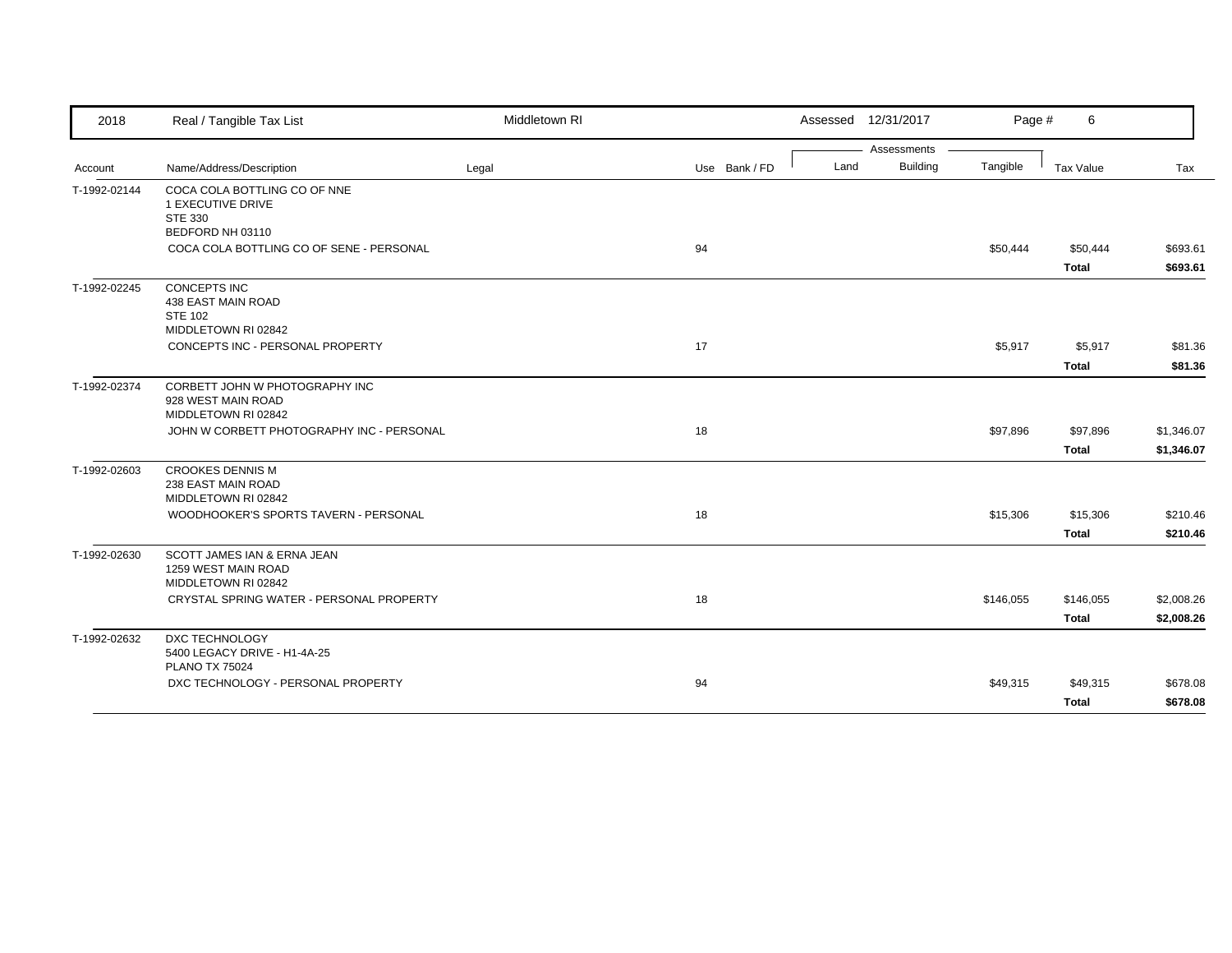| Assessments<br><b>Building</b><br>Land<br>Tangible<br>Name/Address/Description<br>Use Bank / FD<br>Tax Value<br>Legal<br>Tax<br>Account<br><b>CUMBERLAND FARMS INC #1264</b><br>C/O TAX DEPARTMENT<br><b>165 FLANDERS ROAD</b><br>WESTBOROUGH MA 01581<br>CUMBERLAND FARMS #1264 - PERSONAL PROPERTY<br>18<br>\$405,157<br>\$405,157<br>Total<br>COMPASS GROUP USA/CANTEEN SERV<br>267 LIBBEY PARKWAY<br>WEYMOUTH MA 02189<br>94<br>\$2,700<br>ATLANTIC COFFEE & PROVISION - PERSONAL<br>\$2,700<br><b>Total</b><br>D & H INC<br>210 CODDINGTON HWY<br>MIDDLETOWN RI 02842<br>CODDINGTON BREWING CO - PERSONAL PROPERTY<br>18<br>\$47,954<br>\$47,954<br><b>Total</b><br><b>GRAY NICOLE R CPA</b><br>747 AQUIDNECK AVE STE 2E<br>MIDDLETOWN RI 02842<br>18<br>NICOLE GRAY & ASSOCIATES - PERSONAL PROPERTY<br>\$39,300<br>\$39,300<br><b>Total</b><br><b>DIGITAL DIAGNOSTICS INC</b><br>PO BOX 4267<br>MIDDLETOWN RI 02842<br>DIGITAL DIAGNOSTICS INC - PERSONAL PROPERTY<br>17<br>\$3,601<br>\$3,601<br><b>Total</b><br>DURUDOGAN P HAKAN DDS<br>C/O OCEANSIDE FAMILY DENTISTRY<br>97 WEST MAIN ROAD<br>MIDDLETOWN RI 02842<br>DURUDOGAN P HAKAN DDS - PERSONAL PROPERTY<br>18<br>\$42,315<br>\$42,315<br>Total | 2018         | Real / Tangible Tax List | Middletown RI |  | Assessed 12/31/2017 | Page # | $\overline{7}$ |            |
|------------------------------------------------------------------------------------------------------------------------------------------------------------------------------------------------------------------------------------------------------------------------------------------------------------------------------------------------------------------------------------------------------------------------------------------------------------------------------------------------------------------------------------------------------------------------------------------------------------------------------------------------------------------------------------------------------------------------------------------------------------------------------------------------------------------------------------------------------------------------------------------------------------------------------------------------------------------------------------------------------------------------------------------------------------------------------------------------------------------------------------------------------------------------------------------------------------------|--------------|--------------------------|---------------|--|---------------------|--------|----------------|------------|
|                                                                                                                                                                                                                                                                                                                                                                                                                                                                                                                                                                                                                                                                                                                                                                                                                                                                                                                                                                                                                                                                                                                                                                                                                  |              |                          |               |  |                     |        |                |            |
|                                                                                                                                                                                                                                                                                                                                                                                                                                                                                                                                                                                                                                                                                                                                                                                                                                                                                                                                                                                                                                                                                                                                                                                                                  |              |                          |               |  |                     |        |                |            |
| \$5,570.91                                                                                                                                                                                                                                                                                                                                                                                                                                                                                                                                                                                                                                                                                                                                                                                                                                                                                                                                                                                                                                                                                                                                                                                                       | T-1992-02646 |                          |               |  |                     |        |                |            |
|                                                                                                                                                                                                                                                                                                                                                                                                                                                                                                                                                                                                                                                                                                                                                                                                                                                                                                                                                                                                                                                                                                                                                                                                                  |              |                          |               |  |                     |        |                |            |
| \$49.51<br>\$49.51                                                                                                                                                                                                                                                                                                                                                                                                                                                                                                                                                                                                                                                                                                                                                                                                                                                                                                                                                                                                                                                                                                                                                                                               |              |                          |               |  |                     |        |                | \$5,570.91 |
| \$37.13<br>\$37.13<br>\$659.37<br>\$659.37<br>\$540.38<br>\$540.38<br>\$581.83<br>\$581.83                                                                                                                                                                                                                                                                                                                                                                                                                                                                                                                                                                                                                                                                                                                                                                                                                                                                                                                                                                                                                                                                                                                       | T-1992-02685 |                          |               |  |                     |        |                |            |
|                                                                                                                                                                                                                                                                                                                                                                                                                                                                                                                                                                                                                                                                                                                                                                                                                                                                                                                                                                                                                                                                                                                                                                                                                  |              |                          |               |  |                     |        |                |            |
|                                                                                                                                                                                                                                                                                                                                                                                                                                                                                                                                                                                                                                                                                                                                                                                                                                                                                                                                                                                                                                                                                                                                                                                                                  |              |                          |               |  |                     |        |                |            |
|                                                                                                                                                                                                                                                                                                                                                                                                                                                                                                                                                                                                                                                                                                                                                                                                                                                                                                                                                                                                                                                                                                                                                                                                                  | T-1992-02690 |                          |               |  |                     |        |                |            |
|                                                                                                                                                                                                                                                                                                                                                                                                                                                                                                                                                                                                                                                                                                                                                                                                                                                                                                                                                                                                                                                                                                                                                                                                                  |              |                          |               |  |                     |        |                |            |
|                                                                                                                                                                                                                                                                                                                                                                                                                                                                                                                                                                                                                                                                                                                                                                                                                                                                                                                                                                                                                                                                                                                                                                                                                  |              |                          |               |  |                     |        |                |            |
|                                                                                                                                                                                                                                                                                                                                                                                                                                                                                                                                                                                                                                                                                                                                                                                                                                                                                                                                                                                                                                                                                                                                                                                                                  | T-1992-02758 |                          |               |  |                     |        |                |            |
|                                                                                                                                                                                                                                                                                                                                                                                                                                                                                                                                                                                                                                                                                                                                                                                                                                                                                                                                                                                                                                                                                                                                                                                                                  |              |                          |               |  |                     |        |                |            |
|                                                                                                                                                                                                                                                                                                                                                                                                                                                                                                                                                                                                                                                                                                                                                                                                                                                                                                                                                                                                                                                                                                                                                                                                                  |              |                          |               |  |                     |        |                |            |
|                                                                                                                                                                                                                                                                                                                                                                                                                                                                                                                                                                                                                                                                                                                                                                                                                                                                                                                                                                                                                                                                                                                                                                                                                  | T-1992-03021 |                          |               |  |                     |        |                |            |
|                                                                                                                                                                                                                                                                                                                                                                                                                                                                                                                                                                                                                                                                                                                                                                                                                                                                                                                                                                                                                                                                                                                                                                                                                  |              |                          |               |  |                     |        |                |            |
|                                                                                                                                                                                                                                                                                                                                                                                                                                                                                                                                                                                                                                                                                                                                                                                                                                                                                                                                                                                                                                                                                                                                                                                                                  |              |                          |               |  |                     |        |                |            |
|                                                                                                                                                                                                                                                                                                                                                                                                                                                                                                                                                                                                                                                                                                                                                                                                                                                                                                                                                                                                                                                                                                                                                                                                                  | T-1992-03286 |                          |               |  |                     |        |                |            |
|                                                                                                                                                                                                                                                                                                                                                                                                                                                                                                                                                                                                                                                                                                                                                                                                                                                                                                                                                                                                                                                                                                                                                                                                                  |              |                          |               |  |                     |        |                |            |
|                                                                                                                                                                                                                                                                                                                                                                                                                                                                                                                                                                                                                                                                                                                                                                                                                                                                                                                                                                                                                                                                                                                                                                                                                  |              |                          |               |  |                     |        |                |            |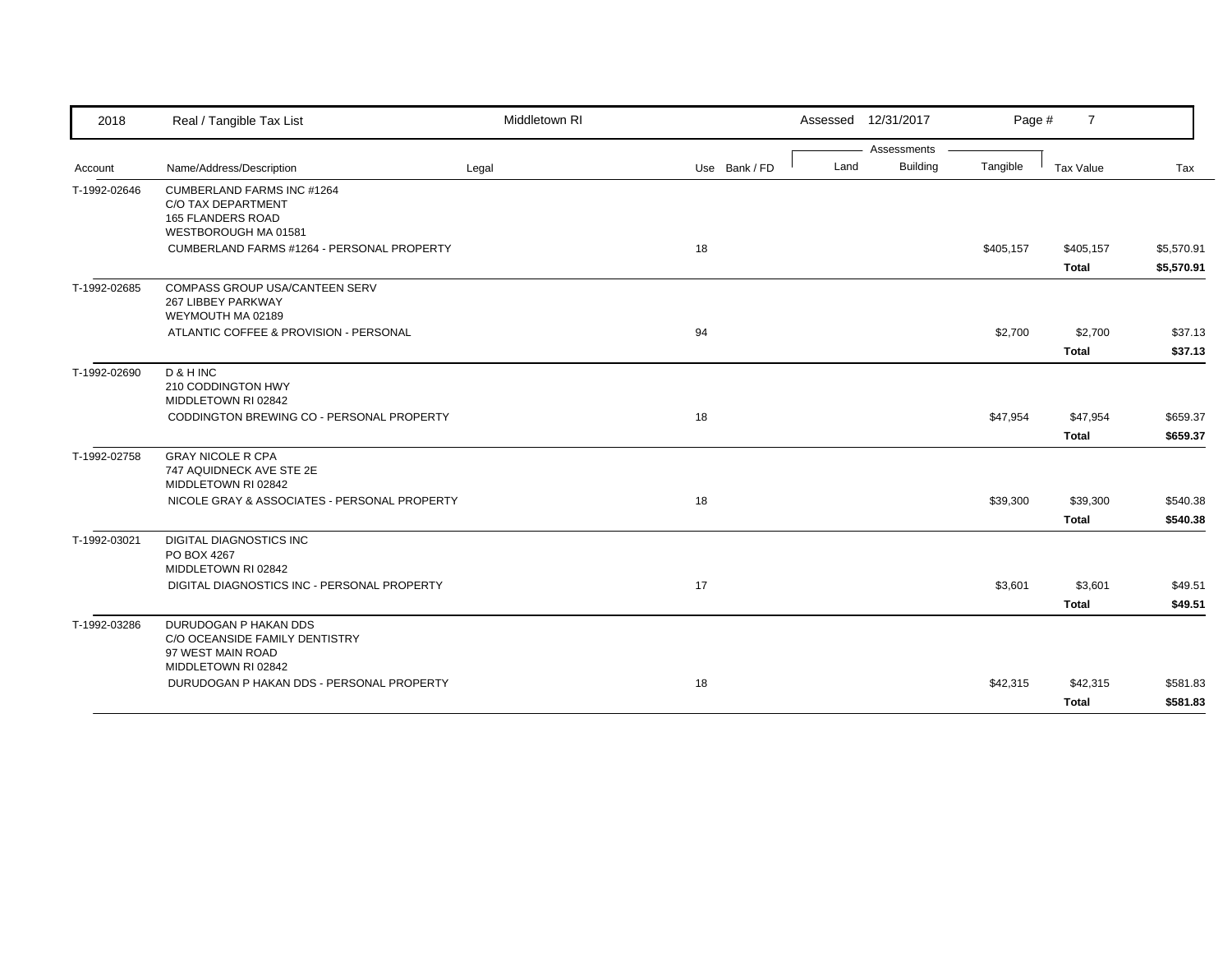| 2018         | Real / Tangible Tax List                                         | Middletown RI |               |      | Assessed 12/31/2017            | Page #   | 8                |          |
|--------------|------------------------------------------------------------------|---------------|---------------|------|--------------------------------|----------|------------------|----------|
|              | Name/Address/Description                                         |               |               | Land | Assessments<br><b>Building</b> | Tangible | <b>Tax Value</b> | Tax      |
| Account      |                                                                  | Legal         | Use Bank / FD |      |                                |          |                  |          |
| T-1992-03335 | ROSSI C JOSEPH & DAVID<br>281 COMMERCE DRIVE                     |               |               |      |                                |          |                  |          |
|              | FALL RIVER MA 02720                                              |               |               |      |                                |          |                  |          |
|              | EASTERN ICE COMPANY - PERSONAL PROPERTY                          |               | 94            |      |                                | \$398    | \$398            | \$5.47   |
|              |                                                                  |               |               |      |                                |          | <b>Total</b>     | \$5.47   |
| T-1992-03342 | EASTON POND CHIROPRACTIC                                         |               |               |      |                                |          |                  |          |
|              | 170 AQUIDNECK AVENUE<br>MIDDLETOWN RI 02842                      |               |               |      |                                |          |                  |          |
|              | EASTON POND CHIROPRACTIC INC - PERSONAL                          |               | 18            |      |                                | \$28,268 | \$28,268         | \$388.69 |
|              |                                                                  |               |               |      |                                |          | <b>Total</b>     | \$388.69 |
| T-1992-03352 | EBERHARDT JASON                                                  |               |               |      |                                |          |                  |          |
|              | 2 CODDINGTON HIGHWAY                                             |               |               |      |                                |          |                  |          |
|              | MIDDLETOWN RI 02842                                              |               |               |      |                                |          |                  |          |
|              | JASON'S II BARBER STYLIST - PERSONAL PROPERTY                    |               | 17            |      |                                | \$2,324  | \$2,324          | \$31.96  |
|              |                                                                  |               |               |      |                                |          | <b>Total</b>     | \$31.96  |
| T-1992-03424 | MASTROSTEFANO VINCENT& ANTHONY                                   |               |               |      |                                |          |                  |          |
|              | 555 ELMWOOD AVE<br>PROVIDENCE RI 02907                           |               |               |      |                                |          |                  |          |
|              | ELECTRIC CONNECTION TEC INC - PERSONAL                           |               | 17            |      |                                | \$6,633  | \$6,633          | \$91.20  |
|              |                                                                  |               |               |      |                                |          | <b>Total</b>     | \$91.20  |
| T-1992-03544 | FABRIC CONNECTION OF NPT                                         |               |               |      |                                |          |                  |          |
|              | 741 EAST MAIN ROAD                                               |               |               |      |                                |          |                  |          |
|              | MIDDLETOWN RI 02842<br>THE FABRIC CONNECTION - PERSONAL PROPERTY |               | 17            |      |                                | \$900    | \$900            | \$12.38  |
|              |                                                                  |               |               |      |                                |          | <b>Total</b>     | \$12.38  |
| T-1992-03581 | <b>FARIA STEPHEN</b>                                             |               |               |      |                                |          |                  |          |
|              | 595 AQUIDNECK AVENUE                                             |               |               |      |                                |          |                  |          |
|              | MIDDLETOWN RI 02842                                              |               |               |      |                                |          |                  |          |
|              | GREEN ACRES DISTRIBUTORS INC - PERSONAL                          |               | 17            |      |                                | \$7,795  | \$7,795          | \$107.18 |
|              |                                                                  |               |               |      |                                |          | <b>Total</b>     | \$107.18 |
| T-1992-03662 | FERRELL GAS LP                                                   |               |               |      |                                |          |                  |          |
|              | ONE LIBERTY PLAZA<br>OPERATING TAX DEPARTMENT                    |               |               |      |                                |          |                  |          |
|              | LIBERTY MO 64068                                                 |               |               |      |                                |          |                  |          |
|              | FERRELLGAS LP/BLUE RHINO - PERSONAL PROPERTY                     |               | 94            |      |                                | \$5,455  | \$5,455          | \$75.01  |
|              |                                                                  |               |               |      |                                |          | <b>Total</b>     | \$75.01  |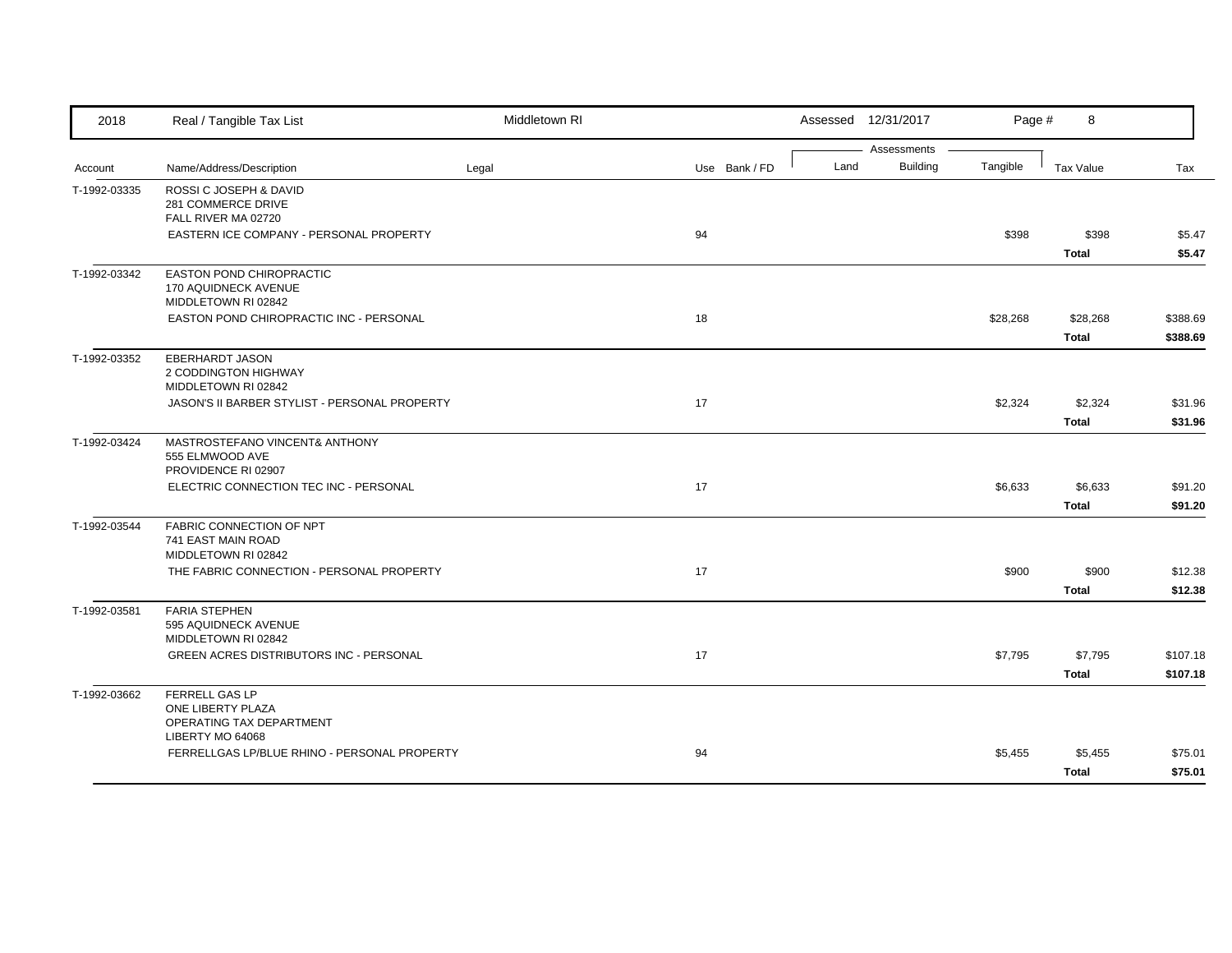| 2018         | Real / Tangible Tax List                                              | Middletown RI |    |               |      | Assessed 12/31/2017            | Page #    | 9                |            |
|--------------|-----------------------------------------------------------------------|---------------|----|---------------|------|--------------------------------|-----------|------------------|------------|
|              |                                                                       |               |    |               | Land | Assessments<br><b>Building</b> | Tangible  |                  | Tax        |
| Account      | Name/Address/Description                                              | Legal         |    | Use Bank / FD |      |                                |           | <b>Tax Value</b> |            |
| T-1992-03840 | FOREST FARM HEALTH CARE CENTER<br>201 FOREST AVENUE                   |               |    |               |      |                                |           |                  |            |
|              | MIDDLETOWN RI 02842                                                   |               |    |               |      |                                |           |                  |            |
|              | FOREST FARM HEALTH CARE CENTER - PERSONAL                             |               | 18 |               |      |                                | \$109,040 | \$109,040        | \$1,499.30 |
|              |                                                                       |               |    |               |      |                                |           | <b>Total</b>     | \$1,499.30 |
| T-1992-03884 | FOX DAVID F ESQ                                                       |               |    |               |      |                                |           |                  |            |
|              | 850 AQUIDNECK AVENUE                                                  |               |    |               |      |                                |           |                  |            |
|              | $B - 11$                                                              |               |    |               |      |                                |           |                  |            |
|              | MIDDLETOWN RI 02842<br>LAW OFFICES OF DAVID F FOX - PERSONAL PROPERTY |               | 18 |               |      |                                | \$13,997  | \$13,997         | \$192.46   |
|              |                                                                       |               |    |               |      |                                |           |                  |            |
|              |                                                                       |               |    |               |      |                                |           | <b>Total</b>     | \$192.46   |
| T-1992-03925 | FRATERNAL ORDER OF POLICE #21<br>PO BOX 4348                          |               |    |               |      |                                |           |                  |            |
|              | MIDDLETOWN RI 02842                                                   |               |    |               |      |                                |           |                  |            |
|              | FOP MIDDLETOWN LODGE #21 - PERSONAL PROPERTY                          |               | 18 |               |      |                                | \$11,723  | \$11,723         | \$161.19   |
|              |                                                                       |               |    |               |      |                                |           | <b>Total</b>     | \$161.19   |
| T-1992-03930 | FRAZIER GREGORY P DDS                                                 |               |    |               |      |                                |           |                  |            |
|              | 440 BROADWAY                                                          |               |    |               |      |                                |           |                  |            |
|              | NEWPORT RI 02840                                                      |               |    |               |      |                                |           |                  |            |
|              | GREGORY P FRAZIER DDS PC - PERSONAL PROPERTY                          |               | 18 |               |      |                                | \$25,442  | \$25,442         | \$349.83   |
|              |                                                                       |               |    |               |      |                                |           | <b>Total</b>     | \$349.83   |
| T-1992-03935 | <b>BLISS PRODUCTIONS LLC</b>                                          |               |    |               |      |                                |           |                  |            |
|              | 823 WEST MAIN ROAD                                                    |               |    |               |      |                                |           |                  |            |
|              | MIDDLETOWN RI 02842                                                   |               | 17 |               |      |                                |           |                  |            |
|              | VILLARI'S MARTIAL ARTS - PERSONAL PROPERTY                            |               |    |               |      |                                | \$5,850   | \$5,850          | \$80.44    |
|              |                                                                       |               |    |               |      |                                |           | <b>Total</b>     | \$80.44    |
| T-1992-03945 | PERKINS THOMAS<br>210 OLD AIRPORT ROAD                                |               |    |               |      |                                |           |                  |            |
|              | MIDDLETOWN RI 02842                                                   |               |    |               |      |                                |           |                  |            |
|              | SEAL ROCK LLC - PERSONAL PROPERTY                                     |               | 17 |               |      |                                | \$13,820  | \$13,820         | \$190.03   |
|              |                                                                       |               |    |               |      |                                |           | <b>Total</b>     | \$190.03   |
| T-1992-03983 | <b>FULLER KIM</b>                                                     |               |    |               |      |                                |           |                  |            |
|              | <b>150 FOREST AVENUE</b>                                              |               |    |               |      |                                |           |                  |            |
|              | MIDDLETOWN RI 02842                                                   |               |    |               |      |                                |           |                  |            |
|              | KIM FULLER PHOTOGRAPHY - PERSONAL PROPERTY                            |               | 17 |               |      |                                | \$4,377   | \$4,377          | \$60.18    |
|              |                                                                       |               |    |               |      |                                |           | <b>Total</b>     | \$60.18    |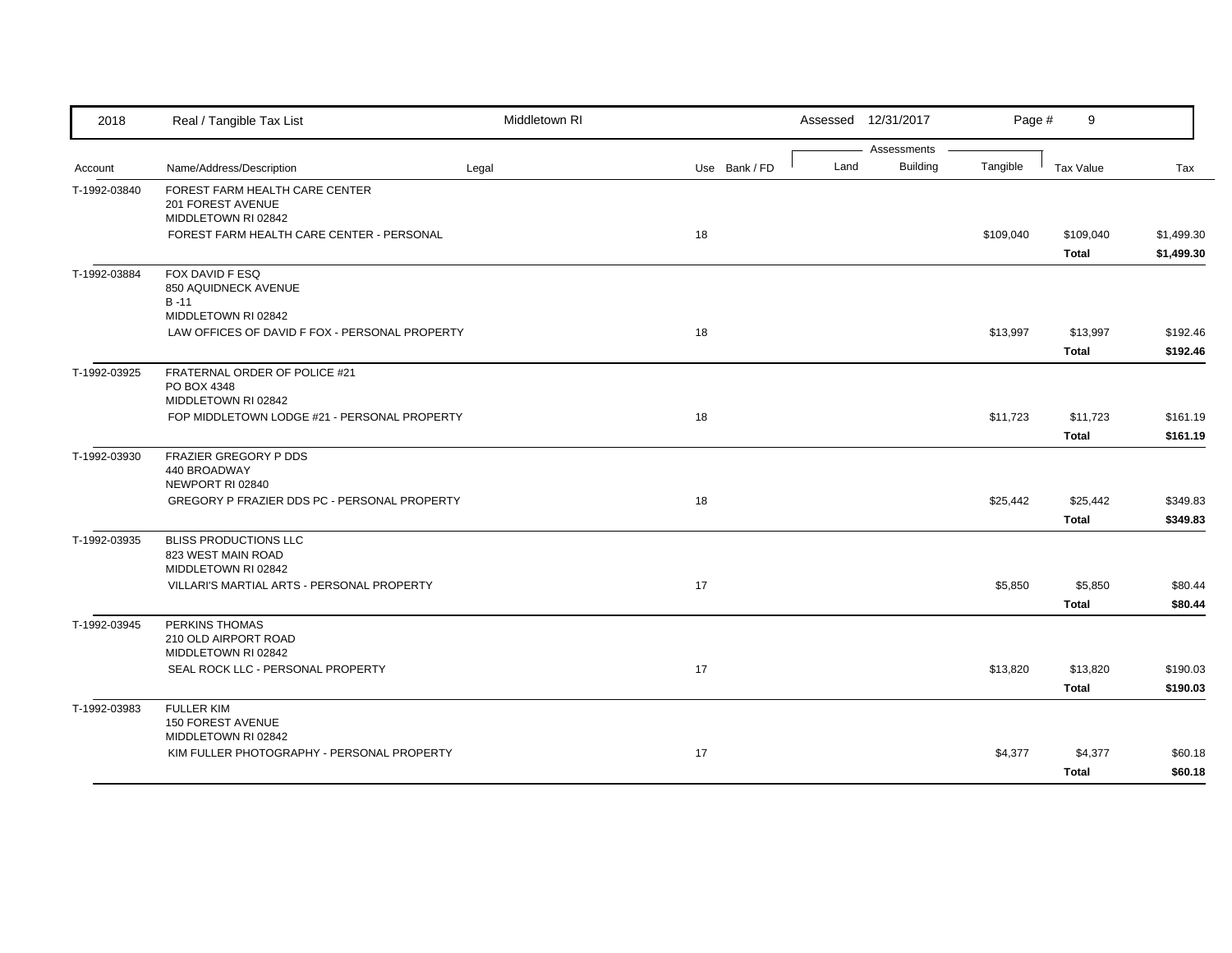| 2018         | Real / Tangible Tax List                                          | Middletown RI |               |      | Assessed 12/31/2017            | Page #    | 10           |            |
|--------------|-------------------------------------------------------------------|---------------|---------------|------|--------------------------------|-----------|--------------|------------|
| Account      | Name/Address/Description                                          | Legal         | Use Bank / FD | Land | Assessments<br><b>Building</b> | Tangible  | Tax Value    | Tax        |
|              |                                                                   |               |               |      |                                |           |              |            |
| T-1992-04005 | <b>FROSTY FREEZE</b><br>496 EAST MAIN ROAD                        |               |               |      |                                |           |              |            |
|              | MIDDLETOWN RI 02842                                               |               |               |      |                                |           |              |            |
|              | FROSTY FREEZE - PERSONAL PROPERTY                                 |               | 17            |      |                                | \$4,588   | \$4,588      | \$63.09    |
|              |                                                                   |               |               |      |                                |           | <b>Total</b> | \$63.09    |
| T-1992-04009 | <b>GT ASSOCIATES</b>                                              |               |               |      |                                |           |              |            |
|              | C/O THOMAS WAGNER                                                 |               |               |      |                                |           |              |            |
|              | 14 MOUNTAIN LAURENLS DRIVE<br>NASHUA NH 03062                     |               |               |      |                                |           |              |            |
|              | GT ASSOCIATES - PERSONAL PROPERTY                                 |               | 17            |      |                                | \$4,578   | \$4,578      | \$62.95    |
|              |                                                                   |               |               |      |                                |           | <b>Total</b> | \$62.95    |
| T-1992-04010 | IGT GLOBAL SOLUTIONS CORP                                         |               |               |      |                                |           |              |            |
|              | <b>TAX DEPARTMENT</b>                                             |               |               |      |                                |           |              |            |
|              | 10 MEMORIAL BLVD                                                  |               |               |      |                                |           |              |            |
|              | PROVIDENCE RI 02903                                               |               |               |      |                                |           |              |            |
|              | IGT GLOBAL SOLUTIONS CORP - PERSONAL PROPERTY                     |               | 94            |      |                                | \$22,271  | \$22,271     | \$306.23   |
|              |                                                                   |               |               |      |                                |           | <b>Total</b> | \$306.23   |
| T-1992-04060 | <b>GAMBRELL &amp; SONS INC</b>                                    |               |               |      |                                |           |              |            |
|              | 1132 AQUIDNECK AVENUE<br>MIDDLETOWN RI 02842                      |               |               |      |                                |           |              |            |
|              | GAMBRELL GLASS COMPANY - PERSONAL PROPERTY                        |               | 17            |      |                                | \$6,699   | \$6,699      | \$92.11    |
|              |                                                                   |               |               |      |                                |           | <b>Total</b> | \$92.11    |
| T-1992-04152 | WELLS FARGO VENDOR FINANCIAL                                      |               |               |      |                                |           |              |            |
|              | PO BOX 36200                                                      |               |               |      |                                |           |              |            |
|              | PROPERTY TAX                                                      |               |               |      |                                |           |              |            |
|              | BILLINGS MT 59107-6200<br>WELLS FARGO VENDOR FINANCIAL - PERSONAL |               | 94            |      |                                | \$584,300 | \$584,300    | \$8,034.13 |
|              |                                                                   |               |               |      |                                |           |              |            |
|              |                                                                   |               |               |      |                                |           | <b>Total</b> | \$8,034.13 |
| T-1992-04166 | ELECTRIC BOAT CORPORATION<br>75 EASTERN POINT ROAD                |               |               |      |                                |           |              |            |
|              | DEPT 613 - J88.9                                                  |               |               |      |                                |           |              |            |
|              | GROTON CT 06340                                                   |               |               |      |                                |           |              |            |
|              | ELECTRIC BOAT CORPORATION - PERSONAL                              |               | 18            |      |                                | \$139,533 | \$139,533    | \$1,918.58 |
|              |                                                                   |               |               |      |                                |           | <b>Total</b> | \$1,918.58 |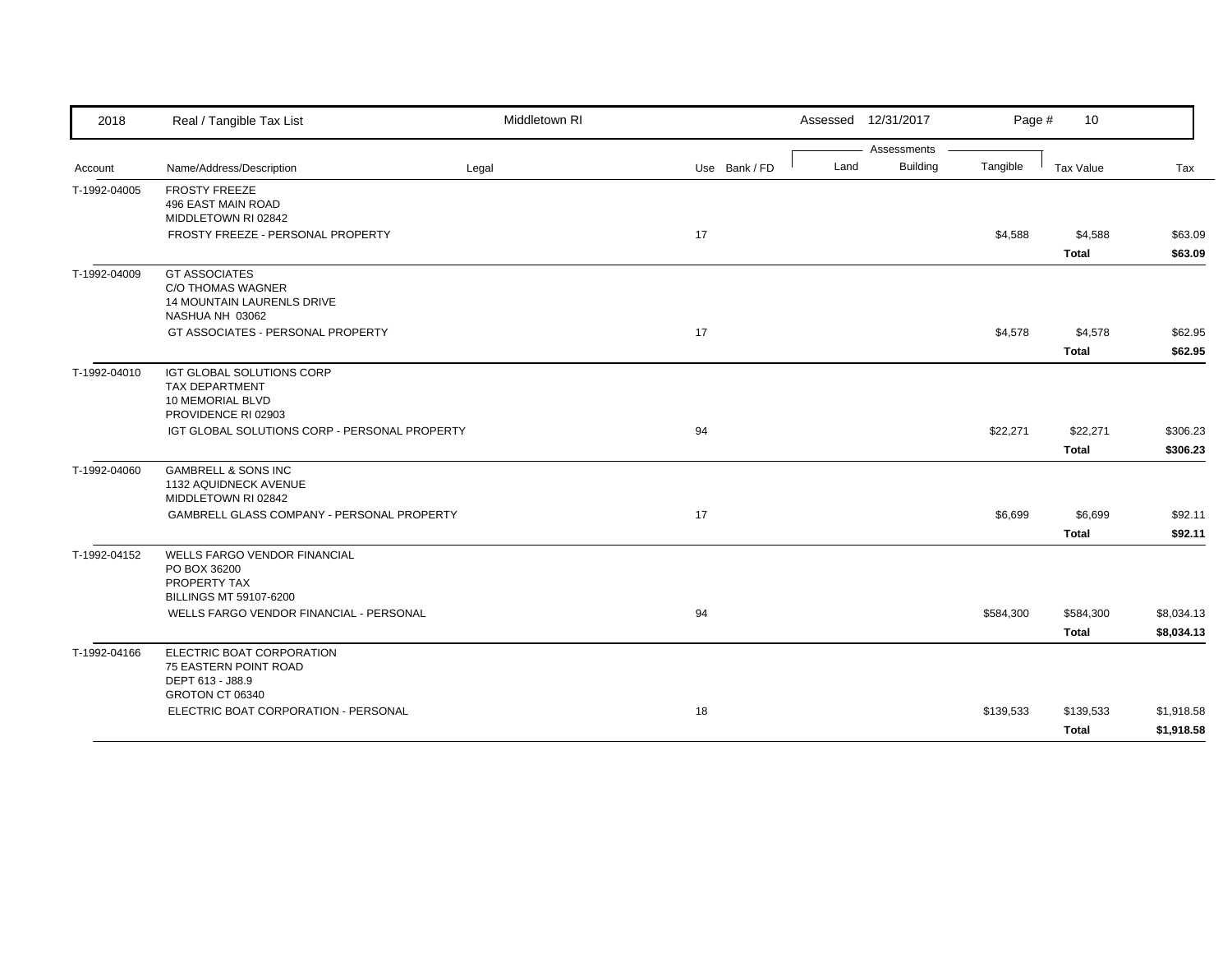| 2018         | Real / Tangible Tax List                                                                                         | Middletown RI |               | Assessed 12/31/2017 |                 | Page #      | 11                       |                      |
|--------------|------------------------------------------------------------------------------------------------------------------|---------------|---------------|---------------------|-----------------|-------------|--------------------------|----------------------|
|              |                                                                                                                  |               |               |                     | Assessments     |             |                          |                      |
| Account      | Name/Address/Description                                                                                         | Legal         | Use Bank / FD | Land                | <b>Building</b> | Tangible    | Tax Value                | Tax                  |
| T-1992-04356 | <b>UPDEGROVE LAW</b><br>314 OLIPHANT LANE<br>MIDDLETOWN RI 02842                                                 |               |               |                     |                 |             |                          |                      |
|              | UPDEGROVE LAW - PERSONAL PROPERTY                                                                                |               | 17            |                     |                 | \$10,315    | \$10,315<br><b>Total</b> | \$141.83<br>\$141.83 |
| T-1992-04361 | CONOPCO INC<br>PO BOX 339<br><b>ISELIN NJ 08830</b>                                                              |               |               |                     |                 |             |                          |                      |
|              | CONOPCO INC - PERSONAL PROPERTY                                                                                  |               | 94            |                     |                 | \$1,959     | \$1,959<br><b>Total</b>  | \$26.94<br>\$26.94   |
| T-1992-04617 | OCEANPOINT INSURANCE AGENCY<br><b>PO BOX 450</b><br>NEWPORT RI 02840                                             |               |               |                     |                 |             |                          |                      |
|              | OCEANPOINT INSURANCE - PERSONAL PROPERTY                                                                         |               | 18            |                     |                 | \$368,285   | \$368,285                | \$5,063.92           |
|              |                                                                                                                  |               |               |                     |                 |             | Total                    | \$5,063.92           |
| T-1992-04676 | HALLMARK MARKETING COMPANY LLC<br>2501 MCGEE TRAFFICWAY<br>PO BOX 419479 - TAX #407<br>KANSAS CITY MO 64141-6479 |               |               |                     |                 |             |                          |                      |
|              | HALLMARK MARKETING COMPANY LLC - PERSONAL                                                                        |               | 94            |                     |                 | \$12,023    | \$12,023<br><b>Total</b> | \$165.32<br>\$165.32 |
| T-1992-04933 | <b>COX COMMUNICATIONS LLC</b><br>6205-A PEACHTREE DUNWOODY RD<br>12TH<br>ATLANTA GA 30328                        |               |               |                     |                 |             |                          |                      |
|              | COX COMMUNICATIONS INC - PERSONAL PROPERTY                                                                       |               | 18            |                     |                 | \$2,061,900 | \$2,061,900              | \$28,351.13          |
|              |                                                                                                                  |               |               |                     |                 |             | <b>Total</b>             | \$28,351.13          |
| T-1992-04940 | HERSHEY CREAMERY CO<br>301 S CAMERON STREET<br>HARRISBURG PA 17101                                               |               |               |                     |                 |             |                          |                      |
|              | HERSHEY CREAMERY CO - PERSONAL PROPERTY                                                                          |               | 94            |                     |                 | \$9,544     | \$9,544                  | \$131.23             |
|              |                                                                                                                  |               |               |                     |                 |             | Total                    | \$131.23             |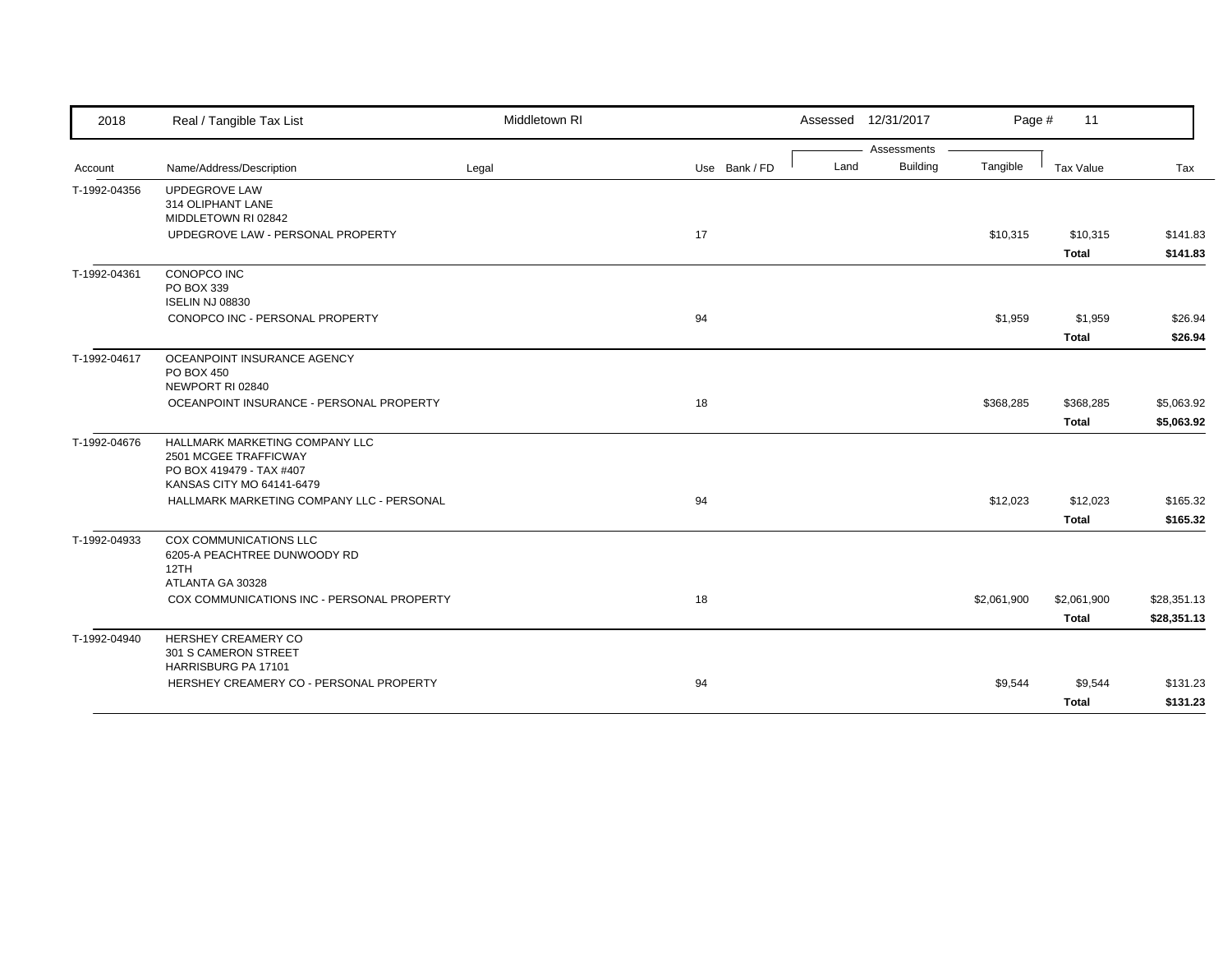| 2018         | Real / Tangible Tax List                                                      | Middletown RI |               |      | Assessed 12/31/2017     | Page #    | 12                      |                    |
|--------------|-------------------------------------------------------------------------------|---------------|---------------|------|-------------------------|-----------|-------------------------|--------------------|
| Account      | Name/Address/Description                                                      | Legal         | Use Bank / FD | Land | Assessments<br>Building | Tangible  | Tax Value               | Tax                |
| T-1992-05079 | <b>HOOGENDOORN DICK &amp; VICTOR</b>                                          |               |               |      |                         |           |                         |                    |
|              | <b>408 TURNER ROAD</b><br>MIDDLETOWN RI 02842                                 |               |               |      |                         |           |                         |                    |
|              | HOOGENDOORN NURSERIES INC - PERSONAL                                          |               | 17            |      |                         | \$4,261   | \$4,261<br><b>Total</b> | \$58.59<br>\$58.59 |
| T-1992-05268 | <b>ISLAND ASSOCIATES INC</b><br>1015 AQUIDENCK AVENUE<br>STE <sub>5</sub>     |               |               |      |                         |           |                         |                    |
|              | MIDDLETOWN RI 02842                                                           |               |               |      |                         |           |                         |                    |
|              | ISLAND ASSOCIATES INC - PERSONAL PROPERTY                                     |               | 17            |      |                         | \$3,600   | \$3,600                 | \$49.50            |
|              |                                                                               |               |               |      |                         |           | <b>Total</b>            | \$49.50            |
| T-1992-05281 | <b>ISLAND ELEMENTS INC</b><br>86 & 89 AQUIDNECK AVENUE<br>MIDDLETOWN RI 02842 |               |               |      |                         |           |                         |                    |
|              | ISLAND SURF & SPORT - PERSONAL PROPERTY                                       |               | 18            |      |                         | \$31,697  | \$31,697                | \$435.83           |
|              |                                                                               |               |               |      |                         |           | <b>Total</b>            | \$435.83           |
| T-1992-05291 | JAM CONSTRUCTION CO INC<br>1700 WEST MAIN ROAD<br>MIDDLETOWN RI 02842         |               |               |      |                         |           |                         |                    |
|              | JAM CONSTRUCTION CO INC - PERSONAL PROPERTY                                   |               | 18            |      |                         | \$221,138 | \$221,138               | \$3,040.65         |
|              |                                                                               |               |               |      |                         |           | <b>Total</b>            | \$3,040.65         |
| T-1992-05301 | <b>JM COOPER COMPANY</b><br>PO BOX 4691                                       |               |               |      |                         |           |                         |                    |
|              | MIDDLETOWN RI 02842<br>JM COOPER COMPANY - PERSONAL PROPERTY                  |               | 18            |      |                         | \$7,298   | \$7,298                 | \$100.35           |
|              |                                                                               |               |               |      |                         |           | <b>Total</b>            | \$100.35           |
| T-1992-05353 | <b>JANCO INC</b>                                                              |               |               |      |                         |           |                         |                    |
|              | PO BOX 8819                                                                   |               |               |      |                         |           |                         |                    |
|              | CRANSTON RI 02920                                                             |               |               |      |                         |           |                         |                    |
|              | BURGER KING #1221 - PERSONAL PROPERTY                                         |               | 18            |      |                         | \$31,709  | \$31,709                | \$436.00           |
|              |                                                                               |               |               |      |                         |           | <b>Total</b>            | \$436.00           |
| T-1992-05414 | JESTINGS DONALD PAUL<br>103 FOREST AVENUE<br>MIDDLETOWN RI 02842              |               |               |      |                         |           |                         |                    |
|              | DON JESTINGS & SONS LLC - PERSONAL PROPERTY                                   |               | 18            |      |                         | \$37,447  | \$37,447                | \$514.90           |
|              |                                                                               |               |               |      |                         |           | <b>Total</b>            | \$514.90           |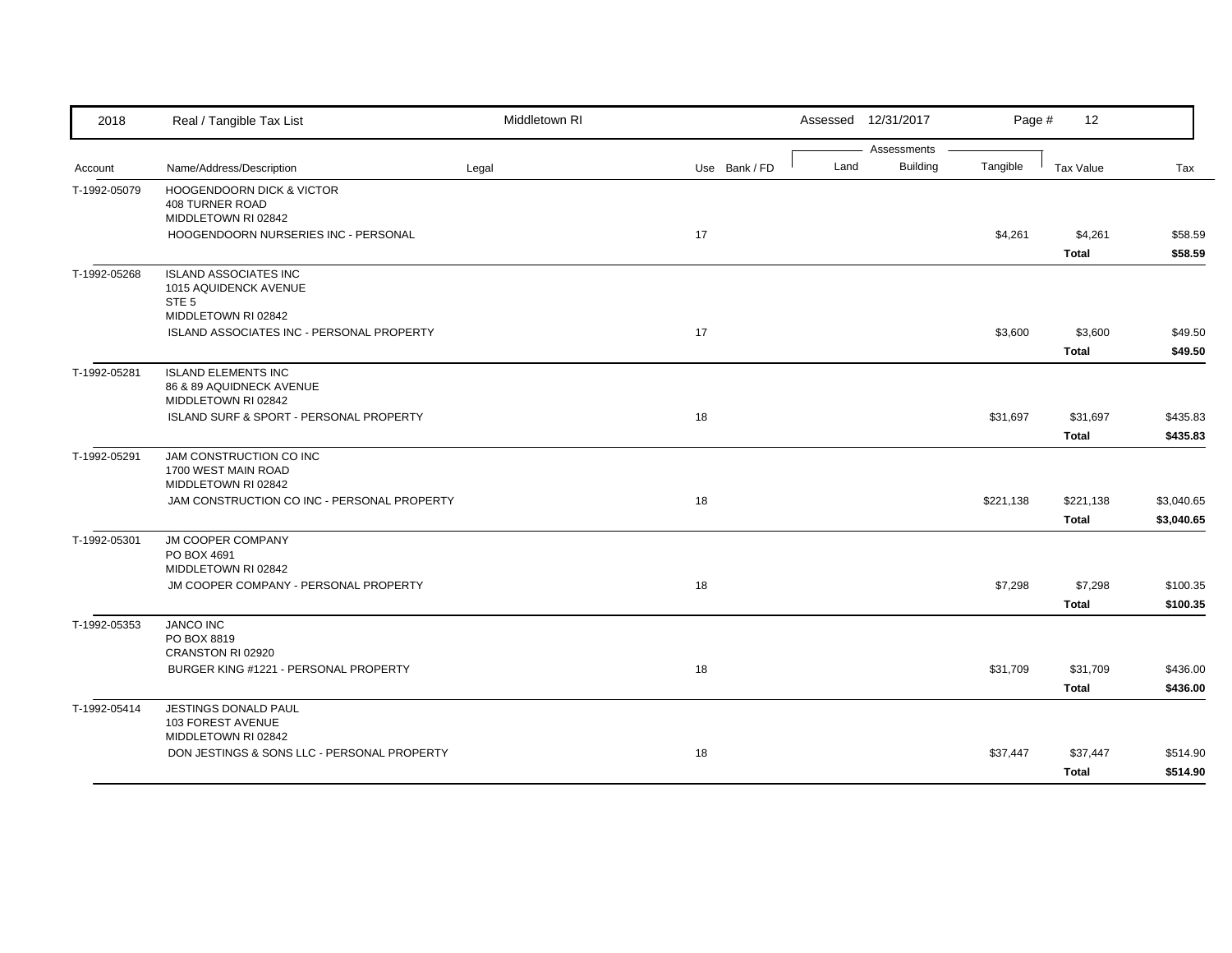| 2018         | Real / Tangible Tax List                                        | Middletown RI |               |      | Assessed 12/31/2017 | Page #   | 13               |          |
|--------------|-----------------------------------------------------------------|---------------|---------------|------|---------------------|----------|------------------|----------|
|              |                                                                 |               |               |      | Assessments         |          |                  |          |
| Account      | Name/Address/Description                                        | Legal         | Use Bank / FD | Land | <b>Building</b>     | Tangible | <b>Tax Value</b> | Tax      |
| T-1992-05447 | JOHNNYS GETTY SERVICE INC<br>795 WEST MAIN ROAD                 |               |               |      |                     |          |                  |          |
|              | MIDDLETOWN RI 02842                                             |               |               |      |                     |          |                  |          |
|              | JOHNNY'S GETTY SERVICE INC - PERSONAL PROPERTY                  |               | 18            |      |                     | \$21,973 | \$21,973         | \$302.13 |
|              |                                                                 |               |               |      |                     |          | <b>Total</b>     | \$302.13 |
| T-1992-05472 | <b>JOHNSON GINA</b>                                             |               |               |      |                     |          |                  |          |
|              | 1138 AQUIDNECK AVENUE<br>MIDDLETOWN RI 02842                    |               |               |      |                     |          |                  |          |
|              | GINA'S BEAUTY SALON - PERSONAL PROPERTY                         |               | 17            |      |                     | \$1,131  | \$1,131          | \$15.55  |
|              |                                                                 |               |               |      |                     |          | <b>Total</b>     | \$15.55  |
| T-1992-05501 | JONES GEOFFREY G DMD                                            |               |               |      |                     |          |                  |          |
|              | 700 AQUIDNECK AVENUE                                            |               |               |      |                     |          |                  |          |
|              | MIDDLETOWN RI 02842<br>ISLAND DENTAL HEALTH - PERSONAL PROPERTY |               | 18            |      |                     | \$20,828 | \$20,828         | \$286.39 |
|              |                                                                 |               |               |      |                     |          | <b>Total</b>     | \$286.39 |
| T-1992-05546 | <b>SHIJINC</b>                                                  |               |               |      |                     |          |                  |          |
|              | 747 AQUIDNECK AVENUE<br>MIDDLETOWN RI 02842                     |               |               |      |                     |          |                  |          |
|              | NEW SEA SHAI - PERSONAL PROPERTY                                |               | 18            |      |                     | \$32,821 | \$32,821         | \$451.29 |
|              |                                                                 |               |               |      |                     |          | <b>Total</b>     | \$451.29 |
| T-1992-05548 | K & E CORPORATION                                               |               |               |      |                     |          |                  |          |
|              | 120 WEST MAIN ROAD<br>MIDDLETOWN RI 02842                       |               |               |      |                     |          |                  |          |
|              | RHEA'S RESTAURANT - PERSONAL PROPERTY                           |               | 18            |      |                     | \$63,456 | \$63,456         | \$872.52 |
|              |                                                                 |               |               |      |                     |          | <b>Total</b>     | \$872.52 |
| T-1992-05629 | <b>KEHEW KENNETH A</b>                                          |               |               |      |                     |          |                  |          |
|              | 74 VALLEY ROAD<br>MIDDLETOWN RI 02842                           |               |               |      |                     |          |                  |          |
|              | KEHEW KENNETH A DDS - PERSONAL PROPERTY                         |               | 18            |      |                     | \$30,254 | \$30,254         | \$415.99 |
|              |                                                                 |               |               |      |                     |          | <b>Total</b>     | \$415.99 |
| T-1992-05632 | KEHEW & VAILLANCOURT INSURANCE                                  |               |               |      |                     |          |                  |          |
|              | 1224 WEST MAIN ROAD                                             |               |               |      |                     |          |                  |          |
|              | MIDDLETOWN RI 02842                                             |               |               |      |                     |          |                  |          |
|              | KEHEW & VAILLANCOURT INSURANCE - PERSONAL                       |               | 18            |      |                     | \$2,953  | \$2,953          | \$40.60  |
|              |                                                                 |               |               |      |                     |          | <b>Total</b>     | \$40.60  |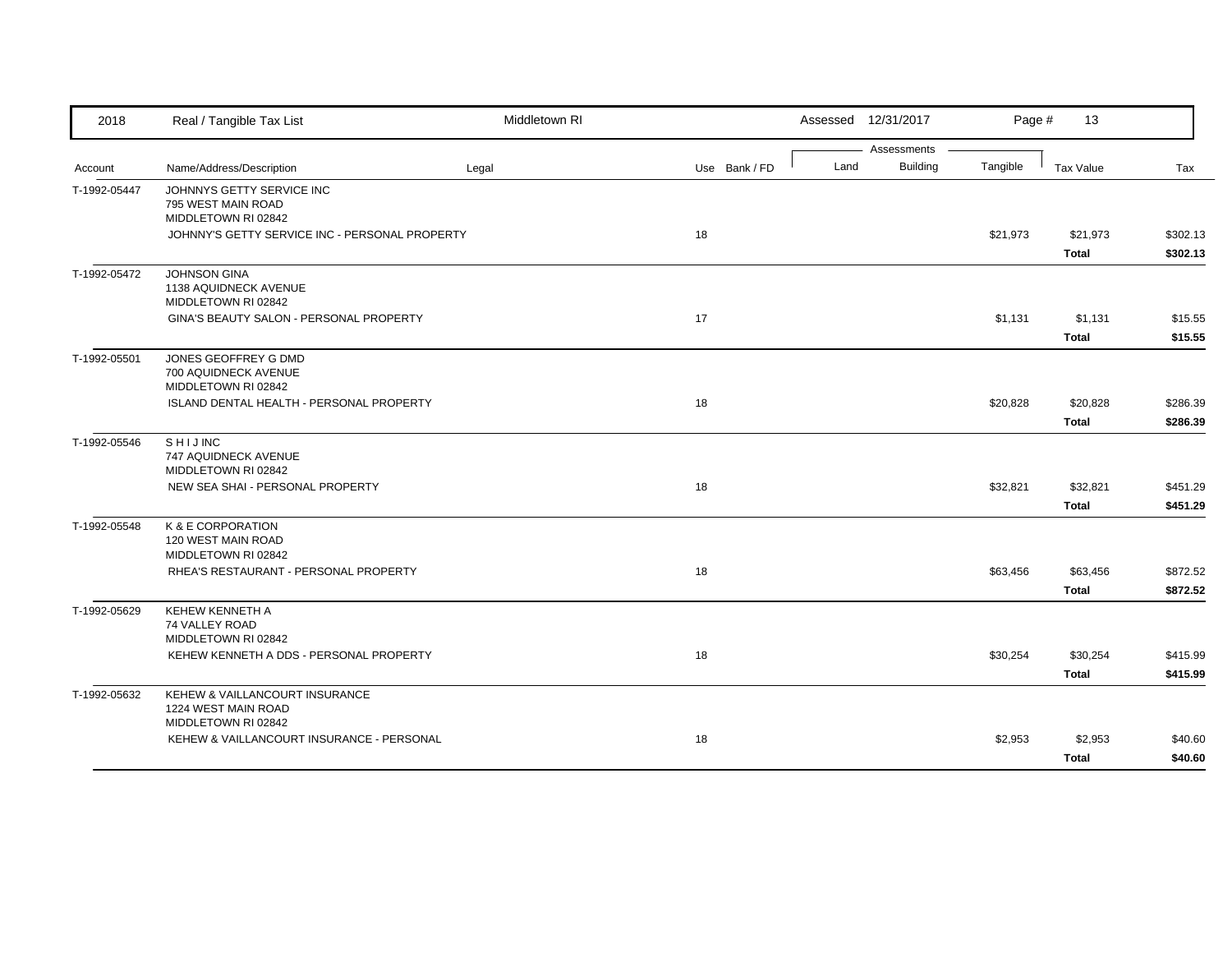| 2018         | Real / Tangible Tax List                                        | Middletown RI |               |      | Assessed 12/31/2017            | Page #      | 14                       |             |
|--------------|-----------------------------------------------------------------|---------------|---------------|------|--------------------------------|-------------|--------------------------|-------------|
|              |                                                                 |               |               |      | Assessments<br><b>Building</b> | Tangible    |                          |             |
| Account      | Name/Address/Description                                        | Legal         | Use Bank / FD | Land |                                |             | Tax Value                | Tax         |
| T-1992-05637 | CHINA STAR II 778 INC<br>877 WEST MAIN ROAD                     |               |               |      |                                |             |                          |             |
|              | MIDDLETOWN RI 02842                                             |               |               |      |                                |             |                          |             |
|              | CHINA STAR II RESTAURANT - PERSONAL PROPERTY                    |               | 18            |      |                                | \$32,340    | \$32,340                 | \$444.68    |
|              |                                                                 |               |               |      |                                |             | <b>Total</b>             | \$444.68    |
| T-1992-05664 | <b>KELLY &amp; PICERNE INC</b>                                  |               |               |      |                                |             |                          |             |
|              | 75 LAMBERT LYNN HIGHWAY<br>WARWICK RI 02886                     |               |               |      |                                |             |                          |             |
|              | KELLY & PICERNE INC - PERSONAL PROPERTY                         |               | 18            |      |                                | \$16,412    | \$16,412                 | \$225.67    |
|              |                                                                 |               |               |      |                                |             | <b>Total</b>             | \$225.67    |
| T-1992-05718 | KEMPENAAR CATERING LLC                                          |               |               |      |                                |             |                          |             |
|              | 1105 EAST MAIN ROAD                                             |               |               |      |                                |             |                          |             |
|              | MIDDLETOWN RI 02842<br>KEMPENAAR'S CLAMBAKE CLUB - PERSONAL     |               | 18            |      |                                |             |                          | \$267.67    |
|              |                                                                 |               |               |      |                                | \$19,467    | \$19,467<br><b>Total</b> | \$267.67    |
| T-1992-05991 | KVH INDUSTRIES INC                                              |               |               |      |                                |             |                          |             |
|              | 50 ENTERPRISE CENTER                                            |               |               |      |                                |             |                          |             |
|              | MIDDLETOWN RI 02842                                             |               |               |      |                                |             |                          |             |
|              | KVH INDUSTRIES - PERSONAL PROPERTY                              |               | 18            |      |                                | \$4,141,459 | \$4,141,459              | \$56,945.06 |
|              |                                                                 |               |               |      |                                |             | <b>Total</b>             | \$56,945.06 |
| T-1992-05997 | KYRAN RESEARCH ASSOC INC<br>PO BOX 3780                         |               |               |      |                                |             |                          |             |
|              | NEWPORT RI 02840                                                |               |               |      |                                |             |                          |             |
|              | KYRAN RESEARCH ASSOC INC - PERSONAL PROPERTY                    |               | 18            |      |                                | \$43,269    | \$43,269                 | \$594.95    |
|              |                                                                 |               |               |      |                                |             | <b>Total</b>             | \$594.95    |
| T-1992-06033 | LACERDA H LANDSCAPING & CONST                                   |               |               |      |                                |             |                          |             |
|              | <b>465 OLIPHANT LANE</b>                                        |               |               |      |                                |             |                          |             |
|              | MIDDLETOWN RI 02842<br>H LACERDA LANDSCAPING & CONST - PERSONAL |               | 18            |      |                                | \$45,252    | \$45,252                 | \$622.22    |
|              |                                                                 |               |               |      |                                |             | <b>Total</b>             | \$622.22    |
| T-1992-06493 | LONGADE LLC                                                     |               |               |      |                                |             |                          |             |
|              | 1 WINFIELD COURT                                                |               |               |      |                                |             |                          |             |
|              | MIDDLETOWN RI 02842-6220                                        |               |               |      |                                |             |                          |             |
|              | DEL'S LEMONADE - PERSONAL PROPERTY                              |               | 18            |      |                                | \$19,102    | \$19,102                 | \$262.65    |
|              |                                                                 |               |               |      |                                |             | <b>Total</b>             | \$262.65    |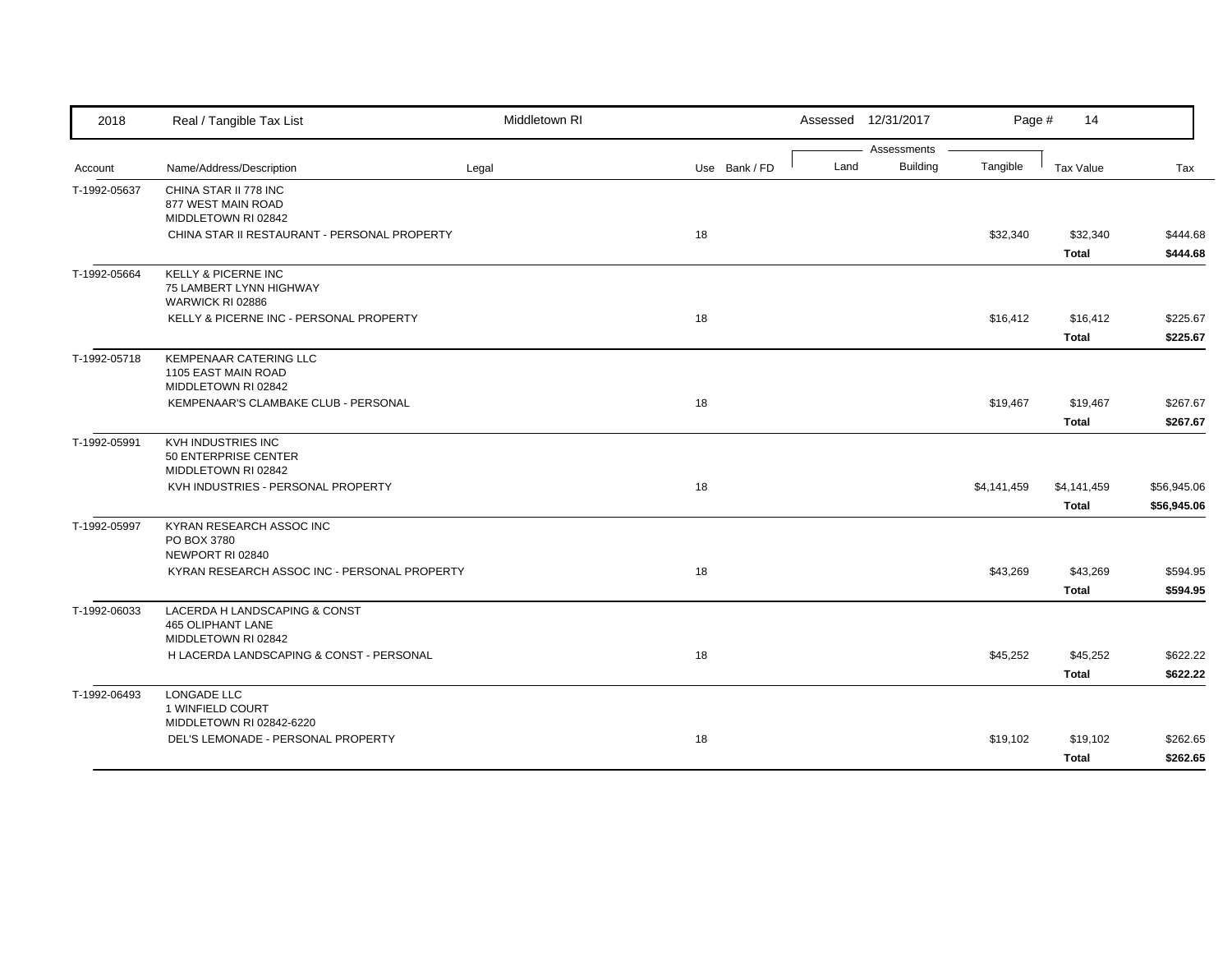| 2018                    | Real / Tangible Tax List                                                                      | Middletown RI |               |      | Assessed 12/31/2017            | Page #      | 15                          |                            |
|-------------------------|-----------------------------------------------------------------------------------------------|---------------|---------------|------|--------------------------------|-------------|-----------------------------|----------------------------|
|                         | Name/Address/Description                                                                      |               | Use Bank / FD | Land | Assessments<br><b>Building</b> | Tangible    | <b>Tax Value</b>            |                            |
| Account<br>T-1992-06651 | ST ONGE VIRINIA<br>605 IRON MINE HILL ROAD<br>NORTH SMITHFIELD RI 02895                       | Legal         |               |      |                                |             |                             | Tax                        |
|                         | 2003 33' KEYSTONE HORNET - PERSONAL PROPERTY                                                  |               | 45            |      |                                | \$5,641     | \$5,641<br><b>Total</b>     | \$77.56<br>\$77.56         |
| T-1992-06956            | MAXI DRUG SOUTH LP<br>PO BOX 839<br>CAMP HILL PA 10711                                        |               |               |      |                                |             |                             |                            |
|                         | RITE AID #10222 - PERSONAL PROPERTY                                                           |               | 18            |      |                                | \$272,675   | \$272,675<br><b>Total</b>   | \$3,749.28<br>\$3,749.28   |
| T-1992-07173            | MCLAUGHLIN RESEARCH CORP<br>130 EUGENE ONEILL DRIVE<br>NEW LONDON CT 06320                    |               |               |      |                                |             |                             |                            |
|                         | MCLAUGHLIN RESEARCH CORP - PERSONAL                                                           |               | 18            |      |                                | \$1,123,248 | \$1,123,248<br><b>Total</b> | \$15,444.66<br>\$15,444.66 |
| T-1992-07298            | MELLO CONSTRUCTION CO INC<br>87 BEACON STREET<br>MIDDLETOWN RI 02842                          |               |               |      |                                |             |                             |                            |
|                         | MELLO CONSTRUCTION CO INC - PERSONAL                                                          |               | 18            |      |                                | \$66,990    | \$66,990<br><b>Total</b>    | \$921.11<br>\$921.11       |
| T-1992-07402            | <b>MESSIER ROBERT</b><br>879 WEST MAIN ROAD<br>MIDDLETOWN RI 02842                            |               |               |      |                                |             |                             |                            |
|                         | PEDAL POWER BICYCLE SHOP INC - PERSONAL                                                       |               | 17            |      |                                | \$2,813     | \$2,813<br><b>Total</b>     | \$38.68<br>\$38.68         |
| T-1992-07415            | <b>MIHOLD INC</b><br>C/O KENTCO SOUTH<br>2715 STATE RTE 9 - STE 104<br>BALLSTON NY 12020-5306 |               |               |      |                                |             |                             |                            |
|                         | MIDAS AUTO SERVICE EXPERTS - PERSONAL                                                         |               | 18            |      |                                | \$61,733    | \$61,733<br><b>Total</b>    | \$848.83<br>\$848.83       |
| T-1992-07429            | MIDDLETOWN ASSOCIATES LLC<br><b>KELLY &amp; PICERNE</b><br>75 LAMBERT LIND HIGHWAY            |               |               |      |                                |             |                             |                            |
|                         | WARWICK RI 02886<br>EAST BAY VILLAGE - PERSONAL PROPERTY                                      |               | 18            |      |                                | \$16,412    | \$16,412<br>Total           | \$225.67<br>\$225.67       |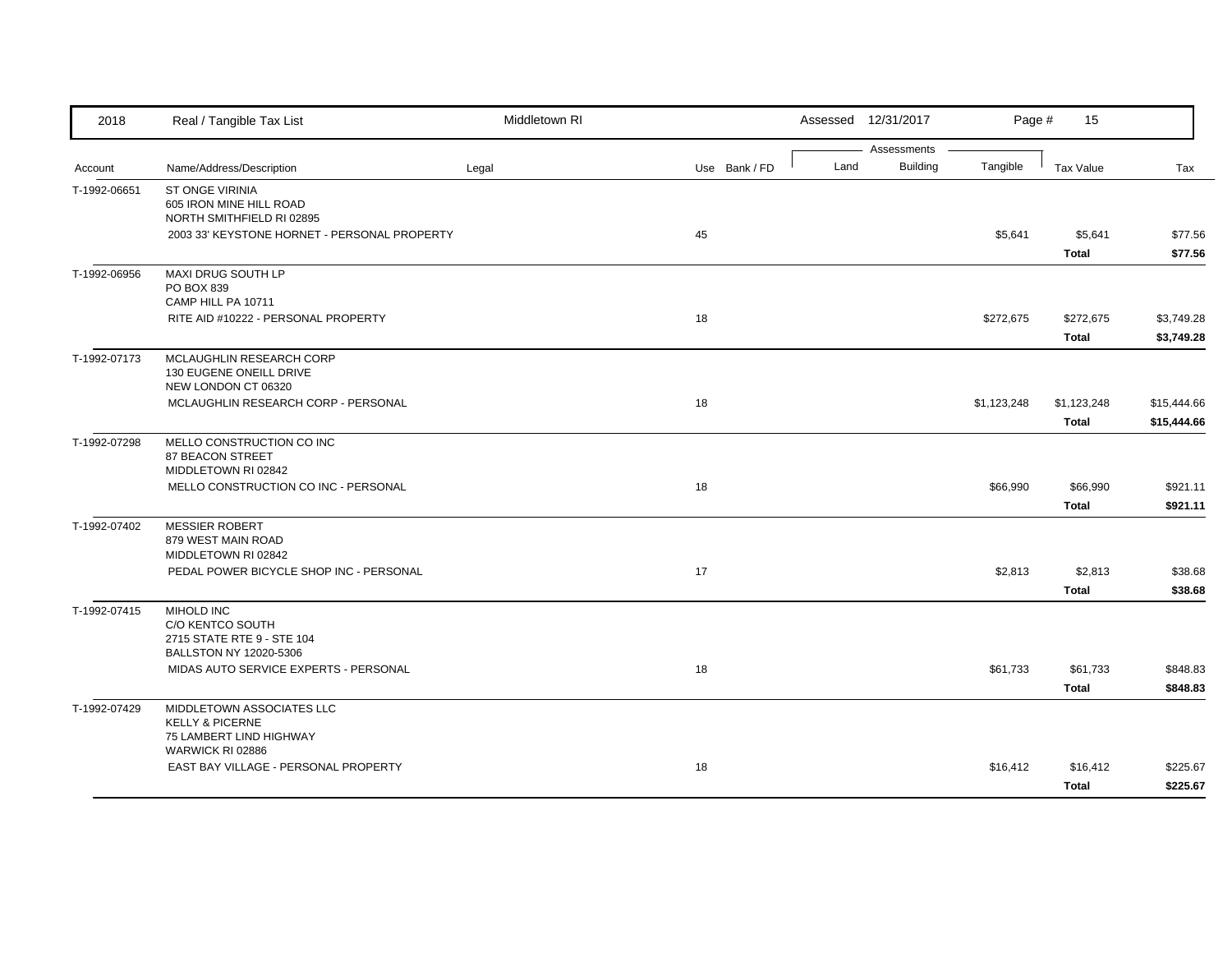| 2018         | Real / Tangible Tax List                                  | Middletown RI |               |      | Assessed 12/31/2017 | Page #    | 16               |            |
|--------------|-----------------------------------------------------------|---------------|---------------|------|---------------------|-----------|------------------|------------|
|              |                                                           |               |               |      | Assessments         |           |                  |            |
| Account      | Name/Address/Description                                  | Legal         | Use Bank / FD | Land | <b>Building</b>     | Tangible  | <b>Tax Value</b> | Tax        |
| T-1992-07435 | MIDDLETOWN COLUMBUS CLUB INC                              |               |               |      |                     |           |                  |            |
|              | 7 VALLEY ROAD<br>MIDDLETOWN RI 02842                      |               |               |      |                     |           |                  |            |
|              | COLUMBUS CLUB OF MIDDLETOWN - PERSONAL                    |               | 17            |      |                     | \$9,963   | \$9,963          | \$136.99   |
|              |                                                           |               |               |      |                     |           | <b>Total</b>     | \$136.99   |
| T-1992-07521 | MINI WAREHOUSING INC                                      |               |               |      |                     |           |                  |            |
|              | 241 FRANCIS AVENUE                                        |               |               |      |                     |           |                  |            |
|              | MANSFIELD MA 02048                                        |               |               |      |                     |           |                  |            |
|              | MINI WAREHOUSING INC - PERSONAL PROPERTY                  |               | 94            |      |                     | \$6,295   | \$6,295          | \$86.56    |
|              |                                                           |               |               |      |                     |           | <b>Total</b>     | \$86.56    |
| T-1992-07974 | NEWPORT CTY BOARD OF REALTORS<br>26 VALLEY ROAD - STE 204 |               |               |      |                     |           |                  |            |
|              | MIDDLETOWN RI 02842                                       |               |               |      |                     |           |                  |            |
|              | NEWPORT CTY BOARD OF REALTORS - PERSONAL                  |               | 18            |      |                     | \$15,202  | \$15,202         | \$209.03   |
|              |                                                           |               |               |      |                     |           | <b>Total</b>     | \$209.03   |
| T-1992-07975 | NEWPORT COUNTY PROPANE INC                                |               |               |      |                     |           |                  |            |
|              | 50 UNDERWOOD LANE                                         |               |               |      |                     |           |                  |            |
|              | MIDDLETOWN RI 02842                                       |               |               |      |                     |           |                  |            |
|              | NEWPORT COUNTY PROPANE - PERSONAL PROPERTY                |               | 18            |      |                     | \$36,072  | \$36,072         | \$495.99   |
|              |                                                           |               |               |      |                     |           | <b>Total</b>     | \$495.99   |
| T-1992-07976 | NEWPORT CTY CHAMBER COMMERCE<br>35 VALLEY ROAD            |               |               |      |                     |           |                  |            |
|              | MIDDLETOWN RI 02842-6306                                  |               |               |      |                     |           |                  |            |
|              | NEWPORT CTY CHAMBER COMMERCE - PERSONAL                   |               | 18            |      |                     | \$34,500  | \$34,500         | \$474.38   |
|              |                                                           |               |               |      |                     |           | <b>Total</b>     | \$474.38   |
| T-1992-07979 | NPT CTY EMERG & MEDICAL OFFICE                            |               |               |      |                     |           |                  |            |
|              | 67 VALLEY ROAD                                            |               |               |      |                     |           |                  |            |
|              | MIDDLETOWN RI 02842                                       |               |               |      |                     |           |                  |            |
|              | NEWPORT COUNTY EMERGENCY - PERSONAL                       |               | 18            |      |                     | \$43,547  | \$43,547         | \$598.77   |
|              |                                                           |               |               |      |                     |           | <b>Total</b>     | \$598.77   |
| T-1992-07981 | AQUIDNECK HEALTH LLC<br>C/O KEVIN BUCK                    |               |               |      |                     |           |                  |            |
|              | 66 VALLEY RD                                              |               |               |      |                     |           |                  |            |
|              | MIDDLETOWN, RI 02842                                      |               |               |      |                     |           |                  |            |
|              | NEWPORT ATHLETIC CLUB - PERSONAL PROPERTY                 |               | 18            |      |                     | \$140,217 | \$140,217        | \$1,927.98 |
|              |                                                           |               |               |      |                     |           | <b>Total</b>     | \$1,927.98 |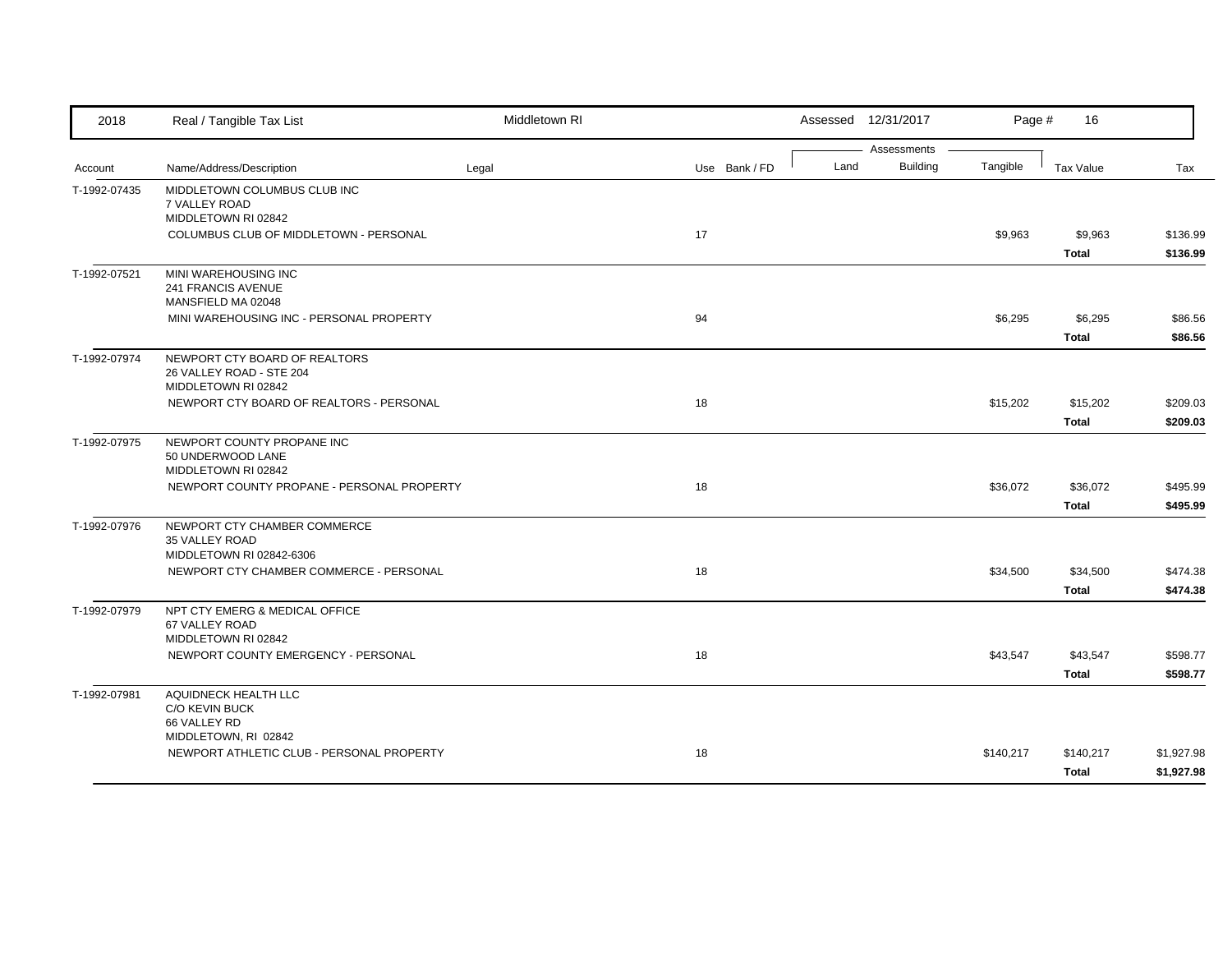| 2018         | Real / Tangible Tax List                        | Middletown RI |               |      | Assessed 12/31/2017 | Page #      | 17           |              |
|--------------|-------------------------------------------------|---------------|---------------|------|---------------------|-------------|--------------|--------------|
|              |                                                 |               |               |      | Assessments         |             |              |              |
| Account      | Name/Address/Description                        | Legal         | Use Bank / FD | Land | <b>Building</b>     | Tangible    | Tax Value    | Tax          |
| T-1992-07983 | NEWPORT CREAMERY LLC                            |               |               |      |                     |             |              |              |
|              | PO BOX 8819<br>CRANSTON RI 02920                |               |               |      |                     |             |              |              |
|              | NEWPORT CREAMERY #1 - PERSONAL PROPERTY         |               | 18            |      |                     | \$32,988    | \$32,988     | \$453.59     |
|              |                                                 |               |               |      |                     |             | <b>Total</b> | \$453.59     |
|              |                                                 |               |               |      |                     |             |              |              |
| T-1992-07990 | NARRAGANSETT ELECTRIC CORP<br>PROPERTY TAX DEPT |               |               |      |                     |             |              |              |
|              | 40 SYLVAN RD                                    |               |               |      |                     |             |              |              |
|              | WALTHAM MA 02451-2286                           |               |               |      |                     |             |              |              |
|              | NARRAGANSETT ELECTRIC - PERSONAL PROPERTY       |               | 10            |      |                     | \$9,520,189 | \$9,520,189  | \$130,902.60 |
|              |                                                 |               |               |      |                     |             | <b>Total</b> | \$130,902.60 |
| T-1992-08005 | SHEAR DOUGLAS C                                 |               |               |      |                     |             |              |              |
|              | PO BOX 4009                                     |               |               |      |                     |             |              |              |
|              | MIDDLETOWN RI 02842                             |               |               |      |                     |             |              |              |
|              | NEWPORT HOUSEWRIGHTS - PERSONAL PROPERTY        |               | 17            |      |                     | \$4,950     | \$4,950      | \$68.06      |
|              |                                                 |               |               |      |                     |             | <b>Total</b> | \$68.06      |
| T-1992-08015 | NEWPORT MUSIC CO INC                            |               |               |      |                     |             |              |              |
|              | 849 UNION STREET                                |               |               |      |                     |             |              |              |
|              | PORTSMOUTH RI 02871                             |               |               |      |                     |             |              |              |
|              | NEWPORT MUSIC CO INC - PERSONAL PROPERTY        |               | 94            |      |                     | \$158,543   | \$158,543    | \$2,179.97   |
|              |                                                 |               |               |      |                     |             | <b>Total</b> | \$2,179.97   |
| T-1992-08022 | NEWPORT RESTORATION FOUNDATION                  |               |               |      |                     |             |              |              |
|              | 51 TOURO STREET                                 |               |               |      |                     |             |              |              |
|              | NEWPORT RI 02840                                |               |               |      |                     |             |              |              |
|              | NEWPORT RESTORATION FOUNDATION - PERSONAL       |               | 18            |      |                     | \$11,500    | \$11,500     | \$158.13     |
|              |                                                 |               |               |      |                     |             | <b>Total</b> | \$158.13     |
| T-1992-08023 | NEWPORT RIFLE CLUB                              |               |               |      |                     |             |              |              |
|              | PO BOX 4366                                     |               |               |      |                     |             |              |              |
|              | MIDDLETOWN RI 02842                             |               |               |      |                     |             |              |              |
|              | NEWPORT RIFLE CLUB - PERSONAL PROPERTY          |               | 17            |      |                     | \$2,200     | \$2,200      | \$30.25      |
|              |                                                 |               |               |      |                     |             | <b>Total</b> | \$30.25      |
| T-1992-08026 | NEWPORT TOOL & DIE CO INC                       |               |               |      |                     |             |              |              |
|              | 1219 AQUIDNECK AVENUE                           |               |               |      |                     |             |              |              |
|              | MIDDLETOWN RI 02842                             |               |               |      |                     |             |              |              |
|              | NEWPORT TOOL & DIE CO - PERSONAL PROPERTY       |               | 19            |      |                     | \$10,685    | \$10,685     | \$146.92     |
|              |                                                 |               |               |      |                     |             | <b>Total</b> | \$146.92     |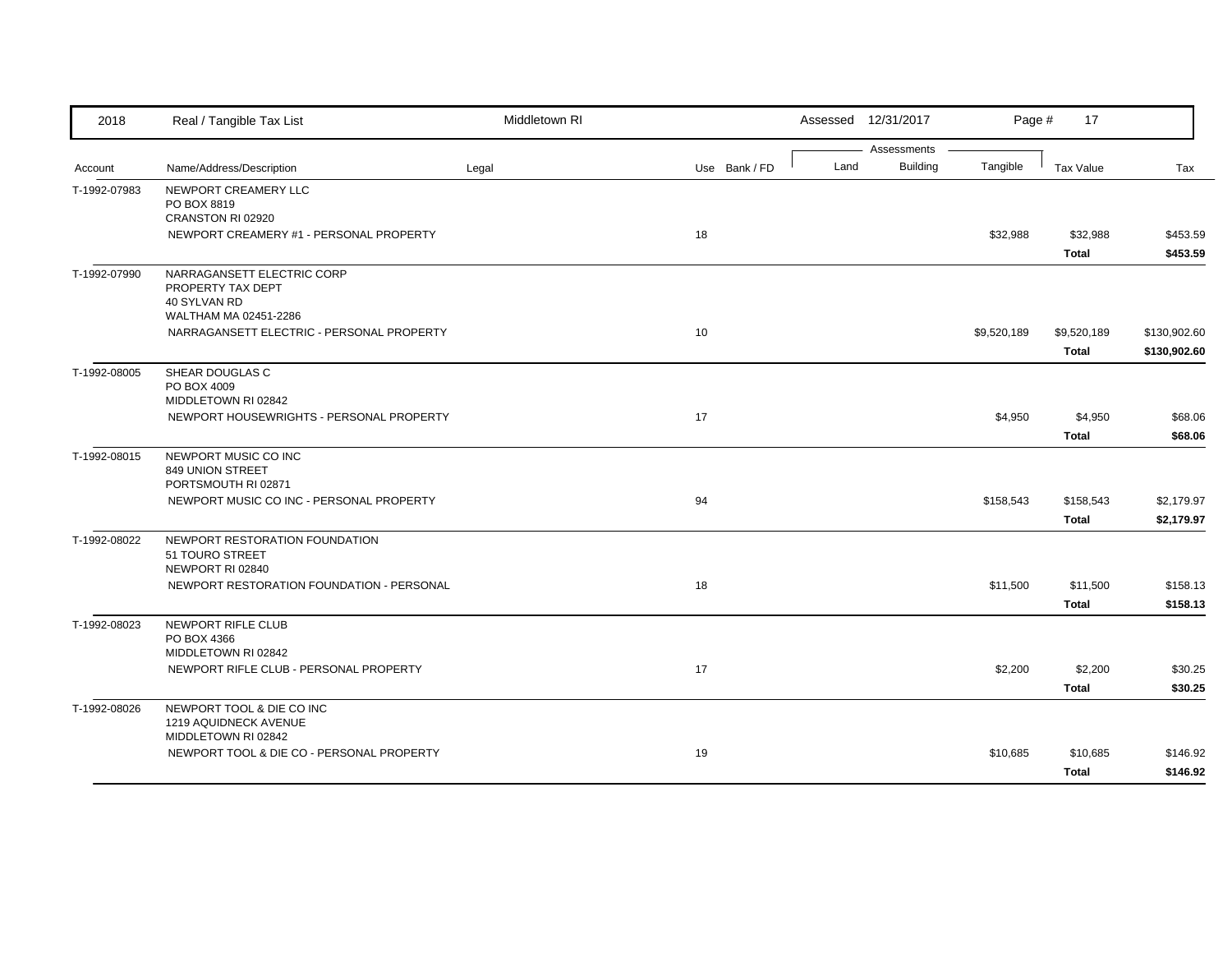| 2018         | Real / Tangible Tax List                                                                                | Middletown RI |               | Assessed 12/31/2017 |             | Page #   | 18           |          |
|--------------|---------------------------------------------------------------------------------------------------------|---------------|---------------|---------------------|-------------|----------|--------------|----------|
|              |                                                                                                         |               |               |                     | Assessments |          |              |          |
| Account      | Name/Address/Description                                                                                | Legal         | Use Bank / FD | Land                | Building    | Tangible | Tax Value    | Tax      |
| T-1992-08066 | BLUE WAVE REAL ESTATE LLC<br>72 POWERS STREET<br>NEEDHAM MA 02492                                       |               |               |                     |             |          |              |          |
|              | BLUE WAVE CAR WASH - PERSONAL PROPERTY                                                                  |               | 18            |                     |             | \$70,211 | \$70,211     | \$965.40 |
|              |                                                                                                         |               |               |                     |             |          | <b>Total</b> | \$965.40 |
| T-1992-08124 | EDEN NORTHGATE LLC<br>136 BROOKLINE AVENUE<br>BOSTON MA 02215                                           |               |               |                     |             |          |              |          |
|              | EDEN NORTHGATE LLC - PERSONAL PROPERTY                                                                  |               | 18            |                     |             | \$7,710  | \$7,710      | \$106.01 |
|              |                                                                                                         |               |               |                     |             |          | <b>Total</b> | \$106.01 |
| T-1992-08135 | D & M TIRE SALES LTD<br>729 WEST MAIN ROAD<br>MIDDLETOWN RI 02842                                       |               |               |                     |             |          |              |          |
|              | D & M TIRE SALES LTD - PERSONAL PROPERTY                                                                |               | 18            |                     |             | \$26,381 | \$26,381     | \$362.74 |
|              |                                                                                                         |               |               |                     |             |          | Total        | \$362.74 |
| T-1992-08160 | NUNES PROPERTIES LTD<br>575 EAST MAIN ROAD<br>UNIT <sub>1</sub><br>MIDDLETOWN RI 02842                  |               |               |                     |             |          |              |          |
|              | NUNES PROPERTIES LTD - PERSONAL PROPERTY                                                                |               | 17            |                     |             | \$1,166  | \$1,166      | \$16.03  |
|              |                                                                                                         |               |               |                     |             |          | <b>Total</b> | \$16.03  |
| T-1992-08281 | <b>OFFICER KRISTIN</b><br>38 ELLMSERE AVENUE<br>WATERBURY CT 06705                                      |               |               |                     |             |          |              |          |
|              | 1996 32' HORNET 32R - PERSONAL PROPERTY                                                                 |               | 45            |                     |             | \$4,013  | \$4,013      | \$55.18  |
|              |                                                                                                         |               |               |                     |             |          | <b>Total</b> | \$55.18  |
| T-1992-08416 | <b>OXBOW ASSOCIATES</b><br><b>BAY MANAGEMENT CORP</b><br>990 WASHINGTON ST - STE 302<br>DEDHAM MA 02026 |               |               |                     |             |          |              |          |
|              | OXBOW FARMS APARTMENTS - PERSONAL PROPERTY                                                              |               | 18            |                     |             | \$17,976 | \$17,976     | \$247.17 |
|              |                                                                                                         |               |               |                     |             |          | Total        | \$247.17 |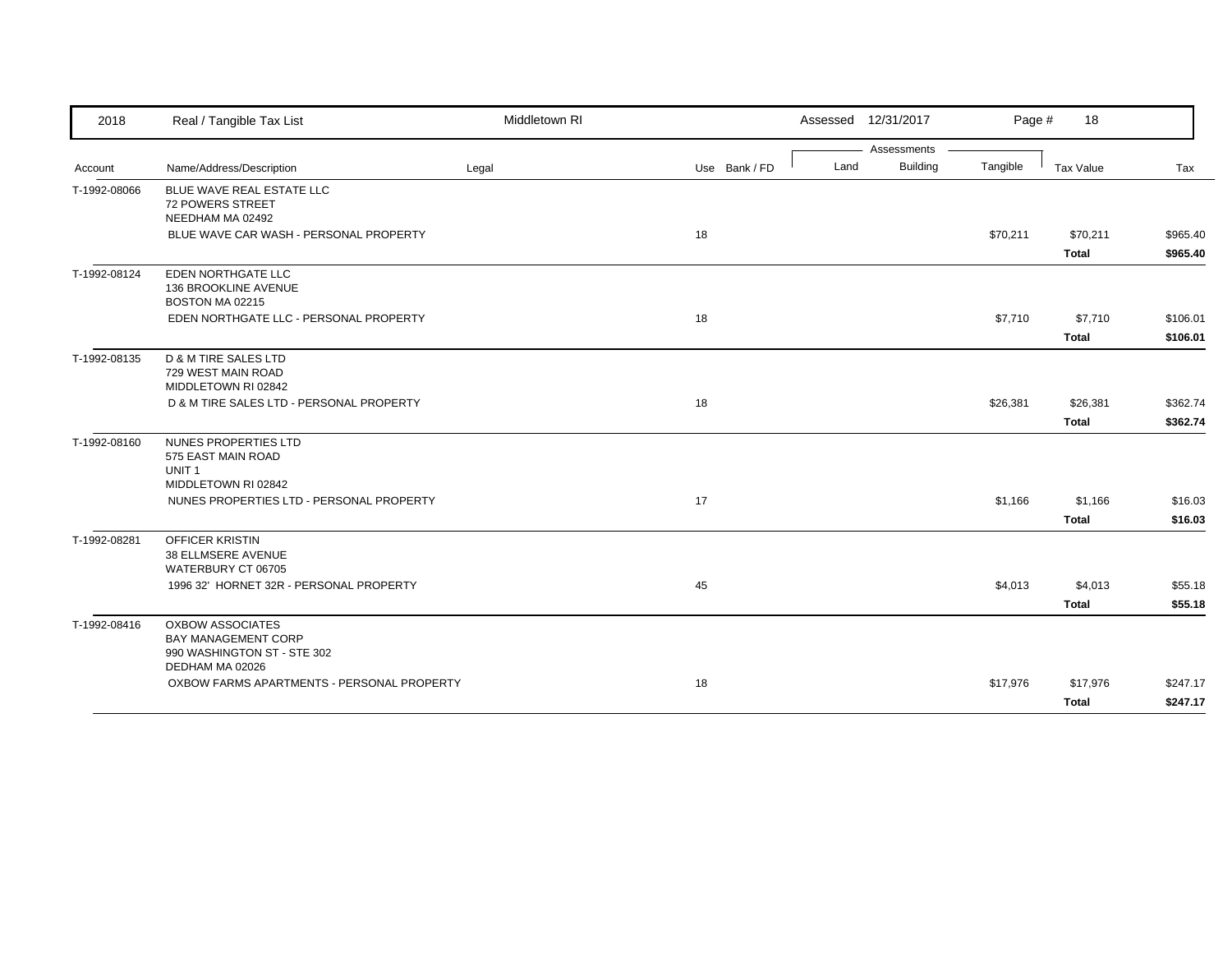| 2018         | Real / Tangible Tax List                                                                      | Middletown RI |               |      | Assessed 12/31/2017            | Page #    | 19                        |                          |
|--------------|-----------------------------------------------------------------------------------------------|---------------|---------------|------|--------------------------------|-----------|---------------------------|--------------------------|
| Account      | Name/Address/Description                                                                      | Legal         | Use Bank / FD | Land | Assessments<br><b>Building</b> | Tangible  | Tax Value                 | Tax                      |
| T-1992-08420 | NEWPORT COUNTY LAUNDRY INC<br>1367 WEST MAIN ROAD<br>MIDDLETOWN RI 02842                      |               |               |      |                                |           |                           |                          |
|              | SHOP AND WASH - PERSONAL PROPERTY                                                             |               | 17            |      |                                | \$19,202  | \$19,202<br><b>Total</b>  | \$264.03<br>\$264.03     |
| T-1992-08571 | PARVOS PAINT & WALLPAPER CTR<br>679 WEST MAIN ROAD<br>MIDDLETOWN RI 02842                     |               |               |      |                                |           |                           |                          |
|              | PARVOS PAINT & WALLPAPER CTR - PERSONAL                                                       |               | 18            |      |                                | \$29,044  | \$29,044<br><b>Total</b>  | \$399.36<br>\$399.36     |
| T-1992-08652 | PECKHAM BROTHERS CO INC<br>PO BOX 193<br>NEWPORT RI 02840                                     |               |               |      |                                |           |                           |                          |
|              | PECKHAM BROTHERS CO INC - PERSONAL PROPERTY                                                   |               | 18            |      |                                | \$185,506 | \$185,506<br><b>Total</b> | \$2,550.71<br>\$2,550.71 |
| T-1992-08733 | <b>GRAYHAWK LEASING LLC</b><br>1412 MAIN STREET<br><b>SUITE 1500</b><br>DALLAS TX 75202       |               |               |      |                                |           |                           |                          |
|              | GRAYHAWK LEASING - PERSONAL PROPERTY                                                          |               | 94            |      |                                | \$62,466  | \$62,466<br><b>Total</b>  | \$858.91<br>\$858.91     |
| T-1992-08989 | PITNEY BOWES GLOBAL FINANCIAL<br>5310 CYPRESS CENTER DR<br>SUITE 110<br><b>TAMPA FL 33609</b> |               |               |      |                                |           |                           |                          |
|              | PITNEY BOWES GLOBAL FINANCIAL - PERSONAL                                                      |               | 94            |      |                                | \$108,185 | \$108,185<br><b>Total</b> | \$1,487.54<br>\$1,487.54 |
| T-1992-08990 | PITNEY BOWES INC<br>5310 CYPRESS CENTER DRIVE<br>SUITE 110<br><b>TAMPA FL 33609</b>           |               |               |      |                                |           |                           |                          |
|              | PITNEY BOWES INC - PERSONAL PROPERTY                                                          |               | 94            |      |                                | \$22,502  | \$22,502<br>Total         | \$309.40<br>\$309.40     |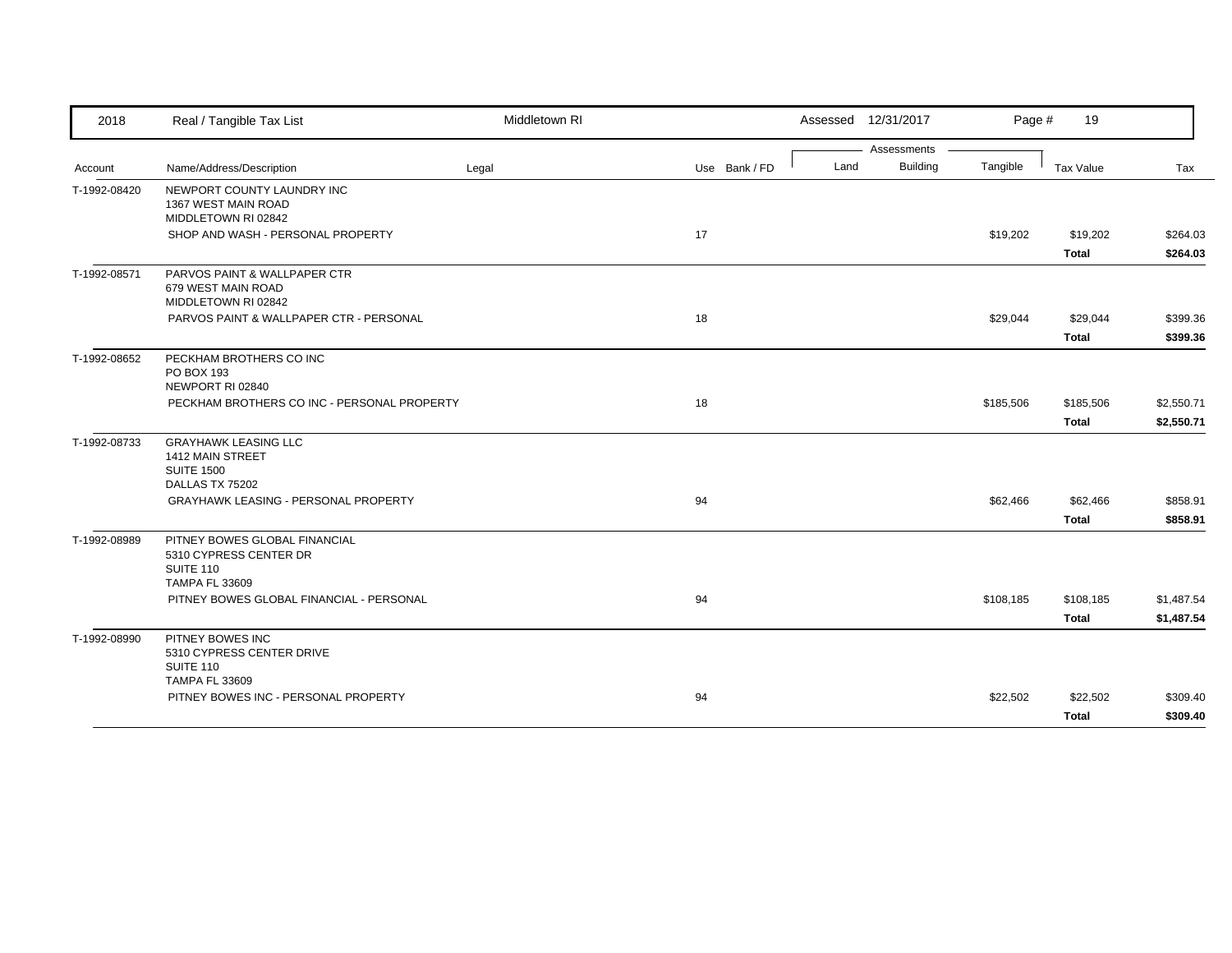| 2018         | Real / Tangible Tax List                                                                                        | Middletown RI |               |      | Assessed 12/31/2017 | Page #       | 20                       |                      |
|--------------|-----------------------------------------------------------------------------------------------------------------|---------------|---------------|------|---------------------|--------------|--------------------------|----------------------|
|              |                                                                                                                 |               |               |      | Assessments         |              |                          |                      |
| Account      | Name/Address/Description                                                                                        | Legal         | Use Bank / FD | Land | <b>Building</b>     | Tangible     | Tax Value                | Tax                  |
| T-1992-09003 | PLUMBERS SUPPLY COMPANY<br><b>429 CHURCH STREET</b><br>PO BOX 51687                                             |               |               |      |                     |              |                          |                      |
|              | NEW BEDFORD MA 02745                                                                                            |               |               |      |                     |              |                          |                      |
|              | PLUMBERS SUPPLY COMPANY INC - PERSONAL                                                                          |               | 18            |      |                     | \$52,420     | \$52,420<br><b>Total</b> | \$720.78<br>\$720.78 |
| T-1992-09018 | NESTLE WATERS NORTH AMERICA IN<br>C/O RYAN TX COMP SERV LLC<br>PO BOX 4900 DEPT 170<br>SCOTTSDALE AZ 85261-4900 |               |               |      |                     |              |                          |                      |
|              | NESTLE WATERS NORTH AMERICA - PERSONAL                                                                          |               | 94            |      |                     | \$9,289      | \$9,289                  | \$127.72             |
|              |                                                                                                                 |               |               |      |                     |              | <b>Total</b>             | \$127.72             |
| T-1992-09023 | POLO CLEANERS INC<br>698 AQUIDNECK AVENUE<br>MIDDLETOWN RI 02842                                                |               |               |      |                     |              |                          |                      |
|              | POLO CLEANERS INC - PERSONAL PROPERTY                                                                           |               | 18            |      |                     | \$207,487    | \$207,487                | \$2,852.95           |
|              |                                                                                                                 |               |               |      |                     |              | Total                    | \$2,852.95           |
| T-1992-09046 | POST ALL INC<br>1151 AQUIDNECK AVENUE<br>MIDDLETOWN RI 02842                                                    |               |               |      |                     |              |                          |                      |
|              | POST ALL - PERSONAL PROPERTY                                                                                    |               | 18            |      |                     | \$33,051     | \$33,051                 | \$454.45             |
|              |                                                                                                                 |               |               |      |                     |              | <b>Total</b>             | \$454.45             |
| T-1992-09129 | NARRAGANSETT ELECTRIC CO<br>PROPERTY TAX DEPT<br>40 SYLVAN RD                                                   |               |               |      |                     |              |                          |                      |
|              | WALTHAM MA 02451                                                                                                |               |               |      |                     |              |                          |                      |
|              | NARRAGANSETT ELECTRIC (GAS) - PERSONAL                                                                          |               | 10            |      |                     | \$12,162,636 | \$12,162,636             | \$167,236.25         |
|              |                                                                                                                 |               |               |      |                     |              | <b>Total</b>             | \$167,236.25         |
| T-1992-09131 | PRUDENTIAL FINANCIAL INC<br>100 MULBERRY STREET<br>GC3 - 4TH FLOOR                                              |               |               |      |                     |              |                          |                      |
|              | NEWARK NJ 07102-4061                                                                                            |               |               |      |                     |              |                          |                      |
|              | PRUDENTIAL INSURANCE CO - PERSONAL PROPERTY                                                                     |               | 17            |      |                     | \$2,492      | \$2,492                  | \$34.27              |
|              |                                                                                                                 |               |               |      |                     |              | <b>Total</b>             | \$34.27              |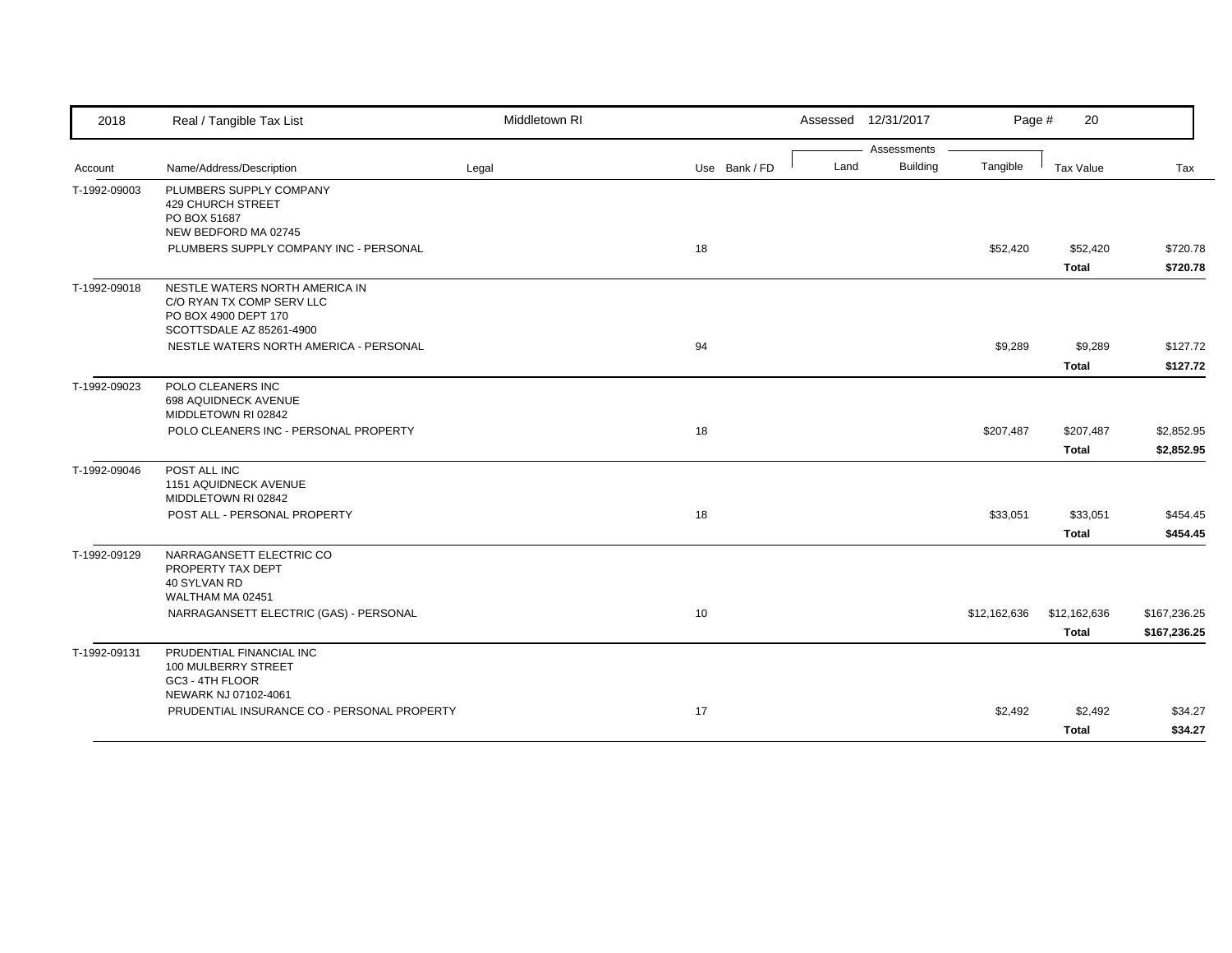| 2018         | Real / Tangible Tax List                                                                       | Middletown RI |               | Assessed 12/31/2017 |             | Page #    | 21                        |                          |
|--------------|------------------------------------------------------------------------------------------------|---------------|---------------|---------------------|-------------|-----------|---------------------------|--------------------------|
|              |                                                                                                |               |               |                     | Assessments |           |                           |                          |
| Account      | Name/Address/Description                                                                       | Legal         | Use Bank / FD | Land                | Building    | Tangible  | Tax Value                 | Tax                      |
| T-1992-09147 | FIRST BEACH LLC<br>28 JACOME WAY                                                               |               |               |                     |             |           |                           |                          |
|              | MIDDLETOWN RI 02842<br>INN AT NEWPORT BEACH - PERSONAL PROPERTY                                |               | 18            |                     |             | \$158,766 | \$158,766                 | \$2,183.03               |
|              |                                                                                                |               |               |                     |             |           | <b>Total</b>              | \$2,183.03               |
| T-1992-09150 | PURVIS SYSTEMS INCORPORATED<br>88 SILVA LANE<br>MIDDLETOWN RI 02842                            |               |               |                     |             |           |                           |                          |
|              | PURVIS SYSTEMS INC - PERSONAL PROPERTY                                                         |               | 18            |                     |             | \$578,099 | \$578,099                 | \$7,948.86               |
|              |                                                                                                |               |               |                     |             |           | <b>Total</b>              | \$7,948.86               |
| T-1992-09168 | REYNOLDS JOSEPH & KEVIN<br>307 OLIPHANT LANE<br>UNIT <sub>8</sub>                              |               |               |                     |             |           |                           |                          |
|              | MIDDLETOWN RI 02842                                                                            |               |               |                     |             |           |                           |                          |
|              | QUICK FAB - PERSONAL PROPERTY                                                                  |               | 17            |                     |             | \$9,391   | \$9,391                   | \$129.13                 |
|              |                                                                                                |               |               |                     |             |           | <b>Total</b>              | \$129.13                 |
| T-1992-09300 | SUPPLY NEW ENGLAND INC<br>PO BOX 838<br>ATTLEBORO MA 02703                                     |               |               |                     |             |           |                           |                          |
|              | SUPPLY NEW ENGLAND INC - PERSONAL PROPERTY                                                     |               | 18            |                     |             | \$101,625 | \$101,625<br><b>Total</b> | \$1,397.34<br>\$1,397.34 |
| T-1992-09309 | <b>TITOS CANTINA INC</b><br>651 WEST MAIN ROAD<br>MIDDLETOWN RI 02842                          |               |               |                     |             |           |                           |                          |
|              | TITOS TACOS - PERSONAL PROPERTY                                                                |               | 18            |                     |             | \$33,444  | \$33,444<br><b>Total</b>  | \$459.86<br>\$459.86     |
| T-1992-09421 | <b>RENT A CENTER EAST INC</b><br>C/O MARVIN POER & COMPANY<br>PO BOX 52427<br>ATLANTA GA 30355 |               |               |                     |             |           |                           |                          |
|              | RENT-A-CENTER EAST INC - PERSONAL PROPERTY                                                     |               | 18            |                     |             | \$235,790 | \$235,790<br><b>Total</b> | \$3,242.11<br>\$3,242.11 |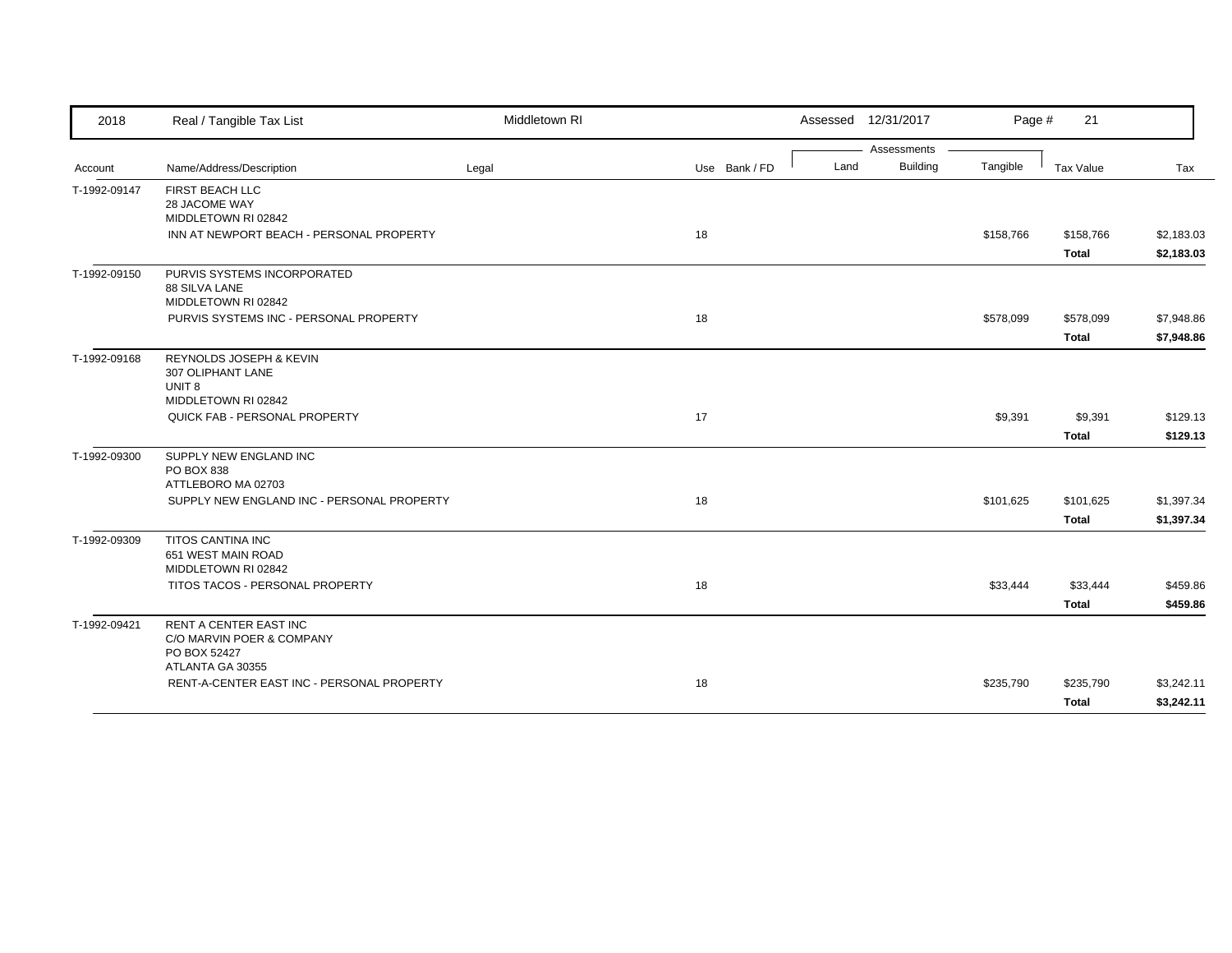| Assessments<br><b>Building</b><br>Tangible<br>Name/Address/Description<br>Use Bank / FD<br>Land<br>Tax Value<br>Tax<br>Legal<br>Account<br>RENT ALL OF NEWPORT INC<br>1139 AQUIDNECK AVENUE<br>MIDDLETOWN RI 02842<br>18<br>TAYLOR RENTAL - PERSONAL PROPERTY<br>\$75,184<br>\$75,184<br>\$1,033.78<br><b>Total</b><br>\$1,033.78<br><b>RESEARCH ENGINEERING &amp; MFG INC</b><br>55 HAMMARLUND WAY<br>TECH <sub>2</sub><br>MIDDLETOWN RI 02842<br><b>REMINC - PERSONAL PROPERTY</b><br>18<br>\$201,767<br>\$2,774.30<br>\$201,767<br><b>Total</b><br>\$2,774.30<br>REYNA CAPITAL CORPORATION<br>C/O TAX DEPARTMENT OHA2 03-40<br>ONE REYNOLDS WAY<br>KETTERING OH 45430<br>18<br>REYNA CAPITAL CORPORATION - PERSONAL<br>\$212,777<br>\$212,777<br>\$2,925.68<br>\$2,925.68<br><b>Total</b><br>THE RHODE ISLAND NURSERIES INC<br>736 EAST MAIN ROAD<br>MIDDLETOWN RI 02842<br>RHODE ISLAND NURSERIES INC - PERSONAL<br>18<br>\$67,538<br>\$67,538<br>\$928.65<br><b>Total</b><br>\$928.65<br>BUCKS & DOUGH ENTERPRISES INC<br><b>19 WEST MAIN ROAD</b><br>MIDDLETOWN RI 02842<br>18<br>DOMINO'S PIZZA - PERSONAL PROPERTY<br>\$76,373<br>\$1,050.13<br>\$76,373<br>\$1,050.13<br><b>Total</b><br><b>KARNS ROBERT T</b><br><b>6 VALLEY ROAD</b><br>MIDDLETOWN RI 02842<br>KARNS LAW GROUP - PERSONAL PROPERTY<br>18<br>\$23,763<br>\$23,763<br>\$326.74 | 2018         | Real / Tangible Tax List | Middletown RI |  | Assessed 12/31/2017 | Page # | 22           |          |
|---------------------------------------------------------------------------------------------------------------------------------------------------------------------------------------------------------------------------------------------------------------------------------------------------------------------------------------------------------------------------------------------------------------------------------------------------------------------------------------------------------------------------------------------------------------------------------------------------------------------------------------------------------------------------------------------------------------------------------------------------------------------------------------------------------------------------------------------------------------------------------------------------------------------------------------------------------------------------------------------------------------------------------------------------------------------------------------------------------------------------------------------------------------------------------------------------------------------------------------------------------------------------------------------------------------------------------------------------------|--------------|--------------------------|---------------|--|---------------------|--------|--------------|----------|
|                                                                                                                                                                                                                                                                                                                                                                                                                                                                                                                                                                                                                                                                                                                                                                                                                                                                                                                                                                                                                                                                                                                                                                                                                                                                                                                                                         |              |                          |               |  |                     |        |              |          |
|                                                                                                                                                                                                                                                                                                                                                                                                                                                                                                                                                                                                                                                                                                                                                                                                                                                                                                                                                                                                                                                                                                                                                                                                                                                                                                                                                         |              |                          |               |  |                     |        |              |          |
|                                                                                                                                                                                                                                                                                                                                                                                                                                                                                                                                                                                                                                                                                                                                                                                                                                                                                                                                                                                                                                                                                                                                                                                                                                                                                                                                                         | T-1992-09422 |                          |               |  |                     |        |              |          |
|                                                                                                                                                                                                                                                                                                                                                                                                                                                                                                                                                                                                                                                                                                                                                                                                                                                                                                                                                                                                                                                                                                                                                                                                                                                                                                                                                         |              |                          |               |  |                     |        |              |          |
|                                                                                                                                                                                                                                                                                                                                                                                                                                                                                                                                                                                                                                                                                                                                                                                                                                                                                                                                                                                                                                                                                                                                                                                                                                                                                                                                                         |              |                          |               |  |                     |        |              |          |
|                                                                                                                                                                                                                                                                                                                                                                                                                                                                                                                                                                                                                                                                                                                                                                                                                                                                                                                                                                                                                                                                                                                                                                                                                                                                                                                                                         | T-1992-09429 |                          |               |  |                     |        |              |          |
|                                                                                                                                                                                                                                                                                                                                                                                                                                                                                                                                                                                                                                                                                                                                                                                                                                                                                                                                                                                                                                                                                                                                                                                                                                                                                                                                                         |              |                          |               |  |                     |        |              |          |
|                                                                                                                                                                                                                                                                                                                                                                                                                                                                                                                                                                                                                                                                                                                                                                                                                                                                                                                                                                                                                                                                                                                                                                                                                                                                                                                                                         |              |                          |               |  |                     |        |              |          |
|                                                                                                                                                                                                                                                                                                                                                                                                                                                                                                                                                                                                                                                                                                                                                                                                                                                                                                                                                                                                                                                                                                                                                                                                                                                                                                                                                         | T-1992-09439 |                          |               |  |                     |        |              |          |
|                                                                                                                                                                                                                                                                                                                                                                                                                                                                                                                                                                                                                                                                                                                                                                                                                                                                                                                                                                                                                                                                                                                                                                                                                                                                                                                                                         |              |                          |               |  |                     |        |              |          |
|                                                                                                                                                                                                                                                                                                                                                                                                                                                                                                                                                                                                                                                                                                                                                                                                                                                                                                                                                                                                                                                                                                                                                                                                                                                                                                                                                         | T-1992-09512 |                          |               |  |                     |        |              |          |
|                                                                                                                                                                                                                                                                                                                                                                                                                                                                                                                                                                                                                                                                                                                                                                                                                                                                                                                                                                                                                                                                                                                                                                                                                                                                                                                                                         |              |                          |               |  |                     |        |              |          |
|                                                                                                                                                                                                                                                                                                                                                                                                                                                                                                                                                                                                                                                                                                                                                                                                                                                                                                                                                                                                                                                                                                                                                                                                                                                                                                                                                         |              |                          |               |  |                     |        |              |          |
|                                                                                                                                                                                                                                                                                                                                                                                                                                                                                                                                                                                                                                                                                                                                                                                                                                                                                                                                                                                                                                                                                                                                                                                                                                                                                                                                                         | T-1992-09513 |                          |               |  |                     |        |              |          |
|                                                                                                                                                                                                                                                                                                                                                                                                                                                                                                                                                                                                                                                                                                                                                                                                                                                                                                                                                                                                                                                                                                                                                                                                                                                                                                                                                         |              |                          |               |  |                     |        |              |          |
|                                                                                                                                                                                                                                                                                                                                                                                                                                                                                                                                                                                                                                                                                                                                                                                                                                                                                                                                                                                                                                                                                                                                                                                                                                                                                                                                                         |              |                          |               |  |                     |        |              |          |
|                                                                                                                                                                                                                                                                                                                                                                                                                                                                                                                                                                                                                                                                                                                                                                                                                                                                                                                                                                                                                                                                                                                                                                                                                                                                                                                                                         | T-1992-09650 |                          |               |  |                     |        |              |          |
|                                                                                                                                                                                                                                                                                                                                                                                                                                                                                                                                                                                                                                                                                                                                                                                                                                                                                                                                                                                                                                                                                                                                                                                                                                                                                                                                                         |              |                          |               |  |                     |        |              |          |
|                                                                                                                                                                                                                                                                                                                                                                                                                                                                                                                                                                                                                                                                                                                                                                                                                                                                                                                                                                                                                                                                                                                                                                                                                                                                                                                                                         |              |                          |               |  |                     |        | <b>Total</b> | \$326.74 |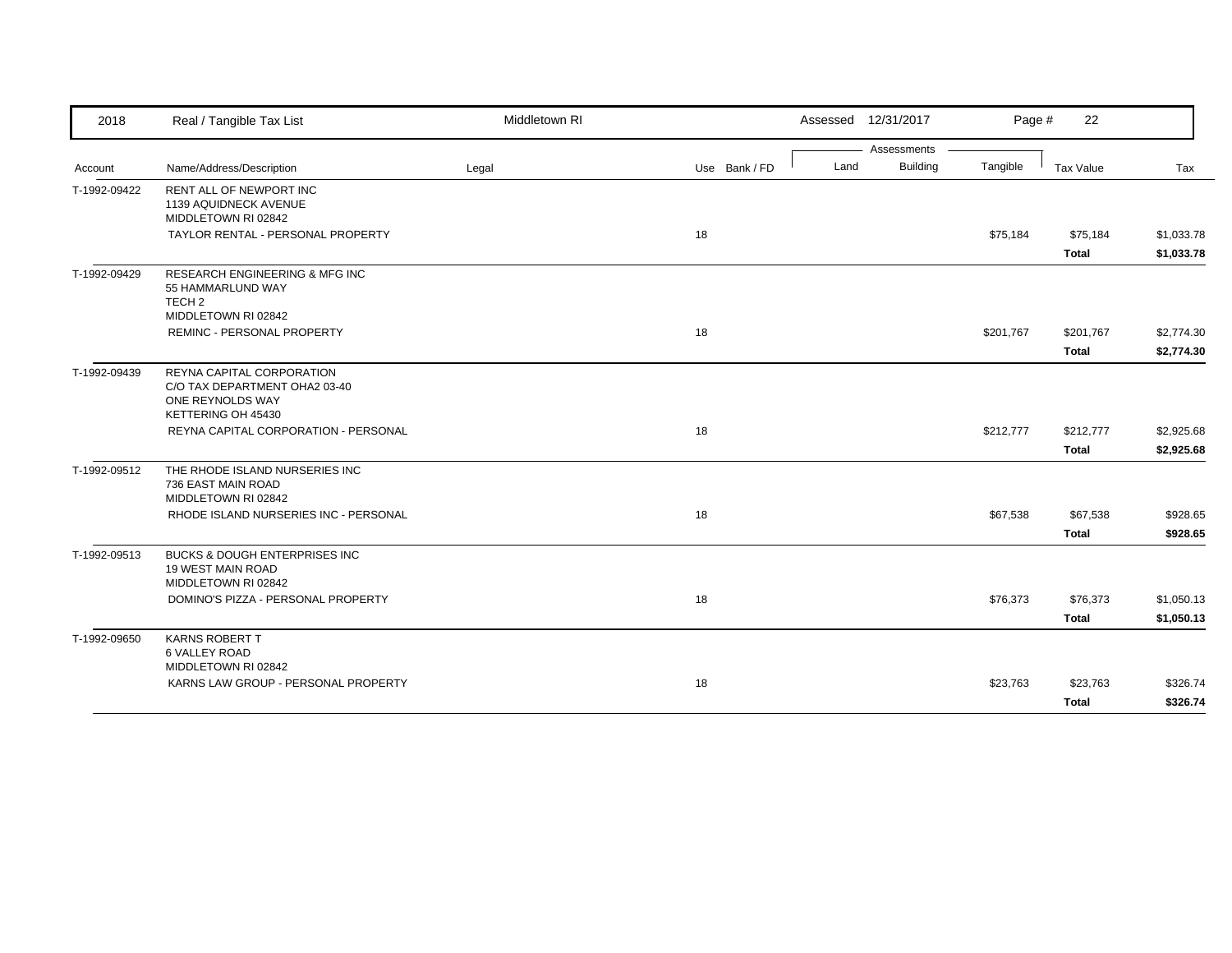| 2018         | Real / Tangible Tax List                     | Middletown RI |               |      | Assessed 12/31/2017            | Page #      | 23           |             |
|--------------|----------------------------------------------|---------------|---------------|------|--------------------------------|-------------|--------------|-------------|
|              | Name/Address/Description                     |               | Use Bank / FD | Land | Assessments<br><b>Building</b> | Tangible    | Tax Value    | Tax         |
| Account      |                                              | Legal         |               |      |                                |             |              |             |
| T-1992-09758 | BETTENCOURT LISA LLC<br>936 AQUIDNECK AVENUE |               |               |      |                                |             |              |             |
|              | MIDDLETOWN RI 02842                          |               |               |      |                                |             |              |             |
|              | PICKLES A DELI - PERSONAL PROPERTY           |               | 17            |      |                                | \$9,635     | \$9,635      | \$132.48    |
|              |                                              |               |               |      |                                |             | Total        | \$132.48    |
| T-1992-09819 | <b>MARKS RONALD A</b>                        |               |               |      |                                |             |              |             |
|              | 351 EAST MAIN ROAD<br>MIDDLETOWN RI 02842    |               |               |      |                                |             |              |             |
|              | RON MARKS PLUMBING & REAL EST - PERSONAL     |               | 17            |      |                                | \$1,050     | \$1,050      | \$14.44     |
|              |                                              |               |               |      |                                |             |              |             |
|              |                                              |               |               |      |                                |             | Total        | \$14.44     |
| T-1992-09980 | MMR LLC                                      |               |               |      |                                |             |              |             |
|              | 55 CAMBRIDGE PKWY<br><b>SUITE 200</b>        |               |               |      |                                |             |              |             |
|              | CAMBRIDGE MA 02142                           |               |               |      |                                |             |              |             |
|              | ISLAND CINEMAS - PERSONAL PROPERTY           |               | 18            |      |                                | \$1,110,085 | \$1,110,085  | \$15,263.67 |
|              |                                              |               |               |      |                                |             | Total        | \$15,263.67 |
| T-1992-09993 | SACCUCCI AUTO GROUP INC                      |               |               |      |                                |             |              |             |
|              | 1350 WEST MAIN ROAD                          |               |               |      |                                |             |              |             |
|              | MIDDLETOWN RI 02842                          |               |               |      |                                |             |              |             |
|              | SACCUCCI HONDA - PERSONAL PROPERTY           |               | 18            |      |                                | \$267,756   | \$267,756    | \$3,681.65  |
|              |                                              |               |               |      |                                |             | <b>Total</b> | \$3,681.65  |
| T-1992-10000 | SAFETY KLEEN SYSTEMS INC                     |               |               |      |                                |             |              |             |
|              | ATTN: PW TAX                                 |               |               |      |                                |             |              |             |
|              | PO BOX 9149                                  |               |               |      |                                |             |              |             |
|              | NORWELL MA 02061-9149                        |               |               |      |                                |             |              |             |
|              | SAFETY KLEEN SYSTEMS INC - PERSONAL PROPERTY |               | 94            |      |                                | \$1,440     | \$1,440      | \$19.80     |
|              |                                              |               |               |      |                                |             | <b>Total</b> | \$19.80     |
| T-1992-10053 | SAMUELS REALTY                               |               |               |      |                                |             |              |             |
|              | POLO CENTER                                  |               |               |      |                                |             |              |             |
|              | 678 AQUIDNECK AVENUE<br>MIDDLETOWN RI 02842  |               |               |      |                                |             |              |             |
|              | SAMUEL'S REALTY CO - PERSONAL PROPERTY       |               | 17            |      |                                | \$4,950     | \$4,950      | \$68.06     |
|              |                                              |               |               |      |                                |             | <b>Total</b> | \$68.06     |
|              |                                              |               |               |      |                                |             |              |             |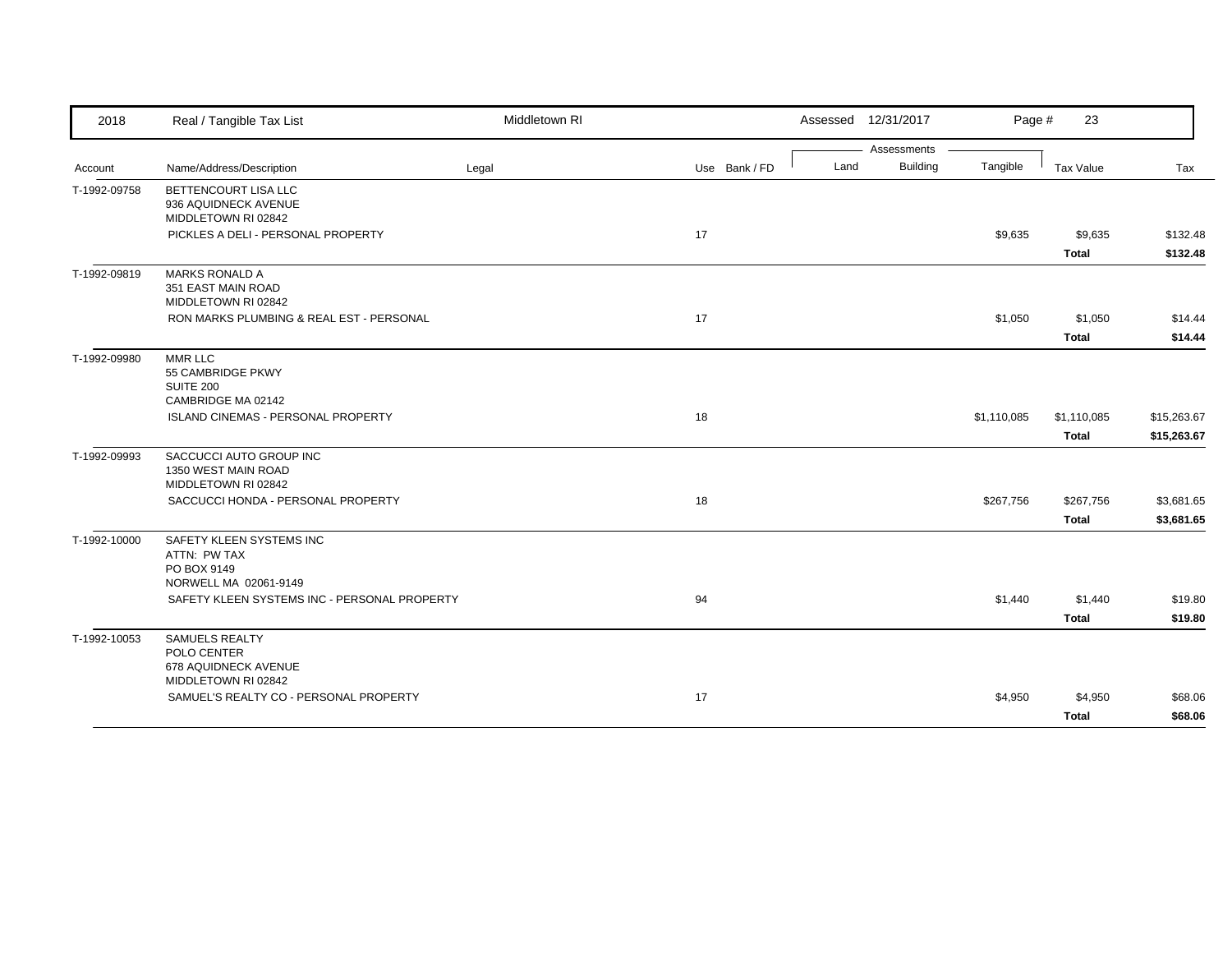| 2018         | Real / Tangible Tax List                                                       | Middletown RI |               | Assessed 12/31/2017 |                 | Page #    | 24                      |                    |
|--------------|--------------------------------------------------------------------------------|---------------|---------------|---------------------|-----------------|-----------|-------------------------|--------------------|
|              |                                                                                |               |               |                     | Assessments     |           |                         |                    |
| Account      | Name/Address/Description                                                       | Legal         | Use Bank / FD | Land                | <b>Building</b> | Tangible  | Tax Value               | Tax                |
| T-1992-10126 | <b>SANTO FRANK C</b><br>627 GREEN END AVENUE<br>MIDDLETOWN RI 02842            |               |               |                     |                 |           |                         |                    |
|              | FRANK SANTO LANDSCAPING - PERSONAL PROPERTY                                    |               | 17            |                     |                 | \$3,684   | \$3,684<br><b>Total</b> | \$50.66<br>\$50.66 |
| T-1992-10174 | ROYAL PLAZA LLC<br>425 EAST MAIN RD.<br>MIDDLETOWN RI 02842                    |               |               |                     |                 |           |                         |                    |
|              | RAMADA INN - PERSONAL PROPERTY                                                 |               | 18            |                     |                 | \$186,411 | \$186,411               | \$2,563.15         |
|              |                                                                                |               |               |                     |                 |           | <b>Total</b>            | \$2,563.15         |
| T-1992-10236 | <b>LAURIN ENTERPRISES LLC</b><br>113 FENNER AVENUE<br>MIDDLETOWN RI 02842      |               |               |                     |                 |           |                         |                    |
|              | GOLD'S AUTO RECYCLING - PERSONAL PROPERTY                                      |               | 18            |                     |                 | \$8,480   | \$8,480                 | \$116.60           |
|              |                                                                                |               |               |                     |                 |           | <b>Total</b>            | \$116.60           |
| T-1992-10369 | SHAMROCK ELECTRIC INC<br>800 AQUIDNECK AVENUE<br>STE 9R<br>MIDDLETOWN RI 02842 |               |               |                     |                 |           |                         |                    |
|              | SHAMROCK ELECTRIC - PERSONAL PROPERTY                                          |               | 17            |                     |                 | \$7,897   | \$7,897                 | \$108.58           |
|              |                                                                                |               |               |                     |                 |           | <b>Total</b>            | \$108.58           |
| T-1992-10418 | <b>COLBEA ENTERPRISES LLC</b><br>2050 PLAINFIELD ROAD<br>CRANSTON RI 02921     |               |               |                     |                 |           |                         |                    |
|              | SHELL @ EAST MAIN - VALLEY - PERSONAL PROPERTY                                 |               | 18            |                     |                 | \$180,558 | \$180,558               | \$2,482.67         |
|              |                                                                                |               |               |                     |                 |           | <b>Total</b>            | \$2,482.67         |
| T-1992-10467 | THE SHERWIN WILLIAMS COMPANY<br><b>TAX DEPT</b><br>PO BOX 6027                 |               |               |                     |                 |           |                         |                    |
|              | CLEVELAND OH 44101<br>SHERWIN WILLIAMS #5418 - PERSONAL PROPERTY               |               | 18            |                     |                 | \$57,865  | \$57,865                | \$795.64           |
|              |                                                                                |               |               |                     |                 |           | <b>Total</b>            | \$795.64           |
|              |                                                                                |               |               |                     |                 |           |                         |                    |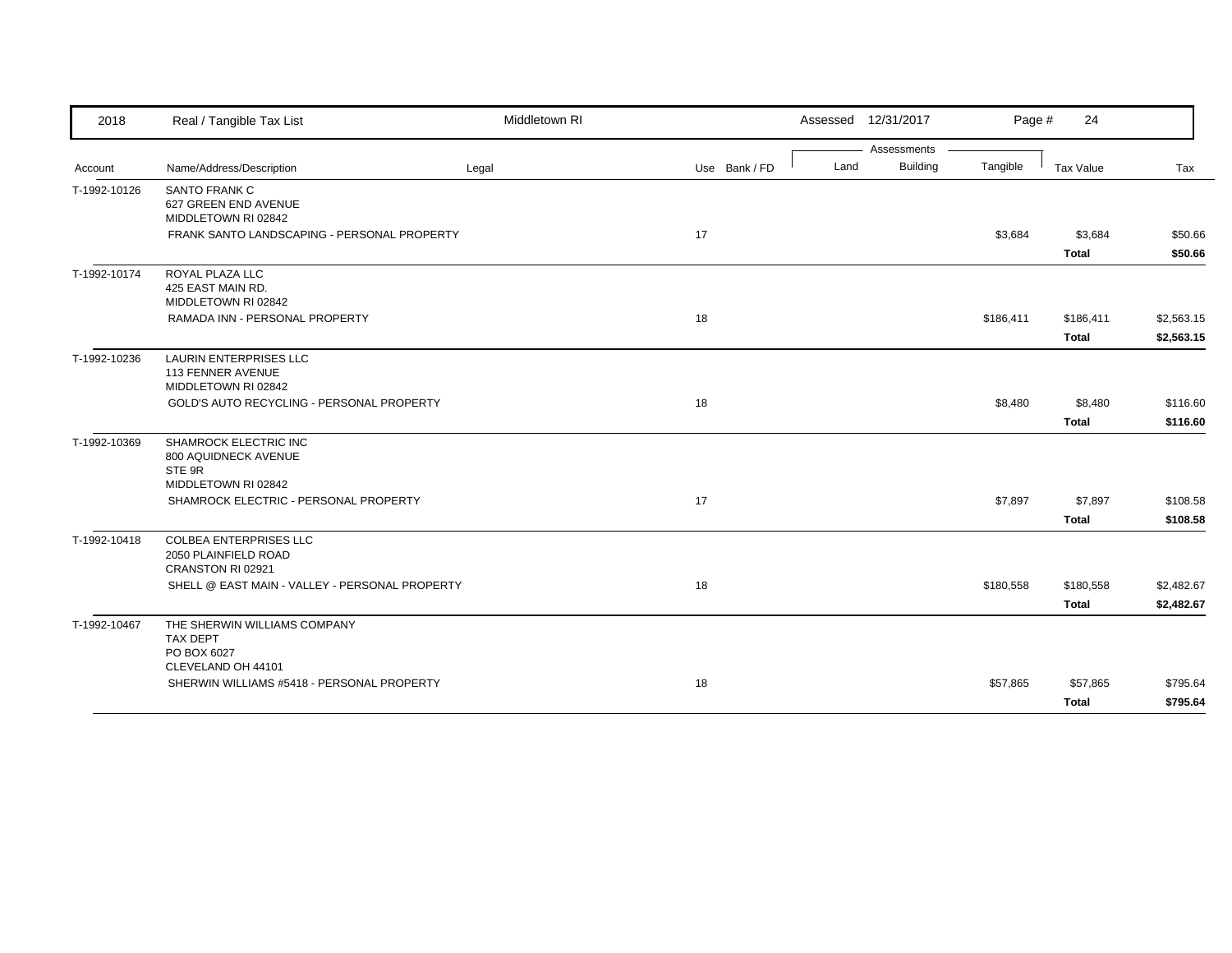| 2018         | Real / Tangible Tax List                                               | Middletown RI |               |      | Assessed 12/31/2017            | Page #    | 25               |            |
|--------------|------------------------------------------------------------------------|---------------|---------------|------|--------------------------------|-----------|------------------|------------|
| Account      | Name/Address/Description                                               | Legal         | Use Bank / FD | Land | Assessments<br><b>Building</b> | Tangible  | <b>Tax Value</b> | Tax        |
| T-1992-10503 | <b>GOFF TOM</b>                                                        |               |               |      |                                |           |                  |            |
|              | 579 AQUIDNECK AVENUE                                                   |               |               |      |                                |           |                  |            |
|              | MIDDLETOWN RI 02842                                                    |               |               |      |                                |           |                  |            |
|              | SIGNS BY GOFF - PERSONAL PROPERTY                                      |               | 17            |      |                                | \$7,978   | \$7,978          | \$109.70   |
|              |                                                                        |               |               |      |                                |           | <b>Total</b>     | \$109.70   |
| T-1992-10507 | SILVA & ASSOCIATES LTD<br>1100 AQUIDNECK AVENUE<br>MIDDLETOWN RI 02842 |               |               |      |                                |           |                  |            |
|              | SILVA & ASSOCIATES - PERSONAL PROPERTY                                 |               | 18            |      |                                | \$66,655  | \$66,655         | \$916.51   |
|              |                                                                        |               |               |      |                                |           | <b>Total</b>     | \$916.51   |
| T-1992-10542 | SPENGLER THERESA                                                       |               |               |      |                                |           |                  |            |
|              | 143 PECKHAM LANE                                                       |               |               |      |                                |           |                  |            |
|              | MIDDLETOWN RI 02842                                                    |               |               |      |                                |           |                  |            |
|              | SILVEIRA KINDERGARTEN - PERSONAL PROPERTY                              |               | 17            |      |                                | \$3,445   | \$3,445          | \$47.37    |
|              |                                                                        |               |               |      |                                |           | <b>Total</b>     | \$47.37    |
| T-1992-10558 | SILVEIRA THOMAS D                                                      |               |               |      |                                |           |                  |            |
|              | 1195 WAPPING ROAD                                                      |               |               |      |                                |           |                  |            |
|              | MIDDLETOWN RI 02842                                                    |               |               |      |                                |           |                  |            |
|              | M D SILVEIRA & SON CONST CO - PERSONAL                                 |               | 17            |      |                                | \$3,689   | \$3,689          | \$50.72    |
|              |                                                                        |               |               |      |                                |           | <b>Total</b>     | \$50.72    |
| T-1992-10661 | SILVIA LAWRENCE & FIDELIS M                                            |               |               |      |                                |           |                  |            |
|              | 24 OLD MILL LANE<br>PORTSMOUTH RI 02871                                |               |               |      |                                |           |                  |            |
|              | WATCHES ETC - PERSONAL PROPERTY                                        |               | 17            |      |                                | \$9,649   | \$9,649          | \$132.67   |
|              |                                                                        |               |               |      |                                |           | Total            | \$132.67   |
| T-1992-10945 | SONALYSTS INC                                                          |               |               |      |                                |           |                  |            |
|              | PO BOX 280                                                             |               |               |      |                                |           |                  |            |
|              | WATERFORD CT 06385                                                     |               |               |      |                                |           |                  |            |
|              | SONALYSTS INC - PERSONAL PROPERTY                                      |               | 18            |      |                                | \$68,504  | \$68,504         | \$941.93   |
|              |                                                                        |               |               |      |                                |           | <b>Total</b>     | \$941.93   |
| T-1992-10984 | 7-11 INC                                                               |               |               |      |                                |           |                  |            |
|              | C/O RYAN LLC                                                           |               |               |      |                                |           |                  |            |
|              | PO BOX 4900                                                            |               |               |      |                                |           |                  |            |
|              | SCOTTSDALE AZ 85261<br>7-11 INC LOCATION #32746 - PERSONAL PROPERTY    |               | 18            |      |                                | \$200,803 | \$200,803        | \$2,761.04 |
|              |                                                                        |               |               |      |                                |           |                  |            |
|              |                                                                        |               |               |      |                                |           | <b>Total</b>     | \$2,761.04 |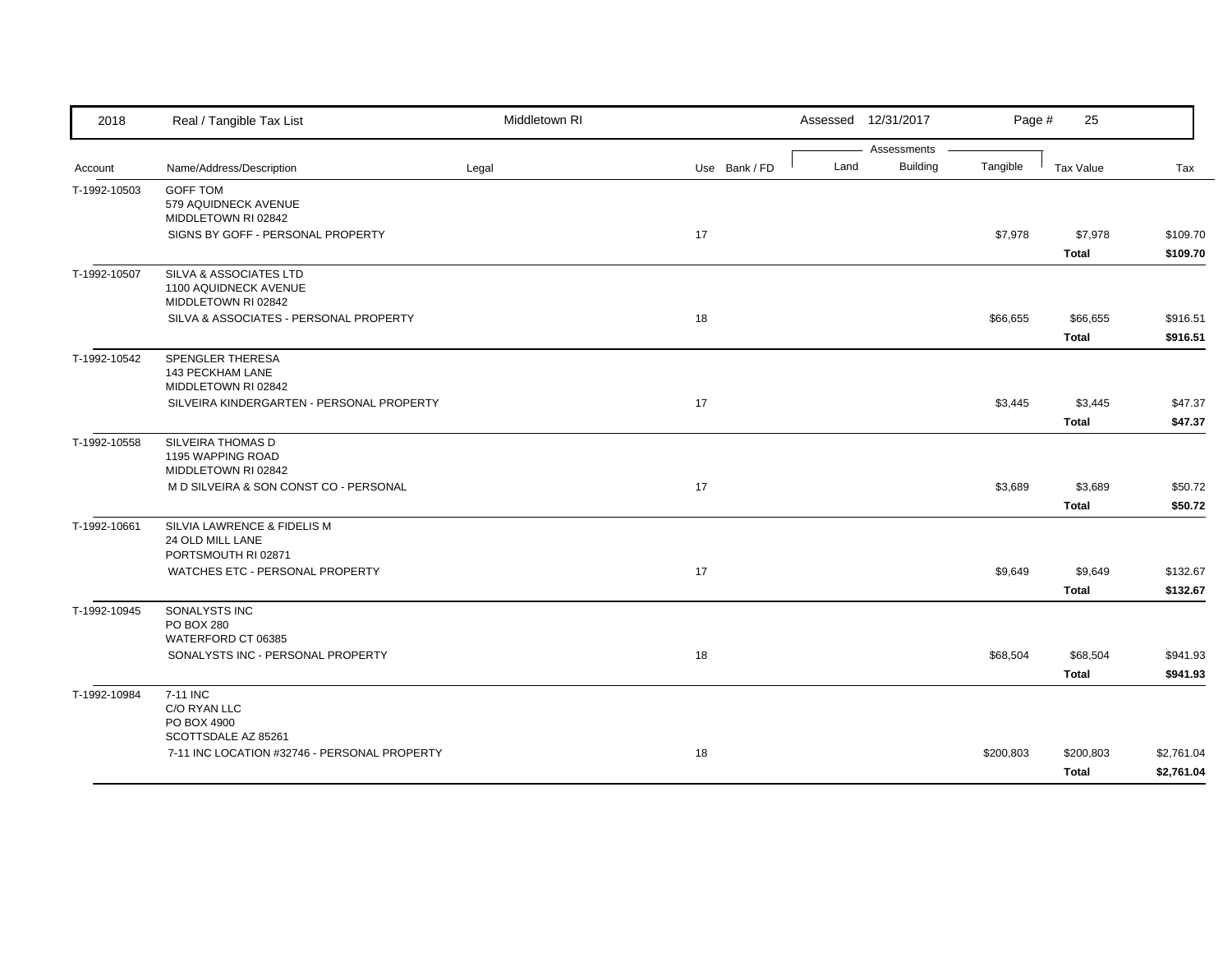| 2018         | Real / Tangible Tax List                                                          | Middletown RI |               | Assessed 12/31/2017 |                 | Page #      | 26           |             |
|--------------|-----------------------------------------------------------------------------------|---------------|---------------|---------------------|-----------------|-------------|--------------|-------------|
|              |                                                                                   |               |               |                     | Assessments     |             |              |             |
| Account      | Name/Address/Description                                                          | Legal         | Use Bank / FD | Land                | <b>Building</b> | Tangible    | Tax Value    | Tax         |
| T-1992-11031 | SOUZA ROY L<br>999 WEST MAIN ROAD<br>MIDDLETOWN RI 02842                          |               |               |                     |                 |             |              |             |
|              | ROY SOUZA JR INSURANCE AGENCY - PERSONAL                                          |               | 17            |                     |                 | \$4,222     | \$4,222      | \$58.05     |
|              |                                                                                   |               |               |                     |                 |             | <b>Total</b> | \$58.05     |
| T-1992-11086 | SPIRATOS ANTHONY G & MARY<br><b>6 SUNNYSIDE PLACE</b><br>NEWPORT RI 02840-3378    |               |               |                     |                 |             |              |             |
|              | SEA VIEW VILLA - PERSONAL PROPERTY                                                |               | 17            |                     |                 | \$2,736     | \$2,736      | \$37.62     |
|              |                                                                                   |               |               |                     |                 |             | <b>Total</b> | \$37.62     |
| T-1992-11249 | STOP & SHOP SUPERMARKET CO INC<br>ATTN: PROPERTY TAX DEPT<br>1149 HARRISBURG PIKE |               |               |                     |                 |             |              |             |
|              | CARLISLE PA 17013<br>STOP & SHOP - PERSONAL PROPERTY                              |               | 18            |                     |                 | \$2,199,672 | \$2,199,672  | \$30,245.49 |
|              |                                                                                   |               |               |                     |                 |             | <b>Total</b> | \$30,245.49 |
| T-1992-11308 | SUBURBAN PROPANE L P                                                              |               |               |                     |                 |             |              |             |
|              | TAX DEPT<br>PO BOX 206<br>WHIPPANY NJ 07981                                       |               |               |                     |                 |             |              |             |
|              | SUBURBAN PROPANE LP - PERSONAL PROPERTY                                           |               | 94            |                     |                 | \$11,342    | \$11,342     | \$155.95    |
|              |                                                                                   |               |               |                     |                 |             | <b>Total</b> | \$155.95    |
| T-1992-11309 | BYAM KEN & JAYNE<br>238 EAST MAIN ROAD<br>MIDDLETOWN RI 02842                     |               |               |                     |                 |             |              |             |
|              | SUBWAY MIDDLETOWN INC - PERSONAL PROPERTY                                         |               | 18            |                     |                 | \$7,159     | \$7,159      | \$98.44     |
|              |                                                                                   |               |               |                     |                 |             | <b>Total</b> | \$98.44     |
| T-1992-11336 | NELSON M KATHLYN DMD<br>94 EAST MAIN ROAD<br>MIDDLETOWN RI 02842                  |               |               |                     |                 |             |              |             |
|              | MILESTONE DENTAL CARE INC - PERSONAL PROPERTY                                     |               | 18            |                     |                 | \$29,831    | \$29,831     | \$410.18    |
|              |                                                                                   |               |               |                     |                 |             | Total        | \$410.18    |
|              |                                                                                   |               |               |                     |                 |             |              |             |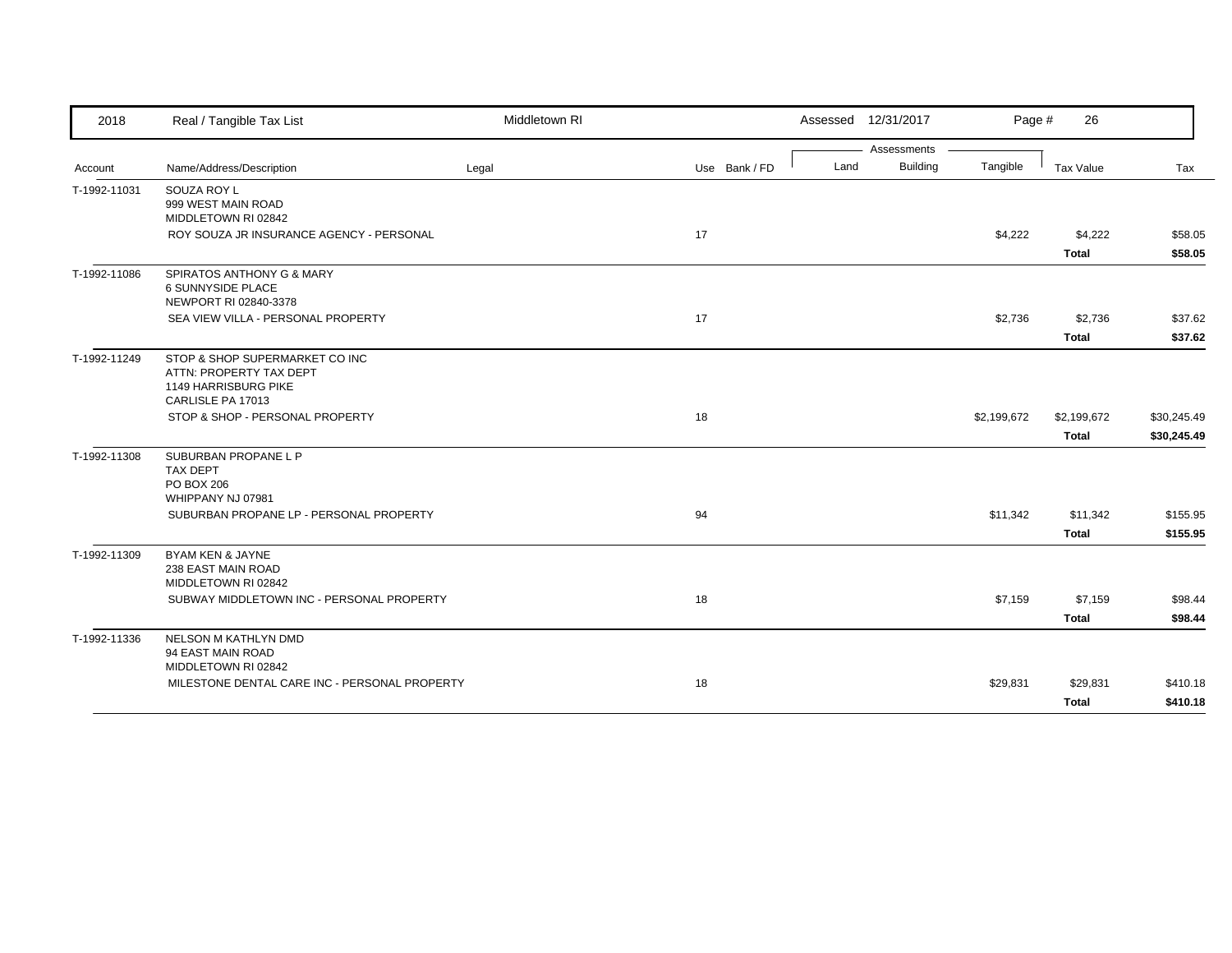| 2018         | Real / Tangible Tax List                             | Middletown RI |               |      | Assessed 12/31/2017            | Page #    | 27           |            |
|--------------|------------------------------------------------------|---------------|---------------|------|--------------------------------|-----------|--------------|------------|
|              |                                                      |               |               | Land | Assessments<br><b>Building</b> | Tangible  |              |            |
| Account      | Name/Address/Description                             | Legal         | Use Bank / FD |      |                                |           | Tax Value    | Tax        |
| T-1992-11427 | <b>SUN RAY CURTAIN COMPANY</b><br><b>ALAN KAPLAN</b> |               |               |      |                                |           |              |            |
|              | 582 ALGONQUIN DRIVE                                  |               |               |      |                                |           |              |            |
|              | WARWICK RI 02888                                     |               |               |      |                                |           |              |            |
|              | SUN RAY CURTAIN COMPANY - PERSONAL PROPERTY          |               | 17            |      |                                | \$2,300   | \$2,300      | \$31.63    |
|              |                                                      |               |               |      |                                |           | <b>Total</b> | \$31.63    |
| T-1992-11495 | NORTHRUP GRUMMAN SYSTEMS CORP                        |               |               |      |                                |           |              |            |
|              | 2980 FAIRVIEW PARK DRIVE                             |               |               |      |                                |           |              |            |
|              | M/S 11163A<br>FALLS CHURCH VA 22042                  |               |               |      |                                |           |              |            |
|              | NORTHROP GRUMMAN SYSTEMS CORP - PERSONAL             |               | 18            |      |                                | \$310,351 | \$310,351    | \$4,267.33 |
|              |                                                      |               |               |      |                                |           | <b>Total</b> | \$4,267.33 |
| T-1992-11497 | SYSTEMS RESOURCE MGMT INC                            |               |               |      |                                |           |              |            |
|              | 42 VALLEY ROAD #2                                    |               |               |      |                                |           |              |            |
|              | MIDDLETOWN RI 02842                                  |               |               |      |                                |           |              |            |
|              | SYSTEMS RESOURCE MANAGEMENT - PERSONAL               |               | 18            |      |                                | \$28,275  | \$28,275     | \$388.78   |
|              |                                                      |               |               |      |                                |           | <b>Total</b> | \$388.78   |
| T-1992-11693 | <b>TOLAND SAM</b><br>936 AQUIDNECK AVENUE            |               |               |      |                                |           |              |            |
|              | MIDDLETOWN RI 02842                                  |               |               |      |                                |           |              |            |
|              | SAM'S BAIT & TACKLE - PERSONAL PROPERTY              |               | 17            |      |                                | \$3,814   | \$3,814      | \$52.44    |
|              |                                                      |               |               |      |                                |           | <b>Total</b> | \$52.44    |
| T-1992-11712 | <b>TONER FRANK A</b>                                 |               |               |      |                                |           |              |            |
|              | 305 OLIPHANT LANE                                    |               |               |      |                                |           |              |            |
|              | <b>UNIT 110</b><br>MIDDLETOWN RI 02842               |               |               |      |                                |           |              |            |
|              | FRANK A TONER ELECTRIC CO INC - PERSONAL             |               | 17            |      |                                | \$6,272   | \$6,272      | \$86.24    |
|              |                                                      |               |               |      |                                |           | <b>Total</b> | \$86.24    |
| T-1992-11721 | TONI MARINE SALES & SERVC INC                        |               |               |      |                                |           |              |            |
|              | 759 WEST MAIN ROAD                                   |               |               |      |                                |           |              |            |
|              | MIDDLETOWN RI 02842                                  |               |               |      |                                |           |              |            |
|              | TONI MARINE - PERSONAL PROPERTY                      |               | 18            |      |                                | \$19,701  | \$19,701     | \$270.89   |
|              |                                                      |               |               |      |                                |           | Total        | \$270.89   |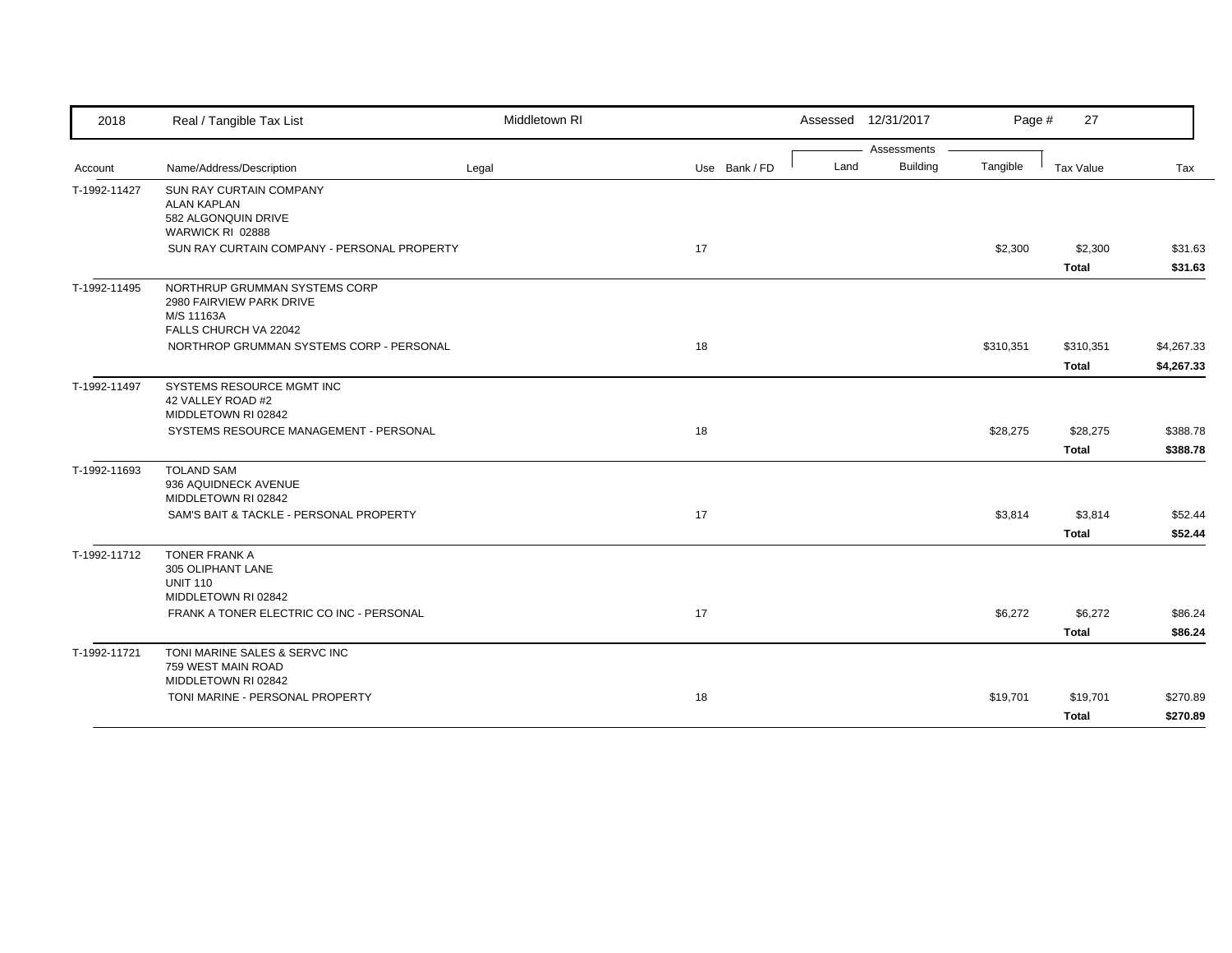| 2018         | Real / Tangible Tax List                   | Middletown RI |               |      | Assessed 12/31/2017            | Page #    | 28           |            |
|--------------|--------------------------------------------|---------------|---------------|------|--------------------------------|-----------|--------------|------------|
|              | Name/Address/Description                   | Legal         | Use Bank / FD | Land | Assessments<br><b>Building</b> | Tangible  | Tax Value    | Tax        |
| Account      |                                            |               |               |      |                                |           |              |            |
| T-1992-11748 | THE TOPPA COMPANY<br>PO BOX 6008           |               |               |      |                                |           |              |            |
|              | MIDDLETOWN RI 02842                        |               |               |      |                                |           |              |            |
|              | THE TOPPA COMPANY INC - PERSONAL PROPERTY  |               | 18            |      |                                | \$56,906  | \$56,906     | \$782.46   |
|              |                                            |               |               |      |                                |           | <b>Total</b> | \$782.46   |
| T-1992-11762 | TOWN ELECTRIC INC                          |               |               |      |                                |           |              |            |
|              | 38 SMYTHE STREET                           |               |               |      |                                |           |              |            |
|              | MIDDLETOWN RI 02842                        |               |               |      |                                |           |              |            |
|              | TOWN ELECTRIC INC - PERSONAL PROPERTY      |               | 17            |      |                                | \$1,910   | \$1,910      | \$26.26    |
|              |                                            |               |               |      |                                |           | <b>Total</b> | \$26.26    |
| T-1992-11833 | MONEYGRAM PAYMENT SYSTEMS LLC              |               |               |      |                                |           |              |            |
|              | PO BOX 460189                              |               |               |      |                                |           |              |            |
|              | HOUSTON TX 77056                           |               |               |      |                                |           |              |            |
|              | MONEYGRAM PAYMENT SYSTEMS LLC - PERSONAL   |               | 94            |      |                                | \$1,342   | \$1,342      | \$18.45    |
|              |                                            |               |               |      |                                |           | <b>Total</b> | \$18.45    |
| T-1992-11950 | LOCKHEED MARTIN CORPORATION                |               |               |      |                                |           |              |            |
|              | PO BOX 61511<br>BLDG 100 RM U4632          |               |               |      |                                |           |              |            |
|              | KING OF PRUSSIA PA 19406                   |               |               |      |                                |           |              |            |
|              | MST - PERSONAL PROPERTY                    |               | 18            |      |                                | \$117,127 | \$117,127    | \$1,610.50 |
|              |                                            |               |               |      |                                |           | <b>Total</b> | \$1,610.50 |
| T-1992-12153 | QUICKSILVER LLC                            |               |               |      |                                |           |              |            |
|              | 180 BROADWAY                               |               |               |      |                                |           |              |            |
|              | PAWTUCKET RI 02860                         |               |               |      |                                |           |              |            |
|              | CROWN COLLISION CENTER - PERSONAL PROPERTY |               | 18            |      |                                | \$376,288 | \$376,288    | \$5,173.96 |
|              |                                            |               |               |      |                                |           | <b>Total</b> | \$5,173.96 |
| T-1992-12162 | BAE SYSTEMS TECHNOLOGY                     |               |               |      |                                |           |              |            |
|              | 45479 HOLIDAY DRIVE                        |               |               |      |                                |           |              |            |
|              | STERLING VA 20166                          |               |               |      |                                |           |              |            |
|              | BAE SYSTEMS INC - PERSONAL PROPERTY        |               | 18            |      |                                | \$92,358  | \$92,358     | \$1,269.92 |
|              |                                            |               |               |      |                                |           | <b>Total</b> | \$1,269.92 |
| T-1992-12293 | FRAZIER WALTER L                           |               |               |      |                                |           |              |            |
|              | 168 RIDGEWOOD ROAD<br>MIDDLETOWN RI 02842  |               |               |      |                                |           |              |            |
|              | FRAZIER'S DISPOSAL SERVICE INC - PERSONAL  |               | 18            |      |                                | \$60,097  | \$60,097     | \$826.33   |
|              |                                            |               |               |      |                                |           | <b>Total</b> | \$826.33   |
|              |                                            |               |               |      |                                |           |              |            |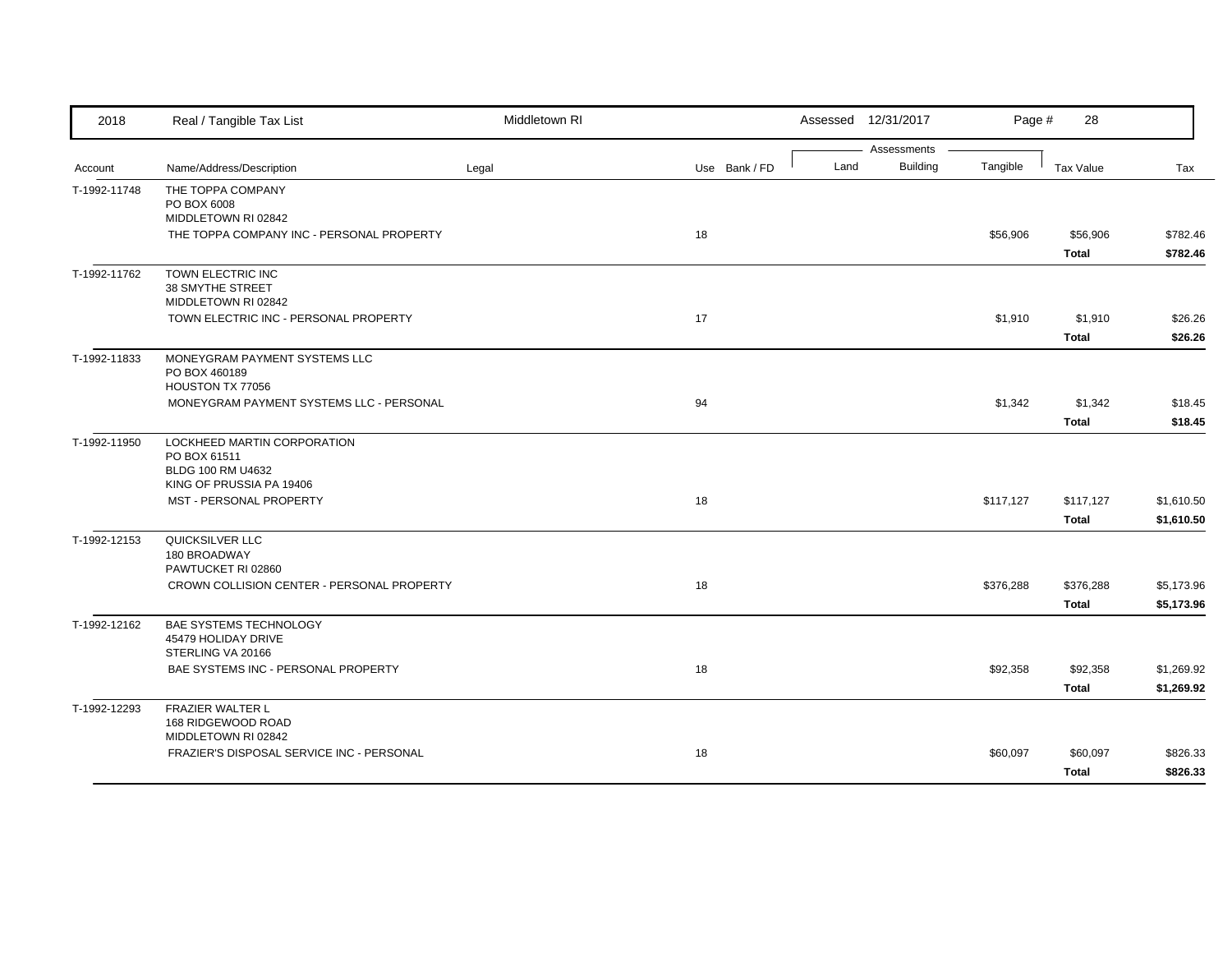| 2018         | Real / Tangible Tax List                                                                                   | Middletown RI |               |      | Assessed 12/31/2017 | Page #    | 29           |             |
|--------------|------------------------------------------------------------------------------------------------------------|---------------|---------------|------|---------------------|-----------|--------------|-------------|
|              |                                                                                                            |               |               |      | Assessments         |           |              |             |
| Account      | Name/Address/Description                                                                                   | Legal         | Use Bank / FD | Land | <b>Building</b>     | Tangible  | Tax Value    | Tax         |
| T-1992-12306 | WANUMETONOMY GOLF/COUNTRY CLUB<br><b>152 BROWNS LANE</b><br>MIDDLETOWN RI 02842                            |               |               |      |                     |           |              |             |
|              | WANUMETONOMY GOLF/COUNTRY CLUB - PERSONAL                                                                  |               | 18            |      |                     | \$928,383 | \$928,383    | \$12,765.27 |
|              |                                                                                                            |               |               |      |                     |           | <b>Total</b> | \$12,765.27 |
| T-1992-12336 | <b>WARREN ROGERS ASSOCIATES LLC</b><br>5237 SUMMERLIN COMMONS BLVD<br><b>SUITE 202</b>                     |               |               |      |                     |           |              |             |
|              | FORT MEYERS FL 33907                                                                                       |               |               |      |                     |           |              |             |
|              | WARREN ROGERS ASSOCIATES LLC - PERSONAL                                                                    |               | 18            |      |                     | \$218,360 | \$218,360    | \$3,002.45  |
|              |                                                                                                            |               |               |      |                     |           | <b>Total</b> | \$3,002.45  |
| T-1992-12346 | <b>WASTE MANAGEMENT OF RI</b><br>C/O MARVIN F POER & CO<br>PO BOX 52427                                    |               |               |      |                     |           |              |             |
|              | ATLANTA GA 30355                                                                                           |               |               |      |                     |           |              |             |
|              | WASTE MANAGEMENT OF RI INC - PERSONAL                                                                      |               | 94            |      |                     | \$41,592  | \$41,592     | \$571.89    |
|              |                                                                                                            |               |               |      |                     |           | <b>Total</b> | \$571.89    |
| T-1992-12427 | <b>WENDYS PROPERTIES LLC</b><br>C/O INDIRECT TAX SOLUTIONS LLC<br>PO BOX 2580<br>WESTERVILLE OH 43082-9640 |               |               |      |                     |           |              |             |
|              | WENDY'S #1327 - PERSONAL PROPERTY                                                                          |               | 18            |      |                     | \$198,724 | \$198,724    | \$2,732.46  |
|              |                                                                                                            |               |               |      |                     |           | <b>Total</b> | \$2,732.46  |
| T-1992-12573 | MARINE RESCUE PRODUCTS INC<br>PO BOX 3484<br>NEWPORT RI 02840                                              |               |               |      |                     |           |              |             |
|              | MARINE RESCUE PRODUCTS - PERSONAL PROPERTY                                                                 |               | 17            |      |                     | \$4,468   | \$4,468      | \$61.44     |
|              |                                                                                                            |               |               |      |                     |           | <b>Total</b> | \$61.44     |
| T-1992-12768 | <b>XEROX CORPORATION</b><br>PROPERTY TAX DEPARTMENT<br>PO BOX 9601                                         |               |               |      |                     |           |              |             |
|              | WEBSTER NY 14580                                                                                           |               |               |      |                     |           |              |             |
|              | XEROX CORPORATION - PERSONAL PROPERTY                                                                      |               | 94            |      |                     | \$30,145  | \$30,145     | \$414.49    |
|              |                                                                                                            |               |               |      |                     |           | <b>Total</b> | \$414.49    |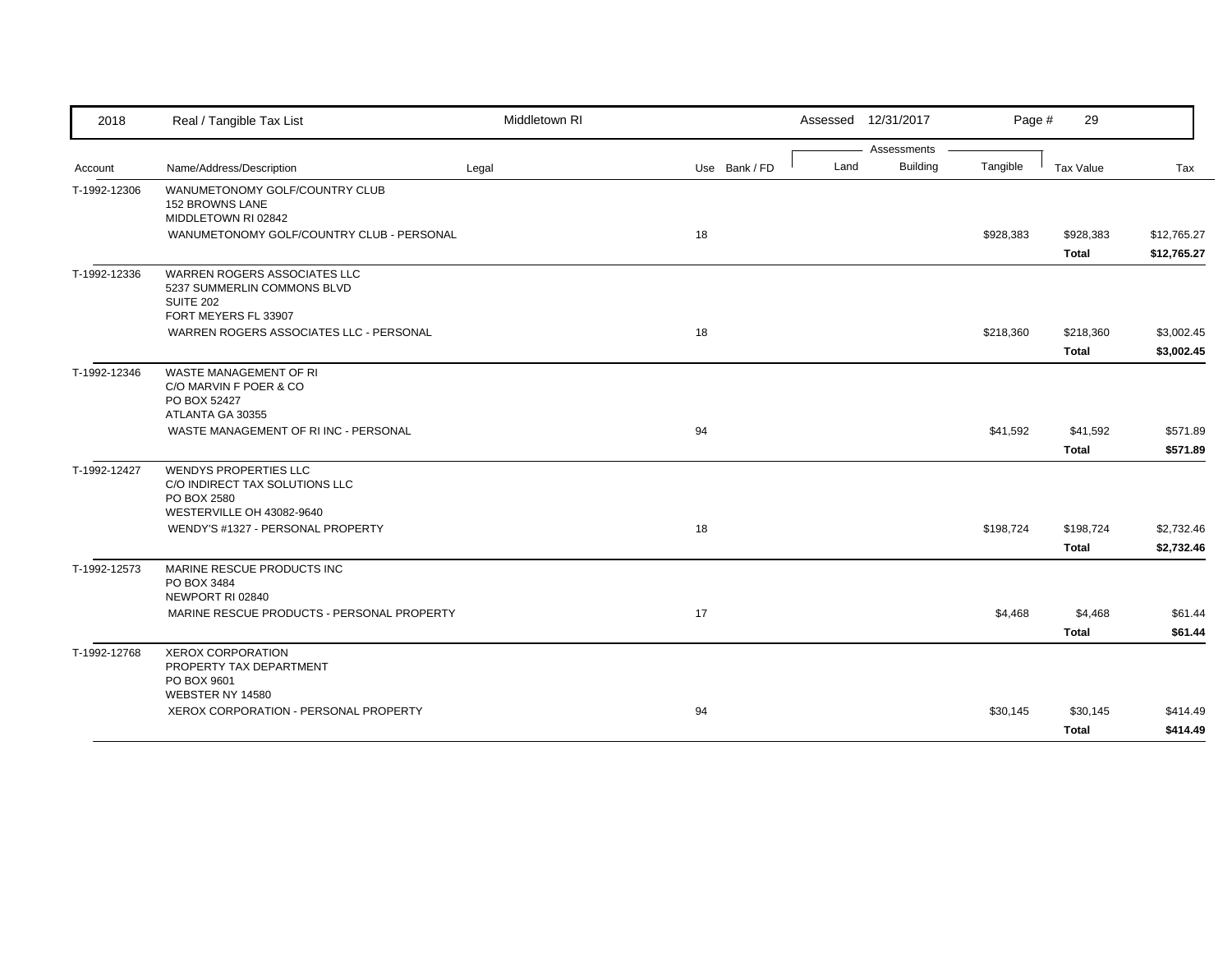| 2018         | Real / Tangible Tax List                                                                              | Middletown RI |               |      | Assessed 12/31/2017 | Page #   | 30           |            |
|--------------|-------------------------------------------------------------------------------------------------------|---------------|---------------|------|---------------------|----------|--------------|------------|
|              |                                                                                                       |               |               |      | Assessments         |          |              |            |
| Account      | Name/Address/Description                                                                              | Legal         | Use Bank / FD | Land | <b>Building</b>     | Tangible | Tax Value    | Tax        |
| T-1992-12855 | NATURES GOODNESS<br>510 EAST MAIN ROAD<br>MIDDLETOWN RI 02842                                         |               |               |      |                     |          |              |            |
|              | NATURE'S GOODNESS - PERSONAL PROPERTY                                                                 |               | 17            |      |                     | \$7,105  | \$7,105      | \$97.69    |
|              |                                                                                                       |               |               |      |                     |          | <b>Total</b> | \$97.69    |
| T-1992-12865 | THINK CLEAN ENTERPRISES LLC<br>232 WEST MAIN ROAD<br>MIDDLETOWN RI 02842                              |               |               |      |                     |          |              |            |
|              | OCEAN STATE LAUNDRY - PERSONAL PROPERTY                                                               |               | 18            |      |                     | \$49,907 | \$49,907     | \$686.22   |
|              |                                                                                                       |               |               |      |                     |          | <b>Total</b> | \$686.22   |
| T-1993-00057 | SOUTHCOAST PHYSICIANS GROUP<br>ATTN: ACCOUNTING DEPT<br>200 MILL ROAD - STE 230<br>FAIRHAVEN MA 02719 |               |               |      |                     |          |              |            |
|              | RI FAMILY MEDICENTER - PERSONAL PROPERTY                                                              |               | 18            |      |                     | \$90,498 | \$90,498     | \$1,244.35 |
|              |                                                                                                       |               |               |      |                     |          | <b>Total</b> | \$1,244.35 |
| T-1993-00088 | DWYER WILLIAM J JR<br>26 VALLEY ROAD<br>SUITE 103<br>MIDDLETOWN RI 02842                              |               |               |      |                     |          |              |            |
|              | SEAPORT REALTY - PERSONAL PROPERTY                                                                    |               | 17            |      |                     | \$750    | \$750        | \$10.31    |
|              |                                                                                                       |               |               |      |                     |          | <b>Total</b> | \$10.31    |
| T-1993-00254 | <b>WILBE CORPORATION</b><br>1151 AQUIDNECK AVENUE<br><b>BOX 516</b><br>MIDDLETOWN RI 02842            |               |               |      |                     |          |              |            |
|              | WILBE CORPORATION - PERSONAL PROPERTY                                                                 |               | 17            |      |                     | \$5,583  | \$5,583      | \$76.77    |
|              |                                                                                                       |               |               |      |                     |          | <b>Total</b> | \$76.77    |
| T-1993-00391 | <b>BAILEY CHARLES S</b><br>178 EAST MAIN ROAD<br>MIDDLETOWN RI 02842                                  |               |               |      |                     |          |              |            |
|              | SCANDINAVIAN SUN - PERSONAL PROPERTY                                                                  |               | 18            |      |                     | \$41,768 | \$41,768     | \$574.31   |
|              |                                                                                                       |               |               |      |                     |          | <b>Total</b> | \$574.31   |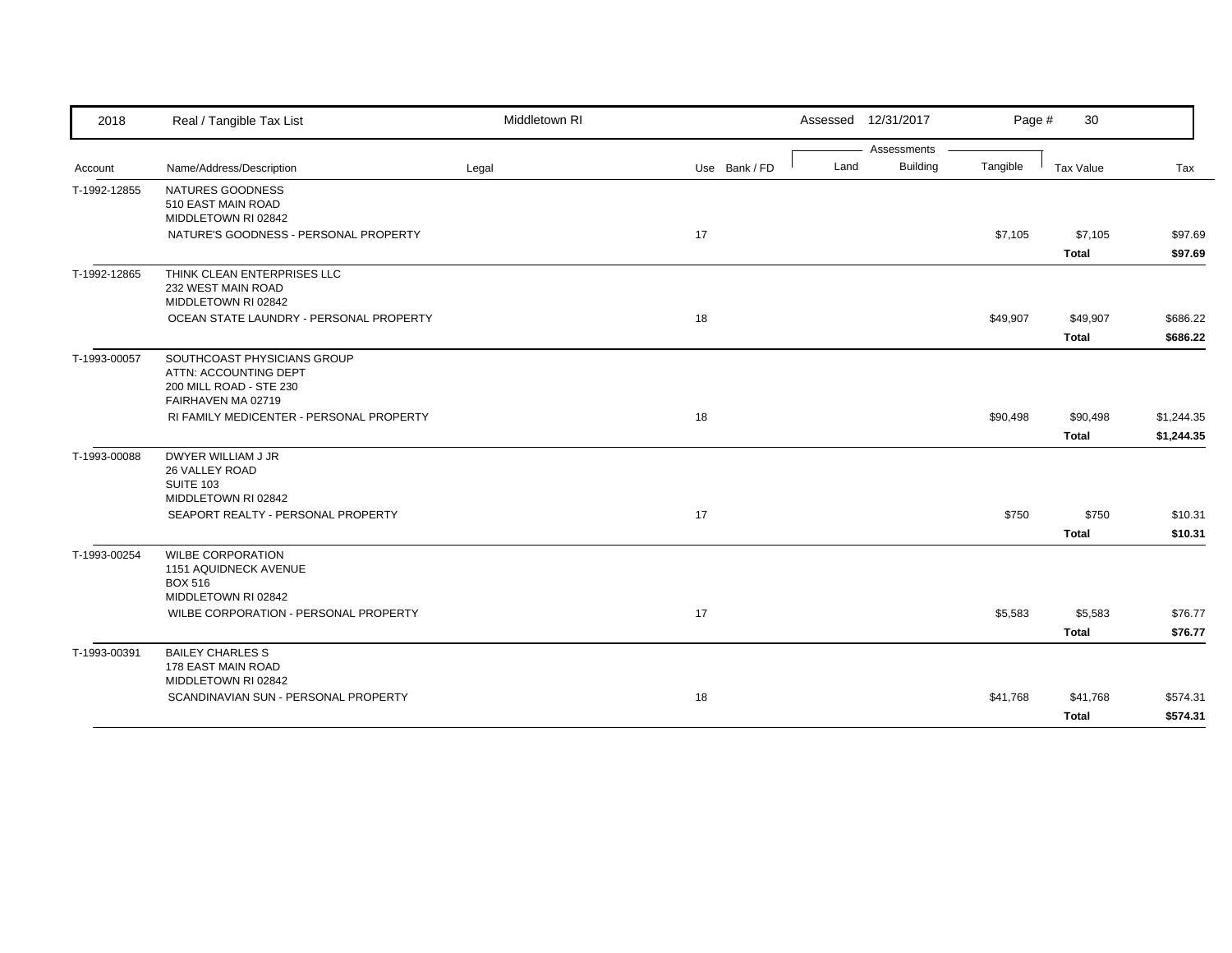| 2018         | Real / Tangible Tax List                                                                           | Middletown RI |               | Assessed 12/31/2017     | Page #    | 31           |            |
|--------------|----------------------------------------------------------------------------------------------------|---------------|---------------|-------------------------|-----------|--------------|------------|
|              |                                                                                                    |               |               | Assessments             |           |              |            |
| Account      | Name/Address/Description                                                                           | Legal         | Use Bank / FD | <b>Building</b><br>Land | Tangible  | Tax Value    | Tax        |
| T-1993-00402 | EUDENBACH AND RISPOLI INC<br>58 EAST MAIN ROAD<br>MIDDLETOWN RI 02842                              |               |               |                         |           |              |            |
|              | SPECS EYEWEAR - PERSONAL PROPERTY                                                                  |               | 18            |                         | \$42,904  | \$42,904     | \$589.93   |
|              |                                                                                                    |               |               |                         |           | <b>Total</b> | \$589.93   |
| T-1993-00408 | <b>MCBRIDE PATRICIA</b><br>53 ROSE CLAIR STREET<br>DORCHESTER MA 02125                             |               |               |                         |           |              |            |
|              | 1998 32' TERRY - PERSONAL PROPERTY                                                                 |               | 45            |                         | \$5,487   | \$5,487      | \$75.45    |
|              |                                                                                                    |               |               |                         |           | <b>Total</b> | \$75.45    |
| T-1993-00440 | SUPERCUTS CORP SHOPS INC<br>ATTN: CORP COMP<br>7201 METRO BOULEVARD<br>MINNEAPOLIS MN 55439        |               |               |                         |           |              |            |
|              | SUPERCUTS #9948 - PERSONAL PROPERTY                                                                |               | 18            |                         | \$29,801  | \$29,801     | \$409.76   |
|              |                                                                                                    |               |               |                         |           | <b>Total</b> | \$409.76   |
| T-1993-00465 | <b>BAGEL BARN INC</b><br>747 AQUIDNECK AVENUE<br>UNIT C<br>MIDDLETOWN RI 02842                     |               |               |                         |           |              |            |
|              | BAGEL BOYS - PERSONAL PROPERTY                                                                     |               | 18            |                         | \$14,910  | \$14,910     | \$205.01   |
|              |                                                                                                    |               |               |                         |           | <b>Total</b> | \$205.01   |
| T-1993-01185 | LOOKING UPWARDS INC<br>C/O KEYSTONE GROUP<br>1130 TEN ROD ROD STE D207<br>NORTH KINGSTOWN RI 02852 |               |               |                         |           |              |            |
|              | LOOKING UPWARDS - PERSONAL PROPERTY                                                                |               | 18            |                         | \$161,262 | \$161,262    | \$2,217.35 |
|              |                                                                                                    |               |               |                         |           | <b>Total</b> | \$2,217.35 |
| T-1993-10015 | <b>ISLAND MANAGEMENT INC</b><br>1223 GREEN END AVENUE<br>MIDDLETOWN RI 02842-5705                  |               |               |                         |           |              |            |
|              | FLO'S CLAM SHACK - PERSONAL PROPERTY                                                               |               | 18            |                         | \$31,780  | \$31,780     | \$436.98   |
|              |                                                                                                    |               |               |                         |           | <b>Total</b> | \$436.98   |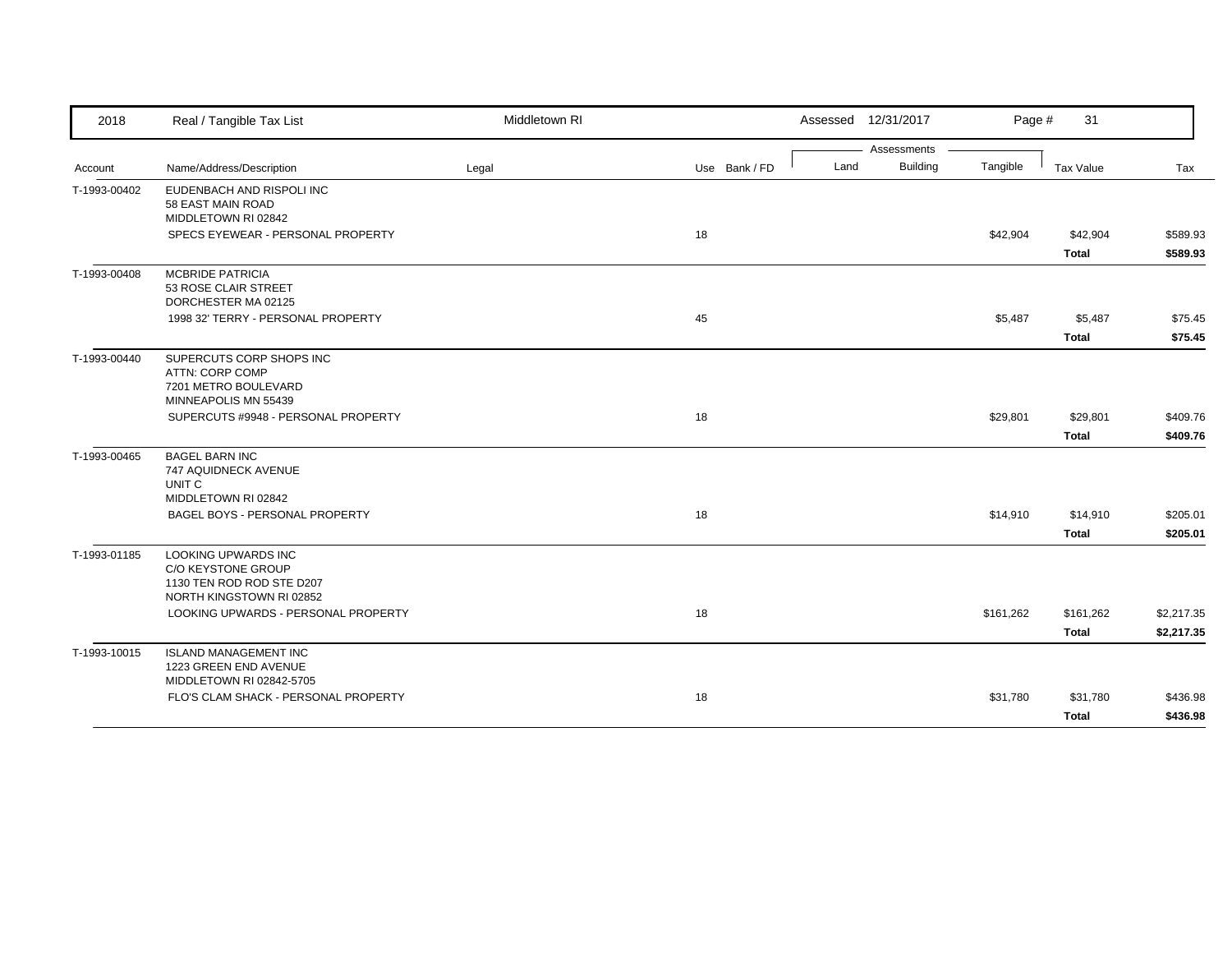| 2018         | Real / Tangible Tax List                                                                                          | Middletown RI |               |      | Assessed 12/31/2017     | Page #    | 32                        |                          |
|--------------|-------------------------------------------------------------------------------------------------------------------|---------------|---------------|------|-------------------------|-----------|---------------------------|--------------------------|
| Account      | Name/Address/Description                                                                                          | Legal         | Use Bank / FD | Land | Assessments<br>Building | Tangible  | Tax Value                 | Tax                      |
| T-1994-00002 | HUGHES NETWORK SYSTEMS LLC<br>PO BOX 460049<br>HOUSTON TX 77056<br>HUGHES NETWORK SYSTEMS LLC - PERSONAL          |               | 18            |      |                         | \$519     | \$519<br><b>Total</b>     | \$7.14<br>\$7.14         |
| T-1994-00007 | APEX KITCHEN & BATHS INC<br>767 EAST MAIN ROAD<br>MIDDLETOWN RI 02842<br>APEX KITCHEN & BATHS - PERSONAL PROPERTY |               | 17            |      |                         | \$8,895   | \$8,895                   | \$122.31                 |
| T-1994-00014 | ATLANTIC GRILLE INC                                                                                               |               |               |      |                         |           | <b>Total</b>              | \$122.31                 |
|              | 91 AQUIDNECK AVENUE<br>MIDDLETOWN RI 02842<br>ATLANTIC GRILLE - PERSONAL PROPERTY                                 |               | 18            |      |                         | \$155,893 | \$155,893<br><b>Total</b> | \$2,143.53<br>\$2,143.53 |
| T-1994-00018 | <b>B&amp;BINC</b><br>15 VALLEY ROAD<br>MIDDLETOWN RI 02842                                                        |               |               |      |                         |           |                           |                          |
|              | NAPA AUTO PARTS - PERSONAL PROPERTY                                                                               |               | 18            |      |                         | \$134,914 | \$134,914<br><b>Total</b> | \$1,855.07<br>\$1,855.07 |
| T-1994-00079 | CHELSEAS INC<br>1015 AQUIDNECK AVENUE<br>MIDDLETOWN RI 02842                                                      |               |               |      |                         |           |                           |                          |
|              | CHELSEA'S - PERSONAL PROPERTY                                                                                     |               | 18            |      |                         | \$16,066  | \$16,066<br><b>Total</b>  | \$220.91<br>\$220.91     |
| T-1994-00081 | CHING TAO CHINESE RESTAURANT<br>288 WEST MAIN ROAD<br>MIDDLETOWN RI 02842                                         |               |               |      |                         |           |                           |                          |
|              | CHING TAO CHINESE RESTAURANT - PERSONAL                                                                           |               | 18            |      |                         | \$38,508  | \$38,508<br><b>Total</b>  | \$529.49<br>\$529.49     |
| T-1994-00253 | MIDDLETOWN TACO INC<br>79 NORTH MAIN STREET<br>MANSFIELD MA 02048                                                 |               |               |      |                         |           |                           |                          |
|              | TACO BELL - PERSONAL PROPERTY                                                                                     |               | 18            |      |                         | \$91,794  | \$91,794<br>Total         | \$1,262.17<br>\$1,262.17 |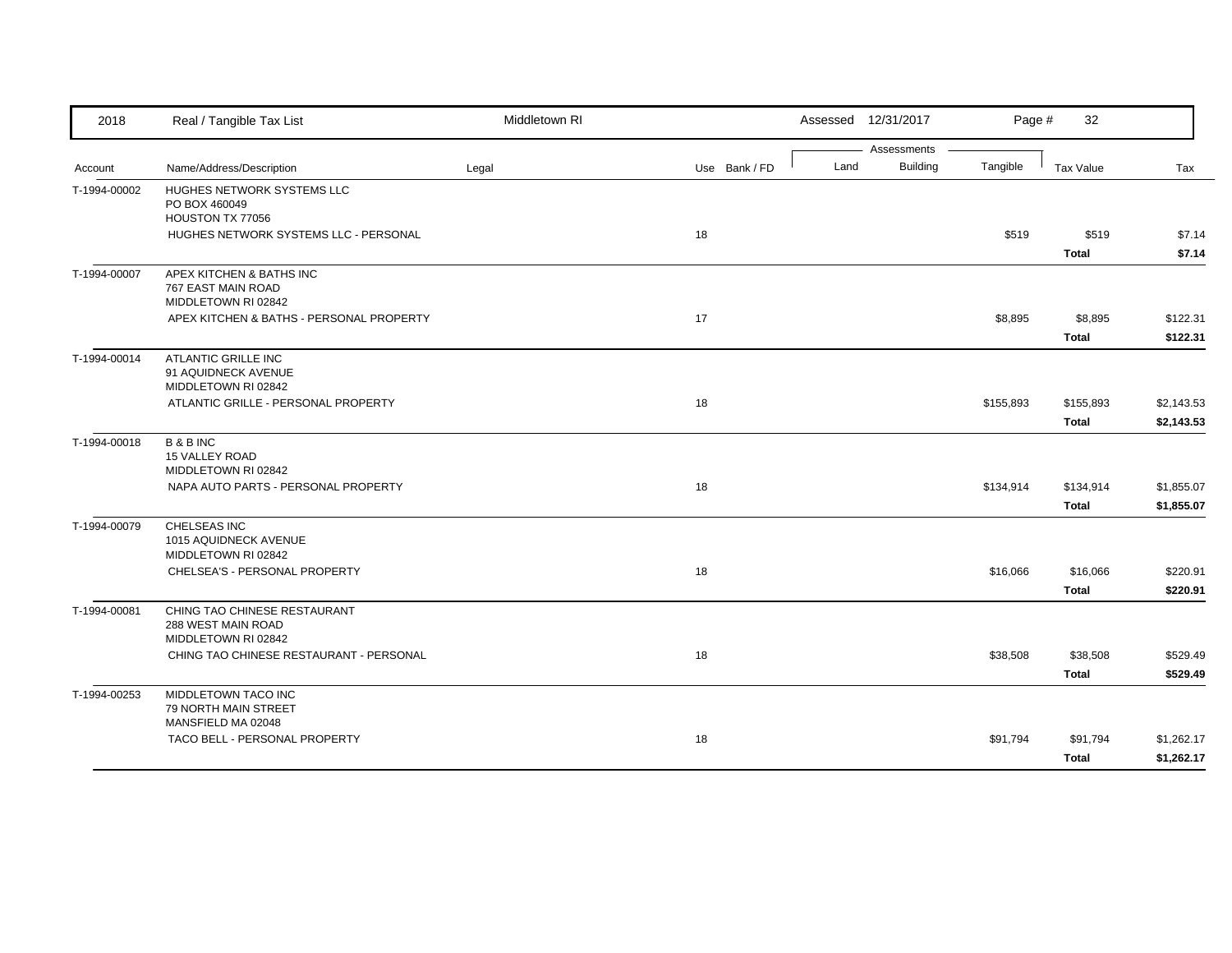| 2018         | Real / Tangible Tax List                           | Middletown RI |               |  | Assessed 12/31/2017 | Page #      | 33           |             |
|--------------|----------------------------------------------------|---------------|---------------|--|---------------------|-------------|--------------|-------------|
|              |                                                    |               |               |  | Assessments         |             |              |             |
| Account      | Name/Address/Description                           | Legal         | Use Bank / FD |  | Building<br>Land    | Tangible    | Tax Value    | Tax         |
| T-1994-00285 | OCEAN STATE JOBBERS INC                            |               |               |  |                     |             |              |             |
|              | ATTN: TAX DEPARTMENT                               |               |               |  |                     |             |              |             |
|              | 375 COMMERCE PARK ROAD<br>NORTH KINGSTOWN RI 02852 |               |               |  |                     |             |              |             |
|              | OCEAN STATE JOB LOT - PERSONAL PROPERTY            |               | 18            |  |                     | \$36,769    | \$36,769     | \$505.57    |
|              |                                                    |               |               |  |                     |             | <b>Total</b> | \$505.57    |
| T-1994-00293 | <b>D E FOODS INC</b>                               |               |               |  |                     |             |              |             |
|              | 170 OLD FORGE ROAD                                 |               |               |  |                     |             |              |             |
|              | HANOVER MA 02339                                   |               |               |  |                     |             |              |             |
|              | KFC - PERSONAL PROPERTY                            |               | 18            |  |                     | \$62,605    | \$62,605     | \$860.82    |
|              |                                                    |               |               |  |                     |             | <b>Total</b> | \$860.82    |
| T-1994-00309 | <b>PLEMMONS TONI</b>                               |               |               |  |                     |             |              |             |
|              | 510 EAST MAIN ROAD - 6                             |               |               |  |                     |             |              |             |
|              | MIDDLETOWN RI 02842                                |               |               |  |                     |             |              |             |
|              | ULTIMATE IMAGE HAIR SALON - PERSONAL PROPERTY      |               | 17            |  |                     | \$4,996     | \$4,996      | \$68.70     |
|              |                                                    |               |               |  |                     |             | <b>Total</b> | \$68.70     |
| T-1994-00336 | K WORLD ENTERPRISES                                |               |               |  |                     |             |              |             |
|              | 70 WEST MAIN ROAD                                  |               |               |  |                     |             |              |             |
|              | MIDDLETOWN RI 02842                                |               |               |  |                     |             |              |             |
|              | KS AUTO REPAIR - PERSONAL PROPERTY                 |               | 17            |  |                     | \$7,298     | \$7,298      | \$100.35    |
|              |                                                    |               |               |  |                     |             | <b>Total</b> | \$100.35    |
| T-1994-00343 | SHAWS SUPERMARKETS INC                             |               |               |  |                     |             |              |             |
|              | PROPERTY TAX DEPARTMENT                            |               |               |  |                     |             |              |             |
|              | PO BOX 990<br>MINNEAPOLIS MN 55440                 |               |               |  |                     |             |              |             |
|              |                                                    |               |               |  |                     |             |              |             |
|              | SHAWS SUPERMARKETS 7442 - PERSONAL PROPERTY        |               | 18            |  |                     | \$1,231,815 | \$1,231,815  | \$16,937.46 |
|              |                                                    |               |               |  |                     |             | <b>Total</b> | \$16,937.46 |
| T-1994-00368 | TADDEI LEONARD C JR                                |               |               |  |                     |             |              |             |
|              | 770 AQUIDNECK AVENUE                               |               |               |  |                     |             |              |             |
|              | MIDDLETOWN RI 02842                                |               |               |  |                     |             |              |             |
|              | TADDEI LEONARD C DMD - PERSONAL PROPERTY           |               | 18            |  |                     | \$72,632    | \$72,632     | \$998.69    |
|              |                                                    |               |               |  |                     |             | <b>Total</b> | \$998.69    |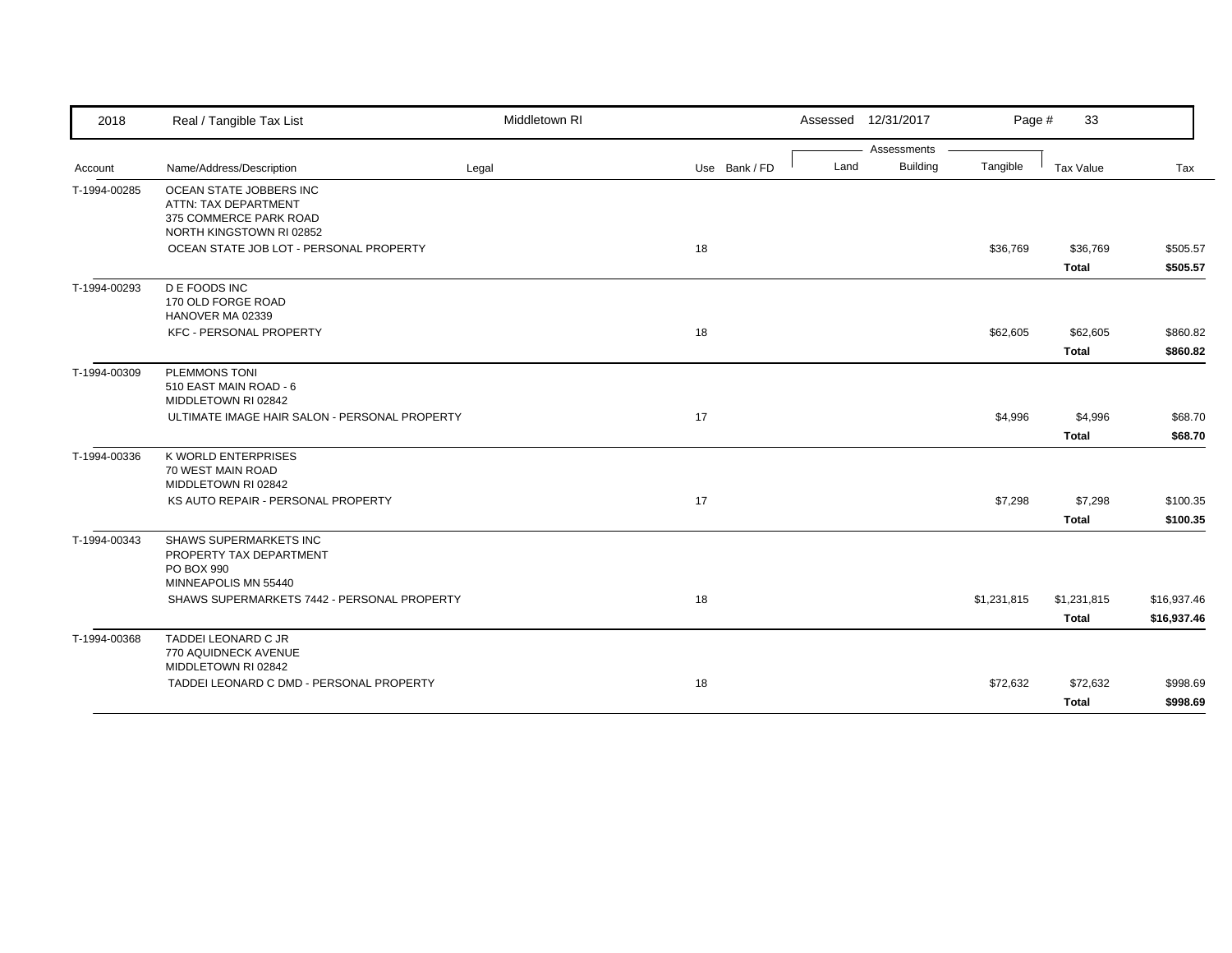| 2018         | Real / Tangible Tax List                                                           | Middletown RI |               | Assessed 12/31/2017 |                 | Page #    | 34           |                          |
|--------------|------------------------------------------------------------------------------------|---------------|---------------|---------------------|-----------------|-----------|--------------|--------------------------|
|              |                                                                                    |               |               |                     | Assessments     |           |              |                          |
| Account      | Name/Address/Description                                                           | Legal         | Use Bank / FD | Land                | <b>Building</b> | Tangible  | Tax Value    | Tax                      |
| T-1994-00394 | WALGREEN EASTERN CO INC 03000S<br>300 WILMOT RD<br>MAIL STOP 3301                  |               |               |                     |                 |           |              |                          |
|              | DEERFIELD IL 60015<br>WALGREEN EASTERN CO INC 03000 - PERSONAL                     |               | 18            |                     |                 | \$188,381 | \$188,381    |                          |
|              |                                                                                    |               |               |                     |                 |           | <b>Total</b> | \$2,590.24<br>\$2,590.24 |
| T-1994-00662 | ENTERPRISE RENT A CAR CO OF RI<br>8 ELLA GRASSO TURNPIKE<br>WINDSOR LOCKS CT 06096 |               |               |                     |                 |           |              |                          |
|              | ENTERPRISE RENT A CAR CO - PERSONAL PROPERTY                                       |               | 18            |                     |                 | \$102,096 | \$102,096    | \$1,403.82               |
|              |                                                                                    |               |               |                     |                 |           | <b>Total</b> | \$1,403.82               |
| T-1995-00094 | AGUIAR JOSEPH F & DALINDA L<br>614 MITCHELLS LANE<br>MIDDLETOWN RI 02842           |               |               |                     |                 |           |              |                          |
|              | JOSEPH F AGUIAR LANDSCAPING - PERSONAL                                             |               | 18            |                     |                 | \$5,270   | \$5,270      | \$72.46                  |
|              |                                                                                    |               |               |                     |                 |           | <b>Total</b> | \$72.46                  |
| T-1995-00281 | AVID PRODUCTS INC<br>72 JOHNNYCAKE HILL ROAD<br>MIDDLETOWN RI 02842                |               |               |                     |                 |           |              |                          |
|              | AVID PRODUCTS INC - PERSONAL PROPERTY                                              |               | 18            |                     |                 | \$136,829 | \$136,829    | \$1,881.40               |
|              |                                                                                    |               |               |                     |                 |           | <b>Total</b> | \$1,881.40               |
| T-1995-00284 | PEPPER DINING INC<br>MARVIN F POER & CO<br>PO BOX 802206                           |               |               |                     |                 |           |              |                          |
|              | DALLAS TX 75380-2206<br>CHILIS #819 - PERSONAL PROPERTY                            |               | 18            |                     |                 | \$211,507 | \$211,507    | \$2,908.22               |
|              |                                                                                    |               |               |                     |                 |           | <b>Total</b> | \$2,908.22               |
| T-1995-00351 | HUNTER AUGUSTIN L JR                                                               |               |               |                     |                 |           |              |                          |
|              | 283 WEST MAIN ROAD<br>MIDDLETOWN RI 02842-0401                                     |               |               |                     |                 |           |              |                          |
|              | AUGUSTIN HAIR STYLIST - PERSONAL PROPERTY                                          |               | 17            |                     |                 | \$600     | \$600        | \$8.25                   |
|              |                                                                                    |               |               |                     |                 |           | <b>Total</b> | \$8.25                   |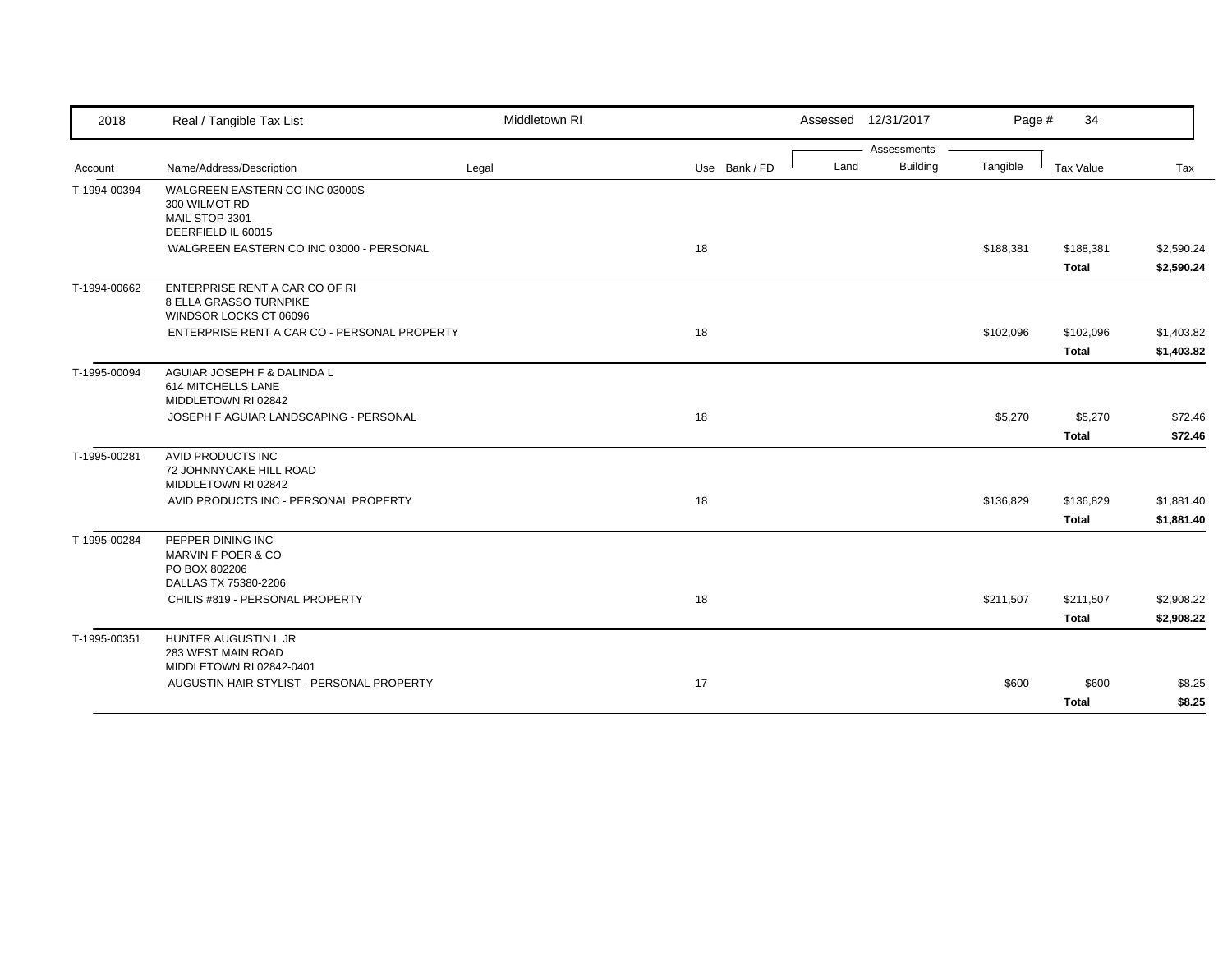| 2018         | Real / Tangible Tax List                                  | Middletown RI |               |      | Assessed 12/31/2017            | Page #    | 35           |            |
|--------------|-----------------------------------------------------------|---------------|---------------|------|--------------------------------|-----------|--------------|------------|
| Account      | Name/Address/Description                                  | Legal         | Use Bank / FD | Land | Assessments<br><b>Building</b> | Tangible  | Tax Value    | Tax        |
|              | <b>SANTOS MICHAEL</b>                                     |               |               |      |                                |           |              |            |
| T-1995-00492 | 79 DEWOLF AVENUE                                          |               |               |      |                                |           |              |            |
|              | BRISTOL RI 02809                                          |               |               |      |                                |           |              |            |
|              | SANDY'S LIQUORS - PERSONAL PROPERTY                       |               | 18            |      |                                | \$11,165  | \$11,165     | \$153.52   |
|              |                                                           |               |               |      |                                |           | <b>Total</b> | \$153.52   |
| T-1995-00493 | LEITE DONUTS INC                                          |               |               |      |                                |           |              |            |
|              | 78 WEST MAIN ROAD<br>MIDDLETOWN RI 02842                  |               |               |      |                                |           |              |            |
|              | MA'S DONUTS AND MORE - PERSONAL PROPERTY                  |               | 18            |      |                                | \$129,438 | \$129,438    | \$1,779.77 |
|              |                                                           |               |               |      |                                |           | <b>Total</b> | \$1,779.77 |
|              |                                                           |               |               |      |                                |           |              |            |
| T-1995-00500 | KOOHY DAVID<br>438 EAST MAIN ROAD                         |               |               |      |                                |           |              |            |
|              | <b>SUITE 203</b>                                          |               |               |      |                                |           |              |            |
|              | MIDDLETOWN RI 02842                                       |               |               |      |                                |           |              |            |
|              | COASTAL FINANCIAL GROUP - PERSONAL PROPERTY               |               | 17            |      |                                | \$5,220   | \$5,220      | \$71.78    |
|              |                                                           |               |               |      |                                |           | <b>Total</b> | \$71.78    |
| T-1995-00511 | AQUIDNECK ISLAND BOOKS INC                                |               |               |      |                                |           |              |            |
|              | 575 EAST MAIN ROAD<br>UNIT <sub>1</sub>                   |               |               |      |                                |           |              |            |
|              | MIDDLETOWN RI 02842                                       |               |               |      |                                |           |              |            |
|              | ISLAND BOOKS - PERSONAL PROPERTY                          |               | 18            |      |                                | \$3,192   | \$3,192      | \$43.89    |
|              |                                                           |               |               |      |                                |           | <b>Total</b> | \$43.89    |
| T-1995-00515 | A B MARINE                                                |               |               |      |                                |           |              |            |
|              | 747 AQUIDNECK AVENUE                                      |               |               |      |                                |           |              |            |
|              | SUITE 21                                                  |               |               |      |                                |           |              |            |
|              | MIDDLETOWN RI 02842<br>A B MARINE INC - PERSONAL PROPERTY |               | 17            |      |                                | \$2,782   | \$2,782      | \$38.25    |
|              |                                                           |               |               |      |                                |           |              |            |
|              |                                                           |               |               |      |                                |           | <b>Total</b> | \$38.25    |
| T-1995-00526 | DDL OMNI ENGINEERING LLC<br>8260 GREENSBORO DRIVE         |               |               |      |                                |           |              |            |
|              | SUITE 600                                                 |               |               |      |                                |           |              |            |
|              | MCLEAN VA 22102                                           |               |               |      |                                |           |              |            |
|              | DDL OMNI ENGINEERING LLC - PERSONAL PROPERTY              |               | 17            |      |                                | \$3,949   | \$3,949      | \$54.30    |
|              |                                                           |               |               |      |                                |           | <b>Total</b> | \$54.30    |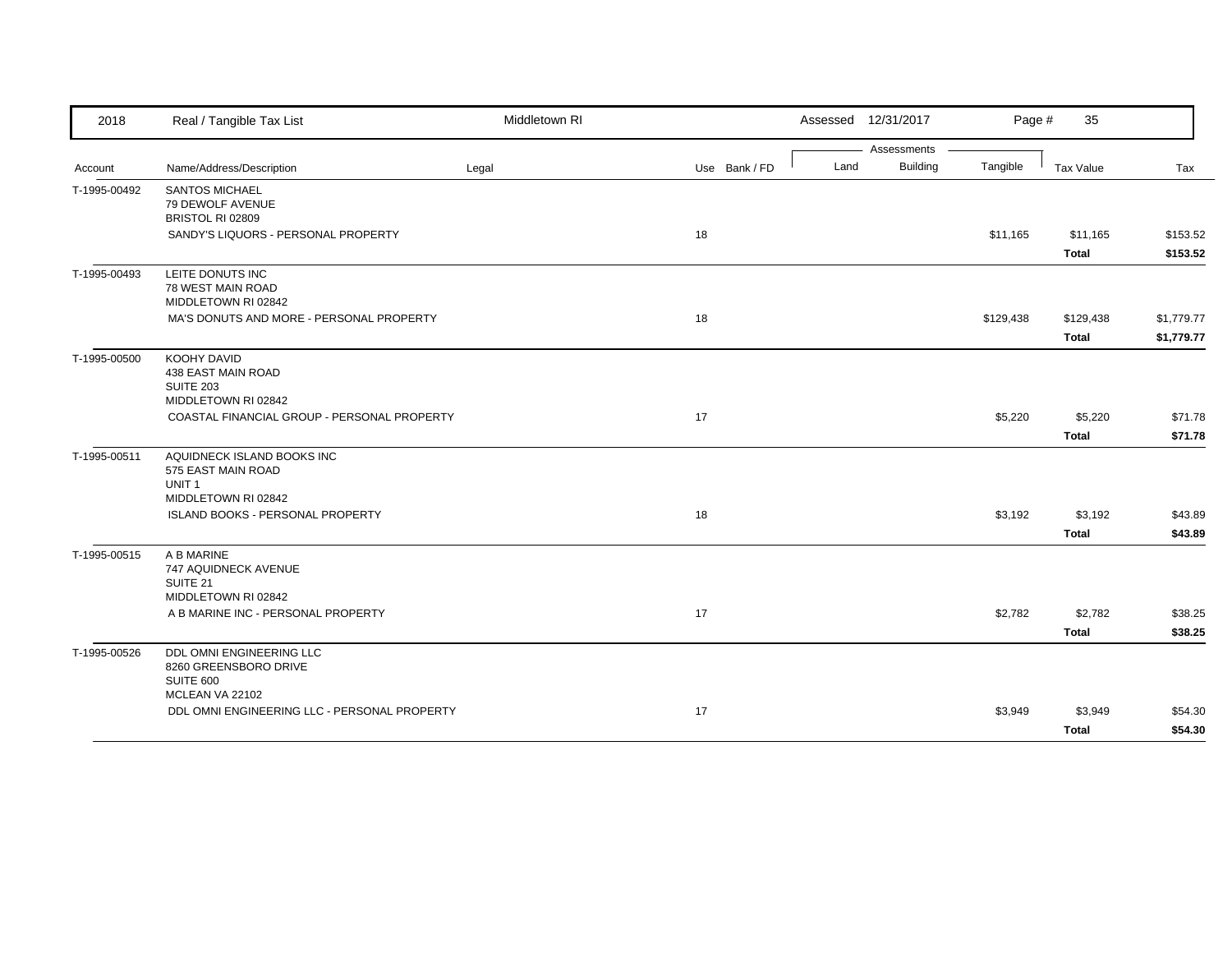| 2018         | Real / Tangible Tax List                                                            | Middletown RI |               | Assessed 12/31/2017 | Page #    | 36           |            |
|--------------|-------------------------------------------------------------------------------------|---------------|---------------|---------------------|-----------|--------------|------------|
|              |                                                                                     |               |               | Assessments         |           |              |            |
| Account      | Name/Address/Description                                                            | Legal         | Use Bank / FD | Building<br>Land    | Tangible  | Tax Value    | Tax        |
| T-1995-00544 | US BANK NATIONAL ASSOCIATION<br>1310 MADRID ST<br><b>SUITE 100</b>                  |               |               |                     |           |              |            |
|              | MARSHALL MN 56258                                                                   |               |               |                     |           |              |            |
|              | US BANK NATIONAL ASSOCIATION - PERSONAL                                             |               | 94            |                     | \$19,931  | \$19,931     | \$274.05   |
|              |                                                                                     |               |               |                     |           | Total        | \$274.05   |
| T-1995-00550 | <b>SZYMANSKI DANIEL</b><br>55 JOHN CLARKE ROAD<br>MIDDLETOWN RI 02842               |               |               |                     |           |              |            |
|              | NORTHEAST ENGINEERS & CONSULT - PERSONAL                                            |               | 18            |                     | \$67,805  | \$67,805     | \$932.32   |
|              |                                                                                     |               |               |                     |           | <b>Total</b> | \$932.32   |
| T-1996-00466 | <b>EMPIRE VISION CENTER INC #1194</b><br>PO BOX 790830<br>SAN ANTONIO TX 78279-0830 |               |               |                     |           |              |            |
|              | VISIONWORKS #1194 - PERSONAL PROPERTY                                               |               | 18            |                     | \$109,314 | \$109,314    | \$1,503.07 |
|              |                                                                                     |               |               |                     |           | <b>Total</b> | \$1,503.07 |
| T-1996-00468 | <b>DELOPS INC</b>                                                                   |               |               |                     |           |              |            |
|              | PROP TX DPT 770128-PAPA G<br>600 PROVIDENCE HWY<br>DEDHAM MA 02026                  |               |               |                     |           |              |            |
|              | DANGELO SANDWICH SHOP - PERSONAL PROPERTY                                           |               | 18            |                     | \$147,532 | \$147,532    | \$2,028.57 |
|              |                                                                                     |               |               |                     |           | <b>Total</b> | \$2,028.57 |
| T-1996-00471 | NEWPORT VINEYARDS & WINERY LLC<br>909 EAST MAIN ROAD<br>MIDDLETOWN RI 02842         |               |               |                     |           |              |            |
|              | NEWPORT VINEYARDS LLC - PERSONAL PROPERTY                                           |               | 18            |                     | \$472,775 | \$472,775    | \$6,500.66 |
|              |                                                                                     |               |               |                     |           | Total        | \$6,500.66 |
| T-1996-00483 | <b>ERNIES REPAIR SERVICE</b><br>305 OLIPHANT LANE                                   |               |               |                     |           |              |            |
|              | MIDDLETOWN RI 02842<br>ERNIE'S REPAIR SERVICE - PERSONAL PROPERTY                   |               | 17            |                     | \$1,654   | \$1,654      | \$22.74    |
|              |                                                                                     |               |               |                     |           | <b>Total</b> | \$22.74    |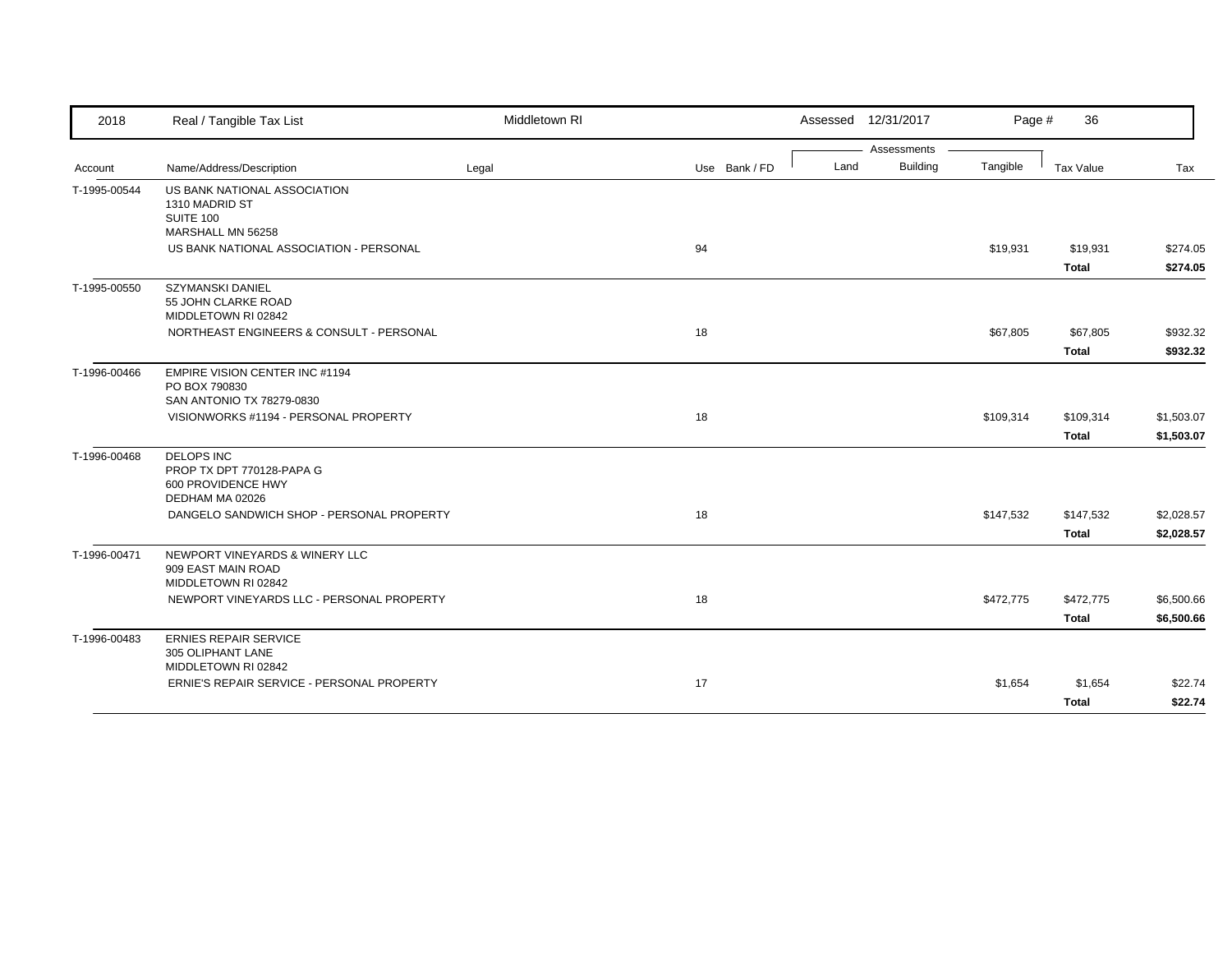| 2018         | Real / Tangible Tax List                                      | Middletown RI |               |      | Assessed 12/31/2017            | Page #   | 37           |            |
|--------------|---------------------------------------------------------------|---------------|---------------|------|--------------------------------|----------|--------------|------------|
|              | Name/Address/Description                                      |               |               | Land | Assessments<br><b>Building</b> | Tangible | Tax Value    |            |
| Account      |                                                               | Legal         | Use Bank / FD |      |                                |          |              | Tax        |
| T-1996-00485 | <b>BEHAN BROS INC</b><br>975 AQUIDNECK AVENUE                 |               |               |      |                                |          |              |            |
|              | MIDDLETOWN RI 02842                                           |               |               |      |                                |          |              |            |
|              | BEHAN BROS INC - PERSONAL PROPERTY                            |               | 18            |      |                                | \$91,663 | \$91,663     | \$1,260.37 |
|              |                                                               |               |               |      |                                |          | <b>Total</b> | \$1,260.37 |
| T-1996-00501 | <b>INNERLIGHT ASSOCIATES INC</b>                              |               |               |      |                                |          |              |            |
|              | 850 AQUIDNECK AVENUE                                          |               |               |      |                                |          |              |            |
|              | MIDDLETOWN RI 02842<br>INNERLIGHT YOGA & MEDIATION - PERSONAL |               | 18            |      |                                | \$5,524  | \$5,524      | \$75.96    |
|              |                                                               |               |               |      |                                |          |              |            |
|              |                                                               |               |               |      |                                |          | <b>Total</b> | \$75.96    |
| T-1996-00524 | OCEAN STATE ENDODONTICS INC                                   |               |               |      |                                |          |              |            |
|              | 58 EAST MAIN ROAD<br>MIDDLETOWN RI 02842                      |               |               |      |                                |          |              |            |
|              | OCEAN STATE ENDODONTICS - PERSONAL PROPERTY                   |               | 18            |      |                                | \$42,679 | \$42,679     | \$586.84   |
|              |                                                               |               |               |      |                                |          | <b>Total</b> | \$586.84   |
| T-1997-00189 | <b>MARINE ACOUSTICS INC</b>                                   |               |               |      |                                |          |              |            |
|              | TWO CORPORATE PLACE                                           |               |               |      |                                |          |              |            |
|              | <b>SUITE 105</b>                                              |               |               |      |                                |          |              |            |
|              | MIDDLETOWN RI 02842                                           |               |               |      |                                |          |              |            |
|              | MARINE ACOUSTICS INC - PERSONAL PROPERTY                      |               | 18            |      |                                | \$67,914 | \$67,914     | \$933.82   |
|              |                                                               |               |               |      |                                |          | <b>Total</b> | \$933.82   |
| T-1997-00202 | <b>AUTOZONE PARTS INC</b>                                     |               |               |      |                                |          |              |            |
|              | C/O WILSON & FRANCO<br>11000 RICHMOND SUITE 350               |               |               |      |                                |          |              |            |
|              | HOUSTON TX 77042                                              |               |               |      |                                |          |              |            |
|              | AUTO ZONE #105083 - PERSONAL PROPERTY                         |               | 18            |      |                                | \$41,215 | \$41,215     | \$566.71   |
|              |                                                               |               |               |      |                                |          | Total        | \$566.71   |
| T-1997-00226 | FOOT & ANKLE INSTITUTE OF NE                                  |               |               |      |                                |          |              |            |
|              | 850 AQUIDNECK AVENUE                                          |               |               |      |                                |          |              |            |
|              | SUITE A-3                                                     |               |               |      |                                |          |              |            |
|              | MIDDLETOWN RI 02842                                           |               |               |      |                                |          |              |            |
|              | FOOT & ANKLE INSTITUTE OF NE - PERSONAL                       |               | 18            |      |                                | \$22,410 | \$22,410     | \$308.14   |
|              |                                                               |               |               |      |                                |          | Total        | \$308.14   |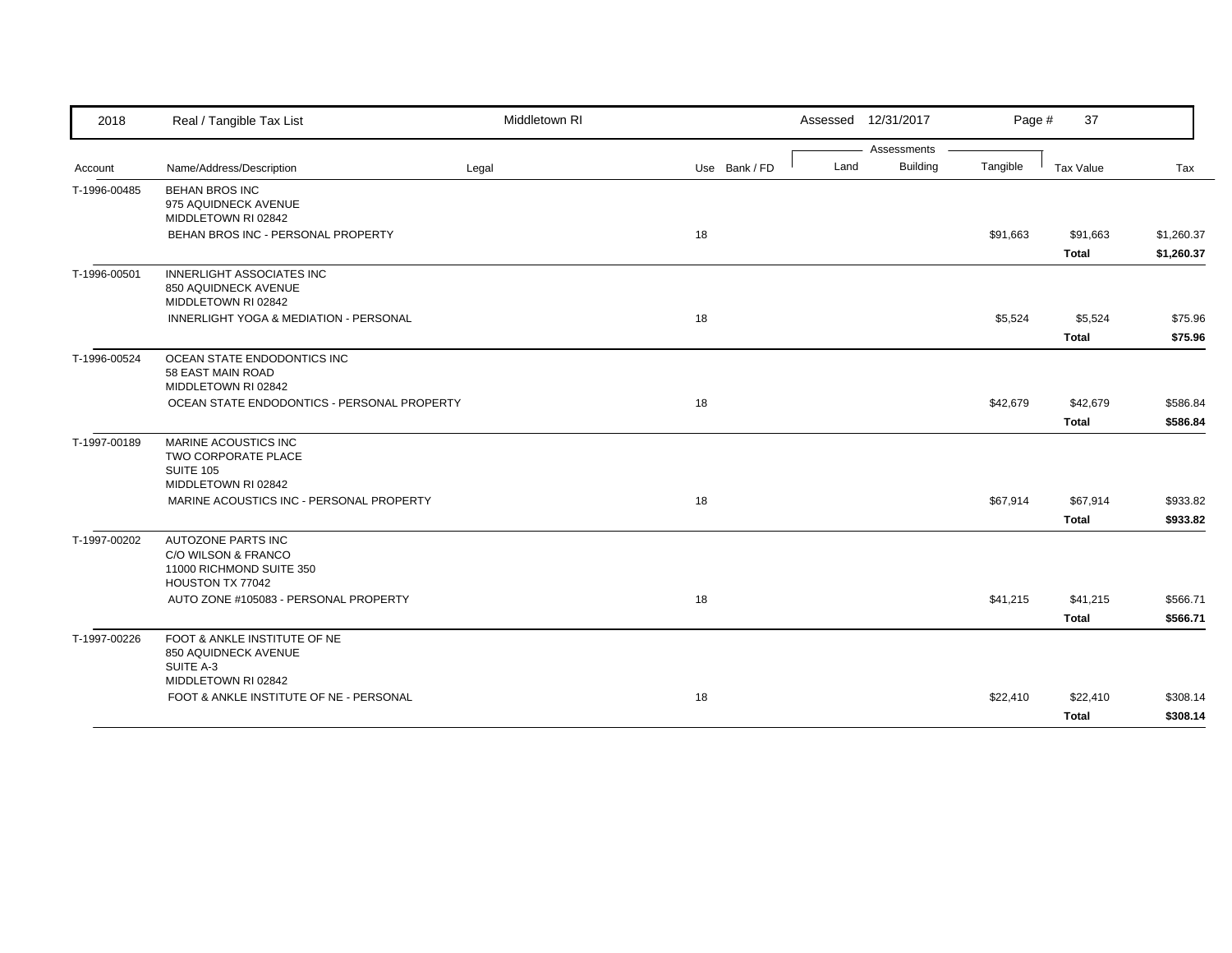| 2018         | Real / Tangible Tax List                                                                                                                  | Middletown RI |               | Assessed 12/31/2017 |                             | Page #<br>38 |             |
|--------------|-------------------------------------------------------------------------------------------------------------------------------------------|---------------|---------------|---------------------|-----------------------------|--------------|-------------|
|              |                                                                                                                                           |               |               |                     | Assessments                 |              |             |
| Account      | Name/Address/Description                                                                                                                  | Legal         | Use Bank / FD | Land                | <b>Building</b><br>Tangible | Tax Value    | Tax         |
| T-1997-00228 | FIRST DATA MERCHANT SVCS CORP<br><b>RYAN LLC</b><br>PO BOX 4900                                                                           |               |               |                     |                             |              |             |
|              | SCOTTSDALE AZ 85621-4900                                                                                                                  |               |               |                     |                             |              |             |
|              | FIRST DATA MERCHANT SVCS CORP - PERSONAL                                                                                                  |               | 94            |                     | \$4,321                     | \$4,321      | \$59.41     |
|              |                                                                                                                                           |               |               |                     |                             | <b>Total</b> | \$59.41     |
| T-1997-00229 | <b>GENERAL NUTRITION INC</b><br>PO BOX 548<br>GLEN ROCK NJ 07452                                                                          |               |               |                     |                             |              |             |
|              | <b>GENERAL NUTRITION CENTER #3551 - PERSONAL</b>                                                                                          |               | 17            |                     | \$11,364                    | \$11,364     | \$156.26    |
|              |                                                                                                                                           |               |               |                     |                             | <b>Total</b> | \$156.26    |
| T-1997-00230 | MC LLC<br>1422 EDINGER AVENUE<br>SUITE 150<br>TUSTIN CA 92780                                                                             |               |               |                     |                             |              |             |
|              | JIFFY LUBE #1442 - PERSONAL PROPERTY                                                                                                      |               | 18            |                     | \$35,647                    | \$35,647     | \$490.15    |
|              |                                                                                                                                           |               |               |                     |                             | <b>Total</b> | \$490.15    |
| T-1997-00249 | <b>WELLS FARGO FINANCIAL LEASING</b><br>800 WALNUT ST<br>MAC F0005-041<br>DES MOINES IA 50309<br>WELLS FARGO FINANCIAL LEASING - PERSONAL |               | 94            |                     | \$345,522                   | \$345,522    | \$4,750.93  |
|              |                                                                                                                                           |               |               |                     |                             | <b>Total</b> | \$4,750.93  |
| T-1997-00260 | LABORE WAYNE DDS & COLUMPAR<br>477 EAST MAIN ROAD<br>MIDDLETOWN RI 02842                                                                  |               |               |                     |                             |              |             |
|              | W LABORE DDS & C COLUMPAR DMD - PERSONAL                                                                                                  |               | 18            |                     | \$31,087                    | \$31,087     | \$427.45    |
|              |                                                                                                                                           |               |               |                     |                             | <b>Total</b> | \$427.45    |
| T-1997-00436 | <b>EMBRACE HOME LOANS INC</b><br>25 ENTERPRISE CENTER<br>MIDDLETOWN RI 02842-5201                                                         |               |               |                     |                             |              |             |
|              | EMBRACE HOME LOANS INC - PERSONAL PROPERTY                                                                                                |               | 18            |                     | \$3,988,260                 | \$3,988,260  | \$54,838.58 |
|              |                                                                                                                                           |               |               |                     |                             | <b>Total</b> | \$54,838.58 |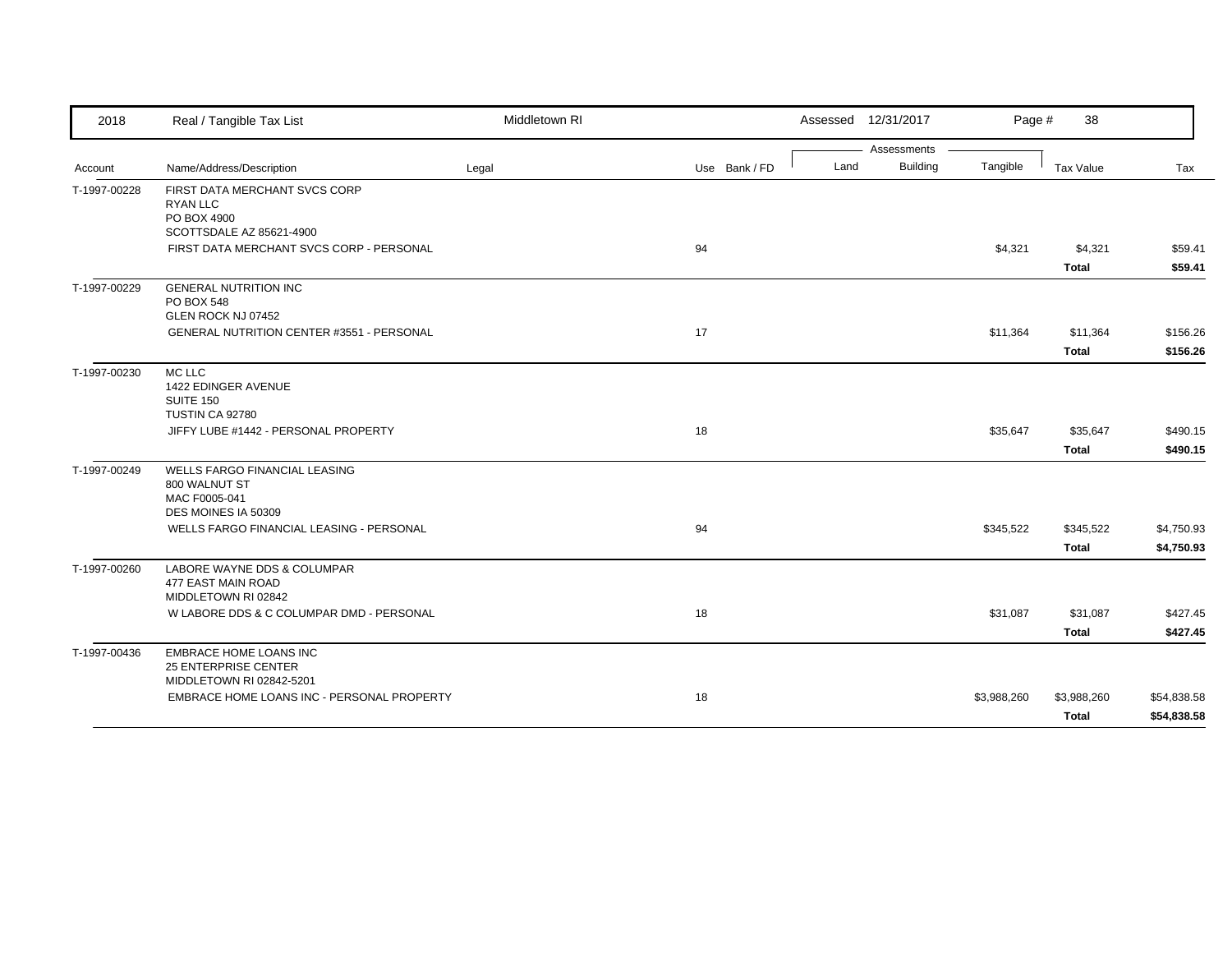| 2018         | Real / Tangible Tax List                                                                 | Middletown RI |               | Assessed 12/31/2017                    | Page #   | 39                       |                      |
|--------------|------------------------------------------------------------------------------------------|---------------|---------------|----------------------------------------|----------|--------------------------|----------------------|
| Account      | Name/Address/Description                                                                 | Legal         | Use Bank / FD | Assessments<br><b>Building</b><br>Land | Tangible | <b>Tax Value</b>         | Tax                  |
| T-1997-00490 | <b>MACMILLAN ROBERT</b><br>23 JOHNNYCAKE HILL ROAD<br>MIDDLETOWN RI 02842                |               |               |                                        |          |                          |                      |
|              | HOOD SAILS LLC - PERSONAL PROPERTY                                                       |               | 18            |                                        | \$9,372  | \$9,372<br><b>Total</b>  | \$128.87<br>\$128.87 |
| T-1998-00642 | SKEES REALTY INC<br>1850 WARWICK AVENUE<br>WARWICK RI 02889                              |               |               |                                        |          |                          |                      |
|              | FAST GAS - PERSONAL PROPERTY                                                             |               | 18            |                                        | \$14,210 | \$14,210<br>Total        | \$195.39<br>\$195.39 |
| T-1998-00644 | FRANSSON KENNETH P<br><b>2 BAILEY TERRACE</b><br>MIDDLETOWN RI 02842                     |               |               |                                        |          |                          |                      |
|              | CREATIVE SOLUTIONS TWO - PERSONAL PROPERTY                                               |               | 17            |                                        | \$455    | \$455<br><b>Total</b>    | \$6.26<br>\$6.26     |
| T-1998-00699 | RICH PRODUCTS CORPORATION<br>MARVIN F POER & CO<br>PO BOX 802206<br>DALLAS TX 75380-2206 |               |               |                                        |          |                          |                      |
|              | RICH PRODUCTS CORPORATION - PERSONAL                                                     |               | 94            |                                        | \$1,245  | \$1,245<br>Total         | \$17.12<br>\$17.12   |
| T-1998-00713 | <b>CREANEY ASSOCIATES INC</b><br>PO BOX 4415<br>MIDDLETOWN RI 02842                      |               |               |                                        |          |                          |                      |
|              | CREANEY CRUISE & TRAVEL INC - PERSONAL                                                   |               | 17            |                                        | \$700    | \$700<br><b>Total</b>    | \$9.63<br>\$9.63     |
| T-1998-00731 | DOUBLE RB INC<br>82 EAST MAIN ROAD<br>MIDDLETOWN RI 02842-4912                           |               |               |                                        |          |                          |                      |
|              | BECKY'S BBQ - PERSONAL PROPERTY                                                          |               | 18            |                                        | \$24,350 | \$24,350<br><b>Total</b> | \$334.81<br>\$334.81 |
| T-1998-00732 | <b>LACEY INC</b><br>342 FOREST AVENUE<br>MIDDLETOWN RI 02842                             |               |               |                                        |          |                          |                      |
|              | EASTONS POINT PUB - PERSONAL PROPERTY                                                    |               | 18            |                                        | \$33,335 | \$33,335<br><b>Total</b> | \$458.36<br>\$458.36 |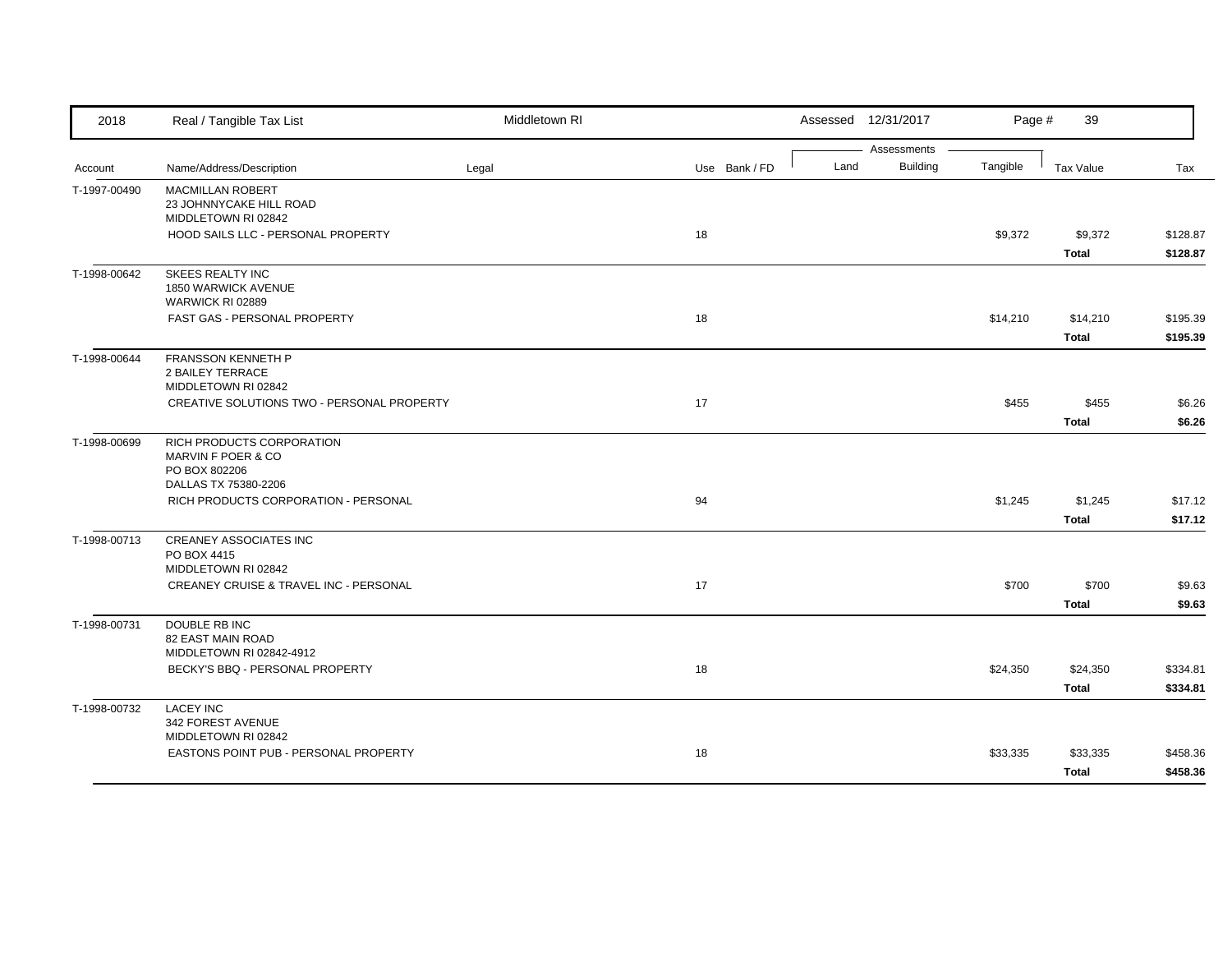| 2018         | Real / Tangible Tax List                          | Middletown RI |               |      | Assessed 12/31/2017            | Page #    | 40               |            |
|--------------|---------------------------------------------------|---------------|---------------|------|--------------------------------|-----------|------------------|------------|
| Account      | Name/Address/Description                          |               | Use Bank / FD | Land | Assessments<br><b>Building</b> | Tangible  | <b>Tax Value</b> | Tax        |
|              |                                                   | Legal         |               |      |                                |           |                  |            |
| T-1998-00733 | STANFIELD CORPORATION<br>PO BOX 3521              |               |               |      |                                |           |                  |            |
|              | NEWPORT RI 02840                                  |               |               |      |                                |           |                  |            |
|              | BAY WILLOWS INN - PERSONAL PROPERTY               |               | 18            |      |                                | \$25,413  | \$25,413         | \$349.43   |
|              |                                                   |               |               |      |                                |           | <b>Total</b>     | \$349.43   |
| T-1998-00755 | <b>MUZAK LLC</b>                                  |               |               |      |                                |           |                  |            |
|              | 3318 LAKEMONT BLVD<br>FORT MILL SC 29708          |               |               |      |                                |           |                  |            |
|              | MUZAK LLC - PERSONAL PROPERTY                     |               | 18            |      |                                | \$2,020   | \$2,020          | \$27.78    |
|              |                                                   |               |               |      |                                |           | <b>Total</b>     | \$27.78    |
| T-1998-01577 | KIRBY PERKINS CONSTRUCTION INC                    |               |               |      |                                |           |                  |            |
|              | 210 OLD AIRPORT ROAD                              |               |               |      |                                |           |                  |            |
|              | MIDDLETOWN RI 02842                               |               |               |      |                                |           |                  |            |
|              | KIRBY PERKINS CONSTRUCTION - PERSONAL             |               | 18            |      |                                | \$107,136 | \$107,136        | \$1,473.12 |
|              |                                                   |               |               |      |                                |           | <b>Total</b>     | \$1,473.12 |
| T-1999-00727 | AQUIDNECK DONUTS INC - MAIN<br>811 WEST MAIN ROAD |               |               |      |                                |           |                  |            |
|              | MIDDLETOWN RI 02842                               |               |               |      |                                |           |                  |            |
|              | DUNKIN DONUTS (MAIN) - PERSONAL PROPERTY          |               | 18            |      |                                | \$163,709 | \$163,709        | \$2,251.00 |
|              |                                                   |               |               |      |                                |           | <b>Total</b>     | \$2,251.00 |
| T-1999-00728 | AQUIDNECK DONUTS INC -SAT #1                      |               |               |      |                                |           |                  |            |
|              | 536 EAST MAIN ROAD<br>MIDDLETOWN RI 02842         |               |               |      |                                |           |                  |            |
|              | DUNKIN DONUTS - SAT #1 - PERSONAL PROPERTY        |               | 18            |      |                                | \$112,074 | \$112,074        | \$1,541.02 |
|              |                                                   |               |               |      |                                |           | <b>Total</b>     | \$1,541.02 |
| T-1999-00735 | MASSAGE THERAPY CENTER LLC                        |               |               |      |                                |           |                  |            |
|              | 575 EAST MAIN ROAD                                |               |               |      |                                |           |                  |            |
|              | BOX 6                                             |               |               |      |                                |           |                  |            |
|              | MIDDLETOWN RI 02842                               |               |               |      |                                |           |                  |            |
|              | MASSAGE THERAPY CTR LLC - PERSONAL PROPERTY       |               | 17            |      |                                | \$1,100   | \$1,100          | \$15.13    |
|              |                                                   |               |               |      |                                |           | <b>Total</b>     | \$15.13    |
| T-1999-00739 | NEOPOST USA INC<br>478 WHEELERS FARM ROAD         |               |               |      |                                |           |                  |            |
|              | ATTN: TAX DEPARTMENT                              |               |               |      |                                |           |                  |            |
|              | MILFORD CT 06461                                  |               |               |      |                                |           |                  |            |
|              | NEOPOST USA INC - PERSONAL PROPERTY               |               | 94            |      |                                | \$2,545   | \$2,545          | \$34.99    |
|              |                                                   |               |               |      |                                |           | <b>Total</b>     | \$34.99    |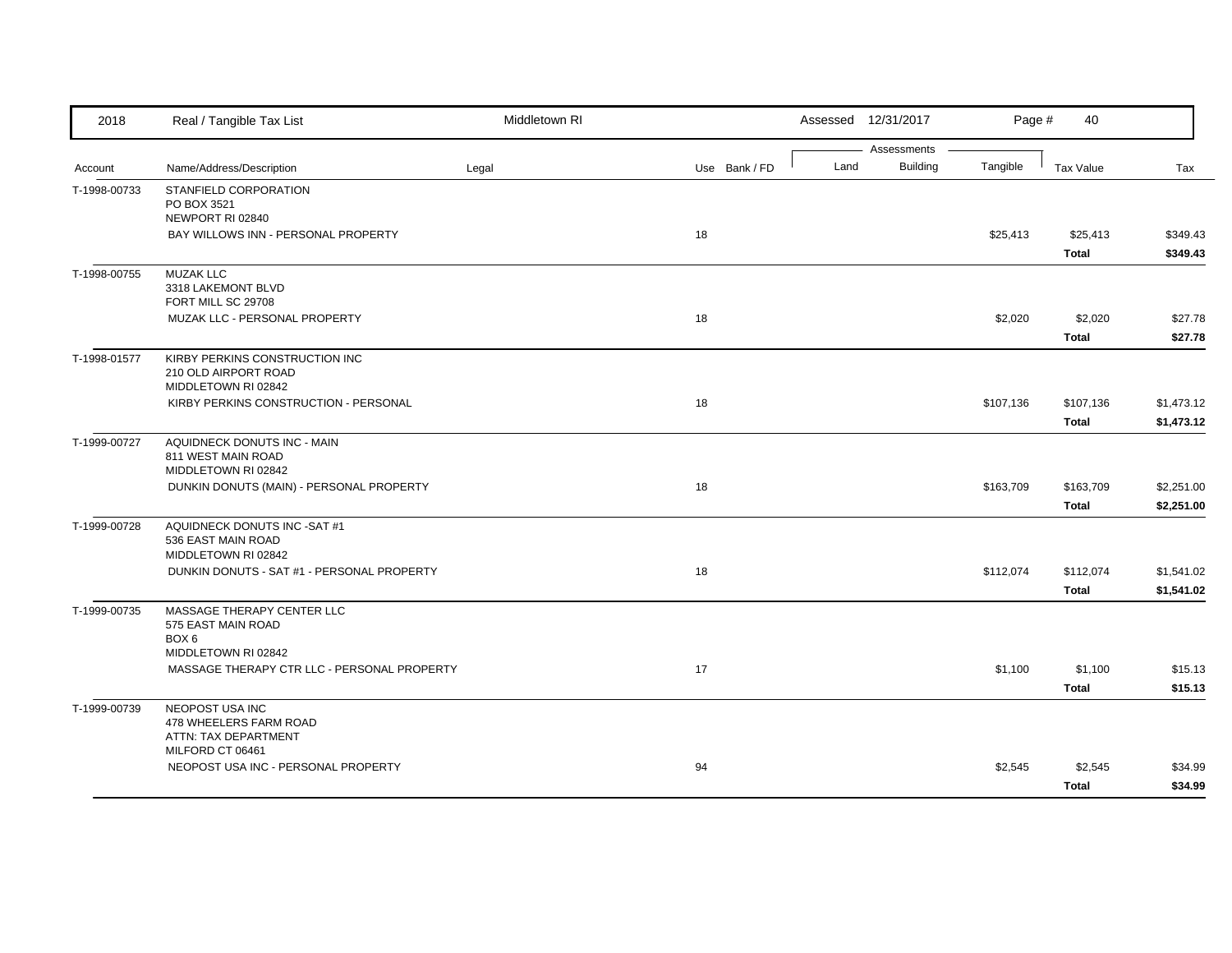| 2018                    | Real / Tangible Tax List                                                                                                      | Middletown RI |               | Assessed 12/31/2017                    | Page #    | 41                        |                          |
|-------------------------|-------------------------------------------------------------------------------------------------------------------------------|---------------|---------------|----------------------------------------|-----------|---------------------------|--------------------------|
|                         |                                                                                                                               |               | Use Bank / FD | Assessments<br><b>Building</b><br>Land | Tangible  | Tax Value                 | Tax                      |
| Account<br>T-1999-00744 | Name/Address/Description<br>CIT COMMUNICATIONS FINANCE<br>C/O RYAN LLC PROPERTY TAX COMP<br>PO BOX 460709<br>HOUSTON TX 77056 | Legal         |               |                                        |           |                           |                          |
|                         | CIT COMMUNICATIONS FINANCE - PERSONAL                                                                                         |               | 94            |                                        | \$735     | \$735<br><b>Total</b>     | \$10.11<br>\$10.11       |
| T-1999-09003            | H & R BLOCK EASTERN ENTERPRISE<br>BUSINESS PP TAX #38620<br>ONE H & R BLOCK WAY<br>KANSAS CITY MO 64105                       |               |               |                                        |           |                           |                          |
|                         | H & R BLOCK - PERSONAL PROPERTY                                                                                               |               | 18            |                                        | \$38,034  | \$38,034<br><b>Total</b>  | \$522.97<br>\$522.97     |
| T-1999-09006            | COASTAL MEDICAL INC<br>10 DAVOL SQUARE<br><b>STE 400</b><br>PROVIDENCE RI 02903                                               |               |               |                                        |           |                           |                          |
|                         | COASTAL MEDICAL INC - NPT DIV - PERSONAL                                                                                      |               | 18            |                                        | \$203,132 | \$203,132<br><b>Total</b> | \$2,793.07<br>\$2,793.07 |
| T-1999-09009            | OCEAN STATE HEARING AID CENTER<br>163 WATERMAN AVENUE<br>PROVIDENCE RI 02906<br>OCEAN STATE HEARING AID CENTER - PERSONAL     |               | 17            |                                        | \$948     | \$948                     | \$13.04                  |
|                         |                                                                                                                               |               |               |                                        |           | <b>Total</b>              | \$13.04                  |
| T-1999-09011            | THE OUTER LOOK INC<br>850 AQUIDNECK AVENUE<br>SUITE 7A<br>MIDDLETOWN RI 02842                                                 |               |               |                                        |           |                           |                          |
|                         | THE OUTER LOOK - PERSONAL PROPERTY                                                                                            |               | 18            |                                        | \$15,367  | \$15,367<br><b>Total</b>  | \$211.30<br>\$211.30     |
| T-1999-09016            | <b>BLOWFISH EMBROIDERY INC</b><br>1038 AQUIDNECK AVENUE<br>MIDDLETOWN RI 02842                                                |               |               |                                        |           |                           |                          |
|                         | BLOWFISH EMBROIDERY - PERSONAL PROPERTY                                                                                       |               | 18            |                                        | \$10,962  | \$10,962<br><b>Total</b>  | \$150.73<br>\$150.73     |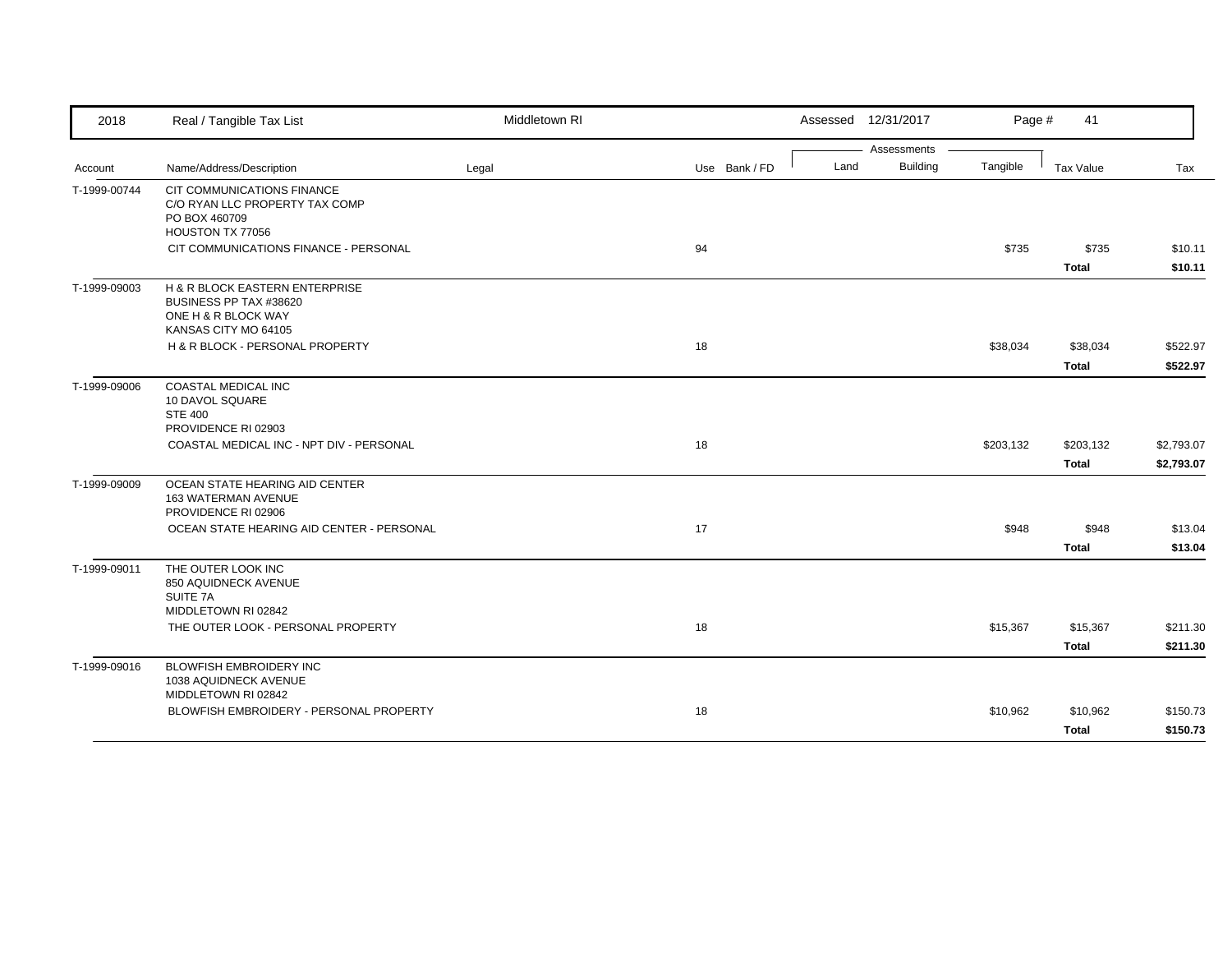| 2018         | Real / Tangible Tax List                             | Middletown RI |               |      | Assessed 12/31/2017            | Page #   | 42           |            |
|--------------|------------------------------------------------------|---------------|---------------|------|--------------------------------|----------|--------------|------------|
|              |                                                      |               |               | Land | Assessments<br><b>Building</b> | Tangible |              |            |
| Account      | Name/Address/Description                             | Legal         | Use Bank / FD |      |                                |          | Tax Value    | Tax        |
| T-1999-09017 | JENKINS WOODWORKING INC<br>1150 AQUIDNECK AVENUE     |               |               |      |                                |          |              |            |
|              | MIDDLETOWN RI 02842                                  |               |               |      |                                |          |              |            |
|              | JENKINS CONSTRUCTION CO - PERSONAL PROPERTY          |               | 18            |      |                                | \$13,174 | \$13,174     | \$181.14   |
|              |                                                      |               |               |      |                                |          | <b>Total</b> | \$181.14   |
| T-1999-09019 | <b>SEKING LLC</b>                                    |               |               |      |                                |          |              |            |
|              | 850 AQUIDNECK AVENUE                                 |               |               |      |                                |          |              |            |
|              | SUITE A10<br>MIDDLETOWN RI 02842                     |               |               |      |                                |          |              |            |
|              | BODY MATTERS - PERSONAL PROPERTY                     |               | 17            |      |                                | \$11,815 | \$11,815     | \$162.46   |
|              |                                                      |               |               |      |                                |          | <b>Total</b> | \$162.46   |
|              |                                                      |               |               |      |                                |          |              |            |
| T-1999-09025 | EAST SIDE CLINICAL LABORATORY<br>10 RISHO AVENUE     |               |               |      |                                |          |              |            |
|              | EAST PROVIDENCE RI 02914                             |               |               |      |                                |          |              |            |
|              | EAST SIDE CLINICAL LABORATORY - PERSONAL             |               | 17            |      |                                | \$705    | \$705        | \$9.69     |
|              |                                                      |               |               |      |                                |          | <b>Total</b> | \$9.69     |
| T-1999-09027 | MICHAEL JOSEPH NARDOLILLO INC                        |               |               |      |                                |          |              |            |
|              | 750 AQUIDNECK AVENUE                                 |               |               |      |                                |          |              |            |
|              | MIDDLETOWN RI 02842                                  |               |               |      |                                |          |              |            |
|              | PROVENCAL BAKERY AND CAFE - PERSONAL                 |               | 18            |      |                                | \$2,790  | \$2,790      | \$38.36    |
|              |                                                      |               |               |      |                                |          | <b>Total</b> | \$38.36    |
| T-1999-09033 | LANDS END LIMO INC                                   |               |               |      |                                |          |              |            |
|              | 170 COMPTON VIEW DRIVE<br>MIDDLETOWN RI 02842        |               |               |      |                                |          |              |            |
|              | LAND'S END LIMO INC - PERSONAL PROPERTY              |               | 17            |      |                                | \$639    | \$639        | \$8.79     |
|              |                                                      |               |               |      |                                |          | <b>Total</b> | \$8.79     |
| T-1999-09037 | RADHA KRISHNA LLC                                    |               |               |      |                                |          |              |            |
|              | 31 WEST MAIN ROAD                                    |               |               |      |                                |          |              |            |
|              | MIDDLETOWN RI 02842                                  |               |               |      |                                |          |              |            |
|              | RODEWAY INN - PERSONAL PROPERTY                      |               | 18            |      |                                | \$79,447 | \$79,447     | \$1,092.40 |
|              |                                                      |               |               |      |                                |          | <b>Total</b> | \$1,092.40 |
| T-1999-09038 | <b>HARDING LUKE</b>                                  |               |               |      |                                |          |              |            |
|              | 305 B OLIPHANT LANE                                  |               |               |      |                                |          |              |            |
|              | MIDDLETOWN RI 02842<br>UG NASONS - PERSONAL PROPERTY |               | 17            |      |                                | \$9,328  |              |            |
|              |                                                      |               |               |      |                                |          | \$9,328      | \$128.26   |
|              |                                                      |               |               |      |                                |          | <b>Total</b> | \$128.26   |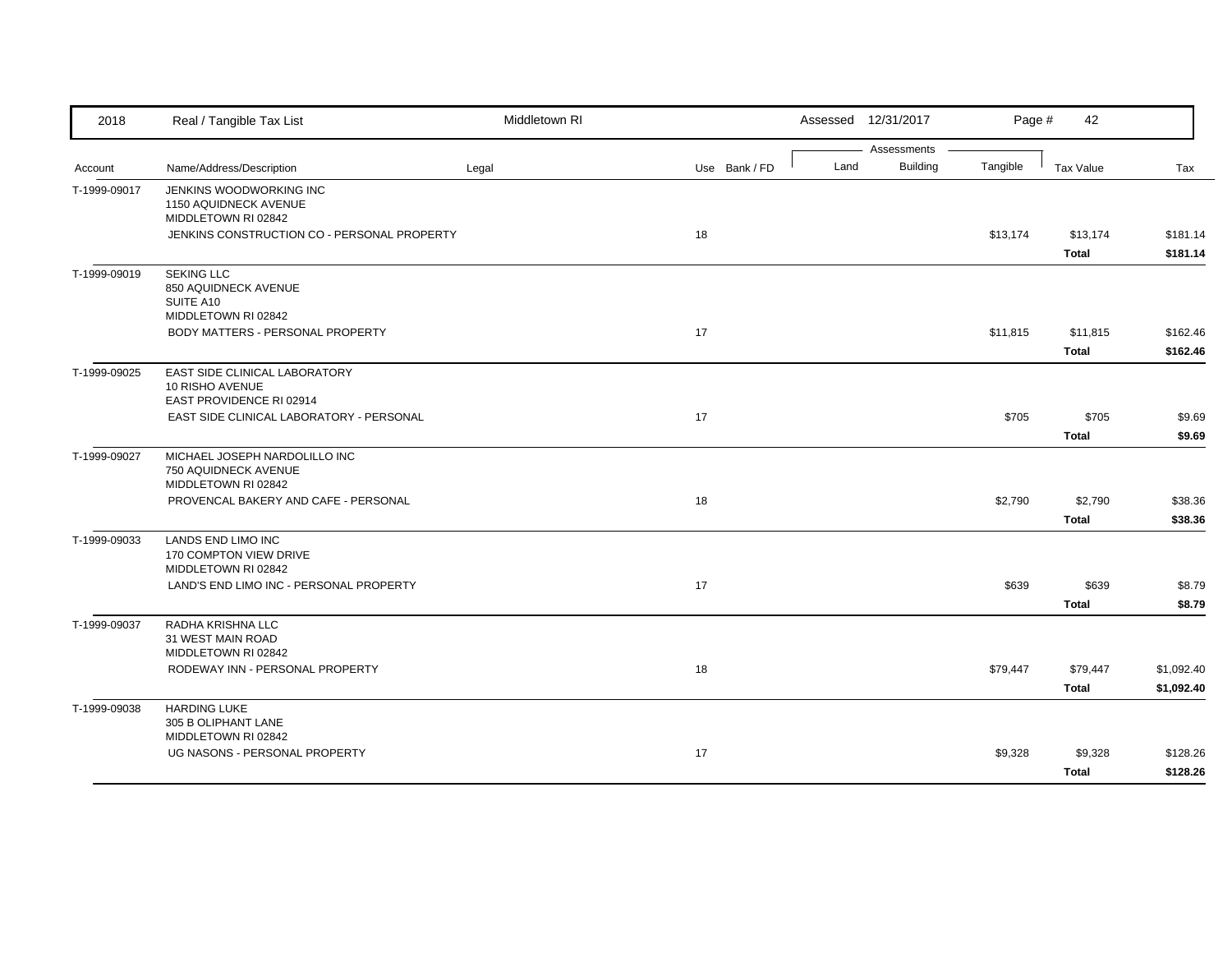| 2018         | Real / Tangible Tax List                                                  | Middletown RI |               |      | Assessed 12/31/2017            | Page #   | 43                       |                      |
|--------------|---------------------------------------------------------------------------|---------------|---------------|------|--------------------------------|----------|--------------------------|----------------------|
| Account      | Name/Address/Description                                                  | Legal         | Use Bank / FD | Land | Assessments<br><b>Building</b> | Tangible | Tax Value                | Tax                  |
| T-1999-09040 | NEWPORT CATERING INC<br>926 AQUIDNECK AVENUE<br>MIDDLETOWN RI 02842       |               |               |      |                                |          |                          |                      |
|              | GLORIOUS AFFAIRS - PERSONAL PROPERTY                                      |               | 18            |      |                                | \$4,962  | \$4,962<br><b>Total</b>  | \$68.23<br>\$68.23   |
| T-1999-09043 | OCEAN COLOR GROUP INC<br>131 CORPORATE PLACE<br>MIDDLETOWN RI 02842       |               |               |      |                                |          |                          |                      |
|              | OCEAN COLOR GROUP INC - PERSONAL PROPERTY                                 |               | 18            |      |                                | \$7,360  | \$7,360<br><b>Total</b>  | \$101.20<br>\$101.20 |
| T-1999-09044 | FINN JOHN M<br>294 VALLEY ROAD<br>MIDDLETOWN RI 02842                     |               |               |      |                                |          |                          |                      |
|              | FINN WEALTH MANAGEMENT - PERSONAL PROPERTY                                |               | 18            |      |                                | \$14,099 | \$14,099<br><b>Total</b> | \$193.86<br>\$193.86 |
| T-1999-09054 | <b>MELBRO INC</b><br>PO BOX 4129<br>MIDDLETOWN RI 02842                   |               |               |      |                                |          |                          |                      |
|              | BAYVIEW PARK - PERSONAL PROPERTY                                          |               | 17            |      |                                | \$550    | \$550<br><b>Total</b>    | \$7.56<br>\$7.56     |
| T-1999-09057 | SYNERGY PROPERTIES INC<br>1272 WEST MAIN ROAD<br>MIDDLETOWN RI 02842      |               |               |      |                                |          |                          |                      |
|              | SYNERGY PROPERTIES INC - PERSONAL PROPERTY                                |               | 17            |      |                                | \$5,444  | \$5,444<br><b>Total</b>  | \$74.86<br>\$74.86   |
| T-1999-09074 | JLPH ACQUISITIONS INC<br>C/O JAMES LONG<br>300 INDUSTRIAL WAY             |               |               |      |                                |          |                          |                      |
|              | TIVERTON RI 02878<br>PIZZA HOLLYWOOD - PERSONAL PROPERTY                  |               | 18            |      |                                | \$22,130 | \$22,130<br><b>Total</b> | \$304.29<br>\$304.29 |
| T-1999-09079 | <b>REAGAN CONSTRUCTION CORP</b><br>121 GREENE LANE<br>MIDDLETOWN RI 02842 |               |               |      |                                |          |                          |                      |
|              | REAGAN CONSTRUCTION CORP - PERSONAL                                       |               | 18            |      |                                | \$61,589 | \$61,589<br><b>Total</b> | \$846.85<br>\$846.85 |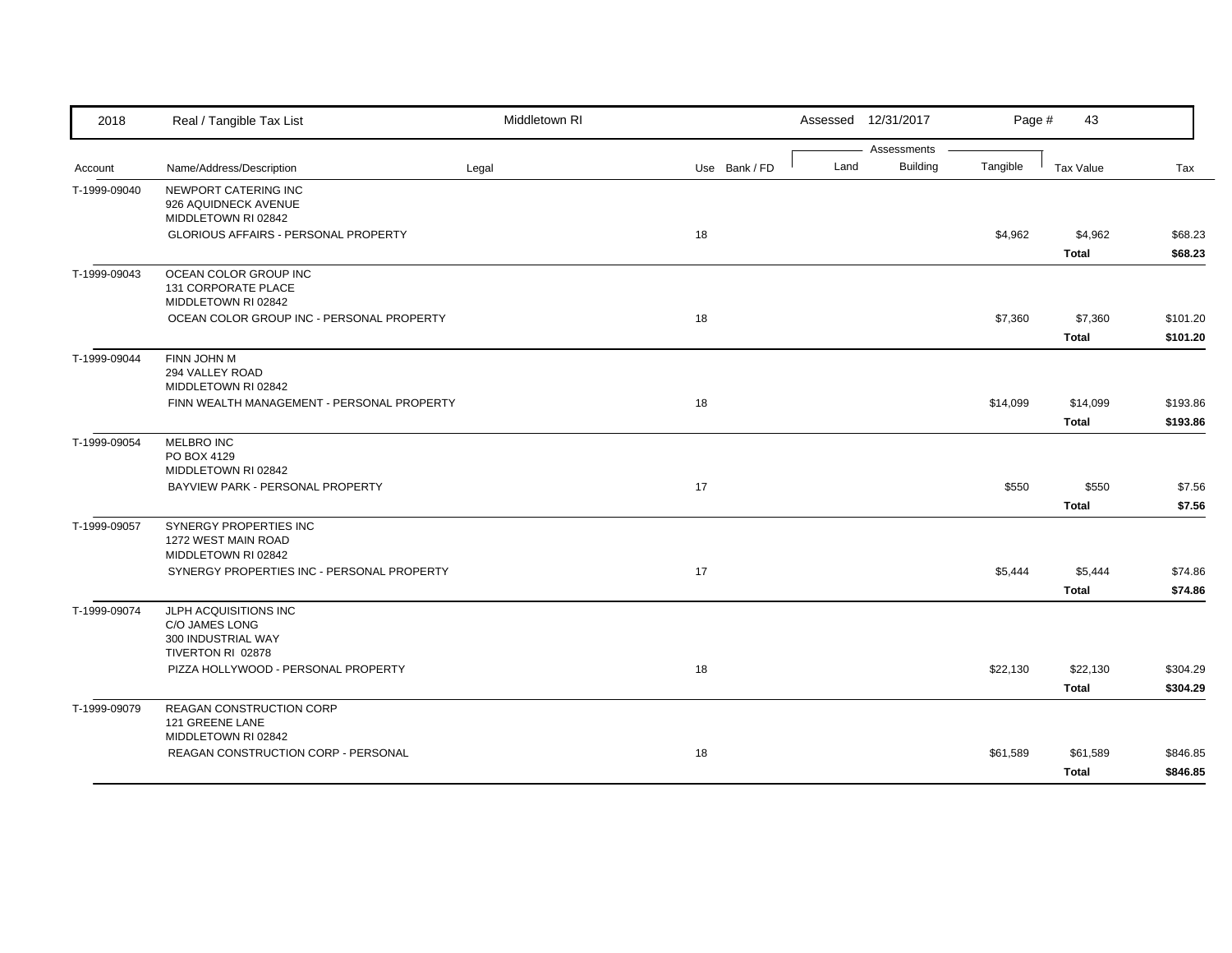| 2018         | Real / Tangible Tax List                                                                    | Middletown RI |               | Assessed 12/31/2017 |             | Page #    | 44                        |                          |
|--------------|---------------------------------------------------------------------------------------------|---------------|---------------|---------------------|-------------|-----------|---------------------------|--------------------------|
|              |                                                                                             |               |               |                     | Assessments |           |                           |                          |
| Account      | Name/Address/Description                                                                    | Legal         | Use Bank / FD | Land                | Building    | Tangible  | Tax Value                 | Tax                      |
| T-1999-09081 | POLO CLEANERS<br>698 AQUIDNECK AVENUE<br>MIDDLETOWN RI 02842                                |               |               |                     |             |           |                           |                          |
|              | VIKING CLEANERS - PERSONAL PROPERTY                                                         |               | 18            |                     |             | \$27,412  | \$27,412<br><b>Total</b>  | \$376.92<br>\$376.92     |
| T-1999-09083 | NEWCARE LLC<br>201 FOREST AVENUE<br>MIDDLETOWN RI 02842                                     |               |               |                     |             |           |                           |                          |
|              | NEWCARE HOMECARE & STAFFING - PERSONAL                                                      |               | 18            |                     |             | \$14,570  | \$14,570<br><b>Total</b>  | \$200.34<br>\$200.34     |
| T-1999-09085 | WANUMETONOMY PRO SHOP<br><b>152 BROWNS LANE</b><br>MIDDLETOWN RI 02842                      |               |               |                     |             |           |                           |                          |
|              | WANUMETONOMY PRO SHOP - PERSONAL PROPERTY                                                   |               | 17            |                     |             | \$3,258   | \$3,258<br><b>Total</b>   | \$44.80<br>\$44.80       |
| T-1999-09090 | BEHAN CHRISTOPHER J ESQ<br>294 VALLEY ROAD<br>MIDDLETOWN RI 02842                           |               |               |                     |             |           |                           |                          |
|              | LAW OFFICE CHRISTOPHER J BEHAN - PERSONAL                                                   |               | 17            |                     |             | \$1,076   | \$1,076<br>Total          | \$14.80<br>\$14.80       |
| T-1999-09096 | <b>CLARIS VISION LLC</b><br>ATTN: ACCOUNTS PAYABLE<br>51 STATE ROAD<br>N DARTMOUTH MA 02747 |               |               |                     |             |           |                           |                          |
|              | KOCH EYE ASSOCIATES - PERSONAL PROPERTY                                                     |               | 18            |                     |             | \$104,743 | \$104,743<br><b>Total</b> | \$1,440.22<br>\$1,440.22 |
| T-1999-09099 | KURTIS JOSEPH DMD<br>333 VALLEY ROAD<br>SUITE 3                                             |               |               |                     |             |           |                           |                          |
|              | MIDDLETOWN RI 02842<br>JOSEPH KURTIS DMD - PERSONAL PROPERTY                                |               | 18            |                     |             | \$36,093  | \$36,093<br>Total         | \$496.28<br>\$496.28     |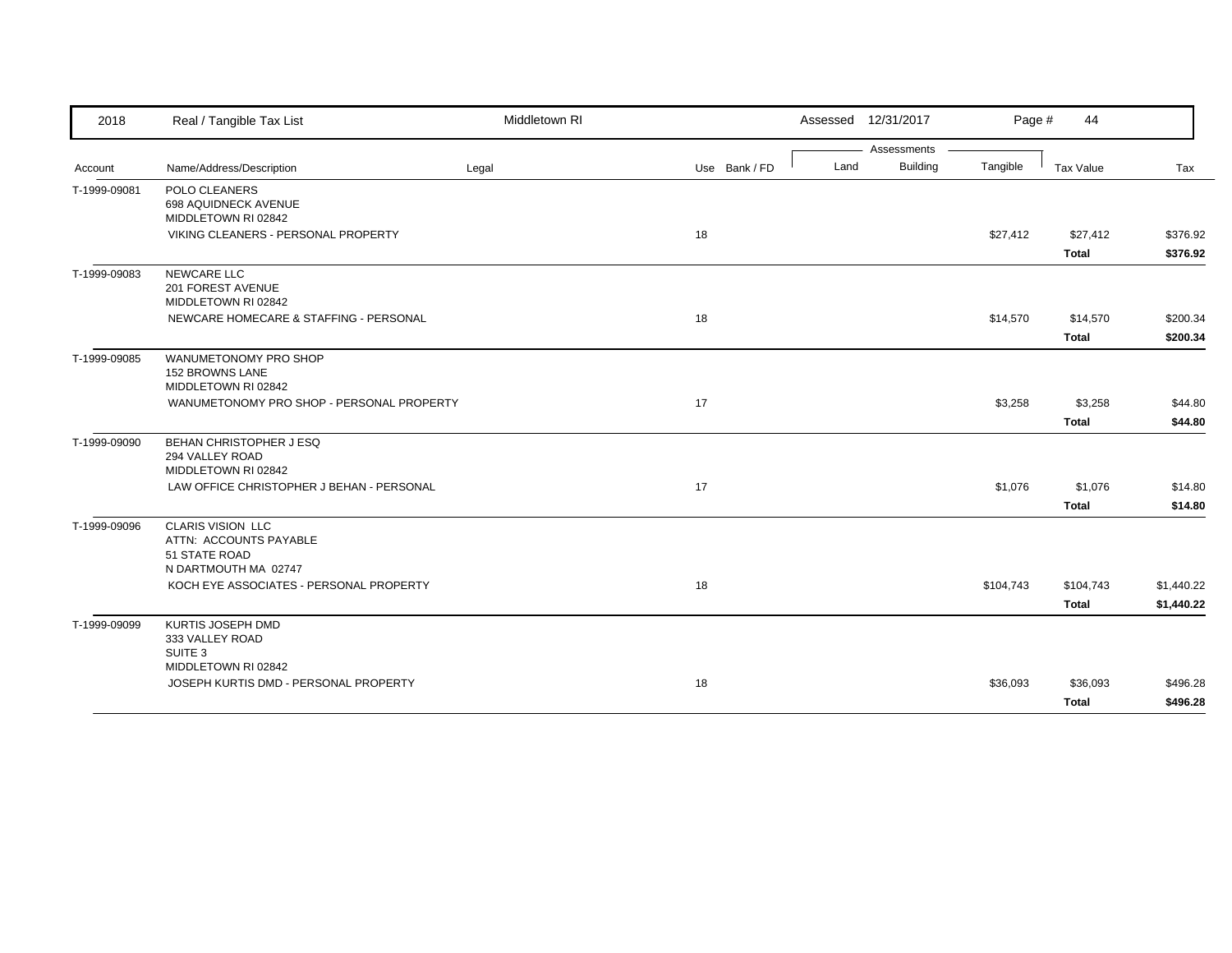| 2018         | Real / Tangible Tax List                                                                     | Middletown RI |               | Assessed 12/31/2017                    | Page #    | 45                        |                          |
|--------------|----------------------------------------------------------------------------------------------|---------------|---------------|----------------------------------------|-----------|---------------------------|--------------------------|
| Account      | Name/Address/Description                                                                     | Legal         | Use Bank / FD | Assessments<br><b>Building</b><br>Land | Tangible  | Tax Value                 | Tax                      |
| T-1999-09100 | ABC BUILDING CORP<br>1077 AQUIDNECK AVE SUITE A<br>MIDDLETOWN RI 02842-5255                  |               |               |                                        |           |                           |                          |
|              | ADVANCED BUILDING CONCEPTS - PERSONAL                                                        |               | 18            |                                        | \$73,591  | \$73,591<br><b>Total</b>  | \$1,011.88<br>\$1,011.88 |
| T-1999-09102 | AQUIDNECK GROUP<br><b>CROSSPOINT ASSOCIATES</b><br>300 THIRD AVE SUITE 2<br>WALTHAM MA 02451 |               |               |                                        |           |                           |                          |
|              | AQUIDNECK GROUP - PERSONAL PROPERTY                                                          |               | 17            |                                        | \$6,065   | \$6,065<br><b>Total</b>   | \$83.39<br>\$83.39       |
| T-1999-09111 | <b>XA MYXUAN B</b><br>501 UNION ST<br>PORTSMOUTH RI 02871                                    |               |               |                                        |           |                           |                          |
|              | SUNRISE RESTAURANT - PERSONAL PROPERTY                                                       |               | 18            |                                        | \$32,297  | \$32,297<br>Total         | \$444.08<br>\$444.08     |
| T-1999-09115 | <b>BANKNEWPORT</b><br>PO BOX 450<br>NEWPORT RI 02840                                         |               |               |                                        |           |                           |                          |
|              | BANKNEWPORT - PERSONAL PROPERTY                                                              |               | 18            |                                        | \$192,447 | \$192,447<br><b>Total</b> | \$2,646.15<br>\$2,646.15 |
| T-1999-09126 | ALLIED WASTE SERVICES OF MA<br>PO BOX 29246<br>PHOENIX AZ 85038                              |               |               |                                        |           |                           |                          |
|              | ALLIED WASTE SERVICES OF MA - PERSONAL                                                       |               | 94            |                                        | \$123,915 | \$123,915<br><b>Total</b> | \$1,703.83<br>\$1,703.83 |
| T-1999-09134 | <b>BAKER COMMODITIES INC</b><br>PO BOX 132<br>N BILLERICA MA 01862-0132                      |               |               |                                        |           |                           |                          |
|              | BAKER COMMODITIES - PERSONAL PROPERTY                                                        |               | 94            |                                        | \$1,128   | \$1,128<br><b>Total</b>   | \$15.51<br>\$15.51       |
| T-1999-09166 | THOMAS FOOD SERVICE<br>141 NARRAGANSETT PARK<br>E PROVIDENCE RI 02916                        |               |               |                                        |           |                           |                          |
|              | THOMAS FOOD SERVICE - PERSONAL PROPERTY                                                      |               | 94            |                                        | \$804     | \$804<br><b>Total</b>     | \$11.06<br>\$11.06       |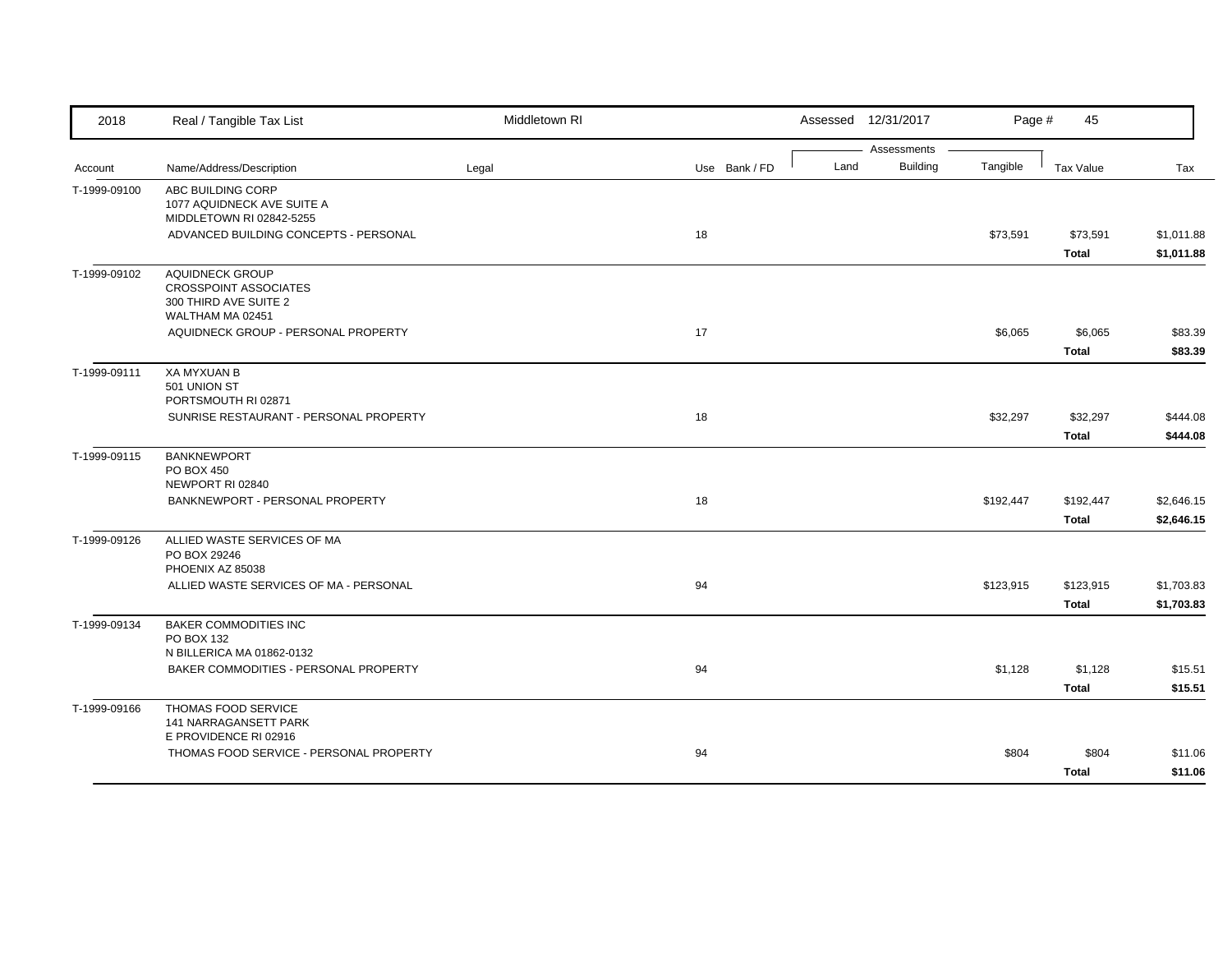| 2018         | Real / Tangible Tax List                                                           | Middletown RI |               |      | Assessed 12/31/2017            | Page #    | 46                        |                            |
|--------------|------------------------------------------------------------------------------------|---------------|---------------|------|--------------------------------|-----------|---------------------------|----------------------------|
| Account      | Name/Address/Description                                                           | Legal         | Use Bank / FD | Land | Assessments<br><b>Building</b> | Tangible  | Tax Value                 | Tax                        |
| T-1999-09179 | <b>BJS WHOLESALE CLUB</b>                                                          |               |               |      |                                |           |                           |                            |
|              | RTE C-2<br>25 RESEARCH DR<br>WESTBOROUGH MA 01581                                  |               |               |      |                                |           |                           |                            |
|              | BJ'S WHOLESALE CLUB - PERSONAL PROPERTY                                            |               | 18            |      |                                | \$947,506 | \$947,506<br><b>Total</b> | \$13,028.21<br>\$13,028.21 |
| T-1999-09182 | M & J WINDOW FASHIONS INC<br>425 ATWELLS AVENUE<br>PROVIDENCE RI 02909             |               |               |      |                                |           |                           |                            |
|              | A SHADE ABOVE - PERSONAL PROPERTY                                                  |               | 18            |      |                                | \$10,890  | \$10,890                  | \$149.74                   |
|              |                                                                                    |               |               |      |                                |           | <b>Total</b>              | \$149.74                   |
| T-1999-09185 | <b>WAMM INC</b><br>963 AQUIDNECK AVENUE<br>MIDDLETOWN RI 02842                     |               |               |      |                                |           |                           |                            |
|              | ANTHONY'S SEAFOOD - PERSONAL PROPERTY                                              |               | 18            |      |                                | \$67,260  | \$67,260                  | \$924.83                   |
|              |                                                                                    |               |               |      |                                |           | <b>Total</b>              | \$924.83                   |
| T-1999-09186 | <b>BRITTEN CORINNA</b><br>120 MIANTONOMI AVENUE<br>MIDDLETOWN RI 02842             |               |               |      |                                |           |                           |                            |
|              | VILLA ONE TWENTY - PERSONAL PROPERTY                                               |               | 18            |      |                                | \$13,480  | \$13,480                  | \$185.35                   |
|              |                                                                                    |               |               |      |                                |           | <b>Total</b>              | \$185.35                   |
| T-1999-09189 | SAVINGS INSTITUTE BANK & TRUST<br>579 NORTH WINDHAM ROAD<br>NORTH WINDHAM CT 06256 |               |               |      |                                |           |                           |                            |
|              | SAVINGS INSTITUTE BANK & TRUST - PERSONAL                                          |               | 18            |      |                                | \$101,017 | \$101,017                 | \$1,388.98                 |
|              |                                                                                    |               |               |      |                                |           | <b>Total</b>              | \$1,388.98                 |
| T-1999-09191 | PALUMBO JOSEPH R JR ESQ<br>294 VALLEY ROAD<br>MIDDLETOWN RI 02842                  |               |               |      |                                |           |                           |                            |
|              | LAW OFFICES JOSEPH R PALUMBO - PERSONAL                                            |               | 17            |      |                                | \$9,207   | \$9,207                   | \$126.60                   |
|              |                                                                                    |               |               |      |                                |           | <b>Total</b>              | \$126.60                   |
| T-1999-09200 | ADVANCED PROP TECHNOLOGY<br>307 OLIPHANT LANE #17<br>MIDDLETOWN RI 02842           |               |               |      |                                |           |                           |                            |
|              | OCEAN PROPS - PERSONAL PROPERTY                                                    |               | 17            |      |                                | \$2,828   | \$2,828<br><b>Total</b>   | \$38.89<br>\$38.89         |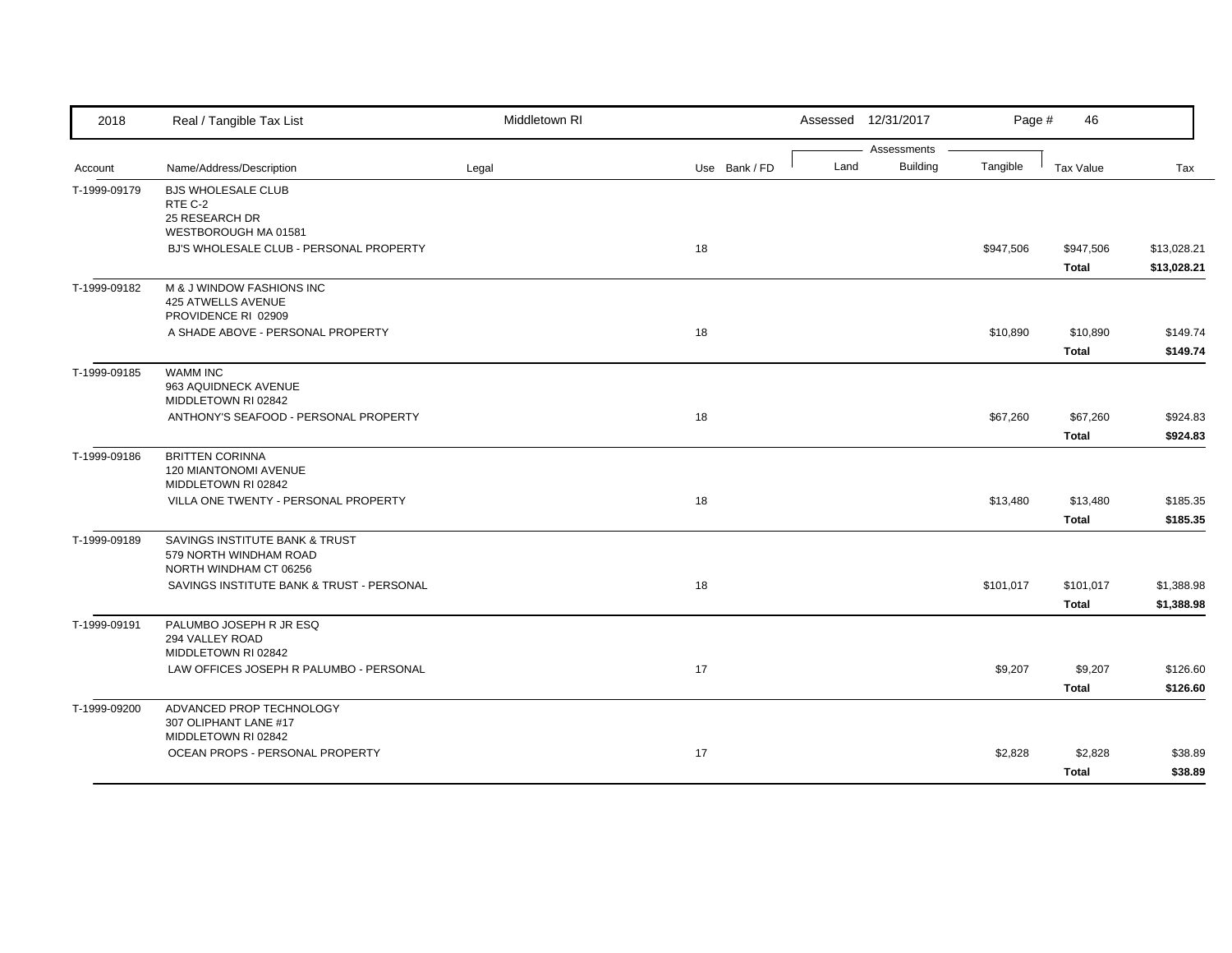| 2018         | Real / Tangible Tax List                      | Middletown RI |               |      | Assessed 12/31/2017 | Page #    | 47               |            |
|--------------|-----------------------------------------------|---------------|---------------|------|---------------------|-----------|------------------|------------|
|              |                                               |               |               |      | Assessments         |           |                  |            |
| Account      | Name/Address/Description                      | Legal         | Use Bank / FD | Land | Building            | Tangible  | <b>Tax Value</b> | Tax        |
| T-1999-09207 | NEWPORT MART                                  |               |               |      |                     |           |                  |            |
|              | 341 ARCADE AVENUE<br>SEEKONK MA 02771         |               |               |      |                     |           |                  |            |
|              | NEWPORT MART INC - PERSONAL PROPERTY          |               | 18            |      |                     | \$13,327  | \$13,327         | \$183.25   |
|              |                                               |               |               |      |                     |           | Total            | \$183.25   |
| T-1999-09208 | <b>GHORAYEB MOUFID</b>                        |               |               |      |                     |           |                  |            |
|              | 52 EAST MAIN ROAD                             |               |               |      |                     |           |                  |            |
|              | MIDDLETOWN RI 02842                           |               |               |      |                     |           |                  |            |
|              | INTERNATIONAL POCKETS CAFE - PERSONAL         |               | 18            |      |                     | \$16,120  | \$16,120         | \$221.65   |
|              |                                               |               |               |      |                     |           | <b>Total</b>     | \$221.65   |
| T-1999-09210 | OCEAN STATE NURSING INC                       |               |               |      |                     |           |                  |            |
|              | 575 EAST MAIN ROAD                            |               |               |      |                     |           |                  |            |
|              | UNIT <sub>5</sub><br>MIDDLETOWN RI 02842      |               |               |      |                     |           |                  |            |
|              | OCEAN STATE NURSING - PERSONAL PROPERTY       |               | 17            |      |                     | \$3,137   | \$3,137          | \$43.13    |
|              |                                               |               |               |      |                     |           |                  |            |
|              |                                               |               |               |      |                     |           | <b>Total</b>     | \$43.13    |
| T-1999-09213 | <b>FLYNN WILLIAM</b><br>1120 AQUIDNECK AVENUE |               |               |      |                     |           |                  |            |
|              | MIDDLETOWN RI 02842                           |               |               |      |                     |           |                  |            |
|              | FLYNN FINANCIAL GROUP - PERSONAL PROPERTY     |               | 18            |      |                     | \$9,456   | \$9,456          | \$130.02   |
|              |                                               |               |               |      |                     |           | <b>Total</b>     | \$130.02   |
| T-1999-09218 | OSC SPORTS INC                                |               |               |      |                     |           |                  |            |
|              | 5 BRADLEY DRIVE                               |               |               |      |                     |           |                  |            |
|              | WESTBROOK ME 04092                            |               |               |      |                     |           |                  |            |
|              | OLYMPIA SPORTS - PERSONAL PROPERTY            |               | 18            |      |                     | \$103,283 | \$103,283        | \$1,420.14 |
|              |                                               |               |               |      |                     |           | <b>Total</b>     | \$1,420.14 |
| T-1999-09223 | <b>COINSTAR LLC</b>                           |               |               |      |                     |           |                  |            |
|              | PO BOX 72210<br>PHOENIX AZ 85050              |               |               |      |                     |           |                  |            |
|              | COINSTAR LLC - PERSONAL PROPERTY              |               | 94            |      |                     | \$10,013  | \$10,013         | \$137.68   |
|              |                                               |               |               |      |                     |           |                  |            |
|              |                                               |               |               |      |                     |           | <b>Total</b>     | \$137.68   |
| T-1999-09224 | <b>MARLIN LEASING</b><br>PO BOX 5481          |               |               |      |                     |           |                  |            |
|              | MT LAUREL NJ 08054                            |               |               |      |                     |           |                  |            |
|              | MARLIN LEASING - PERSONAL PROPERTY            |               | 94            |      |                     | \$87,065  | \$87,065         | \$1,197.14 |
|              |                                               |               |               |      |                     |           | <b>Total</b>     | \$1,197.14 |
|              |                                               |               |               |      |                     |           |                  |            |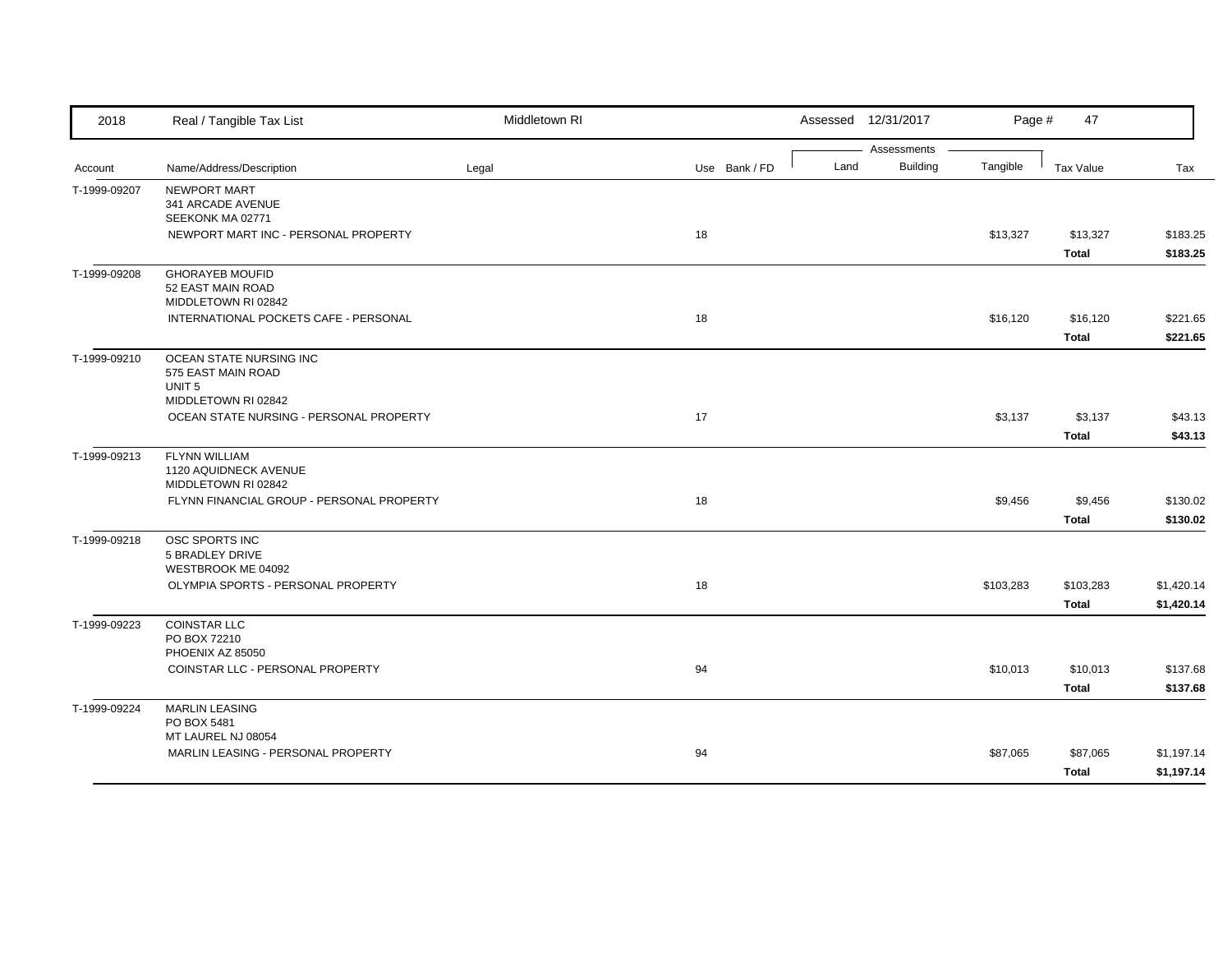| 2018         | Real / Tangible Tax List                                                                    | Middletown RI |               | Assessed 12/31/2017 |                 | Page #      | 48           |             |
|--------------|---------------------------------------------------------------------------------------------|---------------|---------------|---------------------|-----------------|-------------|--------------|-------------|
|              |                                                                                             |               |               |                     | Assessments     |             |              |             |
| Account      | Name/Address/Description                                                                    | Legal         | Use Bank / FD | Land                | <b>Building</b> | Tangible    | Tax Value    | Tax         |
| T-1999-09225 | B & L HOGAN ASSOC LLC<br>65 WEST MAIN ROAD<br>MIDDLETOWN RI 02842                           |               |               |                     |                 |             |              |             |
|              | ORAL SURGERY & DENTAL IMPLANT - PERSONAL                                                    |               | 18            |                     |                 | \$51,000    | \$51,000     | \$701.25    |
|              |                                                                                             |               |               |                     |                 |             | <b>Total</b> | \$701.25    |
| T-1999-09227 | SYSTEMS ENGINEERING ASSOCIATES<br>62 JOHNNYCAKE HILL ROAD<br>MIDDLETOWN RI 02842            |               |               |                     |                 |             |              |             |
|              | SEA CORP - PERSONAL PROPERTY                                                                |               | 18            |                     |                 | \$2,573,170 | \$2,573,170  | \$35,381.09 |
|              |                                                                                             |               |               |                     |                 |             | <b>Total</b> | \$35,381.09 |
| T-1999-09232 | HEWLETT PACKARD FINANCIAL SERV<br>ATTN PROPERTY TAX<br>PO BOX 251209<br>PLANO TX 75025-1209 |               |               |                     |                 |             |              |             |
|              | HEWLETT PACKARD FINANCIAL SERV - PERSONAL                                                   |               | 94            |                     |                 | \$94,335    | \$94,335     | \$1,297.11  |
|              |                                                                                             |               |               |                     |                 |             |              |             |
|              |                                                                                             |               |               |                     |                 |             | <b>Total</b> | \$1,297.11  |
| T-1999-09234 | NUCO2 SUPPLY LLC<br>TAX DEPARTMENT<br>10 RIVERVIEW DRIVE<br>DANBURY CT 06810                |               |               |                     |                 |             |              |             |
|              | NUCO2 SUPPLY LLC - PERSONAL PROPERTY                                                        |               | 94            |                     |                 | \$12,050    | \$12,050     | \$165.69    |
|              |                                                                                             |               |               |                     |                 |             | <b>Total</b> | \$165.69    |
| T-1999-09236 | EAR NOSE THROAT MED & SURGERY<br>850 AQUIDNECK AVENUE<br><b>B9</b>                          |               |               |                     |                 |             |              |             |
|              | MIDDLETOWN RI 02842                                                                         |               |               |                     |                 |             |              |             |
|              | EAR NOSE & THROAT MEDICINE - PERSONAL                                                       |               | 18            |                     |                 | \$66,121    | \$66,121     | \$909.16    |
|              |                                                                                             |               |               |                     |                 |             | <b>Total</b> | \$909.16    |
| T-2000-00341 | STONEMOR RHODE ISLAND LLC<br>3600 HORIZON BLVD SUITE 100<br>TREVOSE PA 19053                |               |               |                     |                 |             |              |             |
|              | NEWPORT MEMORIAL PARK - PERSONAL PROPERTY                                                   |               | 18            |                     |                 | \$92,045    | \$92,045     | \$1,265.62  |
|              |                                                                                             |               |               |                     |                 |             | <b>Total</b> | \$1,265.62  |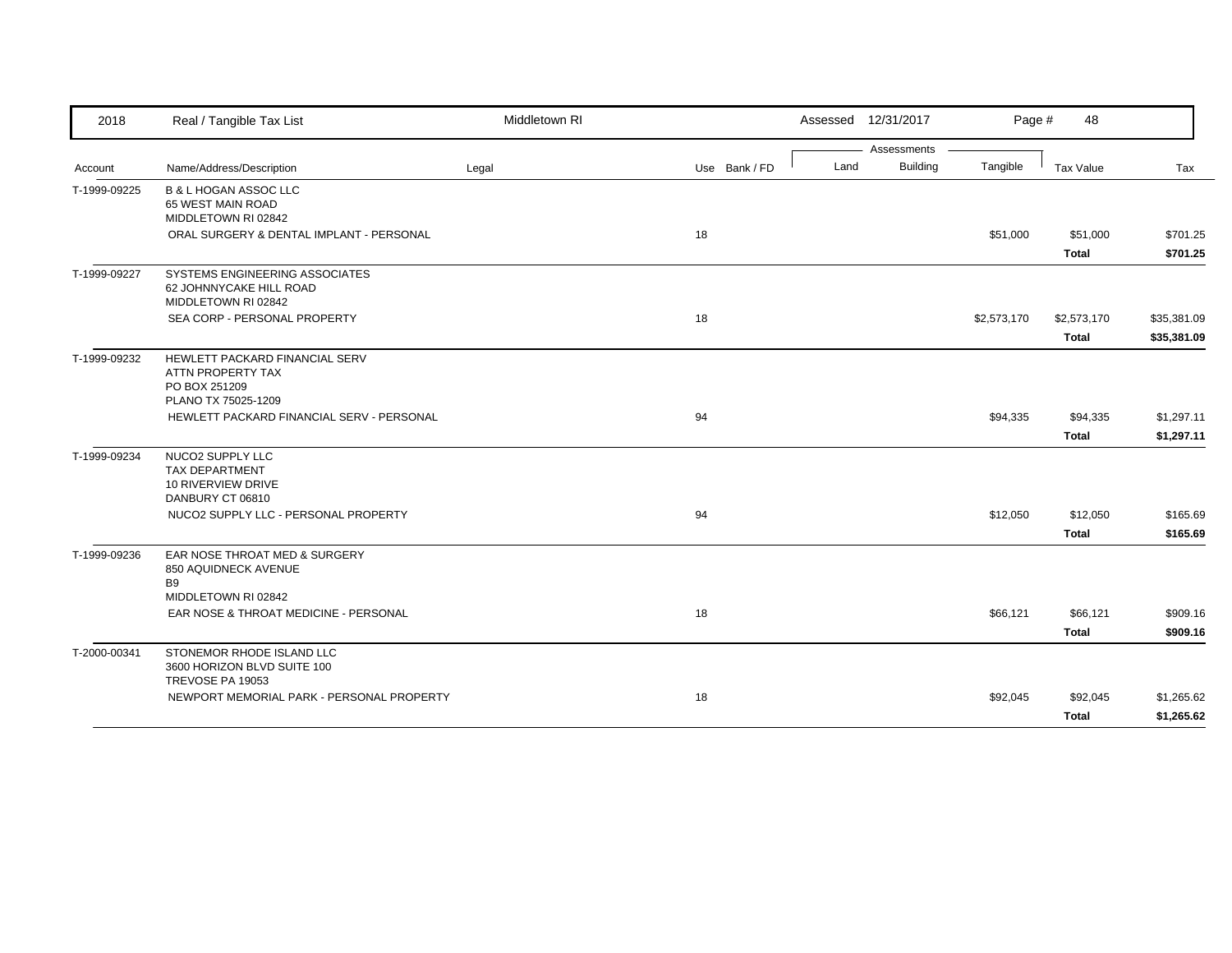| 2018         | Real / Tangible Tax List                                                                               | Middletown RI |               | Assessed 12/31/2017     | Page #    | 49                       |                          |
|--------------|--------------------------------------------------------------------------------------------------------|---------------|---------------|-------------------------|-----------|--------------------------|--------------------------|
|              |                                                                                                        |               |               | Assessments             |           |                          |                          |
| Account      | Name/Address/Description                                                                               | Legal         | Use Bank / FD | <b>Building</b><br>Land | Tangible  | <b>Tax Value</b>         | Tax                      |
| T-2000-00633 | <b>COLBEA ENTERPRISES LLC</b><br>2050 PLAINFIELD PIKE<br>CRANSTON RI 02921                             |               |               |                         |           |                          |                          |
|              | SHELL @ W MAIN - FOREST - PERSONAL PROPERTY                                                            |               | 18            |                         | \$76,482  | \$76,482<br><b>Total</b> | \$1,051.63<br>\$1,051.63 |
| T-2000-00638 | MIDDLETOWN (RI) ASSOC OF RI LP<br>C/O GENESIS TAX DEPT<br>101 EAST STATE ST<br>KENNETT SQUARE PA 19348 |               |               |                         |           |                          |                          |
|              | GRAND ISLANDER CENTER - PERSONAL PROPERTY                                                              |               | 18            |                         | \$392,956 | \$392,956                | \$5,403.15               |
|              |                                                                                                        |               |               |                         |           | <b>Total</b>             | \$5,403.15               |
| T-2000-00645 | TEAM ONE NEWPORT INC<br>1005 AQUIDNECK AVENUE<br>UNIT <sub>4</sub><br>MIDDLETOWN RI 02842              |               |               |                         |           |                          |                          |
|              | TEAM ONE NEWPORT - PERSONAL PROPERTY                                                                   |               | 18            |                         | \$58,286  | \$58,286                 | \$801.43                 |
|              |                                                                                                        |               |               |                         |           | <b>Total</b>             | \$801.43                 |
| T-2000-00649 | RESEARCH & DEV SOLUTIONS INC<br>7921 JONES BRANCH DRIVE<br><b>STE 275</b><br>MCLEAN VA 22102           |               |               |                         |           |                          |                          |
|              | <b>RESEARCH &amp; DEV SOLUTIONS INC - PERSONAL</b>                                                     |               | 18            |                         | \$111,504 | \$111,504                | \$1,533.18               |
|              |                                                                                                        |               |               |                         |           | <b>Total</b>             | \$1,533.18               |
| T-2000-00654 | ATLANTIC BEACH SUITES LLC<br><b>C/O THE MAINSTAY</b><br>151 ADMIRAL KALBFUS RD<br>NEWPORT RI 02840     |               |               |                         |           |                          |                          |
|              | ATLANTIC BEACH HOTEL & SUITES - PERSONAL                                                               |               | 18            |                         | \$229,941 | \$229,941                | \$3,161.69               |
|              |                                                                                                        |               |               |                         |           | <b>Total</b>             | \$3,161.69               |
| T-2000-00657 | RICOH USA INC<br>PO BOX 3850<br>MANCHESTER NH 03105-3850                                               |               |               |                         |           |                          |                          |
|              | RICOH USA INC - PERSONAL PROPERTY                                                                      |               | 94            |                         | \$20,430  | \$20,430                 | \$280.91                 |
|              |                                                                                                        |               |               |                         |           | <b>Total</b>             | \$280.91                 |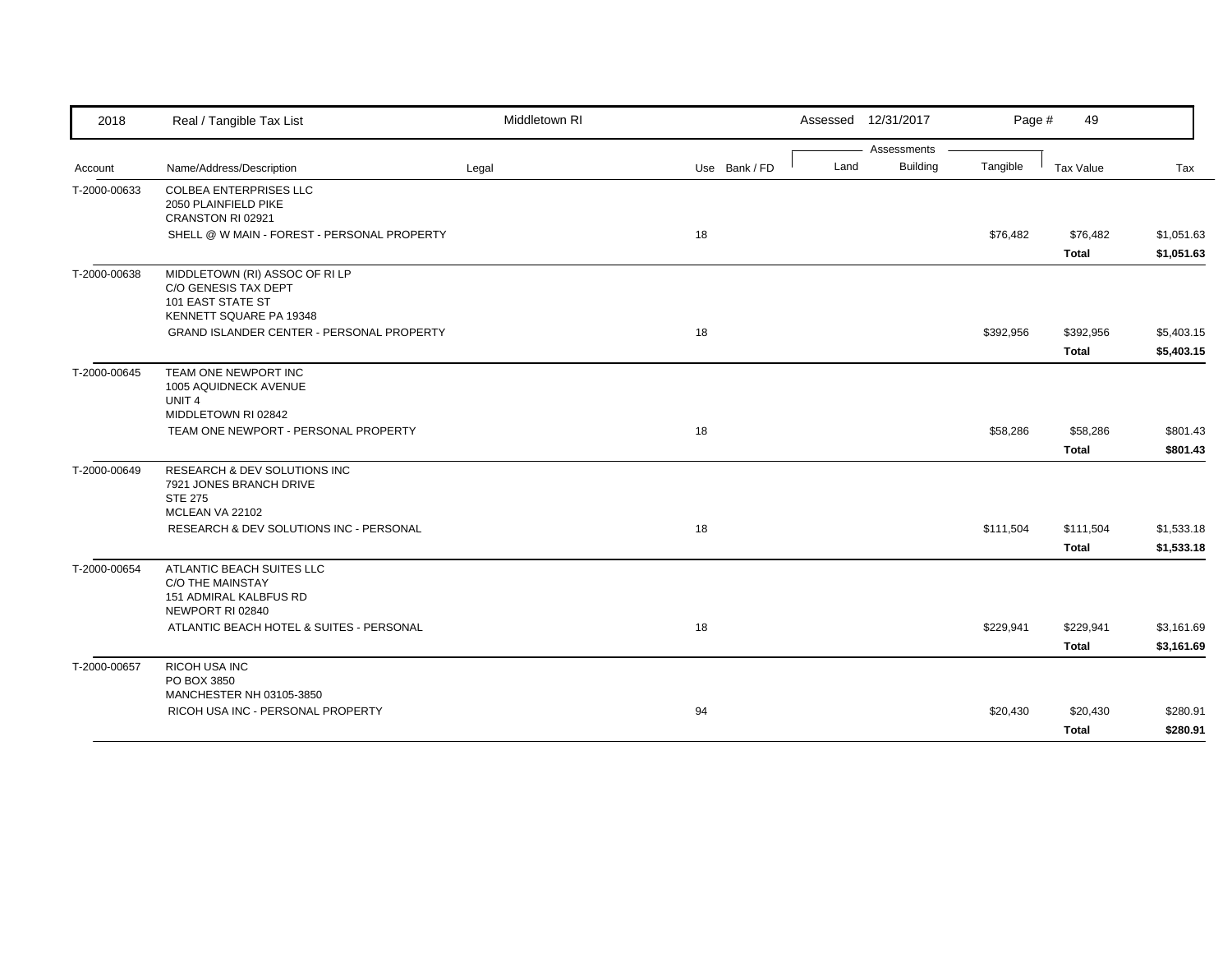| 2018         | Real / Tangible Tax List                                                                                  | Middletown RI |               |      | Assessed 12/31/2017            | Page #    | 50                        |                          |
|--------------|-----------------------------------------------------------------------------------------------------------|---------------|---------------|------|--------------------------------|-----------|---------------------------|--------------------------|
| Account      | Name/Address/Description                                                                                  | Legal         | Use Bank / FD | Land | Assessments<br><b>Building</b> | Tangible  | Tax Value                 | Tax                      |
| T-2000-00663 | DE LAGE LANDEN FINANCIAL SRV<br>ATTN CORPORATE TAX DEPT<br>1111 OLD EAGLE SCHOOL<br><b>WAYNE PA 19087</b> |               |               |      |                                |           |                           |                          |
|              | DE LAGE LANDEN FINANCIAL - PERSONAL PROPERTY                                                              |               | 94            |      |                                | \$376,622 | \$376,622<br><b>Total</b> | \$5,178.55<br>\$5,178.55 |
| T-2000-00669 | AMERICAN HONDA MOTOR CO INC<br>ATTN TAX DEPT MS100 2W 4B<br>1919 TORRANCE BLVD<br>TORRANCE CA 90501       |               |               |      |                                |           |                           |                          |
|              | AMERICAN HONDA MOTOR CO INC - PERSONAL                                                                    |               | 94            |      |                                | \$1,003   | \$1,003<br><b>Total</b>   | \$13.79<br>\$13.79       |
| T-2000-00677 | NEWPORT LOBSTER CO<br>1076 AQUIDNECK AVENUE<br>MIDDLETOWN RI 02842                                        |               |               |      |                                |           |                           |                          |
|              | NEWPORT LOBSTER CO - PERSONAL PROPERTY                                                                    |               | 18            |      |                                | \$23,643  | \$23,643<br><b>Total</b>  | \$325.09<br>\$325.09     |
| T-2000-00684 | CROWN ATLANTIC CO LLC<br><b>PMB353</b><br>4017 WASHINGTON RD<br>MCMURRAY PA 15317-2520                    |               |               |      |                                |           |                           |                          |
|              | CROWN ATLANTIC COMPANY LLC - PERSONAL                                                                     |               | 18            |      |                                | \$15,510  | \$15,510<br><b>Total</b>  | \$213.26<br>\$213.26     |
| T-2000-00699 | <b>DIRECTV LLC</b><br>PROPERTY TAX DEPT<br>1010 PINE - 9E-L-01<br>ST LOUIS MO 63101                       |               |               |      |                                |           |                           |                          |
|              | DIRECTTV LLC - PERSONAL PROPERTY                                                                          |               | 94            |      |                                | \$73,206  | \$73,206<br>Total         | \$1,006.58<br>\$1,006.58 |
| T-2001-00130 | <b>GAUDET MICHAEL J</b><br>8 ROY AVENUE                                                                   |               |               |      |                                |           |                           |                          |
|              | MIDDLETOWN RI 02842<br>GAUDET CONSTRUCTION - PERSONAL PROPERTY                                            |               | 17            |      |                                | \$3,950   | \$3,950<br><b>Total</b>   | \$54.31<br>\$54.31       |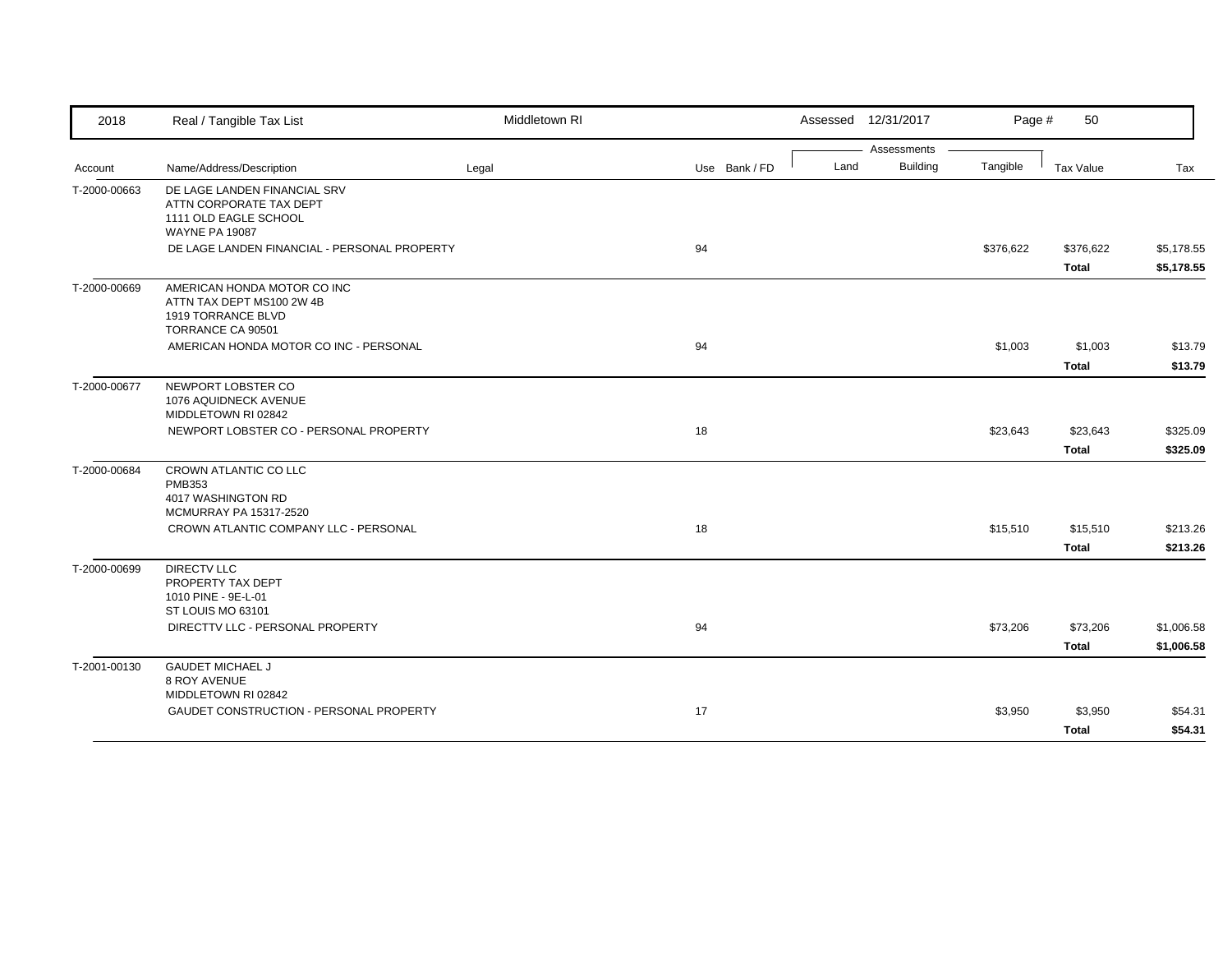| 2018         | Real / Tangible Tax List                                                        | Middletown RI |               |      | Assessed 12/31/2017            | Page #    | 51                        |                            |
|--------------|---------------------------------------------------------------------------------|---------------|---------------|------|--------------------------------|-----------|---------------------------|----------------------------|
| Account      | Name/Address/Description                                                        | Legal         | Use Bank / FD | Land | Assessments<br><b>Building</b> | Tangible  | Tax Value                 | Tax                        |
| T-2001-00250 | STAPLES THE OFFICE SUPERSTORE<br>500 STAPLES DR<br>FRAMINGHAM MA 01702          |               |               |      |                                |           |                           |                            |
|              | STAPLES 01108 - PERSONAL PROPERTY                                               |               | 18            |      |                                | \$227,599 | \$227,599<br><b>Total</b> | \$3,129.49<br>\$3,129.49   |
| T-2001-00254 | NEWPORT HOTEL GROUP LLC<br>28 JACOME WAY<br>MIDDLETOWN RI 02842                 |               |               |      |                                |           |                           |                            |
|              | HOLIDAY INN EXPRESS - PERSONAL PROPERTY                                         |               | 18            |      |                                | \$786,048 | \$786,048<br>Total        | \$10,808.16<br>\$10,808.16 |
| T-2001-00460 | PRUITT CRAIG A & NICOLE M<br><b>42 VALLEY ROAD</b><br>MIDDLETOWN RI 02842       |               |               |      |                                |           |                           |                            |
|              | PRUITT CHIROPRACTIC LTD - PERSONAL PROPERTY                                     |               | 18            |      |                                | \$31,902  | \$31,902<br><b>Total</b>  | \$438.65<br>\$438.65       |
| T-2001-00603 | MARTLAND GEORGE<br>190 EAST MAIN ROAD<br>MIDDLETOWN RI 02842                    |               |               |      |                                |           |                           |                            |
|              | GEORGE MARTLAND AGENCY - PERSONAL PROPERTY                                      |               | 17            |      |                                | \$1,274   | \$1,274<br><b>Total</b>   | \$17.52<br>\$17.52         |
| T-2001-00616 | ADP LLC<br><b>TAX DEPARTMENT</b><br>1 ADP BLVD MS # B401<br>ROSELAND NJ 07068   |               |               |      |                                |           |                           |                            |
|              | ADP LLC - PERSONAL PROPERTY                                                     |               | 94            |      |                                | \$6,201   | \$6,201<br><b>Total</b>   | \$85.26<br>\$85.26         |
| T-2001-00628 | DOLIVEIRA & ASSOCIATES P C<br>2540 PAWTUCKET AVENUE<br>EAST PROVIDENCE RI 02914 |               |               |      |                                |           |                           |                            |
|              | D'OLIVEIRA & ASSOCIATES PC - PERSONAL PROPERTY                                  |               | 17            |      |                                | \$573     | \$573<br><b>Total</b>     | \$7.88<br>\$7.88           |
| T-2001-00629 | CHRIS AIRCRAFT INC<br>22 HIGHBANK AVENUE<br>N KINGSTON RI 02852                 |               |               |      |                                |           |                           |                            |
|              | CHRIS AIRCRAFT INC - PERSONAL PROPERTY                                          |               | 17            |      |                                | \$4,857   | \$4,857<br><b>Total</b>   | \$66.78<br>\$66.78         |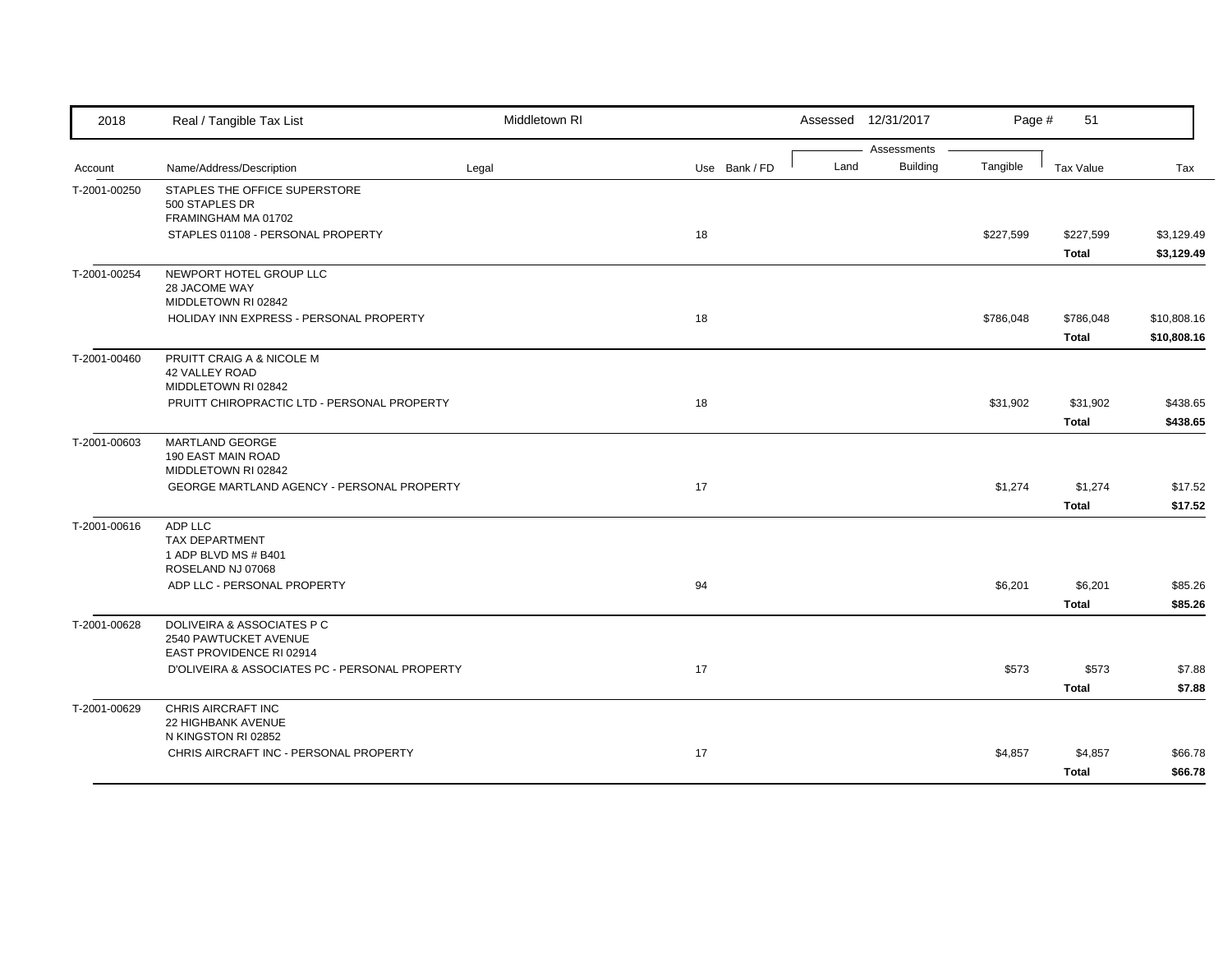| 2018         | Real / Tangible Tax List                                          | Middletown RI |               |      | Assessed 12/31/2017            | Page #    | 52               |            |
|--------------|-------------------------------------------------------------------|---------------|---------------|------|--------------------------------|-----------|------------------|------------|
|              |                                                                   |               |               | Land | Assessments<br><b>Building</b> | Tangible  |                  |            |
| Account      | Name/Address/Description                                          | Legal         | Use Bank / FD |      |                                |           | <b>Tax Value</b> | Tax        |
| T-2001-00642 | MELLO JACQUELINE J<br><b>477 TURNER ROAD</b>                      |               |               |      |                                |           |                  |            |
|              | MIDDLETOWN RI 02842                                               |               |               |      |                                |           |                  |            |
|              | PAMPERED PETS - PERSONAL PROPERTY                                 |               | 17            |      |                                | \$3,014   | \$3,014          | \$41.44    |
|              |                                                                   |               |               |      |                                |           | <b>Total</b>     | \$41.44    |
| T-2001-00643 | <b>NINTAI INC</b>                                                 |               |               |      |                                |           |                  |            |
|              | 800 AQUIDNECK AVENUE - G                                          |               |               |      |                                |           |                  |            |
|              | MIDDLETOWN RI 02842                                               |               |               |      |                                |           |                  |            |
|              | NEWPORT MARTIAL ARTS - PERSONAL PROPERTY                          |               | 18            |      |                                | \$8,570   | \$8,570          | \$117.84   |
|              |                                                                   |               |               |      |                                |           | <b>Total</b>     | \$117.84   |
| T-2001-00650 | SETTIPANE RUSSELL A MD                                            |               |               |      |                                |           |                  |            |
|              | 850 AQUIDNECK AVENUE - B3A                                        |               |               |      |                                |           |                  |            |
|              | MIDDLETOWN RI 02842<br>SETTIPANE RUSSELL A MD - PERSONAL PROPERTY |               | 17            |      |                                |           | \$10,664         | \$146.63   |
|              |                                                                   |               |               |      |                                | \$10,664  |                  |            |
|              |                                                                   |               |               |      |                                |           | <b>Total</b>     | \$146.63   |
| T-2001-00651 | SOMERSET CAPITAL GROUP LTD                                        |               |               |      |                                |           |                  |            |
|              | 612 WHEELERS FARMS ROAD<br>MILFORD CT 06461                       |               |               |      |                                |           |                  |            |
|              | SOMERSET CAPITAL GROUP LTD - PERSONAL                             |               | 94            |      |                                | \$26,586  | \$26,586         | \$365.56   |
|              |                                                                   |               |               |      |                                |           | <b>Total</b>     | \$365.56   |
| T-2001-00653 | <b>RITE SOLUTIONS INC</b>                                         |               |               |      |                                |           |                  |            |
|              | 185 SOUTH BROAD STREET                                            |               |               |      |                                |           |                  |            |
|              | <b>SUITE 303</b>                                                  |               |               |      |                                |           |                  |            |
|              | PAWCATUCK CT 06379                                                |               |               |      |                                |           |                  |            |
|              | RITE SOLUTIONS - PERSONAL PROPERTY                                |               | 18            |      |                                | \$449,977 | \$449,977        | \$6,187.18 |
|              |                                                                   |               |               |      |                                |           | <b>Total</b>     | \$6,187.18 |
| T-2001-00654 | STEELE DAVID E                                                    |               |               |      |                                |           |                  |            |
|              | 916 WEST MAIN ROAD                                                |               |               |      |                                |           |                  |            |
|              | MIDDLETOWN RI 02842<br>STEELE & STEELE ANTIQUES LLC - PERSONAL    |               | 17            |      |                                | \$900     | \$900            | \$12.38    |
|              |                                                                   |               |               |      |                                |           |                  |            |
|              |                                                                   |               |               |      |                                |           | <b>Total</b>     | \$12.38    |
| T-2001-00673 | SK INDUSTRIES INC                                                 |               |               |      |                                |           |                  |            |
|              | 164 PASTURE FARM DRIVE<br>MIDDLETOWN RI 02842                     |               |               |      |                                |           |                  |            |
|              | RUSTY'S - PERSONAL PROPERTY                                       |               | 18            |      |                                | \$51,500  | \$51,500         | \$708.13   |
|              |                                                                   |               |               |      |                                |           | <b>Total</b>     | \$708.13   |
|              |                                                                   |               |               |      |                                |           |                  |            |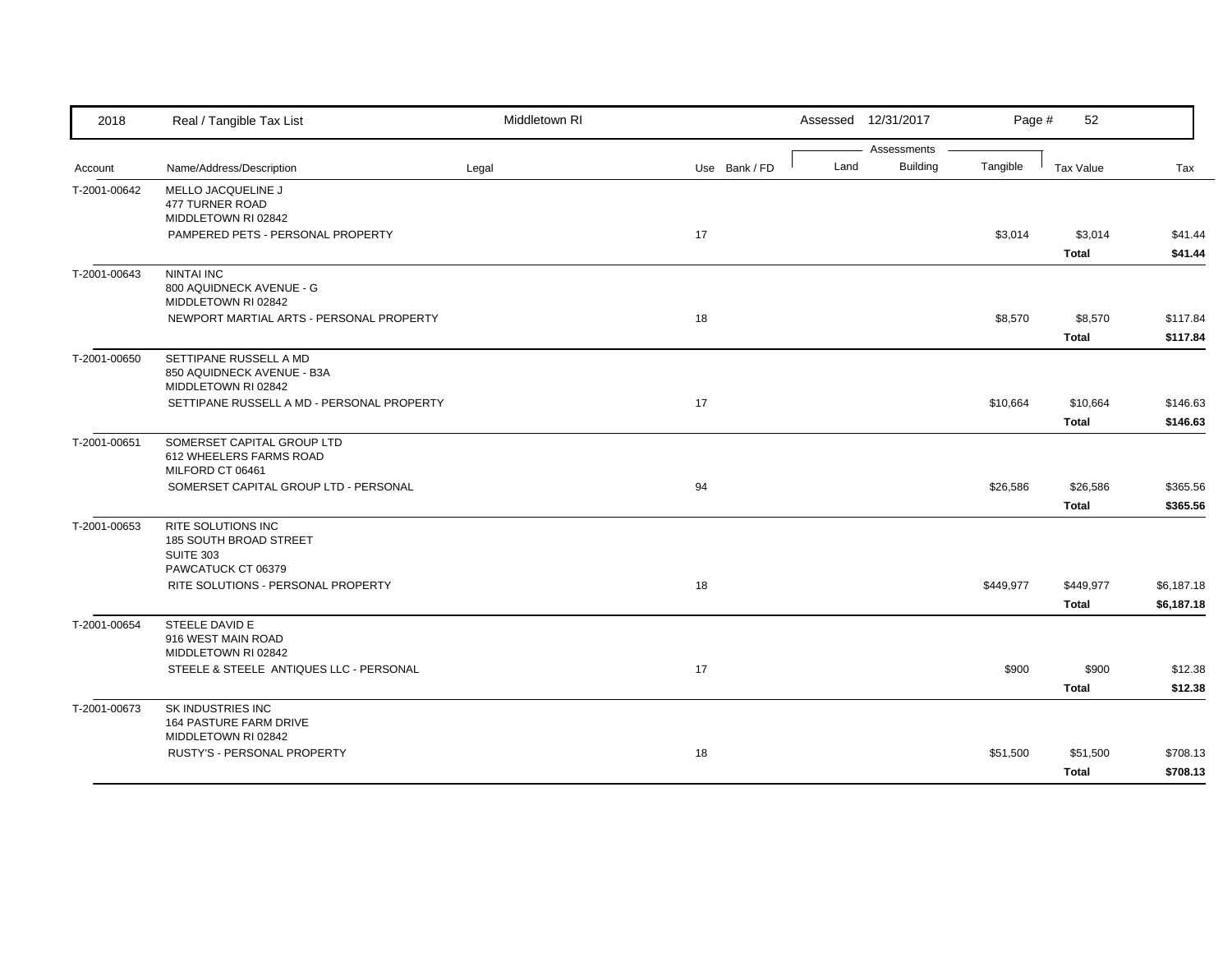| 2018         | Real / Tangible Tax List                                                                                   | Middletown RI |               | Assessed 12/31/2017                    | Page #    | 53                       |                          |
|--------------|------------------------------------------------------------------------------------------------------------|---------------|---------------|----------------------------------------|-----------|--------------------------|--------------------------|
| Account      | Name/Address/Description                                                                                   | Legal         | Use Bank / FD | Assessments<br><b>Building</b><br>Land | Tangible  | <b>Tax Value</b>         | Tax                      |
| T-2001-00676 | CAPRARELLA JAMES<br>11 ELMWOOD CT<br>MANSFIELD MA 02048<br>2003 33' SUNLINE SOLARIS SE - PERSONAL PROPERTY |               | 45            |                                        | \$7,000   | \$7,000                  | \$96.25                  |
|              |                                                                                                            |               |               |                                        |           | <b>Total</b>             | \$96.25                  |
| T-2001-00683 | <b>MYERS KENNETH</b><br>26 OAKWOOD ROAD<br>SIMSBURY CT 06070                                               |               |               |                                        |           |                          |                          |
|              | 2000 34' COACHMAN ROYAL 338FL - PERSONAL                                                                   |               | 45            |                                        | \$7,340   | \$7,340<br><b>Total</b>  | \$100.93<br>\$100.93     |
| T-2001-00686 | SCOTT ELIZABETH & DAVID<br>36 N BEACON TERRACE<br>MIDDLETOWN RI 02842<br>BREWSKI'S - PERSONAL PROPERTY     |               | 18            |                                        | \$10,153  | \$10,153                 | \$139.60                 |
|              |                                                                                                            |               |               |                                        |           | <b>Total</b>             | \$139.60                 |
| T-2001-01785 | MOORE BLOOMS LLC<br>577 GREEN END AVENUE<br>MIDDLETOWN RI 02842                                            |               |               |                                        |           |                          |                          |
|              | MOORE BLOOMS LLC - PERSONAL PROPERTY                                                                       |               | 17            |                                        | \$2,700   | \$2,700<br><b>Total</b>  | \$37.13<br>\$37.13       |
| T-2001-01842 | NEWPORT FISH CO INC<br>1079 AQUIDNECK AVENUE<br>MIDDLETOWN RI 02842                                        |               |               |                                        |           |                          |                          |
|              | NEWPORT FISH CO INC - PERSONAL PROPERTY                                                                    |               | 18            |                                        | \$48,554  | \$48,554<br><b>Total</b> | \$667.62<br>\$667.62     |
| T-2002-00001 | PATIL SUNJAY DDS<br>747 AQUIDNECK AVENUE<br><b>STE 203</b><br>MIDDLETOWN RI 02842                          |               |               |                                        |           |                          |                          |
|              | AQUIDNECK AVE FAMILY DENTAL - PERSONAL                                                                     |               | 18            |                                        | \$69,074  | \$69,074<br><b>Total</b> | \$949.77<br>\$949.77     |
| T-2002-00142 | T-MOBILE NORTHEAST LLC<br>ATTN: PROPERTY TAX DEPARTMENT<br>12920 SE 38TH STREET<br>BELLEVUE WA 98006       |               |               |                                        |           |                          |                          |
|              | T-MOBILE - PERSONAL PROPERTY                                                                               |               | 18            |                                        | \$153,538 | \$153,538<br>Total       | \$2,111.15<br>\$2,111.15 |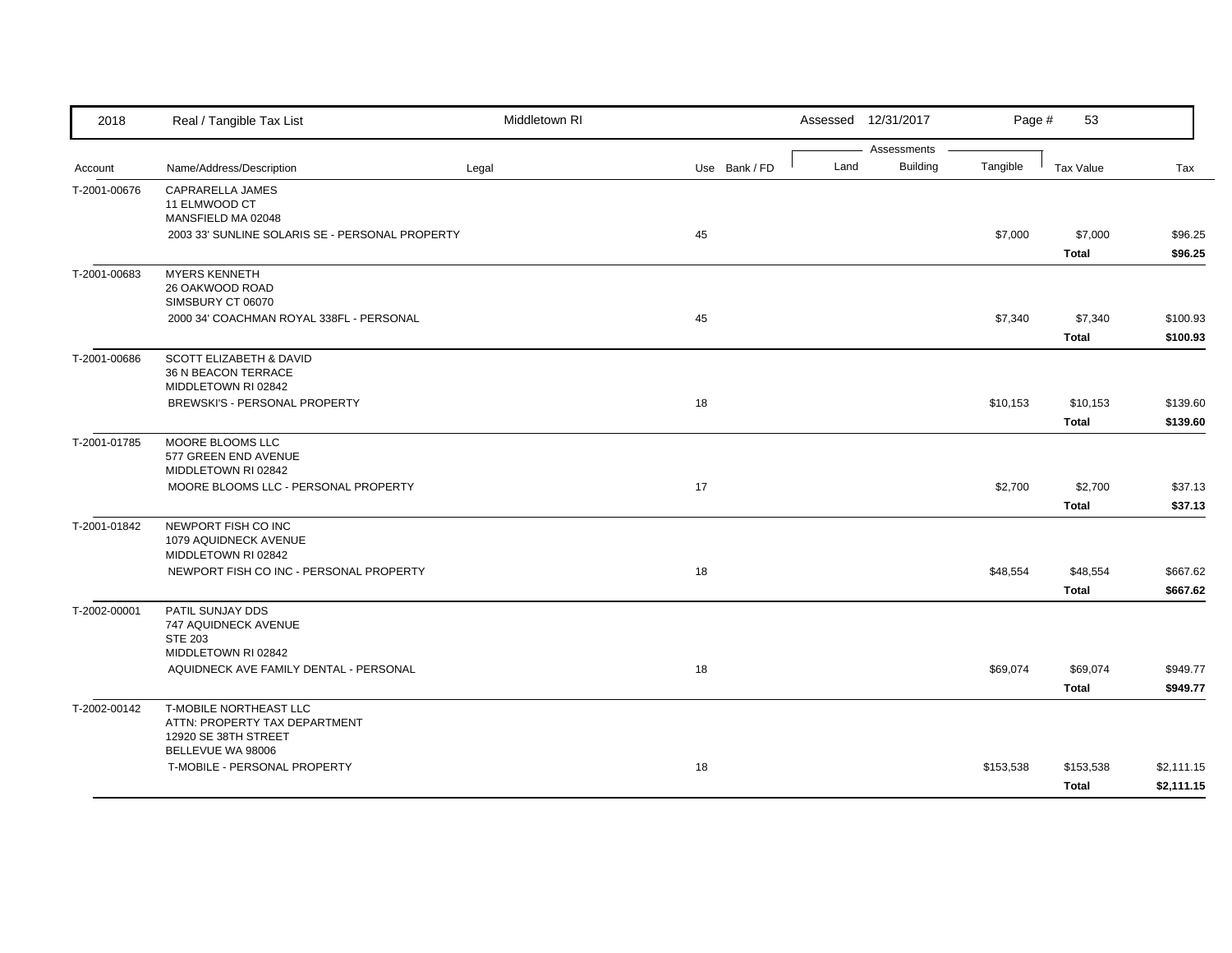| 2018         | Real / Tangible Tax List                                                                                  | Middletown RI |               | Assessed 12/31/2017 |             | Page #    | 54                        |                          |
|--------------|-----------------------------------------------------------------------------------------------------------|---------------|---------------|---------------------|-------------|-----------|---------------------------|--------------------------|
|              |                                                                                                           |               |               |                     | Assessments |           |                           |                          |
| Account      | Name/Address/Description                                                                                  | Legal         | Use Bank / FD | Land                | Building    | Tangible  | Tax Value                 | Tax                      |
| T-2002-00526 | <b>BATISTA EMIDIO</b><br>497 ROSEVILLE AVENUE<br>NEWARK NJ 07107                                          |               |               |                     |             |           |                           |                          |
|              | 2003 33' CITATION M-33A - PERSONAL PROPERTY                                                               |               | 45            |                     |             | \$7,355   | \$7,355<br><b>Total</b>   | \$101.13<br>\$101.13     |
| T-2002-00530 | <b>GARTSU THOMAS</b><br>21 MOHAWK DRIVE<br>TRUMBULL CT 06611                                              |               |               |                     |             |           |                           |                          |
|              | 2013 33' KEYSTONE OUTBACK - PERSONAL PROPERTY                                                             |               | 45            |                     |             | \$22,666  | \$22,666<br><b>Total</b>  | \$311.66<br>\$311.66     |
| T-2002-00533 | <b>MEDEIROS KIMBERLY</b><br>27 ONATAROS DRIVE<br>HUDSON MA 01749                                          |               |               |                     |             |           |                           |                          |
|              | 2010 35' KEYSTONE SPRINTER - PERSONAL PROPERTY                                                            |               | 45            |                     |             | \$18,014  | \$18,014<br><b>Total</b>  | \$247.69<br>\$247.69     |
| T-2002-00540 | NOVITEX ENTERPRISE SOLUTIONS<br>300 FIRST STAMFORD PLACE<br><b>SECOND FLOOR WEST</b><br>STAMFORD CT 06902 |               |               |                     |             |           |                           |                          |
|              | NOVITEX ENTERPRISE SOLUTIONS - PERSONAL                                                                   |               | 94            |                     |             | \$1,028   | \$1,028<br><b>Total</b>   | \$14.14<br>\$14.14       |
| T-2002-00541 | RIVERHEAD BLDG SUPPLY CORP<br>250 DAVID COURT<br>CALVERTON NY 11933-3052                                  |               |               |                     |             |           |                           |                          |
|              | RIVERHEAD BUILDING SUPPLY - PERSONAL PROPERTY                                                             |               | 18            |                     |             | \$135,529 | \$135,529<br><b>Total</b> | \$1,863.52<br>\$1,863.52 |
| T-2002-00550 | <b>AVENUE SALON INC</b><br>C/O CHERYL SZCZEPANIAK<br>31 MELLO TERRACE<br>PORSTMOUTH RI 02871              |               |               |                     |             |           |                           |                          |
|              | THE AVENUE SALON - PERSONAL PROPERTY                                                                      |               | 18            |                     |             | \$13,845  | \$13,845<br><b>Total</b>  | \$190.37<br>\$190.37     |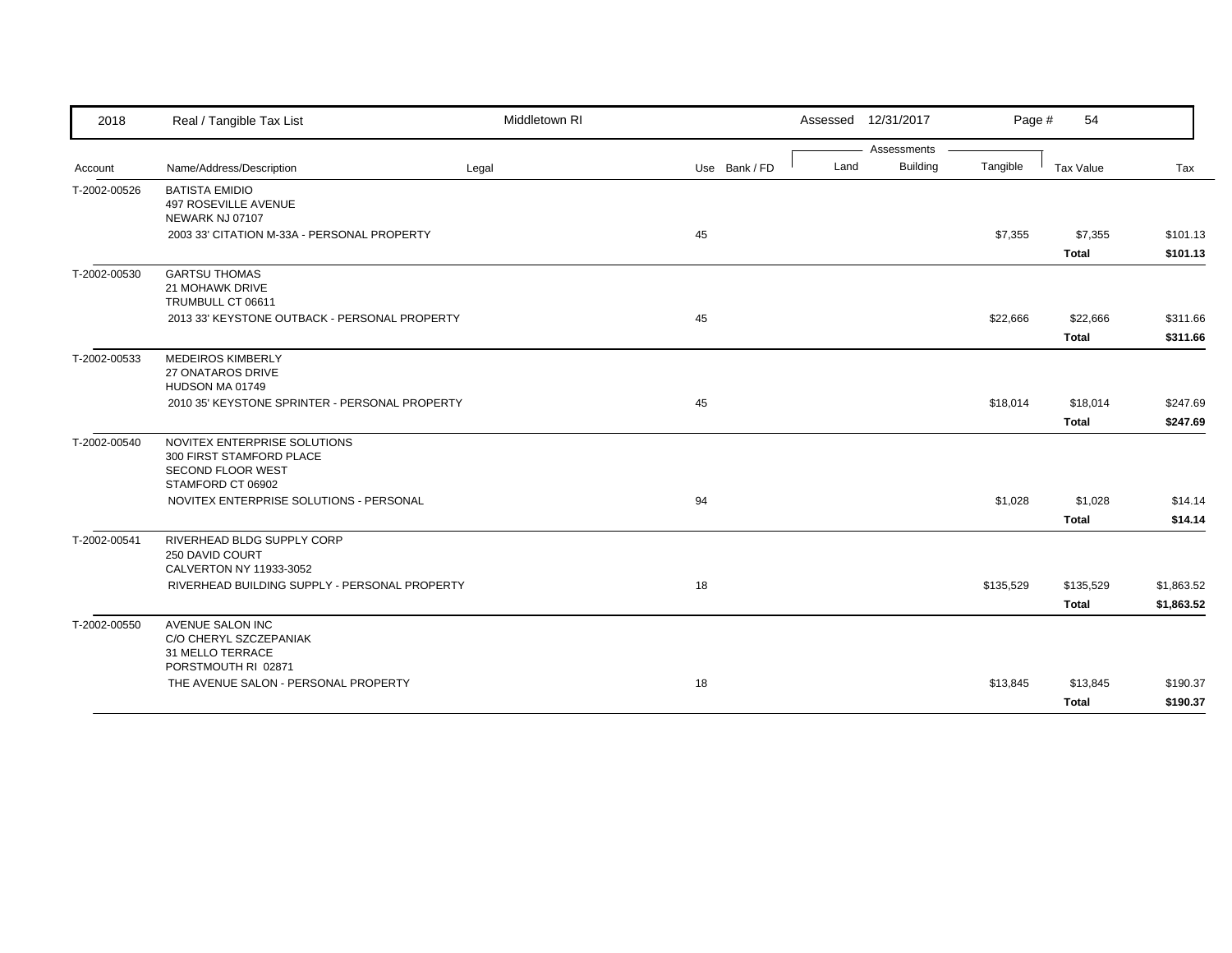| 2018         | Real / Tangible Tax List                                                                            | Middletown RI |               | Assessed 12/31/2017     | Page #    | 55                       |                      |
|--------------|-----------------------------------------------------------------------------------------------------|---------------|---------------|-------------------------|-----------|--------------------------|----------------------|
|              |                                                                                                     |               |               | Assessments             |           |                          |                      |
| Account      | Name/Address/Description                                                                            | Legal         | Use Bank / FD | <b>Building</b><br>Land | Tangible  | Tax Value                | Tax                  |
| T-2002-00556 | CATALINA MARKETING CORP<br>PO BOX 829<br>COLLEYVILLE TX 76034                                       |               |               |                         |           |                          |                      |
|              | CATALINA MARKETING CORP - PERSONAL PROPERTY                                                         |               | 94            |                         | \$8,619   | \$8,619<br><b>Total</b>  | \$118.51<br>\$118.51 |
| T-2002-00558 | <b>CORRIGAN DANIEL G - ET AL</b><br>747 AQUIDNECK AVENUE<br>STE <sub>1</sub><br>MIDDLETOWN RI 02842 |               |               |                         |           |                          |                      |
|              | CORRIGAN FINANCIAL INC - PERSONAL PROPERTY                                                          |               | 18            |                         | \$107,845 | \$107,845                | \$1,482.87           |
|              |                                                                                                     |               |               |                         |           | <b>Total</b>             | \$1,482.87           |
| T-2002-00565 | EPLUS GROUP INC<br>ATTN: PROP TX DEPT MS 239<br>13595 DULLES TECH DR<br>HERNDON VA 20171-3413       |               |               |                         |           |                          |                      |
|              | EPLUS GROUP INC - PERSONAL PROPERTY                                                                 |               | 94            |                         | \$30,277  | \$30,277<br><b>Total</b> | \$416.31<br>\$416.31 |
| T-2002-00569 | TJX COMPANIES INC<br>110 PLEASANT AVENUE<br>UPPER SADDLE RIVER NJ 07458                             |               |               |                         |           |                          |                      |
|              | MARSHALLS #798 - PERSONAL PROPERTY                                                                  |               | 18            |                         | \$394,957 | \$394,957                | \$5,430.66           |
|              |                                                                                                     |               |               |                         |           | Total                    | \$5,430.66           |
| T-2002-00572 | SHINING STAR PRESCHOOL INC<br>365 VALLEY ROAD<br>MIDDLETOWN RI 02842                                |               |               |                         |           |                          |                      |
|              | SHINING STAR PRESCHOOL - PERSONAL PROPERTY                                                          |               | 18            |                         | \$14,094  | \$14,094                 | \$193.79             |
|              |                                                                                                     |               |               |                         |           | <b>Total</b>             | \$193.79             |
| T-2002-00579 | KITONIS WALTER P III<br>9500 INNOVATION DRIVE<br>MANASSAS VA 20110                                  |               |               |                         |           |                          |                      |
|              | PROGENY SYSTEMS CORP - PERSONAL PROPERTY                                                            |               | 18            |                         | \$115,656 | \$115,656                | \$1,590.27           |
|              |                                                                                                     |               |               |                         |           | <b>Total</b>             | \$1,590.27           |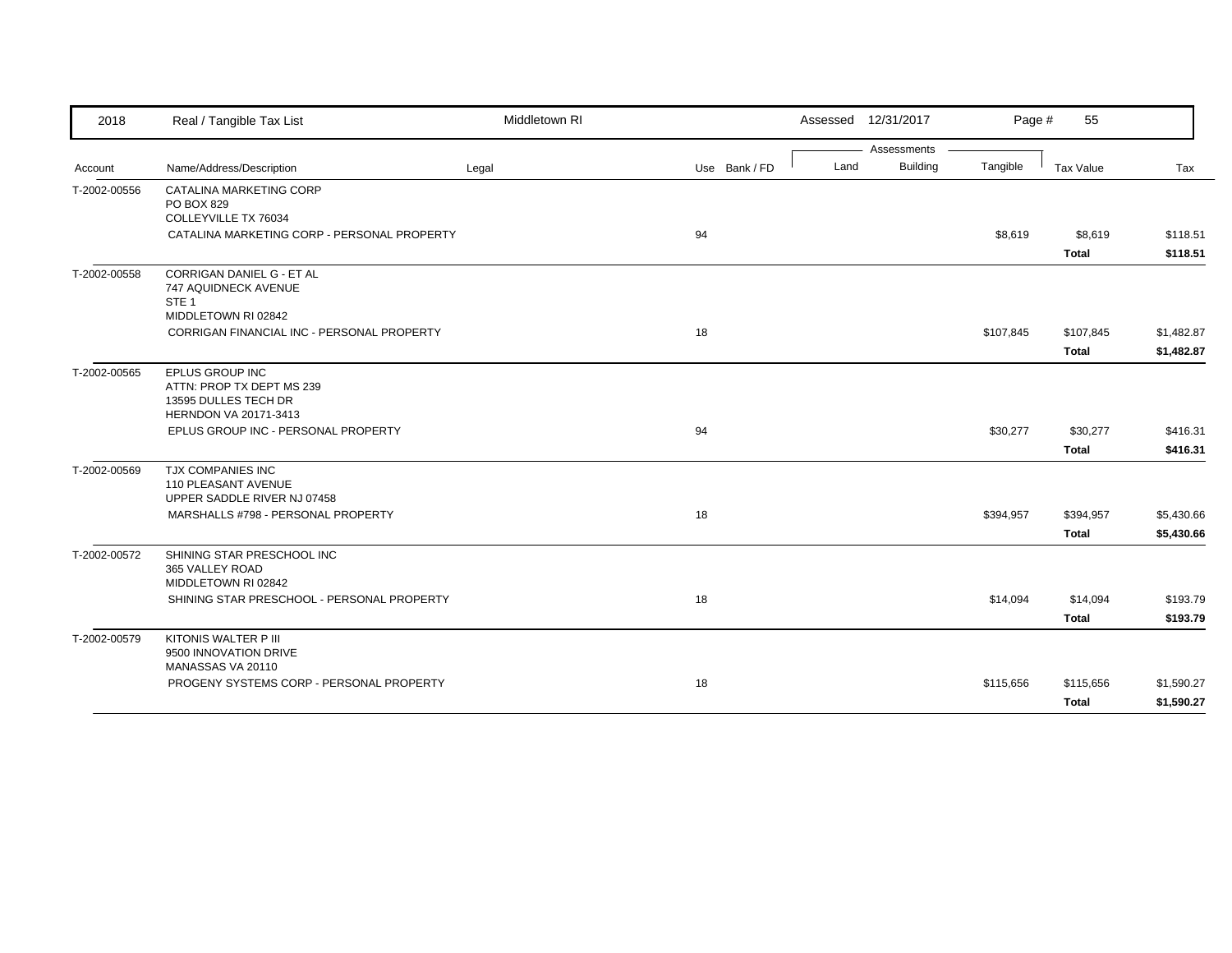| 2018         | Real / Tangible Tax List                                     | Middletown RI |               |      | Assessed 12/31/2017 | Page #    | 56           |            |
|--------------|--------------------------------------------------------------|---------------|---------------|------|---------------------|-----------|--------------|------------|
|              |                                                              |               |               |      | Assessments         |           |              |            |
| Account      | Name/Address/Description                                     | Legal         | Use Bank / FD | Land | <b>Building</b>     | Tangible  | Tax Value    | Tax        |
| T-2002-00597 | ALLSTATE INSURANCE COMPANY                                   |               |               |      |                     |           |              |            |
|              | PO BOX 37945<br>CHARLOTTE NC 28237-7945                      |               |               |      |                     |           |              |            |
|              | ALLSTATE INSURANCE CO - PERSONAL PROPERTY                    |               | 17            |      |                     | \$10,064  | \$10,064     | \$138.38   |
|              |                                                              |               |               |      |                     |           |              |            |
|              |                                                              |               |               |      |                     |           | <b>Total</b> | \$138.38   |
| T-2003-00559 | <b>JE CATERING INC</b>                                       |               |               |      |                     |           |              |            |
|              | 224 JOHN CLARKE ROAD<br>MIDDLETOWN RI 02842                  |               |               |      |                     |           |              |            |
|              | BLACKSTONE CATERERS - PERSONAL PROPERTY                      |               | 18            |      |                     | \$132,850 | \$132,850    | \$1,826.69 |
|              |                                                              |               |               |      |                     |           |              |            |
|              |                                                              |               |               |      |                     |           | <b>Total</b> | \$1,826.69 |
| T-2003-00560 | DAY COMMUNICATIONS INC                                       |               |               |      |                     |           |              |            |
|              | 747 AQUIDNECK AVENUE<br><b>STE 201</b>                       |               |               |      |                     |           |              |            |
|              | MIDDLETOWN RI 02842                                          |               |               |      |                     |           |              |            |
|              | BLUE WATER SAILING LLC - PERSONAL PROPERTY                   |               | 17            |      |                     | \$8,732   | \$8,732      | \$120.07   |
|              |                                                              |               |               |      |                     |           | <b>Total</b> | \$120.07   |
|              |                                                              |               |               |      |                     |           |              |            |
| T-2003-00564 | <b>MASTIN ROBERT &amp; ELIZABETH</b><br>796 AQUIDNECK AVENUE |               |               |      |                     |           |              |            |
|              | MIDDLETOWN RI 02842                                          |               |               |      |                     |           |              |            |
|              | CUSTOM HOUSE COFFEE LLC - PERSONAL PROPERTY                  |               | 18            |      |                     | \$70,963  | \$70,963     | \$975.74   |
|              |                                                              |               |               |      |                     |           | <b>Total</b> | \$975.74   |
| T-2003-00568 | <b>DIRECT MAIL MANAGER INC</b>                               |               |               |      |                     |           |              |            |
|              | 800 AQUIDNECK AVENUE                                         |               |               |      |                     |           |              |            |
|              | <b>ATTN: HOLLY</b>                                           |               |               |      |                     |           |              |            |
|              | MIDDLETOWN RI 02842                                          |               |               |      |                     |           |              |            |
|              | DIRECT MAIL MANAGER - PERSONAL PROPERTY                      |               | 18            |      |                     | \$21,550  | \$21,550     | \$296.31   |
|              |                                                              |               |               |      |                     |           | <b>Total</b> | \$296.31   |
| T-2003-00571 | WM GILL LANDSCAPING INC                                      |               |               |      |                     |           |              |            |
|              | 1032 EAST MAIN ROAD                                          |               |               |      |                     |           |              |            |
|              | MIDDLETOWN RI 02842                                          |               |               |      |                     |           |              |            |
|              | WM GILL LANDSCAPING - PERSONAL PROPERTY                      |               | 18            |      |                     | \$27,857  | \$27,857     | \$383.03   |
|              |                                                              |               |               |      |                     |           | <b>Total</b> | \$383.03   |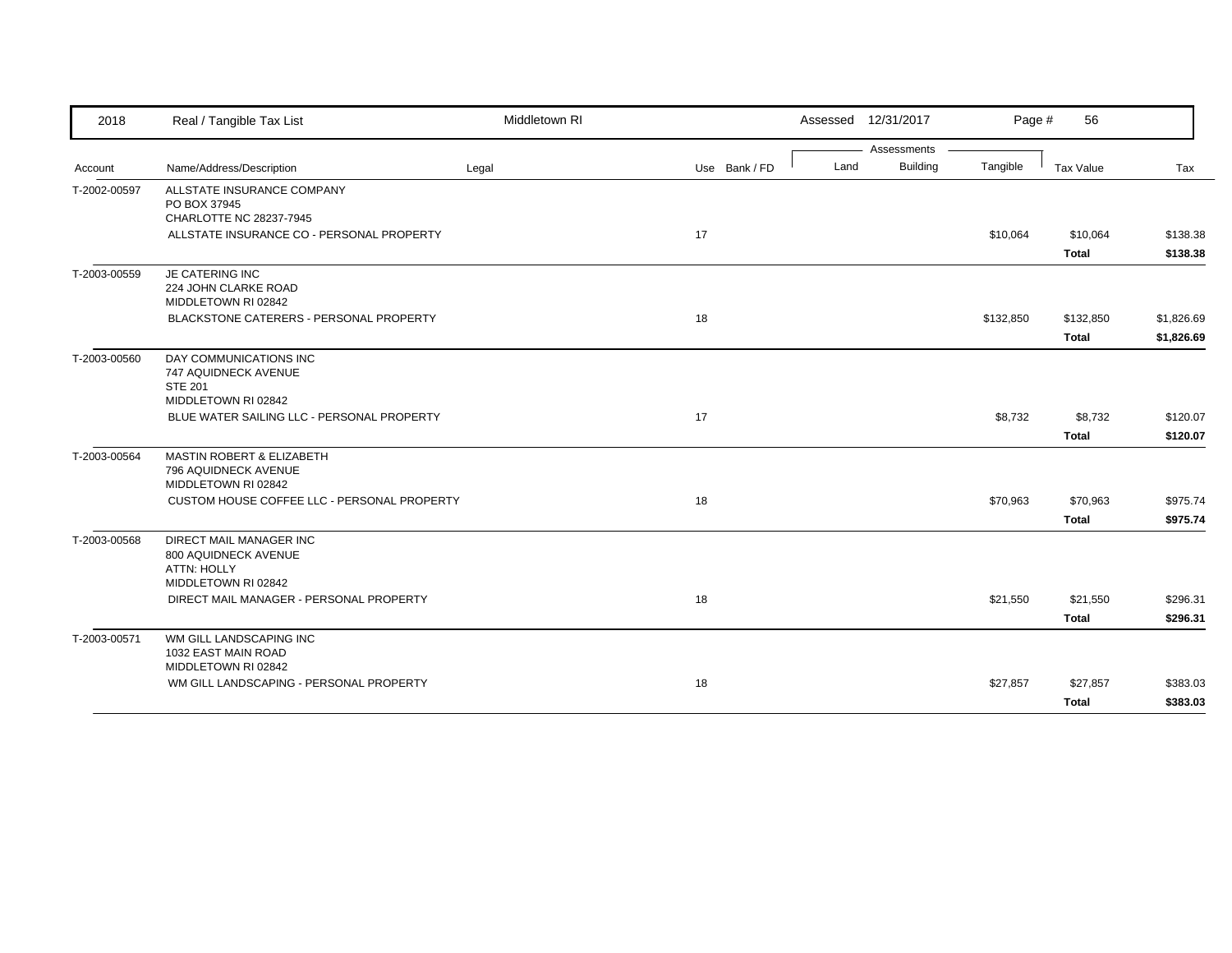| 2018         | Real / Tangible Tax List                                                              | Middletown RI |               |      | Assessed 12/31/2017            | Page #    | 57                        |                          |
|--------------|---------------------------------------------------------------------------------------|---------------|---------------|------|--------------------------------|-----------|---------------------------|--------------------------|
| Account      | Name/Address/Description                                                              | Legal         | Use Bank / FD | Land | Assessments<br><b>Building</b> | Tangible  | <b>Tax Value</b>          | Tax                      |
| T-2003-00577 | PD HUMPHREY CO INC                                                                    |               |               |      |                                |           |                           |                          |
|              | 8 CODDINGTON HIGHWAY<br>MIDDLETOWN RI 02842                                           |               |               |      |                                |           |                           |                          |
|              | HUMPHREY'S WINDOW & DOOR - PERSONAL                                                   |               | 17            |      |                                | \$7,897   | \$7,897                   | \$108.58                 |
| T-2003-00578 | <b>J &amp; S ROOFING INC</b>                                                          |               |               |      |                                |           | <b>Total</b>              | \$108.58                 |
|              | 31 BEACON STREET<br>MIDDLETOWN RI 02842                                               |               |               |      |                                |           |                           |                          |
|              | J & S ROOFING - PERSONAL PROPERTY                                                     |               | 17            |      |                                | \$1,786   | \$1,786<br><b>Total</b>   | \$24.56<br>\$24.56       |
| T-2003-00581 | WALSH KENNETH M PHD PE<br>51 BAYBERRY LANE<br>MIDDLETOWN RI 02842                     |               |               |      |                                |           |                           |                          |
|              | K & M ENGINEERING LTD - PERSONAL PROPERTY                                             |               | 17            |      |                                | \$960     | \$960<br><b>Total</b>     | \$13.20<br>\$13.20       |
| T-2003-00587 | OLYMPIC PHYSICAL THERAPY<br>1181 AQUIDNECK AVENUE<br>MIDDLETOWN RI 02842              |               |               |      |                                |           |                           |                          |
|              | T200300647 - PERSONAL PROPERTY                                                        |               | 18            |      |                                | \$50,891  | \$50,891<br><b>Total</b>  | \$699.75<br>\$699.75     |
| T-2003-00588 | T-MOBILE NORTHEAST LLC<br>ATTN PROP TAX DEPT<br>12920 SE 38TH ST<br>BELLEVUE WA 98006 |               |               |      |                                |           |                           |                          |
|              | T-MOBILE - PERSONAL PROPERTY                                                          |               | 18            |      |                                | \$166,577 | \$166,577<br><b>Total</b> | \$2,290.43<br>\$2,290.43 |
| T-2003-00600 | <b>SCHOTT PETER J DMD</b><br>1005 AQUIDNECK AVENUE<br>MIDDLETOWN RI 02842             |               |               |      |                                |           |                           |                          |
|              | PETER SCHOTT DMD - PERSONAL PROPERTY                                                  |               | 18            |      |                                | \$54,679  | \$54,679<br><b>Total</b>  | \$751.84<br>\$751.84     |
| T-2003-00602 | SEMCO ROBERT S DMD MS<br>58 EAST MAIN ROAD<br>MIDDLETOWN RI 02842                     |               |               |      |                                |           |                           |                          |
|              | SEMCO ORTHODONTICS - PERSONAL PROPERTY                                                |               | 17            |      |                                | \$9,683   | \$9,683<br><b>Total</b>   | \$133.14<br>\$133.14     |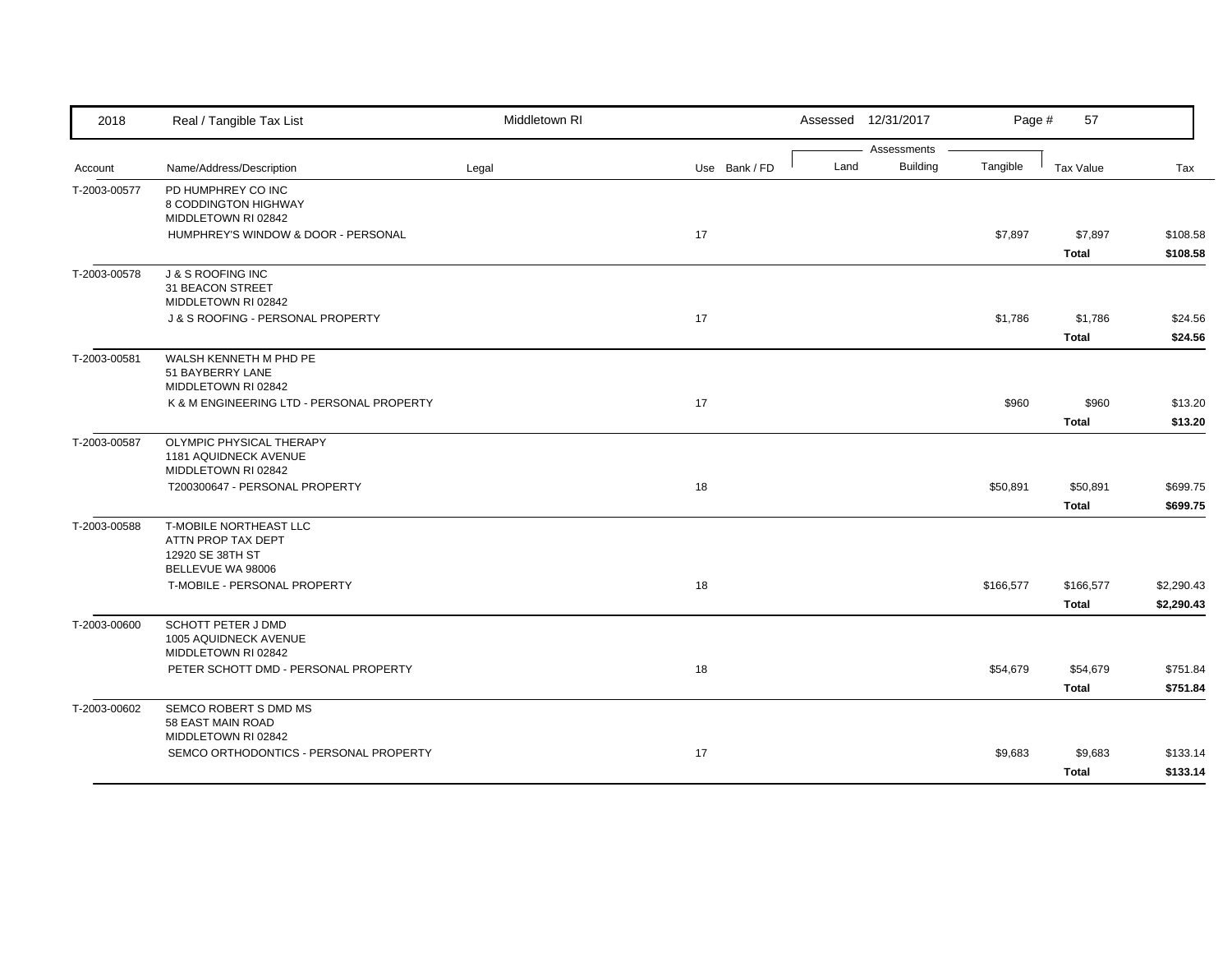| 2018         | Real / Tangible Tax List                                      | Middletown RI |               |      | Assessed 12/31/2017     | Page #    | 58           |            |
|--------------|---------------------------------------------------------------|---------------|---------------|------|-------------------------|-----------|--------------|------------|
|              |                                                               |               |               |      | Assessments<br>Building | Tangible  |              |            |
| Account      | Name/Address/Description                                      | Legal         | Use Bank / FD | Land |                         |           | Tax Value    | Tax        |
| T-2003-00606 | <b>TWOMEY MARIE</b><br>15 KING ROAD                           |               |               |      |                         |           |              |            |
|              | MIDDLETOWN RI 02842                                           |               |               |      |                         |           |              |            |
|              | SPORTS SECTION OF RI - PERSONAL PROPERTY                      |               | 17            |      |                         | \$3,350   | \$3,350      | \$46.06    |
|              |                                                               |               |               |      |                         |           | <b>Total</b> | \$46.06    |
| T-2003-00621 | LANG PHARMA NUTRITION INC                                     |               |               |      |                         |           |              |            |
|              | 20 SILVA LANE<br>MIDDLETOWN RI 02842                          |               |               |      |                         |           |              |            |
|              | LANG PHARMA NUTRITION INC - PERSONAL PROPERTY                 |               | 18            |      |                         | \$382,470 | \$382,470    | \$5,258.96 |
|              |                                                               |               |               |      |                         |           | <b>Total</b> | \$5,258.96 |
| T-2003-00626 | <b>ASHWORTH DAN</b>                                           |               |               |      |                         |           |              |            |
|              | 327 MITCHELLS LANE                                            |               |               |      |                         |           |              |            |
|              | MIDDLETOWN RI 02842<br>DAN ASHWORTH LANDSCAPING - PERSONAL    |               | 17            |      |                         | \$6,765   | \$6,765      | \$93.02    |
|              |                                                               |               |               |      |                         |           | <b>Total</b> | \$93.02    |
| T-2003-00628 | ATC TECH INC                                                  |               |               |      |                         |           |              |            |
|              | PO BOX 4917                                                   |               |               |      |                         |           |              |            |
|              | MIDDLETOWN RI 02842                                           |               |               |      |                         |           |              |            |
|              | ATC TECH INC - PERSONAL PROPERTY                              |               | 18            |      |                         | \$40,492  | \$40,492     | \$556.77   |
|              |                                                               |               |               |      |                         |           | <b>Total</b> | \$556.77   |
| T-2003-00630 | SHEEHAN DEBRA DC<br>477 EAST MAIN ROAD                        |               |               |      |                         |           |              |            |
|              | MIDDLETOWN RI 02842                                           |               |               |      |                         |           |              |            |
|              | ISLAND CHIROPRACTIC - PERSONAL PROPERTY                       |               | 17            |      |                         | \$8,496   | \$8,496      | \$116.82   |
|              |                                                               |               |               |      |                         |           | <b>Total</b> | \$116.82   |
| T-2003-00634 | LUCEY KATHRYN WHITNEY                                         |               |               |      |                         |           |              |            |
|              | 230 TROUT DRIVE                                               |               |               |      |                         |           |              |            |
|              | MIDDLETOWN RI 02842<br>K WHITNEY LUCEY PHOTOGRAPHY - PERSONAL |               | 17            |      |                         | \$9,682   | \$9,682      | \$133.13   |
|              |                                                               |               |               |      |                         |           | <b>Total</b> | \$133.13   |
| T-2003-00635 | <b>WALKER INTERIORS LLC</b>                                   |               |               |      |                         |           |              |            |
|              | 510 EAST MAIN ROAD                                            |               |               |      |                         |           |              |            |
|              | MIDDLETOWN RI 02842                                           |               |               |      |                         |           |              |            |
|              | WALKER INTERIORS - PERSONAL PROPERTY                          |               | 18            |      |                         | \$13,246  | \$13,246     | \$182.13   |
|              |                                                               |               |               |      |                         |           | <b>Total</b> | \$182.13   |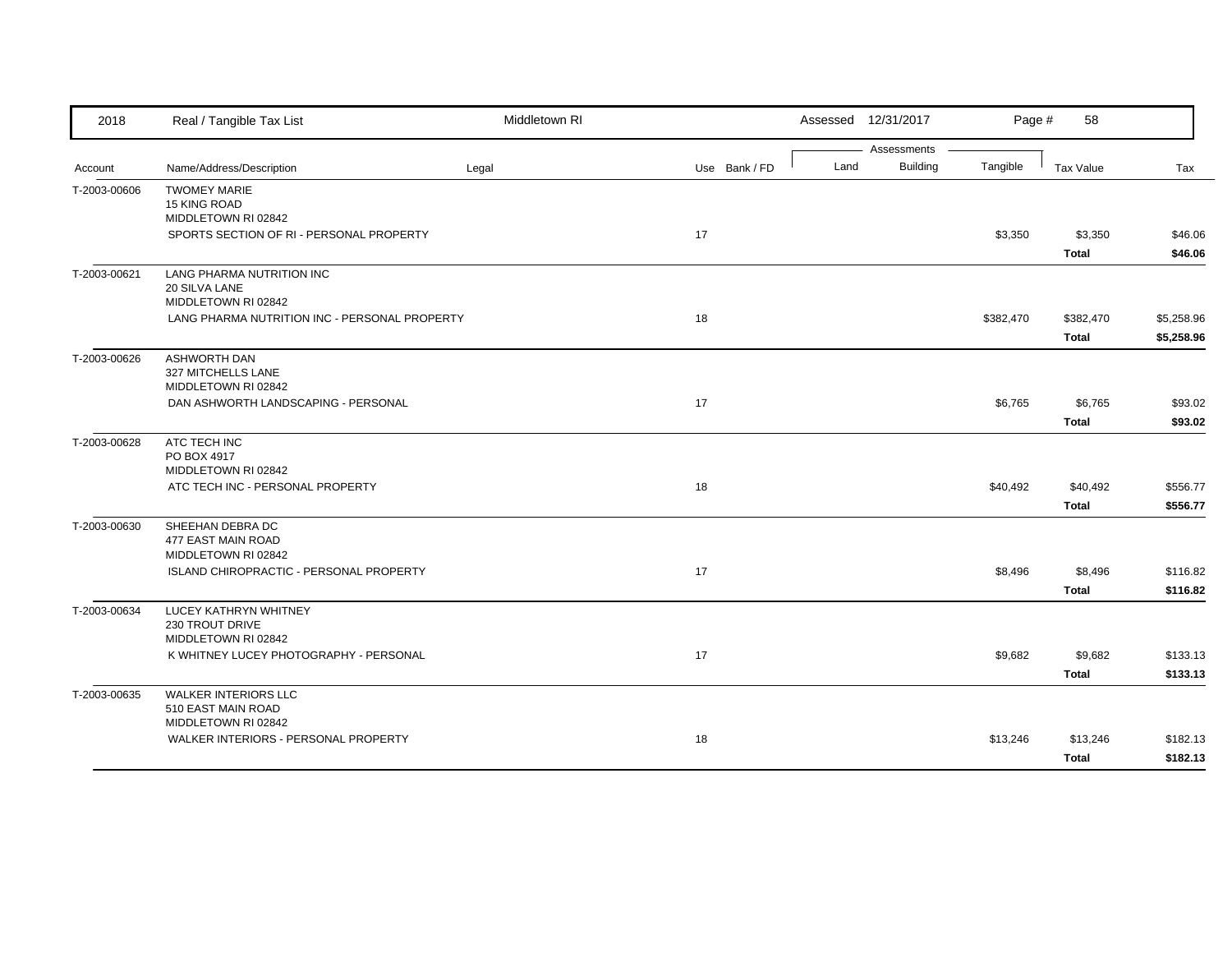| 2018         | Real / Tangible Tax List                                                                          | Middletown RI |               |      | Assessed 12/31/2017            | Page #    | 59           |            |
|--------------|---------------------------------------------------------------------------------------------------|---------------|---------------|------|--------------------------------|-----------|--------------|------------|
| Account      | Name/Address/Description                                                                          | Legal         | Use Bank / FD | Land | Assessments<br><b>Building</b> | Tangible  | Tax Value    | Tax        |
|              |                                                                                                   |               |               |      |                                |           |              |            |
| T-2003-00638 | <b>DISH NETWORK LLC</b><br>PO BOX 6623                                                            |               |               |      |                                |           |              |            |
|              | ENGLEWOOD CO 80155                                                                                |               |               |      |                                |           |              |            |
|              | DISH NETWORK LLC - PERSONAL PROPERTY                                                              |               | 18            |      |                                | \$12,926  | \$12,926     | \$177.73   |
|              |                                                                                                   |               |               |      |                                |           | <b>Total</b> | \$177.73   |
| T-2003-00647 | <b>MONIZ BRUCE A</b><br><b>487 THAMES STREET</b><br>NEWPORT RI 02840                              |               |               |      |                                |           |              |            |
|              | BAM BUILDING CORP - PERSONAL PROPERTY                                                             |               | 17            |      |                                | \$2,233   | \$2,233      | \$30.70    |
|              |                                                                                                   |               |               |      |                                |           | <b>Total</b> | \$30.70    |
| T-2004-00532 | <b>BAER WILLIAM G III</b><br>55 HARVEY ROAD<br>MIDDLETOWN RI 02842                                |               |               |      |                                |           |              |            |
|              | <b>ISLAND TREE SERVICE - PERSONAL PROPERTY</b>                                                    |               | 17            |      |                                | \$1,650   | \$1,650      | \$22.69    |
|              |                                                                                                   |               |               |      |                                |           | <b>Total</b> | \$22.69    |
| T-2004-00533 | BARNES & NOBLE BOOKSELLERS INC<br>C/O MARVIN F POER COMPANY<br>PO BOX 52427<br>ATLANTA GA 30355   |               |               |      |                                |           |              |            |
|              | BARNES & NOBLE BOOKSELLERS - PERSONAL                                                             |               | 18            |      |                                | \$515,555 | \$515,555    | \$7,088.88 |
|              |                                                                                                   |               |               |      |                                |           | <b>Total</b> | \$7,088.88 |
| T-2004-00536 | <b>BED BATH &amp; BEYOND</b><br>C/O TAX DEPARTMENT<br>700 LIBERTY AVENUE<br><b>UNION NJ 07083</b> |               |               |      |                                |           |              |            |
|              | BED BATH & BEYOND #550 - PERSONAL PROPERTY                                                        |               | 18            |      |                                | \$381,476 | \$381,476    | \$5,245.30 |
|              |                                                                                                   |               |               |      |                                |           | <b>Total</b> | \$5,245.30 |
| T-2004-00540 | KJM ENTERPRISES II LLC<br>330 WEST MAIN ROAD<br>MIDDLETOWN RI 02842                               |               |               |      |                                |           |              |            |
|              | CARMELLA'S PIZZERIA - PERSONAL PROPERTY                                                           |               | 18            |      |                                | \$43,652  | \$43,652     | \$600.22   |
|              |                                                                                                   |               |               |      |                                |           | <b>Total</b> | \$600.22   |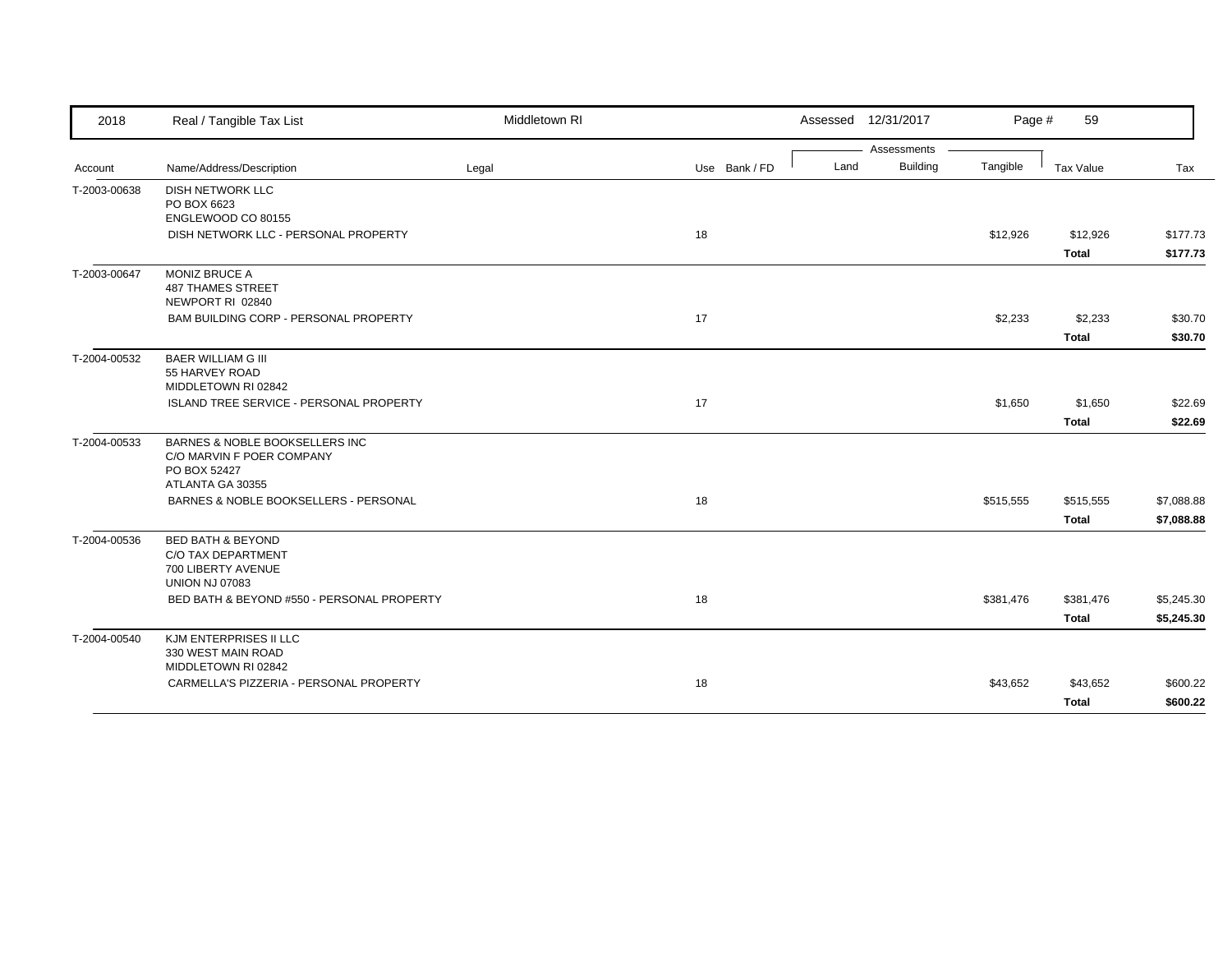| 2018         | Real / Tangible Tax List                                                         | Middletown RI |               |      | Assessed 12/31/2017 | Page #    | 60           |            |
|--------------|----------------------------------------------------------------------------------|---------------|---------------|------|---------------------|-----------|--------------|------------|
|              |                                                                                  |               |               |      | Assessments         |           |              |            |
| Account      | Name/Address/Description                                                         | Legal         | Use Bank / FD | Land | <b>Building</b>     | Tangible  | Tax Value    | Tax        |
| T-2004-00541 | <b>CISCO SYSTEMS CAPITAL CORP</b><br>PROP TAX ALLIANCE INC<br>PO BOX 311746      |               |               |      |                     |           |              |            |
|              | NEW BRAUNFELS TX 78131<br>CISCO SYSTEMS CAPITAL CORP - PERSONAL                  |               | 94            |      |                     | \$30,668  | \$30,668     | \$421.69   |
|              |                                                                                  |               |               |      |                     |           | <b>Total</b> | \$421.69   |
| T-2004-00542 | COASTAL PROPERTY MGMNT INC<br>1341 WEST MAIN ROAD<br><b>STE 11</b>               |               |               |      |                     |           |              |            |
|              | MIDDLETOWN RI 02842<br>COASTAL PROPERTY MANAGEMENT - PERSONAL                    |               | 17            |      |                     | \$1,688   | \$1,688      | \$23.21    |
|              |                                                                                  |               |               |      |                     |           | <b>Total</b> | \$23.21    |
| T-2004-00545 | <b>CROWN CREDIT COMPANY</b><br>44 SOUTH WASHINGTON STREET<br>NEW BREMEN OH 45869 |               |               |      |                     |           |              |            |
|              | CROWN CREDIT COMPANY - PERSONAL PROPERTY                                         |               | 94            |      |                     | \$24,347  | \$24,347     | \$334.77   |
|              |                                                                                  |               |               |      |                     |           | <b>Total</b> | \$334.77   |
| T-2004-00546 | <b>DADDIO DOMENIC</b><br><b>434 PARK AVENUE</b><br>PORTSMOUTH RI 02871           |               |               |      |                     |           |              |            |
|              | NEWPORT COUNTY ACUPUNCTURE CTR - PERSONAL                                        |               | 17            |      |                     | \$680     | \$680        | \$9.35     |
|              |                                                                                  |               |               |      |                     |           | <b>Total</b> | \$9.35     |
| T-2004-00555 | WM HOTEL GROUP LLC<br>PO BOX 2516<br>FALL RIVER MA 02722                         |               |               |      |                     |           |              |            |
|              | HAMPTON INN & SUITES - PERSONAL PROPERTY                                         |               | 18            |      |                     | \$292,532 | \$292,532    | \$4,022.32 |
|              |                                                                                  |               |               |      |                     |           | Total        | \$4,022.32 |
| T-2004-00558 | JANSSEN FAMILY CHIROPRACTIC<br>850 AQUIDNECK AVENUE<br>REAR B-12                 |               |               |      |                     |           |              |            |
|              | MIDDLETOWN RI 02842<br>JANSSEN FAMILY CHIROPRACTIC - PERSONAL                    |               | 17            |      |                     | \$1,437   | \$1,437      | \$19.76    |
|              |                                                                                  |               |               |      |                     |           | Total        | \$19.76    |
|              |                                                                                  |               |               |      |                     |           |              |            |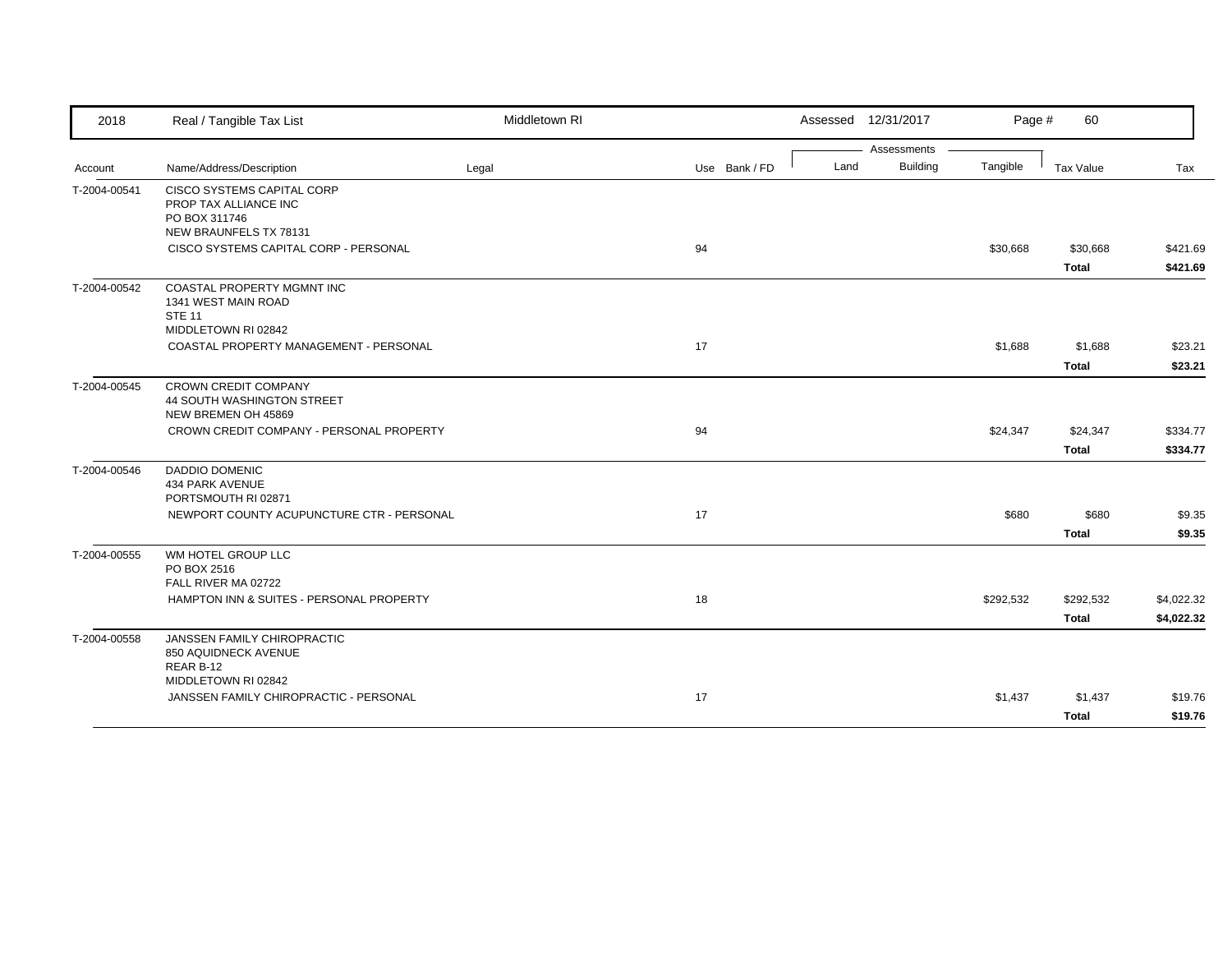| 2018         | Real / Tangible Tax List                                                                        | Middletown RI |               |      | Assessed 12/31/2017            | Page #    | 61                        |                          |
|--------------|-------------------------------------------------------------------------------------------------|---------------|---------------|------|--------------------------------|-----------|---------------------------|--------------------------|
| Account      | Name/Address/Description                                                                        | Legal         | Use Bank / FD | Land | Assessments<br><b>Building</b> | Tangible  | Tax Value                 | Tax                      |
| T-2004-00564 | MICHAELS STORES LLC<br>C/O MARVIN F POER & COMPANY<br>PO BOX 52427<br>ATLANTA GA 30355          |               |               |      |                                |           |                           |                          |
|              | MICHAEL'S STORES INC - PERSONAL PROPERTY                                                        |               | 18            |      |                                | \$188,524 | \$188,524<br><b>Total</b> | \$2,592.21<br>\$2,592.21 |
| T-2004-00567 | HYG FINANCIAL SERVICES INC<br>PO BOX 36200<br>PROPERTY TAX COMPLIANCE<br>BILLINGS MT 59107-6200 |               |               |      |                                |           |                           |                          |
|              | HYG FINANCIAL SERVICES INC - PERSONAL PROPERTY                                                  |               | 94            |      |                                | \$16,317  | \$16,317<br><b>Total</b>  | \$224.36<br>\$224.36     |
| T-2004-00574 | RAYMOND LEASING CORP<br>22 SOUTH CANAL STREET<br><b>GREENE NY 13778</b>                         |               |               |      |                                |           |                           |                          |
|              | RAYMOND LEASING CORPORATION - PERSONAL                                                          |               | 94            |      |                                | \$16,032  | \$16,032<br><b>Total</b>  | \$220.44<br>\$220.44     |
| T-2004-00581 | <b>SANTOS WILLIAM</b><br>390 CRANDALL ROAD<br>TIVERTON RI 02878                                 |               |               |      |                                |           |                           |                          |
|              | SANTOS WELDING - PERSONAL PROPERTY                                                              |               | 17            |      |                                | \$5,552   | \$5,552<br><b>Total</b>   | \$76.34<br>\$76.34       |
| T-2004-00583 | STARBUCKS CORPORATION<br>PO BOX 34442<br>M/S S-TAX 3<br>SEATTLE WA 98124-1442                   |               |               |      |                                |           |                           |                          |
|              | STARBUCKS COFFEE #7599 - PERSONAL PROPERTY                                                      |               | 18            |      |                                | \$141,809 | \$141,809<br><b>Total</b> | \$1,949.87<br>\$1,949.87 |
| T-2004-00587 | WOODS CPA LTD<br>575 EAST MAIN ROAD<br>UNIT <sub>9</sub>                                        |               |               |      |                                |           |                           |                          |
|              | MIDDLETOWN RI 02842<br>WOODS CPA LTD - PERSONAL PROPERTY                                        |               | 17            |      |                                | \$2,619   | \$2,619<br><b>Total</b>   | \$36.01<br>\$36.01       |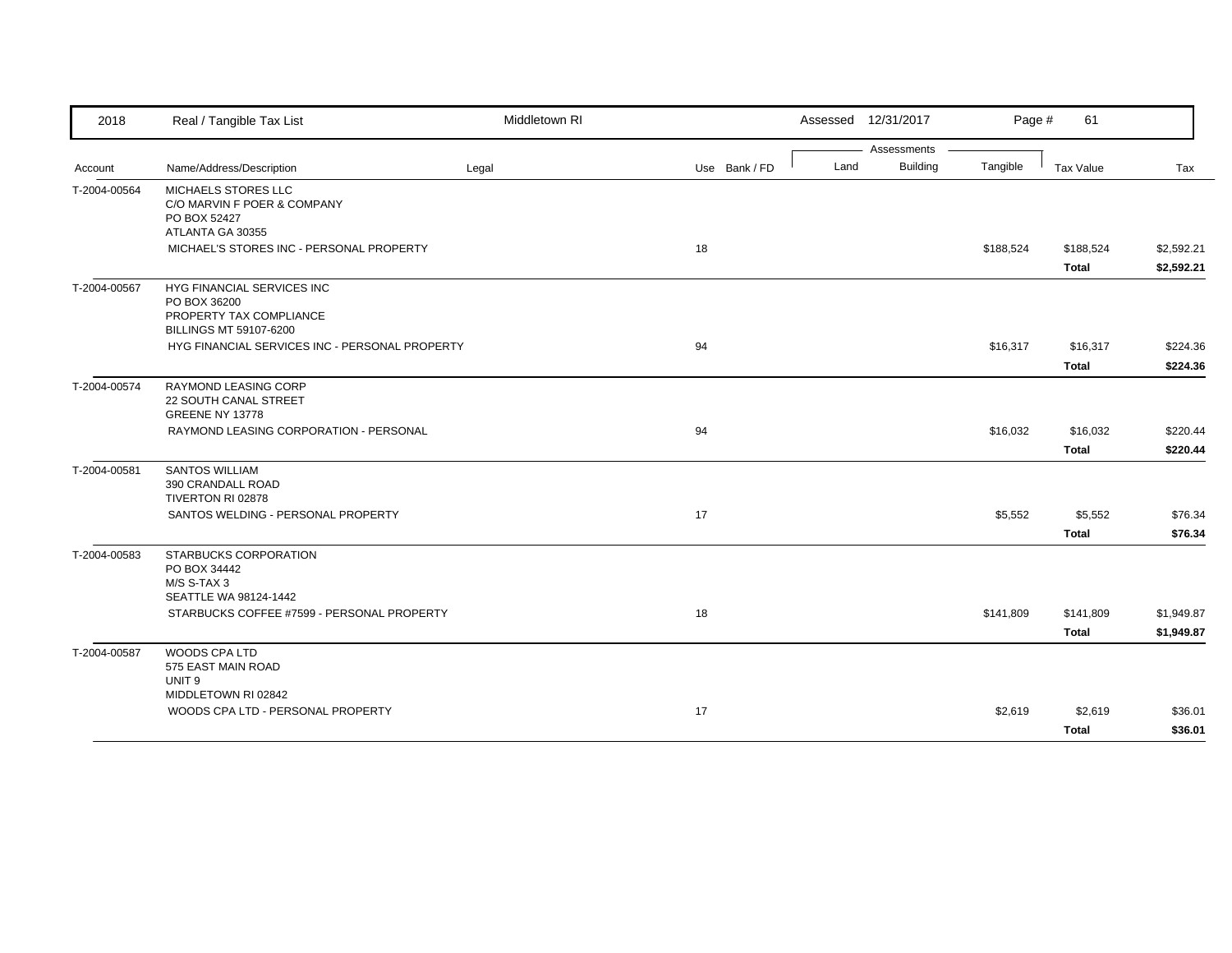| 2018         | Real / Tangible Tax List                                                            | Middletown RI |               | Assessed 12/31/2017 |             | Page #    | 62                       |                      |
|--------------|-------------------------------------------------------------------------------------|---------------|---------------|---------------------|-------------|-----------|--------------------------|----------------------|
|              |                                                                                     |               |               |                     | Assessments |           |                          |                      |
| Account      | Name/Address/Description                                                            | Legal         | Use Bank / FD | Land                | Building    | Tangible  | Tax Value                | Tax                  |
| T-2004-00593 | CARRELLAS ROBERT A MD<br>700 AQUIDNECK AVENUE<br>MIDDLETOWN RI 02842                |               |               |                     |             |           |                          |                      |
|              | CARRELLAS ROBERT A MD - PERSONAL PROPERTY                                           |               | 18            |                     |             | \$10,630  | \$10,630<br><b>Total</b> | \$146.16<br>\$146.16 |
| T-2004-00596 | <b>CLARIS VISION LLC</b><br>51 STATE ROAD<br>DARTMOUTH MA 02747-3319                |               |               |                     |             |           |                          |                      |
|              | EYE HEALTH ASSOCIATES - PERSONAL PROPERTY                                           |               | 18            |                     |             | \$101,741 | \$101,741                | \$1,398.94           |
|              |                                                                                     |               |               |                     |             |           | <b>Total</b>             | \$1,398.94           |
| T-2004-00598 | DETWILER DEVIN & TRACY<br>790 AQUIDNECK AVENUE<br>MIDDLETOWN RI 02842               |               |               |                     |             |           |                          |                      |
|              | JO D' ALAN SALON - PERSONAL PROPERTY                                                |               | 18            |                     |             | \$23,640  | \$23,640                 | \$325.05             |
|              |                                                                                     |               |               |                     |             |           | <b>Total</b>             | \$325.05             |
| T-2004-00601 | MOORE VIRGADAMO & LYNCH LTD<br>97 JOHN CLARKE ROAD<br>MIDDLETOWN RI 02842           |               |               |                     |             |           |                          |                      |
|              | MOORE VIRGADAMO & LYNCH - PERSONAL PROPERTY                                         |               | 18            |                     |             | \$13,398  | \$13,398                 | \$184.22             |
|              |                                                                                     |               |               |                     |             |           | <b>Total</b>             | \$184.22             |
| T-2004-00604 | <b>SILVIA DORIS</b><br>1341 WEST ROAD<br>STE <sub>4</sub><br>MIDDLETOWN RI 02842    |               |               |                     |             |           |                          |                      |
|              | QUIC KUTZ - PERSONAL PROPERTY                                                       |               | 18            |                     |             | \$13,398  | \$13,398                 | \$184.22             |
|              |                                                                                     |               |               |                     |             |           | <b>Total</b>             | \$184.22             |
| T-2004-00606 | TOWERSTREAM CORPORATION<br>88 SILVA LANE<br>TECH IV BUILDING<br>MIDDLETOWN RI 02842 |               |               |                     |             |           |                          |                      |
|              | TOWERSTREAM - PERSONAL PROPERTY                                                     |               | 18            |                     |             | \$446,309 | \$446,309                | \$6,136.75           |
|              |                                                                                     |               |               |                     |             |           | <b>Total</b>             | \$6,136.75           |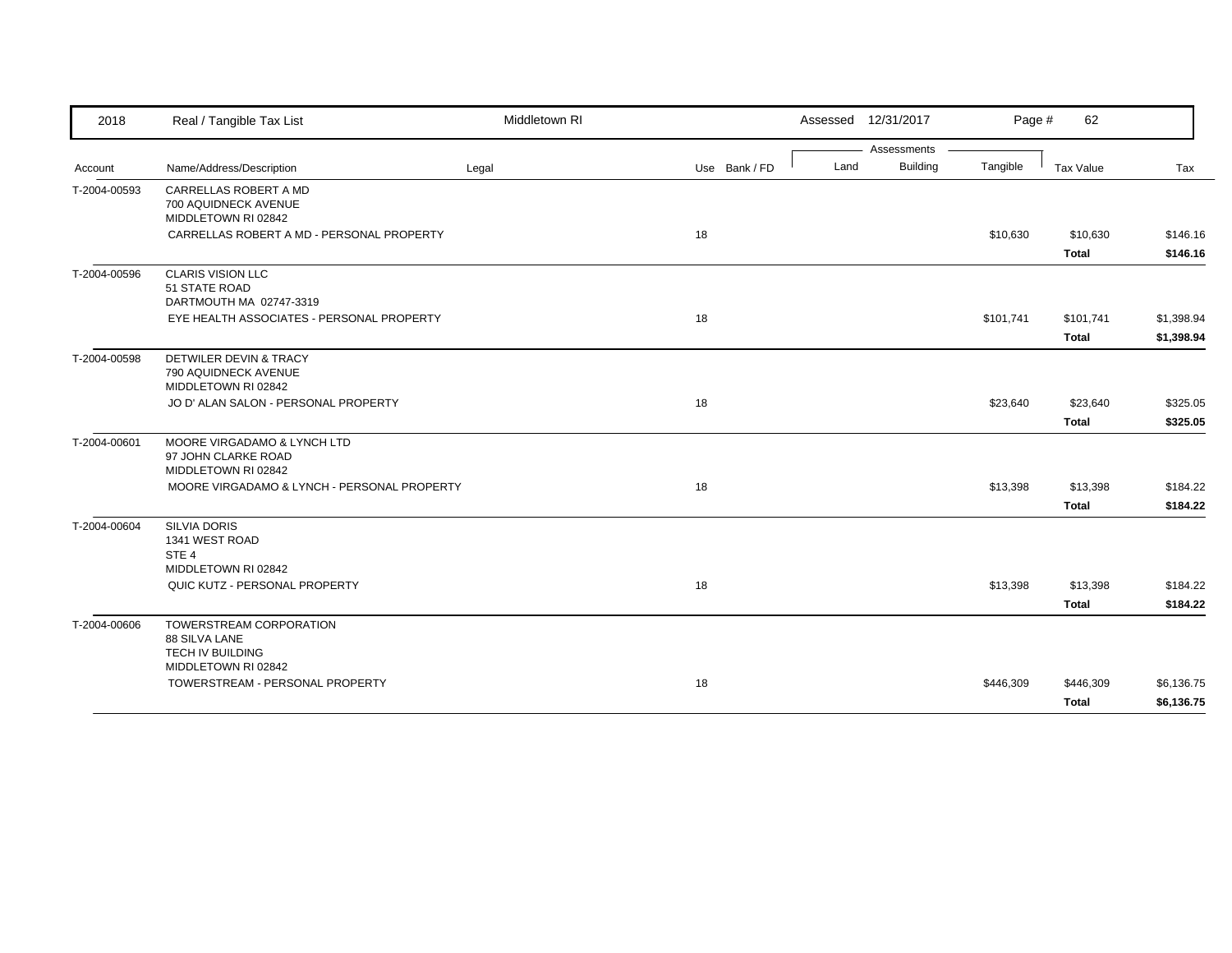| 2018         | Real / Tangible Tax List                     | Middletown RI |               |      | Assessed 12/31/2017            | Page #    | 63           |            |
|--------------|----------------------------------------------|---------------|---------------|------|--------------------------------|-----------|--------------|------------|
|              | Name/Address/Description                     |               | Use Bank / FD | Land | Assessments<br><b>Building</b> | Tangible  | Tax Value    | Tax        |
| Account      |                                              | Legal         |               |      |                                |           |              |            |
| T-2004-00612 | PARANZINO GAIL<br>202 VALLEY ROAD            |               |               |      |                                |           |              |            |
|              | MIDDLETOWN RI 02842                          |               |               |      |                                |           |              |            |
|              | SEW WHAT - PERSONAL PROPERTY                 |               | 17            |      |                                | \$960     | \$960        | \$13.20    |
|              |                                              |               |               |      |                                |           | Total        | \$13.20    |
| T-2004-00618 | AT & T CORP                                  |               |               |      |                                |           |              |            |
|              | PO BOX 7207<br>BEDMINSTER NJ 07921           |               |               |      |                                |           |              |            |
|              | AT & T - PERSONAL PROPERTY                   |               | 94            |      |                                | \$2,567   | \$2,567      | \$35.30    |
|              |                                              |               |               |      |                                |           |              |            |
|              |                                              |               |               |      |                                |           | <b>Total</b> | \$35.30    |
| T-2004-00619 | CANON FINANCIAL SERVICES INC                 |               |               |      |                                |           |              |            |
|              | 158 GAITHER DR STE 200<br>PO BOX 5008        |               |               |      |                                |           |              |            |
|              | MT LAUREL NJ 08054                           |               |               |      |                                |           |              |            |
|              | CANON FINANCIAL SERVICES INC - PERSONAL      |               | 94            |      |                                | \$139,845 | \$139,845    | \$1,922.87 |
|              |                                              |               |               |      |                                |           | <b>Total</b> | \$1,922.87 |
| T-2004-00626 | <b>BROWN LARRY</b>                           |               |               |      |                                |           |              |            |
|              | DBA LUCA MUSIC & PIANO GALLERY               |               |               |      |                                |           |              |            |
|              | 84 BOULEVARD                                 |               |               |      |                                |           |              |            |
|              | MIDDLETOWN RI 02842                          |               |               |      |                                |           |              |            |
|              | LUCA MUSIC & PIANO GALLERY - PERSONAL        |               | 17            |      |                                | \$450     | \$450        | \$6.19     |
|              |                                              |               |               |      |                                |           | <b>Total</b> | \$6.19     |
| T-2004-00632 | KOSSOWSKI JOHN                               |               |               |      |                                |           |              |            |
|              | 35 LONGWOOD ROAD<br>APT 309                  |               |               |      |                                |           |              |            |
|              | MASHPEE MA 02649-2847                        |               |               |      |                                |           |              |            |
|              | 2002 32' KEYSTONE HORNET - PERSONAL PROPERTY |               | 45            |      |                                | \$6,000   | \$6,000      | \$82.50    |
|              |                                              |               |               |      |                                |           | <b>Total</b> | \$82.50    |
| T-2004-00633 | <b>MEDEIROS NELSON SR</b>                    |               |               |      |                                |           |              |            |
|              | <b>45 CAUSEWAY STREET</b>                    |               |               |      |                                |           |              |            |
|              | HUDSON MA 01749                              |               |               |      |                                |           |              |            |
|              | 1987 26' CITATION - PERSONAL PROPERTY        |               | 45            |      |                                | \$2,101   | \$2,101      | \$28.89    |
|              |                                              |               |               |      |                                |           | <b>Total</b> | \$28.89    |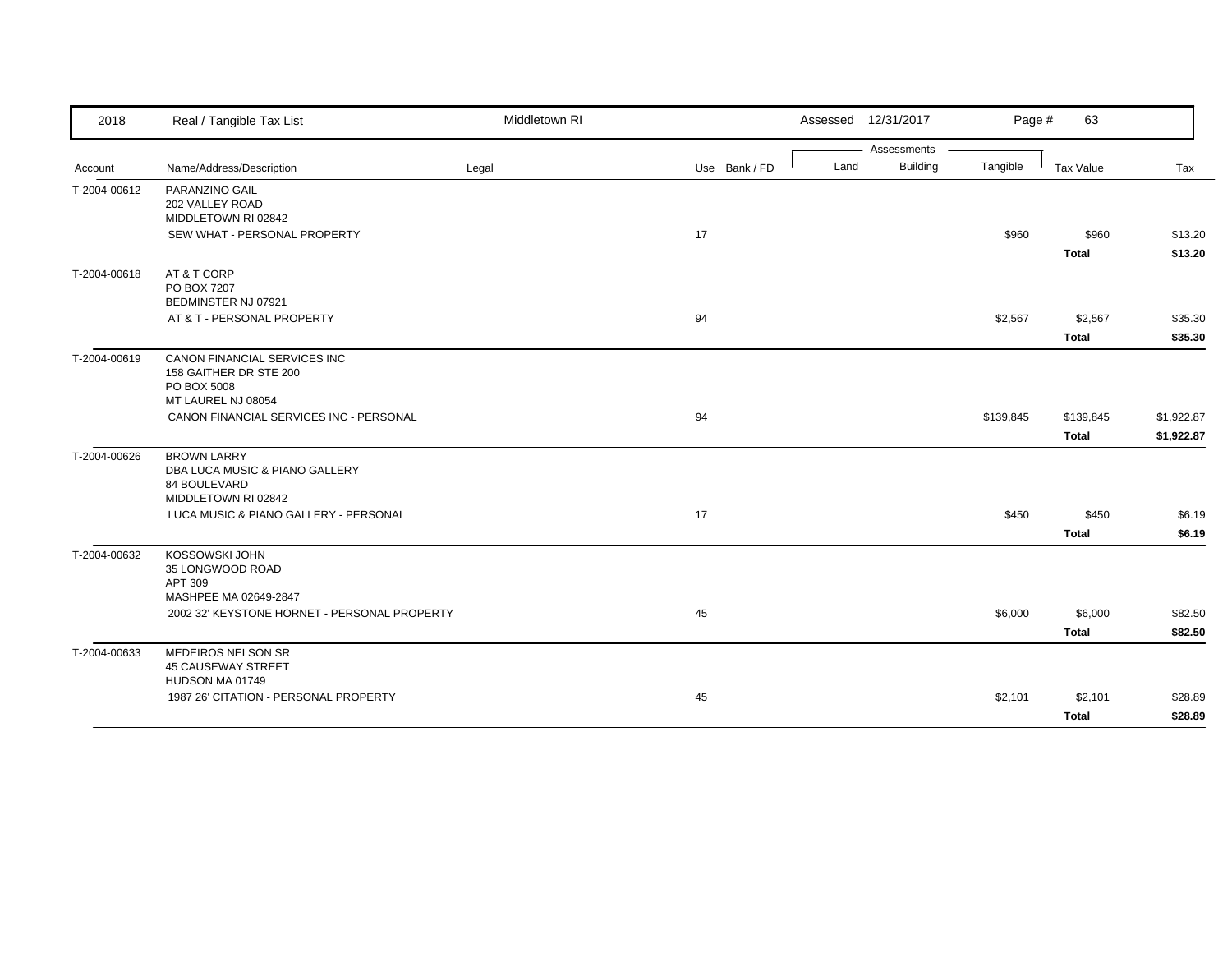| 2018         | Real / Tangible Tax List                                                   | Middletown RI |               |      | Assessed 12/31/2017            | Page #    | 64               |            |
|--------------|----------------------------------------------------------------------------|---------------|---------------|------|--------------------------------|-----------|------------------|------------|
| Account      | Name/Address/Description                                                   | Legal         | Use Bank / FD | Land | Assessments<br><b>Building</b> | Tangible  | <b>Tax Value</b> | Tax        |
|              | <b>CONTI ALLEN</b>                                                         |               |               |      |                                |           |                  |            |
| T-2004-00636 | 5 OLIVER STREET                                                            |               |               |      |                                |           |                  |            |
|              | NORTH PROVIDENCE RI 02904                                                  |               |               |      |                                |           |                  |            |
|              | 2017 34' PHOENIX SHASTA - PERSONAL PROPERTY                                |               | 45            |      |                                | \$28,500  | \$28,500         | \$391.88   |
|              |                                                                            |               |               |      |                                |           | <b>Total</b>     | \$391.88   |
| T-2005-00012 | LEAF CAPITAL FUNDING LLC                                                   |               |               |      |                                |           |                  |            |
|              | 2005 MARKET ST - FL 14                                                     |               |               |      |                                |           |                  |            |
|              | PHILADELPHIA PA 19103-7042<br>LEAF CAPITAL FUNDING LLC - PERSONAL PROPERTY |               | 18            |      |                                | \$39,778  | \$39,778         | \$546.95   |
|              |                                                                            |               |               |      |                                |           | <b>Total</b>     | \$546.95   |
|              | ODONNELL T & J BURGESS                                                     |               |               |      |                                |           |                  |            |
| T-2005-00564 | 150 AQUIDNECK AVENUE                                                       |               |               |      |                                |           |                  |            |
|              | MIDDLETOWN RI 02842                                                        |               |               |      |                                |           |                  |            |
|              | SEA WHALE MOTEL INC - PERSONAL PROPERTY                                    |               | 18            |      |                                | \$28,420  | \$28,420         | \$390.78   |
|              |                                                                            |               |               |      |                                |           | <b>Total</b>     | \$390.78   |
| T-2005-00565 | <b>QUALITYTIME LLC</b>                                                     |               |               |      |                                |           |                  |            |
|              | 1185 WEST MAIN ROAD                                                        |               |               |      |                                |           |                  |            |
|              | MIDDLETOWN RI 02842<br>TRAVELODGE - PERSONAL PROPERTY                      |               | 18            |      |                                | \$105,371 | \$105,371        | \$1,448.85 |
|              |                                                                            |               |               |      |                                |           | <b>Total</b>     | \$1,448.85 |
|              | <b>HOSPITALITY PROPERTIES TRUST</b>                                        |               |               |      |                                |           |                  |            |
| T-2005-00566 | PO BOX 579                                                                 |               |               |      |                                |           |                  |            |
|              | LOUISVILLE TN 37777-0579                                                   |               |               |      |                                |           |                  |            |
|              | COURTYARD BY MARRIOTT - PERSONAL PROPERTY                                  |               | 18            |      |                                | \$349,852 | \$349,852        | \$4,810.47 |
|              |                                                                            |               |               |      |                                |           | <b>Total</b>     | \$4,810.47 |
| T-2005-00567 | <b>WABASHA LEASING</b>                                                     |               |               |      |                                |           |                  |            |
|              | C/O DUCHARME MCMILLEN & ASSOC                                              |               |               |      |                                |           |                  |            |
|              | PO BOX 80615<br>INDIANAPOLIS IN 46280                                      |               |               |      |                                |           |                  |            |
|              | WABASHA LEASING LLC - PERSONAL PROPERTY                                    |               | 94            |      |                                | \$24,180  | \$24,180         | \$332.48   |
|              |                                                                            |               |               |      |                                |           | <b>Total</b>     | \$332.48   |
| T-2005-00569 | FAIN KENNETH W                                                             |               |               |      |                                |           |                  |            |
|              | 695 WEST MAIN ROAD                                                         |               |               |      |                                |           |                  |            |
|              | MIDDLETOWN RI 02842                                                        |               |               |      |                                |           |                  |            |
|              | <b>ISLAND CARPET &amp; FLOOR COVERING - PERSONAL</b>                       |               | 18            |      |                                | \$57,432  | \$57,432         | \$789.69   |
|              |                                                                            |               |               |      |                                |           | <b>Total</b>     | \$789.69   |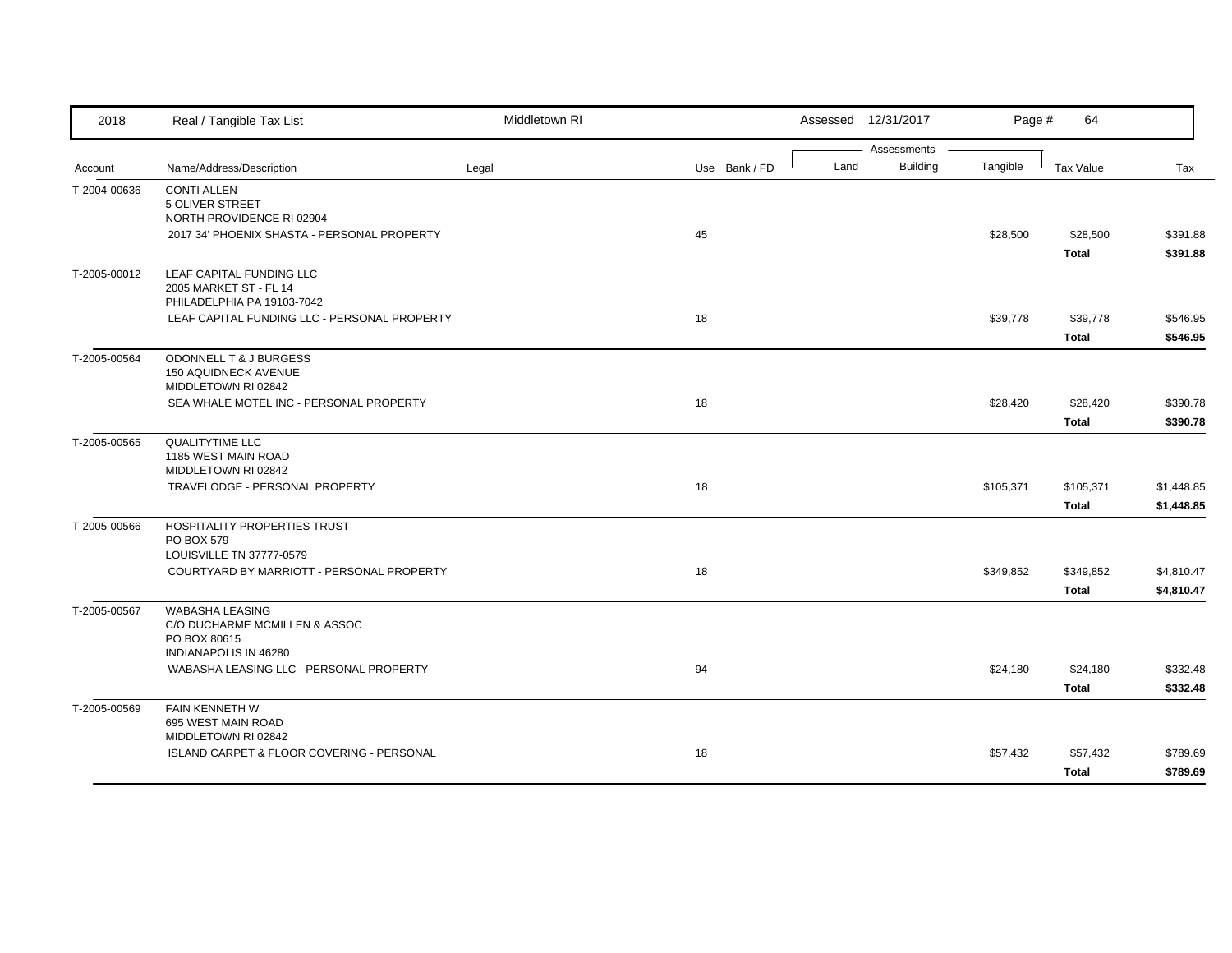| 2018         | Real / Tangible Tax List                                | Middletown RI |               |      | Assessed 12/31/2017            | Page #    | 65           |            |
|--------------|---------------------------------------------------------|---------------|---------------|------|--------------------------------|-----------|--------------|------------|
|              | Name/Address/Description                                | Legal         | Use Bank / FD | Land | Assessments<br><b>Building</b> | Tangible  | Tax Value    | Tax        |
| Account      |                                                         |               |               |      |                                |           |              |            |
| T-2005-00571 | <b>JALARAM VANI LLC</b><br>1359 WEST MAIN ROAD          |               |               |      |                                |           |              |            |
|              | MIDDLETOWN RI 02842                                     |               |               |      |                                |           |              |            |
|              | AMBASSADOR INN THE - PERSONAL PROPERTY                  |               | 18            |      |                                | \$31,072  | \$31,072     | \$427.24   |
|              |                                                         |               |               |      |                                |           | <b>Total</b> | \$427.24   |
| T-2005-00576 | 936 HOSPITALITY LLC                                     |               |               |      |                                |           |              |            |
|              | 936 WEST MAIN ROAD                                      |               |               |      |                                |           |              |            |
|              | MIDDLETOWN RI 02842<br>QUALITY INN - PERSONAL PROPERTY  |               | 18            |      |                                | \$293,164 | \$293,164    | \$4,031.01 |
|              |                                                         |               |               |      |                                |           |              |            |
|              |                                                         |               |               |      |                                |           | <b>Total</b> | \$4,031.01 |
| T-2005-00577 | FEDEX OFFICE & PRINT SERVICES<br>C/O ALTUS GROUP US INC |               |               |      |                                |           |              |            |
|              | PO BOX 71850                                            |               |               |      |                                |           |              |            |
|              | PHOENIX AZ 85050                                        |               |               |      |                                |           |              |            |
|              | FEDEX OFFICE & PRINT SRV INC - PERSONAL                 |               | 18            |      |                                | \$221,707 | \$221,707    | \$3,048.47 |
|              |                                                         |               |               |      |                                |           | <b>Total</b> | \$3,048.47 |
| T-2005-00578 | <b>CORT FURNITURE RENTAL</b>                            |               |               |      |                                |           |              |            |
|              | <b>BADEN TX MGT LLC</b>                                 |               |               |      |                                |           |              |            |
|              | PO BOX 80397<br>FT WAYNE IN 46898                       |               |               |      |                                |           |              |            |
|              | CORT FURNITURE RENTAL - PERSONAL PROPERTY               |               | 94            |      |                                | \$347,771 | \$347,771    | \$4,781.85 |
|              |                                                         |               |               |      |                                |           | <b>Total</b> | \$4,781.85 |
| T-2005-00580 | SANTANDER BANK NA                                       |               |               |      |                                |           |              |            |
|              | PO BOX 953                                              |               |               |      |                                |           |              |            |
|              | PORT JEFFERSON STA NY 11776                             |               |               |      |                                |           |              |            |
|              | SANTANDER BANK - PERSONAL PROPERTY                      |               | 18            |      |                                | \$282,684 | \$282,684    | \$3,886.91 |
|              |                                                         |               |               |      |                                |           | <b>Total</b> | \$3,886.91 |
| T-2005-00582 | L-3 UNIDYNE INC                                         |               |               |      |                                |           |              |            |
|              | 2740 ELLSMORE AVENUE<br>NORFOLK VA 23513                |               |               |      |                                |           |              |            |
|              | L-3 UNIDYNE INC - PERSONAL PROPERTY                     |               | 18            |      |                                | \$19,832  | \$19,832     | \$272.69   |
|              |                                                         |               |               |      |                                |           | <b>Total</b> | \$272.69   |
|              |                                                         |               |               |      |                                |           |              |            |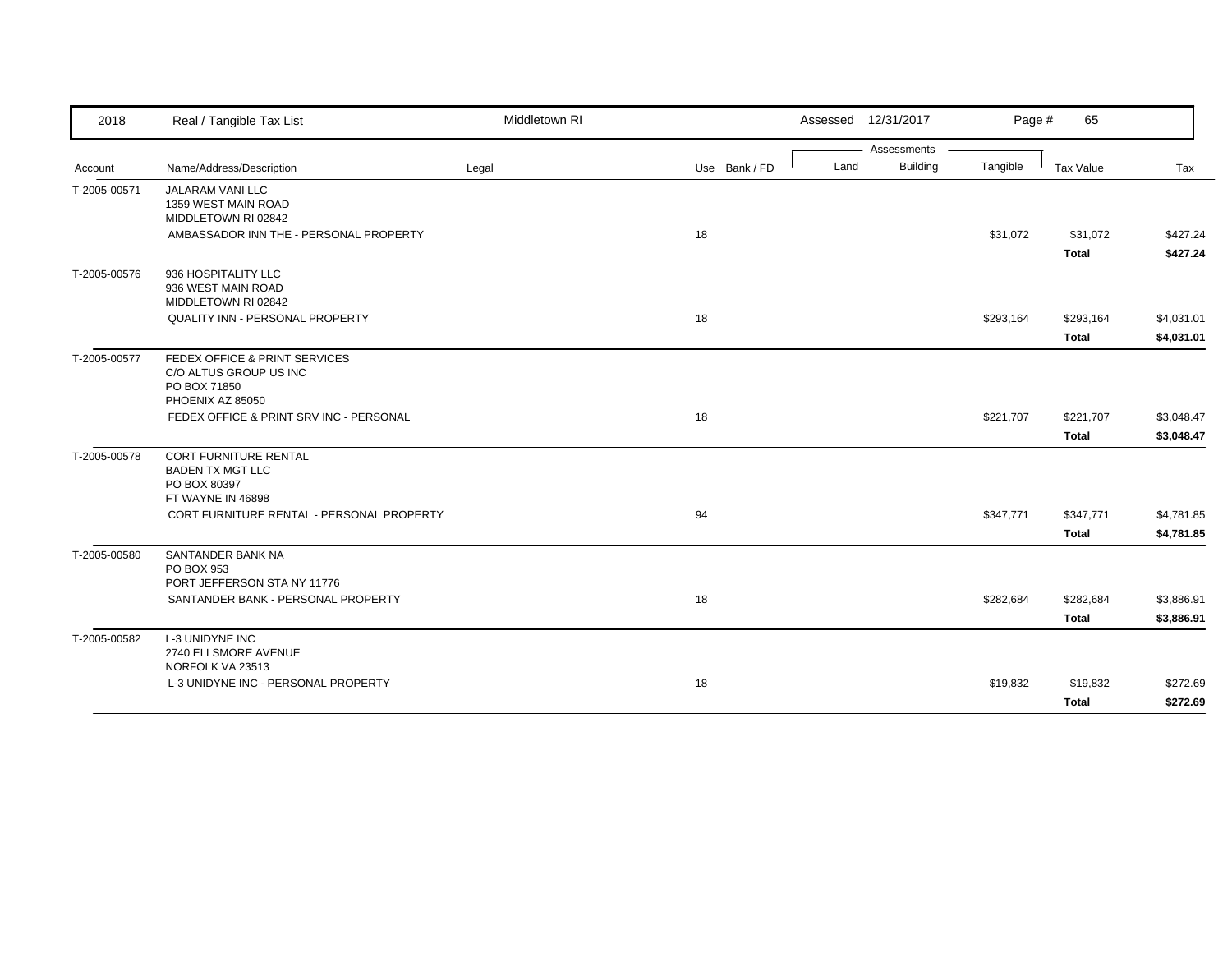| 2018         | Real / Tangible Tax List                                                             | Middletown RI |               | Assessed 12/31/2017 |                             | Page #<br>66           |            |
|--------------|--------------------------------------------------------------------------------------|---------------|---------------|---------------------|-----------------------------|------------------------|------------|
|              |                                                                                      |               |               |                     | Assessments                 |                        |            |
| Account      | Name/Address/Description                                                             | Legal         | Use Bank / FD | Land                | <b>Building</b><br>Tangible | Tax Value              | Tax        |
| T-2005-00585 | NORTHERN LEASING SYSTEMS INC<br>ATTN: TAX DEPT<br>7303 SE LAKE ROAD                  |               |               |                     |                             |                        |            |
|              | PORTLAND OR 97267                                                                    |               |               |                     |                             |                        |            |
|              | NORTHERN LEASING SYSTEMS INC - PERSONAL                                              |               | 94            |                     |                             | \$531<br>\$531         | \$7.30     |
|              |                                                                                      |               |               |                     |                             | <b>Total</b>           | \$7.30     |
| T-2005-00586 | <b>D ANG P CORPORATION</b><br>23 VALLEY ROAD<br>MIDDLETOWN RI 02842                  |               |               |                     |                             |                        |            |
|              | BANGKOK CITY THAI RESTAURANT - PERSONAL                                              |               | 18            |                     |                             | \$160,059<br>\$160,059 | \$2,200.81 |
|              |                                                                                      |               |               |                     |                             | <b>Total</b>           | \$2,200.81 |
| T-2005-00589 | <b>WEBSTER BANK</b><br>FIXED ASSET DEPT - GR110<br>145 BANK ST<br>WATERBURY CT 06702 |               |               |                     |                             |                        |            |
|              | WEBSTER BANK - PERSONAL PROPERTY                                                     |               | 18            |                     |                             | \$215,693<br>\$215,693 | \$2,965.78 |
|              |                                                                                      |               |               |                     |                             | <b>Total</b>           | \$2,965.78 |
| T-2005-00591 | PETCO ANIMAL SUPPLIES INC<br>PO BOX 91119<br>AUSTIN TX 78709                         |               |               |                     |                             |                        |            |
|              | PETCO #1830 - PERSONAL PROPERTY                                                      |               | 18            |                     | \$206,427                   | \$206,427              | \$2,838.37 |
|              |                                                                                      |               |               |                     |                             | <b>Total</b>           | \$2,838.37 |
| T-2005-00593 | <b>WILLIAMS SCOTSMAN INC</b><br>C/O ADVANTAX<br>PO BOX 628<br>SAINT CHARLES IL 60174 |               |               |                     |                             |                        |            |
|              | WILLIAM SCOTSMAN INC - PERSONAL PROPERTY                                             |               | 94            |                     |                             | \$11,478<br>\$11,478   | \$157.82   |
|              |                                                                                      |               |               |                     |                             | <b>Total</b>           | \$157.82   |
|              | <b>BURKE PAUL D ARCHITECT</b>                                                        |               |               |                     |                             |                        |            |
| T-2005-00604 | 371 VAUCLUSE AVENUE<br>MIDDLETOWN RI 02842                                           |               |               |                     |                             |                        |            |
|              | PAUL BURKE - ARCHITECT - PERSONAL PROPERTY                                           |               | 17            |                     |                             | \$1,300<br>\$1,300     | \$17.88    |
|              |                                                                                      |               |               |                     |                             | <b>Total</b>           | \$17.88    |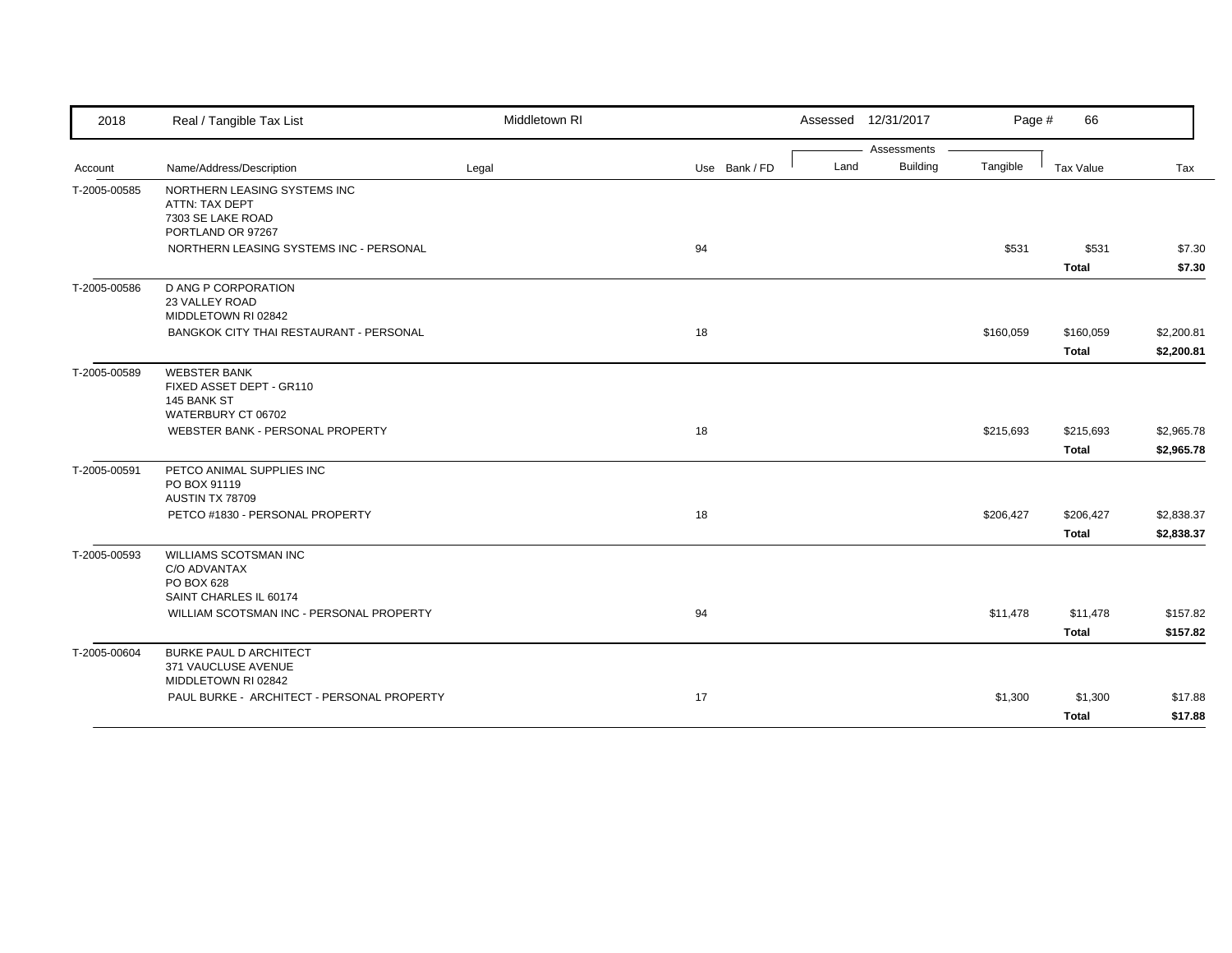| 2018         | Real / Tangible Tax List                                                                    | Middletown RI |               | Assessed 12/31/2017 | Page #                      | 67           |             |
|--------------|---------------------------------------------------------------------------------------------|---------------|---------------|---------------------|-----------------------------|--------------|-------------|
|              |                                                                                             |               |               | Assessments         |                             |              |             |
| Account      | Name/Address/Description                                                                    | Legal         | Use Bank / FD | Land                | <b>Building</b><br>Tangible | Tax Value    | Tax         |
| T-2005-00606 | CARDTRONICS USA INC<br>3250 BRIARPARK DRIVE<br><b>STE 400</b><br>HOUSTON TX 77042           |               |               |                     |                             |              |             |
|              | CARDTRONICS USA INC - PERSONAL PROPERTY                                                     |               | 17            |                     | \$13,396                    | \$13,396     | \$184.20    |
|              |                                                                                             |               |               |                     |                             | <b>Total</b> | \$184.20    |
| T-2005-00607 | CHEP USA<br>5897 WINDWARD PARKWAY<br>ALPHARETTA GA 30005                                    |               |               |                     |                             |              |             |
|              | CHEP USA - PERSONAL PROPERTY                                                                |               | 94            |                     | \$62,170                    | \$62,170     | \$854.84    |
|              |                                                                                             |               |               |                     |                             | <b>Total</b> | \$854.84    |
| T-2005-00614 | <b>EAGLE DESIGN CORP</b><br>1580 WEST MAIN ROAD<br>MIDDLETOWN RI 02842                      |               |               |                     |                             |              |             |
|              | EAGLE DESIGN CORP - PERSONAL PROPERTY                                                       |               | 17            |                     | \$2,200                     | \$2,200      | \$30.25     |
|              |                                                                                             |               |               |                     |                             | <b>Total</b> | \$30.25     |
| T-2005-00622 | <b>HOME DEPOT USA</b><br>PROPERTY TAX DEPT - B-12<br>PO BOX 105842<br>ATLANTA GA 30348-5842 |               |               |                     |                             |              |             |
|              | HOME DEPOT USA - PERSONAL PROPERTY                                                          |               | 18            |                     | \$1,047,639                 | \$1,047,639  | \$14,405.04 |
|              |                                                                                             |               |               |                     |                             | <b>Total</b> | \$14,405.04 |
| T-2005-00623 | INNOVATIVE HOME SYSTEMS INC<br>PO BOX 4039<br>MIDDLETOWN RI 02842                           |               |               |                     |                             |              |             |
|              | INNOVATIVE HOME SYSTEMS INC - PERSONAL                                                      |               | 18            |                     | \$23,957                    | \$23,957     | \$329.41    |
|              |                                                                                             |               |               |                     |                             | <b>Total</b> | \$329.41    |
| T-2005-00627 | MARTLAND DAVID A CPA<br>739 JEPSON LANE<br>MIDDLETOWN RI 02842                              |               |               |                     |                             |              |             |
|              | DAVID A MARTLAND CPA - PERSONAL PROPERTY                                                    |               | 17            |                     | \$1,132                     | \$1,132      | \$15.57     |
|              |                                                                                             |               |               |                     |                             | <b>Total</b> | \$15.57     |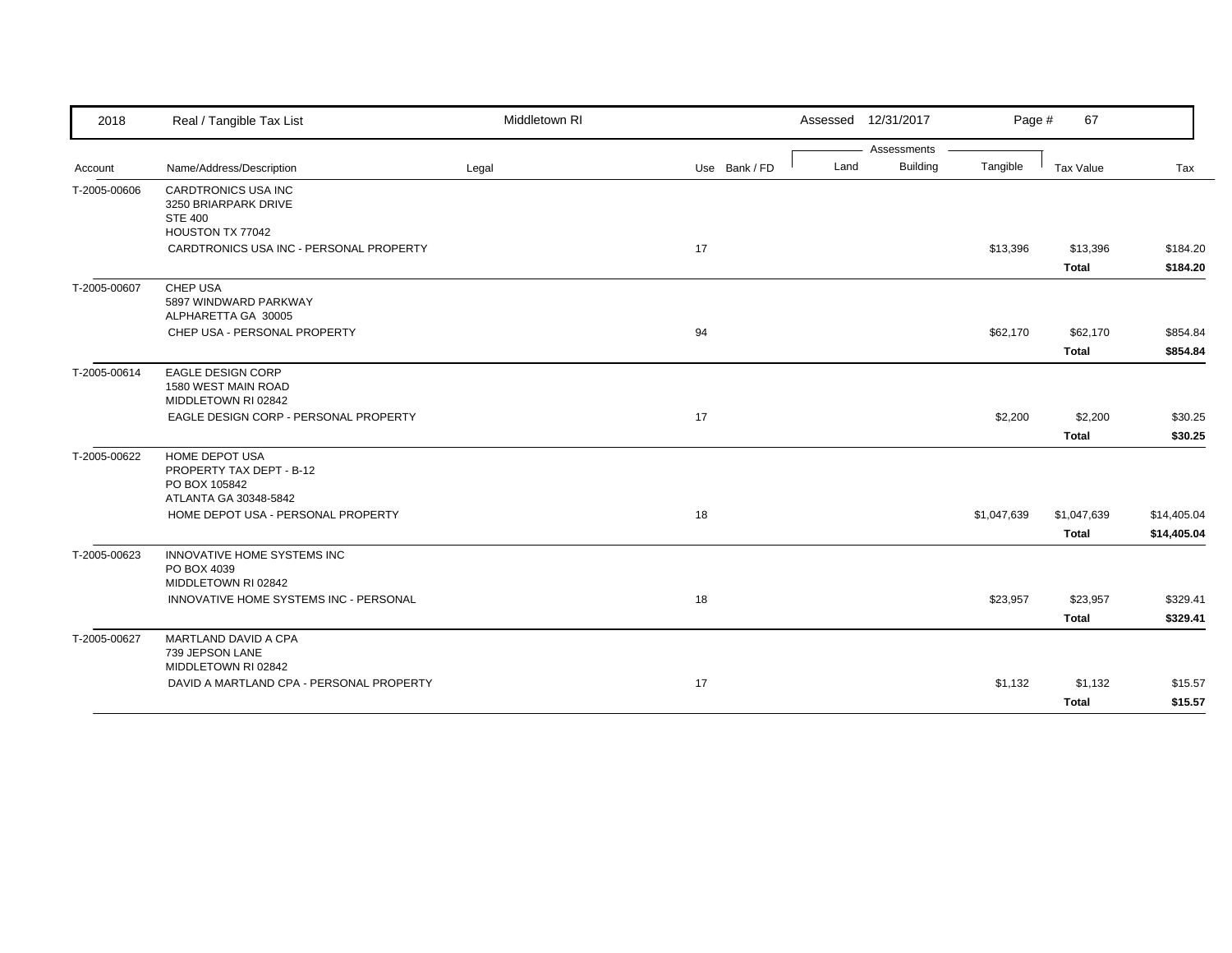| 2018         | Real / Tangible Tax List                                                                                          | Middletown RI |               |      | Assessed 12/31/2017 | Page #   | 68           |            |
|--------------|-------------------------------------------------------------------------------------------------------------------|---------------|---------------|------|---------------------|----------|--------------|------------|
|              |                                                                                                                   |               |               |      | Assessments         |          |              |            |
| Account      | Name/Address/Description                                                                                          | Legal         | Use Bank / FD | Land | <b>Building</b>     | Tangible | Tax Value    | Tax        |
| T-2005-00629 | NETWORK & SIMULATION TECH INC<br>PO BOX 6036                                                                      |               |               |      |                     |          |              |            |
|              | MIDDLETOWN RI 02842                                                                                               |               |               |      |                     |          |              |            |
|              | NETSIMCO - PERSONAL PROPERTY                                                                                      |               | 17            |      |                     | \$24,805 | \$24,805     | \$341.07   |
|              |                                                                                                                   |               |               |      |                     |          | <b>Total</b> | \$341.07   |
| T-2005-00631 | PAWNEE LEASING CORPORATION<br>ADVANCED PROPERTY TAX<br>1611 N INTERSTATE 35 E STE 428<br>CARROLLTON TX 75006-0145 |               |               |      |                     |          |              |            |
|              | PAWNEE LEASING CORPORATION - PERSONAL                                                                             |               | 94            |      |                     | \$89,117 | \$89,117     | \$1,225.36 |
|              |                                                                                                                   |               |               |      |                     |          | <b>Total</b> | \$1,225.36 |
| T-2005-00632 | RAUCHLE RANDY<br>126 ESPLANADE<br>MIDDLETOWN RI 02842                                                             |               |               |      |                     |          |              |            |
|              | RAR MEDICAL - PERSONAL PROPERTY                                                                                   |               | 17            |      |                     | \$558    | \$558        | \$7.67     |
|              |                                                                                                                   |               |               |      |                     |          | <b>Total</b> | \$7.67     |
| T-2005-00641 | CRYSTAL ROCK LLC<br>1050 BUCKINGHAM STREET<br>WATERTOWN CT 06795-0998                                             |               |               |      |                     |          |              |            |
|              | CRYSTAL ROCK LLC - PERSONAL PROPERTY                                                                              |               | 18            |      |                     | \$629    | \$629        | \$8.65     |
|              |                                                                                                                   |               |               |      |                     |          | <b>Total</b> | \$8.65     |
| T-2005-00644 | LEIDOS INC #1173<br>PT COMPLIANCE SERVICES<br>PO BOX 80615<br>INDIANAPOLIS IN 46280                               |               |               |      |                     |          |              |            |
|              | LEIDOS INC 1173 - PERSONAL PROPERTY                                                                               |               | 18            |      |                     | \$16,577 | \$16,577     | \$227.93   |
|              |                                                                                                                   |               |               |      |                     |          | <b>Total</b> | \$227.93   |
|              |                                                                                                                   |               |               |      |                     |          |              |            |
| T-2005-00657 | TUMBLEWEED LANDSCAPING<br>833 AQUIDNECK AVENUE<br>MIDDLETOWN RI 02842                                             |               |               |      |                     |          |              |            |
|              | TUMBLEWEED LANDSCAPING - PERSONAL PROPERTY                                                                        |               | 17            |      |                     | \$5,583  | \$5,583      | \$76.77    |
|              |                                                                                                                   |               |               |      |                     |          | <b>Total</b> | \$76.77    |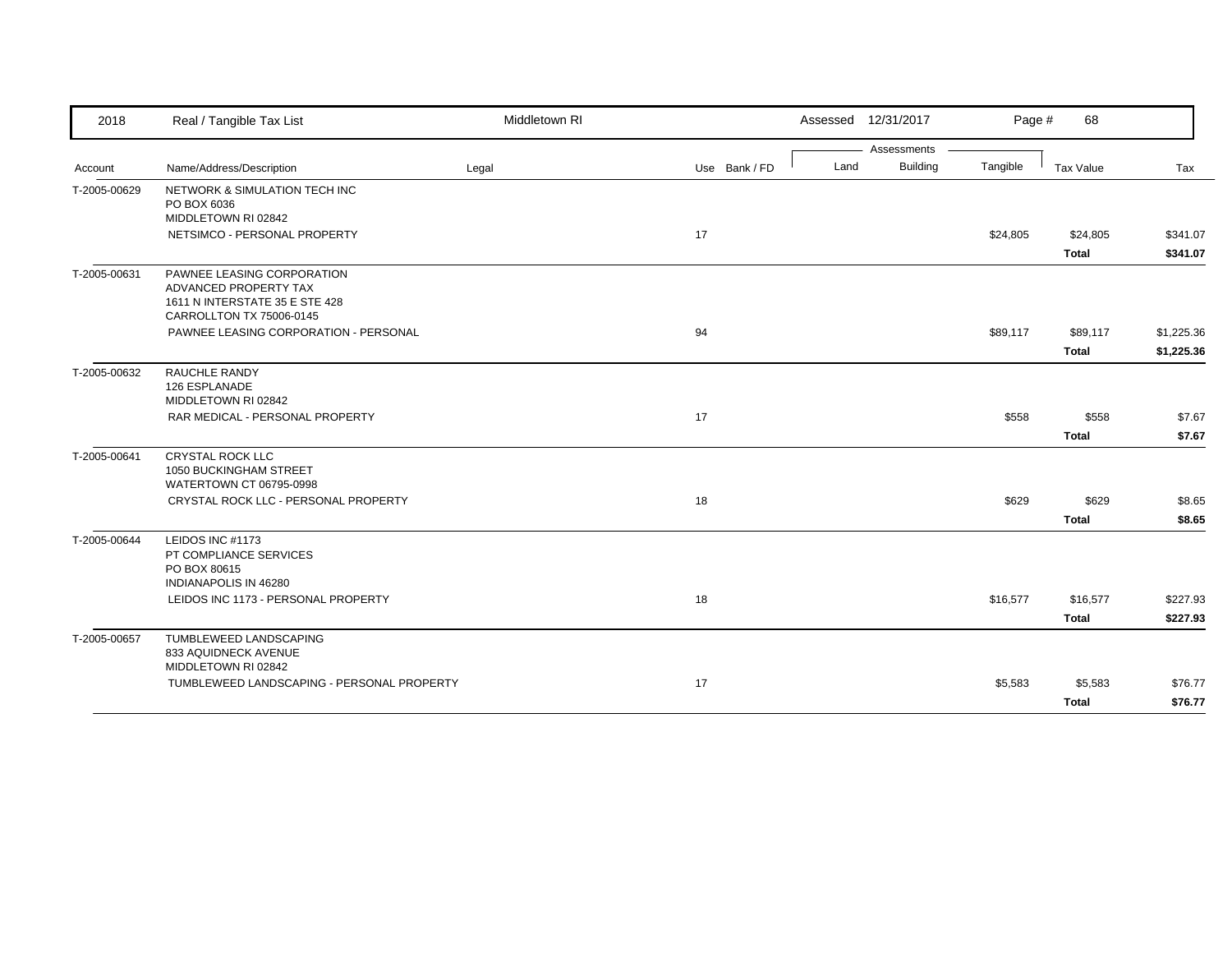| 2018         | Real / Tangible Tax List                                                                                               | Middletown RI |               | Assessed 12/31/2017 |                 | Page #   | 69                      |                    |
|--------------|------------------------------------------------------------------------------------------------------------------------|---------------|---------------|---------------------|-----------------|----------|-------------------------|--------------------|
|              |                                                                                                                        |               |               |                     | Assessments     |          |                         |                    |
| Account      | Name/Address/Description                                                                                               | Legal         | Use Bank / FD | Land                | <b>Building</b> | Tangible | Tax Value               | Tax                |
| T-2005-00660 | THOW SUSAN & PHILLIP<br>1425 GREEN END AVENUE<br>MIDDLETOWN RI 02842                                                   |               |               |                     |                 |          |                         |                    |
|              | THOW ASSOCIATES - PERSONAL PROPERTY                                                                                    |               | 17            |                     |                 | \$1,708  | \$1,708                 | \$23.49            |
|              |                                                                                                                        |               |               |                     |                 |          | <b>Total</b>            | \$23.49            |
| T-2005-00673 | DONOVAN & SONS INC<br>613 AQUIDNECK AVENUE<br>MIDDLETOWN RI 02842                                                      |               |               |                     |                 |          |                         |                    |
|              | DONOVAN & SONS INC - PERSONAL PROPERTY                                                                                 |               | 18            |                     |                 | \$11,165 | \$11,165                | \$153.52           |
|              |                                                                                                                        |               |               |                     |                 |          | <b>Total</b>            | \$153.52           |
| T-2005-00676 | <b>LANDPOINT LLC</b><br><b>C/O KEVIN TARSAGIAN</b><br>74 TAYLOR RD<br>PORTSMOUTH RI 02871                              |               |               |                     |                 |          |                         |                    |
|              | LANDPOINT LLC - PERSONAL PROPERTY                                                                                      |               | 17            |                     |                 | \$1,117  | \$1,117                 | \$15.36            |
|              |                                                                                                                        |               |               |                     |                 |          | <b>Total</b>            | \$15.36            |
| T-2005-00684 | VENTURA CONSTRUCTION INC<br>139 HONEYMAN AVENUE<br>MIDDLETOWN RI 02842<br>VENTURA CONSTRUCTION INC - PERSONAL PROPERTY |               | 17            |                     |                 | \$1,117  | \$1,117<br><b>Total</b> | \$15.36<br>\$15.36 |
| T-2005-00687 | WESTVIEW PLUMBING HEATING INC<br>741 WEST MAIN ROAD<br>UNIT <sub>2</sub>                                               |               |               |                     |                 |          |                         |                    |
|              | MIDDLETOWN RI 02842                                                                                                    |               |               |                     |                 |          |                         |                    |
|              | WESTVIEW PLUMBING & HEATING - PERSONAL                                                                                 |               | 17            |                     |                 | \$1,080  | \$1,080                 | \$14.85            |
|              |                                                                                                                        |               |               |                     |                 |          | <b>Total</b>            | \$14.85            |
| T-2006-00033 | ALL AMERICAN BARBER SHOP<br>23 ROCKWOOD ROAD<br>MIDDLETOWN RI 02842                                                    |               |               |                     |                 |          |                         |                    |
|              | ALL AMERICAN BARBER SHOP - PERSONAL PROPERTY                                                                           |               | 17            |                     |                 | \$15,027 | \$15,027                | \$206.62           |
|              |                                                                                                                        |               |               |                     |                 |          | <b>Total</b>            | \$206.62           |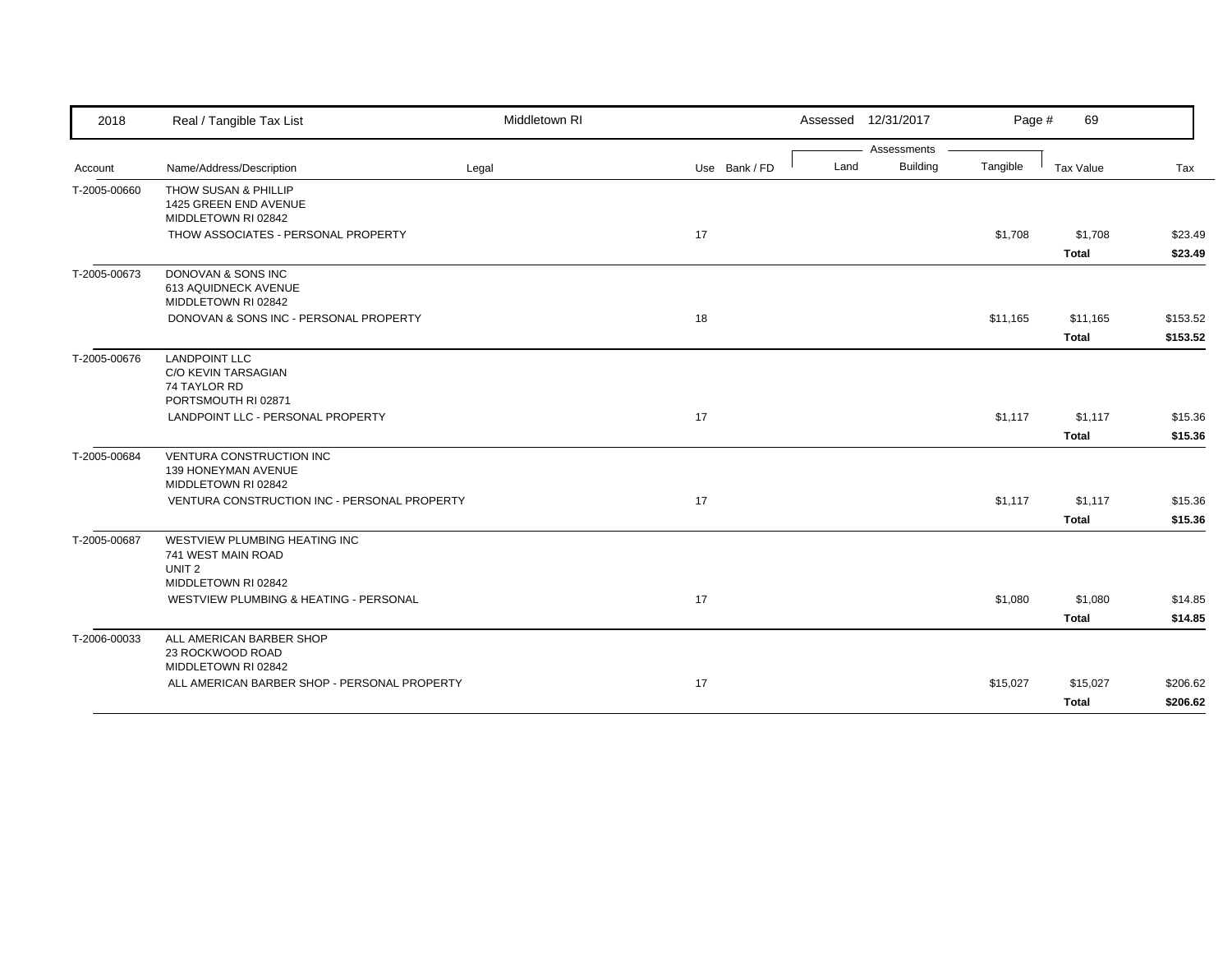| 2018         | Real / Tangible Tax List                                                            | Middletown RI |               |      | Assessed 12/31/2017 | Page #   | 70                      |                    |
|--------------|-------------------------------------------------------------------------------------|---------------|---------------|------|---------------------|----------|-------------------------|--------------------|
|              |                                                                                     |               |               |      | Assessments         |          |                         |                    |
| Account      | Name/Address/Description                                                            | Legal         | Use Bank / FD | Land | <b>Building</b>     | Tangible | Tax Value               | Tax                |
| T-2006-00279 | SIMMONS JOHN<br>31 PROSPECT AVENUE<br>DANIELSON CT 06239                            |               |               |      |                     |          |                         |                    |
|              | 1990 20' CITATION 5TH WH - PERSONAL PROPERTY                                        |               | 45            |      |                     | \$2,829  | \$2,829<br><b>Total</b> | \$38.90<br>\$38.90 |
| T-2006-00286 | XEROX FINANCIAL SERVICES LLC<br>PROPERTY TAX DEPT<br>PO BOX 909<br>WEBSTER NY 14580 |               |               |      |                     |          |                         |                    |
|              | XEROX FINANCIAL SERVICES LLC - PERSONAL                                             |               | 94            |      |                     | \$1,562  | \$1,562                 | \$21.48            |
|              |                                                                                     |               |               |      |                     |          | <b>Total</b>            | \$21.48            |
| T-2006-03111 | AQUIDNECK LEGAL CENTER<br>PO BOX 4464<br>MIDDLETOWN RI 02842                        |               |               |      |                     |          |                         |                    |
|              | AQUIDNECK LEGAL CENTER - PERSONAL PROPERTY                                          |               | 17            |      |                     | \$2,700  | \$2,700                 | \$37.13            |
|              |                                                                                     |               |               |      |                     |          | <b>Total</b>            | \$37.13            |
| T-2006-03112 | <b>DWYER SALLY &amp; TAURA</b><br>28 SHANGRI-LA LANE<br>MIDDLETOWN RI 02842         |               |               |      |                     |          |                         |                    |
|              | OUR BEACH HOUSE - PERSONAL PROPERTY                                                 |               | 17            |      |                     | \$1,720  | \$1,720                 | \$23.65            |
|              |                                                                                     |               |               |      |                     |          | <b>Total</b>            | \$23.65            |
| T-2006-03113 | BEACHVIEW BUILDING COMPANY INC<br>50 OCEANVIEW DRIVE<br>MIDDLETOWN RI 02842         |               |               |      |                     |          |                         |                    |
|              | BEACHVIEW BUILDING COMPANY INC - PERSONAL                                           |               | 17            |      |                     | \$1,123  | \$1,123                 | \$15.44            |
|              |                                                                                     |               |               |      |                     |          | Total                   | \$15.44            |
| T-2006-03115 | <b>BENNETT INGRID</b><br>747 AQUIDNECK AVENUE<br>SUITE 12                           |               |               |      |                     |          |                         |                    |
|              | MIDDLETOWN RI 02842<br>LMFT - INGRID BENNETT - PERSONAL PROPERTY                    |               | 17            |      |                     | \$2,224  | \$2,224                 | \$30.58            |
|              |                                                                                     |               |               |      |                     |          | <b>Total</b>            | \$30.58            |
|              |                                                                                     |               |               |      |                     |          |                         |                    |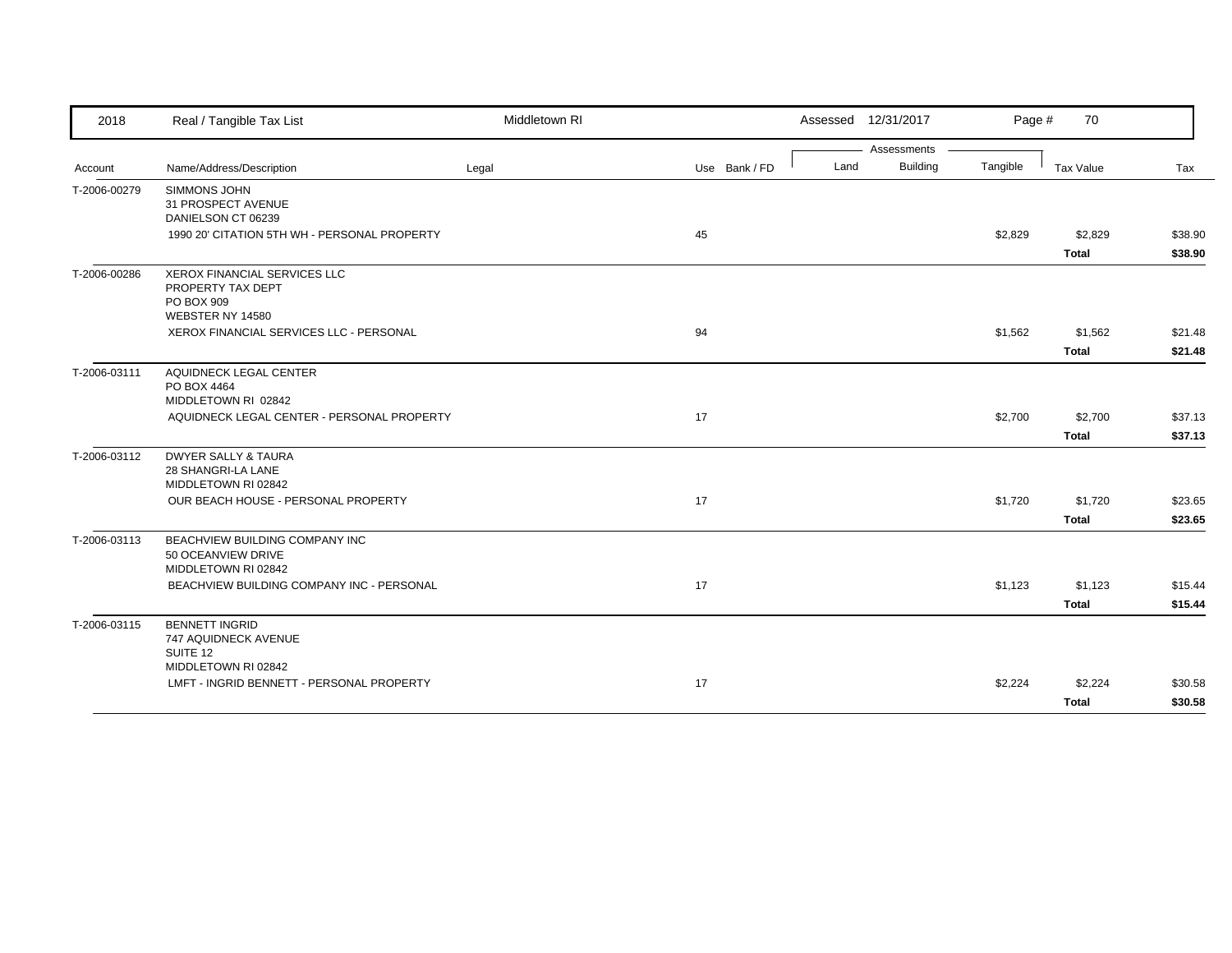| 2018         | Real / Tangible Tax List                                                                                          | Middletown RI |               |      | Assessed 12/31/2017 | Page #    | 71           |            |
|--------------|-------------------------------------------------------------------------------------------------------------------|---------------|---------------|------|---------------------|-----------|--------------|------------|
|              |                                                                                                                   |               |               |      | Assessments         |           |              |            |
| Account      | Name/Address/Description                                                                                          | Legal         | Use Bank / FD | Land | <b>Building</b>     | Tangible  | Tax Value    | Tax        |
| T-2006-03121 | KAHN LITWIN RENZA & CO LTD<br>ATTN CRAIG CAMERON<br>951 NORTH MAIN ST<br>PROVIDENCE RI 02904                      |               |               |      |                     |           |              |            |
|              | KAHN LITWIN RENZA & CO LTD - PERSONAL PROPERTY                                                                    |               | 18            |      |                     | \$15,656  | \$15,656     | \$215.27   |
|              |                                                                                                                   |               |               |      |                     |           | Total        | \$215.27   |
| T-2006-03128 | RESTAURANT TECHNOLOGIES INC<br>ADVANCED PROP TX COMP<br>1611 N INTERSTATE 35E STE 428<br>CARROLLTON TX 75006-8616 |               |               |      |                     |           |              |            |
|              | RESTAURANT TECHNOLOGIES INC - PERSONAL                                                                            |               | 94            |      |                     | \$4,824   | \$4,824      | \$66.33    |
|              |                                                                                                                   |               |               |      |                     |           | <b>Total</b> | \$66.33    |
| T-2006-03129 | RAYTHEON BBN TECHNOLOGIES<br>PO BOX 660248<br>MAIL STOP 336<br>DALLAS TX 75266-0248                               |               |               |      |                     |           |              |            |
|              | RAYTHEON BBN TECHNOLOGIES - PERSONAL                                                                              |               | 18            |      |                     | \$86,436  | \$86,436     | \$1,188.50 |
|              |                                                                                                                   |               |               |      |                     |           | <b>Total</b> | \$1,188.50 |
| T-2006-03130 | <b>MAILFINANCE INC</b><br>TAX DEPT<br>478 WHEELERS FARMS RD<br>MILFORD CT 06461                                   |               |               |      |                     |           |              |            |
|              | MAILFINANCE INC - PERSONAL PROPERTY                                                                               |               | 94            |      |                     | \$23,160  | \$23,160     | \$318.45   |
|              |                                                                                                                   |               |               |      |                     |           | Total        | \$318.45   |
| T-2006-03131 | <b>WAYPORT INC</b><br>1010 PINE ST - 9E-L-01<br>ST LOUIS MO 63101                                                 |               |               |      |                     |           |              |            |
|              | WAYPORT INC - PERSONAL PROPERTY                                                                                   |               | 94            |      |                     | \$5,798   | \$5,798      | \$79.72    |
|              |                                                                                                                   |               |               |      |                     |           | Total        | \$79.72    |
| T-2006-03137 | <b>BRIDGE TO FITNESS INC</b><br>951 AQUIDNECK AVENUE<br>MIDDLETOWN RI 02842                                       |               |               |      |                     |           |              |            |
|              | BRIDGE TO FITNESS INC - PERSONAL PROPERTY                                                                         |               | 18            |      |                     | \$212,454 | \$212,454    | \$2,921.24 |
|              |                                                                                                                   |               |               |      |                     |           | <b>Total</b> | \$2,921.24 |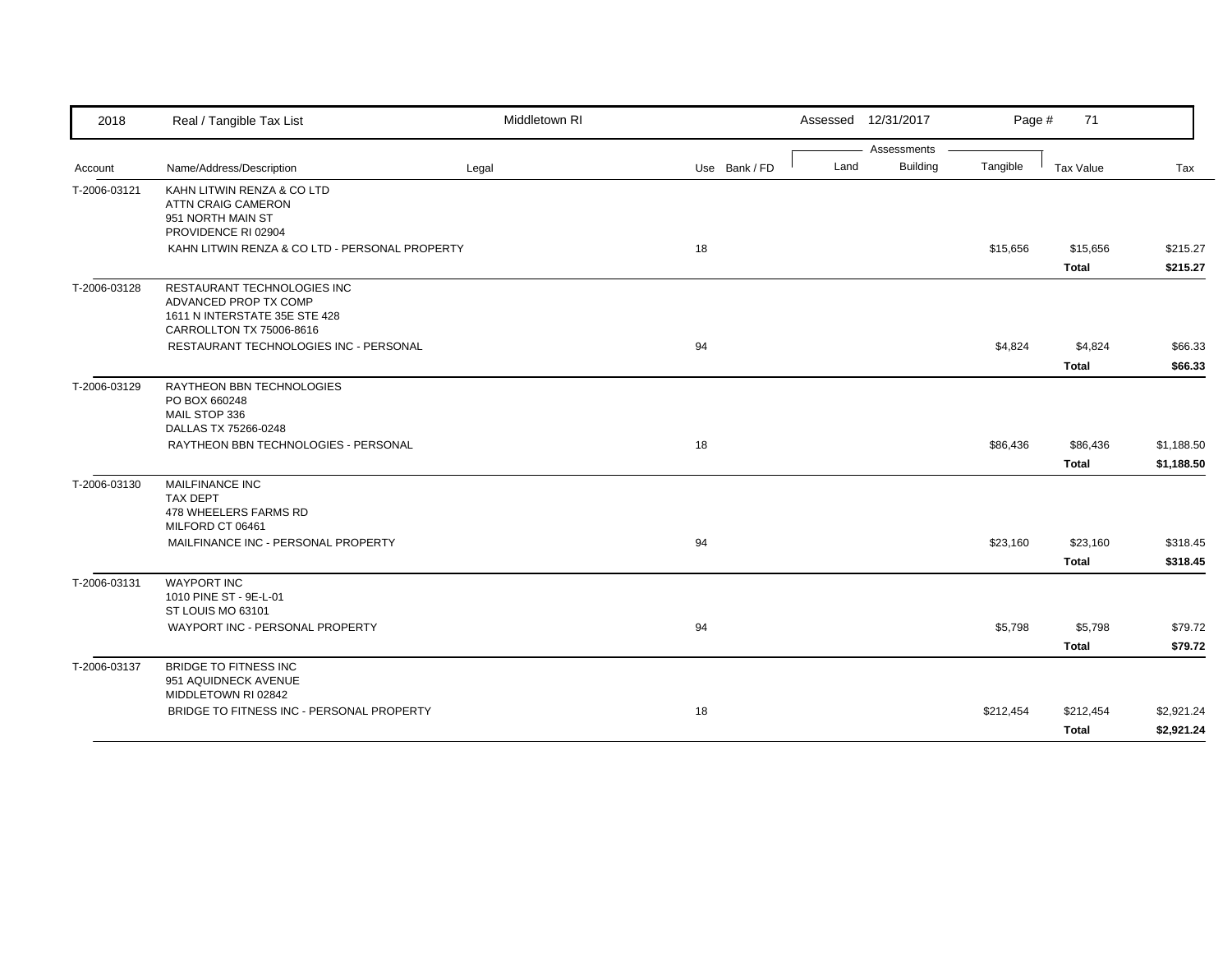| 2018         | Real / Tangible Tax List                                             | Middletown RI |               |      | Assessed 12/31/2017            | Page #   | 72           |          |
|--------------|----------------------------------------------------------------------|---------------|---------------|------|--------------------------------|----------|--------------|----------|
| Account      | Name/Address/Description                                             | Legal         | Use Bank / FD | Land | Assessments<br><b>Building</b> | Tangible | Tax Value    | Tax      |
|              |                                                                      |               |               |      |                                |          |              |          |
| T-2006-03138 | <b>GAMESTOP INC</b><br>PO BOX 743068                                 |               |               |      |                                |          |              |          |
|              | DALLAS TX 75374                                                      |               |               |      |                                |          |              |          |
|              | GAMESTOP # 5581 - PERSONAL PROPERTY                                  |               | 18            |      |                                | \$15,536 | \$15,536     | \$213.62 |
|              |                                                                      |               |               |      |                                |          | <b>Total</b> | \$213.62 |
| T-2006-03140 | <b>BUDLONG RUSSELL</b><br>107 AMESBURY CIRCLE<br>MIDDLETOWN RI 02842 |               |               |      |                                |          |              |          |
|              | RC BUDLONG CONSTRUCTION - PERSONAL PROPERTY                          |               | 17            |      |                                | \$3,246  | \$3,246      | \$44.63  |
|              |                                                                      |               |               |      |                                |          | <b>Total</b> | \$44.63  |
| T-2006-03144 | <b>TABER MICHAEL</b><br>106 WYNDHAM HILL ROAD<br>MIDDLETOWN RI 02842 |               |               |      |                                |          |              |          |
|              | TABER OIL COMPANY INC - PERSONAL PROPERTY                            |               | 17            |      |                                | \$1,650  | \$1,650      | \$22.69  |
|              |                                                                      |               |               |      |                                |          | <b>Total</b> | \$22.69  |
| T-2006-03145 | NGUYEN-WILKE THANH TAM<br>606 EAST MAIN ROAD<br>MIDDLETOWN RI 02842  |               |               |      |                                |          |              |          |
|              | OCEANA STYLING SALON LLC - PERSONAL PROPERTY                         |               | 17            |      |                                | \$8,932  | \$8,932      | \$122.82 |
|              |                                                                      |               |               |      |                                |          | <b>Total</b> | \$122.82 |
| T-2006-03146 | ANCHOR FUEL INC                                                      |               |               |      |                                |          |              |          |
|              | 55 JOHN CLARKE ROAD STE A3                                           |               |               |      |                                |          |              |          |
|              | MIDDLETOWN RI 02842                                                  |               |               |      |                                |          |              |          |
|              | ANCHOR FUEL INC - PERSONAL PROPERTY                                  |               | 18            |      |                                | \$7,966  | \$7,966      | \$109.53 |
|              |                                                                      |               |               |      |                                |          | <b>Total</b> | \$109.53 |
| T-2006-03148 | <b>BAILEY SUSAN &amp; PETSONIAS N</b><br>125 VAN ZANDT AVENUE        |               |               |      |                                |          |              |          |
|              | <b>UNIT 209</b><br>NEWPORT RI 02840                                  |               |               |      |                                |          |              |          |
|              | SEASIDE PAINTING LLC - PERSONAL PROPERTY                             |               | 17            |      |                                | \$1,900  | \$1,900      | \$26.13  |
|              |                                                                      |               |               |      |                                |          | <b>Total</b> | \$26.13  |
| T-2006-03149 | MICHAEL DAVID E                                                      |               |               |      |                                |          |              |          |
|              | 855 AQUIDNECK AVENUE #2                                              |               |               |      |                                |          |              |          |
|              | MIDDLETOWN RI 02842                                                  |               |               |      |                                |          |              |          |
|              | DAVID MICHAEL DISTINCTIVE HOME - PERSONAL                            |               | 17            |      |                                | \$3,927  | \$3,927      | \$54.00  |
|              |                                                                      |               |               |      |                                |          | <b>Total</b> | \$54.00  |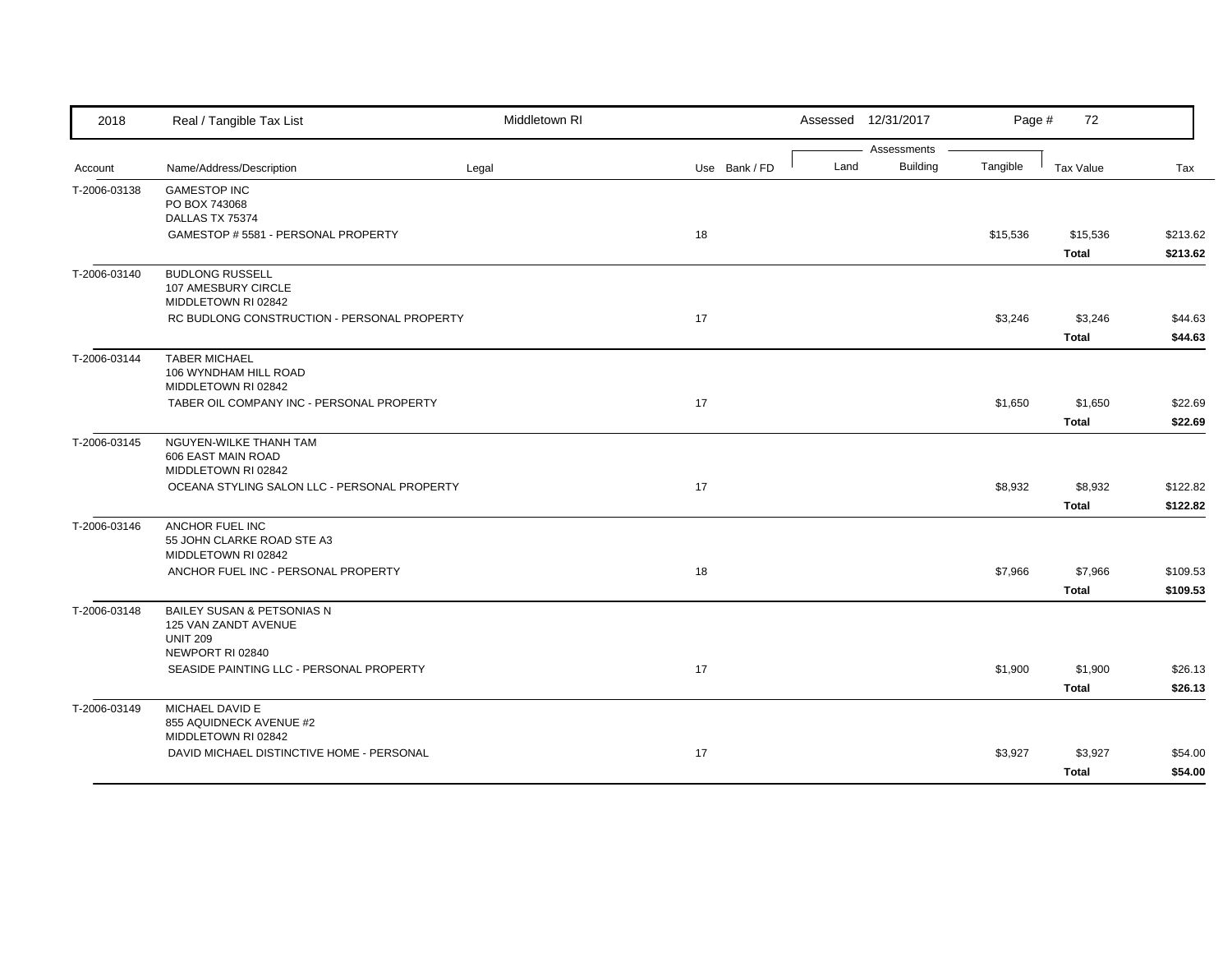| 2018         | Real / Tangible Tax List                                            | Middletown RI |               |      | Assessed 12/31/2017            | Page #    | 73                        |                          |
|--------------|---------------------------------------------------------------------|---------------|---------------|------|--------------------------------|-----------|---------------------------|--------------------------|
| Account      | Name/Address/Description                                            | Legal         | Use Bank / FD | Land | Assessments<br><b>Building</b> | Tangible  | Tax Value                 | Tax                      |
| T-2006-03158 | AMADO ROBERT J<br>1518 GREEN END AVENUE<br>MIDDLETOWN RI 02842      |               |               |      |                                |           |                           |                          |
|              | METICULOUS PAINT JOB INC - PERSONAL PROPERTY                        |               | 17            |      |                                | \$3,927   | \$3,927<br><b>Total</b>   | \$54.00<br>\$54.00       |
| T-2006-03162 | <b>MCGRATH THOMAS F</b><br>299 OLIPHANT LANE<br>MIDDLETOWN RI 02842 |               |               |      |                                |           |                           |                          |
|              | MCGRATH CONSTRUCTION - PERSONAL PROPERTY                            |               | 17            |      |                                | \$2,791   | \$2,791<br><b>Total</b>   | \$38.38<br>\$38.38       |
| T-2006-03166 | <b>COOK RAYMOND</b><br>38 FOREST AVENUE<br>MIDDLETOWN RI 02842      |               |               |      |                                |           |                           |                          |
|              | <b>GEM GENERAL CONTRACTORS - PERSONAL</b>                           |               | 17            |      |                                | \$3,300   | \$3,300<br><b>Total</b>   | \$45.38<br>\$45.38       |
| T-2006-03168 | SAKONNET TAX PREP LLC<br>554 WEST MAIN ROAD<br>MIDDLETOWN RI 02842  |               |               |      |                                |           |                           |                          |
|              | LIBERTY TAX SERVICE - PERSONAL PROPERTY                             |               | 17            |      |                                | \$2,156   | \$2,156<br><b>Total</b>   | \$29.65<br>\$29.65       |
| T-2006-03171 | <b>INTWALA RAKESH</b><br>360 WEST MAIN ROAD<br>MIDDLETOWN RI 02842  |               |               |      |                                |           |                           |                          |
|              | AUDIO DEZIGN - PERSONAL PROPERTY                                    |               | 18            |      |                                | \$20,300  | \$20,300<br><b>Total</b>  | \$279.13<br>\$279.13     |
| T-2006-03172 | BLUE PLATE DINER INC<br>665 WEST MAIN RD<br>MIDDLETOWN RI 02842     |               |               |      |                                |           |                           |                          |
|              | BLUE PLATE DINER - PERSONAL PROPERTY                                |               | 18            |      |                                | \$145,987 | \$145,987<br><b>Total</b> | \$2,007.32<br>\$2,007.32 |
| T-2006-03177 | <b>BROWN DIANE M</b><br><b>PO BOX 45</b><br>MARION MA 02738         |               |               |      |                                |           |                           |                          |
|              | 2006 37' KEYSTONE SPRINGDALE - PERSONAL                             |               | 45            |      |                                | \$10,384  | \$10,384<br><b>Total</b>  | \$142.78<br>\$142.78     |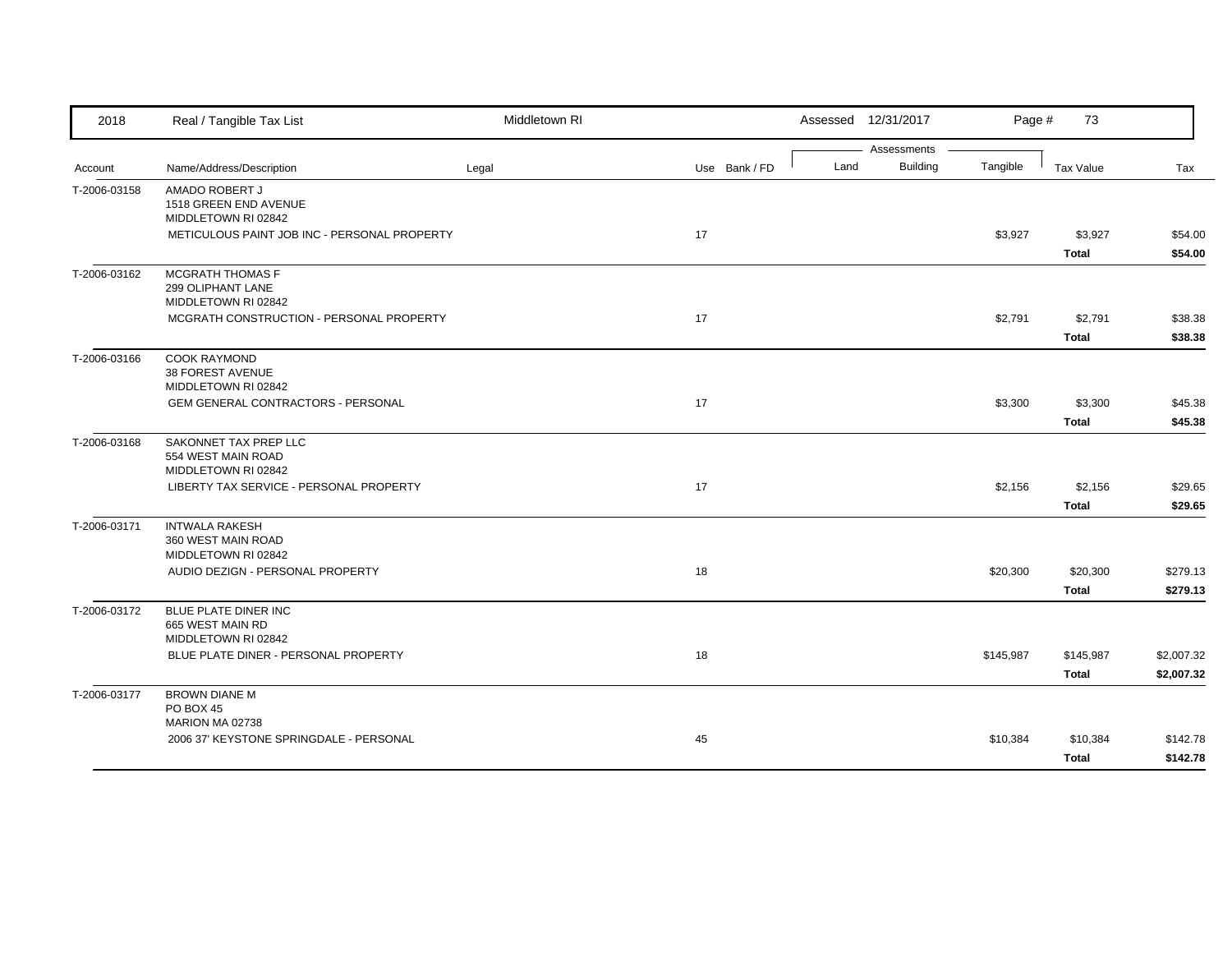| 2018         | Real / Tangible Tax List                                                        | Middletown RI |               | Assessed 12/31/2017 |                 | Page #    | 74                        |                            |
|--------------|---------------------------------------------------------------------------------|---------------|---------------|---------------------|-----------------|-----------|---------------------------|----------------------------|
|              |                                                                                 |               |               |                     | Assessments     |           |                           |                            |
| Account      | Name/Address/Description                                                        | Legal         | Use Bank / FD | Land                | <b>Building</b> | Tangible  | Tax Value                 | Tax                        |
| T-2006-03180 | PINA DONNA<br>C/O DARLENE A BEAMON<br>112 MARSDEN ST<br>SPRINGFIELD MA 01109    |               |               |                     |                 |           |                           |                            |
|              | 2006 36' LAYTON 3610 - PERSONAL PROPERTY                                        |               | 45            |                     |                 | \$10,423  | \$10,423<br><b>Total</b>  | \$143.32<br>\$143.32       |
| T-2006-03182 | <b>STARR LORRAINE</b><br>17 HOLDEN STREET<br>WORCESTER MA 01605                 |               |               |                     |                 |           |                           |                            |
|              | 2001 29' KEYSTONE SPRINTER - PERSONAL PROPERTY                                  |               | 45            |                     |                 | \$4,800   | \$4,800<br><b>Total</b>   | \$66.00<br>\$66.00         |
| T-2006-03189 | RINFRET & STURMS APPLIANCE SER<br>151 CHASE RD - UNIT 1<br>PORTSMOUTH RI 02871  |               |               |                     |                 |           |                           |                            |
|              | RINFRET & STURMS APP SERVICE - PERSONAL                                         |               | 17            |                     |                 | \$2,030   | \$2,030<br><b>Total</b>   | \$27.91<br>\$27.91         |
| T-2006-03191 | MURPHY MICHAEL<br>102 RIDGEWOOD ROAD<br>MIDDLETOWN RI 02842                     |               |               |                     |                 |           |                           |                            |
|              | ATLANTIC DISC JOCKEY SERVICE - PERSONAL                                         |               | 17            |                     |                 | \$558     | \$558<br><b>Total</b>     | \$7.67<br>\$7.67           |
| T-2006-03194 | RM TITLE LLC<br>127 JOHN CLARKE ROAD<br>STE <sub>2</sub><br>MIDDLETOWN RI 02842 |               |               |                     |                 |           |                           |                            |
|              | LINEAR SETTLEMENT SERVICES LLC - PERSONAL                                       |               | 18            |                     |                 | \$822,949 | \$822,949<br><b>Total</b> | \$11,315.55<br>\$11,315.55 |
| T-2006-03196 | QUINN KEVIN & MARY<br><b>4 RENFREW PARK</b><br>MIDDLETOWN RI 02842              |               |               |                     |                 |           |                           |                            |
|              | QUINNS XTERMINATOR - PERSONAL PROPERTY                                          |               | 17            |                     |                 | \$360     | \$360                     | \$4.95                     |
|              |                                                                                 |               |               |                     |                 |           | <b>Total</b>              | \$4.95                     |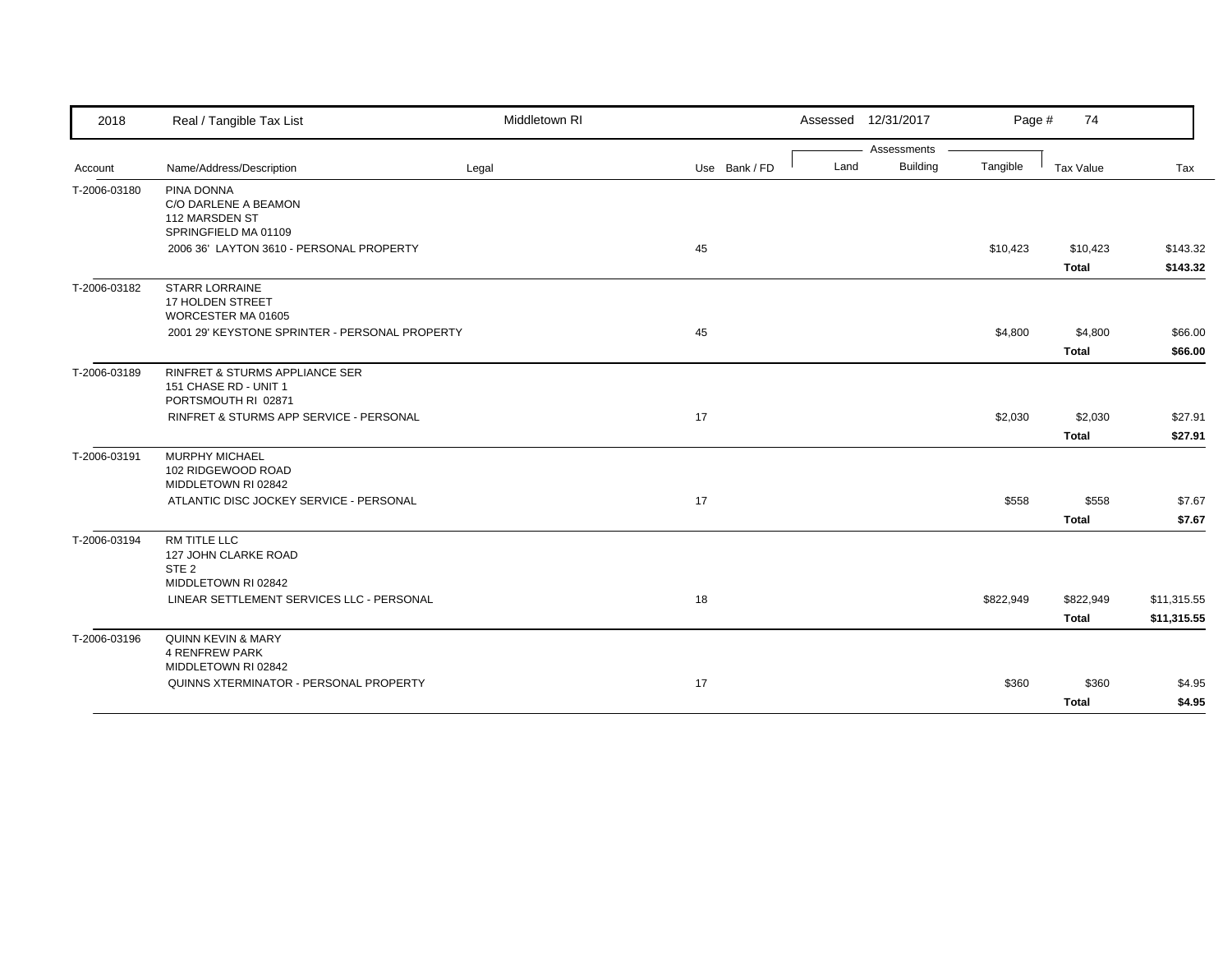| 2018         | Real / Tangible Tax List                                                                 | Middletown RI |               |      | Assessed 12/31/2017            | Page #    | 75                        |                          |
|--------------|------------------------------------------------------------------------------------------|---------------|---------------|------|--------------------------------|-----------|---------------------------|--------------------------|
| Account      | Name/Address/Description                                                                 | Legal         | Use Bank / FD | Land | Assessments<br><b>Building</b> | Tangible  | <b>Tax Value</b>          | Tax                      |
| T-2007-00272 | <b>SCSJR RESTAURANT CORP</b><br>4 CHESTNUT HILL ROAD<br>MIDDLETOWN RI 02842              |               |               |      |                                |           |                           |                          |
|              | SCOTTY'S BIG DAWG'S PUB & REST - PERSONAL                                                |               | 18            |      |                                | \$28,420  | \$28,420<br><b>Total</b>  | \$390.78<br>\$390.78     |
| T-2007-01885 | AQ INC<br>27 AQUIDNECK AVENUE<br>MIDDLETOWN RI 02842                                     |               |               |      |                                |           |                           |                          |
|              | AQUIDNECK RESTAURANT & PIZZA - PERSONAL                                                  |               | 18            |      |                                | \$42,316  | \$42,316<br><b>Total</b>  | \$581.85<br>\$581.85     |
| T-2007-01886 | EXCELLENT COFFEE COMPANY<br>259 EAST AVENUE<br>PAWTUCKET RI 02860                        |               |               |      |                                |           |                           |                          |
|              | DOWNEAST COFFEE ROASTER - PERSONAL PROPERTY                                              |               | 94            |      |                                | \$1,896   | \$1,896<br><b>Total</b>   | \$26.07<br>\$26.07       |
| T-2007-01888 | NEWTON LANDSCAPING INC<br>PO BOX 4232<br>MIDDLETOWN RI 02842                             |               |               |      |                                |           |                           |                          |
|              | NEWTON LANDSCAPING - PERSONAL PROPERTY                                                   |               | 17            |      |                                | \$5,075   | \$5,075<br><b>Total</b>   | \$69.78<br>\$69.78       |
| T-2007-01898 | NEWPORT ACUPUNCTURE & WELLNESS<br>55 JOHN CLARKE ROAD<br>SUITE B5<br>MIDDLETOWN RI 02842 |               |               |      |                                |           |                           |                          |
|              | NEWPORT ACUPUNCTURE & WELLNESS - PERSONAL                                                |               | 18            |      |                                | \$9,718   | \$9,718<br><b>Total</b>   | \$133.62<br>\$133.62     |
| T-2007-01908 | WPS SYSTEMS LTD OF NEW ENGLAND<br>PO BOX 3058<br>SPARTANBURG SC 29304                    |               |               |      |                                |           |                           |                          |
|              | ADVANCE AMERICA #4220 - PERSONAL PROPERTY                                                |               | 18            |      |                                | \$18,360  | \$18,360<br><b>Total</b>  | \$252.45<br>\$252.45     |
| T-2007-01915 | DOLLAR TREE STORES INC<br>C/O GRANT THORNTON LLP<br>PO BOX 59365                         |               |               |      |                                |           |                           |                          |
|              | SCHAUMBURG IL 60159<br>DOLLAR TREE #3156 - PERSONAL PROPERTY                             |               | 18            |      |                                | \$102,143 | \$102,143<br><b>Total</b> | \$1,404.47<br>\$1,404.47 |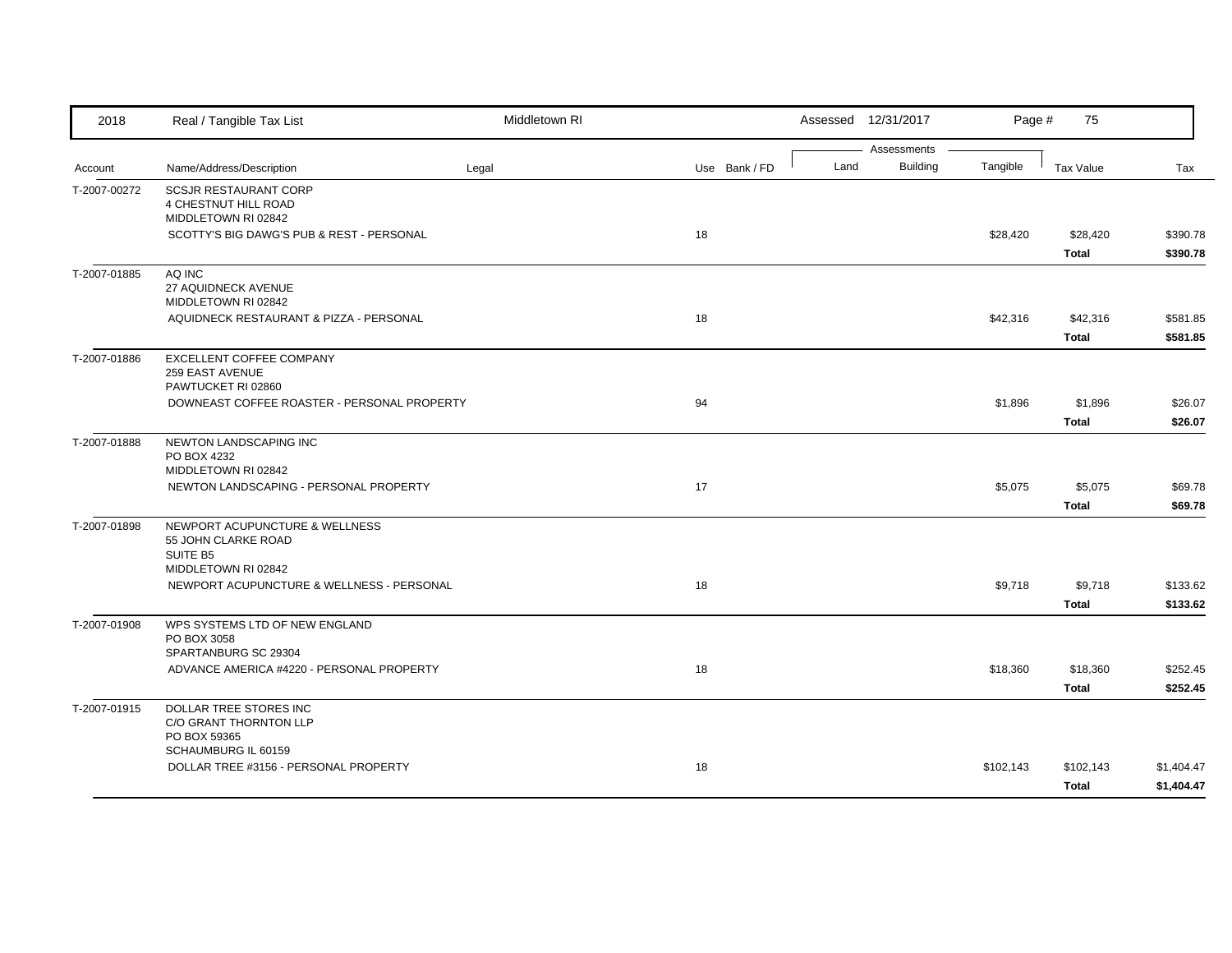| 2018         | Real / Tangible Tax List                                   | Middletown RI |               |      | Assessed 12/31/2017 | Page #    | 76               |            |
|--------------|------------------------------------------------------------|---------------|---------------|------|---------------------|-----------|------------------|------------|
|              |                                                            |               |               |      | Assessments         |           |                  |            |
| Account      | Name/Address/Description                                   | Legal         | Use Bank / FD | Land | <b>Building</b>     | Tangible  | <b>Tax Value</b> | Tax        |
| T-2007-01920 | PAPA GINOS INC                                             |               |               |      |                     |           |                  |            |
|              | 600 PROVIDENCE HIGHWAY<br>DEDHAM MA 02026                  |               |               |      |                     |           |                  |            |
|              | PAPA GINO'S - PERSONAL PROPERTY                            |               | 18            |      |                     | \$152,793 | \$152,793        | \$2,100.90 |
|              |                                                            |               |               |      |                     |           | <b>Total</b>     | \$2,100.90 |
| T-2007-01921 | PIMTONG INC                                                |               |               |      |                     |           |                  |            |
|              | 238 EAST MAIN ROAD                                         |               |               |      |                     |           |                  |            |
|              | MIDDLETOWN RI 02842                                        |               |               |      |                     |           |                  |            |
|              | SIAM SQUARE FINE THAI - PERSONAL PROPERTY                  |               | 18            |      |                     | \$24,283  | \$24,283         | \$333.89   |
|              |                                                            |               |               |      |                     |           | <b>Total</b>     | \$333.89   |
| T-2007-01922 | PULICE STEPHEN P                                           |               |               |      |                     |           |                  |            |
|              | PO BOX 4739                                                |               |               |      |                     |           |                  |            |
|              | MIDDLETOWN RI 02842<br>PULICE PLUMBING - PERSONAL PROPERTY |               | 17            |      |                     | \$1,292   | \$1,292          | \$17.77    |
|              |                                                            |               |               |      |                     |           | <b>Total</b>     | \$17.77    |
| T-2007-01925 | SYNERGY REALTY LLC                                         |               |               |      |                     |           |                  |            |
|              | 47 VALLEY RD                                               |               |               |      |                     |           |                  |            |
|              | MIDDLETOWN RI 02842                                        |               |               |      |                     |           |                  |            |
|              | KELLER WILLIAMS REALTY - PERSONAL PROPERTY                 |               | 18            |      |                     | \$31,147  | \$31,147         | \$428.27   |
|              |                                                            |               |               |      |                     |           | <b>Total</b>     | \$428.27   |
| T-2007-01931 | PRIORITY AUTOMOTIVE OF NPT                                 |               |               |      |                     |           |                  |            |
|              | 1133 WEST MAIN ROAD                                        |               |               |      |                     |           |                  |            |
|              | MIDDLETOWN RI 02842                                        |               |               |      |                     |           |                  |            |
|              | HYUNDAI OF NEWPORT - PERSONAL PROPERTY                     |               | 18            |      |                     | \$76,653  | \$76,653         | \$1,053.98 |
|              |                                                            |               |               |      |                     |           | <b>Total</b>     | \$1,053.98 |
| T-2007-01941 | <b>VALENTE MARLENE</b>                                     |               |               |      |                     |           |                  |            |
|              | 7 ZIEMKE FARM LANE<br>COHOES NY 12047                      |               |               |      |                     |           |                  |            |
|              | 2006 33' FLEETWOOD WILDERNESS - PERSONAL                   |               | 45            |      |                     | \$10,200  | \$10,200         | \$140.25   |
|              |                                                            |               |               |      |                     |           | <b>Total</b>     | \$140.25   |
| T-2007-01944 | ZHENG LU AN                                                |               |               |      |                     |           |                  |            |
|              | 238 EAST MAIN ROAD                                         |               |               |      |                     |           |                  |            |
|              | UNIT <sub>9</sub>                                          |               |               |      |                     |           |                  |            |
|              | MIDDLETOWN RI 02842                                        |               |               |      |                     |           |                  |            |
|              | STAR NAILS AND SPA - PERSONAL PROPERTY                     |               | 17            |      |                     | \$5,092   | \$5,092          | \$70.02    |
|              |                                                            |               |               |      |                     |           | <b>Total</b>     | \$70.02    |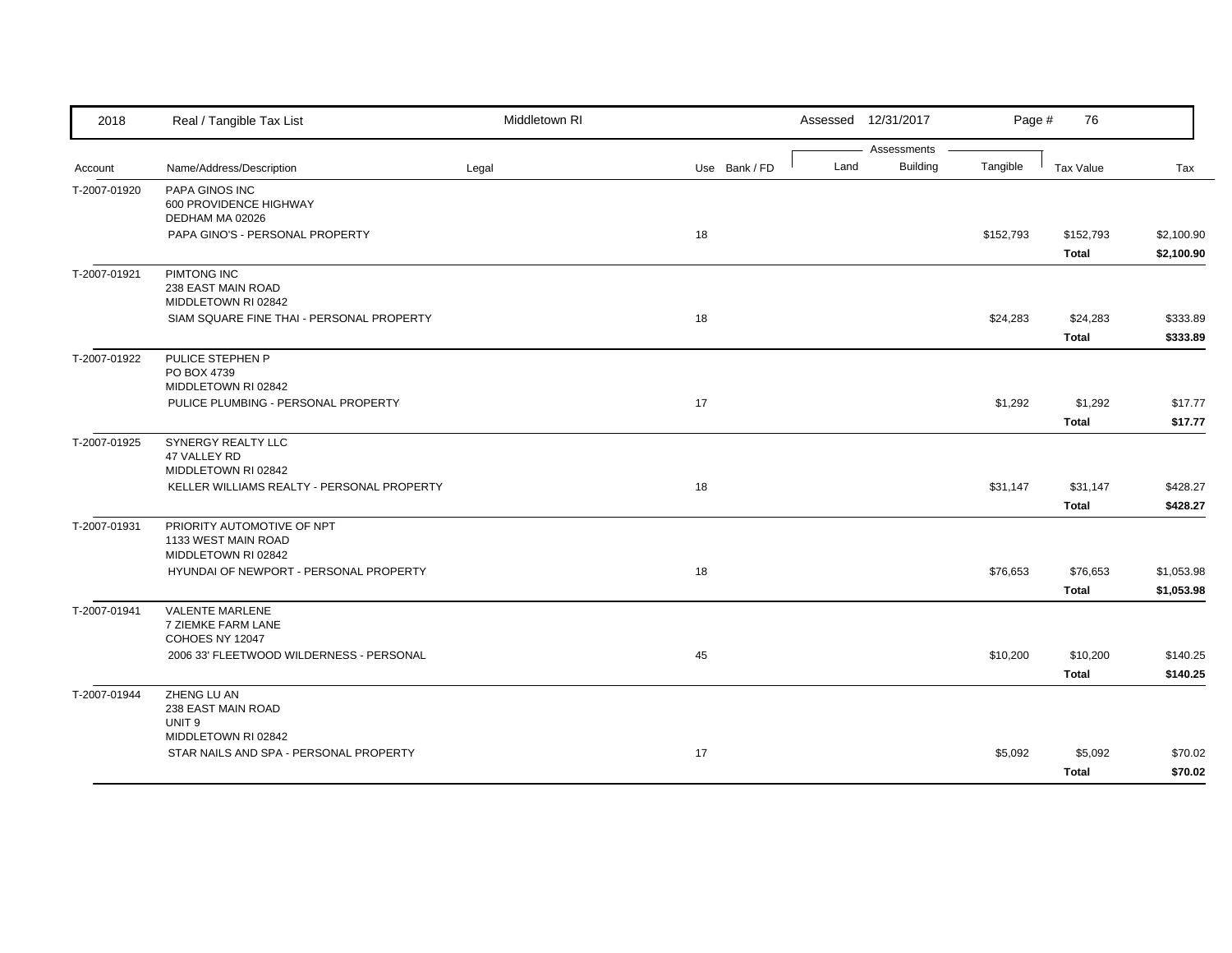| 2018         | Real / Tangible Tax List                                 | Middletown RI |               |      | Assessed 12/31/2017 | Page #   | 77           |            |
|--------------|----------------------------------------------------------|---------------|---------------|------|---------------------|----------|--------------|------------|
|              |                                                          |               |               |      | Assessments         |          |              |            |
| Account      | Name/Address/Description                                 | Legal         | Use Bank / FD | Land | <b>Building</b>     | Tangible | Tax Value    | Tax        |
| T-2007-01948 | <b>MYERS JAMES</b><br>510 EAST MAIN ROAD                 |               |               |      |                     |          |              |            |
|              | MIDDLETOWN RI 02842                                      |               |               |      |                     |          |              |            |
|              | MAMA'S BOY MUSIC - PERSONAL PROPERTY                     |               | 17            |      |                     | \$1,015  | \$1,015      | \$13.96    |
|              |                                                          |               |               |      |                     |          | <b>Total</b> | \$13.96    |
| T-2007-01953 | LOOKING UPWARDS INC                                      |               |               |      |                     |          |              |            |
|              | C/O KEYSTONE GROUP<br>1130 TEN ROD ROAD - SUITE D 20     |               |               |      |                     |          |              |            |
|              | N KINGSTON RI 02852                                      |               |               |      |                     |          |              |            |
|              | KINDERART - PERSONAL PROPERTY                            |               | 18            |      |                     | \$81,015 | \$81,015     | \$1,113.96 |
|              |                                                          |               |               |      |                     |          | <b>Total</b> | \$1,113.96 |
| T-2007-01954 | REDBOX AUTOMATED RETAIL LLC                              |               |               |      |                     |          |              |            |
|              | PO BOX 72210                                             |               |               |      |                     |          |              |            |
|              | PHOENIX AZ 85050                                         |               |               |      |                     |          |              |            |
|              | REDBOX AUTOMATED RETAIL LLC - PERSONAL                   |               | 18            |      |                     | \$21,864 | \$21,864     | \$300.63   |
|              |                                                          |               |               |      |                     |          | <b>Total</b> | \$300.63   |
| T-2007-01963 | STUDER CAROLYN M                                         |               |               |      |                     |          |              |            |
|              | 17 BOULEVARD TERRACE                                     |               |               |      |                     |          |              |            |
|              | MIDDLETOWN RI 02842                                      |               |               |      |                     |          |              |            |
|              | THE BOULEVARD BED & BREAKFAST - PERSONAL                 |               | 18            |      |                     | \$10,000 | \$10,000     | \$137.50   |
|              |                                                          |               |               |      |                     |          | <b>Total</b> | \$137.50   |
| T-2008-02004 | WESTERN UNION FINANCIAL SRVS                             |               |               |      |                     |          |              |            |
|              | PROPERTY TAX - HQ11<br>7001 E BELLEVIEW AVENUE - STE 680 |               |               |      |                     |          |              |            |
|              | DENV ER CO 80257                                         |               |               |      |                     |          |              |            |
|              | WESTERN UNION FINANCIAL SRVS - PERSONAL                  |               | 94            |      |                     | \$1,029  | \$1,029      | \$14.15    |
|              |                                                          |               |               |      |                     |          | <b>Total</b> | \$14.15    |
| T-2008-02005 | HILLMAN GROUP INC THE                                    |               |               |      |                     |          |              |            |
|              | 8990 S KYRENE ROAD                                       |               |               |      |                     |          |              |            |
|              | <b>TEMPE AZ 85284</b>                                    |               |               |      |                     |          |              |            |
|              | HILLMAN GROUP INC THE - PERSONAL PROPERTY                |               | 94            |      |                     | \$3,130  | \$3,130      | \$43.04    |
|              |                                                          |               |               |      |                     |          | <b>Total</b> | \$43.04    |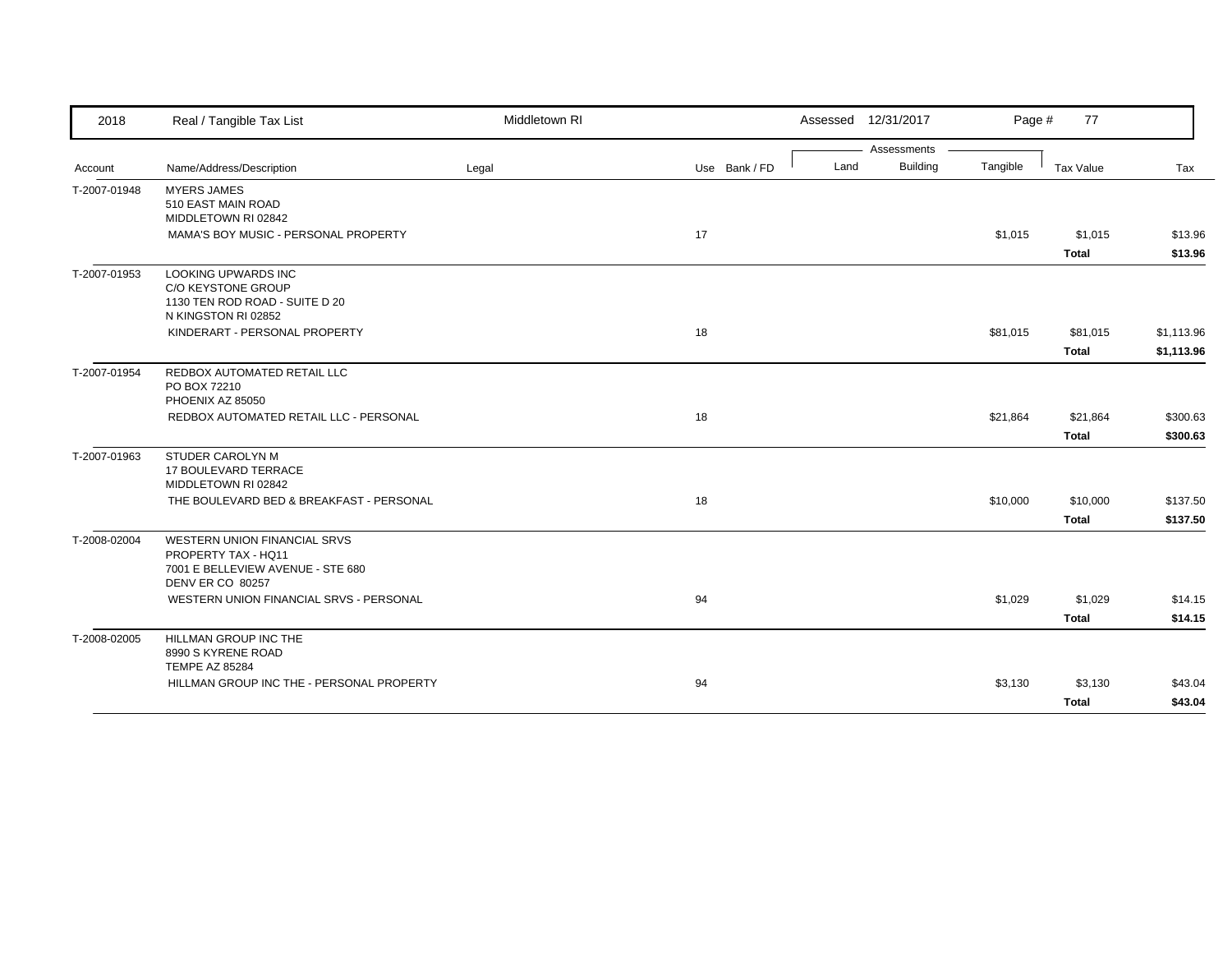| 2018         | Real / Tangible Tax List                                                                                                         | Middletown RI |               | Assessed 12/31/2017 |                                            | Page #<br>78 |          |
|--------------|----------------------------------------------------------------------------------------------------------------------------------|---------------|---------------|---------------------|--------------------------------------------|--------------|----------|
| Account      | Name/Address/Description                                                                                                         | Legal         | Use Bank / FD | Land                | Assessments<br><b>Building</b><br>Tangible | Tax Value    | Tax      |
| T-2008-02010 | <b>WELLS FARGO ADVISORS</b><br>C/O RYAN LLC<br>PO BOX 2609<br>CARLSBAD CA 92018-2609<br>WELLS FARGO ADVISORS - PERSONAL PROPERTY |               | 18            |                     | \$36,702                                   | \$36,702     | \$504.65 |
|              |                                                                                                                                  |               |               |                     |                                            | <b>Total</b> | \$504.65 |
| T-2008-02012 | <b>EASTERN SPECIALITY FINANCE INC</b><br>630 N CENTRAL EXPY<br>STE A<br><b>PLANO TX 75074</b>                                    |               |               |                     |                                            |              |          |
|              | CHECK N GO - PERSONAL PROPERTY                                                                                                   |               | 18            |                     | \$24,570                                   | \$24,570     | \$337.84 |
|              |                                                                                                                                  |               |               |                     |                                            | <b>Total</b> | \$337.84 |
| T-2008-02013 | <b>CSI LEASING INC</b><br>ATTN: PROPERTY TAX DEPT<br>9990 OLD OLIVE ST RD - STE 101<br>ST LOUIS MO 63141-5901                    |               |               |                     |                                            |              |          |
|              | CSI LEASING INC - PERSONAL PROPERTY                                                                                              |               | 94            |                     | \$30,989                                   | \$30,989     | \$426.10 |
|              |                                                                                                                                  |               |               |                     |                                            | <b>Total</b> | \$426.10 |
| T-2008-02017 | EFUNDS CORPORATION<br>601 RIVERSIDE AVE<br>T-8 - TAX DEPT                                                                        |               |               |                     |                                            |              |          |
|              | JACKSONVILLE FL 32204<br>EFUNDS CORPORATION - PERSONAL PROPERTY                                                                  |               | 94            |                     | \$328                                      | \$328        | \$4.51   |
|              |                                                                                                                                  |               |               |                     |                                            | <b>Total</b> | \$4.51   |
| T-2008-02018 | CHRIS & MIKES PLACE LLC<br>659 WEST MAIN ROAD<br>MIDDLETOWN RI 02842                                                             |               |               |                     |                                            |              |          |
|              | KINGSTON PIZZA - PERSONAL PROPERTY                                                                                               |               | 18            |                     | \$6,300                                    | \$6,300      | \$86.63  |
|              |                                                                                                                                  |               |               |                     |                                            | <b>Total</b> | \$86.63  |
| T-2008-02020 | <b>TIMEPAYMENT CORP</b><br>1600 DISTRICT AVENUE<br><b>SUITE 200</b>                                                              |               |               |                     |                                            |              |          |
|              | BURLINGTON MA 01803<br>TIMEPAYMENT CORP - PERSONAL PROPERTY                                                                      |               | 94            |                     | \$17,492                                   | \$17,492     | \$240.52 |
|              |                                                                                                                                  |               |               |                     |                                            | <b>Total</b> | \$240.52 |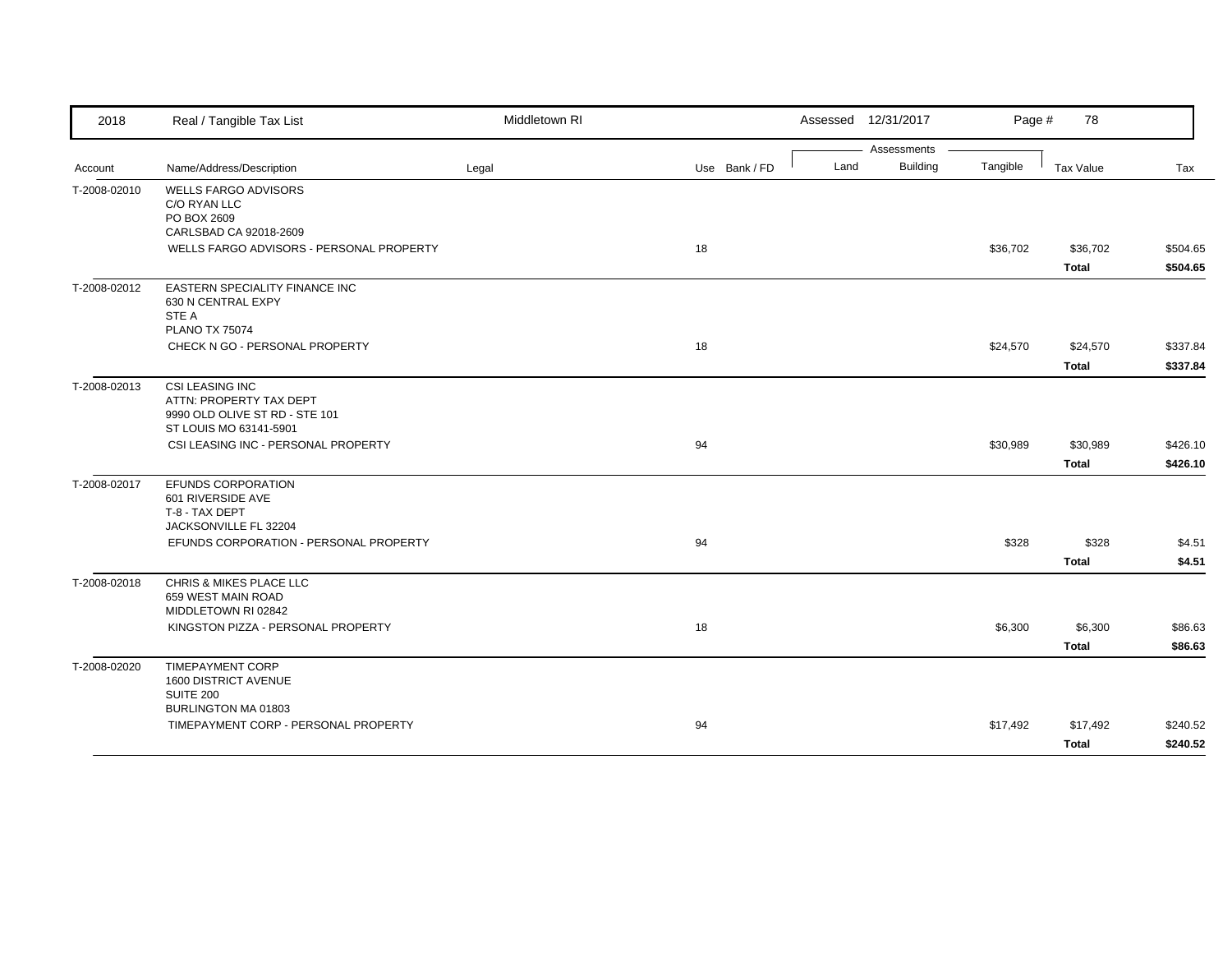| 2018         | Real / Tangible Tax List                            | Middletown RI |               |      | Assessed 12/31/2017     | Page #    | 79           |            |
|--------------|-----------------------------------------------------|---------------|---------------|------|-------------------------|-----------|--------------|------------|
| Account      | Name/Address/Description                            | Legal         | Use Bank / FD | Land | Assessments<br>Building | Tangible  | Tax Value    | Tax        |
|              |                                                     |               |               |      |                         |           |              |            |
| T-2008-02023 | <b>DISCUILLO LOUISE</b><br><b>141 FOREST AVENUE</b> |               |               |      |                         |           |              |            |
|              | MIDDLETOWN RI 02842                                 |               |               |      |                         |           |              |            |
|              | J & L BUILDERS INC - PERSONAL PROPERTY              |               | 17            |      |                         | \$6,220   | \$6,220      | \$85.53    |
|              |                                                     |               |               |      |                         |           | <b>Total</b> | \$85.53    |
| T-2008-02029 | AQUIDNECK CHIROPRACTIC LLC                          |               |               |      |                         |           |              |            |
|              | 1272 WEST MAIN ROAD                                 |               |               |      |                         |           |              |            |
|              | <b>BLDG II</b><br>MIDDLETOWN RI 02842               |               |               |      |                         |           |              |            |
|              | AQUIDNECK CHIROPRACTIC - PERSONAL PROPERTY          |               | 18            |      |                         | \$6,606   | \$6,606      | \$90.83    |
|              |                                                     |               |               |      |                         |           | <b>Total</b> | \$90.83    |
|              |                                                     |               |               |      |                         |           |              |            |
| T-2008-02031 | <b>ISLAND HOTEL GROUP LLC</b><br>PO BOX 2516        |               |               |      |                         |           |              |            |
|              | FALL RIVER MA 02720                                 |               |               |      |                         |           |              |            |
|              | RESIDENCE INN BY MARRIOTT - PERSONAL PROPERTY       |               | 18            |      |                         | \$200,681 | \$200,681    | \$2,759.36 |
|              |                                                     |               |               |      |                         |           | <b>Total</b> | \$2,759.36 |
| T-2008-02035 | CORE STRENGTH & CONDITIONING                        |               |               |      |                         |           |              |            |
|              | 1066 AQUIDNECK AVENUE                               |               |               |      |                         |           |              |            |
|              | MIDDLETOWN RI 02842                                 |               |               |      |                         |           |              |            |
|              | CORE STRENGTH & CONDITIONING - PERSONAL             |               | 18            |      |                         | \$63,540  | \$63,540     | \$873.68   |
|              |                                                     |               |               |      |                         |           | <b>Total</b> | \$873.68   |
| T-2008-02037 | JFA SECURITY & CONSULTING SERV                      |               |               |      |                         |           |              |            |
|              | 641 JEPSON LANE<br>MIDDLETOWN RI 02842              |               |               |      |                         |           |              |            |
|              | JFA SECURITY & CONSULTING - PERSONAL PROPERTY       |               | 17            |      |                         | \$3,820   | \$3,820      | \$52.53    |
|              |                                                     |               |               |      |                         |           | <b>Total</b> | \$52.53    |
| T-2008-02040 | <b>ALAGRIA LLC</b>                                  |               |               |      |                         |           |              |            |
|              | 575 EAST MAIN ROAD                                  |               |               |      |                         |           |              |            |
|              | MIDDLETOWN RI 02842                                 |               |               |      |                         |           |              |            |
|              | ALAGRIA SALON & SPA - PERSONAL PROPERTY             |               | 18            |      |                         | \$18,480  | \$18,480     | \$254.10   |
|              |                                                     |               |               |      |                         |           | <b>Total</b> | \$254.10   |
| T-2008-02049 | <b>CASEY THOMAS H</b>                               |               |               |      |                         |           |              |            |
|              | 130 GREEN END AVENUE                                |               |               |      |                         |           |              |            |
|              | MIDDLETOWN RI 02842                                 |               |               |      |                         |           |              |            |
|              | THOMAS H CASEY BUILDERS INC - PERSONAL              |               | 17            |      |                         | \$3,553   | \$3,553      | \$48.85    |
|              |                                                     |               |               |      |                         |           | <b>Total</b> | \$48.85    |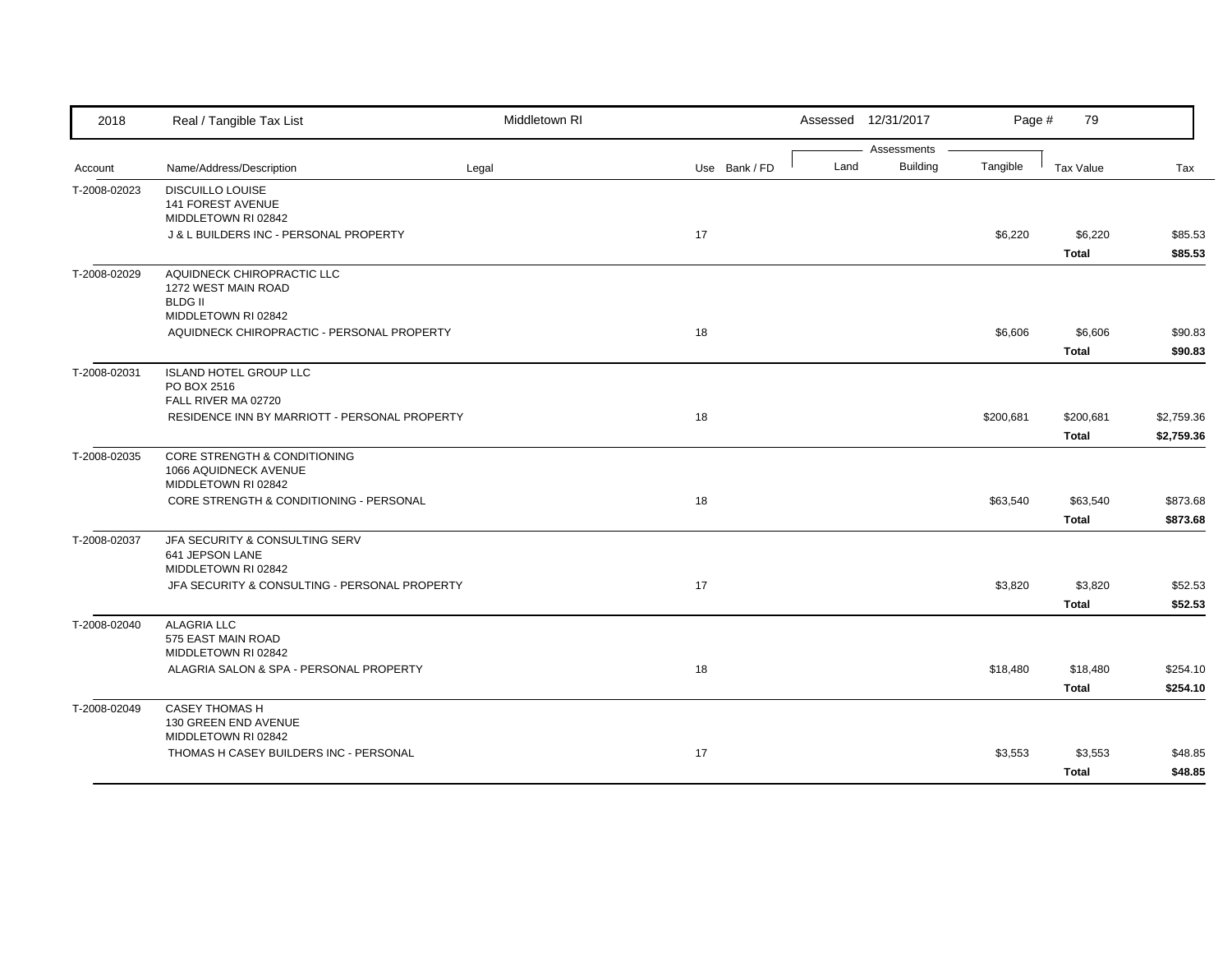| 2018         | Real / Tangible Tax List                                                                              | Middletown RI |               | Assessed 12/31/2017 |                 | Page #   | 80           |          |
|--------------|-------------------------------------------------------------------------------------------------------|---------------|---------------|---------------------|-----------------|----------|--------------|----------|
|              |                                                                                                       |               |               |                     | Assessments     |          |              |          |
| Account      | Name/Address/Description                                                                              | Legal         | Use Bank / FD | Land                | <b>Building</b> | Tangible | Tax Value    | Tax      |
| T-2008-02051 | ALL STAR DANCE ACADEMY<br>KELLEY PAKENHAM DIRECTOR<br>1341 WEST MAIN RD STE 19<br>MIDDLETOWN RI 02842 |               |               |                     |                 |          |              |          |
|              | ALL STAR DANCE ACADEMY - PERSONAL PROPERTY                                                            |               | 17            |                     |                 | \$2,030  | \$2,030      | \$27.91  |
|              |                                                                                                       |               |               |                     |                 |          | <b>Total</b> | \$27.91  |
| T-2008-02053 | <b>ENVY SALON &amp; SPA LLC</b><br>C/O MALINDA RODERICK<br>800 C AQUIDNECK AVE<br>MIDDLETOWN RI 02842 |               |               |                     |                 |          |              |          |
|              | ENVY SALON & SPA - PERSONAL PROPERTY                                                                  |               | 18            |                     |                 | \$12,180 | \$12,180     | \$167.48 |
|              |                                                                                                       |               |               |                     |                 |          | <b>Total</b> | \$167.48 |
| T-2008-02054 | <b>GASTON MICHAEL</b><br>453 TURNER ROAD<br>MIDDLETOWN RI 02842                                       |               |               |                     |                 |          |              |          |
|              | MJ GASTON & ASSOCIATES - PERSONAL PROPERTY                                                            |               | 17            |                     |                 | \$3,045  | \$3,045      | \$41.87  |
|              |                                                                                                       |               |               |                     |                 |          | <b>Total</b> | \$41.87  |
| T-2008-02059 | TIERNO HENRY J III<br>28 HARVEY ROAD<br>MIDDLETOWN RI 02842                                           |               |               |                     |                 |          |              |          |
|              | PRIME COMPUTER SERVICES - PERSONAL PROPERTY                                                           |               | 18            |                     |                 | \$5,318  | \$5,318      | \$73.12  |
| T-2008-02065 | <b>WANDER KEN</b><br>2713 BIRDSEYE LANE<br>BOWIE MD 20715-3929                                        |               |               |                     |                 |          | <b>Total</b> | \$73.12  |
|              | 2007 39' PROWLER - PERSONAL PROPERTY                                                                  |               | 45            |                     |                 | \$11,350 | \$11,350     | \$156.06 |
|              |                                                                                                       |               |               |                     |                 |          | <b>Total</b> | \$156.06 |
| T-2008-02074 | <b>RISING TIDE ANGLER INC</b><br>1037 AQUIDNECK AVENUE<br>MIDDLETOWN RI 02842                         |               |               |                     |                 |          |              |          |
|              | THE SALTWATER EDGE - PERSONAL PROPERTY                                                                |               | 18            |                     |                 | \$14,653 | \$14,653     | \$201.48 |
|              |                                                                                                       |               |               |                     |                 |          | Total        | \$201.48 |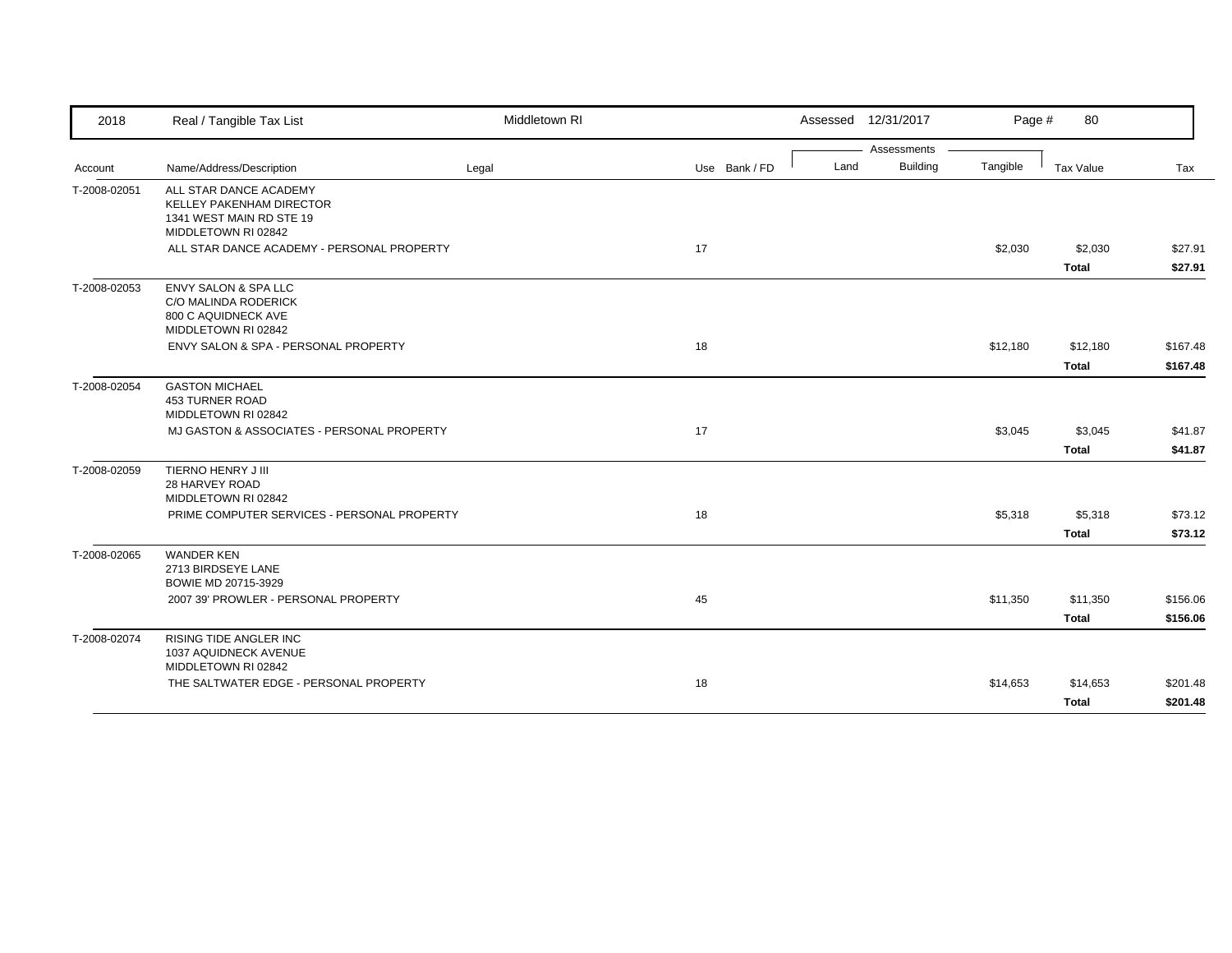| 2018         | Real / Tangible Tax List                                                                           | Middletown RI |               |      | Assessed 12/31/2017 | Page #   | 81           |            |
|--------------|----------------------------------------------------------------------------------------------------|---------------|---------------|------|---------------------|----------|--------------|------------|
|              |                                                                                                    |               |               |      | Assessments         |          |              |            |
| Account      | Name/Address/Description                                                                           | Legal         | Use Bank / FD | Land | <b>Building</b>     | Tangible | Tax Value    | Tax        |
| T-2008-02080 | TELE CONSULTANTS INC<br>4080 MCGINNIS FERRY RD<br>SUITE 903<br>ALPHARETTA GA 30005                 |               |               |      |                     |          |              |            |
|              | TELE CONSULTANTS INC - PERSONAL PROPERTY                                                           |               | 18            |      |                     | \$15,242 | \$15,242     | \$209.58   |
|              |                                                                                                    |               |               |      |                     |          | <b>Total</b> | \$209.58   |
| T-2008-02083 | MOBILE STORAGE INC<br>81 PILSUDSKI STREET<br>PROVIDENCE RI 02909                                   |               |               |      |                     |          |              |            |
|              | MOBILE STORAGE INC - PERSONAL PROPERTY                                                             |               | 94            |      |                     | \$3,404  | \$3,404      | \$46.81    |
|              |                                                                                                    |               |               |      |                     |          | <b>Total</b> | \$46.81    |
| T-2008-02085 | DIRECT CAPITAL CORPORATION<br>PROPERTY TAX COMPLIANCE<br>PO BOX 460709<br>HOUSTON TX 77056         |               |               |      |                     |          |              |            |
|              | DIRECT CAPITAL CORP - PERSONAL PROPERTY                                                            |               | 94            |      |                     | \$56,246 | \$56,246     | \$773.38   |
|              |                                                                                                    |               |               |      |                     |          | <b>Total</b> | \$773.38   |
| T-2008-02087 | UNIVERSITY ORTHOPEDICS<br>PO BOX 1119<br>PROVIDENCE RI 02901                                       |               |               |      |                     |          |              |            |
|              | UNIVERSITY ORTHOPEDICS - PERSONAL PROPERTY                                                         |               | 17            |      |                     | \$80,953 | \$80,953     | \$1,113.10 |
|              |                                                                                                    |               |               |      |                     |          | <b>Total</b> | \$1,113.10 |
| T-2008-02090 | NEWPORT NATIONAL GOLF CLUB<br>324 MITCHELLS LANE<br>MIDDLETOWN RI 02842                            |               |               |      |                     |          |              |            |
|              | NEWPORT NATIONAL GOLF CLUB - PERSONAL                                                              |               | 18            |      |                     | \$80,637 | \$80,637     | \$1,108.76 |
|              |                                                                                                    |               |               |      |                     |          | <b>Total</b> | \$1,108.76 |
| T-2009-01029 | SBA 2012 TC ASSETS LLC<br>8051 CONGRESS AVENUE<br>ATTN: TAX DEPARTMENT<br>BOCA RATON FL 33487-2797 |               |               |      |                     |          |              |            |
|              | SBA 2012 TC ASSETS LLC - PERSONAL PROPERTY                                                         |               | 18            |      |                     | \$12,744 | \$12,744     | \$175.23   |
|              |                                                                                                    |               |               |      |                     |          | <b>Total</b> | \$175.23   |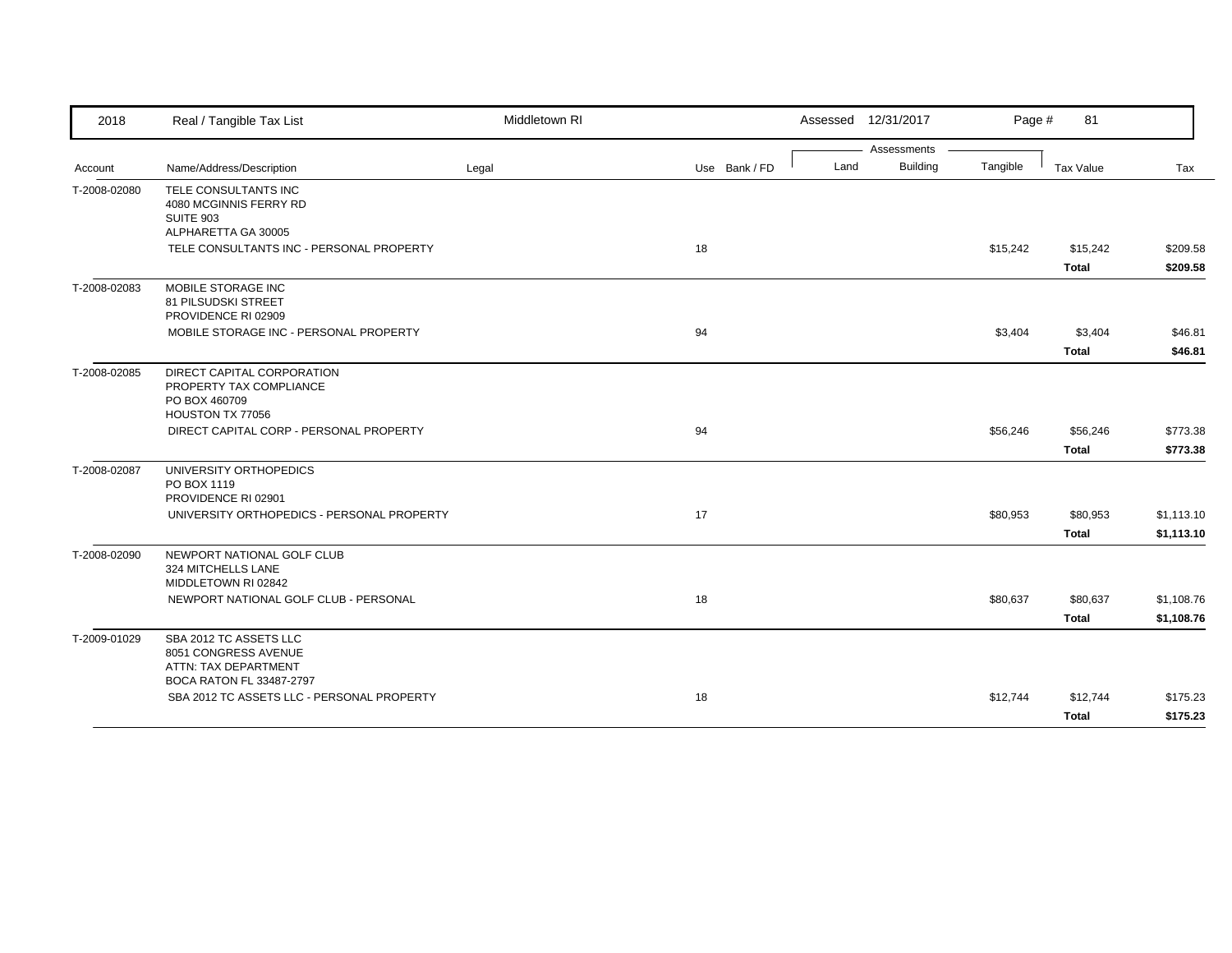| 2018         | Real / Tangible Tax List                     | Middletown RI |               |      | Assessed 12/31/2017 | Page #   | 82           |          |
|--------------|----------------------------------------------|---------------|---------------|------|---------------------|----------|--------------|----------|
|              |                                              |               |               |      | Assessments         |          |              |          |
| Account      | Name/Address/Description                     | Legal         | Use Bank / FD | Land | <b>Building</b>     | Tangible | Tax Value    | Tax      |
| T-2009-01034 | MOBILE MINI INC                              |               |               |      |                     |          |              |          |
|              | C/O RYAN LLC                                 |               |               |      |                     |          |              |          |
|              | PO BOX 4900                                  |               |               |      |                     |          |              |          |
|              | SCOTTSDALE AZ 85261                          |               |               |      |                     |          |              |          |
|              | MOBILE MINI INC - PERSONAL PROPERTY          |               | 94            |      |                     | \$2,723  | \$2,723      | \$37.44  |
|              |                                              |               |               |      |                     |          | <b>Total</b> | \$37.44  |
| T-2009-01037 | PATTISON SIGN GROUP                          |               |               |      |                     |          |              |          |
|              | 555 ELLESMERE ROAD                           |               |               |      |                     |          |              |          |
|              | TORONTO ON MIR4E8                            |               |               |      |                     |          |              |          |
|              | PATTISON SIGN GROUP - PERSONAL PROPERTY      |               | 94            |      |                     | \$12,455 | \$12,455     | \$171.26 |
|              |                                              |               |               |      |                     |          | <b>Total</b> | \$171.26 |
| T-2009-01044 | SMITH GLENN                                  |               |               |      |                     |          |              |          |
|              | 1 SUNSET HILL ROAD                           |               |               |      |                     |          |              |          |
|              | MIDDLETOWN RI 02842                          |               |               |      |                     |          |              |          |
|              | GLENN SMITH CONSTRUCTION - PERSONAL PROPERTY |               | 17            |      |                     | \$3,656  | \$3,656      | \$50.27  |
|              |                                              |               |               |      |                     |          | <b>Total</b> | \$50.27  |
| T-2009-01047 | <b>BONNIER CORPORATION</b>                   |               |               |      |                     |          |              |          |
|              | 460 N ORLANDO AVE                            |               |               |      |                     |          |              |          |
|              | SUITE 200                                    |               |               |      |                     |          |              |          |
|              | WINTER PARK FL 32789                         |               |               |      |                     |          |              |          |
|              | BONNIER CORPORATION - PERSONAL PROPERTY      |               | 18            |      |                     | \$25,042 | \$25,042     | \$344.33 |
|              |                                              |               |               |      |                     |          | <b>Total</b> | \$344.33 |
| T-2009-01048 | MIDDLETOWN SELF-STORAGE LLC                  |               |               |      |                     |          |              |          |
|              | 909 AQUIDNECK AVENUE                         |               |               |      |                     |          |              |          |
|              | MIDDLETOWN RI 02842                          |               |               |      |                     |          |              |          |
|              | MIDDLETOWN SELF STORAGE CENTER - PERSONAL    |               | 17            |      |                     | \$8,120  | \$8,120      | \$111.65 |
|              |                                              |               |               |      |                     |          | <b>Total</b> | \$111.65 |
| T-2009-01052 | US VISION INC                                |               |               |      |                     |          |              |          |
|              | PO BOX 187                                   |               |               |      |                     |          |              |          |
|              | GLENDORA NJ 08029                            |               |               |      |                     |          |              |          |
|              | BJ'S OPTICAL #4306 - PERSONAL PROPERTY       |               | 17            |      |                     | \$1,869  | \$1,869      | \$25.70  |
|              |                                              |               |               |      |                     |          | Total        | \$25.70  |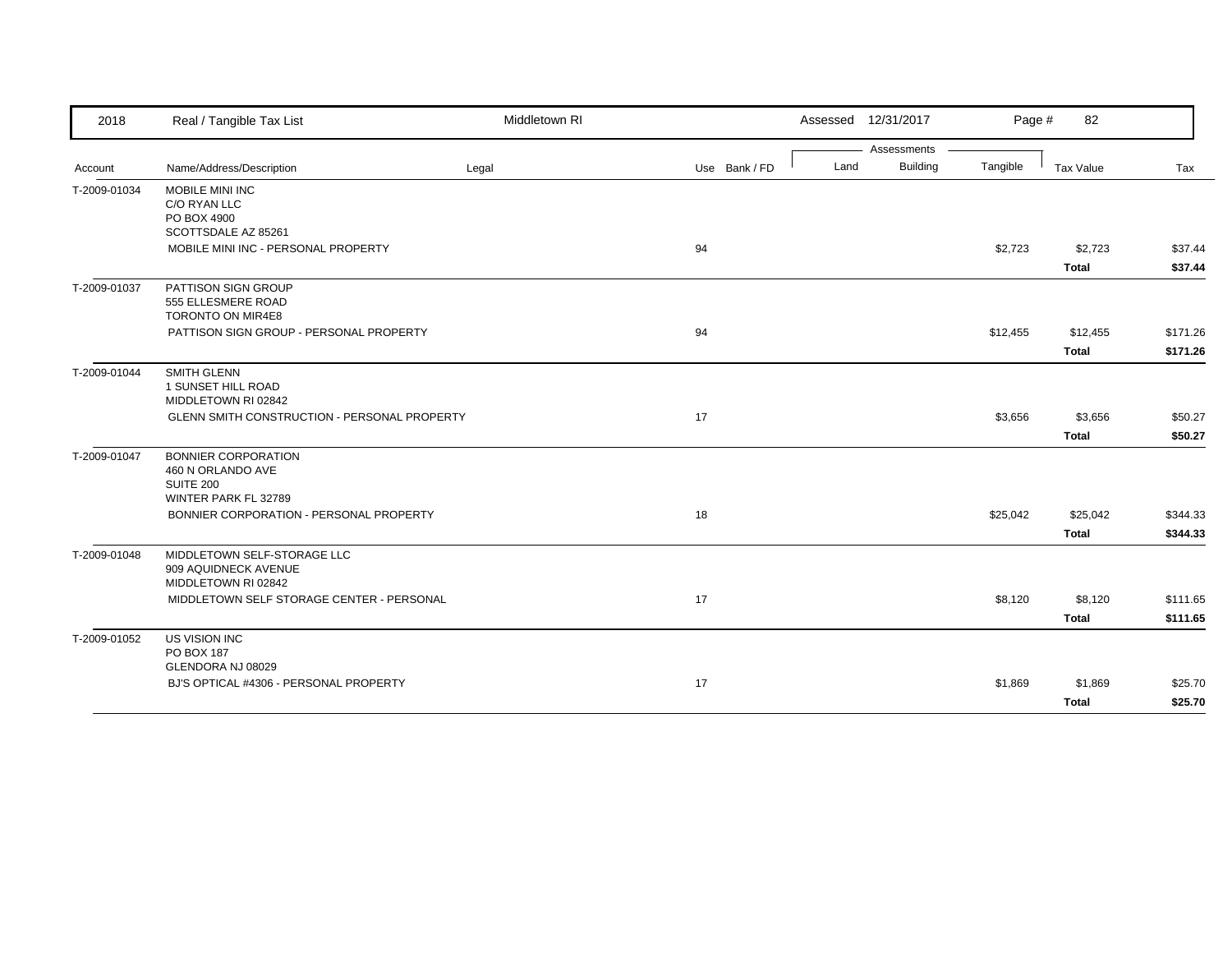| 2018         | Real / Tangible Tax List                                                                         | Middletown RI |               | Assessed 12/31/2017 |                 | Page #   | 83           |          |
|--------------|--------------------------------------------------------------------------------------------------|---------------|---------------|---------------------|-----------------|----------|--------------|----------|
|              |                                                                                                  |               |               |                     | Assessments     |          |              |          |
| Account      | Name/Address/Description                                                                         | Legal         | Use Bank / FD | Land                | <b>Building</b> | Tangible | Tax Value    | Tax      |
| T-2009-01053 | AVIS RENT A CAR SYSTEM INC<br>RYAN LLC - DEPT 152<br>PO BOX 4900<br>SCOTTSDALE AZ 85261-4900     |               |               |                     |                 |          |              |          |
|              | AVIS RENT A CAR - PERSONAL PROPERTY                                                              |               | 18            |                     |                 | \$24,583 | \$24,583     | \$338.02 |
|              |                                                                                                  |               |               |                     |                 |          | <b>Total</b> | \$338.02 |
| T-2009-01054 | <b>CAREY RICHMOND &amp; VIKING</b><br>2 CORPORATE PLACE<br><b>STE 306</b><br>MIDDLETOWN RI 02842 |               |               |                     |                 |          |              |          |
|              | CAREY RICHMOND & VIKING - PERSONAL PROPERTY                                                      |               | 18            |                     |                 | \$40,600 | \$40,600     | \$558.25 |
|              |                                                                                                  |               |               |                     |                 |          | <b>Total</b> | \$558.25 |
| T-2009-01056 | <b>NELSON JOHN ERIK</b><br>25 BARTLEETT ROAD<br>MIDDLETOWN RI 02842                              |               |               |                     |                 |          |              |          |
|              | JOHN ERIK NELSON PROPERTIES - PERSONAL                                                           |               | 17            |                     |                 | \$2,030  | \$2,030      | \$27.91  |
|              |                                                                                                  |               |               |                     |                 |          | <b>Total</b> | \$27.91  |
| T-2009-01057 | <b>KKR PROPERTY MANAGEMENT</b><br>26 VALLEY ROAD<br><b>STE 203</b><br>MIDDLETOWN RI 02842        |               |               |                     |                 |          |              |          |
|              | PREMIER PROPERTY MANAGEMENT - PERSONAL                                                           |               | 17            |                     |                 | \$6,421  | \$6,421      | \$88.29  |
|              |                                                                                                  |               |               |                     |                 |          | <b>Total</b> | \$88.29  |
| T-2009-01059 | <b>BRODEN MILLWORKS LLC</b><br>185 OLIPHANT LANE<br>MIDDLETOWN RI 02842                          |               |               |                     |                 |          |              |          |
|              | BRODEN MILLWORKS & SUPPLY - PERSONAL                                                             |               | 17            |                     |                 | \$2,300  | \$2,300      | \$31.63  |
|              |                                                                                                  |               |               |                     |                 |          | <b>Total</b> | \$31.63  |
| T-2009-01061 | THE SALON N BARBERSHOP<br>1700 WEST MAIN ROAD<br>MIDDLETOWN RI 02842                             |               |               |                     |                 |          |              |          |
|              | THE SALON & BARBER SHOP - PERSONAL PROPERTY                                                      |               | 18            |                     |                 | \$7,000  | \$7,000      | \$96.25  |
|              |                                                                                                  |               |               |                     |                 |          | <b>Total</b> | \$96.25  |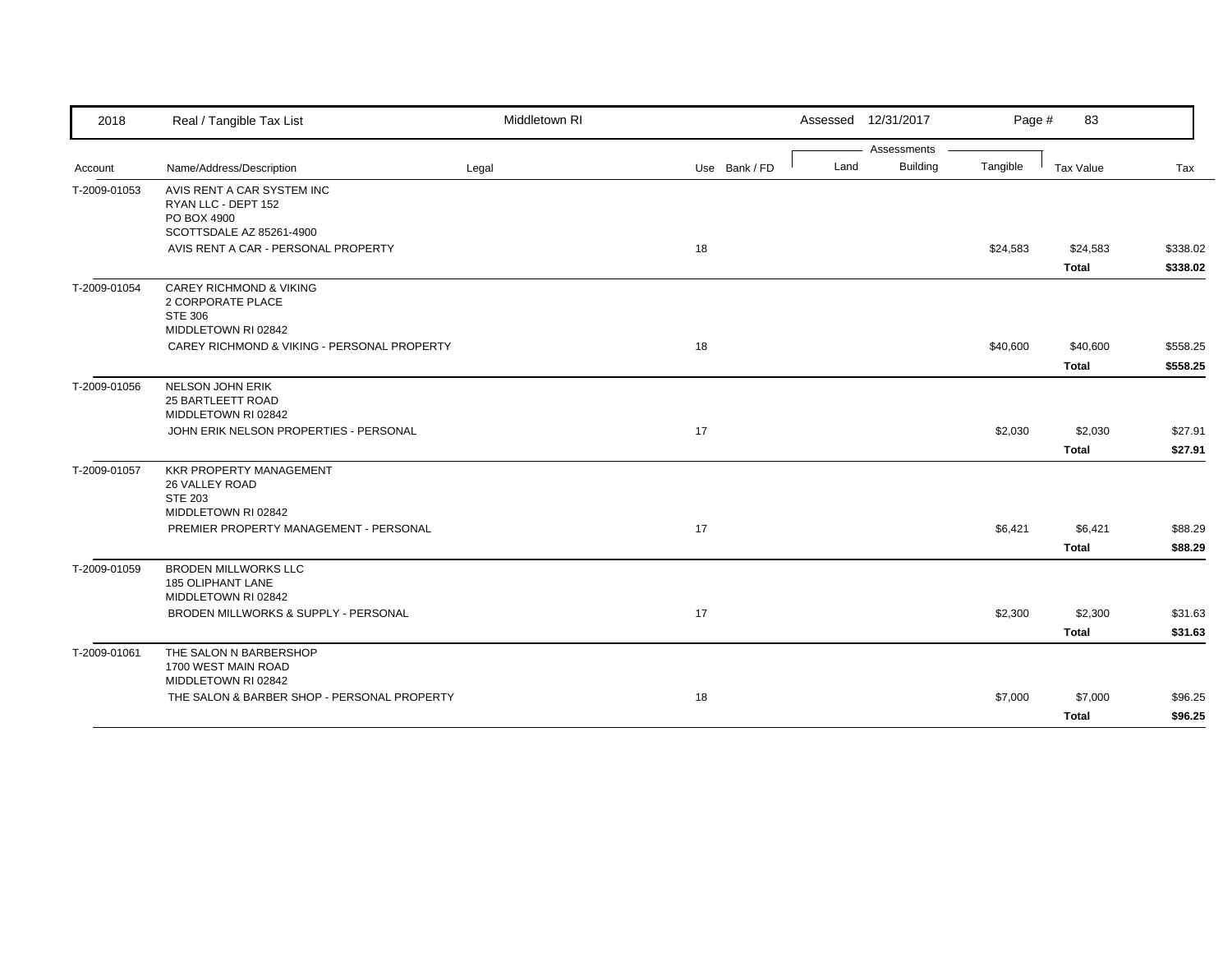| 2018         | Real / Tangible Tax List                                                                         | Middletown RI |               | Assessed 12/31/2017 | Page #                      | 84                       |                      |
|--------------|--------------------------------------------------------------------------------------------------|---------------|---------------|---------------------|-----------------------------|--------------------------|----------------------|
|              |                                                                                                  |               |               | Assessments         |                             |                          |                      |
| Account      | Name/Address/Description                                                                         | Legal         | Use Bank / FD | Land                | <b>Building</b><br>Tangible | Tax Value                | Tax                  |
| T-2009-01391 | BEHR PAINT CORP - RI0004287THD<br>RYAN LLC - DEPT 720<br>PO BOX 4900<br>SCOTTSDALE AZ 85261-4900 |               |               |                     |                             |                          |                      |
|              | BEHR PAINT CORP @ HOME DEPOT - PERSONAL                                                          |               | 17            |                     | \$12,948                    | \$12,948<br><b>Total</b> | \$178.04<br>\$178.04 |
| T-2009-01397 | JJ NEWPORT GROUP INC<br>216 GRAY CRAIG ROAD<br>MIDDLETOWN RI 02842                               |               |               |                     |                             |                          |                      |
|              | JJ NEWPORT GROUP INC - PERSONAL PROPERTY                                                         |               | 17            |                     | \$3,400                     | \$3,400<br><b>Total</b>  | \$46.75<br>\$46.75   |
| T-2010-02054 | AMERIGAS PROPANE LP<br>C/O THE ALBANO GROUP<br>PO BOX 1240<br>MANCHESTER NH 03105                |               |               |                     |                             |                          |                      |
|              | AMERIGAS PROPANE LP - PERSONAL PROPERTY                                                          |               | 94            |                     | \$735                       | \$735<br><b>Total</b>    | \$10.11<br>\$10.11   |
| T-2010-02056 | <b>OSTHEIMER GREG</b><br>48 GUN CLUB ROAD<br>STAMFORD CT 06903                                   |               |               |                     |                             |                          |                      |
|              | ROCKY BROOK ORCHARD - PERSONAL PROPERTY                                                          |               | 17            |                     | \$3,000                     | \$3,000<br><b>Total</b>  | \$41.25<br>\$41.25   |
| T-2010-02062 | <b>REAL DINC</b><br>PO BOX 52307<br>ATLANTA GA 30355-0307                                        |               |               |                     |                             |                          |                      |
|              | REAL D INC - PERSONAL PROPERTY                                                                   |               | 94            |                     | \$6,266                     | \$6,266<br><b>Total</b>  | \$86.16<br>\$86.16   |
| T-2010-02064 | NEWPORT LANDINGS LLC<br>131 LAKE ERIE STREET<br>MIDDLETOWN RI 02842                              |               |               |                     |                             |                          |                      |
|              | LANDINGS LLC - PERSONAL PROPERTY                                                                 |               | 18            |                     | \$68,140                    | \$68,140<br><b>Total</b> | \$936.93<br>\$936.93 |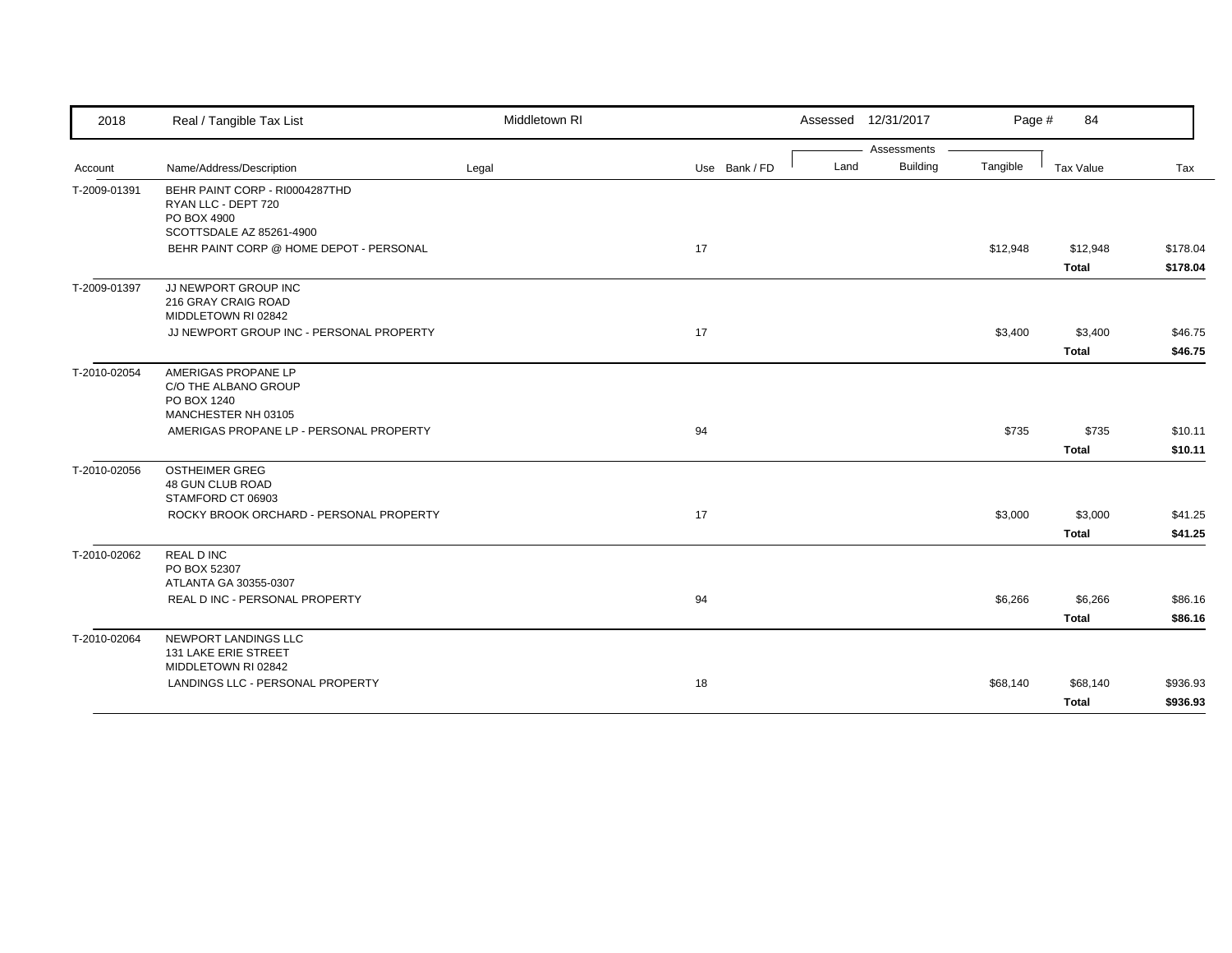| 2018         | Real / Tangible Tax List                                                                 | Middletown RI |               |      | Assessed 12/31/2017            | Page #   | 85                       |                      |
|--------------|------------------------------------------------------------------------------------------|---------------|---------------|------|--------------------------------|----------|--------------------------|----------------------|
| Account      | Name/Address/Description                                                                 | Legal         | Use Bank / FD | Land | Assessments<br><b>Building</b> | Tangible | Tax Value                | Tax                  |
| T-2010-02066 | FLORIDAS NATURAL FOOD SERVICE<br>20205 HWY 27<br>LAKE WALES FL 33853                     |               |               |      |                                |          |                          |                      |
|              | FLORIDA'S NATURAL FOOD SRVC - PERSONAL                                                   |               | 94            |      |                                | \$1,758  | \$1,758<br>Total         | \$24.17<br>\$24.17   |
| T-2010-02076 | MB FINANCIAL BANK NA<br>1611 N INTERSTATE 35E<br><b>SUITE 428</b><br>CARROLLTON TX 75006 |               |               |      |                                |          |                          |                      |
|              | MB FINANCIAL BANK NA - PERSONAL PROPERTY                                                 |               | 94            |      |                                | \$765    | \$765<br><b>Total</b>    | \$10.52<br>\$10.52   |
| T-2010-02094 | <b>MOSIADES LLC</b><br>42 AQUIDNECK AVENUE<br>MIDDLETOWN RI 02842                        |               |               |      |                                |          |                          |                      |
|              | RHEA'S INN BY THE SEA - PERSONAL PROPERTY                                                |               | 18            |      |                                | \$60,043 | \$60,043<br>Total        | \$825.59<br>\$825.59 |
| T-2010-02102 | <b>TRAVERS DAVID</b><br>51 AMESBURY CIRCLE<br>MIDDLETOWN RI 02842                        |               |               |      |                                |          |                          |                      |
|              | DAVE THE PAINTER - PERSONAL PROPERTY                                                     |               | 17            |      |                                | \$714    | \$714<br><b>Total</b>    | \$9.82<br>\$9.82     |
| T-2010-02114 | SMUCKER FOODSERVICE INC<br>PO BOX 3576<br>CHICAGO IL 60654                               |               |               |      |                                |          |                          |                      |
|              | SMUCKER FOODSERVICE INC - PERSONAL PROPERTY                                              |               | 94            |      |                                | \$3,286  | \$3,286<br><b>Total</b>  | \$45.18<br>\$45.18   |
| T-2010-02116 | EAGLE LEASING COMPANY<br>PO BOX 923<br>ORANGE CT 06477                                   |               |               |      |                                |          |                          |                      |
|              | EAGLE LEASING COMPANY - PERSONAL PROPERTY                                                |               | 94            |      |                                | \$12,964 | \$12,964<br><b>Total</b> | \$178.26<br>\$178.26 |
| T-2010-02128 | LEET TECHNOLOGIES LLC<br>1 JEAN STREET<br>MIDDLETOWN RI 02842                            |               |               |      |                                |          |                          |                      |
|              | LEET TECHNOLOGIES LLC - PERSONAL PROPERTY                                                |               | 17            |      |                                | \$3,553  | \$3,553<br><b>Total</b>  | \$48.85<br>\$48.85   |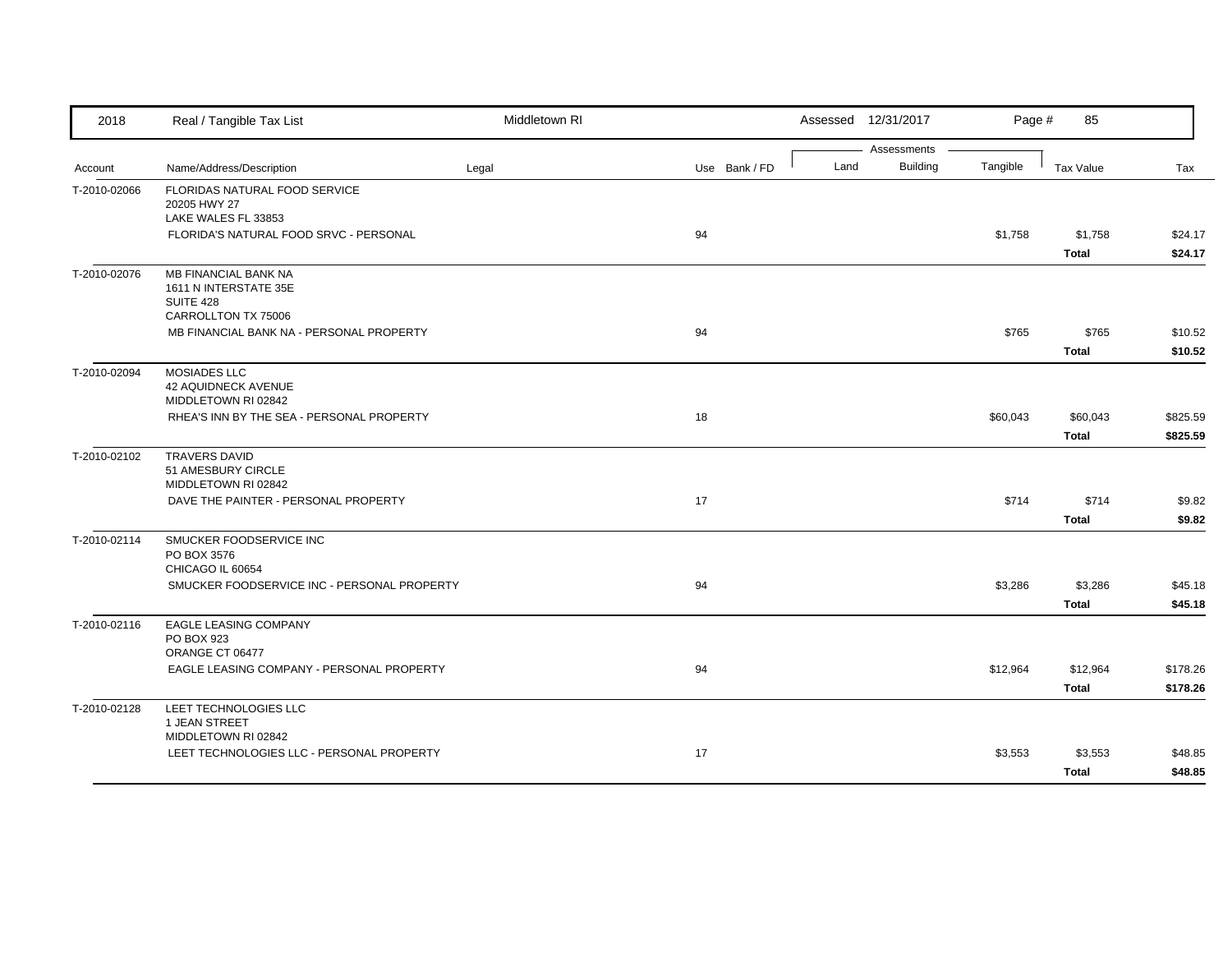| 2018         | Real / Tangible Tax List                                                    | Middletown RI |               |      | Assessed 12/31/2017            | Page #   | 86                       |                      |
|--------------|-----------------------------------------------------------------------------|---------------|---------------|------|--------------------------------|----------|--------------------------|----------------------|
| Account      | Name/Address/Description                                                    | Legal         | Use Bank / FD | Land | Assessments<br><b>Building</b> | Tangible | Tax Value                | Tax                  |
| T-2010-02130 | <b>SPRINT</b><br>1364 WEST MAIN ROAD<br>MIDDLETOWN RI 02842                 |               |               |      |                                |          |                          |                      |
|              | SPRINT - PERSONAL PROPERTY                                                  |               | 17            |      |                                | \$1,150  | \$1,150<br><b>Total</b>  | \$15.81<br>\$15.81   |
| T-2010-02134 | <b>BRAGA ANTONIO</b><br>226 DICENCO BLVD<br>MARLBOROUGH MA 01752            |               |               |      |                                |          |                          |                      |
|              | 2010 KEYSTONE PASSPORT - PERSONAL PROPERTY                                  |               | 45            |      |                                | \$9,450  | \$9,450<br><b>Total</b>  | \$129.94<br>\$129.94 |
| T-2010-02140 | <b>LALIBERTE PAUL</b><br><b>139 EMORY STREET</b><br>ATTLEBORO MA 02703      |               |               |      |                                |          |                          |                      |
|              | 2014 40' CEDAR CREEK COTTAGE - PERSONAL                                     |               | 45            |      |                                | \$45,000 | \$45,000<br><b>Total</b> | \$618.75<br>\$618.75 |
| T-2010-02158 | MURPHY JOHN<br><b>4 SPRUCE AVENUE</b><br>MIDDLETOWN RI 02842                |               |               |      |                                |          |                          |                      |
|              | JLM LANDSCAPING - PERSONAL PROPERTY                                         |               | 17            |      |                                | \$6,090  | \$6,090<br><b>Total</b>  | \$83.74<br>\$83.74   |
| T-2010-02172 | <b>GUNN-MITCHELL LLC</b><br><b>6 GUERNCY CT</b><br>NEWPORT RI 02840         |               |               |      |                                |          |                          |                      |
|              | THE FINER CONSIGNER OF NEWPORT - PERSONAL                                   |               | 17            |      |                                | \$2,360  | \$2,360<br><b>Total</b>  | \$32.45<br>\$32.45   |
| T-2010-02182 | <b>BIRDS EYE VIEW INC</b><br>211 AIRPORT ROAD ACCESS<br>MIDDLETOWN RI 02842 |               |               |      |                                |          |                          |                      |
|              | BIRDS EYE VIEW HELICOPTERS - PERSONAL                                       |               | 18            |      |                                | \$2,795  | \$2,795<br><b>Total</b>  | \$38.43<br>\$38.43   |
| T-2010-02186 | <b>HARKEN INC</b><br>N15 W24983 BLUEMOUND ROAD<br>PEWAUKEE WI 53072         |               |               |      |                                |          |                          |                      |
|              | HARKEN INC - PERSONAL PROPERTY                                              |               | 18            |      |                                | \$59,946 | \$59,946<br><b>Total</b> | \$824.26<br>\$824.26 |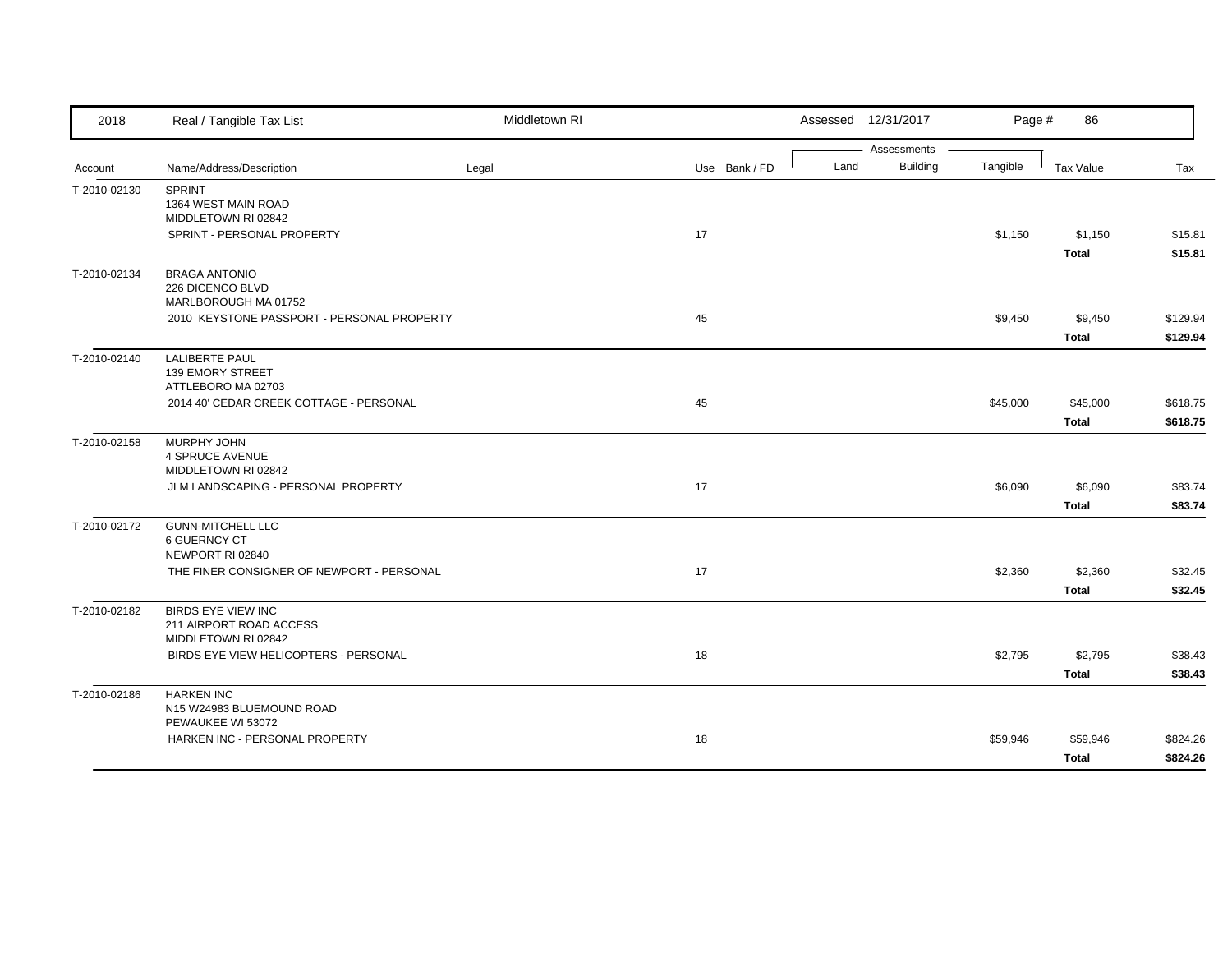| 2018         | Real / Tangible Tax List                                                             | Middletown RI |               |      | Assessed 12/31/2017 | Page #    | 87                        |                          |
|--------------|--------------------------------------------------------------------------------------|---------------|---------------|------|---------------------|-----------|---------------------------|--------------------------|
|              |                                                                                      |               |               |      | Assessments         |           |                           |                          |
| Account      | Name/Address/Description                                                             | Legal         | Use Bank / FD | Land | <b>Building</b>     | Tangible  | Tax Value                 | Tax                      |
| T-2011-00001 | <b>MIRANDA RICHARD</b><br>790 AQUIDNECK AVENUE<br>MIDDLETOWN RI 02842                |               |               |      |                     |           |                           |                          |
|              | AQUIDNECK LANDWORKS INC - PERSONAL PROPERTY                                          |               | 17            |      |                     | \$798     | \$798<br><b>Total</b>     | \$10.97<br>\$10.97       |
| T-2011-00002 | BOSTON CULINARY GROUP 63693<br><b>RYAN LLC</b><br>PO BOX 56607<br>ATLANTA GA 30343   |               |               |      |                     |           |                           |                          |
|              | ISLAND 10 CINEMA - PERSONAL PROPERTY                                                 |               | 18            |      |                     | \$23,233  | \$23,233<br><b>Total</b>  | \$319.45<br>\$319.45     |
| T-2011-00003 | <b>WEST MARINE PRODUCTS</b><br>C/O TAX DEPT<br>PO BOX 969<br><b>RED OAK TX 75154</b> |               |               |      |                     |           |                           |                          |
|              | WEST MARINE #1246 - PERSONAL PROPERTY                                                |               | 18            |      |                     | \$423,026 | \$423,026<br><b>Total</b> | \$5,816.61<br>\$5,816.61 |
| T-2011-00006 | NEW ENGLAND GRILL COMPANY<br>750 AQUIDNECK AVENUE<br>MIDDLETOWN RI 02842             |               |               |      |                     |           |                           |                          |
|              | NEW ENGLAND GRILL COMPANY - PERSONAL                                                 |               | 18            |      |                     | \$5,700   | \$5,700<br><b>Total</b>   | \$78.38<br>\$78.38       |
| T-2011-00008 | DENNIS BROTHERS LLC<br>699 AQUIDNECK AVENUE<br>MIDDLETOWN RI 02842                   |               |               |      |                     |           |                           |                          |
|              | DENNIS BROTHERS LLC - PERSONAL PROPERTY                                              |               | 17            |      |                     | \$2,091   | \$2,091<br><b>Total</b>   | \$28.75<br>\$28.75       |
| T-2011-00011 | CARDIS DEPT STORE INC<br>ONE FURNITURE WAY<br>SWANSEA MA 02777                       |               |               |      |                     |           |                           |                          |
|              | CARDIS MATTRESSES - PERSONAL PROPERTY                                                |               | 18            |      |                     | \$19,357  | \$19,357                  | \$266.16                 |
|              |                                                                                      |               |               |      |                     |           | <b>Total</b>              | \$266.16                 |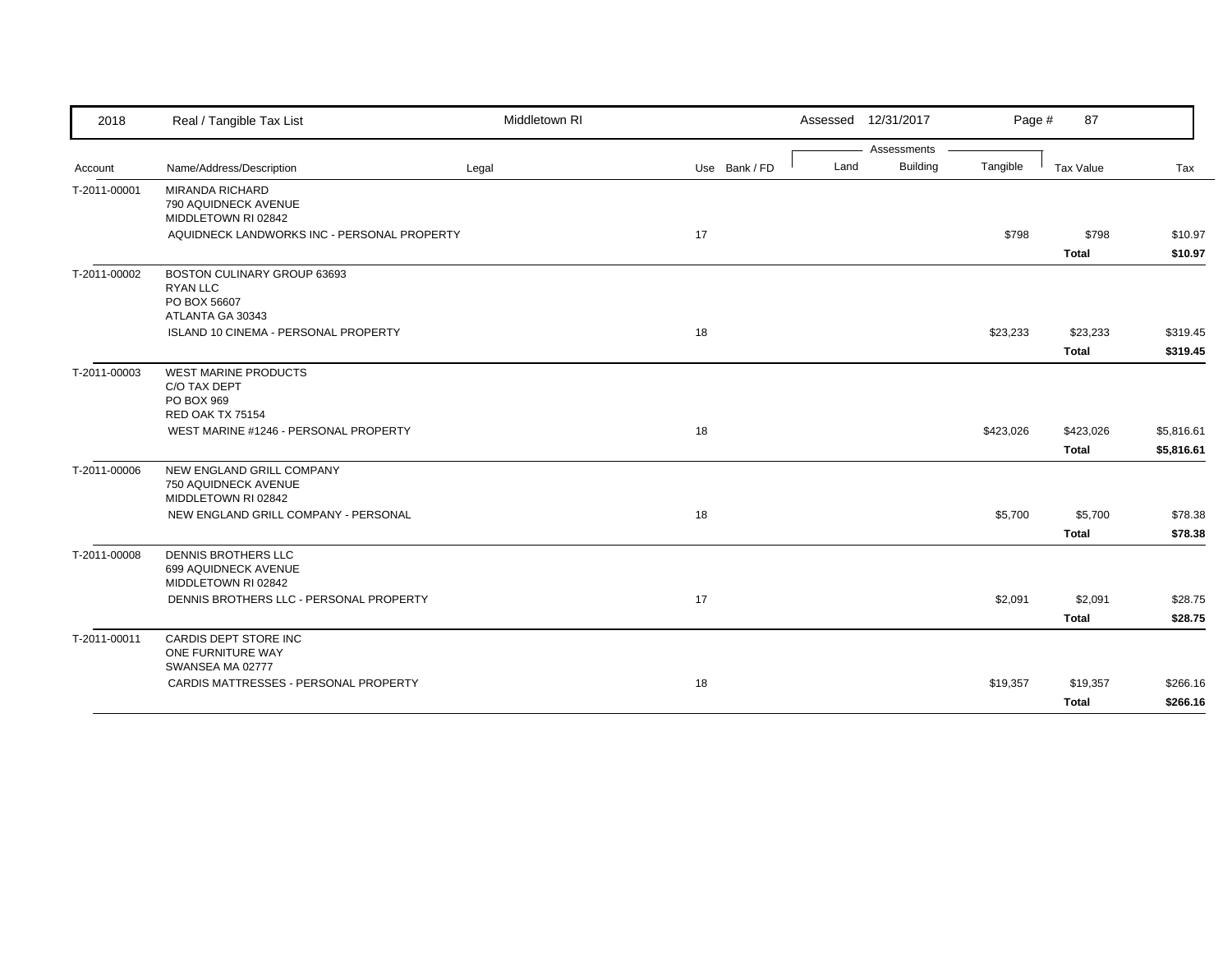| 2018         | Real / Tangible Tax List                                                                    | Middletown RI |               | Assessed 12/31/2017 |                                | Page #   | 88                       |                      |
|--------------|---------------------------------------------------------------------------------------------|---------------|---------------|---------------------|--------------------------------|----------|--------------------------|----------------------|
| Account      | Name/Address/Description                                                                    | Legal         | Use Bank / FD | Land                | Assessments<br><b>Building</b> | Tangible | Tax Value                | Tax                  |
| T-2011-00016 | <b>CHENG LING</b><br>170 AQUIDNECK AVENUE<br>MIDDLETOWN RI 02842                            |               |               |                     |                                |          |                          |                      |
|              | AQUIDNECK ISLAND ACUPUNCTURE - PERSONAL                                                     |               | 17            |                     |                                | \$6,593  | \$6,593<br><b>Total</b>  | \$90.65<br>\$90.65   |
| T-2011-00022 | <b>BALTAZAR ARMANDO</b><br>54 SOUTH STREET<br>MARLBOROUGH MA 01752                          |               |               |                     |                                |          |                          |                      |
|              | 1989 33' CITATION 34S - PERSONAL PROPERTY                                                   |               | 45            |                     |                                | \$2,101  | \$2,101<br><b>Total</b>  | \$28.89<br>\$28.89   |
| T-2011-00028 | <b>MARGOLIS SHAWN</b><br>1151 AQUIDNECK AVENUE<br>SUITE <sub>1</sub><br>MIDDLETOWN RI 02842 |               |               |                     |                                |          |                          |                      |
|              | SIGS PLACE LLC - PERSONAL PROPERTY                                                          |               | 18            |                     |                                | \$51,431 | \$51,431<br><b>Total</b> | \$707.18<br>\$707.18 |
| T-2011-00030 | <b>OMNICARE INC</b><br>C/O ALTUS GROUP INC<br>PO BOX 72000<br>PHOENIX AZ 85050              |               |               |                     |                                |          |                          |                      |
|              | ASCO HEALTHCARE OF NE LP - PERSONAL PROPERTY                                                |               | 94            |                     |                                | \$6,559  | \$6,559<br><b>Total</b>  | \$90.19<br>\$90.19   |
| T-2011-00040 | NEWPORT FESTIVALS FOUNDATION<br>PO BOX 650<br>ESSEX MA 01929                                |               |               |                     |                                |          |                          |                      |
|              | NEWPORT FOLK & JAZZ FESTIVALS - PERSONAL                                                    |               | 17            |                     |                                | \$2,233  | \$2,233<br><b>Total</b>  | \$30.70<br>\$30.70   |
| T-2011-00041 | LONG GUY E<br>703 GREEN END AVE<br>MIDDLETOWN RI 02842                                      |               |               |                     |                                |          |                          |                      |
|              | AQUIDNECK COMPUTER WORKS - PERSONAL                                                         |               | 17            |                     |                                | \$3,000  | \$3,000<br><b>Total</b>  | \$41.25<br>\$41.25   |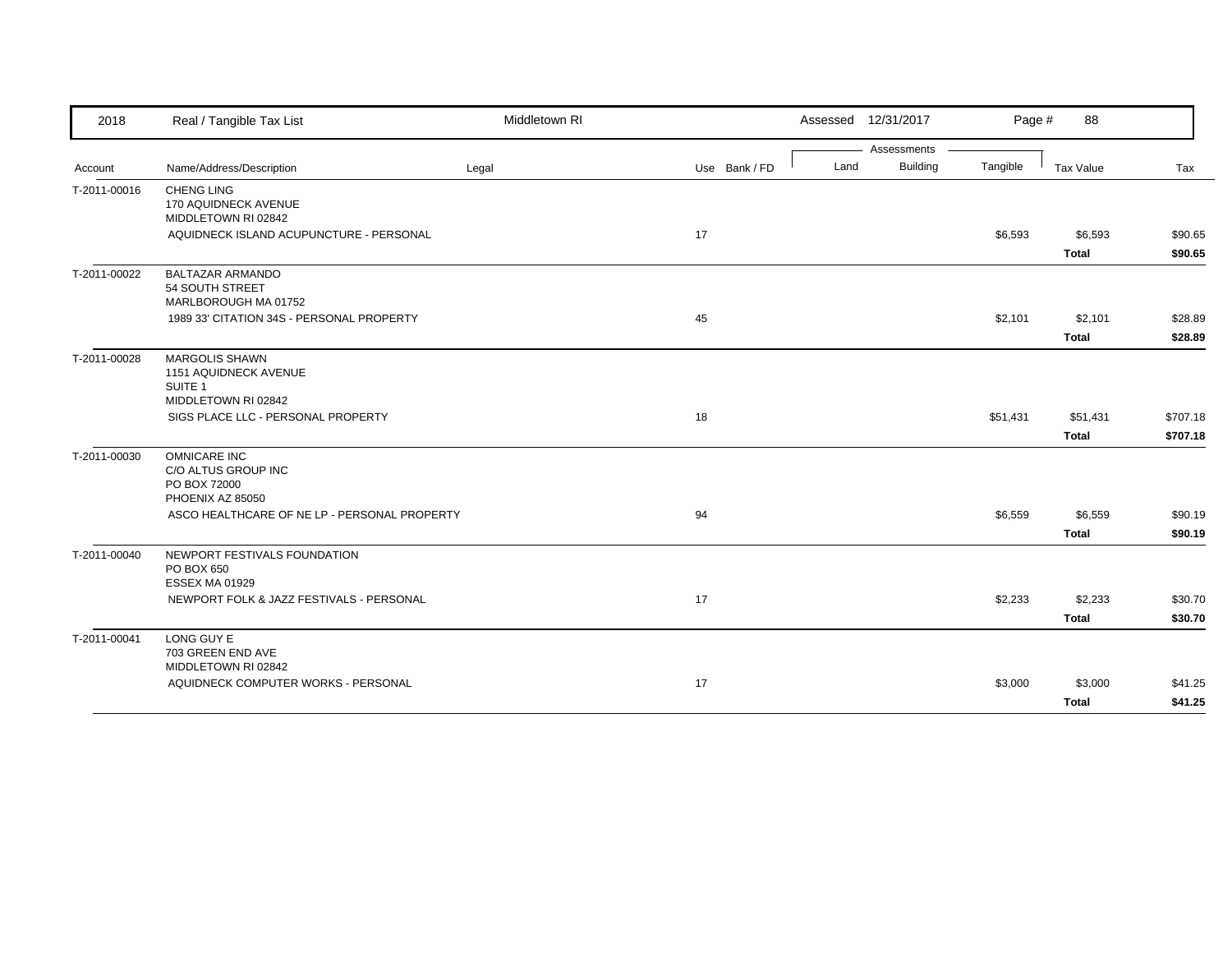| 2018         | Real / Tangible Tax List                                                                  | Middletown RI |               |      | Assessed 12/31/2017 | Page #   | 89                      |                    |
|--------------|-------------------------------------------------------------------------------------------|---------------|---------------|------|---------------------|----------|-------------------------|--------------------|
|              |                                                                                           |               |               |      | Assessments         |          |                         |                    |
| Account      | Name/Address/Description                                                                  | Legal         | Use Bank / FD | Land | <b>Building</b>     | Tangible | Tax Value               | Tax                |
| T-2011-00042 | <b>WARD DR KRISTIN</b><br>1150 AQUIDNECK AVENUE<br>SUITE A<br>MIDDLETOWN RI 02842         |               |               |      |                     |          |                         |                    |
|              | HEALING POINT - PERSONAL PROPERTY                                                         |               | 17            |      |                     | \$1,500  | \$1,500                 | \$20.63            |
|              |                                                                                           |               |               |      |                     |          | <b>Total</b>            | \$20.63            |
| T-2011-00048 | ONEILL DONALD P<br>150 BERKELEY AVENUE<br>MIDDLETOWN RI 02842                             |               |               |      |                     |          |                         |                    |
|              | AQUIDNECK KITCHEN & BATH - PERSONAL PROPERTY                                              |               | 17            |      |                     | \$4,000  | \$4,000<br><b>Total</b> | \$55.00<br>\$55.00 |
| T-2011-00049 | EDWARD D JONES & CO<br>ATTN: TAX REPORTING<br>PO BOX 66528<br>ST LOUIS MO 63131-6528      |               |               |      |                     |          |                         |                    |
|              | EDWARD D JONES & CO - PERSONAL PROPERTY                                                   |               | 17            |      |                     | \$3,976  | \$3,976                 | \$54.67            |
|              |                                                                                           |               |               |      |                     |          | <b>Total</b>            | \$54.67            |
| T-2011-00050 | <b>AQUIDNECK CLEANERS</b><br>238 EAST MAIN RD<br>UNIT <sub>6</sub><br>MIDDLETOWN RI 02842 |               |               |      |                     |          |                         |                    |
|              | AQUIDNECK CLEANERS - PERSONAL PROPERTY                                                    |               | 17            |      |                     | \$2,100  | \$2,100                 | \$28.88            |
|              |                                                                                           |               |               |      |                     |          | <b>Total</b>            | \$28.88            |
| T-2011-00056 | <b>LEDSWORTH JASON</b><br>307 OLIPHANT LANE<br>UNIT <sub>2</sub><br>MIDDLETOWN RI 02842   |               |               |      |                     |          |                         |                    |
|              | JL ELECTRIC - PERSONAL PROPERTY                                                           |               | 17            |      |                     | \$3,273  | \$3,273                 | \$45.00            |
|              |                                                                                           |               |               |      |                     |          | <b>Total</b>            | \$45.00            |
| T-2011-00062 | <b>MORREL DONNA</b><br>770 AQUIDNECK AVENUE<br>MIDDLETOWN RI 02842                        |               |               |      |                     |          |                         |                    |
|              | SPALON LLC - PERSONAL PROPERTY                                                            |               | 17            |      |                     | \$2,160  | \$2,160                 | \$29.70            |
|              |                                                                                           |               |               |      |                     |          | <b>Total</b>            | \$29.70            |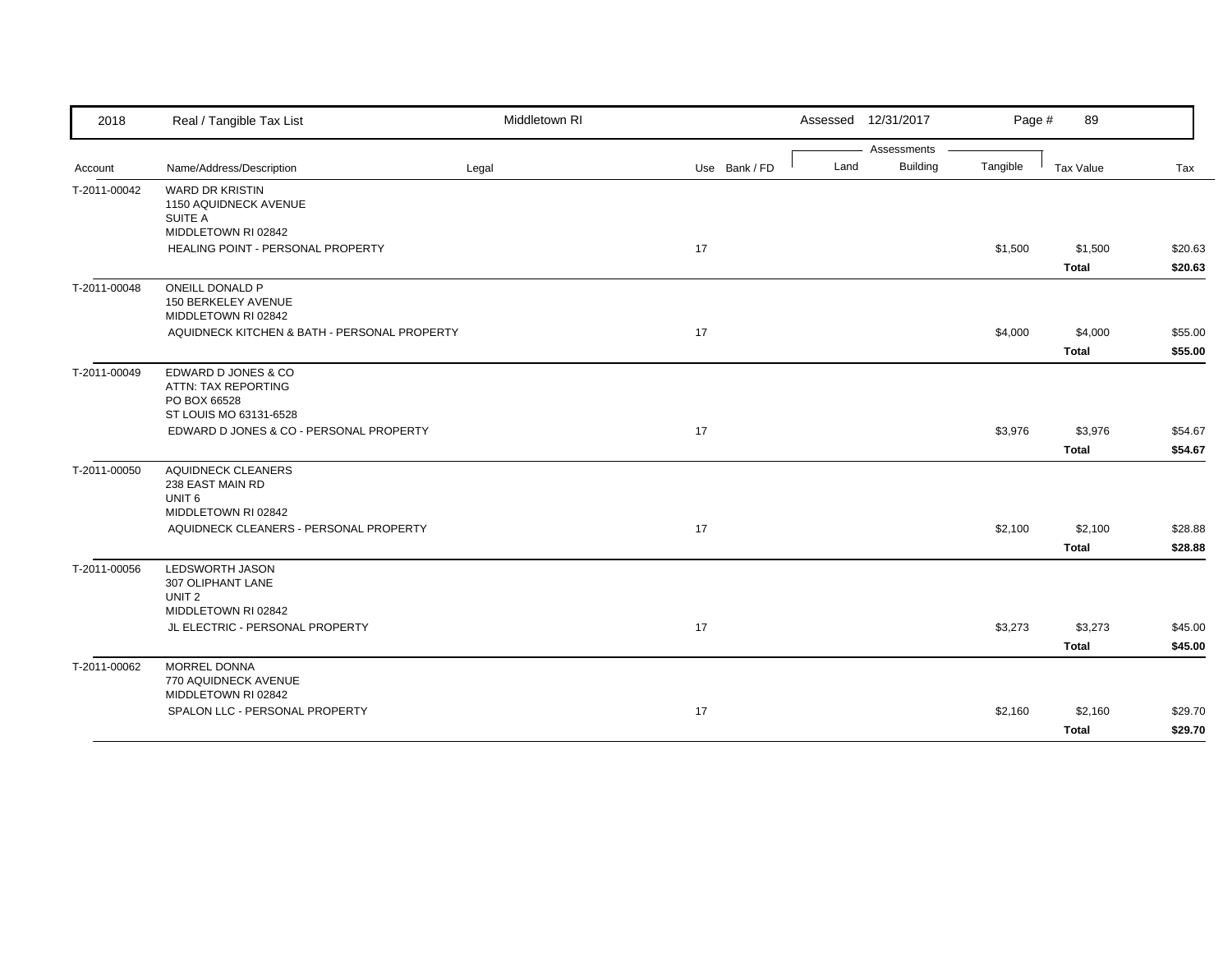| 2018         | Real / Tangible Tax List                                                 | Middletown RI |               |      | Assessed 12/31/2017            | Page #    | 90                        |                          |
|--------------|--------------------------------------------------------------------------|---------------|---------------|------|--------------------------------|-----------|---------------------------|--------------------------|
| Account      | Name/Address/Description                                                 | Legal         | Use Bank / FD | Land | Assessments<br><b>Building</b> | Tangible  | Tax Value                 | Tax                      |
| T-2011-00067 | <b>AULL FIT LLC</b><br>1077 AQUIDNECK AVE<br>MIDDLETOWN RI 02842         |               |               |      |                                |           |                           |                          |
|              | AULL PILATES - PERSONAL PROPERTY                                         |               | 17            |      |                                | \$380     | \$380<br><b>Total</b>     | \$5.23<br>\$5.23         |
| T-2011-00070 | <b>FLATWAVES LLC</b><br>1130 AQUIDNECK AVENUE<br>MIDDLETOWN RI 02842     |               |               |      |                                |           |                           |                          |
|              | FLATWAVES - PERSONAL PROPERTY                                            |               | 17            |      |                                | \$7,375   | \$7,375<br><b>Total</b>   | \$101.41<br>\$101.41     |
| T-2011-00075 | BRISTOL COUNTY DODGE INC<br>310 WEST MAIN ROAD<br>MIDDLETOWN RI 02842    |               |               |      |                                |           |                           |                          |
|              | CLARE DODGE CHRYSLER JEEP - PERSONAL                                     |               | 17            |      |                                | \$85,529  | \$85,529<br><b>Total</b>  | \$1,176.02<br>\$1,176.02 |
| T-2011-00076 | <b>OCEAN STATE TRANSIT</b><br>307 OLIPHANT LN<br>MIDDLETOWN RI 02842     |               |               |      |                                |           |                           |                          |
|              | OCEAN STATE TRANSIT - PERSONAL PROPERTY                                  |               | 17            |      |                                | \$1,500   | \$1,500<br><b>Total</b>   | \$20.63<br>\$20.63       |
| T-2011-00079 | CHRUPCALA MAIA<br>741 WEST MAIN RD<br>MIDDLETOWN RI 02842                |               |               |      |                                |           |                           |                          |
|              | THE WIGGLE ROOM LLC - PERSONAL PROPERTY                                  |               | 17            |      |                                | \$670     | \$670<br><b>Total</b>     | \$9.21<br>\$9.21         |
| T-2011-00093 | ALL AMERICAN LANDSCAPING<br>2 ASPINET RD<br>MIDDLETOWN RI 02842          |               |               |      |                                |           |                           |                          |
|              | ALL AMERICAN LANDSCAPING - PERSONAL PROPERTY                             |               | 17            |      |                                | \$20,000  | \$20,000<br><b>Total</b>  | \$275.00<br>\$275.00     |
| T-2011-00094 | RIVERHEAD BLDG SUPPLY CORP<br>250 DAVID COURT<br>CALVERTON NY 11933-3052 |               |               |      |                                |           |                           |                          |
|              | RIVERHEAD BUILDING SUPPLY - PERSONAL PROPERTY                            |               | 18            |      |                                | \$240,590 | \$240,590<br><b>Total</b> | \$3,308.11<br>\$3,308.11 |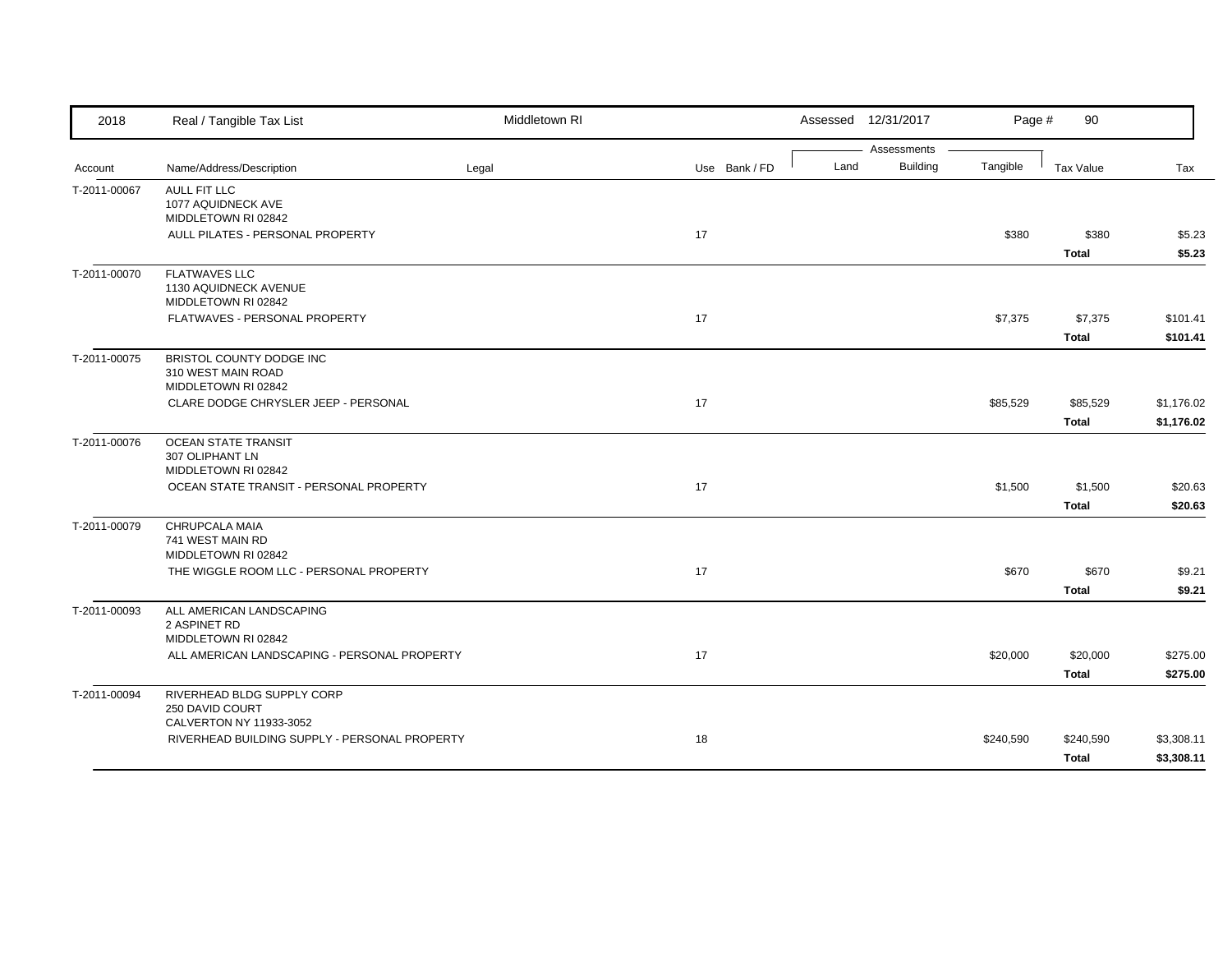| 2018         | Real / Tangible Tax List                              | Middletown RI |               |      | Assessed 12/31/2017     | Page #   | 91           |          |
|--------------|-------------------------------------------------------|---------------|---------------|------|-------------------------|----------|--------------|----------|
| Account      | Name/Address/Description                              | Legal         | Use Bank / FD | Land | Assessments<br>Building | Tangible | Tax Value    | Tax      |
| T-2011-00096 | PORRAZZO PETER                                        |               |               |      |                         |          |              |          |
|              | 1106 NO MAIN ST                                       |               |               |      |                         |          |              |          |
|              | PROVIDENCE RI 02904                                   |               |               |      |                         |          |              |          |
|              | ATLAS ATM - PERSONAL PROPERTY                         |               | 17            |      |                         | \$7,320  | \$7,320      | \$100.65 |
|              |                                                       |               |               |      |                         |          | <b>Total</b> | \$100.65 |
| T-2011-00104 | <b>ECO - RESTORATION SERVICES</b><br>120 PARADISE AVE |               |               |      |                         |          |              |          |
|              | MIDDLETOWN RI 02842                                   |               |               |      |                         |          |              |          |
|              | 911 RESTORATION - PERSONAL PROPERTY                   |               | 17            |      |                         | \$2,160  | \$2,160      | \$29.70  |
|              |                                                       |               |               |      |                         |          | <b>Total</b> | \$29.70  |
| T-2011-00106 | <b>ECKHART INC</b><br><b>12 CORNE STREET</b>          |               |               |      |                         |          |              |          |
|              | NEWPORT RI 02840                                      |               |               |      |                         |          |              |          |
|              | BROADWAY FLORIST - PERSONAL PROPERTY                  |               | 17            |      |                         | \$3,000  | \$3,000      | \$41.25  |
|              |                                                       |               |               |      |                         |          | <b>Total</b> | \$41.25  |
| T-2011-00108 | HOURIHAN SUZANNE<br>287 THIRD BEACH RD                |               |               |      |                         |          |              |          |
|              | MIDDLETOWN RI 02842                                   |               |               |      |                         |          |              |          |
|              | NEWPORT EQUESTRIAN ACADEMY - PERSONAL                 |               | 17            |      |                         | \$900    | \$900        | \$12.38  |
|              |                                                       |               |               |      |                         |          | <b>Total</b> | \$12.38  |
| T-2011-00109 | SULLIVAN DENNIS P                                     |               |               |      |                         |          |              |          |
|              | 140 MEADOW LN<br>MIDDLETOWN RI 02842                  |               |               |      |                         |          |              |          |
|              | SULLIVAN CONSTRUCTION & DEV - PERSONAL                |               | 17            |      |                         | \$2,000  | \$2,000      | \$27.50  |
|              |                                                       |               |               |      |                         |          | <b>Total</b> | \$27.50  |
| T-2011-00112 | PD HUMPHREY CO INC                                    |               |               |      |                         |          |              |          |
|              | 750 AQUIDNECK AVE<br>MIDDLETOWN RI 02842              |               |               |      |                         |          |              |          |
|              | BEACH PAINT - PERSONAL PROPERTY                       |               | 18            |      |                         | \$6,900  | \$6,900      | \$94.88  |
|              |                                                       |               |               |      |                         |          | <b>Total</b> | \$94.88  |
| T-2012-00001 | <b>SIMPSON MELISSA</b>                                |               |               |      |                         |          |              |          |
|              | 999 WEST MAIN ROAD<br>MIDDLETOWN RI 02842             |               |               |      |                         |          |              |          |
|              | QUALITY CUTS - PERSONAL PROPERTY                      |               | 17            |      |                         | \$2,456  | \$2,456      | \$33.77  |
|              |                                                       |               |               |      |                         |          | <b>Total</b> | \$33.77  |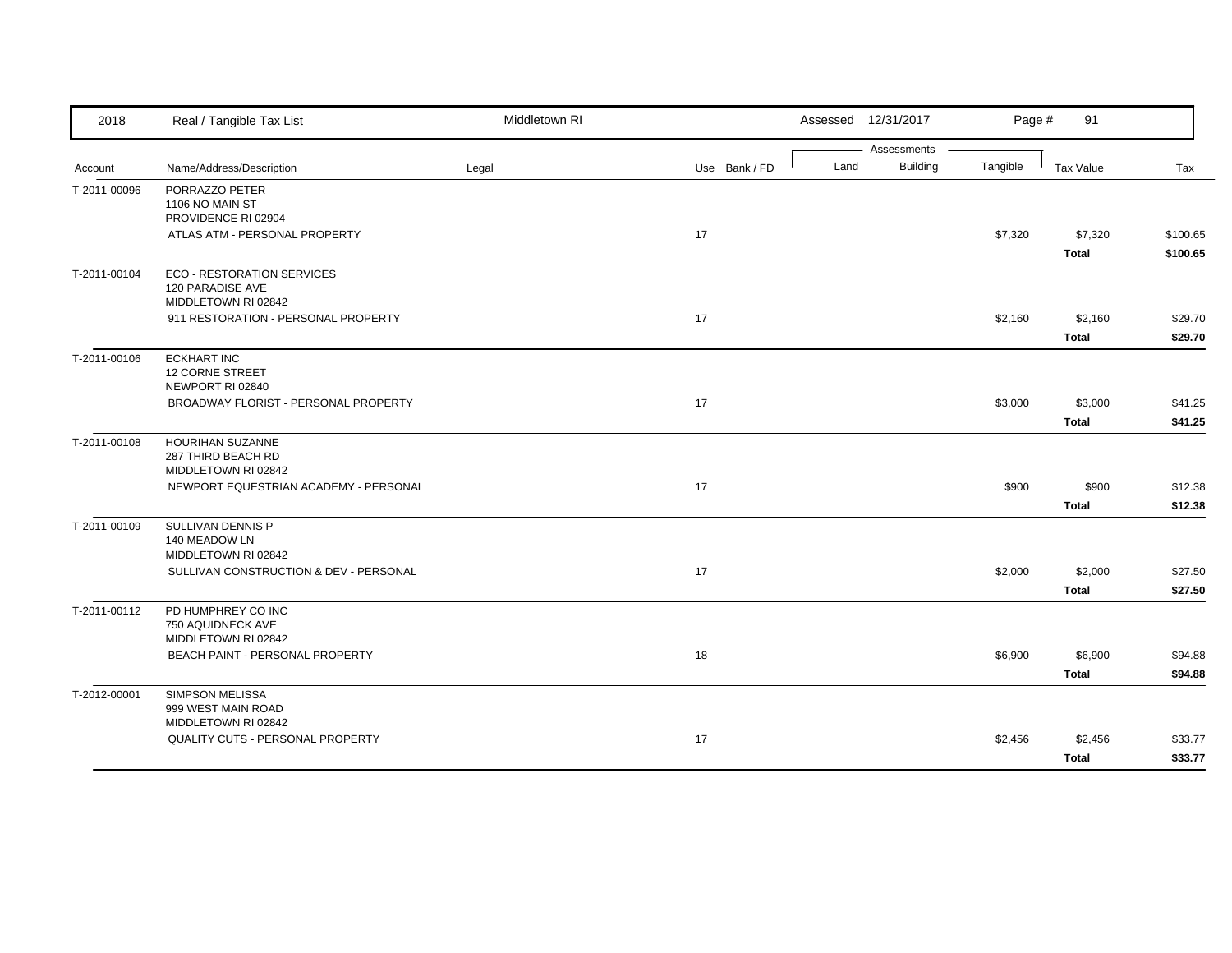| 2018         | Real / Tangible Tax List                                                    | Middletown RI |               | Assessed 12/31/2017 |                 | Page #    | 92                       |                      |
|--------------|-----------------------------------------------------------------------------|---------------|---------------|---------------------|-----------------|-----------|--------------------------|----------------------|
|              |                                                                             |               |               |                     | Assessments     |           |                          |                      |
| Account      | Name/Address/Description                                                    | Legal         | Use Bank / FD | Land                | <b>Building</b> | Tangible  | Tax Value                | Tax                  |
| T-2012-00003 | LEAKY INC DBA SUBWAY<br>C/O DEREK SAVAS<br>PO BOX 4340                      |               |               |                     |                 |           |                          |                      |
|              | MIDDLETOWN RI 02842                                                         |               |               |                     |                 |           |                          |                      |
|              | SUBWAY - PERSONAL PROPERTY                                                  |               | 18            |                     |                 | \$32,439  | \$32,439<br><b>Total</b> | \$446.04<br>\$446.04 |
| T-2012-00006 | <b>VON-SEE ROBERT J</b><br>PO BOX 3606<br>NEWPORT RI 02840                  |               |               |                     |                 |           |                          |                      |
|              | A-1 CAR CAB & VAN - PERSONAL PROPERTY                                       |               | 17            |                     |                 | \$778     | \$778                    | \$10.70              |
|              |                                                                             |               |               |                     |                 |           | <b>Total</b>             | \$10.70              |
| T-2012-00007 | MONTEGONET SOLUTIONS LLC<br>28 JACOME WAY<br>MIDDLETOWN RI 02842            |               |               |                     |                 |           |                          |                      |
|              | SELF SERVICE NETWORKS - PERSONAL PROPERTY                                   |               | 18            |                     |                 | \$23,399  | \$23,399                 | \$321.74             |
|              |                                                                             |               |               |                     |                 |           | <b>Total</b>             | \$321.74             |
| T-2012-00008 | SOLIDIFI TITLE & CLOSING LLC<br>127 JOHN CLARKE ROAD<br>MIDDLETOWN RI 02842 |               |               |                     |                 |           |                          |                      |
|              | SOLIDIFI TITLE & CLOSING LLC - PERSONAL PROPERTY                            |               | 18            |                     |                 | \$317,827 | \$317,827                | \$4,370.12           |
|              |                                                                             |               |               |                     |                 |           | <b>Total</b>             | \$4,370.12           |
| T-2012-00010 | NEWPORT INSURANCE AGENCY INC<br>460 EAST MAIN ROAD<br>MIDDLETOWN RI 02842   |               |               |                     |                 |           |                          |                      |
|              | NEWPORT INSURANCE - PERSONAL PROPERTY                                       |               | 18            |                     |                 | \$19,414  | \$19,414                 | \$266.94             |
|              |                                                                             |               |               |                     |                 |           | <b>Total</b>             | \$266.94             |
| T-2012-00011 | ICI SERVICES CORPORATION<br>500 VIKING DRIVE<br><b>STE 200</b>              |               |               |                     |                 |           |                          |                      |
|              | VIRGINIA BEACH VA 23452<br>ICI SERVICES CORPORATION - PERSONAL PROPERTY     |               | 17            |                     |                 | \$4,699   | \$4,699                  | \$64.61              |
|              |                                                                             |               |               |                     |                 |           | <b>Total</b>             | \$64.61              |
|              |                                                                             |               |               |                     |                 |           |                          |                      |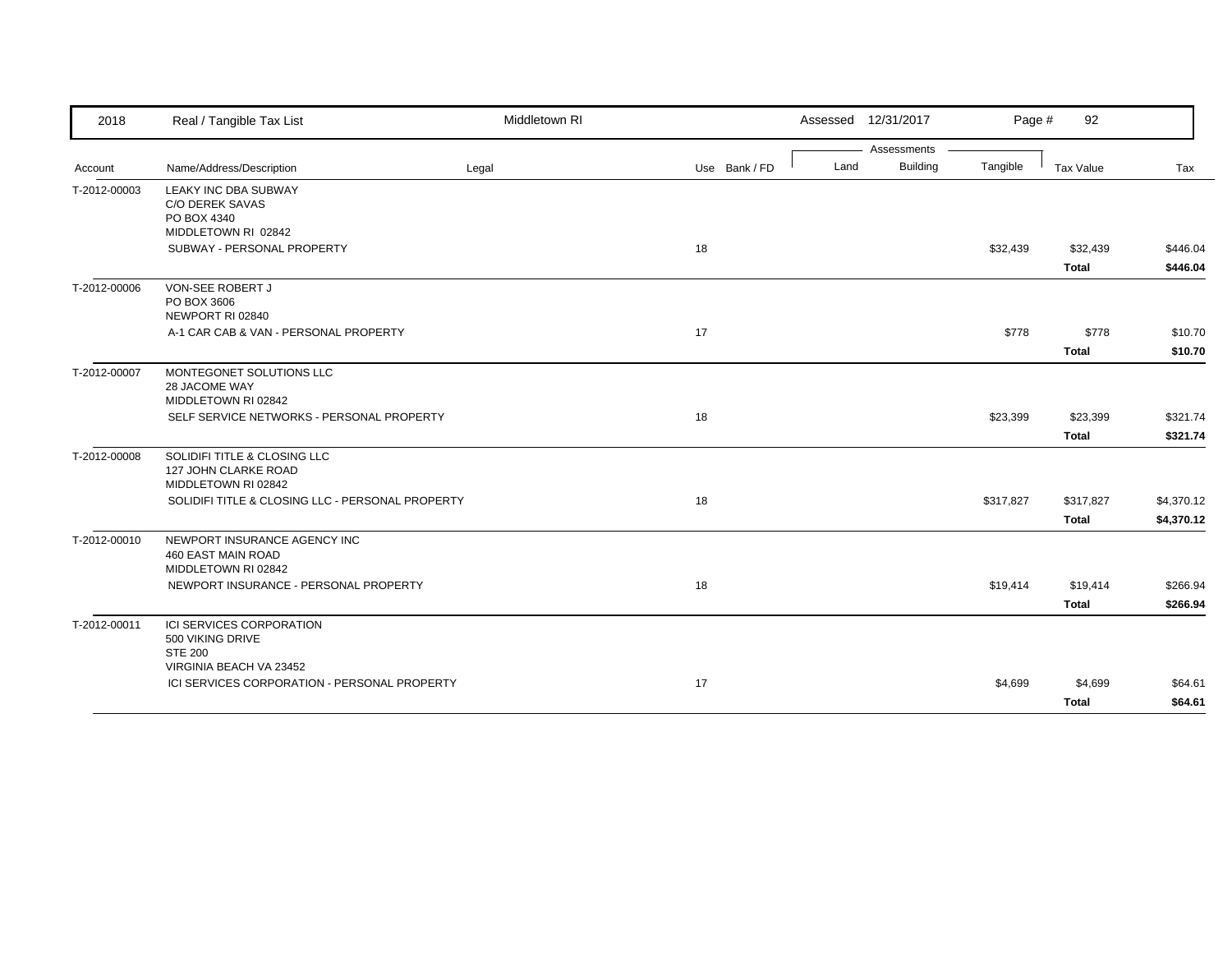| 2018         | Real / Tangible Tax List                         | Middletown RI |               |      | Assessed 12/31/2017            | Page #    | 93           |            |
|--------------|--------------------------------------------------|---------------|---------------|------|--------------------------------|-----------|--------------|------------|
| Account      | Name/Address/Description                         | Legal         | Use Bank / FD | Land | Assessments<br><b>Building</b> | Tangible  | Tax Value    | Tax        |
|              |                                                  |               |               |      |                                |           |              |            |
| T-2012-00014 | MOPO INC<br>72 EAST MAIN ROAD                    |               |               |      |                                |           |              |            |
|              | MIDDLETOWN RI 02842                              |               |               |      |                                |           |              |            |
|              | THE FRENCH CONFECTION - PERSONAL PROPERTY        |               | 18            |      |                                | \$20,491  | \$20,491     | \$281.75   |
|              |                                                  |               |               |      |                                |           | <b>Total</b> | \$281.75   |
| T-2012-00023 | SUPERIOR CONSTRUCTION GRP INC                    |               |               |      |                                |           |              |            |
|              | 55 JOHN CLARKE ROAD<br>MIDDLETOWN RI 02842       |               |               |      |                                |           |              |            |
|              | SUPERIOR CONSTRUCTION GRP INC - PERSONAL         |               | 17            |      |                                | \$980     | \$980        | \$13.48    |
|              |                                                  |               |               |      |                                |           | <b>Total</b> | \$13.48    |
| T-2012-00024 | I SQUARED SYSTEMS LLC                            |               |               |      |                                |           |              |            |
|              | 55 JOHN CLARKE ROAD                              |               |               |      |                                |           |              |            |
|              | MIDDLETOWN RI 02842                              |               |               |      |                                |           |              |            |
|              | I SQUARED SYSTEMS LLC - PERSONAL PROPERTY        |               | 17            |      |                                | \$13,904  | \$13,904     | \$191.18   |
|              |                                                  |               |               |      |                                |           | <b>Total</b> | \$191.18   |
| T-2012-00032 | <b>BLACK POINT WEALTH MANAGEMENT</b>             |               |               |      |                                |           |              |            |
|              | 2 CORPORATE PLACE<br>MIDDLETOWN RI 02842         |               |               |      |                                |           |              |            |
|              | BLACK POINT WEALTH MANAGEMENT - PERSONAL         |               | 18            |      |                                | \$5,662   | \$5,662      | \$77.85    |
|              |                                                  |               |               |      |                                |           | Total        | \$77.85    |
| T-2012-00041 | <b>BEACH STUDIOS</b>                             |               |               |      |                                |           |              |            |
|              | 146 AQUIDNECK AVENUE                             |               |               |      |                                |           |              |            |
|              | MIDDLETOWN RI 02842                              |               |               |      |                                |           |              |            |
|              | BEACH STUDIOS - PERSONAL PROPERTY                |               | 17            |      |                                | \$1,000   | \$1,000      | \$13.75    |
|              |                                                  |               |               |      |                                |           | <b>Total</b> | \$13.75    |
| T-2012-00043 | <b>HARRIS CORP - GCSD</b>                        |               |               |      |                                |           |              |            |
|              | PO BOX 3075                                      |               |               |      |                                |           |              |            |
|              | MCKINNEY TX 75070                                |               |               |      |                                |           |              |            |
|              | HARRIS CORP - GCSD - PERSONAL PROPERTY           |               | 18            |      |                                | \$3,189   | \$3,189      | \$43.85    |
|              |                                                  |               |               |      |                                |           | <b>Total</b> | \$43.85    |
| T-2012-00044 | 333 GREEN END AVE OPER LLC                       |               |               |      |                                |           |              |            |
|              | C/O GENESIS TAX DEPT<br><b>101 EAST STATE ST</b> |               |               |      |                                |           |              |            |
|              | KENNETT SQUARE PA 19348                          |               |               |      |                                |           |              |            |
|              | GRAND ISLANDER CENTER - PERSONAL PROPERTY        |               | 18            |      |                                | \$504,072 | \$504,072    | \$6,930.99 |
|              |                                                  |               |               |      |                                |           | <b>Total</b> | \$6,930.99 |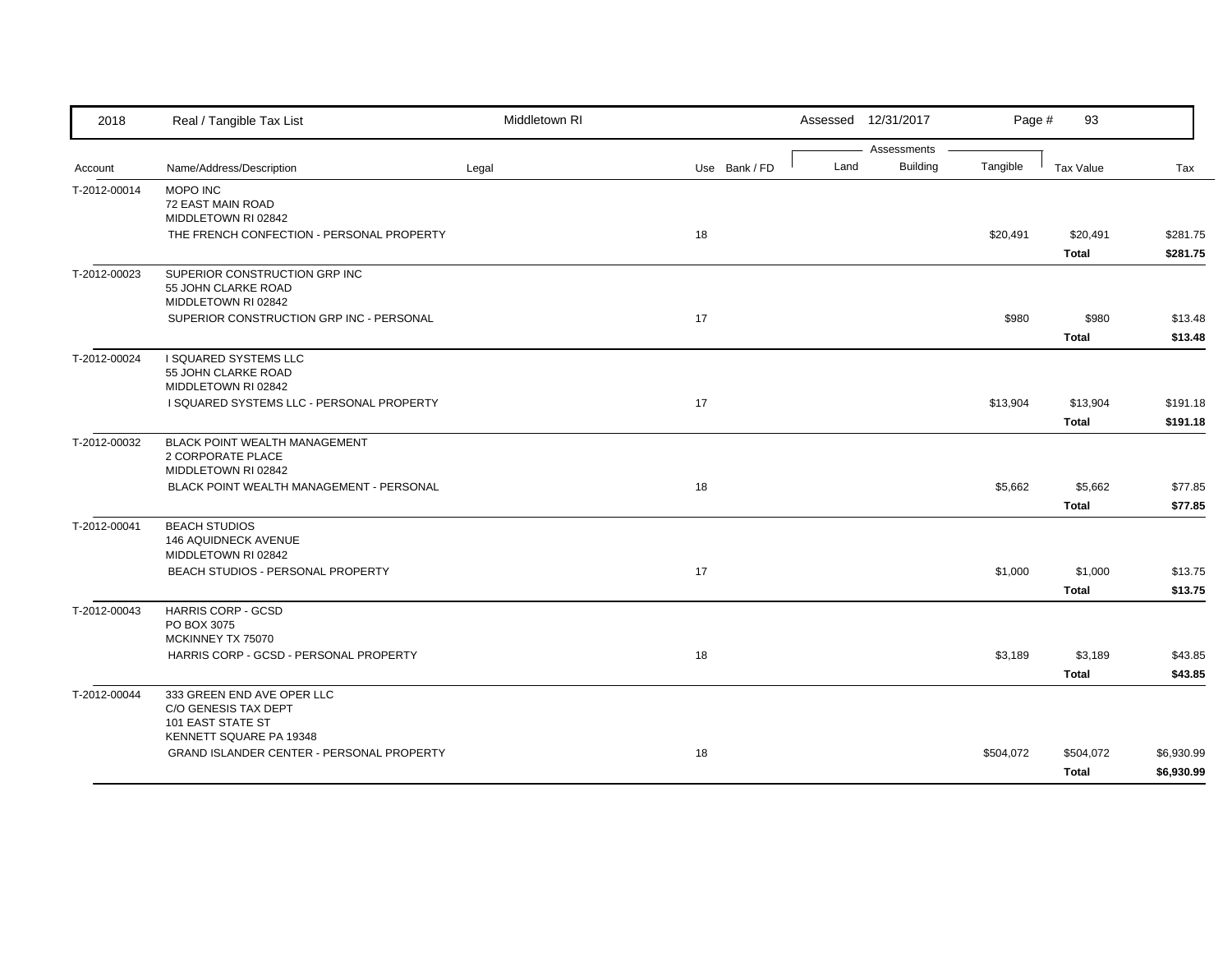| 2018         | Real / Tangible Tax List                                                              | Middletown RI |               | Assessed 12/31/2017 |                 | Page #    | 94                        |                          |
|--------------|---------------------------------------------------------------------------------------|---------------|---------------|---------------------|-----------------|-----------|---------------------------|--------------------------|
|              |                                                                                       |               |               |                     | Assessments     |           |                           |                          |
| Account      | Name/Address/Description                                                              | Legal         | Use Bank / FD | Land                | <b>Building</b> | Tangible  | Tax Value                 | Tax                      |
| T-2012-00050 | TOWN FAIR TIRE CENTERS INC<br>460 COE AVENUE<br>EAST HAVEN CT 06512                   |               |               |                     |                 |           |                           |                          |
|              | TOWN FAIR TIRE CENTERS INC - PERSONAL PROPERTY                                        |               | 18            |                     |                 | \$144,771 | \$144,771<br><b>Total</b> | \$1,990.60<br>\$1,990.60 |
| T-2012-00051 | <b>JACKSON DAVID A</b><br>1700 W MAIN ROAD<br>STE <sub>1</sub><br>MIDDLETOWN RI 02842 |               |               |                     |                 |           |                           |                          |
|              | JACKSON CREATIVE GROUP INC - PERSONAL                                                 |               | 18            |                     |                 | \$6,205   | \$6,205                   | \$85.32                  |
|              |                                                                                       |               |               |                     |                 |           | <b>Total</b>              | \$85.32                  |
| T-2012-00052 | SITE DESIGN ENGINEERING LLC<br><b>11 CUSHMAN STREET</b><br>MIDDLEBORO MA 02346        |               |               |                     |                 |           |                           |                          |
|              | LAND DEV ENG & CONSULTING - PERSONAL PROPERTY                                         |               | 17            |                     |                 | \$1,156   | \$1,156                   | \$15.90                  |
|              |                                                                                       |               |               |                     |                 |           | <b>Total</b>              | \$15.90                  |
| T-2012-00053 | THE TALARIA COMPANY LLC<br>ONE LITTLE HARBOR LANDING<br>PORTSMOUTH RI 02871           |               |               |                     |                 |           |                           |                          |
|              | THE HINCKLEY COMPANY - PERSONAL PROPERTY                                              |               | 18            |                     |                 | \$10,088  | \$10,088                  | \$138.71                 |
|              |                                                                                       |               |               |                     |                 |           | <b>Total</b>              | \$138.71                 |
| T-2012-00055 | <b>PAX INC</b><br>687 WEST MAIN ROAD<br>MIDDLETOWN RI 02842                           |               |               |                     |                 |           |                           |                          |
|              | MINUTEMAN PRESS - PERSONAL PROPERTY                                                   |               | 18            |                     |                 | \$37,325  | \$37,325                  | \$513.22                 |
|              |                                                                                       |               |               |                     |                 |           | <b>Total</b>              | \$513.22                 |
| T-2012-00056 | BRISTOL COUNTY REHAB SVCS INC<br>1341 WEST MAIN ROAD<br>SUITE 12                      |               |               |                     |                 |           |                           |                          |
|              | MIDDLETOWN RI 02842                                                                   |               |               |                     |                 |           |                           |                          |
|              | BRISTOL COUNTY REHAB SVCS INC - PERSONAL                                              |               | 17            |                     |                 | \$1,301   | \$1,301                   | \$17.89                  |
|              |                                                                                       |               |               |                     |                 |           | <b>Total</b>              | \$17.89                  |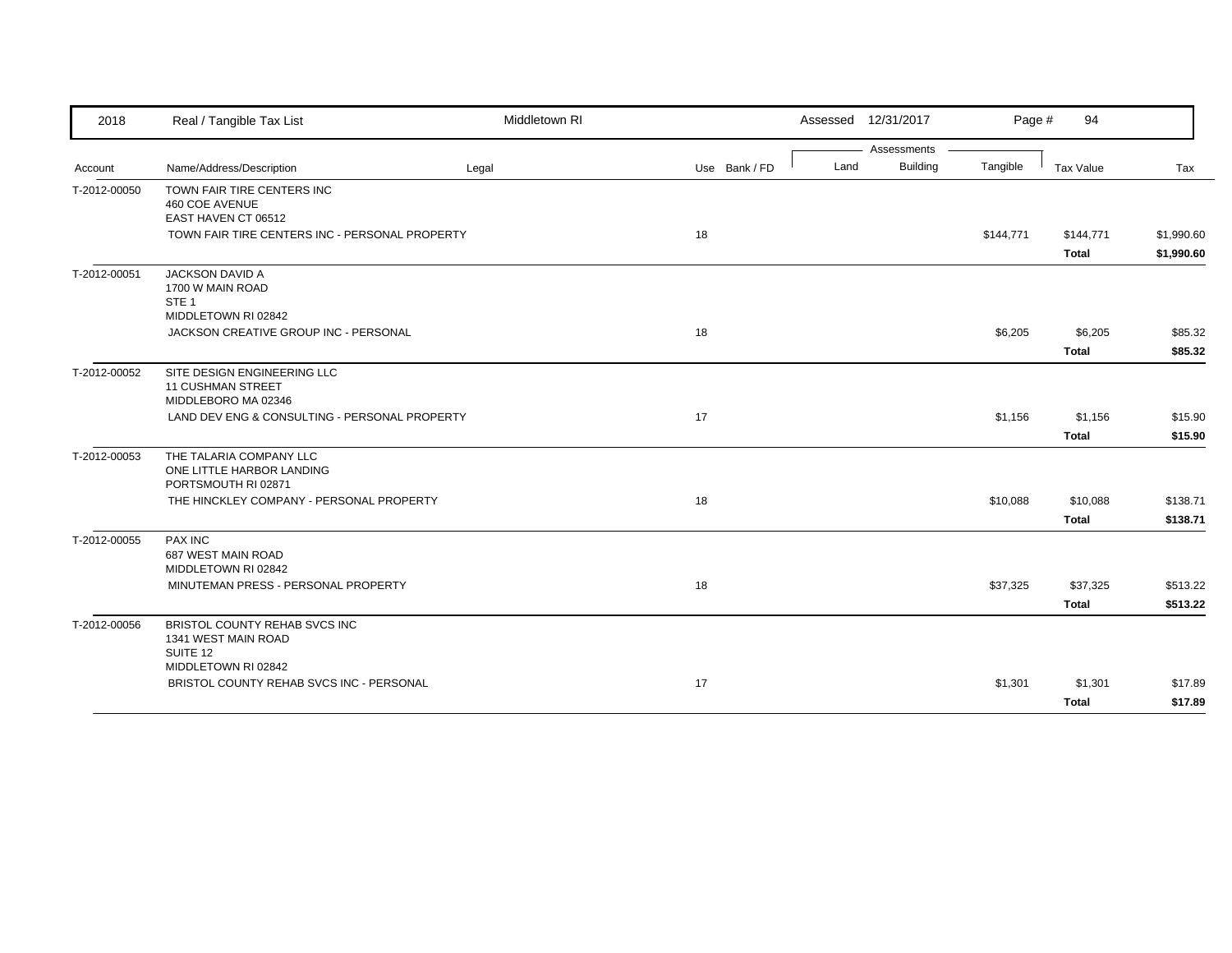| 2018         | Real / Tangible Tax List                         | Middletown RI |               |      | Assessed 12/31/2017            | Page #   | 95           |          |
|--------------|--------------------------------------------------|---------------|---------------|------|--------------------------------|----------|--------------|----------|
| Account      | Name/Address/Description                         | Legal         | Use Bank / FD | Land | Assessments<br><b>Building</b> | Tangible | Tax Value    | Tax      |
|              |                                                  |               |               |      |                                |          |              |          |
| T-2012-00057 | PINE DAVID<br>PO BOX 4067                        |               |               |      |                                |          |              |          |
|              | MIDDLETOWN RI 02842                              |               |               |      |                                |          |              |          |
|              | DIESEL DAVES - PERSONAL PROPERTY                 |               | 17            |      |                                | \$5,434  | \$5,434      | \$74.72  |
|              |                                                  |               |               |      |                                |          | <b>Total</b> | \$74.72  |
| T-2012-00058 | <b>LIPTAK JOHN</b>                               |               |               |      |                                |          |              |          |
|              | 920 EAST MAIN ROAD                               |               |               |      |                                |          |              |          |
|              | PORTSMOUTH RI 02871                              |               |               |      |                                |          |              |          |
|              | LIPTAK SIGNS - PERSONAL PROPERTY                 |               | 17            |      |                                | \$2,140  | \$2,140      | \$29.43  |
|              |                                                  |               |               |      |                                |          | <b>Total</b> | \$29.43  |
| T-2012-00062 | MAC & BOB INC                                    |               |               |      |                                |          |              |          |
|              | 54 ELLERY ROAD<br>NEWPORT RI 02840               |               |               |      |                                |          |              |          |
|              | R & R CONSTRUCTION - PERSONAL PROPERTY           |               | 18            |      |                                | \$15,770 | \$15,770     | \$216.84 |
|              |                                                  |               |               |      |                                |          | <b>Total</b> | \$216.84 |
| T-2012-00066 | ECKHART JAN & MICHELLE                           |               |               |      |                                |          |              |          |
|              | <b>19 THIRD BEACH ROAD</b>                       |               |               |      |                                |          |              |          |
|              | MIDDLETOWN RI 02842                              |               |               |      |                                |          |              |          |
|              | SWEET BERRY FARM - PERSONAL PROPERTY             |               | 18            |      |                                | \$36,154 | \$36,154     | \$497.12 |
|              |                                                  |               |               |      |                                |          | <b>Total</b> | \$497.12 |
| T-2012-00067 | SOUSA KEVIN P                                    |               |               |      |                                |          |              |          |
|              | 1216 EAST MAIN ROAD                              |               |               |      |                                |          |              |          |
|              | UNIT <sub>#3</sub><br>PORTSMOUTH RI 02871        |               |               |      |                                |          |              |          |
|              | KPS WOODWORKING - PERSONAL PROPERTY              |               | 18            |      |                                | \$1,907  | \$1,907      | \$26.22  |
|              |                                                  |               |               |      |                                |          | <b>Total</b> |          |
|              |                                                  |               |               |      |                                |          |              | \$26.22  |
| T-2012-00068 | <b>REILLY MAUREEN NP</b><br>747 AQUIDNECK AVENUE |               |               |      |                                |          |              |          |
|              | MIDDLETOWN RI 02842                              |               |               |      |                                |          |              |          |
|              | REILLY MAUREEN MSN NP - PERSONAL PROPERTY        |               | 17            |      |                                | \$1,798  | \$1,798      | \$24.72  |
|              |                                                  |               |               |      |                                |          | <b>Total</b> | \$24.72  |
| T-2012-00069 | SABO RHONDA L PSYD                               |               |               |      |                                |          |              |          |
|              | 170 AQUIDNECK AVENUE                             |               |               |      |                                |          |              |          |
|              | MIDDLETOWN RI 02842                              |               |               |      |                                |          |              |          |
|              | RHONDA L SABO PSYD - PERSONAL PROPERTY           |               | 17            |      |                                | \$944    | \$944        | \$12.98  |
|              |                                                  |               |               |      |                                |          | <b>Total</b> | \$12.98  |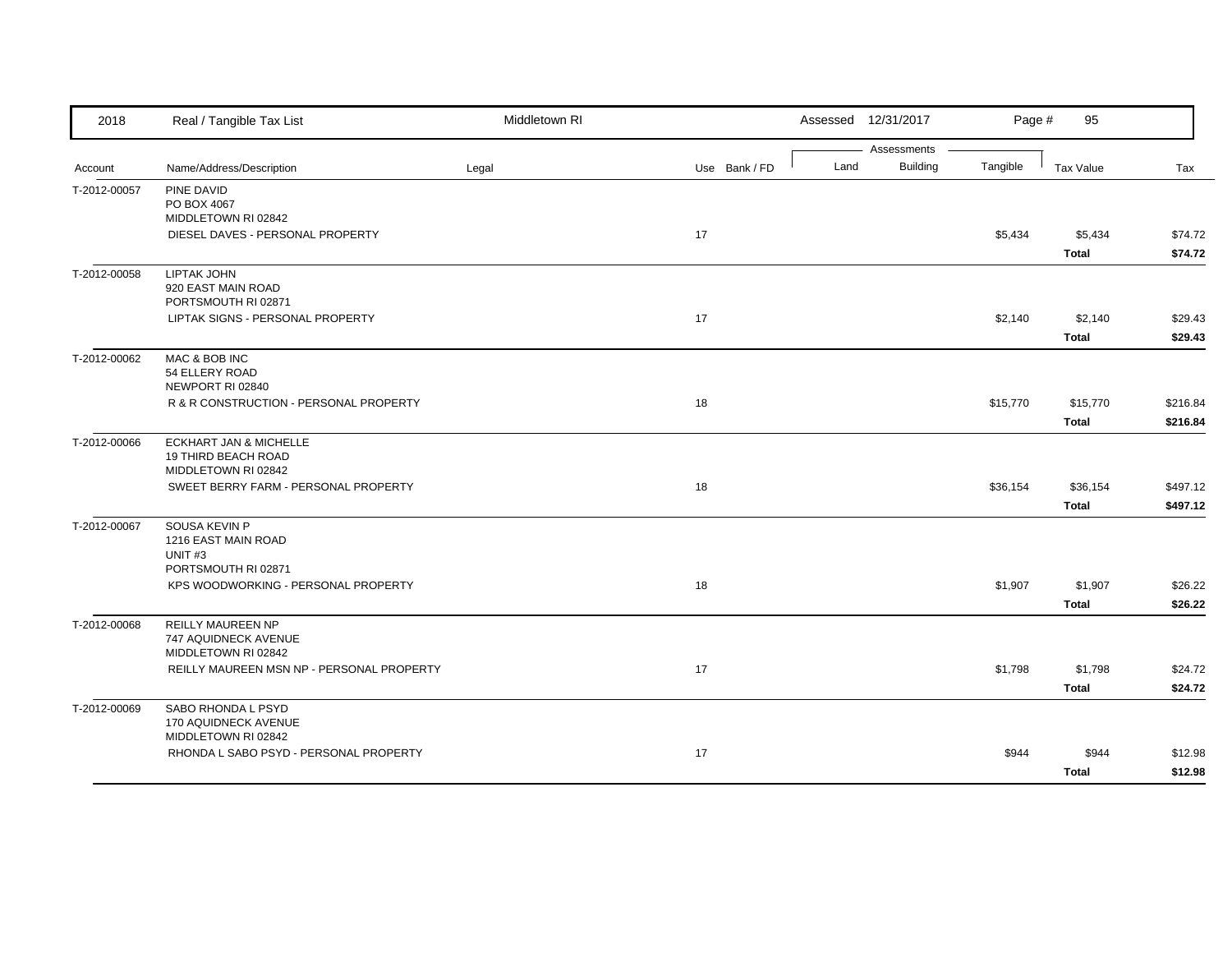| 2018         | Real / Tangible Tax List                                                                                                 | Middletown RI |               | Assessed 12/31/2017 |                 | Page #   | 96           |          |
|--------------|--------------------------------------------------------------------------------------------------------------------------|---------------|---------------|---------------------|-----------------|----------|--------------|----------|
|              |                                                                                                                          |               |               |                     | Assessments     |          |              |          |
| Account      | Name/Address/Description                                                                                                 | Legal         | Use Bank / FD | Land                | <b>Building</b> | Tangible | Tax Value    | Tax      |
| T-2012-00073 | <b>SMYTH DOUGLAS</b><br>1015 AQUIDNECK AVENUE<br>SUITE 6                                                                 |               |               |                     |                 |          |              |          |
|              | MIDDLETOWN RI 02842                                                                                                      |               |               |                     |                 |          |              |          |
|              | SMYTH PAINTING CO LLC - PERSONAL PROPERTY                                                                                |               | 18            |                     |                 | \$16,546 | \$16,546     | \$227.51 |
|              |                                                                                                                          |               |               |                     |                 |          | <b>Total</b> | \$227.51 |
| T-2012-00075 | <b>HOOK JOSEPH ESQ</b><br>294 VALLEY ROAD<br>MIDDLETOWN RI 02842                                                         |               |               |                     |                 |          |              |          |
|              | LAW OFFICE OF JOSEPH HOOK - PERSONAL                                                                                     |               | 17            |                     |                 | \$2,419  | \$2,419      | \$33.26  |
|              |                                                                                                                          |               |               |                     |                 |          | <b>Total</b> | \$33.26  |
| T-2012-00076 | H & H REAL ESTATE LLC<br>294 VALLEY ROAD<br>MIDDLETOWN RI 02842                                                          |               |               |                     |                 |          |              |          |
|              | H & H REAL ESTATE LLC - PERSONAL PROPERTY                                                                                |               | 18            |                     |                 | \$2,777  | \$2,777      | \$38.18  |
|              |                                                                                                                          |               |               |                     |                 |          | <b>Total</b> | \$38.18  |
| T-2012-00077 | <b>GIESEKE KAREN PHD</b><br>42 VALLEY ROAD<br>STE 3C<br>MIDDLETOWN RI 02842<br>KAREN GIESEKE PHD & ASSOCIATES - PERSONAL |               | 18            |                     |                 | \$10,670 | \$10,670     | \$146.71 |
|              |                                                                                                                          |               |               |                     |                 |          | <b>Total</b> | \$146.71 |
| T-2012-00078 | AMERICAN CAPITAL CORPORATION<br>NANCY WADDELL PRESIDENT<br>272 VALLEY RD<br>MIDDLETOWN RI 02842                          |               |               |                     |                 |          |              |          |
|              | AMERICAN CAPITAL CORPORATION - PERSONAL                                                                                  |               | 18            |                     |                 | \$14,603 | \$14,603     | \$200.79 |
|              |                                                                                                                          |               |               |                     |                 |          | <b>Total</b> | \$200.79 |
| T-2012-00081 | <b>GVI INC</b><br>1 CORPORATE PLACE<br>MIDDLETOWN RI 02842                                                               |               |               |                     |                 |          |              |          |
|              | GATEWAY VENTURES INC - PERSONAL PROPERTY                                                                                 |               | 17            |                     |                 | \$9,654  | \$9,654      | \$132.74 |
|              |                                                                                                                          |               |               |                     |                 |          | <b>Total</b> | \$132.74 |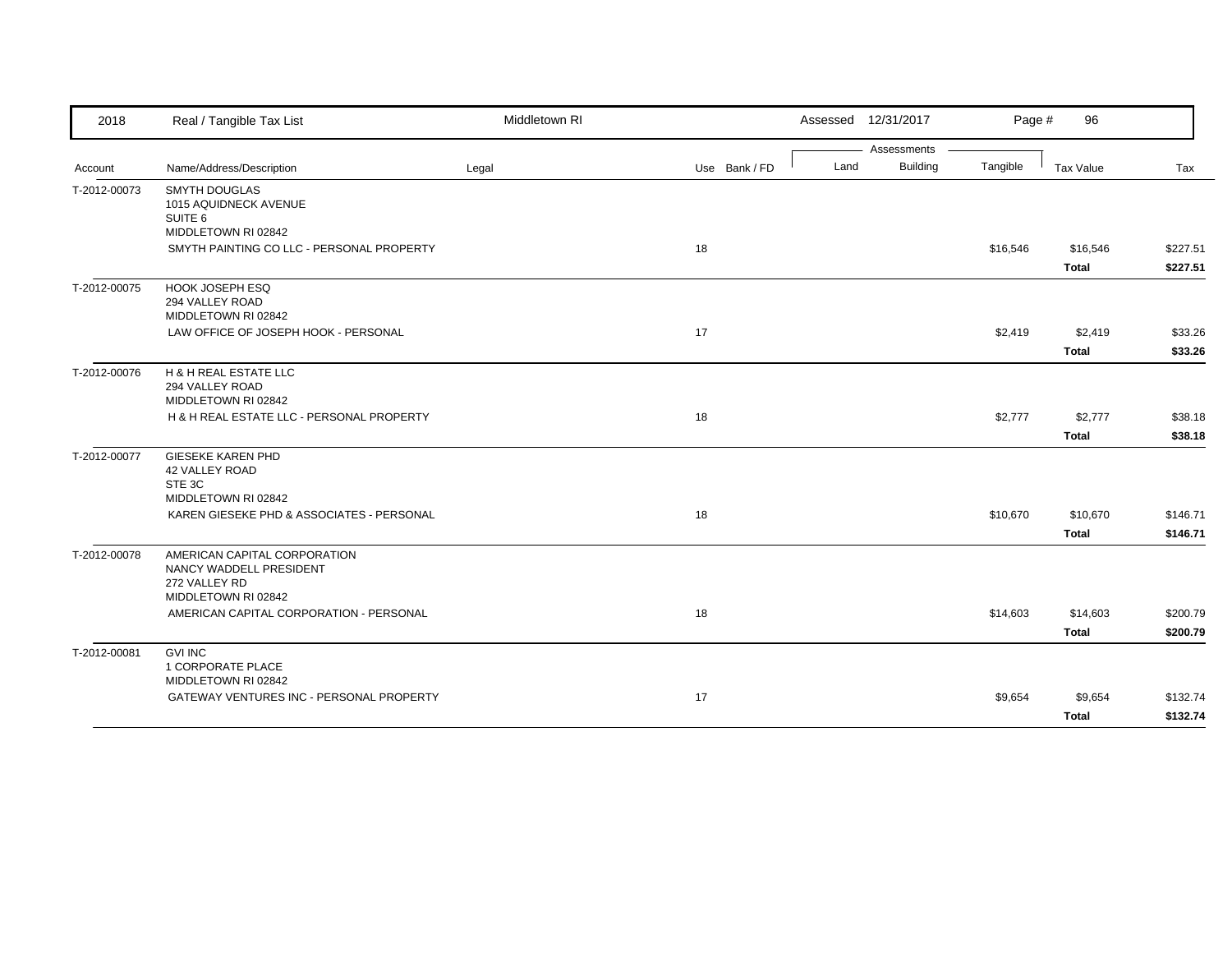| 2018         | Real / Tangible Tax List                                             | Middletown RI |               |      | Assessed 12/31/2017 | Page #    | 97           |            |
|--------------|----------------------------------------------------------------------|---------------|---------------|------|---------------------|-----------|--------------|------------|
|              |                                                                      |               |               |      | Assessments         |           |              |            |
| Account      | Name/Address/Description                                             | Legal         | Use Bank / FD | Land | <b>Building</b>     | Tangible  | Tax Value    | Tax        |
| T-2012-00083 | L3 ADAPTIVE METHODS INC<br>5860 TRINITY PKWY<br><b>STE 200</b>       |               |               |      |                     |           |              |            |
|              | CENTREVILLE VA 20120-2400                                            |               |               |      |                     |           |              |            |
|              | L3 ADAPTIVE METHODS INC - PERSONAL PROPERTY                          |               | 18            |      |                     | \$6,675   | \$6,675      | \$91.78    |
|              |                                                                      |               |               |      |                     |           | <b>Total</b> | \$91.78    |
| T-2012-00084 | <b>MIKEL INC</b><br>2 CORPORATE PLACE<br><b>STE 103</b>              |               |               |      |                     |           |              |            |
|              | MIDDLETOWN RI 02842                                                  |               |               |      |                     |           |              |            |
|              | MIKEL INC - PERSONAL PROPERTY                                        |               | 18            |      |                     | \$101,618 | \$101,618    | \$1,397.25 |
|              |                                                                      |               |               |      |                     |           | <b>Total</b> | \$1,397.25 |
| T-2012-00085 | TECS DONUTS INC - SAT 3<br>159 EAST MAIN ROAD<br>MIDDLETOWN RI 02842 |               |               |      |                     |           |              |            |
|              | DUNKIN DONUTS - PERSONAL PROPERTY                                    |               | 18            |      |                     | \$100,117 | \$100,117    | \$1,376.61 |
|              |                                                                      |               |               |      |                     |           | <b>Total</b> | \$1,376.61 |
| T-2012-00086 | <b>CARLISLE PATRICK</b>                                              |               |               |      |                     |           |              |            |
|              | 7A LEDYARD STREET<br>NEWPORT RI 02840                                |               |               |      |                     |           |              |            |
|              | PDC LANDSCAPING INC - PERSONAL PROPERTY                              |               | 18            |      |                     | \$35,927  | \$35,927     | \$494.00   |
|              |                                                                      |               |               |      |                     |           | <b>Total</b> | \$494.00   |
| T-2012-00090 | APACHE OIL CO INC<br>261 LEDYARD STREET<br>NEW LONDON CT 063202      |               |               |      |                     |           |              |            |
|              | APACHE OIL - MIDDLETOWN MOBIL - PERSONAL                             |               | 18            |      |                     | \$20,660  | \$20,660     | \$284.08   |
|              |                                                                      |               |               |      |                     |           | <b>Total</b> | \$284.08   |
| T-2012-00095 | APPLE NEW ENGLAND LLC<br>6200 OAK TREE BLVD<br><b>SUITE 250</b>      |               |               |      |                     |           |              |            |
|              | INDEPENDENCE OH 44131<br>APPLEBEE'S NEIGHBORHOOD B & G - PERSONAL    |               | 18            |      |                     | \$218,839 | \$218,839    | \$3,009.04 |
|              |                                                                      |               |               |      |                     |           |              | \$3,009.04 |
|              |                                                                      |               |               |      |                     |           | Total        |            |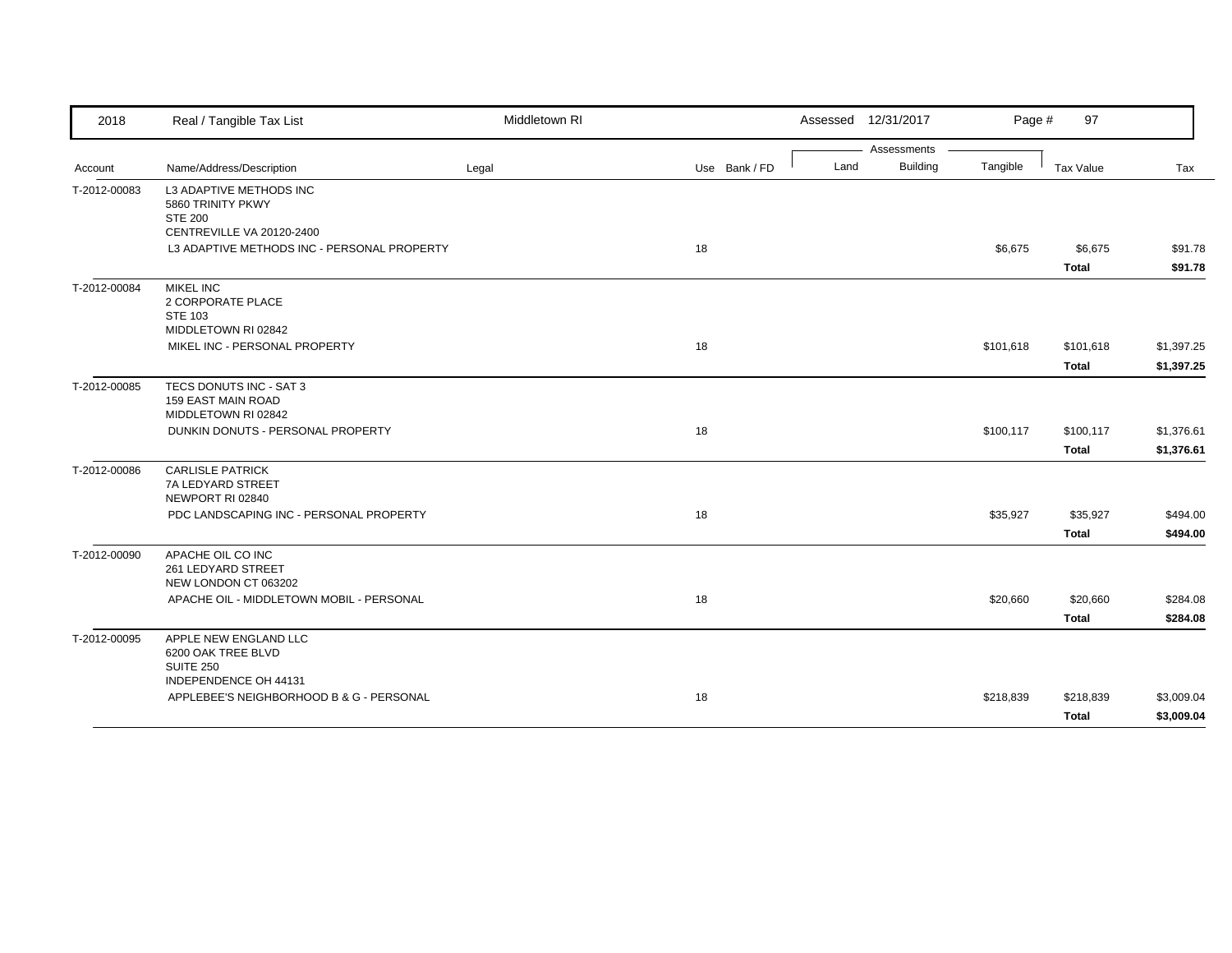| 2018         | Real / Tangible Tax List                                                                                                                         | Middletown RI |               |      | Assessed 12/31/2017            | Page #    | 98                        |                          |
|--------------|--------------------------------------------------------------------------------------------------------------------------------------------------|---------------|---------------|------|--------------------------------|-----------|---------------------------|--------------------------|
| Account      | Name/Address/Description                                                                                                                         | Legal         | Use Bank / FD | Land | Assessments<br><b>Building</b> | Tangible  | Tax Value                 | Tax                      |
| T-2012-00096 | AMERICAN GREETINGS CORPORATION<br>ATTN: TAX DEPARTMENT<br>ONE AMERICAN BLVD<br>CLEVELAND OH 44145-8151<br>AMERICAN GREETINGS - PERSONAL PROPERTY |               | 94            |      |                                | \$1,033   | \$1,033                   | \$14.20                  |
|              |                                                                                                                                                  |               |               |      |                                |           | <b>Total</b>              | \$14.20                  |
| T-2012-00098 | TIAA COMMERCIAL FINANCE INC<br>630 N CENTRAL EXPRESSWAY<br>SUITE A<br><b>PLANO TX 75074</b>                                                      |               |               |      |                                |           |                           |                          |
|              | EVERBANK COMMERCIAL FINANCE - PERSONAL                                                                                                           |               | 94            |      |                                | \$50,905  | \$50,905<br>Total         | \$699.94<br>\$699.94     |
| T-2012-00110 | DELL EQUIPMENT FUNDING LP<br>ATT PROP TAX DEPT<br>ONE DELL WAY RR1-35<br>ROUND ROCK TX 78682                                                     |               |               |      |                                |           |                           |                          |
|              | DELL EQUIPMENT FUNDING LP - PERSONAL PROPERTY                                                                                                    |               | 94            |      |                                | \$322,322 | \$322,322<br><b>Total</b> | \$4,431.93<br>\$4,431.93 |
| T-2012-02001 | <b>THOMBS DANIEL</b><br>238 EAST MAIN ROAD<br>UNIT 1A                                                                                            |               |               |      |                                |           |                           |                          |
|              | MIDDLETOWN RI 02842<br>OCEANA TANNING SALON LLC - PERSONAL PROPERTY                                                                              |               | 18            |      |                                | \$36,176  | \$36,176<br><b>Total</b>  | \$497.42<br>\$497.42     |
| T-2013-00003 | LEVINE ANDREW<br>800 AQUIDNECK AVE SUITE 2<br>MIDDLETOWN RI 02842                                                                                |               |               |      |                                |           |                           |                          |
|              | HANDY ANDY - PERSONAL PROPERTY                                                                                                                   |               | 17            |      |                                | \$1,242   | \$1,242<br><b>Total</b>   | \$17.08<br>\$17.08       |
| T-2013-00006 | COMPACT POWER EQUIPMENT CENTER<br>PROPERTY TAX DEPT - B-12<br>PO BOX 105842                                                                      |               |               |      |                                |           |                           |                          |
|              | ATLANTA GA 30348-5842<br>COMPACT POWER EQUIPMENT CENTER - PERSONAL                                                                               |               | 94            |      |                                | \$65,051  | \$65,051<br><b>Total</b>  | \$894.45<br>\$894.45     |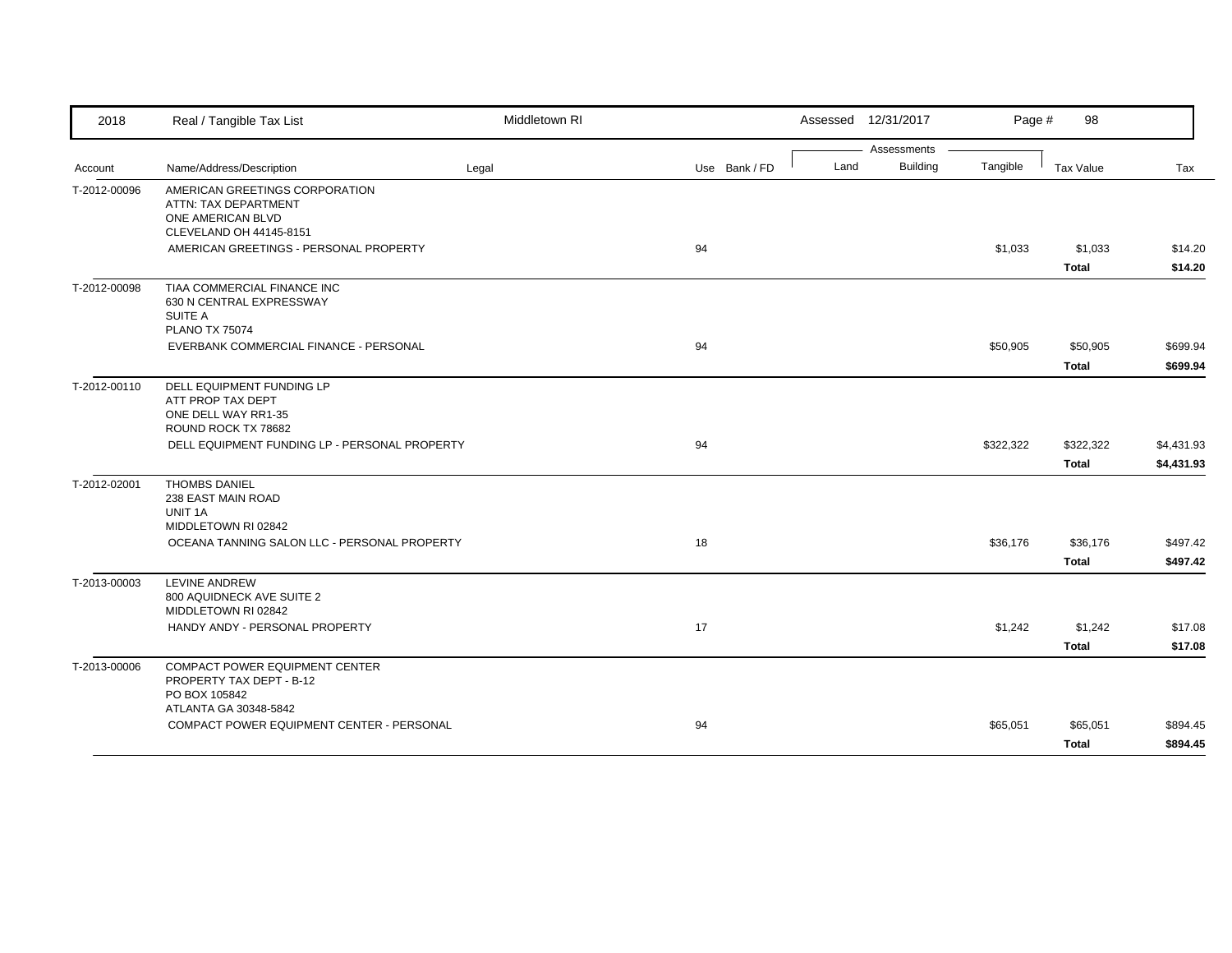| 2018         | Real / Tangible Tax List                                                                                          | Middletown RI |               |      | Assessed 12/31/2017            | Page #   | 99           |          |
|--------------|-------------------------------------------------------------------------------------------------------------------|---------------|---------------|------|--------------------------------|----------|--------------|----------|
|              | Name/Address/Description                                                                                          |               | Use Bank / FD | Land | Assessments<br><b>Building</b> | Tangible | Tax Value    | Tax      |
| Account      |                                                                                                                   | Legal         |               |      |                                |          |              |          |
| T-2013-00007 | <b>GRAVES HAROLD F JR</b><br>1134 AQUIDNECK AVENUE<br>MIDDLETOWN RI 02842                                         |               |               |      |                                |          |              |          |
|              | FREEMAN GRAVES & SONS - PERSONAL PROPERTY                                                                         |               | 17            |      |                                | \$3,048  | \$3,048      | \$41.91  |
|              |                                                                                                                   |               |               |      |                                |          | <b>Total</b> | \$41.91  |
| T-2013-00008 | ASCENTIUM CAPITAL LLC<br>C/O ADVANCED PROP TAX COMP<br>1611 N INTERSTATE 35 E STE 428<br>CARROLLTON TX 75006-8616 |               |               |      |                                |          |              |          |
|              | ASCENTIUM CAPITAL LLC - PERSONAL PROPERTY                                                                         |               | 94            |      |                                | \$8,000  | \$8,000      | \$110.00 |
|              |                                                                                                                   |               |               |      |                                |          | Total        | \$110.00 |
| T-2013-00009 | MARINALEIGH LLC<br>5 WOODRUFF AVENUE<br>NARRAGANSETT RI 02882                                                     |               |               |      |                                |          |              |          |
|              | BLINDS & DESIGNS - PERSONAL PROPERTY                                                                              |               | 17            |      |                                | \$2,799  | \$2,799      | \$38.49  |
|              |                                                                                                                   |               |               |      |                                |          | <b>Total</b> | \$38.49  |
| T-2013-00012 | AUTO CHLOR SYSTEM OF NEW YORK<br>450 FERGUSON DRIVE<br>MOUNTAIN VIEW CA 94043                                     |               |               |      |                                |          |              |          |
|              | AUTO CHLOR SYSTEM OF NEW YORK - PERSONAL                                                                          |               | 94            |      |                                | \$2,865  | \$2,865      | \$39.39  |
|              |                                                                                                                   |               |               |      |                                |          | <b>Total</b> | \$39.39  |
| T-2013-00014 | <b>SCHWARTZ KENNETH</b><br>790 AQUIDNECK AVENUE<br>MIDDLETOWN RI 02842                                            |               |               |      |                                |          |              |          |
|              | K & R CONSTRUCTION - PERSONAL PROPERTY                                                                            |               | 17            |      |                                | \$6,800  | \$6,800      | \$93.50  |
|              |                                                                                                                   |               |               |      |                                |          | <b>Total</b> | \$93.50  |
| T-2013-00015 | FOREST FARM ASSISTED LIVING LP<br>C/O PHOENIX PROP MGT INC<br>250 CENTERVILLE RD #E11<br>WARWICK RI 02886         |               |               |      |                                |          |              |          |
|              | FOREST FARM ASSISTED LIVING - PERSONAL                                                                            |               | 18            |      |                                | \$27,484 | \$27,484     | \$377.91 |
|              |                                                                                                                   |               |               |      |                                |          | <b>Total</b> | \$377.91 |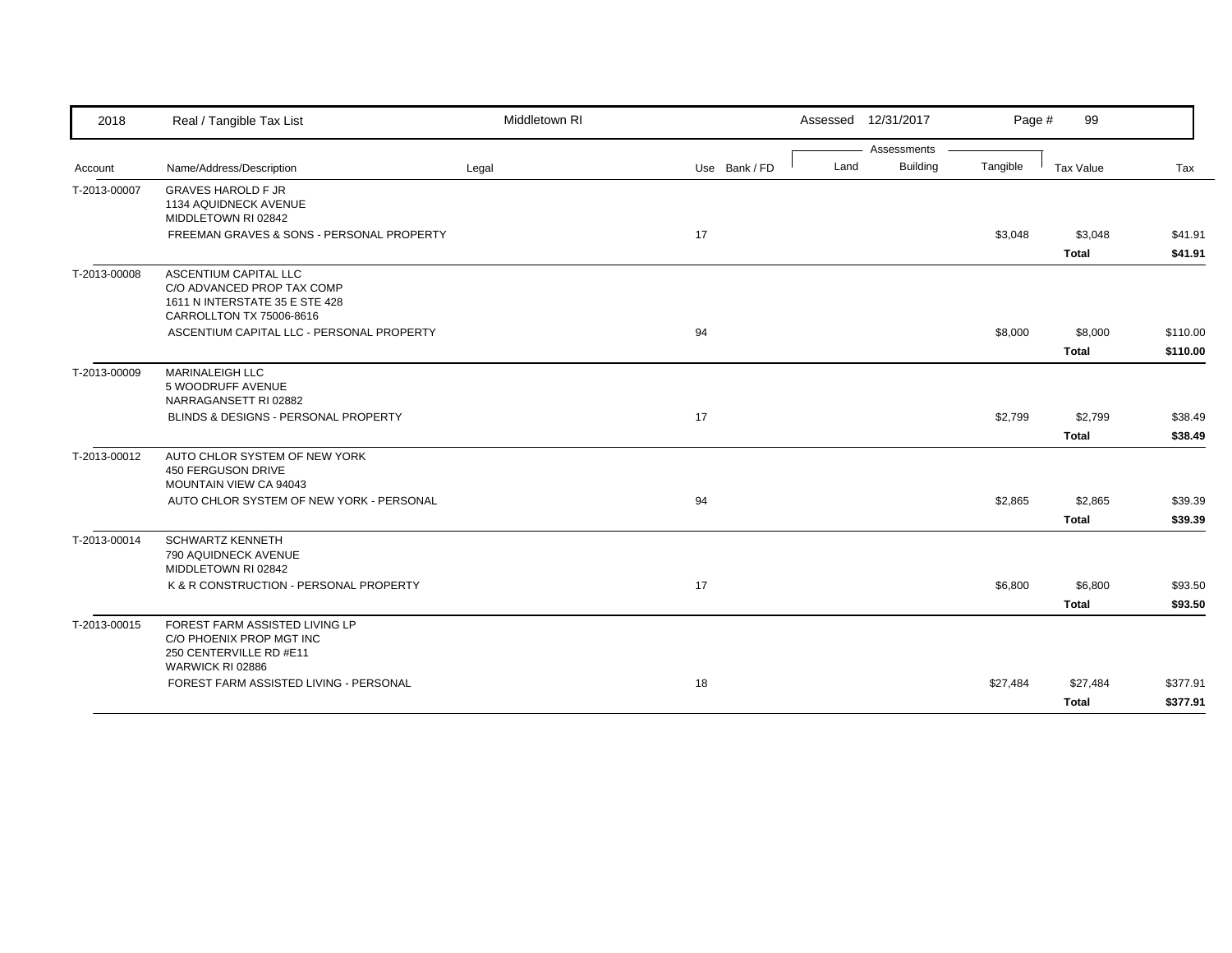| 2018         | Real / Tangible Tax List                                                     | Middletown RI |               |      | Assessed 12/31/2017            | Page #   | 100                      |                          |
|--------------|------------------------------------------------------------------------------|---------------|---------------|------|--------------------------------|----------|--------------------------|--------------------------|
| Account      | Name/Address/Description                                                     | Legal         | Use Bank / FD | Land | Assessments<br><b>Building</b> | Tangible | Tax Value                | Tax                      |
| T-2013-00016 | <b>KANBUN CORPORATION</b><br>7 BROOKS AVENUE - SUITE 3<br>NEWPORT RI 02840   |               |               |      |                                |          |                          |                          |
|              | AMERIKICK - PERSONAL PROPERTY                                                |               | 17            |      |                                | \$4,410  | \$4,410<br><b>Total</b>  | \$60.64<br>\$60.64       |
| T-2013-00017 | NBT LLC<br>DBA EMPIRE TEA & COFFEE<br>22 BROADWAY<br>NEWPORT RI 02840        |               |               |      |                                |          |                          |                          |
|              | EMPIRE TEA & COFFEE - PERSONAL PROPERTY                                      |               | 18            |      |                                | \$33,585 | \$33,585<br><b>Total</b> | \$461.79<br>\$461.79     |
| T-2013-00020 | <b>COX EDWARD</b><br>5757 IVREA DRIVE<br>SARASOTA FL 34238                   |               |               |      |                                |          |                          |                          |
|              | 2007 37.2' KEYSTONE SPRINGDALE - PERSONAL                                    |               | 45            |      |                                | \$10,735 | \$10,735<br><b>Total</b> | \$147.61<br>\$147.61     |
| T-2013-00022 | MCCARTHY MICHAEL<br>8 JOHN STREET<br>ATTLEBORO MA 02703                      |               |               |      |                                |          |                          |                          |
|              | 1998 38' JAYCO EAGLE - PERSONAL PROPERTY                                     |               | 45            |      |                                | \$4,458  | \$4,458<br><b>Total</b>  | \$61.30<br>\$61.30       |
| T-2013-00024 | MCCARTHY MICHAEL<br>8 JOHN STREET<br>ATTLEBORO MA 02703                      |               |               |      |                                |          |                          |                          |
|              | 2003 29' JACO JAYFLIGHT - PERSONAL PROPERTY                                  |               | 45            |      |                                | \$6,533  | \$6,533<br><b>Total</b>  | \$89.83<br>\$89.83       |
| T-2013-00027 | <b>KOSINSKI MICHAEL</b><br>414 MITCHELLS LN<br>MIDDLETOWN RI 02842           |               |               |      |                                |          |                          |                          |
|              | LITTLE CREEK LANDSCAPING - PERSONAL PROPERTY                                 |               | 18            |      |                                | \$96,465 | \$96,465<br><b>Total</b> | \$1,326.39<br>\$1,326.39 |
| T-2013-00029 | <b>MESTRINELLI CHARLES</b><br><b>43 MIXTER STREET</b><br>MIDDLETOWN RI 02842 |               |               |      |                                |          |                          |                          |
|              | GREEN LAND LANDSCAPE LLC - PERSONAL PROPERTY                                 |               | 17            |      |                                | \$12,812 | \$12,812<br><b>Total</b> | \$176.17<br>\$176.17     |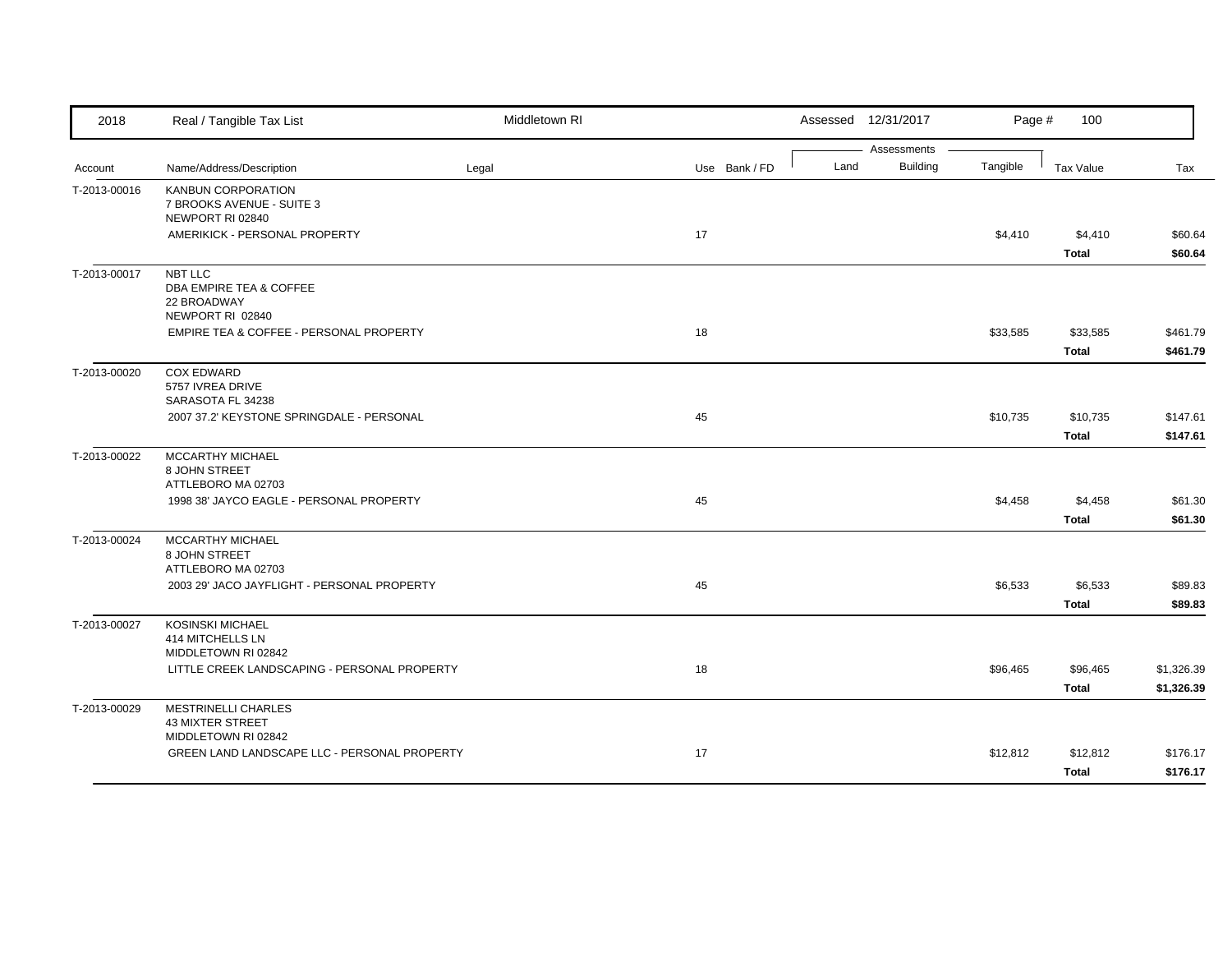| 2018         | Real / Tangible Tax List                                                                                           | Middletown RI |               |      | Assessed 12/31/2017 | Page #    | 101                     |                    |
|--------------|--------------------------------------------------------------------------------------------------------------------|---------------|---------------|------|---------------------|-----------|-------------------------|--------------------|
|              |                                                                                                                    |               |               |      | Assessments         |           |                         |                    |
| Account      | Name/Address/Description                                                                                           | Legal         | Use Bank / FD | Land | <b>Building</b>     | Tangible  | Tax Value               | Tax                |
| T-2013-00030 | OPTOS NORTH AMERICA<br>C/O MARVIN F POER & COMPANY<br>PO BOX 52427<br>ATLANTA GA 30355                             |               |               |      |                     |           |                         |                    |
|              | OPTOMETRIC PROVIDERS - PERSONAL PROPERTY                                                                           |               | 94            |      |                     | \$5,184   | \$5,184                 | \$71.28            |
|              |                                                                                                                    |               |               |      |                     |           | <b>Total</b>            | \$71.28            |
| T-2013-00031 | <b>BANK OF AMERICA NA</b><br>101 N TRYON ST- PERS PROP DPT<br>NC1-001-03-80<br>CHARLOTTE NC 28255                  |               |               |      |                     |           |                         |                    |
|              | BANK OF AMERICA NA - PERSONAL PROPERTY                                                                             |               | 94            |      |                     | \$165,792 | \$165,792               | \$2,279.64         |
|              |                                                                                                                    |               |               |      |                     |           | <b>Total</b>            | \$2,279.64         |
| T-2013-00032 | ADT LLC<br>ATTN: PROPERTY TAX DEPARTMENT<br>PO BOX 54767<br>LEXINGTON KY 40555                                     |               |               |      |                     |           |                         |                    |
|              | ADT LLC - PERSONAL PROPERTY                                                                                        |               | 18            |      |                     | \$13,171  | \$13,171                | \$181.10           |
|              |                                                                                                                    |               |               |      |                     |           | <b>Total</b>            | \$181.10           |
| T-2013-00035 | <b>MCINTYRE NICOLE</b><br>936 AQUIDNECK AVENUE<br>MIDDLETOWN RI 02842<br>COLE & COMPANY HAIR STUDIO LLC - PERSONAL |               | 17            |      |                     | \$4,570   | \$4,570<br><b>Total</b> | \$62.84<br>\$62.84 |
| T-2013-00038 | <b>WICKED GOOD SHAKES LLC</b><br>690 AQUIDNECK AVENUE<br>MIDDLETOWN RI 02842                                       |               |               |      |                     |           |                         |                    |
|              | SLIM POSSIBLE - PERSONAL PROPERTY                                                                                  |               | 17            |      |                     | \$30,000  | \$30,000                | \$412.50           |
|              |                                                                                                                    |               |               |      |                     |           | <b>Total</b>            | \$412.50           |
| T-2013-00039 | <b>COLLINS FAMILY LLC</b><br>213 FISCHER CIRCLE<br>PORTSMOUTH RI 02871                                             |               |               |      |                     |           |                         |                    |
|              | EYE CARE FOR RI - PERSONAL PROPERTY                                                                                |               | 18            |      |                     | \$191,401 | \$191,401               | \$2,631.76         |
|              |                                                                                                                    |               |               |      |                     |           | <b>Total</b>            | \$2,631.76         |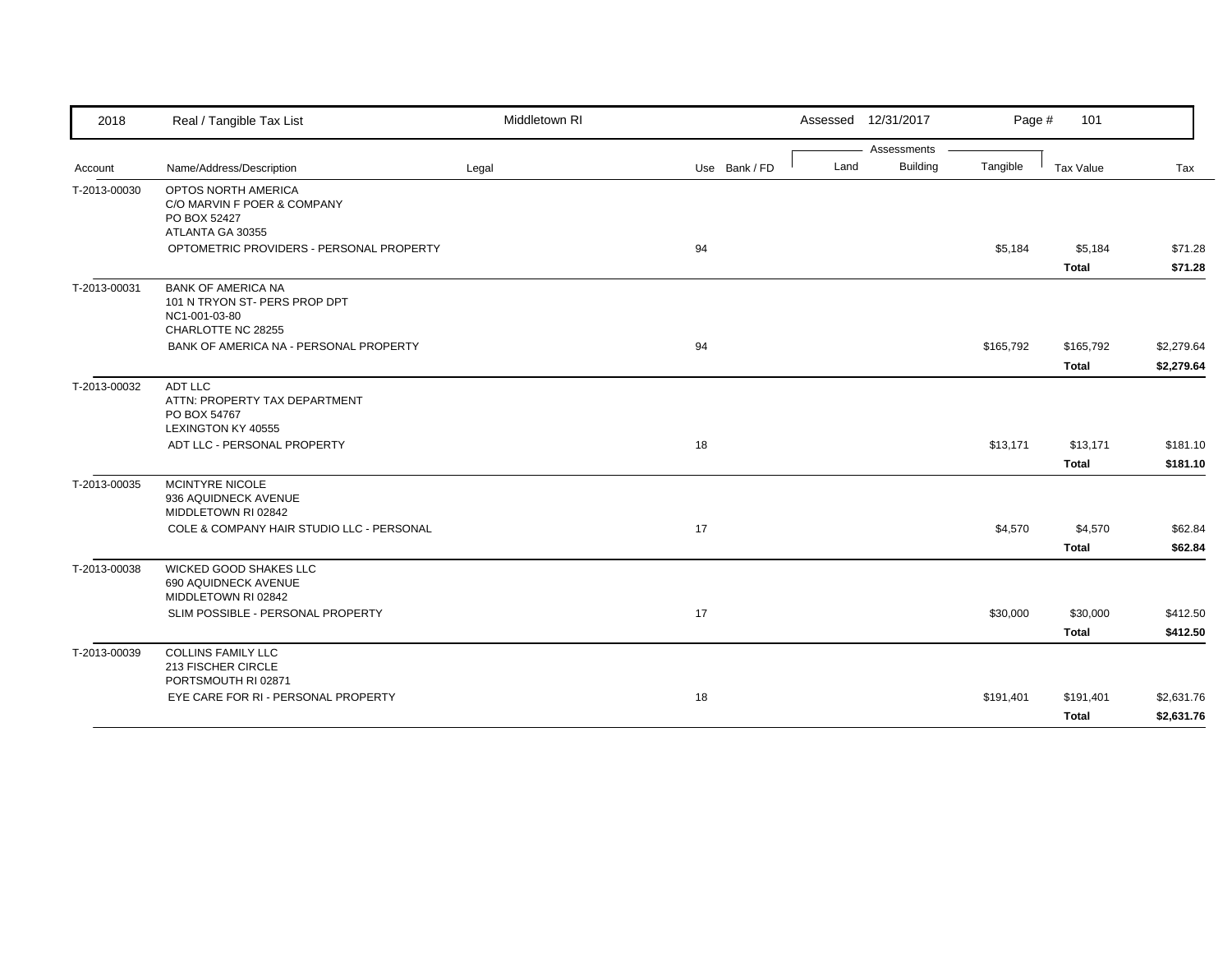| 2018         | Real / Tangible Tax List                                      | Middletown RI |               |      | Assessed 12/31/2017            | Page #    | 102          |            |
|--------------|---------------------------------------------------------------|---------------|---------------|------|--------------------------------|-----------|--------------|------------|
| Account      | Name/Address/Description                                      | Legal         | Use Bank / FD | Land | Assessments<br><b>Building</b> | Tangible  | Tax Value    | Tax        |
|              |                                                               |               |               |      |                                |           |              |            |
| T-2013-00040 | <b>BEACH LIQUORS LLC</b><br>286 CHASES LANE                   |               |               |      |                                |           |              |            |
|              | MIDDLETOWN RI 02842                                           |               |               |      |                                |           |              |            |
|              | BEACH WINE & LIQUORS - PERSONAL PROPERTY                      |               | 18            |      |                                | \$17,424  | \$17,424     | \$239.58   |
|              |                                                               |               |               |      |                                |           | <b>Total</b> | \$239.58   |
| T-2014-00001 | MAURICIO JOEY LYNN                                            |               |               |      |                                |           |              |            |
|              | 5 BLISS MINE ROAD                                             |               |               |      |                                |           |              |            |
|              | MIDDLETOWN RI 02842                                           |               |               |      |                                |           |              |            |
|              | HAPPY DAYS - PERSONAL PROPERTY                                |               | 17            |      |                                | \$13,031  | \$13,031     | \$179.18   |
|              |                                                               |               |               |      |                                |           | <b>Total</b> | \$179.18   |
| T-2014-00002 | <b>WAKEFIELD BARRY E</b>                                      |               |               |      |                                |           |              |            |
|              | 600 JEPSON LN                                                 |               |               |      |                                |           |              |            |
|              | MIDDLETOWN RI 02842<br>WAKEFIELD PLUMBING - PERSONAL PROPERTY |               | 17            |      |                                | \$15,000  | \$15,000     | \$206.25   |
|              |                                                               |               |               |      |                                |           | <b>Total</b> | \$206.25   |
| T-2014-00003 | ALDI INC (CONNECTICUT)                                        |               |               |      |                                |           |              |            |
|              | C/O RYAN TAX COMPLIANCE SERV                                  |               |               |      |                                |           |              |            |
|              | PO BOX 460049                                                 |               |               |      |                                |           |              |            |
|              | HOUSTON TX 77056                                              |               |               |      |                                |           |              |            |
|              | ALDI INC - LOC #SWN046 - PERSONAL PROPERTY                    |               | 18            |      |                                | \$409,754 | \$409,754    | \$5,634.12 |
|              |                                                               |               |               |      |                                |           | <b>Total</b> | \$5,634.12 |
| T-2014-00005 | <b>COLVIN DAVID</b>                                           |               |               |      |                                |           |              |            |
|              | PO BOX 523<br>OLD LYME CT 06371                               |               |               |      |                                |           |              |            |
|              | 1996 32' MALLARD BY FLEETWOOD - PERSONAL                      |               | 45            |      |                                | \$4,013   | \$4,013      | \$55.18    |
|              |                                                               |               |               |      |                                |           | <b>Total</b> | \$55.18    |
|              |                                                               |               |               |      |                                |           |              |            |
| T-2014-00006 | <b>COSTA CASIMIRO</b><br>19 PINEWOOD ROAD                     |               |               |      |                                |           |              |            |
|              | BOLTON MA 01740                                               |               |               |      |                                |           |              |            |
|              | 2003 36' DUTCHMAN - PERSONAL PROPERTY                         |               | 45            |      |                                | \$6,136   | \$6,136      | \$84.37    |
|              |                                                               |               |               |      |                                |           | <b>Total</b> | \$84.37    |
| T-2014-00007 | ANDRADE NELSON C                                              |               |               |      |                                |           |              |            |
|              | 24 ONEIL ST                                                   |               |               |      |                                |           |              |            |
|              | HUDSON MA 01749-1607                                          |               |               |      |                                |           |              |            |
|              | 2012 39' FOREST RIVER CAMPER - PERSONAL                       |               | 45            |      |                                | \$17,000  | \$17,000     | \$233.75   |
|              |                                                               |               |               |      |                                |           | <b>Total</b> | \$233.75   |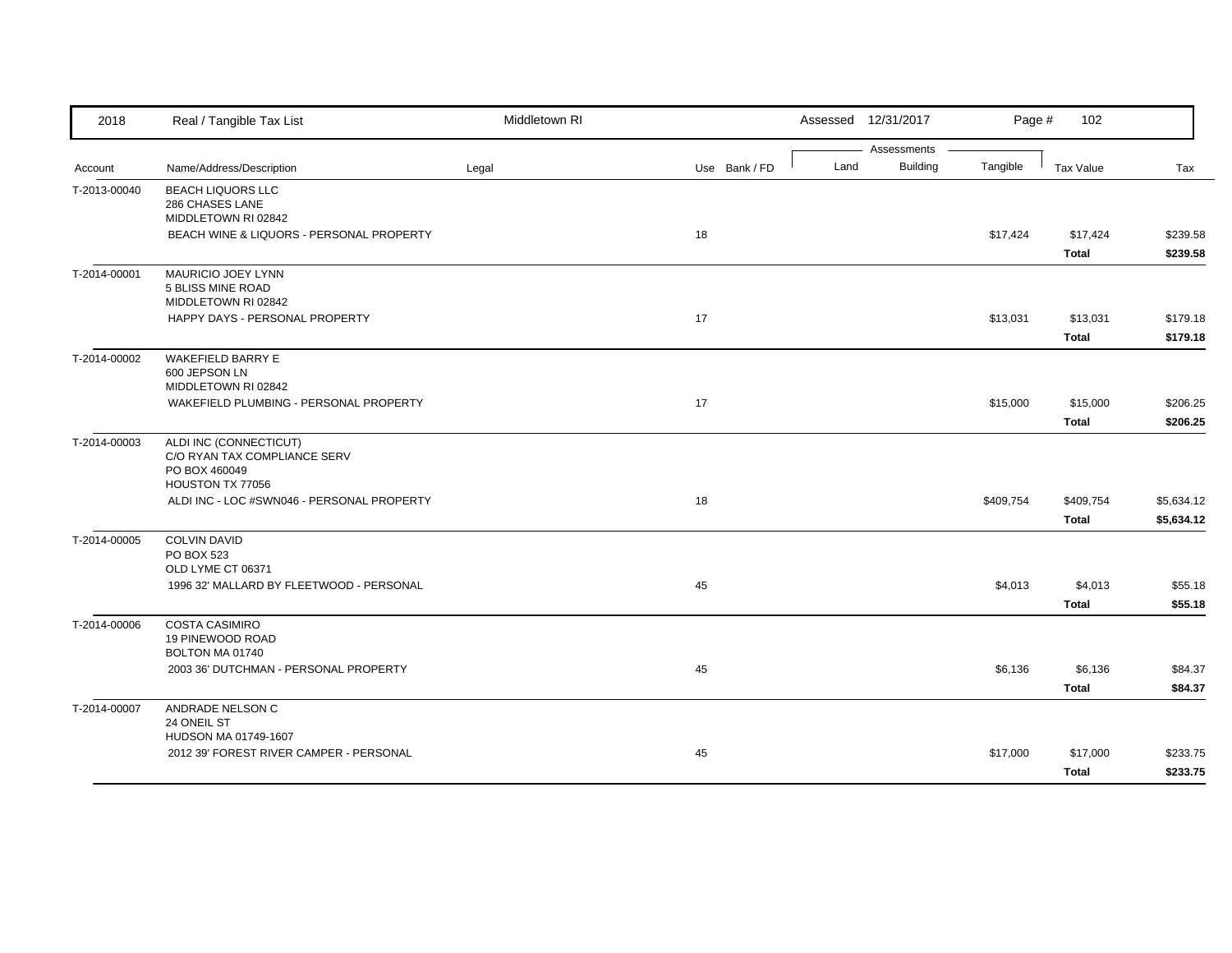| 2018         | Real / Tangible Tax List                                                            | Middletown RI |               |      | Assessed 12/31/2017            | Page #    | 103                       |                          |
|--------------|-------------------------------------------------------------------------------------|---------------|---------------|------|--------------------------------|-----------|---------------------------|--------------------------|
| Account      | Name/Address/Description                                                            | Legal         | Use Bank / FD | Land | Assessments<br><b>Building</b> | Tangible  | <b>Tax Value</b>          | Tax                      |
| T-2014-00011 | MEDEIROS NELSON JR<br><b>45 CAUSEWAY ST</b><br>HUDSON MA 01749-2805                 |               |               |      |                                |           |                           |                          |
|              | 2013 32' KEYSTONE SPRINTER - PERSONAL PROPERTY                                      |               | 45            |      |                                | \$20,800  | \$20,800<br><b>Total</b>  | \$286.00<br>\$286.00     |
| T-2014-00016 | <b>BLOOM LLC</b><br><b>16 CAVANAUGH CT</b><br>SAUNDERSTOWN RI 02874                 |               |               |      |                                |           |                           |                          |
|              | BLOOM - PERSONAL PROPERTY                                                           |               | 17            |      |                                | \$6,760   | \$6,760<br><b>Total</b>   | \$92.95<br>\$92.95       |
| T-2014-00020 | <b>BANC OF AMERICA LEASING &amp; CAP</b><br>PO BOX 105578<br>ATLANTA GA 30348       |               |               |      |                                |           |                           |                          |
|              | BANC OF AMERICA LEASING & CAP - PERSONAL                                            |               | 18            |      |                                | \$8,945   | \$8,945<br><b>Total</b>   | \$122.99<br>\$122.99     |
| T-2014-00025 | <b>VIASAT INC RI</b><br>PO BOX 4900 DEPT 230<br>SCOTTSDALE AZ 85261-4900            |               |               |      |                                |           |                           |                          |
|              | VIASAT INC RI - PERSONAL PROPERTY                                                   |               | 17            |      |                                | \$392     | \$392<br><b>Total</b>     | \$5.39<br>\$5.39         |
| T-2014-00028 | ADVANCE STORES CO INC 107361<br><b>RYAN LLC</b><br>PO BOX 56607<br>ATLANTA GA 30343 |               |               |      |                                |           |                           |                          |
|              | ADVANCED AUTO PARTS - PERSONAL PROPERTY                                             |               | 18            |      |                                | \$103,786 | \$103,786<br><b>Total</b> | \$1,427.06<br>\$1,427.06 |
| T-2014-00029 | NAVY FEDERAL CREDIT UNION<br>PO BOX 24626<br>MERRIFIELD VA 22119                    |               |               |      |                                |           |                           |                          |
|              | NAVY FEDERAL CREDIT UNION - PERSONAL PROPERTY                                       |               | 18            |      |                                | \$191,529 | \$191,529<br><b>Total</b> | \$2,633.52<br>\$2,633.52 |
| T-2014-00032 | CDK GLOBAL LLC<br>C/O ADVANTIX<br>200 WEST RIVER DRIVE<br>ST CHARLES IL 60174       |               |               |      |                                |           |                           |                          |
|              | CDK GLOBAL LLC - PERSONAL PROPERTY                                                  |               | 18            |      |                                | \$3,260   | \$3,260<br><b>Total</b>   | \$44.83<br>\$44.83       |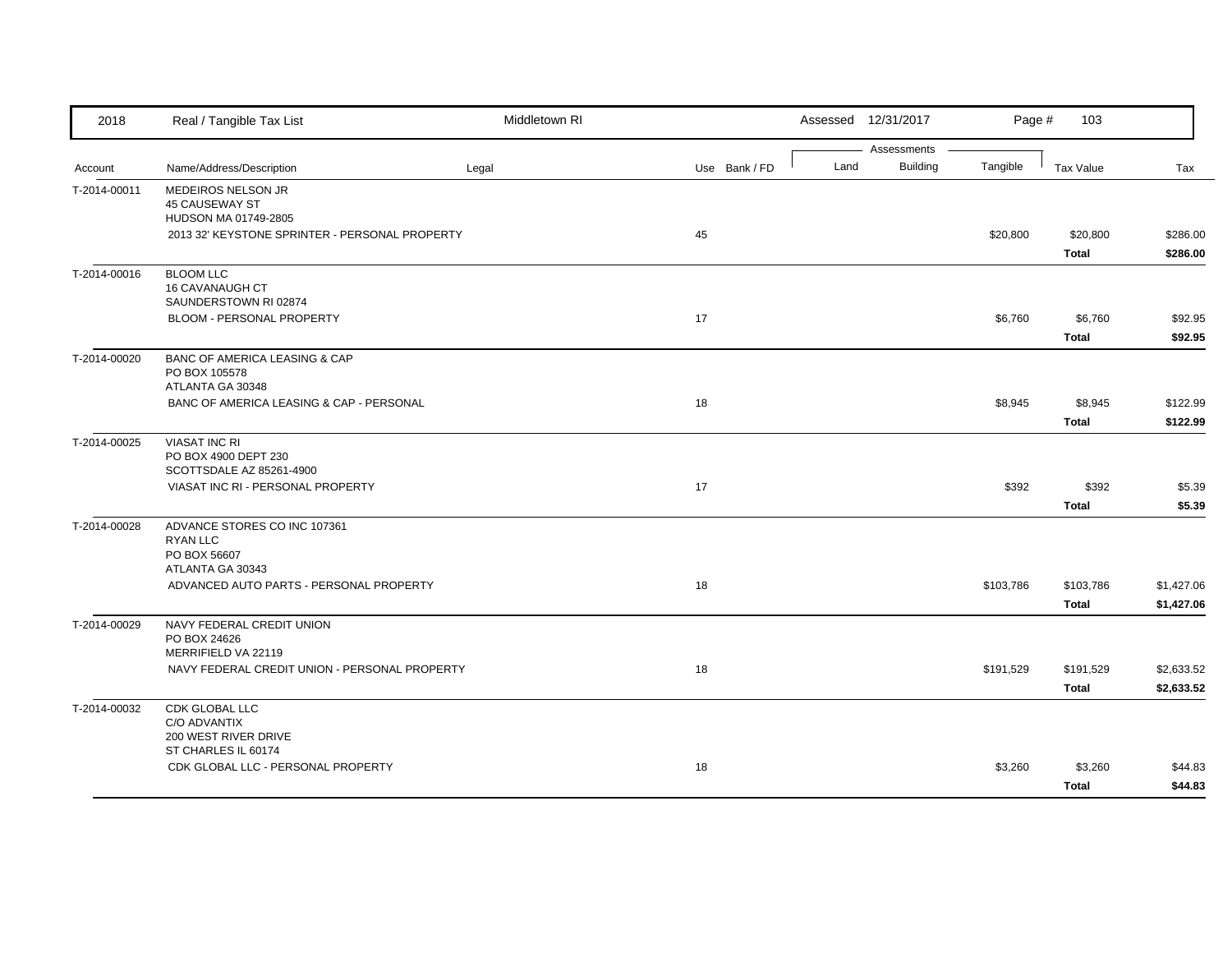| 2018         | Real / Tangible Tax List                                               | Middletown RI |               |      | Assessed 12/31/2017            | Page #    | 104          |            |
|--------------|------------------------------------------------------------------------|---------------|---------------|------|--------------------------------|-----------|--------------|------------|
|              |                                                                        |               |               |      | Assessments<br><b>Building</b> |           |              |            |
| Account      | Name/Address/Description                                               | Legal         | Use Bank / FD | Land |                                | Tangible  | Tax Value    | Tax        |
| T-2014-00033 | TYCO INTEGRATED SECURITY LLC<br>ATTN: PROPERTY TAX DEPT<br>PO BOX 5006 |               |               |      |                                |           |              |            |
|              | BOCA RATON FL 33431-0806                                               |               |               |      |                                |           |              |            |
|              | TYCO INTEGRATED SECURITY - PERSONAL PROPERTY                           |               | 18            |      |                                | \$1,519   | \$1,519      | \$20.89    |
|              |                                                                        |               |               |      |                                |           | <b>Total</b> | \$20.89    |
| T-2014-00034 | PERKINS PAPER LLC                                                      |               |               |      |                                |           |              |            |
|              | C/O ADVANCED PROP TX COMP                                              |               |               |      |                                |           |              |            |
|              | 1611 N I-35E STE 428<br>CARROLLTON TX 75006-8616                       |               |               |      |                                |           |              |            |
|              | PERKINS PAPER LLC - PERSONAL PROPERTY                                  |               | 18            |      |                                | \$16,415  | \$16,415     | \$225.71   |
|              |                                                                        |               |               |      |                                |           | <b>Total</b> | \$225.71   |
| T-2014-00035 | <b>KEYBANK NATIONAL ASSOCIATION</b>                                    |               |               |      |                                |           |              |            |
|              | PO BOX 22055                                                           |               |               |      |                                |           |              |            |
|              | ALBANY NY 12201-5055                                                   |               |               |      |                                |           |              |            |
|              | KEYBANK NATIONAL ASSOCIATION - PERSONAL                                |               | 18            |      |                                | \$671     | \$671        | \$9.23     |
|              |                                                                        |               |               |      |                                |           | <b>Total</b> | \$9.23     |
| T-2014-00036 | AIRGAS USA LLC NO DIV                                                  |               |               |      |                                |           |              |            |
|              | CORP TX DEPT<br>PO BOX 6675                                            |               |               |      |                                |           |              |            |
|              | RADNOR PA 19087                                                        |               |               |      |                                |           |              |            |
|              | AIRGAS USA - PERSONAL PROPERTY                                         |               | 18            |      |                                | \$8,820   | \$8,820      | \$121.28   |
|              |                                                                        |               |               |      |                                |           | <b>Total</b> | \$121.28   |
| T-2014-00037 | INTERFACE SECURITY SYSTEMS LLC                                         |               |               |      |                                |           |              |            |
|              | C/O BROWN SMITH WALLACE                                                |               |               |      |                                |           |              |            |
|              | 6 CITYPLACE DRIVE - SUITE 800<br>ST LOUIS MO 63141                     |               |               |      |                                |           |              |            |
|              | INTERFACE SECURITY SYSTEMS - PERSONAL                                  |               | 18            |      |                                | \$1,134   | \$1,134      | \$15.59    |
|              |                                                                        |               |               |      |                                |           | <b>Total</b> | \$15.59    |
| T-2014-00042 | <b>MAIN HOTEL LLC</b>                                                  |               |               |      |                                |           |              |            |
|              | PO BOX 2516                                                            |               |               |      |                                |           |              |            |
|              | FALL RIVER MA 02722                                                    |               |               |      |                                |           |              |            |
|              | HOMEWOOD SUITES - PERSONAL PROPERTY                                    |               | 18            |      |                                | \$587,500 | \$587,500    | \$8,078.13 |
|              |                                                                        |               |               |      |                                |           | Total        | \$8,078.13 |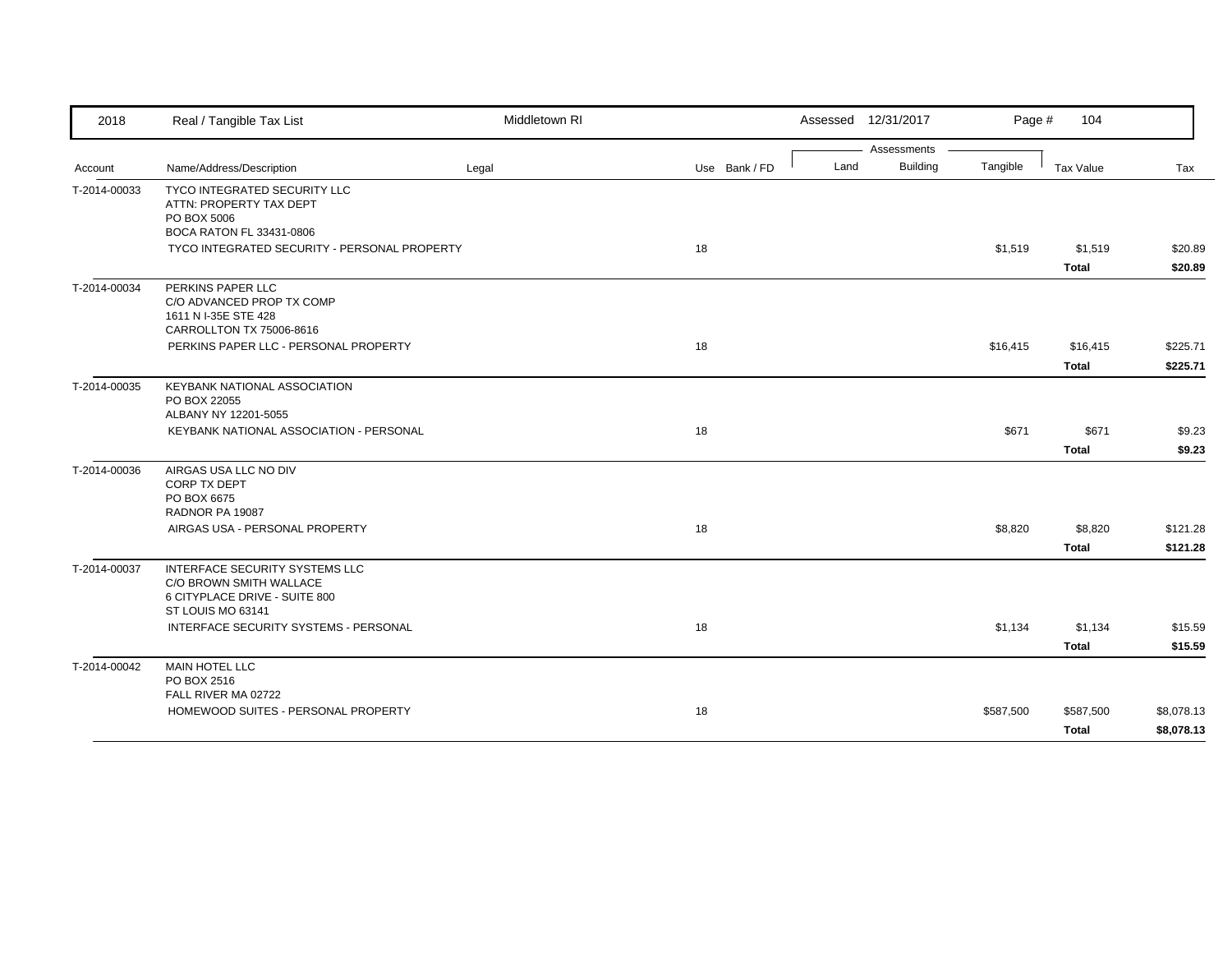| 2018         | Real / Tangible Tax List                                                                                             | Middletown RI |               |      | Assessed 12/31/2017 | Page #      | 105                         |                            |
|--------------|----------------------------------------------------------------------------------------------------------------------|---------------|---------------|------|---------------------|-------------|-----------------------------|----------------------------|
|              |                                                                                                                      |               |               |      | Assessments         |             |                             |                            |
| Account      | Name/Address/Description                                                                                             | Legal         | Use Bank / FD | Land | <b>Building</b>     | Tangible    | Tax Value                   | Tax                        |
| T-2014-00043 | <b>STEBENNE JAMIE</b><br>88 VALLEY ROAD<br>MIDDLETOWN RI 02842                                                       |               |               |      |                     |             |                             |                            |
|              | JPS CONSTRUCTION & DESIGN LLC - PERSONAL                                                                             |               | 18            |      |                     | \$16,300    | \$16,300<br><b>Total</b>    | \$224.13<br>\$224.13       |
| T-2015-00002 | <b>SCIENCE APPLICATIONS INTL CORP</b><br>PT COMPLIANCE SERVICES<br>PO BOX 80615<br>INDIANAPOLIS IN 46280             |               |               |      |                     |             |                             |                            |
|              | SAIC - PERSONAL PROPERTY                                                                                             |               | 18            |      |                     | \$71,747    | \$71,747<br><b>Total</b>    | \$986.52<br>\$986.52       |
| T-2015-00004 | <b>BANKNEWPORT</b><br>PO BOX 450<br>NEWPORT RI 02840                                                                 |               |               |      |                     |             |                             |                            |
|              | BANKNEWPORT - PERSONAL PROPERTY                                                                                      |               | 18            |      |                     | \$2,645,466 | \$2,645,466<br><b>Total</b> | \$36,375.16<br>\$36,375.16 |
| T-2015-00005 | <b>CREA SOTIRIA</b><br>36 AQUIDNECK AVENUE<br>MIDDLETOWN RI 02842                                                    |               |               |      |                     |             |                             |                            |
|              | RHEA'S CAFE - PERSONAL PROPERTY                                                                                      |               | 17            |      |                     | \$4,925     | \$4,925<br><b>Total</b>     | \$67.72<br>\$67.72         |
| T-2015-00006 | CONDUENT GOVT RECEORDS SERVICE<br>C/O AVENUE HOLDINGS LLC<br>5860 TRININTY PARKWAY - STE 120<br>CENTREVILLE VA 20120 |               |               |      |                     |             |                             |                            |
|              | CONDUENT GOVT RECORDS SERVICES - PERSONAL                                                                            |               | 18            |      |                     | \$3,156     | \$3,156<br><b>Total</b>     | \$43.40<br>\$43.40         |
| T-2015-00009 | <b>SS MIDDLETOWN LLC</b><br>PO BOX 800729<br>DALLAS TX 75380                                                         |               |               |      |                     |             |                             |                            |
|              | SIMPLY SELF STORAGE - PERSONAL PROPERTY                                                                              |               | 18            |      |                     | \$7,896     | \$7,896                     | \$108.57                   |
|              |                                                                                                                      |               |               |      |                     |             | <b>Total</b>                | \$108.57                   |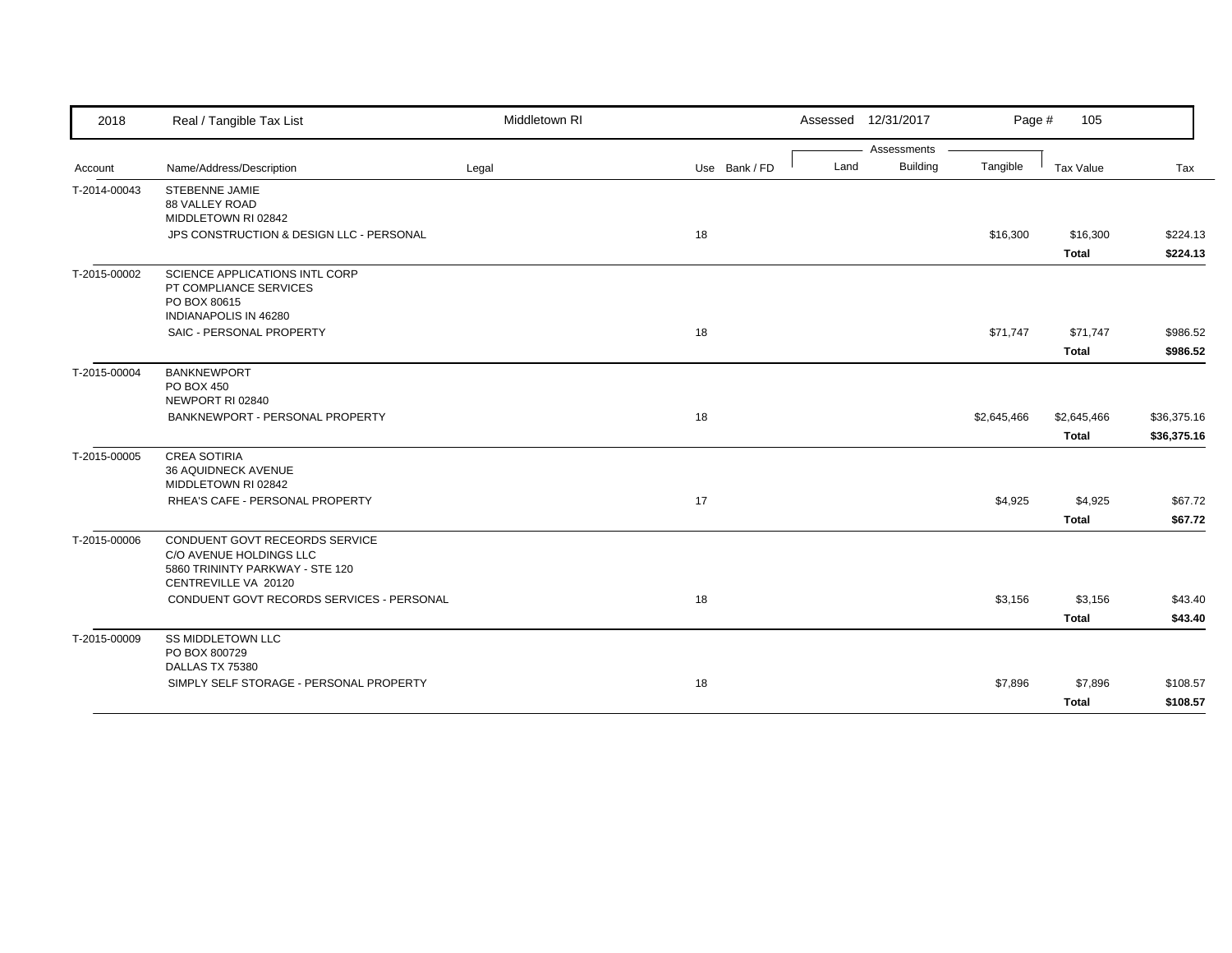| 2018         | Real / Tangible Tax List                                     | Middletown RI |               |      | Assessed 12/31/2017 | Page #   | 106          |            |
|--------------|--------------------------------------------------------------|---------------|---------------|------|---------------------|----------|--------------|------------|
|              |                                                              |               |               |      | Assessments         |          |              |            |
| Account      | Name/Address/Description                                     | Legal         | Use Bank / FD | Land | <b>Building</b>     | Tangible | Tax Value    | Tax        |
| T-2015-00010 | <b>BACK OF THE BUS LLC</b>                                   |               |               |      |                     |          |              |            |
|              | 21 VALLEY ROAD                                               |               |               |      |                     |          |              |            |
|              | MIDDLETOWN RI 02842                                          |               |               |      |                     |          |              |            |
|              | IDA'S RESTAURANT - PERSONAL PROPERTY                         |               | 17            |      |                     | \$83,112 | \$83,112     | \$1,142.79 |
|              |                                                              |               |               |      |                     |          | <b>Total</b> | \$1,142.79 |
| T-2015-00012 | NIELSEN AUDIO INC                                            |               |               |      |                     |          |              |            |
|              | <b>RYAN LLC</b>                                              |               |               |      |                     |          |              |            |
|              | PO BOX 4900 - DEPT 380                                       |               |               |      |                     |          |              |            |
|              | SCOTTSDALE AZ 85261<br>NIELSEN AUDIO INC - PERSONAL PROPERTY |               | 18            |      |                     | \$389    | \$389        | \$5.35     |
|              |                                                              |               |               |      |                     |          |              |            |
|              |                                                              |               |               |      |                     |          | <b>Total</b> | \$5.35     |
| T-2015-00013 | DXC TECHNOLOGY                                               |               |               |      |                     |          |              |            |
|              | 5400 LEGACY DRIVE - H1-4A-25                                 |               |               |      |                     |          |              |            |
|              | <b>PLANO TX 75024</b>                                        |               |               |      |                     |          |              |            |
|              | DXC TECHNOLOGY - PERSONAL PROPERTY                           |               | 18            |      |                     | \$1,546  | \$1,546      | \$21.26    |
|              |                                                              |               |               |      |                     |          | <b>Total</b> | \$21.26    |
| T-2015-00016 | NEWPORT HOBBY HOUSE LTD                                      |               |               |      |                     |          |              |            |
|              | 2-4 CODDINGTON HIGHWAY                                       |               |               |      |                     |          |              |            |
|              | MIDDLETOWN RI 02842                                          |               |               |      |                     |          |              |            |
|              | THE NEWPORT HOBBY HOUSE - PERSONAL PROPERTY                  |               | 17            |      |                     | \$2,867  | \$2,867      | \$39.42    |
|              |                                                              |               |               |      |                     |          | <b>Total</b> | \$39.42    |
| T-2015-00017 | <b>JONES HEIDI</b>                                           |               |               |      |                     |          |              |            |
|              | 2788B EAST MAIN ROAD                                         |               |               |      |                     |          |              |            |
|              | PORTSMOUTH RI 02871                                          |               |               |      |                     |          |              |            |
|              | HEIDI'S FITNESS STUDIO - PERSONAL PROPERTY                   |               | 17            |      |                     | \$6,650  | \$6,650      | \$91.44    |
|              |                                                              |               |               |      |                     |          | <b>Total</b> | \$91.44    |
| T-2015-00019 | <b>GREAT AMERICAN FINANCIAL SRVCS</b>                        |               |               |      |                     |          |              |            |
|              | 625 1ST STREET SE                                            |               |               |      |                     |          |              |            |
|              | <b>STE 800</b>                                               |               |               |      |                     |          |              |            |
|              | CEDAR RAPIDS IA 52401                                        |               |               |      |                     |          |              |            |
|              | <b>GREAT AMERICAN FINANCIAL SRVCS - PERSONAL</b>             |               | 18            |      |                     | \$55,077 | \$55,077     | \$757.31   |
|              |                                                              |               |               |      |                     |          | <b>Total</b> | \$757.31   |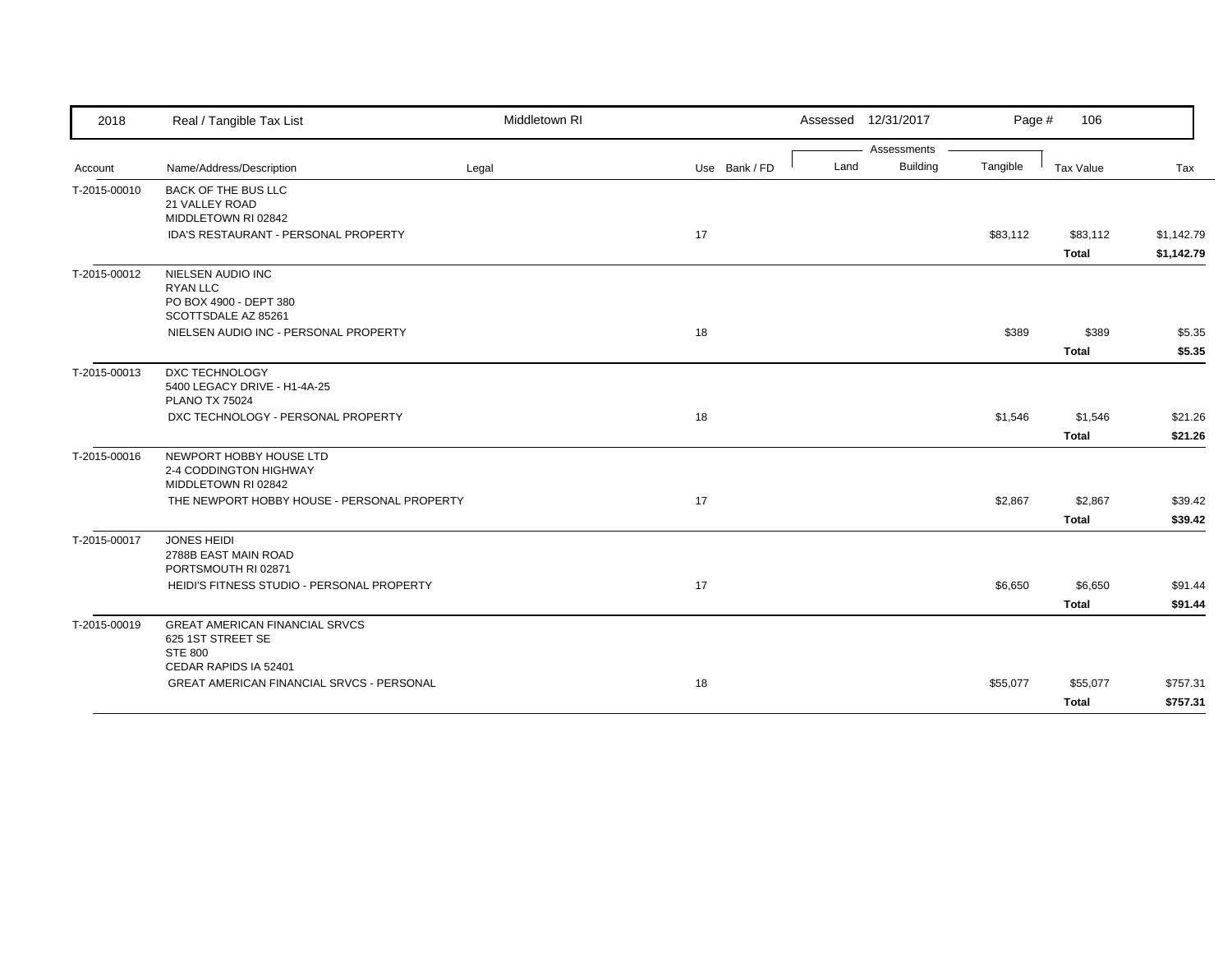| 2018         | Real / Tangible Tax List                                     | Middletown RI |               |      | Assessed 12/31/2017 | Page #    | 107          |            |
|--------------|--------------------------------------------------------------|---------------|---------------|------|---------------------|-----------|--------------|------------|
|              |                                                              |               |               |      | Assessments         |           |              |            |
| Account      | Name/Address/Description                                     | Legal         | Use Bank / FD | Land | <b>Building</b>     | Tangible  | Tax Value    | Tax        |
| T-2015-00020 | <b>LIN ENTERPRISES LLC</b><br>112 BOWERY - FL 1              |               |               |      |                     |           |              |            |
|              | NEW YORK NY 10013                                            |               |               |      |                     |           |              |            |
|              | YUMI GARDEN BUFFET - PERSONAL PROPERTY                       |               | 18            |      |                     | \$169,406 | \$169,406    | \$2,329.33 |
|              |                                                              |               |               |      |                     |           | <b>Total</b> | \$2,329.33 |
| T-2015-00021 | US BANK NATIONAL ASSOCIATION                                 |               |               |      |                     |           |              |            |
|              | 1310 MADRID STREET                                           |               |               |      |                     |           |              |            |
|              | SUITE 100<br>MARSHALL MN 56258                               |               |               |      |                     |           |              |            |
|              | US BANK NATIONAL ASSOCIATION - PERSONAL                      |               | 18            |      |                     | \$33,367  | \$33,367     | \$458.80   |
|              |                                                              |               |               |      |                     |           | Total        | \$458.80   |
| T-2015-00022 | FARM CREDIT LEASING SRVCS CORP                               |               |               |      |                     |           |              |            |
|              | ATTN: TAX DEPARTMENT                                         |               |               |      |                     |           |              |            |
|              | 6340 S FIDDLERS GREEN CIRCLE                                 |               |               |      |                     |           |              |            |
|              | GREENWOOD VILLAGE CO 80111                                   |               |               |      |                     |           |              |            |
|              | FARM CREDIT LEASING SVCS CORP - PERSONAL                     |               | 18            |      |                     | \$40,738  | \$40,738     | \$560.15   |
|              |                                                              |               |               |      |                     |           | <b>Total</b> | \$560.15   |
| T-2015-00023 | JAMS PIZZERIA LLC                                            |               |               |      |                     |           |              |            |
|              | 872 WEST MAIN ROAD                                           |               |               |      |                     |           |              |            |
|              | MIDDLETOWN RI 02842<br>PIEZONI'S - PERSONAL PROPERTY         |               | 18            |      |                     | \$42,961  | \$42,961     | \$590.71   |
|              |                                                              |               |               |      |                     |           |              | \$590.71   |
|              |                                                              |               |               |      |                     |           | <b>Total</b> |            |
| T-2015-00024 | HUNTINGTON TECHNOLOGY FINANCE<br>2285 FRANKLIN ROAD          |               |               |      |                     |           |              |            |
|              | PO BOX 2017                                                  |               |               |      |                     |           |              |            |
|              | BLOOMFIELD HILLS MI 48302                                    |               |               |      |                     |           |              |            |
|              | HUNTINGTON TECHNOLOGY FINANCE - PERSONAL                     |               | 18            |      |                     | \$2,938   | \$2,938      | \$40.40    |
|              |                                                              |               |               |      |                     |           | <b>Total</b> | \$40.40    |
| T-2015-00026 | CIT TECHNOLOGY FINANCING SRVS                                |               |               |      |                     |           |              |            |
|              | C/O RYAN LLC PROPERTY TAX COMP                               |               |               |      |                     |           |              |            |
|              | PO BOX 460709                                                |               |               |      |                     |           |              |            |
|              | HOUSTON TX 77056<br>CIT TECHNOLOGY FINANCING SRVS - PERSONAL |               | 18            |      |                     | \$3,545   | \$3,545      | \$48.74    |
|              |                                                              |               |               |      |                     |           |              |            |
|              |                                                              |               |               |      |                     |           | <b>Total</b> | \$48.74    |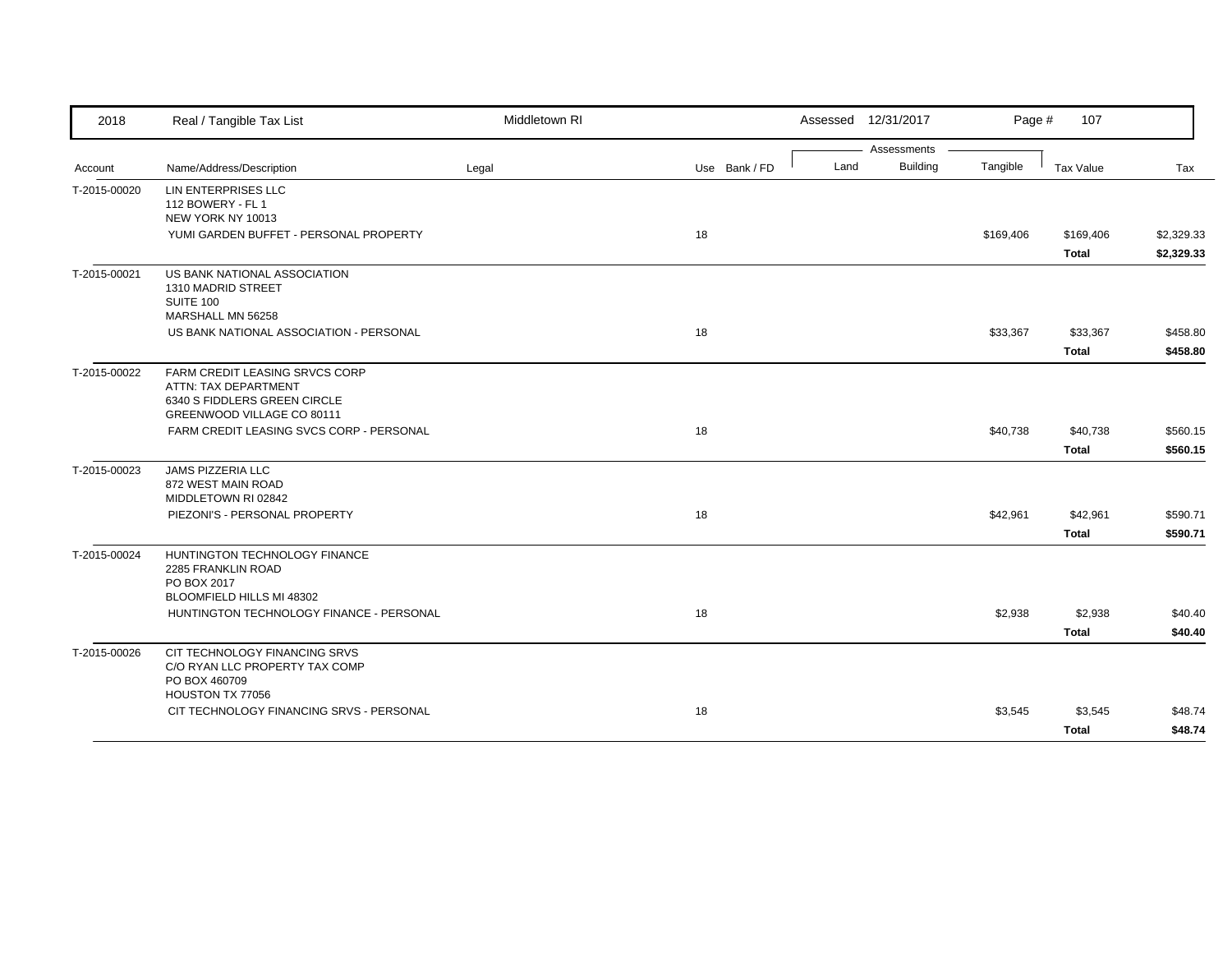| 2018         | Real / Tangible Tax List                                                                                  | Middletown RI |               |      | Assessed 12/31/2017 | Page #   | 108          |          |
|--------------|-----------------------------------------------------------------------------------------------------------|---------------|---------------|------|---------------------|----------|--------------|----------|
|              |                                                                                                           |               |               |      | Assessments         |          |              |          |
| Account      | Name/Address/Description                                                                                  | Legal         | Use Bank / FD | Land | <b>Building</b>     | Tangible | Tax Value    | Tax      |
| T-2015-00027 | <b>CIT FINANCE LLC</b><br>C/O RYAN LLC PROPERTY TAX COMP<br>PO BOX 460709<br>HOUSTON TX 77056             |               |               |      |                     |          |              |          |
|              | CIT FINANCE LLC - PERSONAL PROPERTY                                                                       |               | 18            |      |                     | \$15,003 | \$15,003     | \$206.29 |
|              |                                                                                                           |               |               |      |                     |          | <b>Total</b> | \$206.29 |
| T-2015-00029 | ROETTINGER WALTER MD<br>294 VALLEY ROAD<br>UNIT <sub>4</sub><br>MIDDLETOWN RI 02842                       |               |               |      |                     |          |              |          |
|              | WALTER ROETTINGER MD INC - PERSONAL PROPERTY                                                              |               | 18            |      |                     | \$19,934 | \$19,934     | \$274.09 |
|              |                                                                                                           |               |               |      |                     |          | <b>Total</b> | \$274.09 |
| T-2015-00030 | SB NEWPORT LLC<br>109 CREST FIELD LANE<br>N KINGSTON RI 02852                                             |               |               |      |                     |          |              |          |
|              | STUDIO BARRE NEWPORT - PERSONAL PROPERTY                                                                  |               | 18            |      |                     | \$50,784 | \$50,784     | \$698.28 |
|              |                                                                                                           |               |               |      |                     |          | <b>Total</b> | \$698.28 |
| T-2015-00033 | <b>RM FOLY INC</b><br>ADVANCED PROPERTY TAX<br>1611 N INTERSTATE 35E - STE 42<br>CARROLLTON TX 75006-8616 |               |               |      |                     |          |              |          |
|              | RM FOLEY INC - PERSONAL PROPERTY                                                                          |               | 18            |      |                     | \$1,105  | \$1,105      | \$15.19  |
|              |                                                                                                           |               |               |      |                     |          | <b>Total</b> | \$15.19  |
| T-2015-00035 | NAWAZ ZOHAIB<br>510 EAST MAIN ROAD<br>MIDDLETOWN RI 02842                                                 |               |               |      |                     |          |              |          |
|              | <b>GLAM NAIL SALON - PERSONAL PROPERTY</b>                                                                |               | 17            |      |                     | \$5,000  | \$5,000      | \$68.75  |
|              |                                                                                                           |               |               |      |                     |          | <b>Total</b> | \$68.75  |
| T-2015-00036 | <b>MAGILL SHARILYN</b><br><b>C/O JUSTIN MAGILL</b><br>15102 STATE HIGHWAY 89                              |               |               |      |                     |          |              |          |
|              | TITUSVILLE PA 16354<br>SERENITY DAY SPA - PERSONAL PROPERTY                                               |               | 17            |      |                     | \$16,382 | \$16,382     | \$225.25 |
|              |                                                                                                           |               |               |      |                     |          |              |          |
|              |                                                                                                           |               |               |      |                     |          | <b>Total</b> | \$225.25 |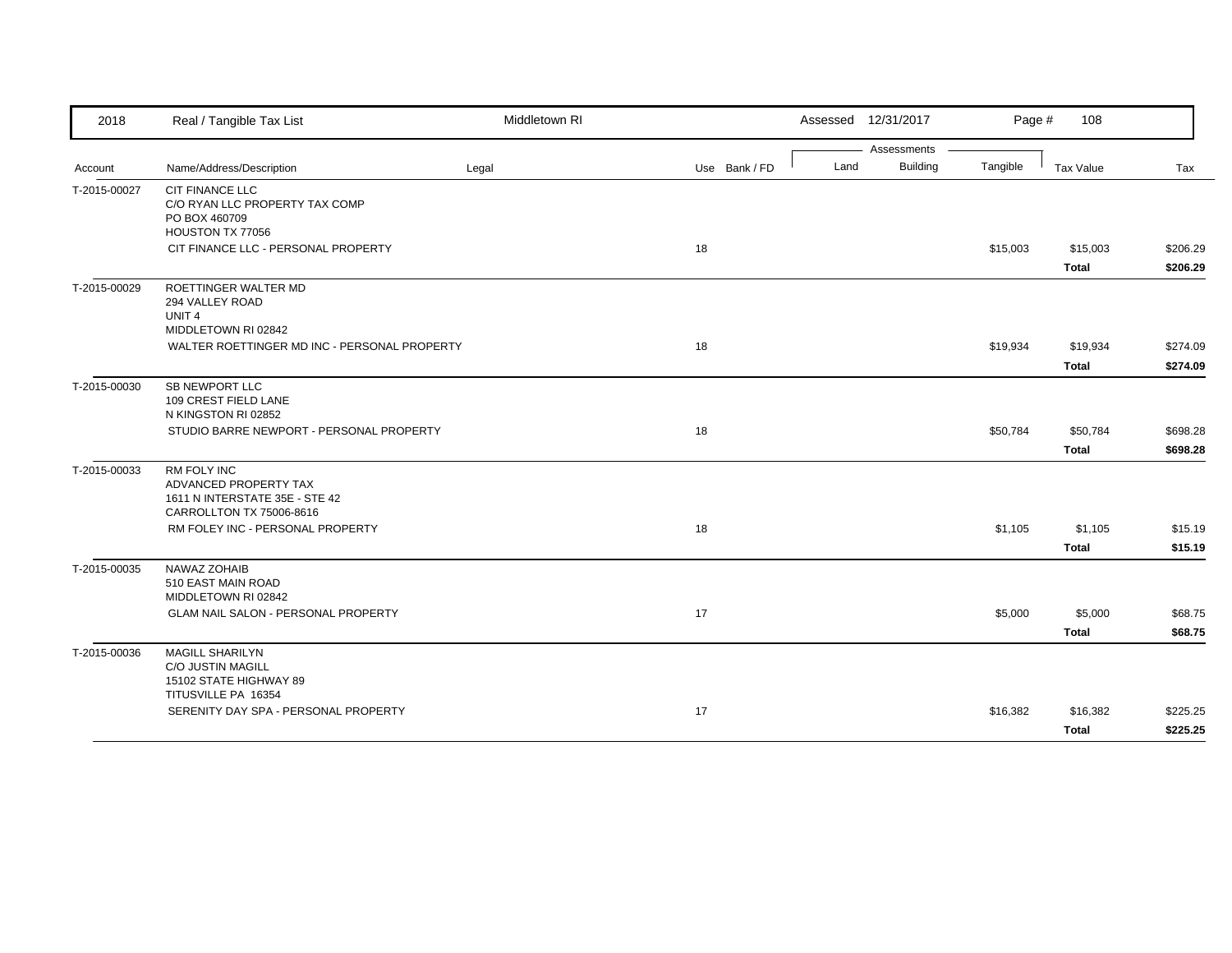| 2018         | Real / Tangible Tax List                                                                                  | Middletown RI |               | Assessed 12/31/2017 |                 | Page #   | 109          |          |
|--------------|-----------------------------------------------------------------------------------------------------------|---------------|---------------|---------------------|-----------------|----------|--------------|----------|
|              |                                                                                                           |               |               |                     | Assessments     |          |              |          |
| Account      | Name/Address/Description                                                                                  | Legal         | Use Bank / FD | Land                | <b>Building</b> | Tangible | Tax Value    | Tax      |
| T-2015-00037 | FITZGERALD JOHN<br>299 WEST MAIN ROAD<br>MIDDLETOWN RI 02842                                              |               |               |                     |                 |          |              |          |
|              | SPAVANA - PERSONAL PROPERTY                                                                               |               | 17            |                     |                 | \$1,975  | \$1,975      | \$27.16  |
|              |                                                                                                           |               |               |                     |                 |          | <b>Total</b> | \$27.16  |
| T-2015-00038 | <b>LOCSTAR BEAUTY BAR</b><br>12 MARSHALL LANE<br>MIDDLETOWN RI 02842                                      |               |               |                     |                 |          |              |          |
|              | LOCKSTAR BEAUTY BAR - PERSONAL PROPERTY                                                                   |               | 17            |                     |                 | \$5,000  | \$5,000      | \$68.75  |
|              |                                                                                                           |               |               |                     |                 |          | <b>Total</b> | \$68.75  |
| T-2015-00040 | MUNCY JEREMY L<br>50 MAPLEWOOD ROAD<br>MIDDLETOWN RI 02842                                                |               |               |                     |                 |          |              |          |
|              | MUNCY'S BARBER SHOP - PERSONAL PROPERTY                                                                   |               | 17            |                     |                 | \$1,065  | \$1,065      | \$14.64  |
|              |                                                                                                           |               |               |                     |                 |          | <b>Total</b> | \$14.64  |
| T-2015-00041 | VN HOUSING CORPORATION<br>50 WASHINGTON SQUARE<br>NEWPORT RI 02840                                        |               |               |                     |                 |          |              |          |
|              | VILLA NIA - PERSONAL PROPERTY                                                                             |               | 18            |                     |                 | \$1,575  | \$1,575      | \$21.66  |
|              |                                                                                                           |               |               |                     |                 |          | <b>Total</b> | \$21.66  |
| T-2015-00042 | WEST HOUSE CORPORATION<br>C/O PHOENIX PROPERTY MANAGMENT<br>250 CENTERVILLE ROAD #E11<br>WARWICK RI 02886 |               |               |                     |                 |          |              |          |
|              | WEST HOUSE - PERSONAL PROPERTY                                                                            |               | 18            |                     |                 | \$16,270 | \$16,270     | \$223.71 |
|              |                                                                                                           |               |               |                     |                 |          | <b>Total</b> | \$223.71 |
| T-2015-00043 | <b>ASHTON MARK</b><br>181 BELLEVUE AVENUE<br><b>NO 413</b><br>NEWPORT RI 02840                            |               |               |                     |                 |          |              |          |
|              | 2014 30' HOMESTEADER - PERSONAL PROPERTY                                                                  |               | 45            |                     |                 | \$6,227  | \$6,227      | \$85.62  |
|              |                                                                                                           |               |               |                     |                 |          | <b>Total</b> | \$85.62  |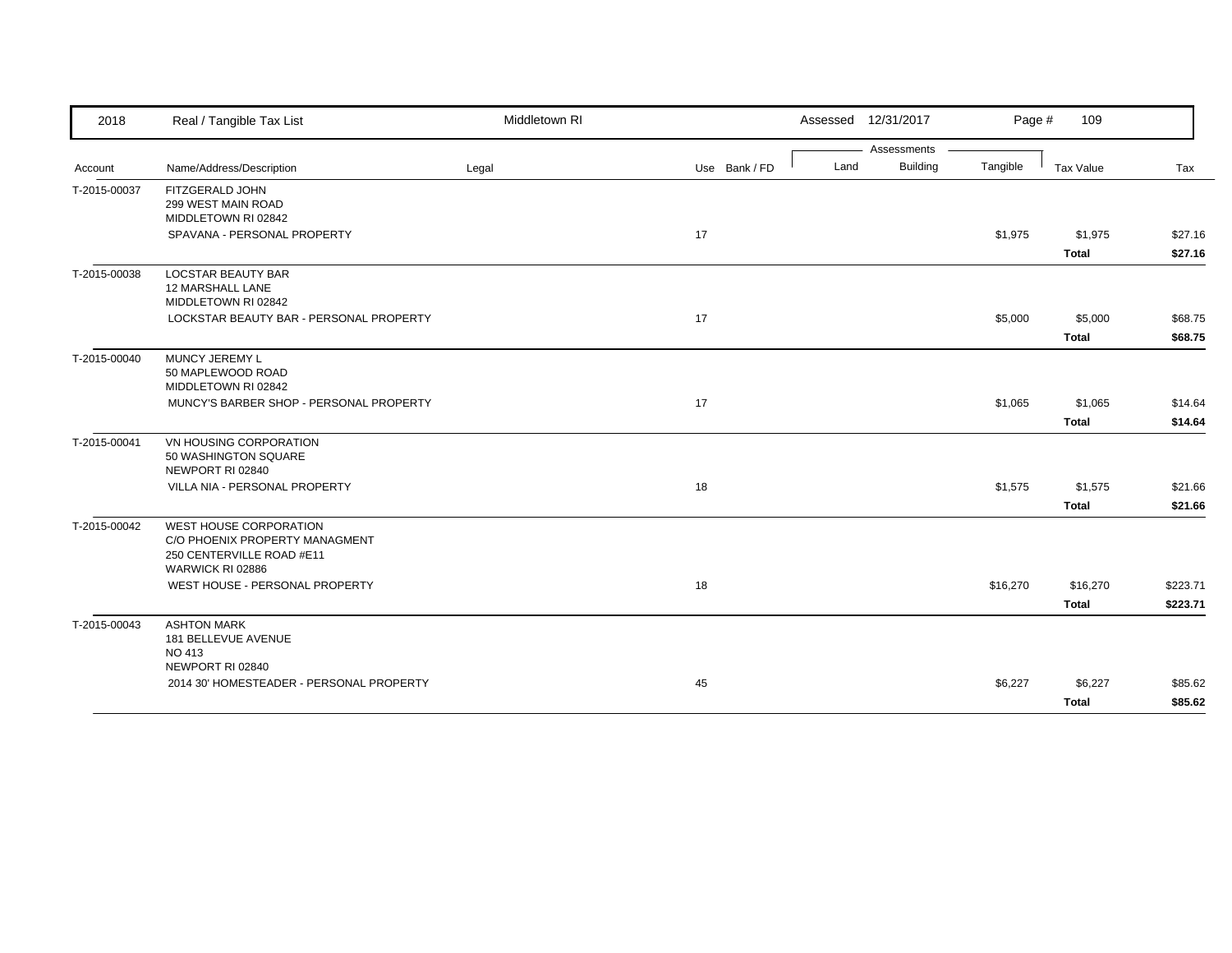| 2018         | Real / Tangible Tax List                      | Middletown RI |               | Assessed 12/31/2017 | Page #               | 110          |            |
|--------------|-----------------------------------------------|---------------|---------------|---------------------|----------------------|--------------|------------|
|              |                                               |               |               |                     | Assessments          |              |            |
| Account      | Name/Address/Description                      | Legal         | Use Bank / FD | Land                | Building<br>Tangible | Tax Value    | Tax        |
| T-2015-00044 | <b>BRYANT STEVEN</b><br>PO BOX 407            |               |               |                     |                      |              |            |
|              | SPENCER MA 01562                              |               |               |                     |                      |              |            |
|              | 2007 23" ROCKWOOD - PERSONAL PROPERTY         |               | 45            |                     | \$13,000             | \$13,000     | \$178.75   |
|              |                                               |               |               |                     |                      | <b>Total</b> | \$178.75   |
| T-2015-00050 | <b>HASTIE GLENN</b><br><b>26 JAMES STREET</b> |               |               |                     |                      |              |            |
|              | EAST LONGMEADOW MA 01028                      |               |               |                     |                      |              |            |
|              | 2013 40' HEARTLAND COUNTRY - PERSONAL         |               | 45            |                     | \$21,344             | \$21,344     | \$293.48   |
|              |                                               |               |               |                     |                      | <b>Total</b> | \$293.48   |
| T-2015-00051 | ACP LAND LESSOR LLC                           |               |               |                     |                      |              |            |
|              | C/O GOLDSTEIN & ASSOC                         |               |               |                     |                      |              |            |
|              | 244 GANO ST<br>PROVIDENCE RI 02906            |               |               |                     |                      |              |            |
|              | ACP LAND LESSOR LLC - PERSONAL PROPERTY       |               | 94            |                     | \$227,500            | \$227,500    | \$3,128.13 |
|              |                                               |               |               |                     |                      |              |            |
|              |                                               |               |               |                     |                      | <b>Total</b> | \$3,128.13 |
| T-2016-00002 | CHIPOTLE MEXICAN GRILL<br>C/O MARVIN F POER   |               |               |                     |                      |              |            |
|              | PO BOX 52427                                  |               |               |                     |                      |              |            |
|              | ATLANTA GA 30355-4027                         |               |               |                     |                      |              |            |
|              | CHIPOTLE MEXICAN GRILL - PERSONAL PROPERTY    |               | 18            |                     | \$196,778            | \$196,778    | \$2,705.70 |
|              |                                               |               |               |                     |                      | <b>Total</b> | \$2,705.70 |
| T-2016-00003 | PET VALU - MIDDLETOWN RI                      |               |               |                     |                      |              |            |
|              | 489 DEVON PARK DRIVE                          |               |               |                     |                      |              |            |
|              | <b>SUITE 320</b><br><b>WAYNE PA 19087</b>     |               |               |                     |                      |              |            |
|              | PET VALU - PERSONAL PROPERTY                  |               | 18            |                     | \$287,524            | \$287,524    | \$3,953.46 |
|              |                                               |               |               |                     |                      | <b>Total</b> | \$3,953.46 |
|              |                                               |               |               |                     |                      |              |            |
| T-2016-00004 | SPLASH E-CIG & VAPOR EMPORIUM<br>PO BOX 4400  |               |               |                     |                      |              |            |
|              | MIDDLETOWN RI 02842                           |               |               |                     |                      |              |            |
|              | SPLASH - PERSONAL PROPERTY                    |               | 17            |                     | \$5,000              | \$5,000      | \$68.75    |
|              |                                               |               |               |                     |                      | <b>Total</b> | \$68.75    |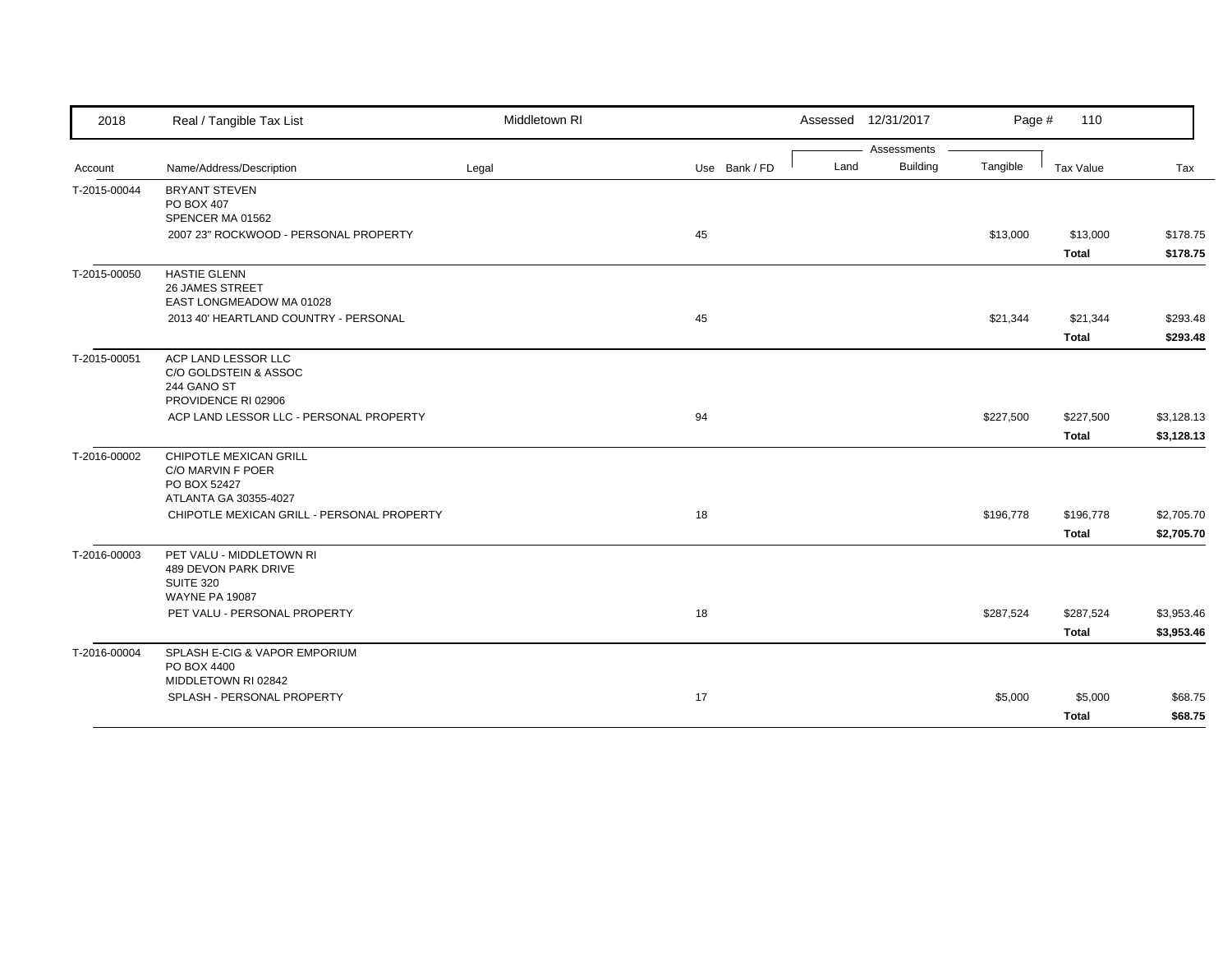| 2018         | Real / Tangible Tax List                                                       | Middletown RI |               |      | Assessed 12/31/2017            | Page #    | 111                      |                          |
|--------------|--------------------------------------------------------------------------------|---------------|---------------|------|--------------------------------|-----------|--------------------------|--------------------------|
| Account      | Name/Address/Description                                                       | Legal         | Use Bank / FD | Land | Assessments<br><b>Building</b> | Tangible  | Tax Value                | Tax                      |
| T-2016-00007 | LAPETITE GOURMANDE<br>17 WEBSTER STREET<br>NEWPORT RI 02842                    |               |               |      |                                |           |                          |                          |
|              | POWER OF JUICE - PERSONAL PROPERTY                                             |               | 17            |      |                                | \$25,000  | \$25,000<br><b>Total</b> | \$343.75<br>\$343.75     |
| T-2016-00008 | TROUBLED SOUL & COMPANY LLC<br>999 WEST MAIN ROAD<br>MIDDLETOWN RI 02842       |               |               |      |                                |           |                          |                          |
|              | TROUBLED SOUL - PERSONAL PROPERTY                                              |               | 17            |      |                                | \$3,342   | \$3,342<br><b>Total</b>  | \$45.95<br>\$45.95       |
| T-2016-00011 | <b>LAWTON JUNE</b><br>796 AQUIDNECK AVENUE<br>MIDDLETOWN RI 02842              |               |               |      |                                |           |                          |                          |
|              | JUNE LOVE'S ENGLISH BAKERY - PERSONAL                                          |               | 17            |      |                                | \$2,970   | \$2,970<br><b>Total</b>  | \$40.84<br>\$40.84       |
| T-2016-00015 | GRASSHOPPER LAWN & LANDSCAPE<br>1 LAKEVIEW AVENUE<br>NEWPORT RI 02840          |               |               |      |                                |           |                          |                          |
|              | GRASSHOPPER LAWN & LANDSCAPE - PERSONAL                                        |               | 18            |      |                                | \$20,000  | \$20,000<br><b>Total</b> | \$275.00<br>\$275.00     |
| T-2016-00016 | <b>JIN SHANJI</b><br>957 WEST MAIN ROAD<br>UNITS B2 & C<br>MIDDLETOWN RI 02842 |               |               |      |                                |           |                          |                          |
|              | CHARMING NAIL & SPA - PERSONAL PROPERTY                                        |               | 18            |      |                                | \$27,680  | \$27,680<br><b>Total</b> | \$380.60<br>\$380.60     |
| T-2016-00017 | ANDREWS AT EAST GATE LTD<br>1374 WEST MAIN ROAD<br>MIDDLETOWN RI 02842         |               |               |      |                                |           |                          |                          |
|              | GOLDS LIQUORS - PERSONAL PROPERTY                                              |               | 18            |      |                                | \$21,467  | \$21,467<br>Total        | \$295.17<br>\$295.17     |
| T-2016-00018 | <b>CLAMBAKE CLUB OF NEWPORT</b><br>353 TUCKERMAN AVENUE<br>MIDDLETOWN RI 02842 |               |               |      |                                |           |                          |                          |
|              | CLAMBAKE CLUB OF NEWPORT - PERSONAL                                            |               | 18            |      |                                | \$320,375 | \$320,375<br>Total       | \$4,405.16<br>\$4,405.16 |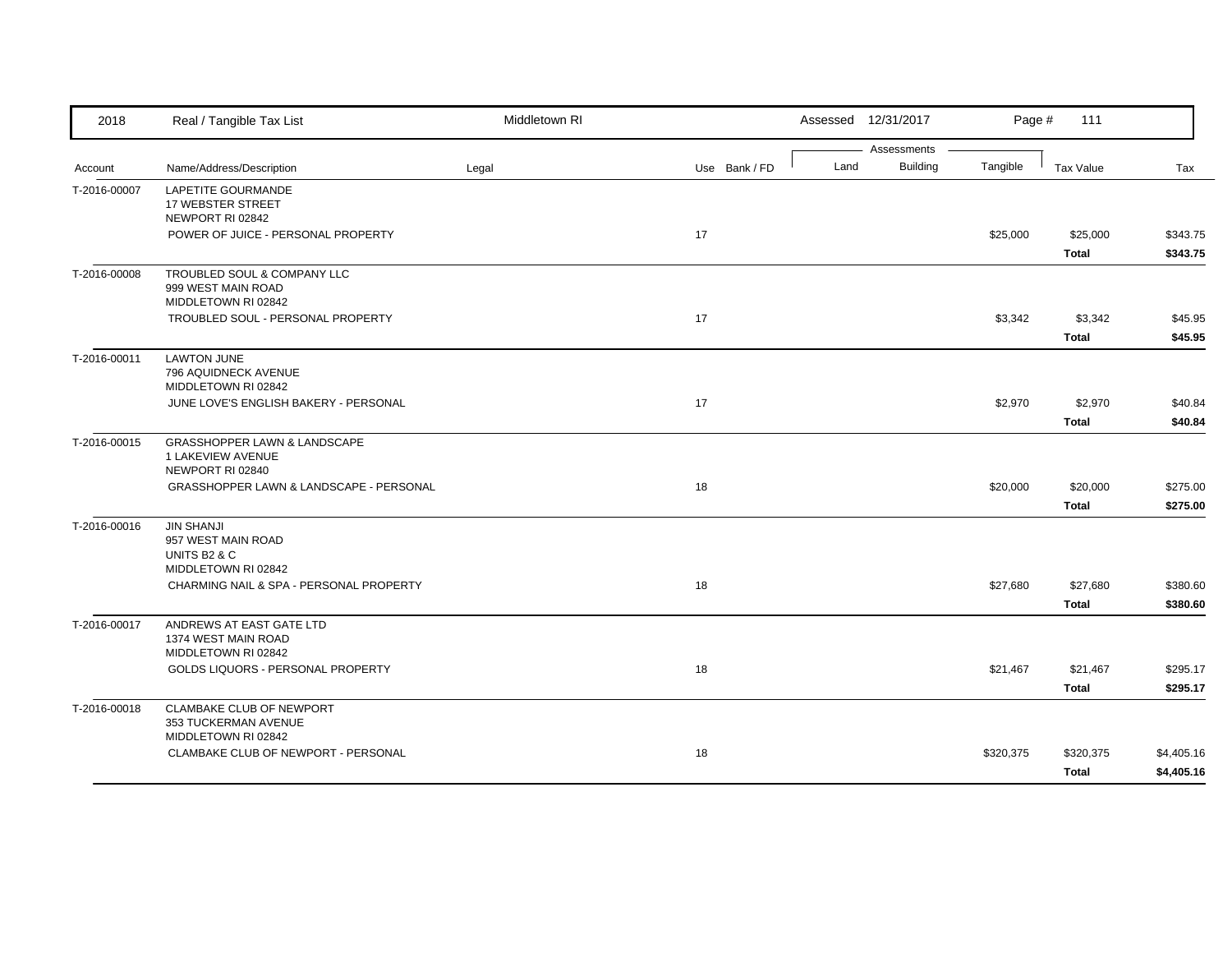| 2018         | Real / Tangible Tax List                                                                       | Middletown RI |               | Assessed 12/31/2017 |                 | Page #    | 112          |            |
|--------------|------------------------------------------------------------------------------------------------|---------------|---------------|---------------------|-----------------|-----------|--------------|------------|
|              |                                                                                                |               |               |                     | Assessments     |           |              |            |
| Account      | Name/Address/Description                                                                       | Legal         | Use Bank / FD | Land                | <b>Building</b> | Tangible  | Tax Value    | Tax        |
| T-2016-00019 | NO NONSENSE NUTRITION<br>883 WEST MAIN ROAD<br>MIDDLETOWN RI 02842                             |               |               |                     |                 |           |              |            |
|              | RI NUTRITION - PERSONAL PROPERTY                                                               |               | 17            |                     |                 | \$3,000   | \$3,000      | \$41.25    |
|              |                                                                                                |               |               |                     |                 |           | <b>Total</b> | \$41.25    |
| T-2016-00021 | PEABODY ENTERPRISES LLC<br>PO BOX 4579<br>MIDDLETOWN RI 02842                                  |               |               |                     |                 |           |              |            |
|              | PEABODY'S BEACH - PERSONAL PROPERTY                                                            |               | 17            |                     |                 | \$2,400   | \$2,400      | \$33.00    |
|              |                                                                                                |               |               |                     |                 |           | <b>Total</b> | \$33.00    |
| T-2016-00022 | SPEEDWAY LLC<br>539 SOUTH MAIN STREET<br>FINDLAY OH 45840                                      |               |               |                     |                 |           |              |            |
|              | SPEEDWAY #02822 - PERSONAL PROPERTY                                                            |               | 18            |                     |                 | \$145,924 | \$145,924    | \$2,006.46 |
|              |                                                                                                |               |               |                     |                 |           | <b>Total</b> | \$2,006.46 |
| T-2016-00027 | <b>EASTON POND REALTY LLC</b><br>55 JOHN CLARK ROAD<br>MIDDLETOWN RI 02842                     |               |               |                     |                 |           |              |            |
|              | EASTON POND REALTY LLC - PERSONAL PROPERTY                                                     |               | 18            |                     |                 | \$76,541  | \$76,541     | \$1,052.44 |
|              |                                                                                                |               |               |                     |                 |           | <b>Total</b> | \$1,052.44 |
| T-2016-00028 | <b>FIRSTLEASE INC</b><br>1611 N INTERSTATE 35E<br><b>SUITE 428</b><br>CARROLLTON TX 75006-8616 |               |               |                     |                 |           |              |            |
|              | FIRSTLEASE INC - PERSONAL PROPERTY                                                             |               | 94            |                     |                 | \$3,672   | \$3,672      | \$50.49    |
|              |                                                                                                |               |               |                     |                 |           | <b>Total</b> | \$50.49    |
| T-2016-00029 | US BANK NATIONAL ASSOCIATION<br>1310 MADRID STREET<br>SUITE 100<br>MARSHALL MN 56258           |               |               |                     |                 |           |              |            |
|              | US BANK NATIONAL ASSOCIATION - PERSONAL                                                        |               | 94            |                     |                 | \$129,568 | \$129,568    | \$1,781.56 |
|              |                                                                                                |               |               |                     |                 |           | <b>Total</b> | \$1,781.56 |
|              |                                                                                                |               |               |                     |                 |           |              |            |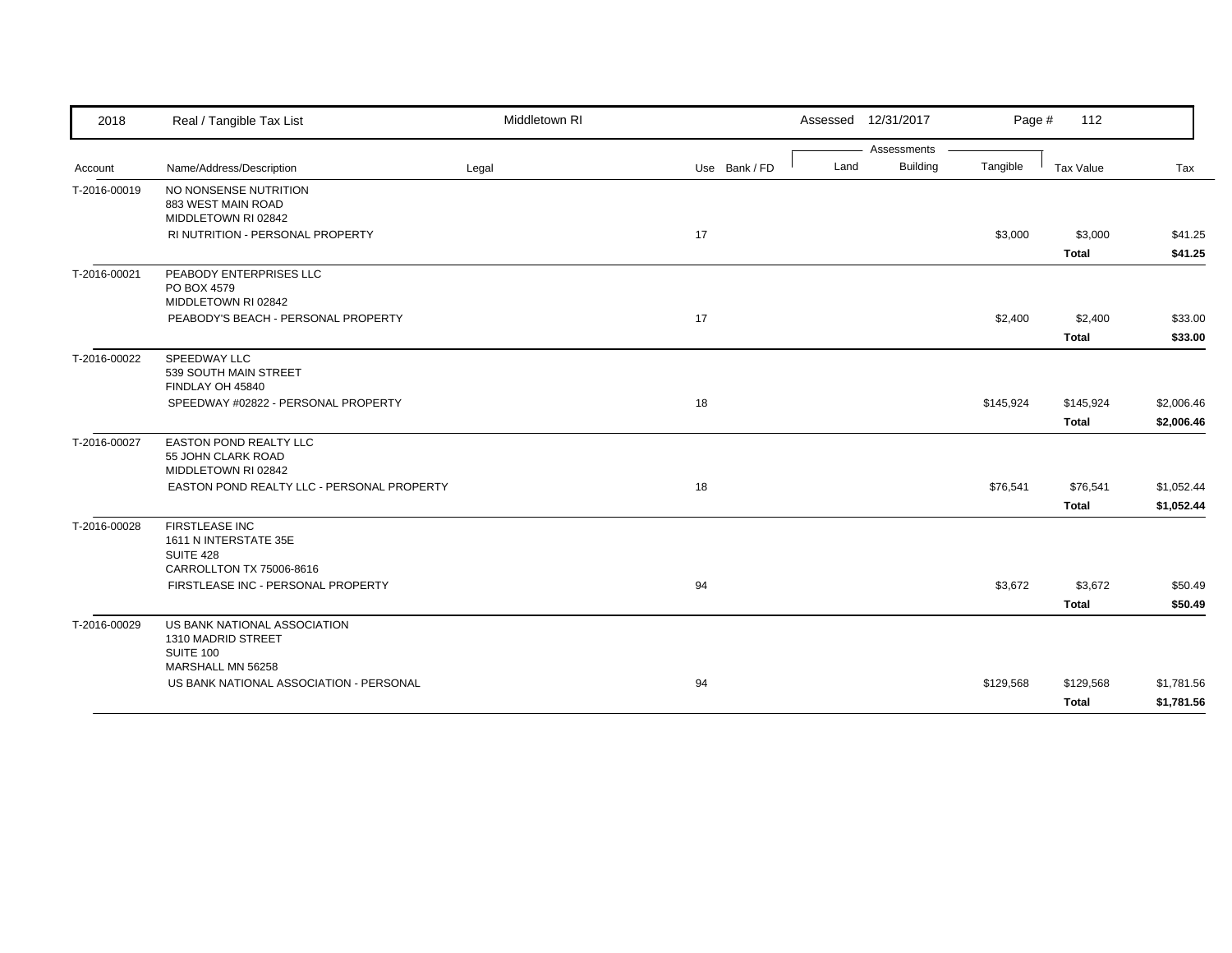| 2018         | Real / Tangible Tax List                                                 | Middletown RI |               |      | Assessed 12/31/2017 | Page #    | 113          |            |
|--------------|--------------------------------------------------------------------------|---------------|---------------|------|---------------------|-----------|--------------|------------|
|              |                                                                          |               |               |      | Assessments         |           |              |            |
| Account      | Name/Address/Description                                                 | Legal         | Use Bank / FD | Land | <b>Building</b>     | Tangible  | Tax Value    | Tax        |
| T-2016-00030 | LANGWAY OF NEWPORT INC                                                   |               |               |      |                     |           |              |            |
|              | 285 EAST MAIN ROAD<br>MIDDLETOWN RI 02842                                |               |               |      |                     |           |              |            |
|              | LANGWAY OF NEWPORT INC - PERSONAL PROPERTY                               |               | 18            |      |                     | \$269,326 | \$269,326    | \$3,703.23 |
|              |                                                                          |               |               |      |                     |           | <b>Total</b> | \$3,703.23 |
|              | <b>GE HFS LLC</b>                                                        |               |               |      |                     |           |              |            |
| T-2016-00031 | PO BOX 4900                                                              |               |               |      |                     |           |              |            |
|              | <b>DEPT #255</b>                                                         |               |               |      |                     |           |              |            |
|              | SCOTTSDALE AZ 85261-4900                                                 |               |               |      |                     |           |              |            |
|              | GE HFS LLC - PERSONAL PROPERTY                                           |               | 94            |      |                     | \$6,977   | \$6,977      | \$95.93    |
|              |                                                                          |               |               |      |                     |           | <b>Total</b> | \$95.93    |
| T-2016-00032 | PETRO HOLDINGS                                                           |               |               |      |                     |           |              |            |
|              | PO BOX 283                                                               |               |               |      |                     |           |              |            |
|              | TIVERTON RI 02878                                                        |               |               |      |                     |           |              |            |
|              | BUCKLEY HEATING & COOLING - PERSONAL PROPERTY                            |               | 17            |      |                     | \$21,948  | \$21,948     | \$301.79   |
|              |                                                                          |               |               |      |                     |           | <b>Total</b> | \$301.79   |
| T-2016-00033 | <b>BAYER HEALTHCARE LLC</b>                                              |               |               |      |                     |           |              |            |
|              | PO BOX 80615                                                             |               |               |      |                     |           |              |            |
|              | <b>INDIANAPOLIS IN 46280</b><br>BAYER HEALTHCARE LLC - PERSONAL PROPERTY |               | 17            |      |                     | \$1,440   | \$1,440      | \$19.80    |
|              |                                                                          |               |               |      |                     |           |              |            |
|              |                                                                          |               |               |      |                     |           | <b>Total</b> | \$19.80    |
| T-2016-00034 | HUNTINGTON TECHNOLOGY FINANCE<br>2285 FRANKLIN ROAD                      |               |               |      |                     |           |              |            |
|              | PO BOX 2017                                                              |               |               |      |                     |           |              |            |
|              | BLOOMFIELD HILLS MI 48302                                                |               |               |      |                     |           |              |            |
|              | HUNTINGTON TECHNOLOGY FINANCE - PERSONAL                                 |               | 17            |      |                     | \$1,678   | \$1,678      | \$23.07    |
|              |                                                                          |               |               |      |                     |           | <b>Total</b> | \$23.07    |
| T-2016-00035 | <b>DIAMOND TOWERS IV LLC</b>                                             |               |               |      |                     |           |              |            |
|              | 820 MORRIS TURNPIKE                                                      |               |               |      |                     |           |              |            |
|              | <b>SUITE 104</b>                                                         |               |               |      |                     |           |              |            |
|              | SHORT HILLS NJ 07078                                                     |               |               |      |                     |           |              |            |
|              | DIAMOND TOWERS IV LLC - PERSONAL PROPERTY                                |               | 18            |      |                     | \$21,600  | \$21,600     | \$297.00   |
|              |                                                                          |               |               |      |                     |           | <b>Total</b> | \$297.00   |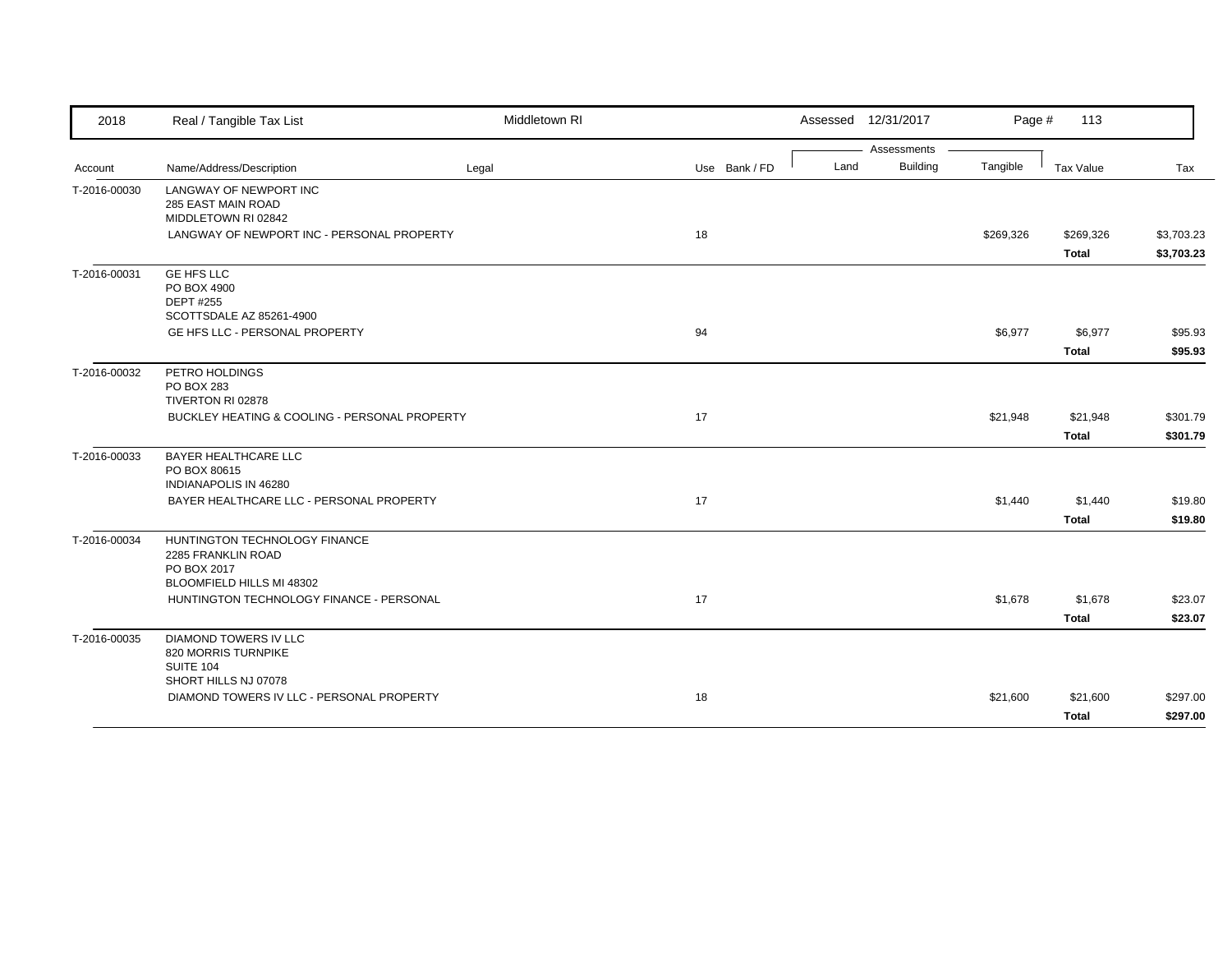| 2018         | Real / Tangible Tax List                                                                         | Middletown RI |    |               |      | Assessed 12/31/2017 | Page #   | 114          |          |
|--------------|--------------------------------------------------------------------------------------------------|---------------|----|---------------|------|---------------------|----------|--------------|----------|
|              |                                                                                                  |               |    |               |      | Assessments         |          |              |          |
| Account      | Name/Address/Description                                                                         | Legal         |    | Use Bank / FD | Land | <b>Building</b>     | Tangible | Tax Value    | Tax      |
| T-2016-00037 | US BANK NATIONAL ASSOCIATION<br>1310 MADRID STREET<br><b>STE 100</b><br>MARSHALL MN 56258        |               |    |               |      |                     |          |              |          |
|              | US BANK NATIONAL ASSOCIATION - PERSONAL                                                          |               | 94 |               |      |                     | \$7,808  | \$7,808      | \$107.36 |
|              |                                                                                                  |               |    |               |      |                     |          | <b>Total</b> | \$107.36 |
| T-2016-00038 | NISSAN MOTOR ACCEPTANCE<br>PO BOX 650214<br><b>ATTN: SIGNS</b><br>DALLAS TX 75265                |               |    |               |      |                     |          |              |          |
|              | NISSAN MOTOR ACCEPTANCE - PERSONAL PROPERTY                                                      |               | 94 |               |      |                     | \$24,594 | \$24,594     | \$338.17 |
|              |                                                                                                  |               |    |               |      |                     |          | <b>Total</b> | \$338.17 |
| T-2016-00039 | CIT FINANCE LLC<br>C/O RYAN LLC PROPERTY TAX COMP<br>PO BOX 460709<br>HOUSTON TX 77056           |               |    |               |      |                     |          |              |          |
|              | CIT FINANCE LLC - PERSONAL PROPERTY                                                              |               | 94 |               |      |                     | \$21,872 | \$21,872     | \$300.74 |
|              |                                                                                                  |               |    |               |      |                     |          | <b>Total</b> | \$300.74 |
| T-2016-00040 | <b>BUDGET TRUCK RENTAL</b><br>C/O RYAN LLC - DEPT 152<br>PO BOX 4900<br>SCOTTSDALE AZ 85261-4900 |               |    |               |      |                     |          |              |          |
|              | BUDGET TRUCK RENTAL - PERSONAL PROPERTY                                                          |               | 94 |               |      |                     | \$3,640  | \$3,640      | \$50.05  |
|              |                                                                                                  |               |    |               |      |                     |          | <b>Total</b> | \$50.05  |
| T-2016-00042 | ALLIANCE FOR CO-OP ENERGY SRVS<br>4140 WEST 99TH STREET<br>CARMEL IN 46032                       |               |    |               |      |                     |          |              |          |
|              | ALLIANCE FOR CO-OP ENERGY SRVS - PERSONAL                                                        |               | 17 |               |      |                     | \$1,066  | \$1,066      | \$14.66  |
|              |                                                                                                  |               |    |               |      |                     |          | <b>Total</b> | \$14.66  |
| T-2016-00045 | <b>CSC SERVICEWORKS INC</b><br>PO BOX 460049<br>HOUSTON TX 77056                                 |               |    |               |      |                     |          |              |          |
|              | CSC SERVICEWORKS INC - PERSONAL PROPERTY                                                         |               | 94 |               |      |                     | \$27,116 | \$27,116     | \$372.85 |
|              |                                                                                                  |               |    |               |      |                     |          | <b>Total</b> | \$372.85 |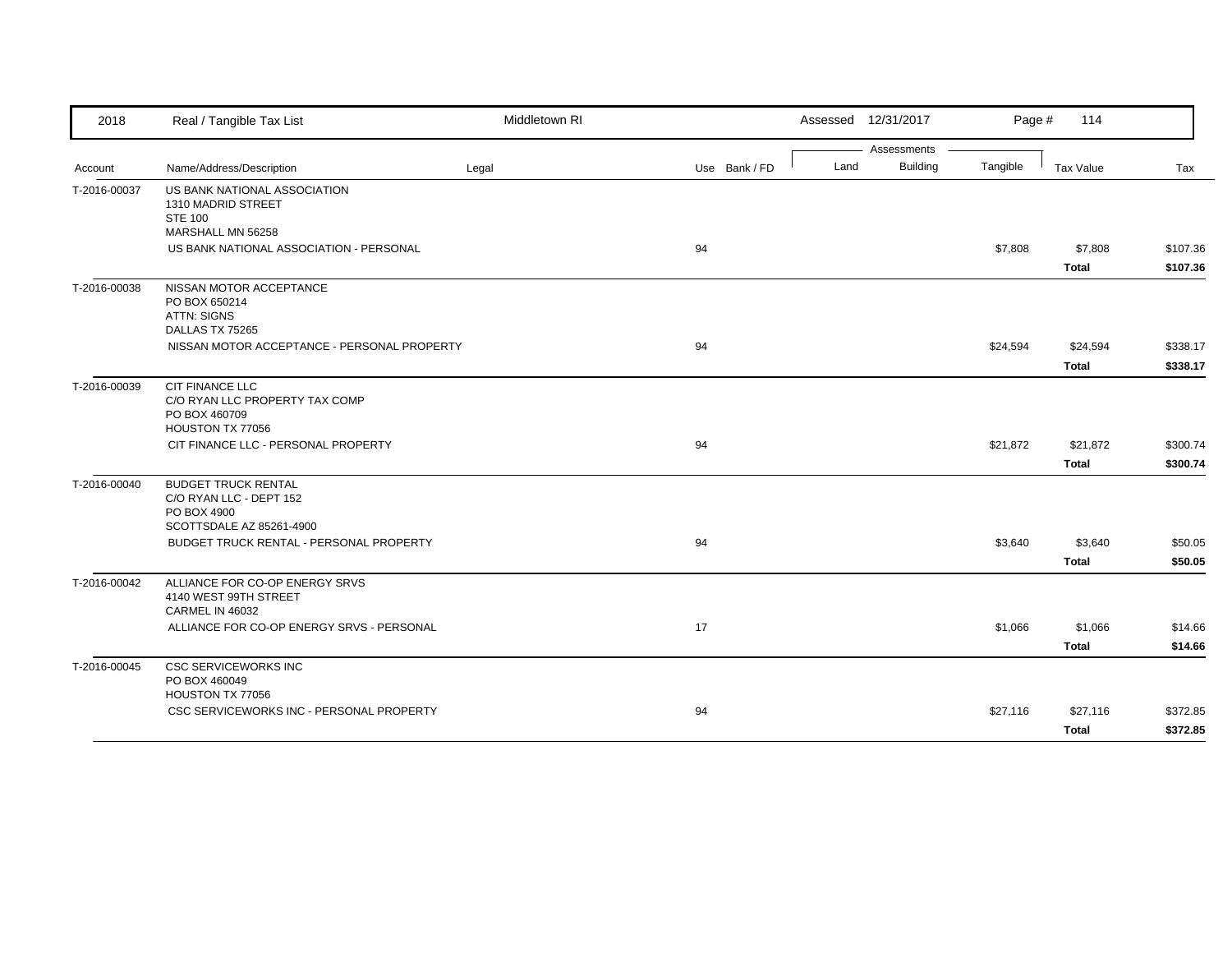| 2018         | Real / Tangible Tax List                                                                                 | Middletown RI |               |      | Assessed 12/31/2017 | Page #   | 115          |          |
|--------------|----------------------------------------------------------------------------------------------------------|---------------|---------------|------|---------------------|----------|--------------|----------|
|              |                                                                                                          |               |               |      | Assessments         |          |              |          |
| Account      | Name/Address/Description                                                                                 | Legal         | Use Bank / FD | Land | <b>Building</b>     | Tangible | Tax Value    | Tax      |
| T-2016-00048 | <b>CSRA LLC</b><br><b>DEPT 710</b><br>PO BOX 4900<br>SCOTTSDALE AZ 85261-4900                            |               |               |      |                     |          |              |          |
|              | CSRA LLC - PERSONAL PROPERTY                                                                             |               | 94            |      |                     | \$570    | \$570        | \$7.84   |
|              |                                                                                                          |               |               |      |                     |          | <b>Total</b> | \$7.84   |
| T-2016-00050 | CITIZENS BANK NATIONAL ASSOC<br>1 CITIZENS DRIVE<br>RDC260D<br>RIVERSIDE RI 02915                        |               |               |      |                     |          |              |          |
|              | CITIZENS BANK - PERSONAL PROPERTY                                                                        |               | 17            |      |                     | \$378    | \$378        | \$5.20   |
|              |                                                                                                          |               |               |      |                     |          | <b>Total</b> | \$5.20   |
| T-2016-00051 | DELUXE DIGITAL CINEMA<br>DUCHARME MCMILLEN & ASSOCIATES<br>PO BOX 80615<br>INDIANAPOLIS IN 46280         |               |               |      |                     |          |              |          |
|              | DELUXE DIGITAL CINEMA - PERSONAL PROPERTY                                                                |               | 17            |      |                     | \$4,243  | \$4,243      | \$58.34  |
|              |                                                                                                          |               |               |      |                     |          | <b>Total</b> | \$58.34  |
| T-2016-00054 | TOYOTA INDUSTRIES COMM FINANCE<br>PT COMPLIANCE SERVICES<br>PO BOX 80615<br><b>INDIANAPOLIS IN 46280</b> |               |               |      |                     |          |              |          |
|              | TOYOTA INDUSTRIES COMM FINANCE - PERSONAL                                                                |               | 94            |      |                     | \$36,682 | \$36,682     | \$504.38 |
|              |                                                                                                          |               |               |      |                     |          | <b>Total</b> | \$504.38 |
| T-2016-00056 | KOSTAK KENNETH & DONNA<br>PO BOX 304<br>NORTH CANTON CT 06059                                            |               |               |      |                     |          |              |          |
|              | 2018 36' FLAGGSTAFF - PERSONAL PROPERTY                                                                  |               | 45            |      |                     | \$36,682 | \$36,682     | \$504.38 |
|              |                                                                                                          |               |               |      |                     |          | <b>Total</b> | \$504.38 |
| T-2016-00057 | <b>MORRIS TIM</b><br>59 HIGHLAND AVENUE<br>AGAWAM MA 01001                                               |               |               |      |                     |          |              |          |
|              | 2002 33' FLEETWOOD - PERSONAL PROPERTY                                                                   |               | 45            |      |                     | \$31,100 | \$31,100     | \$427.63 |
|              |                                                                                                          |               |               |      |                     |          | <b>Total</b> | \$427.63 |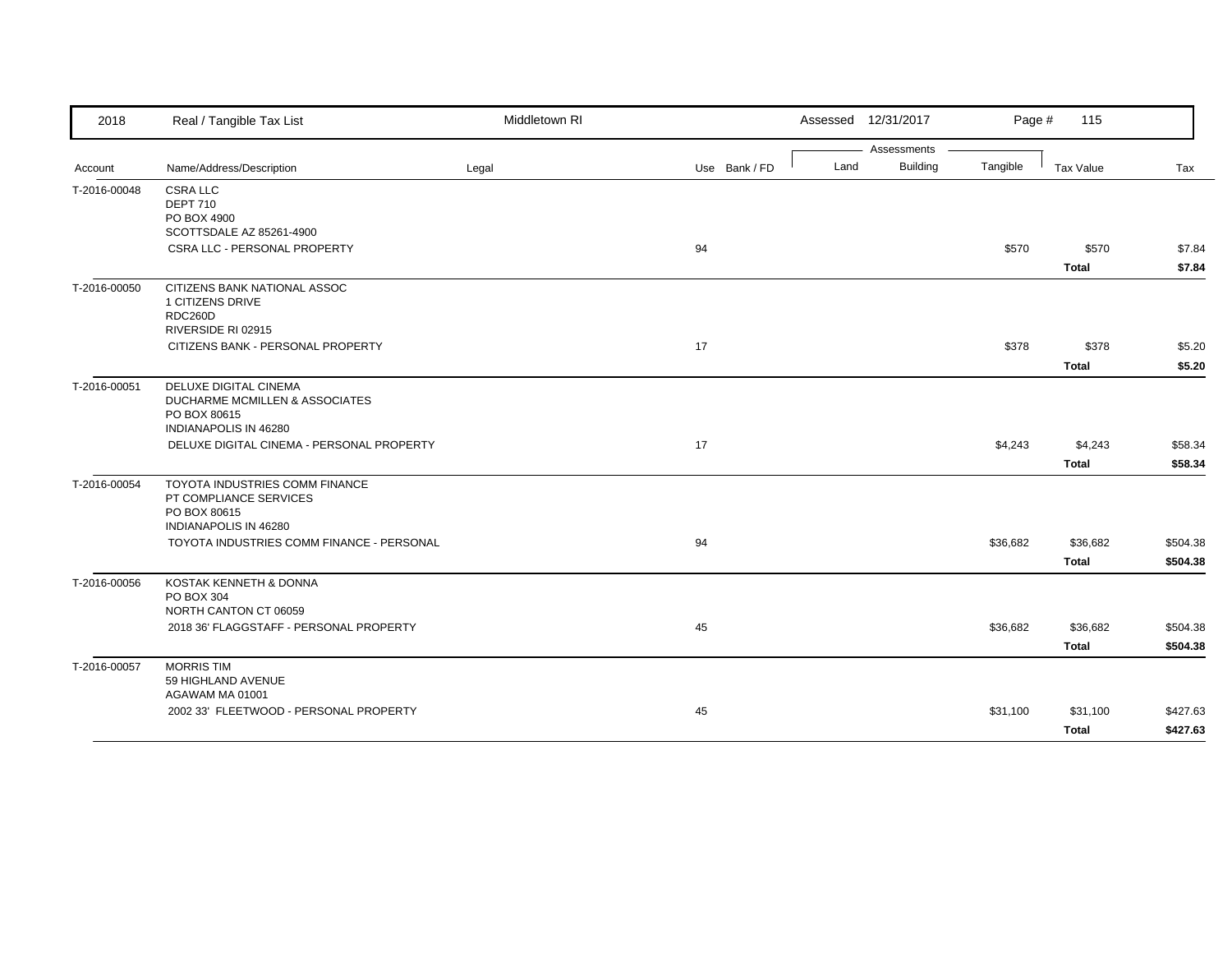| Assessments<br><b>Building</b><br>Land<br>Tangible<br>Name/Address/Description<br>Legal<br>Tax Value<br>Tax<br>Account<br>Use Bank / FD<br>T-2016-00060<br>WM B REILY & COMPANY INC<br>400 POYDRAS STREET<br>10TH FLOOR<br>NEW ORLEANS LA 70130<br>17<br>REILY FOODS COMPANY - PERSONAL PROPERTY<br>\$1,481<br>\$1,481<br><b>Total</b><br>HIGI SH LLC<br>T-2016-00063<br>100 S WACKER DR - STE 1600<br>CHICAGO IL 60606-4082<br>HIGI SH LLC - PERSONAL PROPERTY<br>17<br>\$6,553<br>\$6,553<br><b>Total</b><br>PAIVA DWYANE J<br>T-2016-00067<br>161 MITCHELLS LANE<br>MIDDLETOWN RI 02842<br>ESHI BUILDERS - PERSONAL PROPERTY<br>17<br>\$790<br>\$790<br><b>Total</b><br>STERLING LAWN & LANDSCAPING<br>1038 AQUIDNECK AVENUE<br>MIDDLETOWN RI 02842<br>STERLING LAWN & LANDSCAPING - PERSONAL<br>18<br>\$18,760<br>\$18,760<br><b>Total</b><br>T-2017-00001<br>PONTE ELIZABETH J<br>184 KAY STREET<br>NEWPORT RI 02840<br>NEWPORT FINANCIAL - PERSONAL PROPERTY<br>18<br>\$1,495<br>\$1,495<br><b>Total</b><br><b>KNOWLES CAITLIN</b><br>190 EAST MAIN ROAD<br>MIDDLETOWN RI 02842<br>17<br>\$775<br>\$775<br>CAITLIN KNOWLES MASSAGE THPY - PERSONAL<br><b>Total</b><br>FLEETMATICS USA LLC<br>T-2017-00003<br>PO BOX 2749<br>ADDISON TX 75001<br>FLEETMATICS USA LLC - PERSONAL PROPERTY<br>17<br>\$6,070<br>\$6,070<br><b>Total</b> | 2018         | Real / Tangible Tax List | Middletown RI | Assessed 12/31/2017 | Page # | 116 |  |
|-------------------------------------------------------------------------------------------------------------------------------------------------------------------------------------------------------------------------------------------------------------------------------------------------------------------------------------------------------------------------------------------------------------------------------------------------------------------------------------------------------------------------------------------------------------------------------------------------------------------------------------------------------------------------------------------------------------------------------------------------------------------------------------------------------------------------------------------------------------------------------------------------------------------------------------------------------------------------------------------------------------------------------------------------------------------------------------------------------------------------------------------------------------------------------------------------------------------------------------------------------------------------------------------------------------------------------------------|--------------|--------------------------|---------------|---------------------|--------|-----|--|
|                                                                                                                                                                                                                                                                                                                                                                                                                                                                                                                                                                                                                                                                                                                                                                                                                                                                                                                                                                                                                                                                                                                                                                                                                                                                                                                                           |              |                          |               |                     |        |     |  |
| \$20.36<br>\$20.36<br>\$90.10<br>\$90.10                                                                                                                                                                                                                                                                                                                                                                                                                                                                                                                                                                                                                                                                                                                                                                                                                                                                                                                                                                                                                                                                                                                                                                                                                                                                                                  |              |                          |               |                     |        |     |  |
|                                                                                                                                                                                                                                                                                                                                                                                                                                                                                                                                                                                                                                                                                                                                                                                                                                                                                                                                                                                                                                                                                                                                                                                                                                                                                                                                           |              |                          |               |                     |        |     |  |
|                                                                                                                                                                                                                                                                                                                                                                                                                                                                                                                                                                                                                                                                                                                                                                                                                                                                                                                                                                                                                                                                                                                                                                                                                                                                                                                                           |              |                          |               |                     |        |     |  |
|                                                                                                                                                                                                                                                                                                                                                                                                                                                                                                                                                                                                                                                                                                                                                                                                                                                                                                                                                                                                                                                                                                                                                                                                                                                                                                                                           |              |                          |               |                     |        |     |  |
|                                                                                                                                                                                                                                                                                                                                                                                                                                                                                                                                                                                                                                                                                                                                                                                                                                                                                                                                                                                                                                                                                                                                                                                                                                                                                                                                           |              |                          |               |                     |        |     |  |
|                                                                                                                                                                                                                                                                                                                                                                                                                                                                                                                                                                                                                                                                                                                                                                                                                                                                                                                                                                                                                                                                                                                                                                                                                                                                                                                                           |              |                          |               |                     |        |     |  |
|                                                                                                                                                                                                                                                                                                                                                                                                                                                                                                                                                                                                                                                                                                                                                                                                                                                                                                                                                                                                                                                                                                                                                                                                                                                                                                                                           |              |                          |               |                     |        |     |  |
|                                                                                                                                                                                                                                                                                                                                                                                                                                                                                                                                                                                                                                                                                                                                                                                                                                                                                                                                                                                                                                                                                                                                                                                                                                                                                                                                           |              |                          |               |                     |        |     |  |
|                                                                                                                                                                                                                                                                                                                                                                                                                                                                                                                                                                                                                                                                                                                                                                                                                                                                                                                                                                                                                                                                                                                                                                                                                                                                                                                                           |              |                          |               |                     |        |     |  |
| \$10.86<br>\$10.86<br>\$257.95<br>\$257.95                                                                                                                                                                                                                                                                                                                                                                                                                                                                                                                                                                                                                                                                                                                                                                                                                                                                                                                                                                                                                                                                                                                                                                                                                                                                                                |              |                          |               |                     |        |     |  |
|                                                                                                                                                                                                                                                                                                                                                                                                                                                                                                                                                                                                                                                                                                                                                                                                                                                                                                                                                                                                                                                                                                                                                                                                                                                                                                                                           |              |                          |               |                     |        |     |  |
|                                                                                                                                                                                                                                                                                                                                                                                                                                                                                                                                                                                                                                                                                                                                                                                                                                                                                                                                                                                                                                                                                                                                                                                                                                                                                                                                           |              |                          |               |                     |        |     |  |
|                                                                                                                                                                                                                                                                                                                                                                                                                                                                                                                                                                                                                                                                                                                                                                                                                                                                                                                                                                                                                                                                                                                                                                                                                                                                                                                                           |              |                          |               |                     |        |     |  |
|                                                                                                                                                                                                                                                                                                                                                                                                                                                                                                                                                                                                                                                                                                                                                                                                                                                                                                                                                                                                                                                                                                                                                                                                                                                                                                                                           |              |                          |               |                     |        |     |  |
|                                                                                                                                                                                                                                                                                                                                                                                                                                                                                                                                                                                                                                                                                                                                                                                                                                                                                                                                                                                                                                                                                                                                                                                                                                                                                                                                           |              |                          |               |                     |        |     |  |
|                                                                                                                                                                                                                                                                                                                                                                                                                                                                                                                                                                                                                                                                                                                                                                                                                                                                                                                                                                                                                                                                                                                                                                                                                                                                                                                                           | T-2016-00068 |                          |               |                     |        |     |  |
|                                                                                                                                                                                                                                                                                                                                                                                                                                                                                                                                                                                                                                                                                                                                                                                                                                                                                                                                                                                                                                                                                                                                                                                                                                                                                                                                           |              |                          |               |                     |        |     |  |
|                                                                                                                                                                                                                                                                                                                                                                                                                                                                                                                                                                                                                                                                                                                                                                                                                                                                                                                                                                                                                                                                                                                                                                                                                                                                                                                                           |              |                          |               |                     |        |     |  |
| \$20.56<br>\$20.56<br>\$10.66<br>\$10.66<br>\$83.46<br>\$83.46                                                                                                                                                                                                                                                                                                                                                                                                                                                                                                                                                                                                                                                                                                                                                                                                                                                                                                                                                                                                                                                                                                                                                                                                                                                                            |              |                          |               |                     |        |     |  |
|                                                                                                                                                                                                                                                                                                                                                                                                                                                                                                                                                                                                                                                                                                                                                                                                                                                                                                                                                                                                                                                                                                                                                                                                                                                                                                                                           |              |                          |               |                     |        |     |  |
|                                                                                                                                                                                                                                                                                                                                                                                                                                                                                                                                                                                                                                                                                                                                                                                                                                                                                                                                                                                                                                                                                                                                                                                                                                                                                                                                           |              |                          |               |                     |        |     |  |
|                                                                                                                                                                                                                                                                                                                                                                                                                                                                                                                                                                                                                                                                                                                                                                                                                                                                                                                                                                                                                                                                                                                                                                                                                                                                                                                                           |              |                          |               |                     |        |     |  |
|                                                                                                                                                                                                                                                                                                                                                                                                                                                                                                                                                                                                                                                                                                                                                                                                                                                                                                                                                                                                                                                                                                                                                                                                                                                                                                                                           |              |                          |               |                     |        |     |  |
|                                                                                                                                                                                                                                                                                                                                                                                                                                                                                                                                                                                                                                                                                                                                                                                                                                                                                                                                                                                                                                                                                                                                                                                                                                                                                                                                           |              |                          |               |                     |        |     |  |
|                                                                                                                                                                                                                                                                                                                                                                                                                                                                                                                                                                                                                                                                                                                                                                                                                                                                                                                                                                                                                                                                                                                                                                                                                                                                                                                                           | T-2017-00002 |                          |               |                     |        |     |  |
|                                                                                                                                                                                                                                                                                                                                                                                                                                                                                                                                                                                                                                                                                                                                                                                                                                                                                                                                                                                                                                                                                                                                                                                                                                                                                                                                           |              |                          |               |                     |        |     |  |
|                                                                                                                                                                                                                                                                                                                                                                                                                                                                                                                                                                                                                                                                                                                                                                                                                                                                                                                                                                                                                                                                                                                                                                                                                                                                                                                                           |              |                          |               |                     |        |     |  |
|                                                                                                                                                                                                                                                                                                                                                                                                                                                                                                                                                                                                                                                                                                                                                                                                                                                                                                                                                                                                                                                                                                                                                                                                                                                                                                                                           |              |                          |               |                     |        |     |  |
|                                                                                                                                                                                                                                                                                                                                                                                                                                                                                                                                                                                                                                                                                                                                                                                                                                                                                                                                                                                                                                                                                                                                                                                                                                                                                                                                           |              |                          |               |                     |        |     |  |
|                                                                                                                                                                                                                                                                                                                                                                                                                                                                                                                                                                                                                                                                                                                                                                                                                                                                                                                                                                                                                                                                                                                                                                                                                                                                                                                                           |              |                          |               |                     |        |     |  |
|                                                                                                                                                                                                                                                                                                                                                                                                                                                                                                                                                                                                                                                                                                                                                                                                                                                                                                                                                                                                                                                                                                                                                                                                                                                                                                                                           |              |                          |               |                     |        |     |  |
|                                                                                                                                                                                                                                                                                                                                                                                                                                                                                                                                                                                                                                                                                                                                                                                                                                                                                                                                                                                                                                                                                                                                                                                                                                                                                                                                           |              |                          |               |                     |        |     |  |
|                                                                                                                                                                                                                                                                                                                                                                                                                                                                                                                                                                                                                                                                                                                                                                                                                                                                                                                                                                                                                                                                                                                                                                                                                                                                                                                                           |              |                          |               |                     |        |     |  |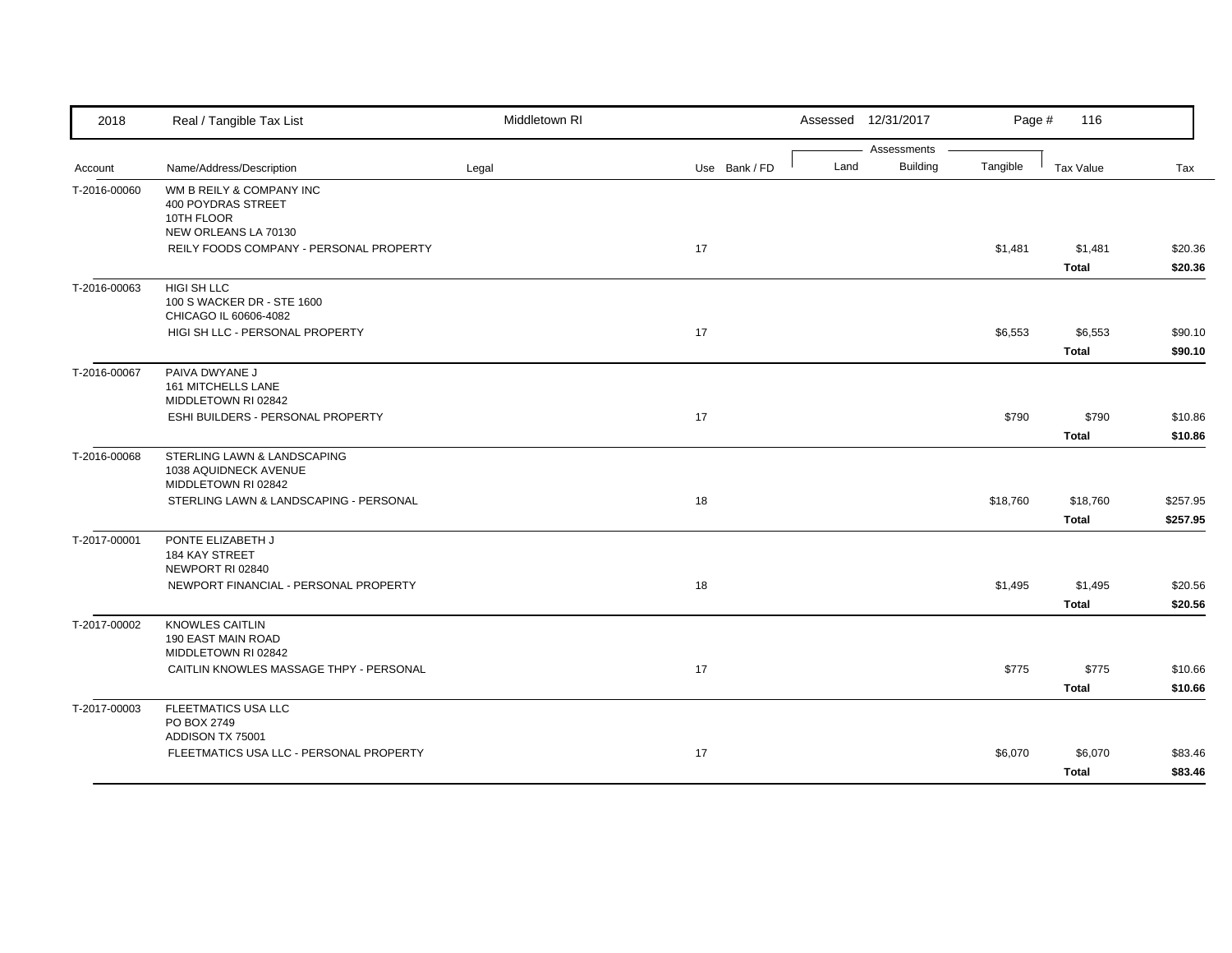| 2018         | Real / Tangible Tax List                    | Middletown RI |               |      | Assessed 12/31/2017 | Page #   | 117          |          |
|--------------|---------------------------------------------|---------------|---------------|------|---------------------|----------|--------------|----------|
|              |                                             |               |               |      | Assessments         |          |              |          |
| Account      | Name/Address/Description                    | Legal         | Use Bank / FD | Land | <b>Building</b>     | Tangible | Tax Value    | Tax      |
| T-2017-00004 | DIEGOS BODEGA LLC                           |               |               |      |                     |          |              |          |
|              | 116 AQUIDNECK AVENUE<br>MIDDLETOWN RI 02842 |               |               |      |                     |          |              |          |
|              | DIEGO'S BODEGA & CATERING CO - PERSONAL     |               | 18            |      |                     | \$25,000 | \$25,000     | \$343.75 |
|              |                                             |               |               |      |                     |          | <b>Total</b> | \$343.75 |
| T-2017-00006 | LUCKY DOG RESORT INC                        |               |               |      |                     |          |              |          |
|              | 599 EAST MAIN ROAD                          |               |               |      |                     |          |              |          |
|              | MIDDLETOWN RI 02842                         |               |               |      |                     |          |              |          |
|              | LUCKY DOG RESORT INC - PERSONAL PROPERTY    |               | 18            |      |                     | \$12,642 | \$12,642     | \$173.83 |
|              |                                             |               |               |      |                     |          | Total        | \$173.83 |
| T-2017-00007 | <b>GILS APPLIANCE</b>                       |               |               |      |                     |          |              |          |
|              | PO BOX 507                                  |               |               |      |                     |          |              |          |
|              | BRISTOL RI 02809                            |               |               |      |                     |          |              |          |
|              | GIL'S APPLIANCE - PERSONAL PROPERTY         |               | 18            |      |                     | \$53,725 | \$53,725     | \$738.72 |
|              |                                             |               |               |      |                     |          | <b>Total</b> | \$738.72 |
| T-2017-00008 | <b>WICKFORD APPLIANCE</b>                   |               |               |      |                     |          |              |          |
|              | 8236 POST ROAD                              |               |               |      |                     |          |              |          |
|              | N KINGSTON RI 02852                         |               |               |      |                     |          |              |          |
|              | WICKFORD APPLIANCE - PERSONAL PROPERTY      |               | 18            |      |                     | \$50,000 | \$50,000     | \$687.50 |
|              |                                             |               |               |      |                     |          | <b>Total</b> | \$687.50 |
| T-2017-00011 | OCONNELL MARTHA C                           |               |               |      |                     |          |              |          |
|              | 7 ACACIA DRIVE<br>MIDDLETOWN RI 02842       |               |               |      |                     |          |              |          |
|              | CHRISSIE'S COTTAGE - PERSONAL PROPERTY      |               | 17            |      |                     | \$1,672  | \$1,672      | \$22.99  |
|              |                                             |               |               |      |                     |          | <b>Total</b> | \$22.99  |
|              | <b>ANLI SPA</b>                             |               |               |      |                     |          |              |          |
| T-2017-00014 | 238 EAST MAIN ROAD                          |               |               |      |                     |          |              |          |
|              | UNIT <sub>2</sub>                           |               |               |      |                     |          |              |          |
|              | MIDDLETOWN RI 02842                         |               |               |      |                     |          |              |          |
|              | ANLI SPA - PERSONAL PROPERTY                |               | 18            |      |                     | \$35,000 | \$35,000     | \$481.25 |
|              |                                             |               |               |      |                     |          | <b>Total</b> | \$481.25 |
| T-2017-00015 | A SHEAR DELIGHT                             |               |               |      |                     |          |              |          |
|              | 3 POCAHONTAS DRIVE                          |               |               |      |                     |          |              |          |
|              | MIDDLETOWN RI 02842                         |               |               |      |                     |          |              |          |
|              | A SHEAR DELIGHT - PERSONAL PROPERTY         |               | 18            |      |                     | \$56,024 | \$56,024     | \$770.33 |
|              |                                             |               |               |      |                     |          | <b>Total</b> | \$770.33 |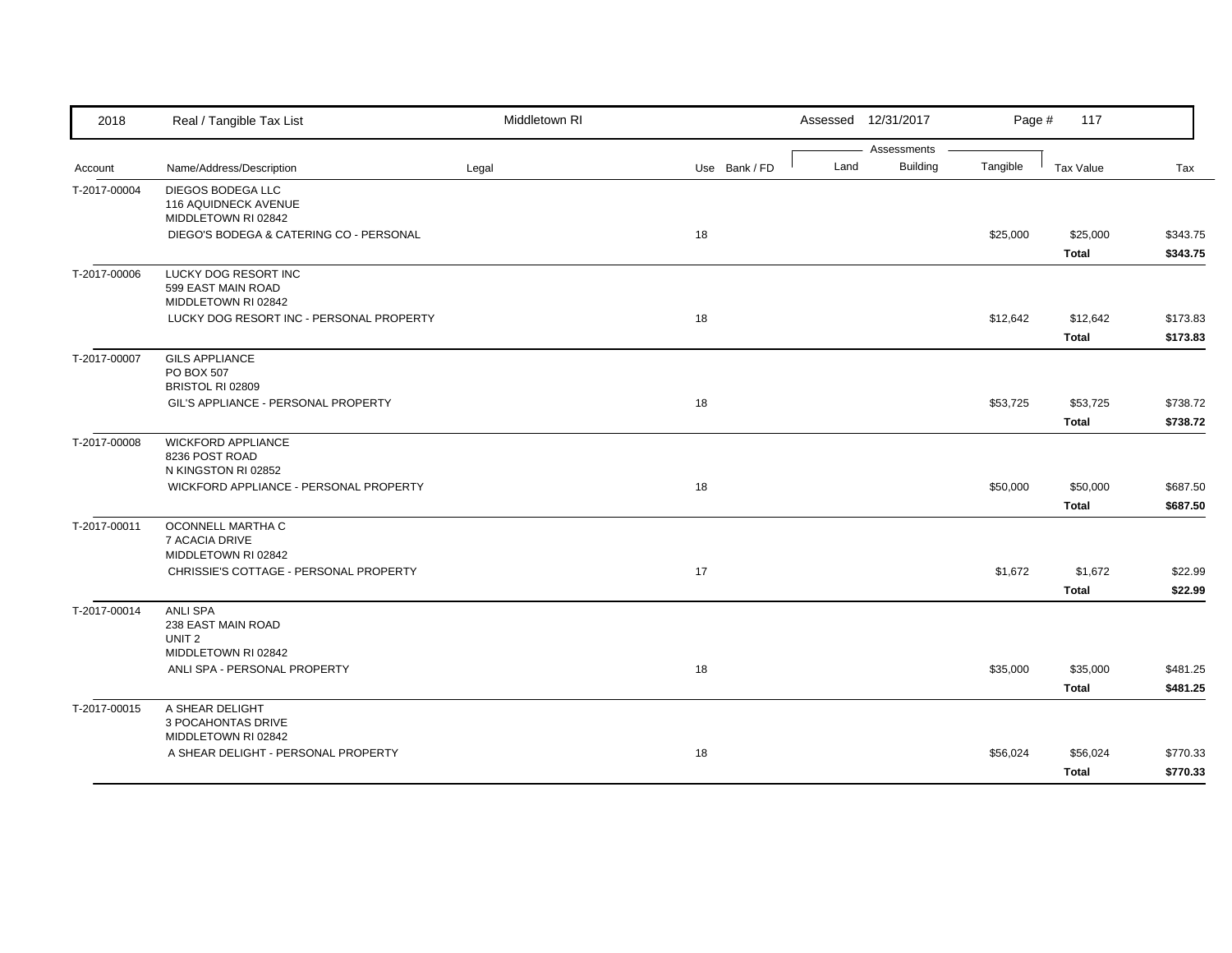| 2018         | Real / Tangible Tax List                                                                | Middletown RI |               |      | Assessed 12/31/2017 | Page #    | 118          |            |
|--------------|-----------------------------------------------------------------------------------------|---------------|---------------|------|---------------------|-----------|--------------|------------|
|              |                                                                                         |               |               |      | Assessments         |           |              |            |
| Account      | Name/Address/Description                                                                | Legal         | Use Bank / FD | Land | <b>Building</b>     | Tangible  | Tax Value    | Tax        |
| T-2017-00016 | EAST ISLAND RESERVE<br>985 EAST MAIN ROAD<br>MIDDLETOWN RI 02842                        |               |               |      |                     |           |              |            |
|              | EAST ISLAND RESERVE - PERSONAL PROPERTY                                                 |               | 18            |      |                     | \$180,000 | \$180,000    | \$2,475.00 |
|              |                                                                                         |               |               |      |                     |           | <b>Total</b> | \$2,475.00 |
| T-2017-00017 | <b>VERIZON CREDIT INC</b><br>PO BOX 2749<br>ADDISON TX 75001                            |               |               |      |                     |           |              |            |
|              | VERIZON CREDIT - PERSONAL PROPERTY                                                      |               | 17            |      |                     | \$1,413   | \$1,413      | \$19.43    |
|              |                                                                                         |               |               |      |                     |           | <b>Total</b> | \$19.43    |
| T-2017-00019 | <b>DLL FINANCE LLD</b><br>8001 BIRCHWOOD CT - STE C<br>PO BOX 2000<br>JOHNSTON IA 50131 |               |               |      |                     |           |              |            |
|              | DLL FINANCE LLC - PERSONAL PROPERTY                                                     |               | 18            |      |                     | \$97,930  | \$97,930     | \$1,346.54 |
|              |                                                                                         |               |               |      |                     |           | <b>Total</b> | \$1,346.54 |
| T-2017-00020 | <b>SMART START INC</b><br>500 EAST DALLAS ROAD<br>SUITE 100<br>GRAPEVINE TX 76051       |               |               |      |                     |           |              |            |
|              | SMART START INC - PERSONAL PROPERTY                                                     |               | 17            |      |                     | \$15,892  | \$15,892     | \$218.52   |
|              |                                                                                         |               |               |      |                     |           | <b>Total</b> | \$218.52   |
| T-2017-00021 | <b>M &amp; K TRANSPORTATION</b><br>1141 WAPPING ROAD<br>MIDDLETOWN RI 02842             |               |               |      |                     |           |              |            |
|              | M & K TRANSPORTATION LLC - PERSONAL PROPERTY                                            |               | 17            |      |                     | \$1,413   | \$1,413      | \$19.43    |
|              |                                                                                         |               |               |      |                     |           | <b>Total</b> | \$19.43    |
| T-2017-00022 | US BANK NATIONAL ASSOCIATION<br>1310 MADRID STREET<br><b>STE 100</b>                    |               |               |      |                     |           |              |            |
|              | MARSHALL MN 56258                                                                       |               |               |      |                     |           |              |            |
|              | US BANK NATIONAL ASSOCIATION - PERSONAL                                                 |               | 17            |      |                     | \$7,745   | \$7,745      | \$106.49   |
|              |                                                                                         |               |               |      |                     |           | <b>Total</b> | \$106.49   |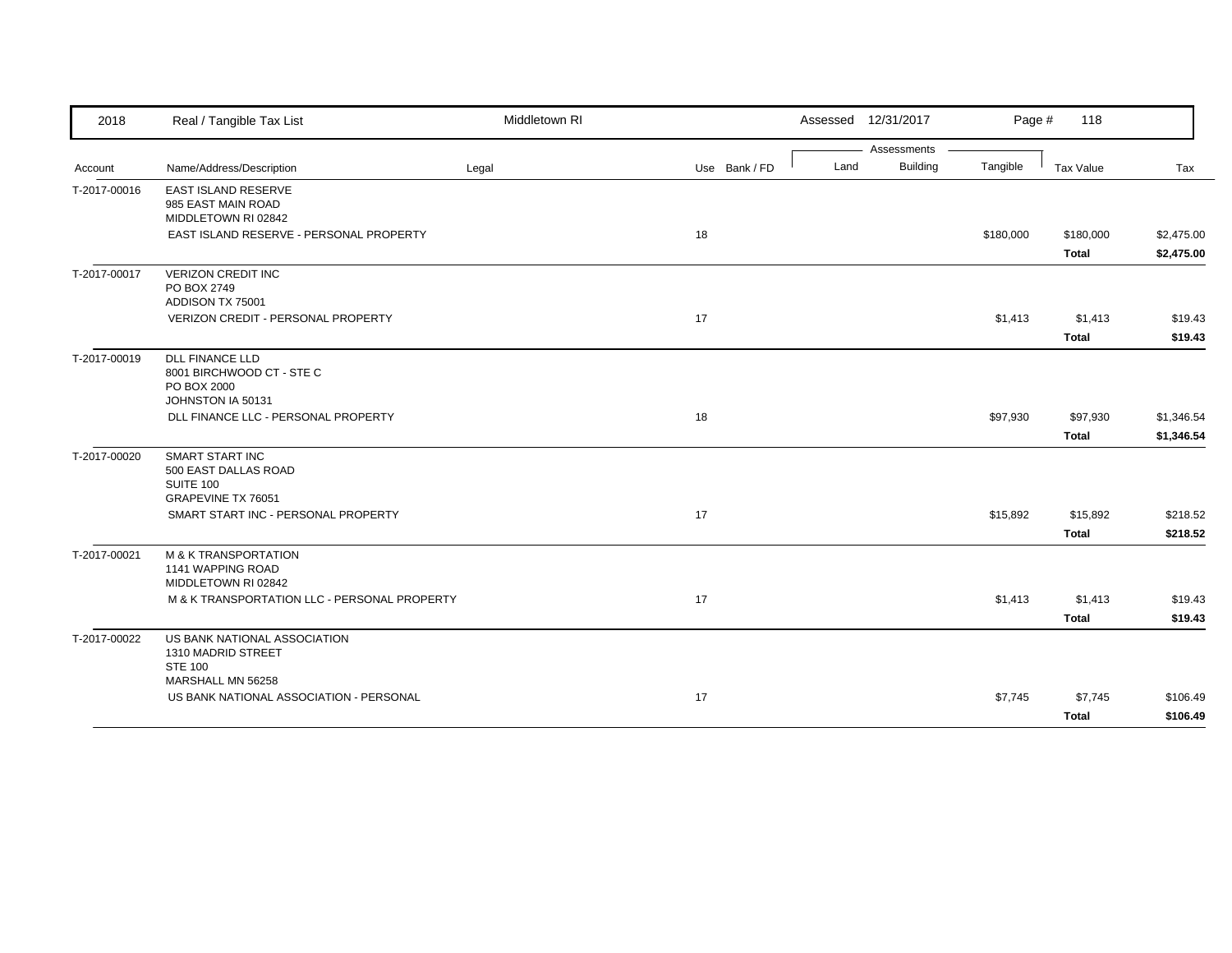| 2018         | Real / Tangible Tax List                                                                        | Middletown RI |               | Assessed 12/31/2017             | Page #    | 119                      |                          |
|--------------|-------------------------------------------------------------------------------------------------|---------------|---------------|---------------------------------|-----------|--------------------------|--------------------------|
| Account      | Name/Address/Description                                                                        | Legal         | Use Bank / FD | Assessments<br>Building<br>Land | Tangible  | Tax Value                | Tax                      |
| T-2017-00023 | US BANK NATIONAL ASSOCIATION<br>1310 MADRID STREET<br><b>STE 100</b><br>MARSHALL MN 56258       |               |               |                                 |           |                          |                          |
|              | US BANK NATIONAL ASSSOCIATION - PERSONAL                                                        |               | 18            |                                 | \$67,423  | \$67,423<br><b>Total</b> | \$927.07<br>\$927.07     |
| T-2017-00024 | <b>IHOP RESTAURANTS LLC</b><br>450 N BRAND BLVD<br>7TH FLOOR<br>GLENDALE CA 91203               |               |               |                                 |           |                          |                          |
|              | IHOP #4701 - PERSONAL PROPERTY                                                                  |               | 18            |                                 | \$52,421  | \$52,421<br>Total        | \$720.79<br>\$720.79     |
| T-2017-00025 | HUNTINGTON TECHNOLOGY FINANCE<br>2285 FRANKLIN ROAD<br>PO BOX 2017<br>BLOOMFIELD HILLS MI 48302 |               |               |                                 |           |                          |                          |
|              | HUNTINGTON TECHNOLOGY FINANCE - PERSONAL                                                        |               | 18            |                                 | \$13,238  | \$13,238<br><b>Total</b> | \$182.02<br>\$182.02     |
| T-2017-00026 | <b>CIT BANK NA</b><br>C/O RYAN LLC PROPERTY TAX COMP<br>PO BOX 460709<br>HOUSTON TX 77056       |               |               |                                 |           |                          |                          |
|              | CIT BANK NA - PERSONAL PROPERTY                                                                 |               | 18            |                                 | \$191,792 | \$191,792<br>Total       | \$2,637.14<br>\$2,637.14 |
| T-2017-00027 | <b>CRESTMARK EQUIPMENT FINANCE</b><br>40950 WOODWARD AVENUE<br><b>SUITE 201</b>                 |               |               |                                 |           |                          |                          |
|              | BLOOMFIELD HILLS MI 48304-5127<br>CRESTMARK EQUIPMENT FINANCE - PERSONAL                        |               | 17            |                                 | \$2,260   | \$2,260<br><b>Total</b>  | \$31.08<br>\$31.08       |
| T-2017-00028 | PETRO HOLDINGS<br>PO BOX 283<br>TIVERTON RI 02878                                               |               |               |                                 |           |                          |                          |
|              | WOODS HEATING - PERSONAL PROPERTY                                                               |               | 17            |                                 | \$1,147   | \$1,147<br>Total         | \$15.77<br>\$15.77       |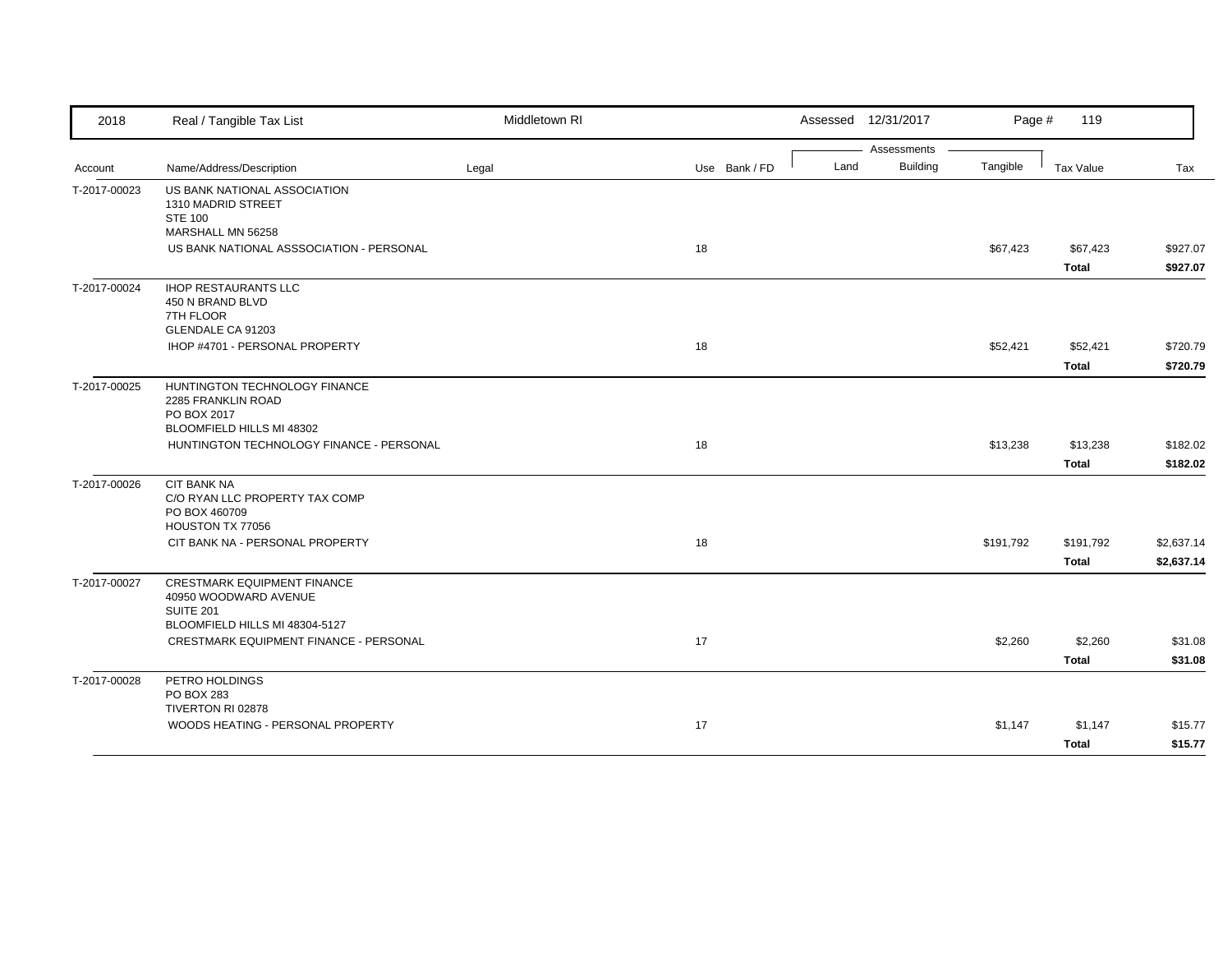| 2018         | Real / Tangible Tax List                                                                      | Middletown RI |               | Assessed 12/31/2017 |                 | Page #    | 120                      |                      |
|--------------|-----------------------------------------------------------------------------------------------|---------------|---------------|---------------------|-----------------|-----------|--------------------------|----------------------|
|              |                                                                                               |               |               |                     | Assessments     |           |                          |                      |
| Account      | Name/Address/Description                                                                      | Legal         | Use Bank / FD | Land                | <b>Building</b> | Tangible  | Tax Value                | Tax                  |
| T-2017-00029 | UNITED LEASING INC<br>3700 E MORGAN AVENUE<br>EVANSVILLE IN 47715                             |               |               |                     |                 |           |                          |                      |
|              | UNITED LEASING INC - PERSONAL PROPERTY                                                        |               | 18            |                     |                 | \$29,377  | \$29,377<br><b>Total</b> | \$403.93<br>\$403.93 |
| T-2017-00031 | TIAA COMMERCIAL FINANCE INC<br>630 N CENTRAL EXPRESSWAY<br>STE A<br><b>PLANO TX 75074</b>     |               |               |                     |                 |           |                          |                      |
|              | EVERBANK COMMERICAL FINANCE - PERSONAL                                                        |               | 18            |                     |                 | \$10,527  | \$10,527                 | \$144.75             |
|              |                                                                                               |               |               |                     |                 |           | <b>Total</b>             | \$144.75             |
| T-2017-00032 | ASCENTIUM CAPITAL LLC<br>1611 N INTERSTATE 35E<br><b>SUITE 428</b><br>CARROLTON TX 75006-8616 |               |               |                     |                 |           |                          |                      |
|              | ASCENTIUM CAPITAL LLC - PERSONAL PROPERTY                                                     |               | 17            |                     |                 | \$1,211   | \$1,211<br><b>Total</b>  | \$16.65<br>\$16.65   |
| T-2017-00034 | <b>BATISTA VICTOR &amp; ANA</b><br>497 ROSEVILLE AVENUE<br>NEWARK NJ 07107                    |               |               |                     |                 |           |                          |                      |
|              | 2014 36" CROSSROADS ZINGER - PERSONAL                                                         |               | 45            |                     |                 | \$20,139  | \$20,139                 | \$276.91             |
|              |                                                                                               |               |               |                     |                 |           | <b>Total</b>             | \$276.91             |
| T-2017-00035 | <b>MDR ENTERPRISES</b><br>1215 WEST MAIN ROAD<br>MIDDLETOWN RI 02842                          |               |               |                     |                 |           |                          |                      |
|              | BMW OF NEWPORT - PERSONAL PROPERTY                                                            |               | 18            |                     |                 | \$243,000 | \$243,000                | \$3,341.25           |
|              |                                                                                               |               |               |                     |                 |           | <b>Total</b>             | \$3,341.25           |
| T-2017-00036 | PCR HOLDINGS LLC<br>170 AQUIDNECK AVENUE<br>MIDDLETOWN RI 02842                               |               |               |                     |                 |           |                          |                      |
|              | PARADISE CLEANING/RESTORATION - PERSONAL                                                      |               | 18            |                     |                 | \$69,700  | \$69,700                 | \$958.38             |
|              |                                                                                               |               |               |                     |                 |           | <b>Total</b>             | \$958.38             |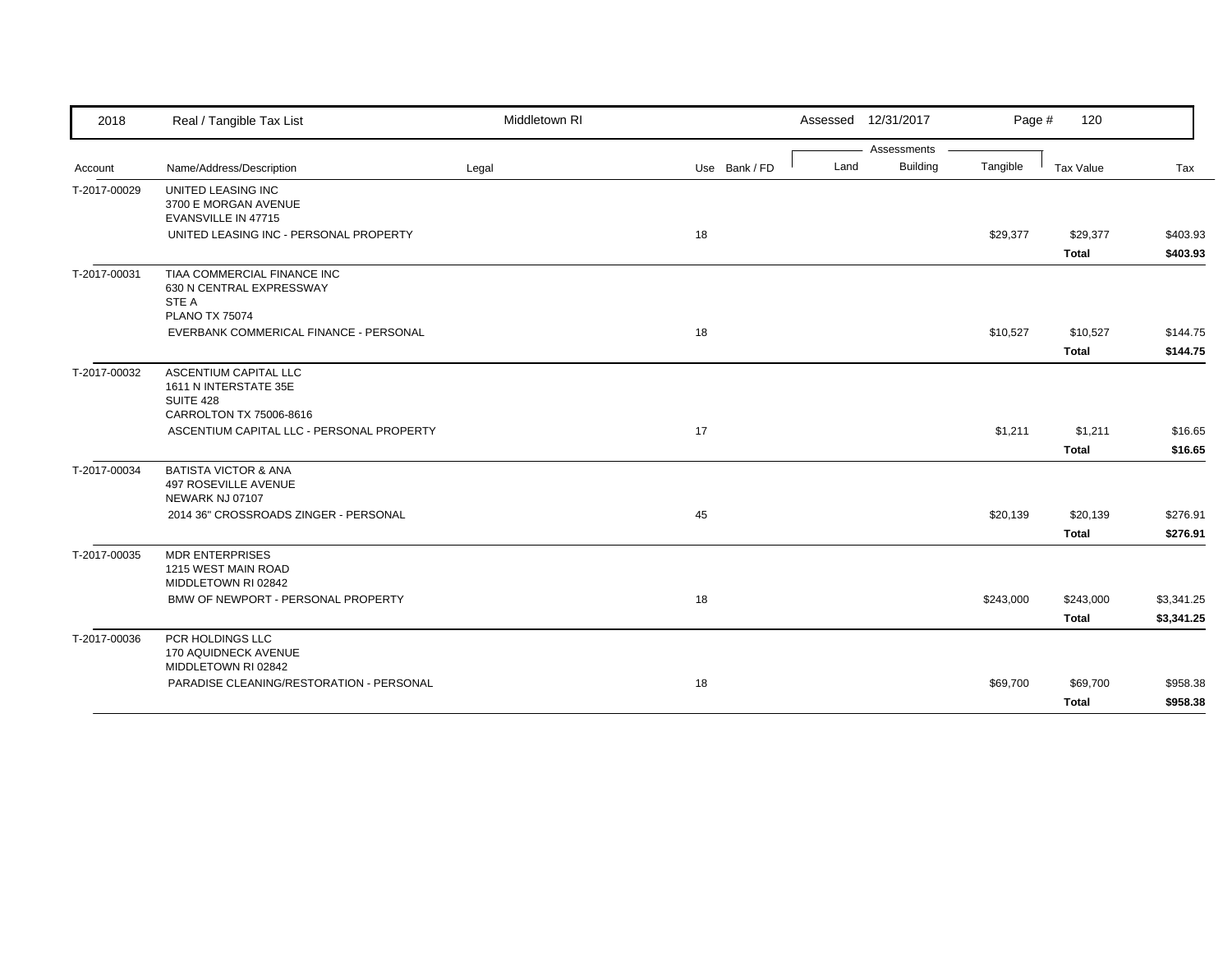| 2018         | Real / Tangible Tax List                                                                              | Middletown RI |               | Assessed 12/31/2017 |                 | Page #    | 121                       |                          |
|--------------|-------------------------------------------------------------------------------------------------------|---------------|---------------|---------------------|-----------------|-----------|---------------------------|--------------------------|
|              |                                                                                                       |               |               |                     | Assessments     |           |                           |                          |
| Account      | Name/Address/Description                                                                              | Legal         | Use Bank / FD | Land                | <b>Building</b> | Tangible  | Tax Value                 | Tax                      |
| T-2017-00037 | <b>FARREN PAUL</b><br>128 UNION STREET - STE 504<br>NEW BEDFORD MA 02740                              |               |               |                     |                 |           |                           |                          |
|              | MCDONALD'S - PERSONAL PROPERTY                                                                        |               | 18            |                     |                 | \$156,935 | \$156,935<br><b>Total</b> | \$2,157.86<br>\$2,157.86 |
| T-2017-00038 | <b>FARREN PAUL</b><br>128 UNION STREET - STE 504<br>NEW BEDFORD MA 02740                              |               |               |                     |                 |           |                           |                          |
|              | MCDONALD'S - PERSONAL PROPERTY                                                                        |               | 18            |                     |                 | \$181,240 | \$181,240<br><b>Total</b> | \$2,492.05<br>\$2,492.05 |
| T-2017-00039 | INTERGRATED MGMT SOLUTIONS INC<br>PO BOX 52<br>JAMESTOWN RI 02835                                     |               |               |                     |                 |           |                           |                          |
|              | INTEGRATED MGMT SOLUTIONS INC - PERSONAL                                                              |               | 17            |                     |                 | \$5,724   | \$5,724<br><b>Total</b>   | \$78.71<br>\$78.71       |
| T-2017-00040 | QUENCH USA INC<br>PO BOX 30286<br>PHILADELPHIA PA 19103                                               |               |               |                     |                 |           |                           |                          |
|              | QUENCH USA INC - PERSONAL PROPERTY                                                                    |               | 17            |                     |                 | \$438     | \$438<br><b>Total</b>     | \$6.02<br>\$6.02         |
| T-2017-00041 | SOUTHCOAST PHYSICIANS GROUP IN<br>200 MILL ROAD<br><b>SUITE 230</b><br>FAIRHAVEN MA 02717             |               |               |                     |                 |           |                           |                          |
|              | CARI - CARDIOLOGY ASSOC OF RI - PERSONAL                                                              |               | 18            |                     |                 | \$93,548  | \$93,548<br><b>Total</b>  | \$1,286.29<br>\$1,286.29 |
| T-2017-00042 | SOUTHCOAST PHYSICIANS GROUP<br>ATTN: ACCOUNTING DEPT<br>200 MILL ROAD - STE 230<br>FAIRHAVEN MA 02719 |               |               |                     |                 |           |                           |                          |
|              | FAMILY MEDICINE MIDDLETOWN - PERSONAL                                                                 |               | 18            |                     |                 | \$247,087 | \$247,087<br><b>Total</b> | \$3,397.45<br>\$3,397.45 |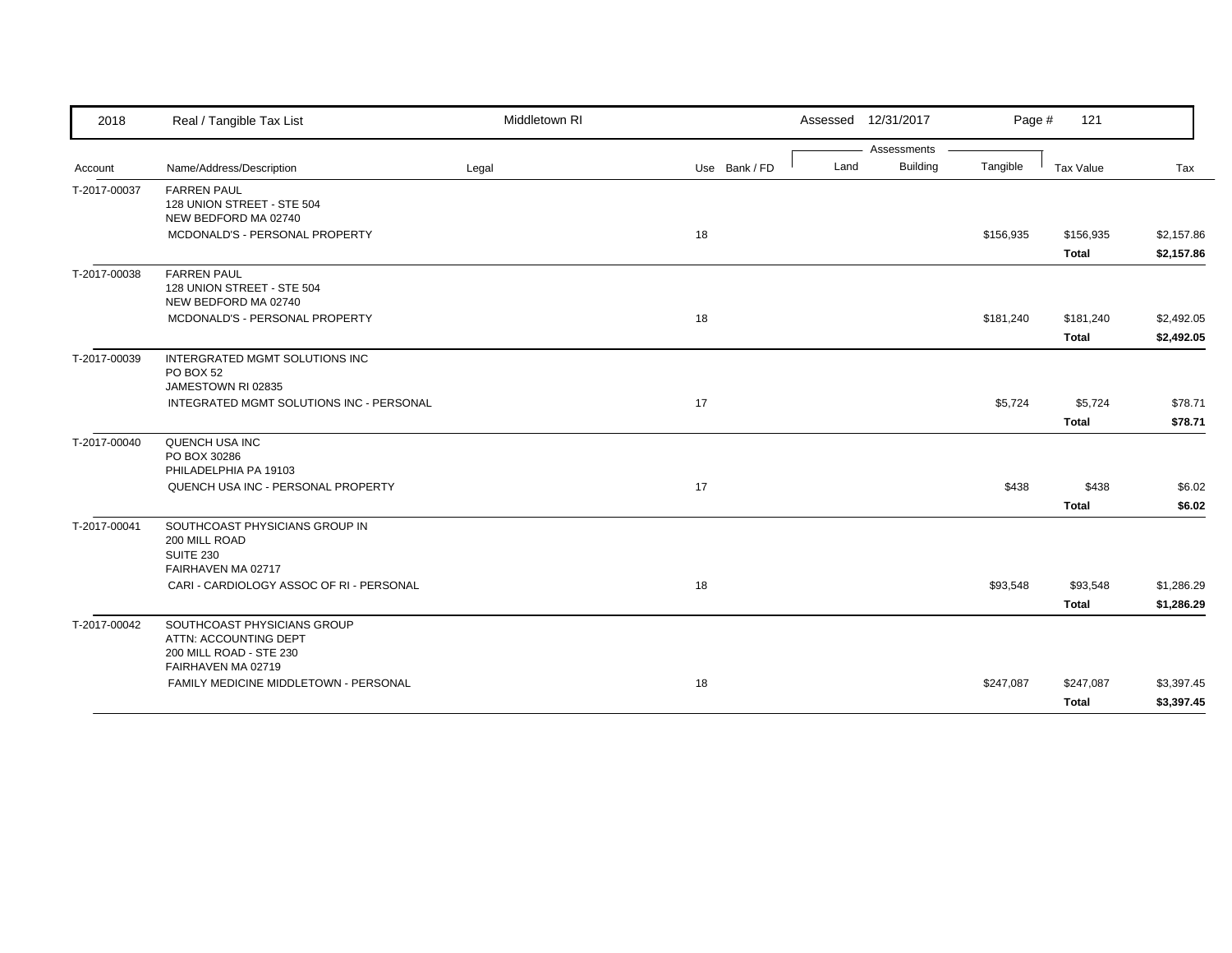| 2018         | Real / Tangible Tax List                                                               | Middletown RI |               |      | Assessed 12/31/2017            | Page #    | 122                       |                          |
|--------------|----------------------------------------------------------------------------------------|---------------|---------------|------|--------------------------------|-----------|---------------------------|--------------------------|
|              |                                                                                        |               |               |      | Assessments<br><b>Building</b> |           |                           |                          |
| Account      | Name/Address/Description                                                               | Legal         | Use Bank / FD | Land |                                | Tangible  | Tax Value                 | Tax                      |
| T-2017-00043 | SOUTHCOAST PHYSICIANS GROUP<br>ATTN: ACCOUNTING DEPT<br>200 MILL ROAD - STE 230        |               |               |      |                                |           |                           |                          |
|              | FAIRHAVEN MA 02719                                                                     |               |               |      |                                |           |                           |                          |
|              | LGLN CARDIOLOGY ASSOCIATES - PERSONAL                                                  |               | 18            |      |                                | \$418,433 | \$418,433<br><b>Total</b> | \$5,753.45<br>\$5,753.45 |
| T-2017-00045 | OPNAD FUND INC                                                                         |               |               |      |                                |           |                           |                          |
|              | 2111 MCDONALDS DRIVE<br><b>DEPT 213</b>                                                |               |               |      |                                |           |                           |                          |
|              | OAK BROOK IL 60523                                                                     |               |               |      |                                |           |                           |                          |
|              | OPNAD FUND INC - PERSONAL PROPERTY                                                     |               | 18            |      |                                | \$19,836  | \$19,836                  | \$272.75                 |
|              |                                                                                        |               |               |      |                                |           | <b>Total</b>              | \$272.75                 |
| T-2017-00046 | <b>AKA WIRELESS</b><br>C/O MARVIN F POER & COMPANY<br>PO BOX 52427                     |               |               |      |                                |           |                           |                          |
|              | ATLANTA GA 30355                                                                       |               |               |      |                                |           |                           |                          |
|              | AKA WIRELESS - PERSONAL PROPERTY                                                       |               | 18            |      |                                | \$30,777  | \$30,777                  | \$423.18                 |
|              |                                                                                        |               |               |      |                                |           | <b>Total</b>              | \$423.18                 |
| T-2017-00047 | LOOMIS ARMORED US LLC<br>1401 MCKINNEY STREET<br><b>SUITE 1200</b><br>HOUSTON TX 77010 |               |               |      |                                |           |                           |                          |
|              | LOOMIS ARMORED US LLC - PERSONAL PROPERTY                                              |               | 17            |      |                                | \$4,442   | \$4,442                   | \$61.08                  |
|              |                                                                                        |               |               |      |                                |           | <b>Total</b>              | \$61.08                  |
| T-2017-00048 | LONGWOOD VENUES<br>20 CHAPEL STREET<br><b>BROOKLINE MA 02446</b>                       |               |               |      |                                |           |                           |                          |
|              | NEWPORT BEACH HOUSE - PERSONAL PROPERTY                                                |               | 18            |      |                                | \$396,000 | \$396,000                 | \$5,445.00               |
|              |                                                                                        |               |               |      |                                |           | <b>Total</b>              | \$5,445.00               |
| T-2017-00049 | MOVEMENT MORTGAGE LLC<br>8024 CALVIN HALL RD                                           |               |               |      |                                |           |                           |                          |
|              | INDIAN LAND SC 29707                                                                   |               |               |      |                                |           |                           |                          |
|              | MOVEMENT MORTGAGE LLC - PERSONAL PROPERTY                                              |               | 17            |      |                                | \$1,851   | \$1,851                   | \$25.45                  |
|              |                                                                                        |               |               |      |                                |           | <b>Total</b>              | \$25.45                  |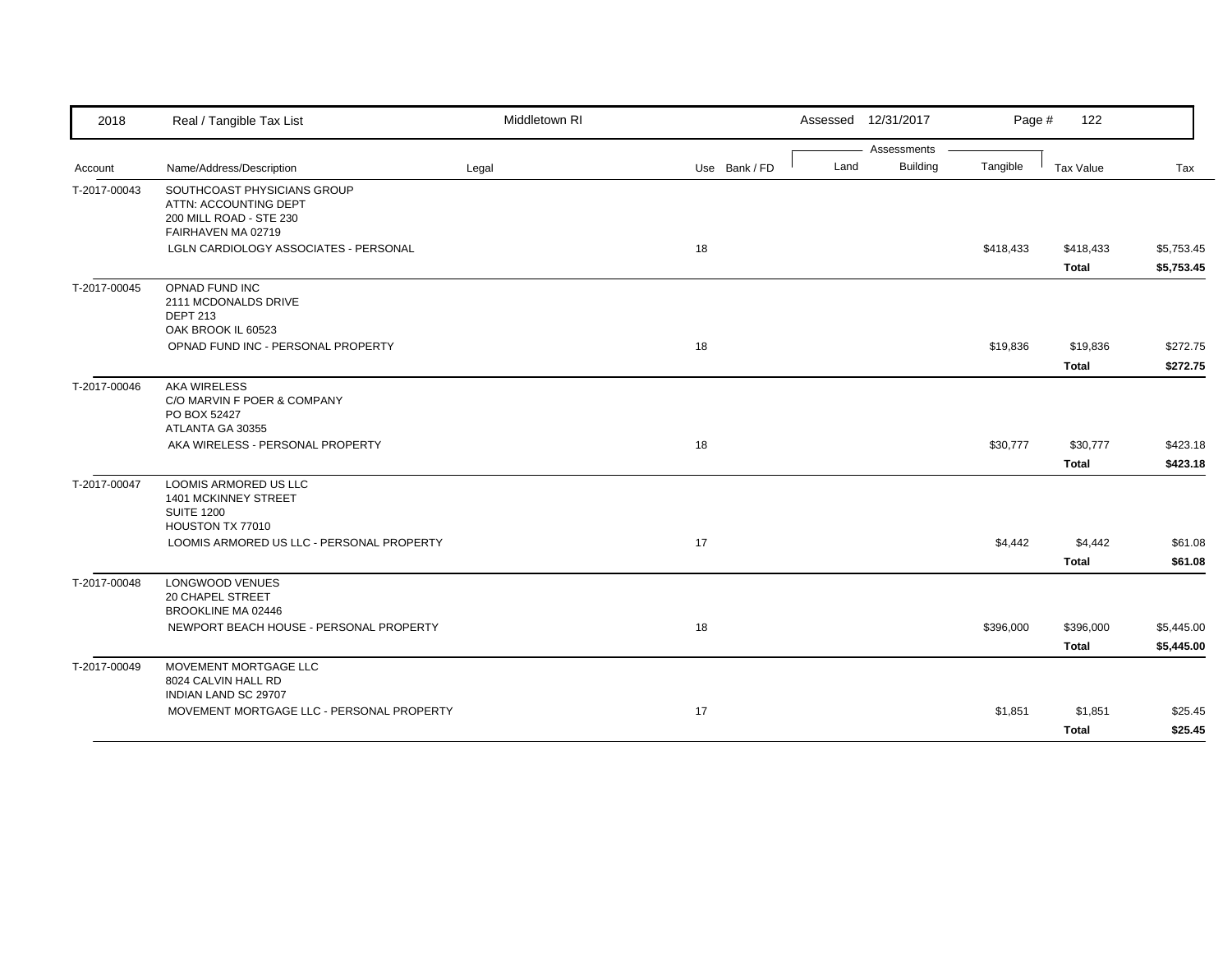| 2018         | Real / Tangible Tax List                                                  | Middletown RI |               |      | Assessed 12/31/2017     | Page #    | 123                       |                            |
|--------------|---------------------------------------------------------------------------|---------------|---------------|------|-------------------------|-----------|---------------------------|----------------------------|
| Account      | Name/Address/Description                                                  | Legal         | Use Bank / FD | Land | Assessments<br>Building | Tangible  | <b>Tax Value</b>          | Tax                        |
| T-2017-00050 | NOTHARDT JOHN<br><b>142 OAKHAM ROAD</b><br>NORTH BROOKFIELD MA 01535      |               |               |      |                         |           |                           |                            |
|              | 2012 26' SHASTA REVERE - PERSONAL PROPERTY                                |               | 18            |      |                         | \$8,400   | \$8,400<br><b>Total</b>   | \$115.50<br>\$115.50       |
| T-2017-00051 | <b>KITT RON</b><br><b>11 WAYLAND TRAIL</b><br>NARRAGANSETT RI 02882       |               |               |      |                         |           |                           |                            |
|              | 2015 17' PACE AMERICAN BOX - PERSONAL PROPERTY                            |               | 45            |      |                         | \$8,000   | \$8,000<br><b>Total</b>   | \$110.00<br>\$110.00       |
| T-2017-00052 | <b>KITT RON</b><br><b>11 WAYLAND TRAIL</b><br>NARRAGANSETT RI 02882       |               |               |      |                         |           |                           |                            |
|              | 1998 24' FLEETWOOD PROWLER - PERSONAL                                     |               | 45            |      |                         | \$4,446   | \$4,446<br><b>Total</b>   | \$61.13<br>\$61.13         |
| T-2017-00053 | AQUIDNECK ISLAND HOSPITALITY<br>PO BOX 248<br>WESTPORT RI 02790           |               |               |      |                         |           |                           |                            |
|              | HOLIDAY INN EXPRESS - PERSONAL PROPERTY                                   |               | 18            |      |                         | \$790,736 | \$790,736<br><b>Total</b> | \$10,872.62<br>\$10,872.62 |
| T-2018-00001 | COASTAL FOOT AND ANKLE<br>850 AQUIDNECK AVENUE B1<br>MIDDLETOWN RI 02842  |               |               |      |                         |           |                           |                            |
|              | COASTAL FOOT AND ANKLE - PERSONAL PROPERTY                                |               | 17            |      |                         | \$6,100   | \$6,100<br><b>Total</b>   | \$83.88<br>\$83.88         |
| T-2018-00002 | MIZU WEI JAPANESE RESTAURANT<br>250 EAST MAIN ROAD<br>MIDDLETOWN RI 02842 |               |               |      |                         |           |                           |                            |
|              | MIZU WEI JAPANESE RESTAURANT - PERSONAL                                   |               | 18            |      |                         | \$22,293  | \$22,293<br><b>Total</b>  | \$306.53<br>\$306.53       |
| T-2018-00003 | MILK AND HONEY LLC<br>800 AQUIDNECK AVENUE<br>MIDDLETOWN RI 02842         |               |               |      |                         |           |                           |                            |
|              | AQUIDNECK MEAT & PROVISIONS - PERSONAL                                    |               | 18            |      |                         | \$28,800  | \$28,800<br><b>Total</b>  | \$396.00<br>\$396.00       |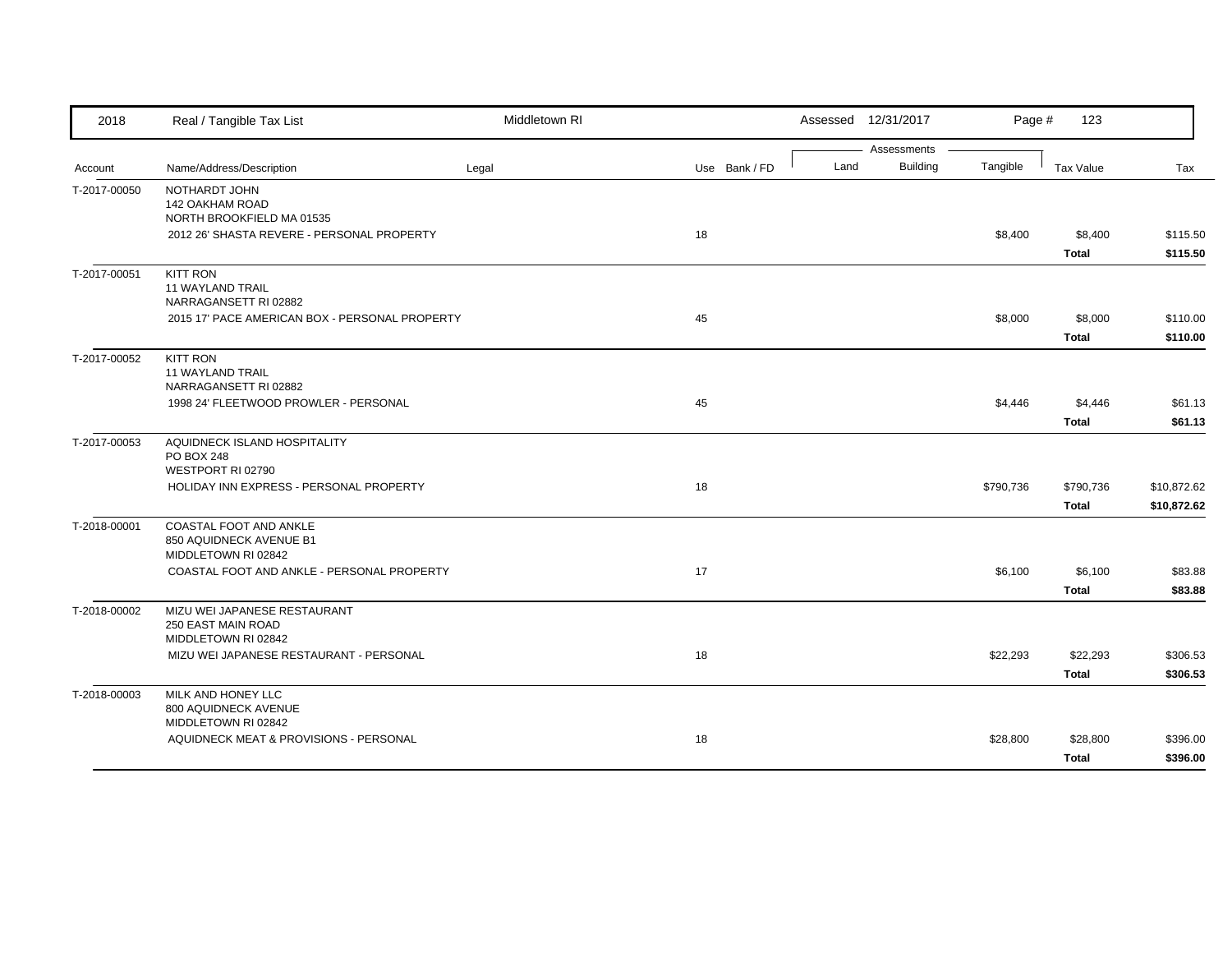| 2018         | Real / Tangible Tax List                                                                                 | Middletown RI |               |      | Assessed 12/31/2017 | Page #    | 124          |             |
|--------------|----------------------------------------------------------------------------------------------------------|---------------|---------------|------|---------------------|-----------|--------------|-------------|
|              |                                                                                                          |               |               |      | Assessments         |           |              |             |
| Account      | Name/Address/Description                                                                                 | Legal         | Use Bank / FD | Land | <b>Building</b>     | Tangible  | Tax Value    | Tax         |
| T-2018-00004 | <b>BANKRI</b><br>ONE TURKS HEAD PLACE<br>PROVIDENCE RI 02903                                             |               |               |      |                     |           |              |             |
|              | <b>BANKRI - PERSONAL PROPERTY</b>                                                                        |               | 18            |      |                     | \$226,281 | \$226,281    | \$3,111.36  |
|              |                                                                                                          |               |               |      |                     |           | <b>Total</b> | \$3,111.36  |
| T-2018-00005 | ULTA SALON COSMETICS & FRG INC<br>1000 REMINGTON BLVD<br>STE 120 TAX DEPT<br><b>BOLINGBROOK IL 60440</b> |               |               |      |                     |           |              |             |
|              | ULTA BEAUTY - PERSONAL PROPERTY                                                                          |               | 18            |      |                     | \$747,721 | \$747,721    | \$10,281.16 |
|              |                                                                                                          |               |               |      |                     |           | <b>Total</b> | \$10,281.16 |
| T-2018-00006 | THE PAPER STORE<br>20 MAIN STREET<br>ACTON MA 01720                                                      |               |               |      |                     |           |              |             |
|              | THE PAPER STORE - PERSONAL PROPERTY                                                                      |               | 18            |      |                     | \$260,030 | \$260,030    | \$3,575.41  |
|              |                                                                                                          |               |               |      |                     |           | <b>Total</b> | \$3,575.41  |
| T-2018-00007 | MOLLY MAE LLC<br>288 EAST MAIN ROAD<br>MIDDLETOWN RI 02842                                               |               |               |      |                     |           |              |             |
|              | ANYTIME FITNESS - PERSONAL PROPERTY                                                                      |               | 18            |      |                     | \$1,425   | \$1,425      | \$19.59     |
|              |                                                                                                          |               |               |      |                     |           | <b>Total</b> | \$19.59     |
| T-2018-00008 | <b>BECKYS ISLAND DOGS</b><br>C/O REBECCA CLINTON<br>41 NARROWS RD<br>BRISTOL RI 02809                    |               |               |      |                     |           |              |             |
|              | BECKYS ISLAND DOGS - PERSONAL PROPERTY                                                                   |               | 17            |      |                     | \$7,000   | \$7,000      | \$96.25     |
|              |                                                                                                          |               |               |      |                     |           | <b>Total</b> | \$96.25     |
| T-2018-00009 | FALL RIVER BEAUTY INC<br>57 EAST MAIN ROAD                                                               |               |               |      |                     |           |              |             |
|              | MIDDLETOWN RI 02842<br>LA CHIC NAILS - PERSONAL PROPERTY                                                 |               | 17            |      |                     | \$7,700   | \$7,700      | \$105.88    |
|              |                                                                                                          |               |               |      |                     |           |              |             |
|              |                                                                                                          |               |               |      |                     |           | <b>Total</b> | \$105.88    |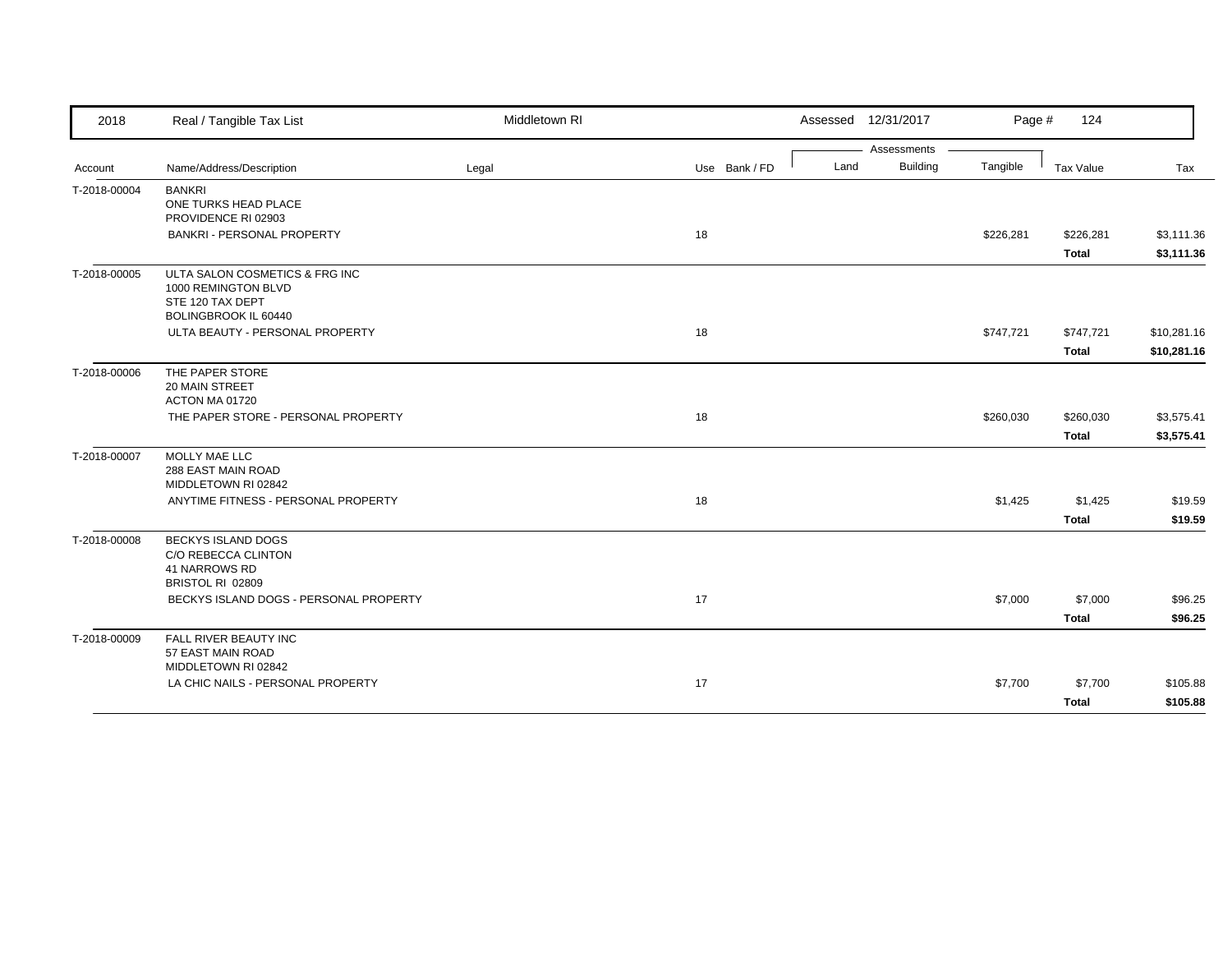| 2018         | Real / Tangible Tax List                                                   | Middletown RI |               |      | Assessed 12/31/2017            | Page #   | 125              |          |
|--------------|----------------------------------------------------------------------------|---------------|---------------|------|--------------------------------|----------|------------------|----------|
| Account      | Name/Address/Description                                                   | Legal         | Use Bank / FD | Land | Assessments<br><b>Building</b> | Tangible | <b>Tax Value</b> | Tax      |
| T-2018-00010 | <b>MIRACLE EAR</b><br>877 WEST MAIN ROAD                                   |               |               |      |                                |          |                  |          |
|              | MIDDLETOWN RI 02842                                                        |               |               |      |                                |          |                  |          |
|              | MIRACLE EAR - PERSONAL PROPERTY                                            |               | 17            |      |                                | \$5,000  | \$5,000          | \$68.75  |
|              |                                                                            |               |               |      |                                |          | <b>Total</b>     | \$68.75  |
| T-2018-00011 | SPARTAN FITNESS 360<br>1315 WEST MAIN ROAD - UNIT 1<br>MIDDLETOWN RI 02842 |               |               |      |                                |          |                  |          |
|              | SPARTAN FITNESS 360 - PERSONAL PROPERTY                                    |               | 18            |      |                                | \$7,000  | \$7,000          | \$96.25  |
|              |                                                                            |               |               |      |                                |          | Total            | \$96.25  |
| T-2018-00012 | <b>CROWN CHICKEN</b><br>390 WEST MAIN ROAD<br>MIDDLETOWN RI 02842          |               |               |      |                                |          |                  |          |
|              | CROWN CHICKEN - PERSONAL PROPERTY                                          |               | 18            |      |                                | \$25,000 | \$25,000         | \$343.75 |
|              |                                                                            |               |               |      |                                |          | <b>Total</b>     | \$343.75 |
| T-2018-00013 | <b>CORTES DELTRA</b><br><b>10 TUCKER COURT</b>                             |               |               |      |                                |          |                  |          |
|              | PORTSMOUTH RI 02871<br>NUTRITION SPOT/TOTALLY PREP - PERSONAL              |               | 17            |      |                                | \$5,000  | \$5,000          | \$68.75  |
|              |                                                                            |               |               |      |                                |          | <b>Total</b>     | \$68.75  |
| T-2018-00014 | BELGRAVIA IMPORTS INC                                                      |               |               |      |                                |          |                  |          |
|              | 88 SILVA LANE - STE 102<br>MIDDLETOWN RI 02842                             |               |               |      |                                |          |                  |          |
|              | BELGRAVIA IMPORTS INC - PERSONAL PROPERTY                                  |               | 18            |      |                                | \$33,843 | \$33,843         | \$465.34 |
|              |                                                                            |               |               |      |                                |          | Total            | \$465.34 |
| T-2018-00015 | US BANK NATIONAL ASSOCIATION<br>1310 MADRID STREET                         |               |               |      |                                |          |                  |          |
|              | <b>STE 100</b><br>MARSHALL MN 56258                                        |               |               |      |                                |          |                  |          |
|              | US BANK NATIONAL ASSOCIATION - PERSONAL                                    |               | 17            |      |                                | \$7,397  | \$7,397          | \$101.71 |
|              |                                                                            |               |               |      |                                |          | <b>Total</b>     | \$101.71 |
| T-2018-00016 | ABBOTT LABORATORIES INC                                                    |               |               |      |                                |          |                  |          |
|              | 100 ABBOTT PARK ROAD                                                       |               |               |      |                                |          |                  |          |
|              | ABBOTT PARK IL 60064-6057<br>ABBOTT LABORATORIES INC - PERSONAL PROPERTY   |               | 17            |      |                                | \$2,937  | \$2,937          | \$40.38  |
|              |                                                                            |               |               |      |                                |          | <b>Total</b>     | \$40.38  |
|              |                                                                            |               |               |      |                                |          |                  |          |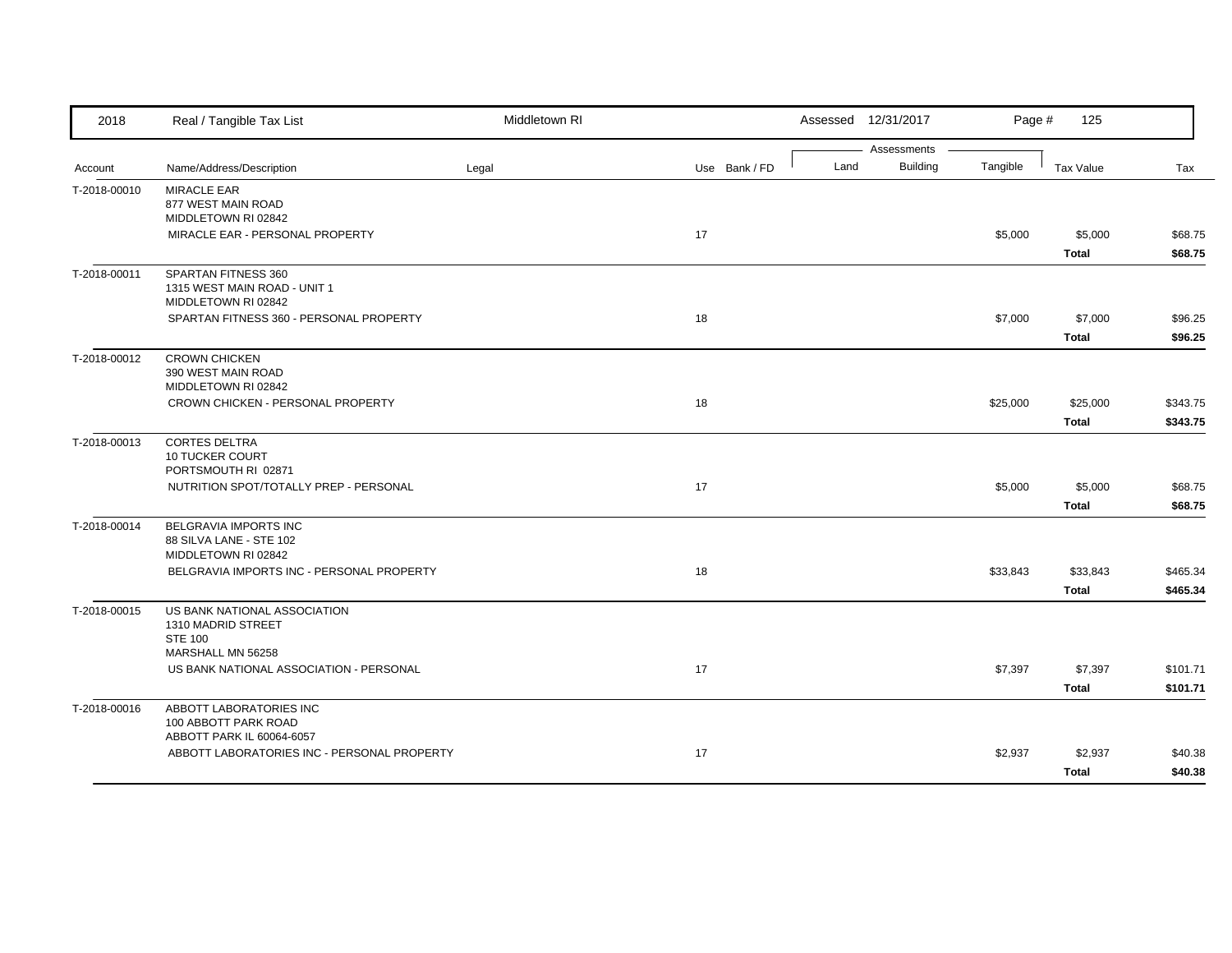| 2018         | Real / Tangible Tax List                                                                                  | Middletown RI |               |      | Assessed 12/31/2017            | Page #    | 126                       |                          |
|--------------|-----------------------------------------------------------------------------------------------------------|---------------|---------------|------|--------------------------------|-----------|---------------------------|--------------------------|
| Account      | Name/Address/Description                                                                                  | Legal         | Use Bank / FD | Land | Assessments<br><b>Building</b> | Tangible  | <b>Tax Value</b>          | Tax                      |
| T-2018-00017 | DATA SALES CO INC<br>3450 W BURNSVILLE PKWY<br>BURNSVILLE MN 55337                                        |               |               |      |                                |           |                           |                          |
|              | DATA SALES CO INC - PERSONAL PROPERTY                                                                     |               | 17            |      |                                | \$1,345   | \$1,345<br><b>Total</b>   | \$18.49<br>\$18.49       |
| T-2018-00018 | LASALLE SYSTEMS LEASING INC<br>1611 N INTERSTATE 35E<br>SUITE 428<br>CARROLLTON TX 75006-8616             |               |               |      |                                |           |                           |                          |
|              | LASALLE SYSTEMS LEASING INC - PERSONAL                                                                    |               | 17            |      |                                | \$8,820   | \$8,820<br><b>Total</b>   | \$121.28<br>\$121.28     |
| T-2018-00019 | WIMBORNE & SUMMERTREE LLC<br>PO BOX 3113<br>NEWPORT RI 02840                                              |               |               |      |                                |           |                           |                          |
|              | WIMBORNE & SUMMERTREE LLC - PERSONAL                                                                      |               | 17            |      |                                | \$984     | \$984<br><b>Total</b>     | \$13.53<br>\$13.53       |
| T-2018-00020 | S & D COFFEE INC<br>300 CONCORD PARKWAY SOUTH<br>CONCORD NC 28027                                         |               |               |      |                                |           |                           |                          |
|              | S & D COFFEE INC - PERSONAL PROPERTY                                                                      |               | 17            |      |                                | \$587     | \$587<br><b>Total</b>     | \$8.07<br>\$8.07         |
| T-2018-00021 | PNC EQUIPMENT FINANCE LLC<br>995 DALTON AVENUE<br>CINCINNATI OH 45203                                     |               |               |      |                                |           |                           |                          |
|              | PNC EQUIPMENT FINANCE LLC - PERSONAL PROPERTY                                                             |               | 94            |      |                                | \$488,340 | \$488,340<br><b>Total</b> | \$6,714.68<br>\$6,714.68 |
| T-2018-00022 | FEDERAL EXPRESS CORPORATION<br>3630 HACKS CROSS ROAD<br>MEMPHIS TN 38125                                  |               |               |      |                                |           |                           |                          |
|              | FEDERAL EXPRESS CORPORATION - PERSONAL                                                                    |               | 17            |      |                                | \$735     | \$735<br><b>Total</b>     | \$10.11<br>\$10.11       |
| T-2018-00023 | INSIGHT INVESTMENTS INC<br>C/O RYAN LLC ATTN: T HALLS<br>333 GRAND AVE - STE 4150<br>LOS ANGELES CA 90071 |               |               |      |                                |           |                           |                          |
|              | INSIGHT INVESTMENTS INC - PERSONAL PROPERTY                                                               |               | 17            |      |                                | \$472     | \$472<br><b>Total</b>     | \$6.49<br>\$6.49         |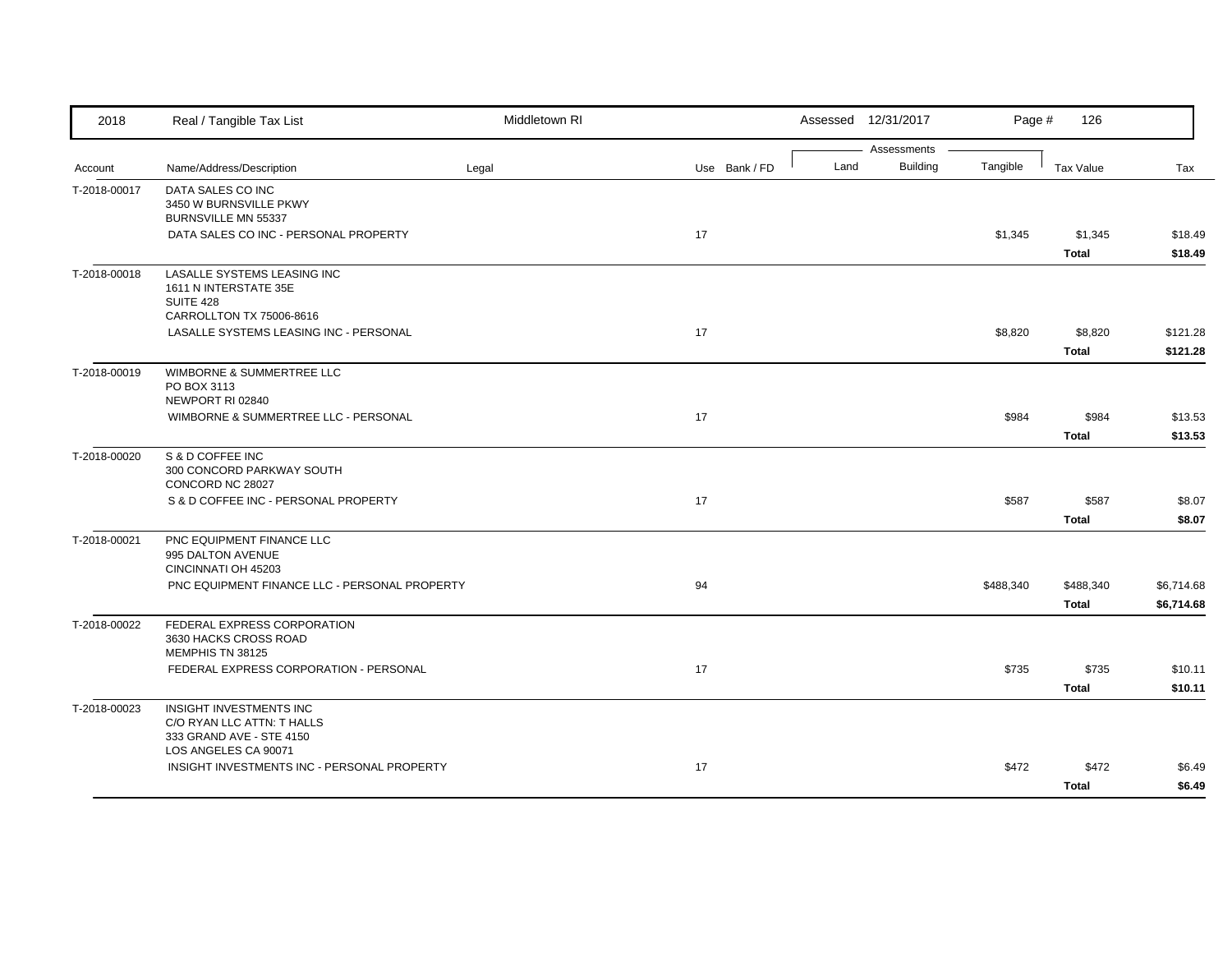| 2018         | Real / Tangible Tax List                                                                                              | Middletown RI |               |      | Assessed 12/31/2017 | Page #   | 127          |          |
|--------------|-----------------------------------------------------------------------------------------------------------------------|---------------|---------------|------|---------------------|----------|--------------|----------|
|              |                                                                                                                       |               |               |      | Assessments         |          |              |          |
| Account      | Name/Address/Description                                                                                              | Legal         | Use Bank / FD | Land | <b>Building</b>     | Tangible | Tax Value    | Tax      |
| T-2018-00024 | HUNTINGTON TECHNOLOGY FINANCE<br>2285 FRANKLING ROAD<br>PO BOX 2017<br>BLOOMFIELD HILLS MI 48302                      |               |               |      |                     |          |              |          |
|              | HUNTINGTON TECHNOLOGY FINANCE - PERSONAL                                                                              |               | 94            |      |                     | \$32,422 | \$32,422     | \$445.80 |
|              |                                                                                                                       |               |               |      |                     |          | <b>Total</b> | \$445.80 |
| T-2018-00025 | PRAXAIR DISTRIBUTION INC<br>10 RIVERVIEW DRIVE<br>ATTN: TAX DEPARTMENT<br>DANBURY CT 06810                            |               |               |      |                     |          |              |          |
|              | PRAXAIR DISTRIBUTION INC - PERSONAL PROPERTY                                                                          |               | 17            |      |                     | \$3,394  | \$3,394      | \$46.67  |
|              |                                                                                                                       |               |               |      |                     |          | <b>Total</b> | \$46.67  |
| T-2018-00026 | KINGSBRIDGE HOLDINGS LLC<br>PO BOX 156<br>NORTHBROOK IL 60065-0156                                                    |               |               |      |                     |          |              |          |
|              | KINGSBRIDGE HOLDINGS LLC - PERSONAL PROPERTY                                                                          |               | 18            |      |                     | \$10,629 | \$10,629     | \$146.15 |
|              |                                                                                                                       |               |               |      |                     |          | <b>Total</b> | \$146.15 |
| T-2018-00027 | WESTERN OIL FIELDS SUPPLY CO<br>C/O PARAMOUNT PROPERTY TAX APP<br>8895 TOWNE CENTRE DR #105-558<br>SAN DIEGO CA 92122 |               |               |      |                     |          |              |          |
|              | RAIN FOR RENT - PERSONAL PROPERTY                                                                                     |               | 94            |      |                     | \$19,653 | \$19,653     | \$270.23 |
|              |                                                                                                                       |               |               |      |                     |          | <b>Total</b> | \$270.23 |
| T-2018-00028 | <b>GENEVA CAPITAL LLC</b><br>630 N CENTRAL EXPY - STE A<br>PLANO TX 75074-6897                                        |               |               |      |                     |          |              |          |
|              | GENEVA CAPITAL LLC - PERSONAL PROPERTY                                                                                |               | 94            |      |                     | \$70,746 | \$70,746     | \$972.76 |
|              |                                                                                                                       |               |               |      |                     |          | <b>Total</b> | \$972.76 |
| T-2018-00029 | THE COCA-COLA COMPANY<br>FOUNTAIN PROPERTY TAX - USA 12<br>PO BOX 1734<br>ATLANTA GA 30301                            |               |               |      |                     |          |              |          |
|              | THE COCA-COLA COMPANY - PERSONAL PROPERTY                                                                             |               | 18            |      |                     | \$24,421 | \$24,421     | \$335.79 |
|              |                                                                                                                       |               |               |      |                     |          | <b>Total</b> | \$335.79 |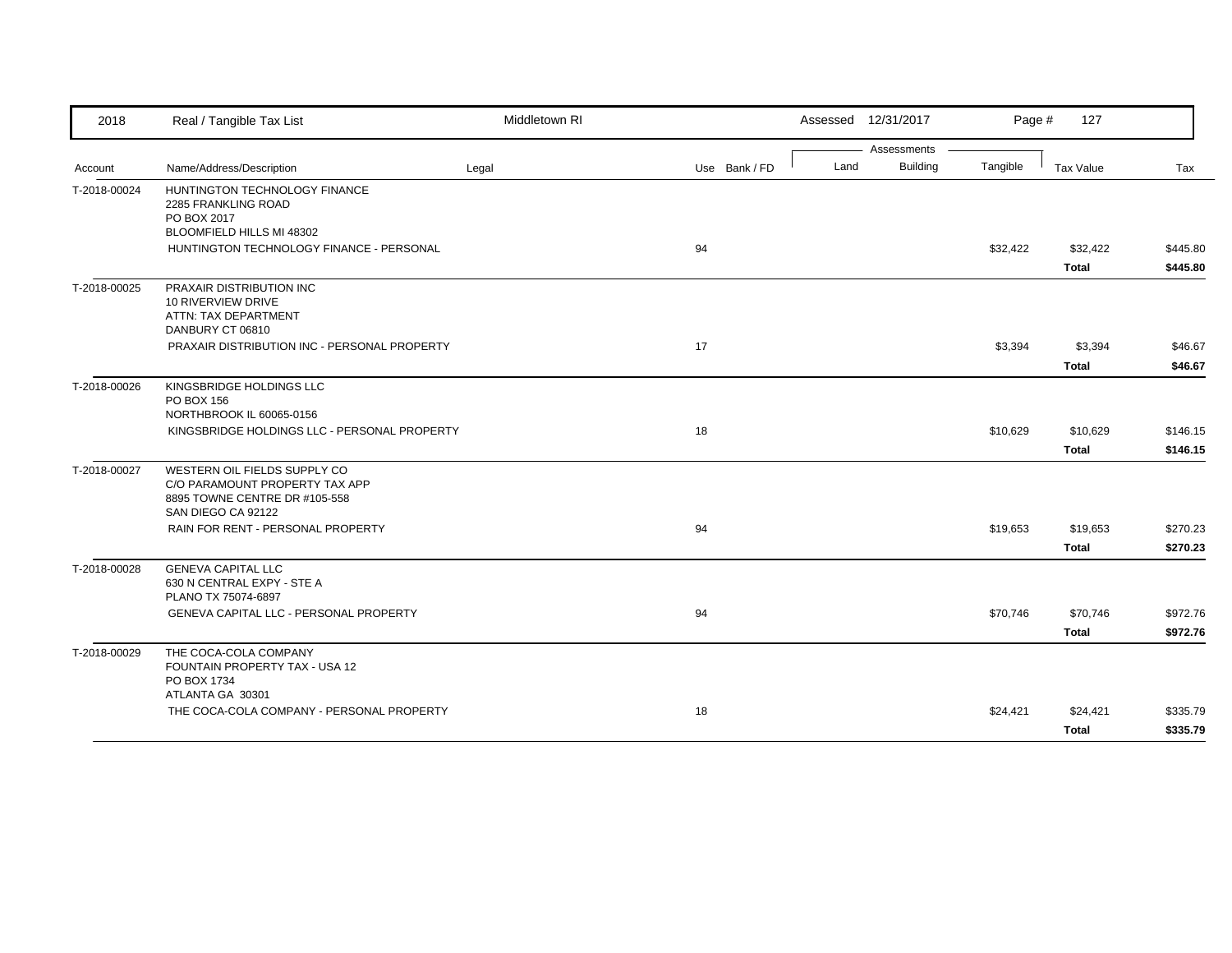| 2018         | Real / Tangible Tax List                                                  | Middletown RI |               |      | Assessed 12/31/2017 | Page #    | 128          |            |
|--------------|---------------------------------------------------------------------------|---------------|---------------|------|---------------------|-----------|--------------|------------|
|              |                                                                           |               |               |      | Assessments         |           |              |            |
| Account      | Name/Address/Description                                                  | Legal         | Use Bank / FD | Land | <b>Building</b>     | Tangible  | Tax Value    | Tax        |
| T-2018-00030 | MONEYGRAM PAYMENT SYSTEMS INC<br>C/O RYAN TAX COMPLIANCE<br>PO BOX 460189 |               |               |      |                     |           |              |            |
|              | HOUSTON TX 77056                                                          |               |               |      |                     |           |              |            |
|              | MONEYGRAM PAYMENTS SYSTEMS INC - PERSONAL                                 |               | 17            |      |                     | \$357     | \$357        | \$4.91     |
|              |                                                                           |               |               |      |                     |           | <b>Total</b> | \$4.91     |
| T-2018-00031 | TEARLAB RESEARCH INC<br>PO BOX 80615<br>INDIANAPOLIS IN 46280             |               |               |      |                     |           |              |            |
|              | TEARLAB RESEARCH INC - PERSONAL PROPERTY                                  |               | 17            |      |                     | \$2,524   | \$2,524      | \$34.71    |
|              |                                                                           |               |               |      |                     |           | <b>Total</b> | \$34.71    |
| T-2018-00032 | NUA VETERINARY MANAGEMENT LLC<br>29229 CANWOOD ST<br><b>STE 100</b>       |               |               |      |                     |           |              |            |
|              | AGOURA HILLS CA 91301                                                     |               |               |      |                     |           |              |            |
|              | NUA VETERINARY MANAGEMENT LLC - PERSONAL                                  |               | 18            |      |                     | \$171,220 | \$171,220    | \$2,354.28 |
|              |                                                                           |               |               |      |                     |           | <b>Total</b> | \$2,354.28 |
| T-2018-00033 | PETRO HOLDINGS<br>POP BOX 283                                             |               |               |      |                     |           |              |            |
|              | TIVERTON RI 02878<br>PETRO HOLDINGS - PERSONAL PROPERTY                   |               | 17            |      |                     | \$5,522   | \$5,522      | \$75.93    |
|              |                                                                           |               |               |      |                     |           | <b>Total</b> | \$75.93    |
| T-2018-00034 | TIAA COMMERCIAL FINANCE INC<br>630 N CENTRAL EXPRESSWAY<br>STE A          |               |               |      |                     |           |              |            |
|              | <b>PLANO TX 75074</b>                                                     |               |               |      |                     |           |              |            |
|              | EVERBANK COMMERCIAL FINANCE - PERSONAL                                    |               | 94            |      |                     | \$6,650   | \$6,650      | \$91.44    |
|              |                                                                           |               |               |      |                     |           | <b>Total</b> | \$91.44    |
| T-2018-00036 | <b>CHAPMAN LLC</b><br>77A UNITY DRIVE<br>MIDDLETOWN RI 02842              |               |               |      |                     |           |              |            |
|              | FANTASTIC SAMS - PERSONAL PROPERTY                                        |               | 17            |      |                     | \$3,632   | \$3,632      | \$49.94    |
|              |                                                                           |               |               |      |                     |           | <b>Total</b> | \$49.94    |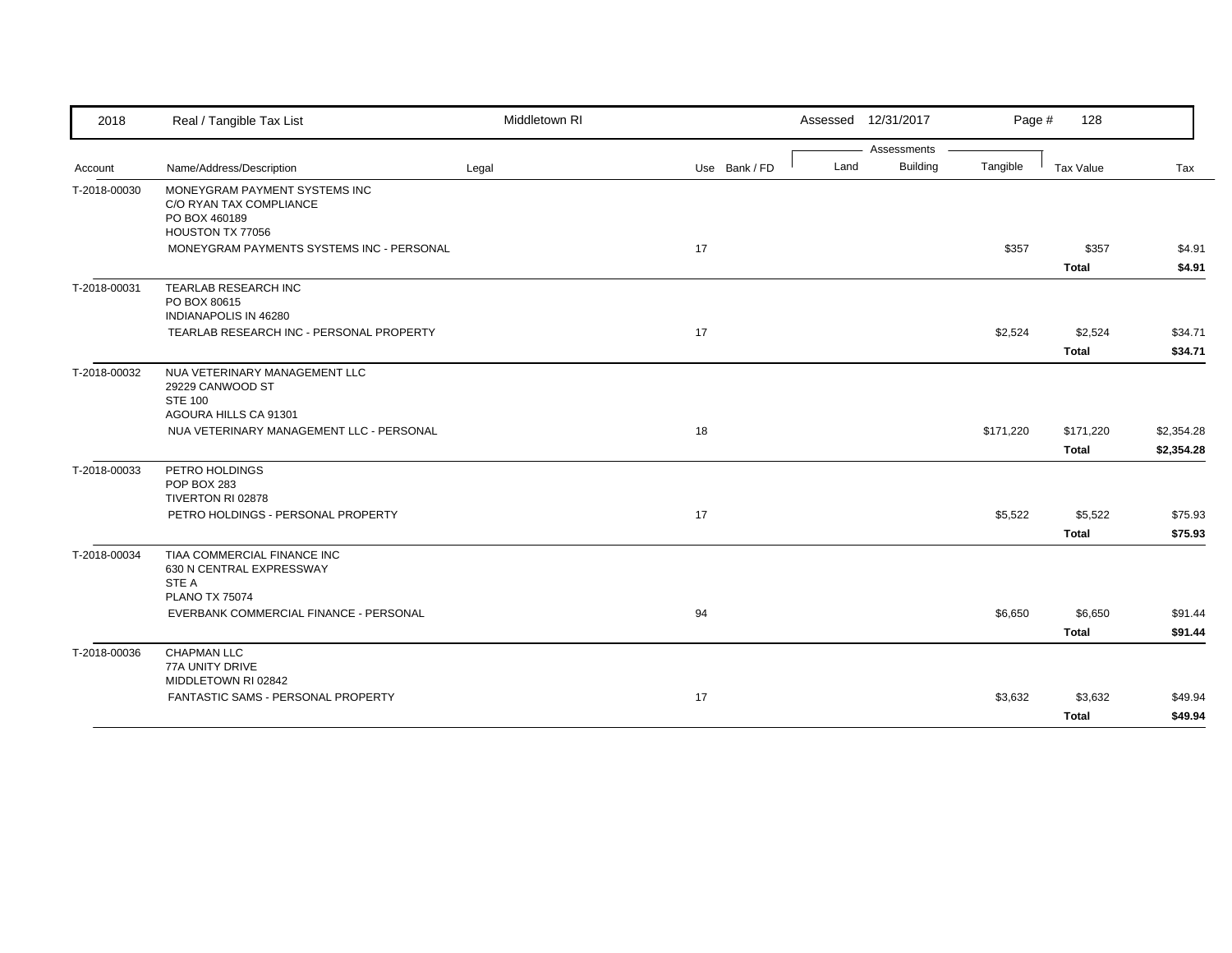| 2018         | Real / Tangible Tax List                      | Middletown RI |               |      | Assessed 12/31/2017     | Page #   | 129          |          |
|--------------|-----------------------------------------------|---------------|---------------|------|-------------------------|----------|--------------|----------|
| Account      | Name/Address/Description                      | Legal         | Use Bank / FD | Land | Assessments<br>Building | Tangible | Tax Value    | Tax      |
| T-2018-00038 | <b>CADDIGAN SEAN &amp; HELENA</b>             |               |               |      |                         |          |              |          |
|              | 13 TIA PLACE<br>FRANKLIN MA 02038             |               |               |      |                         |          |              |          |
|              | 2011 34' KEYSTONE - PERSONAL PROPERTY         |               | 45            |      |                         | \$16,500 | \$16,500     | \$226.88 |
|              |                                               |               |               |      |                         |          | <b>Total</b> | \$226.88 |
| T-2018-00040 | KOSTAK JAEN & BENEDICT                        |               |               |      |                         |          |              |          |
|              | 25 LIMESTONE DRIVE<br>TORRINGTON CT 06790     |               |               |      |                         |          |              |          |
|              | 1992 29' TERRY TRAVEL TRAILER - PERSONAL      |               | 45            |      |                         | \$2,000  | \$2,000      | \$27.50  |
|              |                                               |               |               |      |                         |          | <b>Total</b> | \$27.50  |
| T-2018-00041 | MATAVA JOHN                                   |               |               |      |                         |          |              |          |
|              | PO BOX 1701<br>VERNON CT 06066                |               |               |      |                         |          |              |          |
|              | 1999 37' LAYTON - PERSONAL PROPERTY           |               | 45            |      |                         | \$4,680  | \$4,680      | \$64.35  |
|              |                                               |               |               |      |                         |          | <b>Total</b> | \$64.35  |
| T-2018-00042 | <b>MEYER BRAEDEN</b>                          |               |               |      |                         |          |              |          |
|              | 132 PROSPECT AVENUE<br>MIDDLETOWN RI 02842    |               |               |      |                         |          |              |          |
|              | 1998 32' FLEETWOOD PROWLER - PERSONAL         |               | 45            |      |                         | \$4,680  | \$4,680      | \$64.35  |
|              |                                               |               |               |      |                         |          | <b>Total</b> | \$64.35  |
| T-2018-00043 | <b>MORRIS TIM</b>                             |               |               |      |                         |          |              |          |
|              | 59 HIGHLAND AVENUE<br>AGAWAM MA 01001         |               |               |      |                         |          |              |          |
|              | 2000 33.8' COACHMAN ROYAL - PERSONAL PROPERTY |               | 45            |      |                         | \$7,340  | \$7,340      | \$100.93 |
|              |                                               |               |               |      |                         |          | <b>Total</b> | \$100.93 |
| T-2018-00044 | PROVENCHER PAMELA                             |               |               |      |                         |          |              |          |
|              | 90 LEE STREET<br>EAST LONG MEADOW MA 01028    |               |               |      |                         |          |              |          |
|              | 2001 31' DUTCHMEN CLASSIC - PERSONAL PROPERTY |               | 45            |      |                         | \$8,100  | \$8,100      | \$111.38 |
|              |                                               |               |               |      |                         |          | <b>Total</b> | \$111.38 |
| T-2018-00045 | <b>RIEDEL MATTHEW</b>                         |               |               |      |                         |          |              |          |
|              | 114 ONDERDONK ROAD<br>WARWICK NY 10990        |               |               |      |                         |          |              |          |
|              | 1994 28' ELDORADO - PERSONAL PROPERTY         |               | 45            |      |                         | \$4,000  | \$4,000      | \$55.00  |
|              |                                               |               |               |      |                         |          | <b>Total</b> | \$55.00  |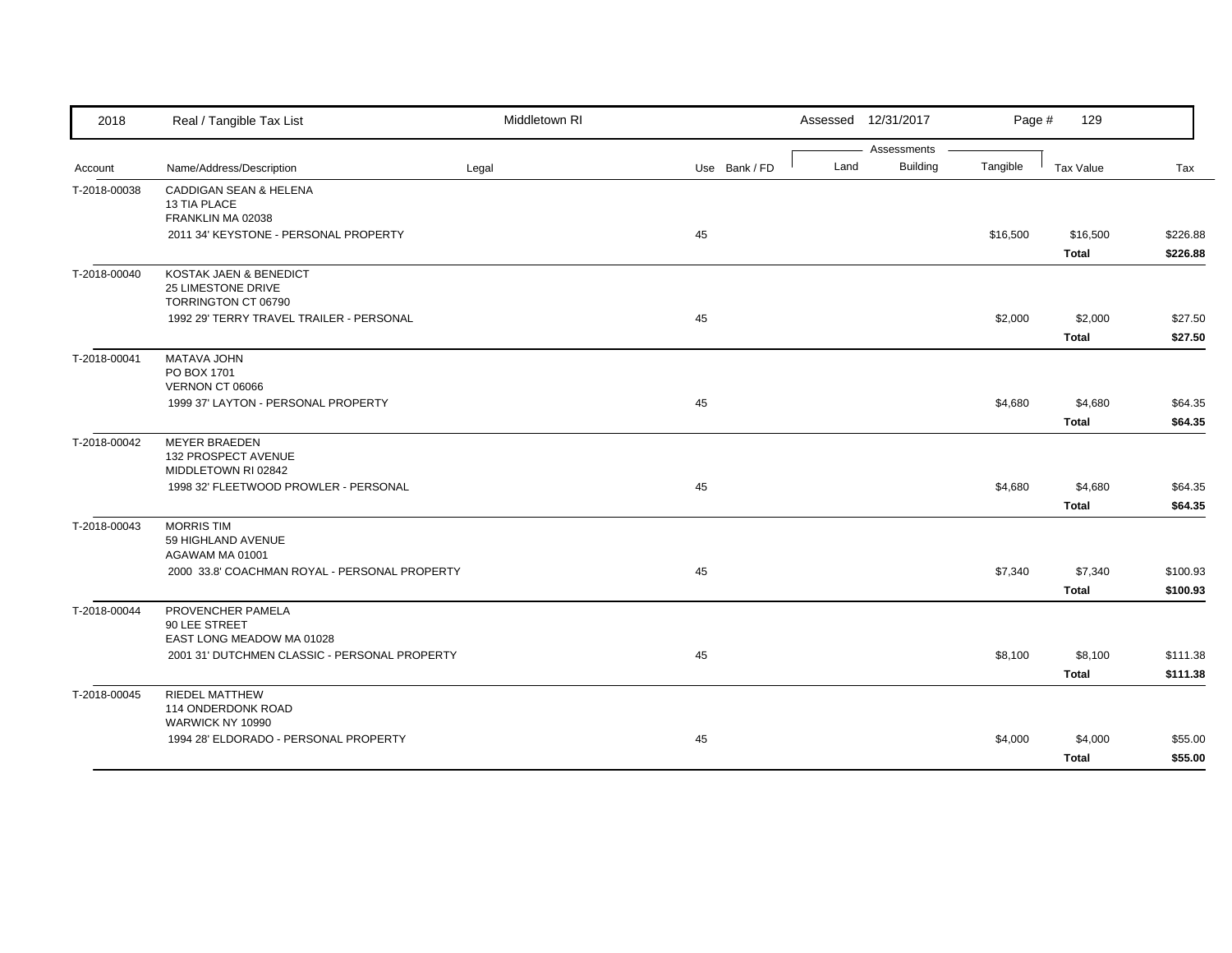| 2018         | Real / Tangible Tax List                          | Middletown RI |               |      | Assessed 12/31/2017            | Page #   | 130          |          |
|--------------|---------------------------------------------------|---------------|---------------|------|--------------------------------|----------|--------------|----------|
| Account      | Name/Address/Description                          | Legal         | Use Bank / FD | Land | Assessments<br><b>Building</b> | Tangible | Tax Value    | Tax      |
| T-2018-00046 | THOMSON JONATHAN & CHERYL                         |               |               |      |                                |          |              |          |
|              | 239 STATE ROAD                                    |               |               |      |                                |          |              |          |
|              | GREAT BARRINGTON MA 01230                         |               |               |      |                                |          |              |          |
|              | 2013 34' STARCRAFT AUTUMN RIDG - PERSONAL         |               | 45            |      |                                | \$15,700 | \$15,700     | \$215.88 |
|              |                                                   |               |               |      |                                |          | <b>Total</b> | \$215.88 |
| T-2018-00047 | NOVA LEAP HEALTH RI INC                           |               |               |      |                                |          |              |          |
|              | 438 EAST MAIN RD<br><b>STE 202</b>                |               |               |      |                                |          |              |          |
|              | MIDDLETOWN RU 02842                               |               |               |      |                                |          |              |          |
|              | ALL ABOUT HOME CARE - PERSONAL PROPERTY           |               | 18            |      |                                | \$24,130 | \$24,130     | \$331.79 |
|              |                                                   |               |               |      |                                |          | <b>Total</b> | \$331.79 |
| T-2018-00048 | KOSTANTINOS & ELENI MOISIADES                     |               |               |      |                                |          |              |          |
|              | 120 WEST MAIN ROAD                                |               |               |      |                                |          |              |          |
|              | MIDDLETOWN RI 02842                               |               |               |      |                                |          |              |          |
|              | RHEA'S BED & BREAKFAST - PERSONAL PROPERTY        |               | 18            |      |                                | \$25,946 | \$25,946     | \$356.76 |
|              |                                                   |               |               |      |                                |          | <b>Total</b> | \$356.76 |
| T-2018-00049 | <b>IBM CREDIT LLC</b>                             |               |               |      |                                |          |              |          |
|              | <b>150 KETTLETOWN ROAD</b><br>PO BOX 1159         |               |               |      |                                |          |              |          |
|              | SOUTHBURY CT 06488                                |               |               |      |                                |          |              |          |
|              | AT & T SERVICES INC - 1139744 - PERSONAL PROPERTY |               | 17            |      |                                | \$656    | \$656        | \$9.02   |
|              |                                                   |               |               |      |                                |          | <b>Total</b> | \$9.02   |
| T-2018-00050 | VALLEY APPLIANCE & MERCH                          |               |               |      |                                |          |              |          |
|              | <b>40 SYLVAN ROAD</b>                             |               |               |      |                                |          |              |          |
|              | WALTHAM MA 02451-1120                             |               |               |      |                                |          |              |          |
|              | VALLEY APPLIANCE & MERCH - PERSONAL PROPERTY      |               | 17            |      |                                | \$1,090  | \$1,090      | \$14.99  |
|              |                                                   |               |               |      |                                |          | <b>Total</b> | \$14.99  |
| T-2018-00051 | SHUSTER ELIZABETH C                               |               |               |      |                                |          |              |          |
|              | 1151 AQUIDNECK AVENUE - 1A<br>MIDDLETOWN RI 02842 |               |               |      |                                |          |              |          |
|              | <b>FAST PICTURE FRAMING - PERSONAL PROPERTY</b>   |               | 17            |      |                                | \$7,860  | \$7,860      | \$108.08 |
|              |                                                   |               |               |      |                                |          | <b>Total</b> | \$108.08 |
|              |                                                   |               |               |      |                                |          |              |          |